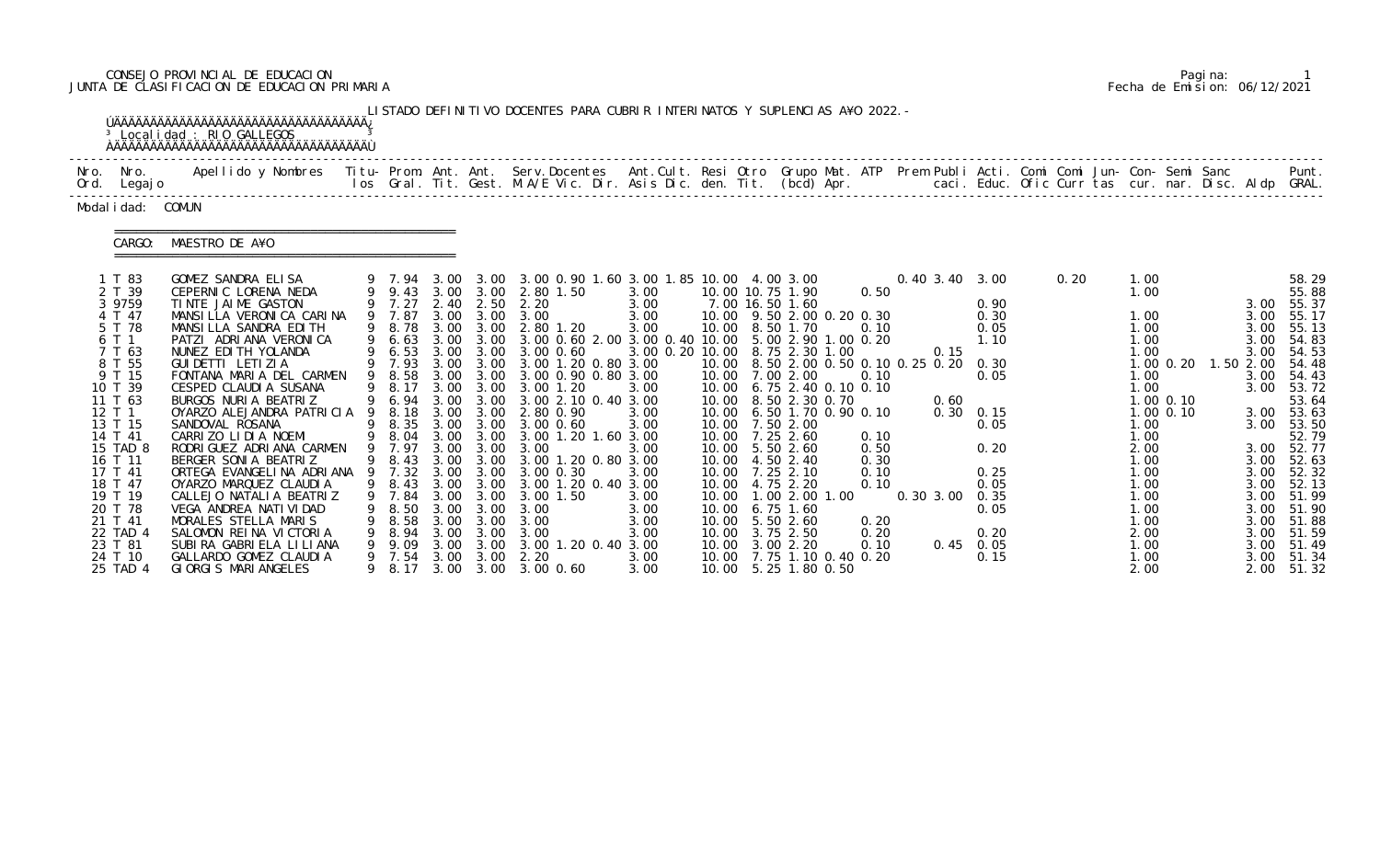# CONSEJO PROVINCIAL DE EDUCACION Pagina: 2 JUNTA DE CLASIFICACION DE EDUCACION PRIMARIA Fecha de Emision: 06/12/2021

|                                                                                                                                                                                                                | <sup>3</sup> Localidad : RIO GALLEGOS                                                                                                                                                                                                                                                                                                                                                                                                                                        |                                                                                                            |                              |                                           | LISTADO DEFINITIVO DOCENTES PARA CUBRIR INTERINATOS Y SUPLENCIAS A¥O 2022. -                                                                                                                                                                                                                                                                                                                                                                                                                                                                            |                                                                                                                               |       |                                                                                                                                                                                                                                                                                                                                                                                                 |                                                                |              |                                                                      |  |                                                                                                                                                      |  |                                                                              |                                                                                                                                                                                                                |
|----------------------------------------------------------------------------------------------------------------------------------------------------------------------------------------------------------------|------------------------------------------------------------------------------------------------------------------------------------------------------------------------------------------------------------------------------------------------------------------------------------------------------------------------------------------------------------------------------------------------------------------------------------------------------------------------------|------------------------------------------------------------------------------------------------------------|------------------------------|-------------------------------------------|---------------------------------------------------------------------------------------------------------------------------------------------------------------------------------------------------------------------------------------------------------------------------------------------------------------------------------------------------------------------------------------------------------------------------------------------------------------------------------------------------------------------------------------------------------|-------------------------------------------------------------------------------------------------------------------------------|-------|-------------------------------------------------------------------------------------------------------------------------------------------------------------------------------------------------------------------------------------------------------------------------------------------------------------------------------------------------------------------------------------------------|----------------------------------------------------------------|--------------|----------------------------------------------------------------------|--|------------------------------------------------------------------------------------------------------------------------------------------------------|--|------------------------------------------------------------------------------|----------------------------------------------------------------------------------------------------------------------------------------------------------------------------------------------------------------|
| Nro. Nro.<br>Ord. Legajo                                                                                                                                                                                       | Apellido y Nombres - Titu- Prom. Ant. Ant. Serv.Docentes - Ant.Cult. Resi Otro Grupo Mat. ATP Prem Publi Acti. Comi Comi Jun- Con- Semi Sanc - - - Punt.<br>Ios Gral. Tit. Gest. M.A/E Vic. Dir. Asis Dic. den. Tit. (bcd) Apr. -                                                                                                                                                                                                                                            |                                                                                                            |                              |                                           |                                                                                                                                                                                                                                                                                                                                                                                                                                                                                                                                                         |                                                                                                                               |       |                                                                                                                                                                                                                                                                                                                                                                                                 |                                                                |              |                                                                      |  |                                                                                                                                                      |  |                                                                              |                                                                                                                                                                                                                |
| CARGO:                                                                                                                                                                                                         | MAESTRO DE A¥O                                                                                                                                                                                                                                                                                                                                                                                                                                                               |                                                                                                            |                              |                                           |                                                                                                                                                                                                                                                                                                                                                                                                                                                                                                                                                         |                                                                                                                               |       |                                                                                                                                                                                                                                                                                                                                                                                                 |                                                                |              |                                                                      |  |                                                                                                                                                      |  |                                                                              |                                                                                                                                                                                                                |
| 26 T 47<br>27 T 11<br>28 T 46<br>29 T 83<br>30 TAD 8<br>31 T 63<br>32 T 78<br>33 T 10<br>34 T 11<br>35 T 15<br>36 T 47<br>37 T 55<br>38 T 90<br>39 T 58<br>40 T 15<br>41 T 46<br>42 T 58<br>43 T 39<br>44 T 55 | DI AZ LAURA SILVANA<br>POI SSONNEAU YANET<br>LARRETA ELIANA SOLEDAD<br>FERNANDEZ CARLOS ALBERTO<br>SANCHEZ GLADYS ELISABET<br>QUI NTANA HUGO RENE<br>PAREDES MIRTA NOEMI<br>GIMENEZ CARINA ALEJANDRA<br>ASENCIO SUSANA INES<br>BARRIA SILVIA MARIELA<br>MORILLO ZAPATA CARLA<br>PARRA RAMONA DEL CARMEN<br>FERMANELLI GRACIELA B<br>MALDONADO CARDENAS<br>GALLARDO MARIA LUCIA<br>DUARTE CLAUDIA SILVINA<br>SAEZ ANGEL MARIANO<br>LOMBARDI GRISELDA<br>WEBER NELIDA GRACIELA | 9 7.31<br>9 8.83<br>9 7.92<br>9 7.82<br>9 7.33<br>9 7.23<br>9 6.99<br>9 8.03<br>9 8.32<br>9 9.26<br>9 8.18 | 3.00<br>3.00<br>3.00<br>3.00 | 3.00 3.00<br>3.00<br>3.00<br>3.00<br>3.00 | 9 7.72 3.00 3.00 3.00<br>9 9.06 3.00 3.00 3.00 0.60<br>9 9.16 3.00 3.00 3.00 1.50 0.80 3.00<br>3.00 3.00 3.00<br>9 8.93 3.00 3.00 3.00<br>3.00 1.80 0.80 3.00 0.60 10.00 3.25 2.50 0.40 0.20<br>3.00 3.00 3.00 0.90 1.60 3.00<br>3.00 3.00 3.00 2.10 0.40 3.00<br>3.00 1.20<br>3.00 3.00 3.00<br>9 8.06 3.00 3.00 3.00<br>3.00 0.90 0.80 3.00<br>3.00 3.00 2.20 0.90 2.00 3.00<br>3.00 3.00 3.00 1.20 1.20 3.00<br>2.80 1.20 0.80 3.00<br>3.00 3.00 3.00<br>9 7.79 3.00 3.00 2.40 0.90<br>9 8.67 3.00 3.00 3.00<br>9 7.23 3.00 3.00 2.80 1.50 1.20 3.00 | 3.00<br>3.00<br>3.00<br>3.00<br>3.00<br>3.00<br>3.00<br>3.00 3.00<br>3.00<br>3.00<br>1.60 3.00 0.10 10.00 3.00 3.00 0.30 0.10 | 10.00 | 10.00 6.25 1.90 0.30 0.10<br>10.00  1.75  1.90<br>10.00 2.00 2.40<br>10.00 3.50 2.10 0.90<br>10.00  1.75  2.40<br>10.00 6.00 2.10 0.10<br>10.00 3.00 2.20<br>10.00 3.25 2.50 1.00<br>10.00 6.50 1.60<br>10.00 5.00 1.50 0.70 0.10<br>10.00 3.25 2.20 0.60 0.30<br>10.00 3.25 1.90<br>10.00 4.75 2.50 0.20<br>10.00 5.00 1.90<br>10.00 5.25 1.60<br>10.00 3.25 2.30 0.60 0.20<br>10.00 5.00 2.30 | 0.10<br>0.10<br>0.50<br>0.10<br>0.20<br>2.70 1.00 0.20<br>0.10 | 2.75<br>3.00 | 1.20<br>0.35<br>0.10<br>0.30<br>0.30<br>0.10<br>0.10<br>0.10<br>0.20 |  | 1.00<br>1.00<br>1.00<br>1.00<br>2.00<br>1.00<br>1.00<br>1.00<br>1.00<br>1.00<br>1.00<br>1.00<br>1.00<br>1.00<br>1.00<br>1.00<br>1.00<br>1.00<br>1.00 |  | 3.00<br>2.00<br>3.00<br>3.00<br>3.00<br>3.00<br>3.00<br>3.00<br>3.00<br>3.00 | 3.00 51.27<br>3.00 51.16<br>50.96<br>50.81<br>50.78<br>50.73<br>50.62<br>3.00 50.62<br>50.58<br>50.43<br>50.36<br>50.34<br>50.28<br>50.27<br>50.26<br>3.00 50.18<br>50.04<br>50.02<br>1.50 2.00 49.73<br>49.72 |
| 45 T 19<br>46 T 19<br>47 T 10<br>48 9825<br>49 T 41<br>50 T 41<br>51 T 19                                                                                                                                      | VERA ADELA MARGARITA<br>MILESSI MARIA ELENA<br>BAIGORRI MARIA CECILIA<br>BULNES ROMERO RAMONA DEL<br>CARRIZO SILVINA H<br>CARDENAS AGUI LAR CLAUDIO<br>MANSILLA CINTYA EVELIN                                                                                                                                                                                                                                                                                                | 8.62<br>8.56<br>8.44<br>8.56<br>7.15<br>9 8.02                                                             | 3.00<br>3.00                 | 3.00<br>$1.80$ $2.50$<br>3.00             | 3.00<br>3.00 0.60<br>3.00 3.00 3.00 0.30<br>1.50<br>3.00 1.50<br>2.80 3.00 2.80<br>9 7.75 3.00 3.00 3.00 0.60                                                                                                                                                                                                                                                                                                                                                                                                                                           | 3.00<br>3.00<br>3.00<br>3.00<br>2.65<br>3.00                                                                                  | 10.00 | 2.80<br>10.00 3.50 2.20<br>10.00 9.50 0.70<br>10.00 3.25 2.40<br>10.00 5.50 1.40<br>10.00  1.75  2.00  0.80  0.20                                                                                                                                                                                                                                                                               | 0.10<br>0.10<br>0.20<br>0.30                                   |              | $0.45$ 0.55<br>2.40 0.25<br>0.15<br>$3.50\quad 0.85$                 |  | 1.00<br>1.00<br>1.00<br>1.00<br>1.00<br>1.00                                                                                                         |  | 3.00<br>3.00<br>3.00<br>3.00<br>3.00                                         | 49.71<br>49.69<br>49.56<br>49.50<br>49.47<br>49.45                                                                                                                                                             |

|  | Pagi na: |                              |
|--|----------|------------------------------|
|  |          | Fecha de Emision: 06/12/2021 |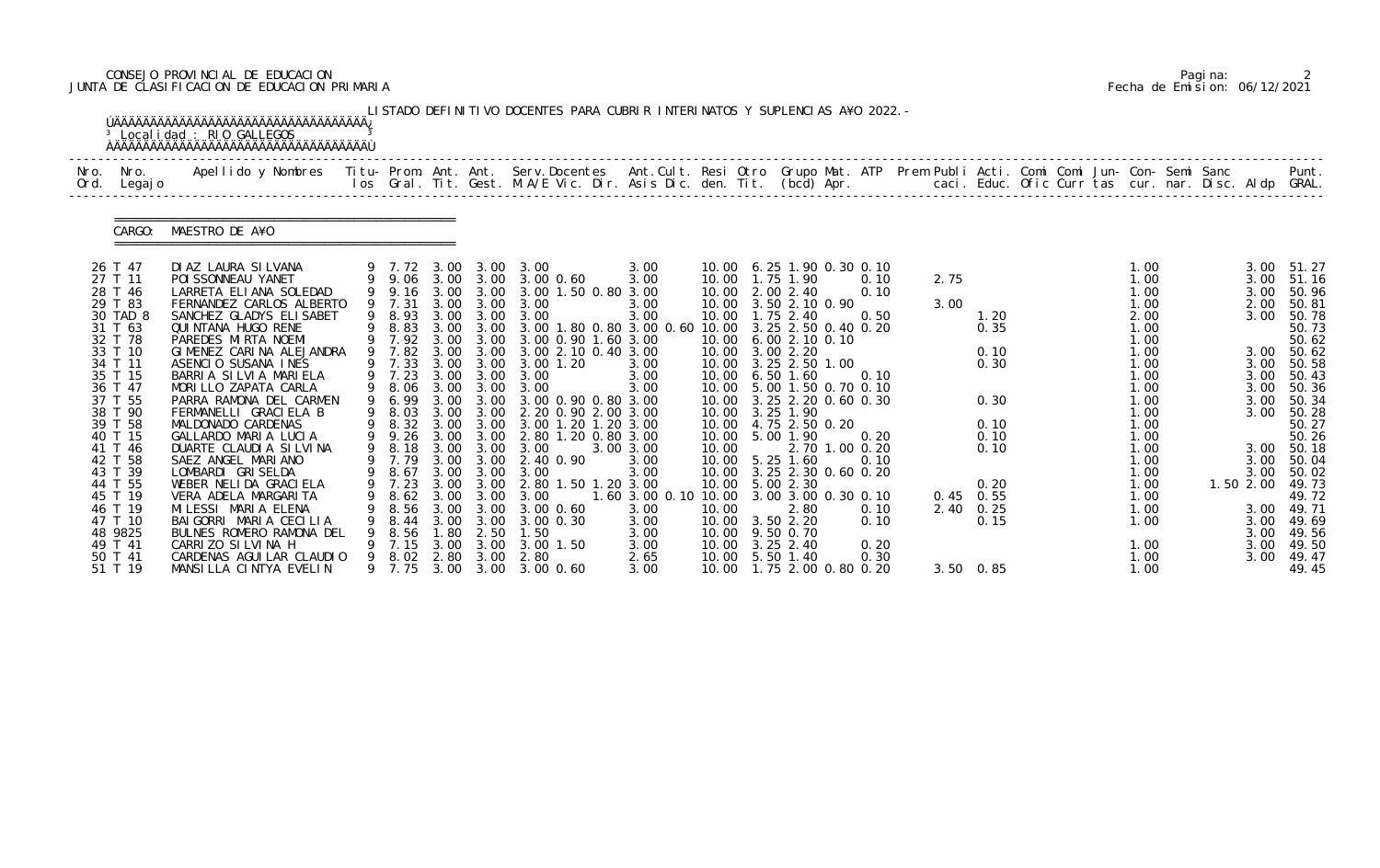# CONSEJO PROVINCIAL DE EDUCACION Pagina: 3 JUNTA DE CLASIFICACION DE EDUCACION PRIMARIA Fecha de Emision: 06/12/2021

|      |                                                                                                              | <sup>3</sup> Localidad : RIO GALLEGOS                                                                                                                                                                                                                         |                                                                              |                                              |                                                           | LISTADO DEFINITIVO DOCENTES PARA CUBRIR INTERINATOS Y SUPLENCIAS A¥O 2022. -                                                                                                                                     |                                                                           |                                  |                                                                                                                                                      |                                                |      |                                                           |  |                                                              |             |                                                      |                                                                                                                 |
|------|--------------------------------------------------------------------------------------------------------------|---------------------------------------------------------------------------------------------------------------------------------------------------------------------------------------------------------------------------------------------------------------|------------------------------------------------------------------------------|----------------------------------------------|-----------------------------------------------------------|------------------------------------------------------------------------------------------------------------------------------------------------------------------------------------------------------------------|---------------------------------------------------------------------------|----------------------------------|------------------------------------------------------------------------------------------------------------------------------------------------------|------------------------------------------------|------|-----------------------------------------------------------|--|--------------------------------------------------------------|-------------|------------------------------------------------------|-----------------------------------------------------------------------------------------------------------------|
| Nro. | Nro.<br>Ord. Legajo                                                                                          | Apellido y Nombres - Titu- Prom. Ant. Ant. Serv.Docentes - Ant.Cult. Resi Otro Grupo Mat. ATP Prem Publi Acti. Comi Comi Jun- Con- Semi Sanc - - - Punt.<br>Ios Gral. Tit. Gest. M.A/E Vic. Dir. Asis Dic. den. Tit. (bcd) Apr. -                             |                                                                              |                                              |                                                           |                                                                                                                                                                                                                  |                                                                           |                                  |                                                                                                                                                      |                                                |      |                                                           |  |                                                              |             |                                                      |                                                                                                                 |
|      | CARGO:                                                                                                       | MAESTRO DE A¥O                                                                                                                                                                                                                                                |                                                                              |                                              |                                                           |                                                                                                                                                                                                                  |                                                                           |                                  |                                                                                                                                                      |                                                |      |                                                           |  |                                                              |             |                                                      |                                                                                                                 |
|      | 52 T 39<br>53 T 33<br>54 T 11<br>55 T 44<br>56 T 71<br>57 T 15<br>58 T 44<br>59 T 91                         | FRANCHINI DANIELA MABEL<br>TERRON GONZALEZ MARIA<br>PAOLETTI ANDREA VERONICA<br>ROJEL GRACI ELA YOLANDA<br>SOULEZ MARIANA LAURA<br>ZELAYA SANDRA MARCELA<br>BAHAMONDE VERONICA<br>BARRIA PABLO RUBEN                                                          | 9 8.67<br>6.85<br>9 6.95<br>9 8.04<br>9 8.00<br>9 7.77<br>9 8.59             | 2.80<br>3.00                                 | 3.00                                                      | 3.00 3.00 2.20 2.10 0.40 3.00 0.30 10.00 4.00 2.00 0.40 0.20<br>9 9.34 3.00 3.00 3.00<br>3.00 2.00<br>3.00 3.00 3.00 1.20<br>3.00 3.00 3.00 1.20<br>3.00<br>3.00 3.00 2.80 1.50 1.20 3.00<br>3.00 3.00 3.00 0.60 | 3.00<br>3.00<br>3.00<br>3.00 0.40 10.00 1.00 2.00 0.60<br>3.00<br>3.00    | 10.00                            | 10.00 3.00 1.90<br>10.00 7.00 1.40<br>10.00 3.00 2.80<br>10.00  1.25  2.20<br>1.90                                                                   | 0.10<br>10.00 2.50 2.80 0.40 0.10              | 2.75 | 0.15<br>0.05<br>$0.15 \quad 0.50$<br>0.10<br>0.15         |  | 1.00<br>1.00<br>1.00<br>1.00<br>1.00<br>1.00<br>1.00         | $1.00$ 0.10 | 3.00<br>3.00<br>3.00<br>3.00<br>3.00<br>3.00<br>3.00 | 49.42<br>49.29<br>49.05<br>49.05<br>48.99<br>48.90<br>48.87<br>48.84                                            |
|      | 60 T 90<br>61 T 58<br>62 T 47<br>63 9938<br>64 T 70<br>65 T 55<br>66 T 1<br>67 T 71                          | GUEVARA SILVIA KARINA<br>DI AZ ANA ELIZABETH<br>GUERRA CLAUDI A CAROLA<br>LUCERO MARCELA VI VI ANA<br>BLANCA I TATI LAURA<br>ORSINI GISELA<br>CUEVAS GABRIELA ROSANA<br>MACIAS PAOLA DE LOS A                                                                 | 9 8.30<br>9 8.14<br>9 6.43<br>9 7.46<br>9 7.91<br>9 8.80<br>9 8.15<br>9 8.05 | 3.00<br>3.00<br>1.80<br>3.00                 | 3.00<br>3.00<br>2.25<br>3.00 3.00<br>3.00                 | 3.00<br>3.00<br>3.00 3.00 3.00 0.30<br>1.80<br>3.00 3.00 3.00 1.20 0.80 3.00 0.60 10.00<br>3.00 0.60<br>3.00<br>3.00 3.00 3.00 0.30                                                                              | 3.00<br>2.55<br>3.00<br>0.75<br>3.00 0.20 10.00 1.50 2.30<br>3.00<br>3.00 |                                  | 10.00 2.25 3.00<br>10.00 6.75 2.10<br>10.00  4.50  1.80<br>10.00 11.00 0.90 0.40<br>10.00 3.50 1.90<br>10.00 2.50 2.10 0.40                          | 0.10<br>0.10<br>2.40 0.40 0.30<br>0.20         |      | 0.60<br>0.25                                              |  | 1.00<br>1.00<br>1.00<br>1.00<br>1.00<br>1.00<br>1.00         |             | 3.00<br>3.00<br>3.00<br>3.00<br>3.00<br>3.00         | 48.65<br>48.64<br>3.00 48.63<br>48.61<br>48.61<br>48.60<br>48.55<br>48.35                                       |
|      | 68 10533<br>69 T 33<br>70 T 19<br>71 TAD 1<br>72 T 90<br>73 T 10<br>74 8443<br>75 T 78<br>76 T 55<br>77 T 33 | ORTIZ CRISTINA HAYDEE<br>LEDESMA GRACI ELA ANGELICA 9 7.67<br>MANAY MARCO ANTONIO<br>WILCHE ROSANA INES<br>ABRAMENKO MARIA LAURA<br>BELEIZAN RAMONA ALICIA<br>ACOSTA SILVIA MARIEL<br>DI AZ CLAUDI A GRACI ELA<br>RIOS WALTER ALDO<br>MENDOZA EMILIA CRISTINA | 8.19<br>8.63<br>7.87<br>7.47<br>7.74<br>7.37<br>9 8.49                       | 3.00<br>3.00<br>3.00<br>3.00<br>3.00<br>3.00 | 3.00 3.00<br>3.00<br>3.00<br>3.00<br>3.00<br>3.00<br>3.00 | 9 8.76 1.40 1.75 0.60<br>3.00 2.40<br>9 6.58 3.00 3.00 3.00 0.30 0.80 3.00<br>3.00<br>3.00<br>3.00 2.70<br>2.40<br>3.00<br>3.00 0.60<br>3.00 3.00 3.00 0.30                                                      | 3.00<br>3.00<br>3.00<br>3.00<br>3.00<br>3.00<br>3.00<br>3.00<br>3.00      | 10.00<br>10.00<br>10.00<br>10.00 | 10.00 13.25 0.30<br>2.70<br>2.70<br>10.00  1.00  2.20<br>10.00 1.00 2.10 1.00<br>10.00 2.25 2.80<br>8.40 7.50 1.20<br>3.00 1.90<br>10.00  1.00  2.60 | 0.20<br>0.40<br>0.10<br>2.40 0.10 0.10<br>0.30 | 2.25 | 0.20<br>0.25<br>2.50 0.30<br>0.75<br>0.30<br>0.20<br>0.10 |  | 1.00<br>1.00<br>2.00<br>1.00<br>1.00<br>1.00<br>1.00<br>1.00 |             | 3.00<br>3.00<br>3.00                                 | 48.26<br>3.00 48.22<br>3.00 48.18<br>48.14<br>48.03<br>48.02<br>3.00 47.97<br>47.94<br>3.00 47.82<br>3.00 47.79 |

|  | Pagi na: |                              |
|--|----------|------------------------------|
|  |          | Fecha de Emision: 06/12/2021 |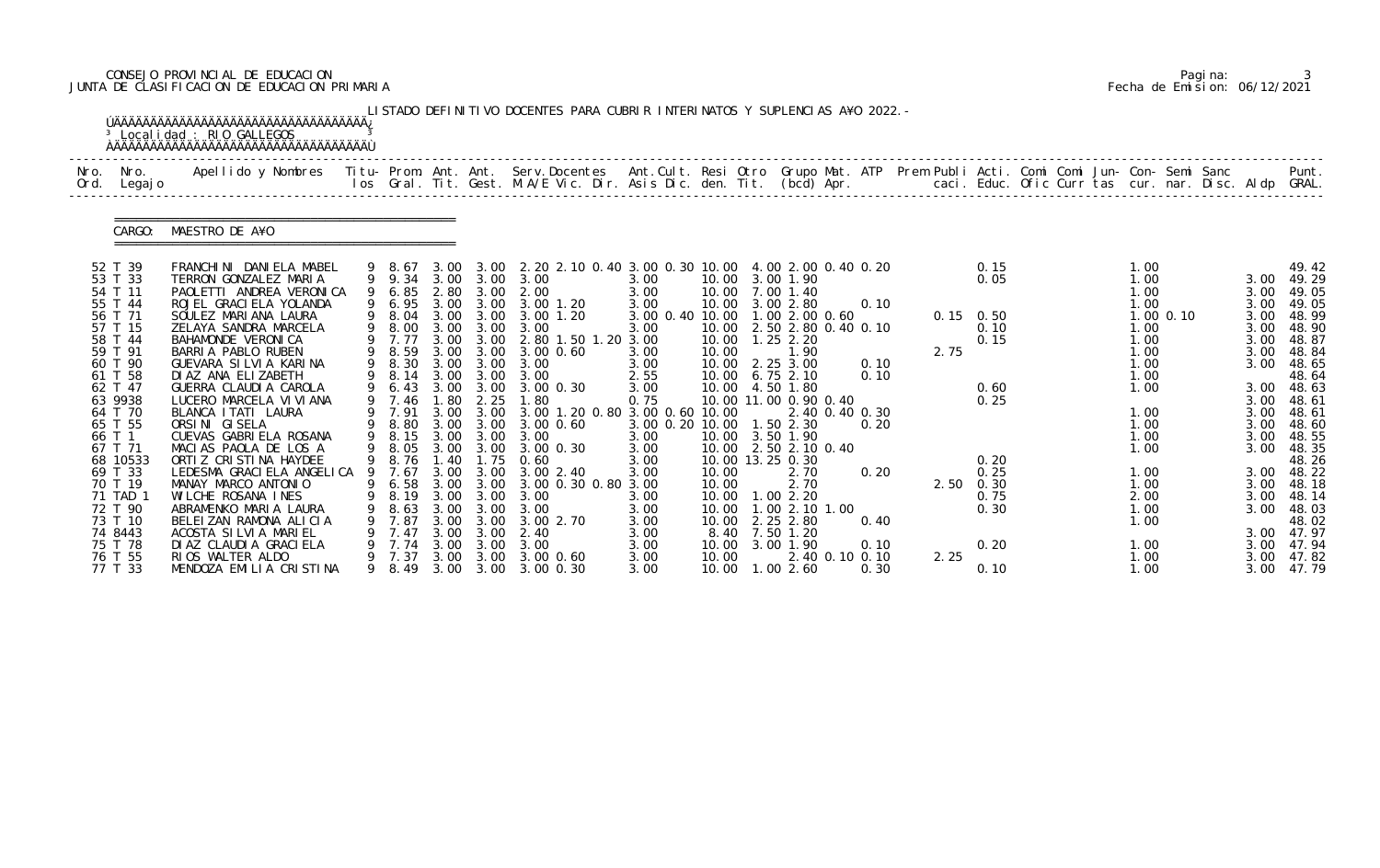# CONSEJO PROVINCIAL DE EDUCACION Pagina: 4 JUNTA DE CLASIFICACION DE EDUCACION PRIMARIA Fecha de Emision: 06/12/2021

|              |                     | <sup>3</sup> Localidad : RIO GALLEGOS                                                                                                          |                  |      |           |                                                                                                                                |              |                |                                        |              |      |              |  |              |  |              |                            |
|--------------|---------------------|------------------------------------------------------------------------------------------------------------------------------------------------|------------------|------|-----------|--------------------------------------------------------------------------------------------------------------------------------|--------------|----------------|----------------------------------------|--------------|------|--------------|--|--------------|--|--------------|----------------------------|
| Nro.<br>Ord. | Nro.<br>Legaj o     | Apellido y Nombres - Titu- Prom. Ant. Ant. Serv.Docentes - Ant.Cult. Resi Otro Grupo Mat. ATP - Prem Publi Acti. Comi Comi Jun- Con- Semi Sanc |                  |      |           | los Gral. Tit. Gest. M.A/E Vic. Dir. Asis Dic. den. Tit. (bcd) Apr.       caci. Educ. Ofic Curr tas cur. nar. Disc. Aldp GRAL. |              |                |                                        |              |      |              |  |              |  |              | Punt.                      |
|              | CARGO:              | MAESTRO DE A¥O                                                                                                                                 |                  |      |           |                                                                                                                                |              |                |                                        |              |      |              |  |              |  |              |                            |
|              | 78 T 71             | TERAN CARMEN NOEMI                                                                                                                             |                  |      |           | 9 6.95 3.00 3.00 3.00 0.60 1.20 3.00                                                                                           |              |                | 10.00 2.25 2.40                        | 0.30         |      |              |  | 1.00         |  |              | 2.00 47.70                 |
|              | 79 T 62             | GALVAN CARLOS ALBERTO                                                                                                                          |                  |      |           | 9 7.16 3.00 3.00 3.00 1.50                                                                                                     | 3.00         |                | 10.00 2.00 2.40                        | 0.20         |      | 0.35         |  | 1.00         |  | 2.00         | 47.61                      |
|              | 80 T 83<br>81 T 46  | CABANA SONIA BEATRIZ<br>CASTRO ANGELICA B                                                                                                      |                  |      |           | 9 6.95 3.00 3.00 3.00 1.20<br>9 8.38 3.00 3.00 3.00                                                                            | 3.00<br>3.00 |                | 10.00  1.25  2.30<br>10.00  1.25  2.60 | 0.20<br>0.20 |      | 0.70<br>0.15 |  | 1.00<br>1.00 |  | 3.00<br>3.00 | 47.60<br>47.58             |
|              | 82 T 15             | MUNOZ CUITINO PATRICIA C                                                                                                                       |                  |      |           | 9 7.29 2.60 3.00 2.60                                                                                                          | 3.00         |                | 10.00 4.75 1.30                        |              |      |              |  | 1.00         |  |              | 3.00 47.54                 |
|              | 83 T 62             | BARCOS GLADIS BEATRIZ                                                                                                                          | 9 7.56           |      |           | 3.00 3.00 3.00 1.20 1.60 3.00                                                                                                  |              |                | 10.00 2.25 2.60                        | 0.20         |      | 0.10         |  | 1.00         |  |              | 47.51                      |
|              | 84 0348             | VILLARREAL MARIANA LORENA 9 8.49                                                                                                               |                  |      | 3.00 3.00 | 3.00                                                                                                                           | 3.00         |                | 10.00 1.00 2.10 0.60 0.10              |              |      | 0.10         |  | 0.101.00     |  |              | 3.00 47.49                 |
| 85 T 1       |                     | REINOSO NORMA DEL VALLE                                                                                                                        | 9 5.45           |      |           | 3.00 3.00 3.00 1.50 1.20 3.00                                                                                                  |              | 10.00          | 2.90 0.30 0.50                         |              |      | 0.60         |  | 1.00         |  |              | 3.00 47.45                 |
|              | 86 T 90             | I RI ARTE BLANCA ANALIA                                                                                                                        | 9 8.24           |      | 3.00 3.00 | 3.00 1.20 1.60 3.00                                                                                                            |              | 10.00          | 1.50 2.60 0.30                         |              |      | 0.20         |  | 1.00         |  |              | 47.44                      |
|              | 87 T 90<br>88 TAD 8 | AVALOS LUCIA INES<br>NUNEZ GABRIELA MARISA                                                                                                     | 9 7.53<br>9 8.19 |      |           | 3.00 3.00 3.00 1.50<br>3.00 3.00 3.00                                                                                          | 3.00<br>3.00 | 10.00<br>10.00 | 2.90<br>3.00                           | 0.30<br>0.20 |      |              |  | 1.00<br>2.00 |  |              | $3.00$ 47.43<br>3.00 47.39 |
|              | 89 T 47             | ALARCON MARIA EMILIA                                                                                                                           | 9 7.18           | 3.00 | 3.00      | 3.00 1.20 0.80 3.00                                                                                                            |              |                | 10.00 2.50 3.00 0.50 0.10              |              |      | 0.10         |  | 1.00         |  |              | 47.38                      |
|              | 90 T 83             | FERNANDEZ GUSTAVO ADOLFO                                                                                                                       | 9 8.51           |      | 3.00 3.00 | 3.00                                                                                                                           | 3.00         | 10.00          | 2.30                                   |              |      | $1.45$ 0.10  |  | 1.00         |  |              | 3.00 47.36                 |
|              | 91 TAD 4            | DI AZ CLAUDI A VANESA                                                                                                                          | 9 7.63           |      | 3.00 3.00 | 3.00                                                                                                                           | 3.00         |                | 10.00 2.50 1.90                        | 0.30         |      |              |  | 1.00         |  |              | 3.00 47.33                 |
|              | 92 T 78             | ABBATE GABRIELA LAURA                                                                                                                          | 9 8.47           |      |           | 3.00 3.00 3.00                                                                                                                 | 3.00         |                | 10.00  1.50  1.90  0.30  0.10          |              |      |              |  | 1.00         |  | 3.00         | 47.27                      |
|              | 93 T 83<br>94 T 78  | MANCILLA ANA ESTHER                                                                                                                            | 9 7.55<br>9 7.90 |      | 3.00 3.00 | 3.00 3.00 2.60 1.20 1.60 3.00<br>3.00                                                                                          |              |                | 10.00 3.00 2.20<br>10.00 2.00 2.20     |              |      | 0.10         |  | 1.00         |  |              | 47.25                      |
|              | 95 T 44             | ZAPICO MARCELA TAMARA<br>PACHECO SANDRA DEL CARMEN                                                                                             | 9 7.88           |      | 3.00 3.00 | 3.00                                                                                                                           | 3.00<br>3.00 |                | 10.00  1.50  2.10  0.70                |              | 0.15 | 0.05         |  | 1.00<br>1.00 |  | 3.00         | 3.00 47.25<br>47.23        |
|              | 96 T 78             | AGUERO LORENA OLGA                                                                                                                             |                  |      |           | 9 8.91 3.00 3.00 3.00 0.90                                                                                                     | 3.00         |                | 10.00 2.25 2.10 1.00                   |              |      | 0.05         |  | 1.00         |  |              | 47.21                      |
|              | 97 T 47             | DESCH ANDREA LORENA                                                                                                                            | 8.12             | 3.00 | 3.00      | 3.00                                                                                                                           | 2.55         |                | 10.00 2.50 2.00                        |              |      |              |  | 1.00         |  |              | 3.00 47.17                 |
|              | 98 T 10             | NAVARRO EMILIO EFRAIN                                                                                                                          | 7.51             | 3.00 | 3.00      | 3.00                                                                                                                           | 3.00         |                | 10.00 2.50 2.00                        | 0.10         |      |              |  | 1.00         |  |              | $3.00$ 47.11               |
|              | 99 T 44             | ANTI PANI CRISTIAN                                                                                                                             | 7.48             | 3.00 | 3.00      | 3.00                                                                                                                           | 3.00         |                | 10.00 2.50 2.00 0.10                   |              |      |              |  | 1.00         |  |              | 3.00 47.08                 |
| 100 T 91     |                     | SOLIS ANDREA DEL VALLE                                                                                                                         | 7.11             | 3.00 | 3.00      | 2.60                                                                                                                           | 3.00         |                | 9.80 3.25 1.30 1.00                    |              |      |              |  | 1.00         |  |              | 3.00 47.06                 |
| 101 T 62     |                     | MENCHINI ROSSANA M                                                                                                                             | 9.28             | 3.00 | 3.00      | 3.00                                                                                                                           | 3.00         | 10.00          | 2.20                                   | 0.20         |      | 0.20         |  | 1.00         |  | 3.00         | 46.88                      |
| 102 T 38     | 103 T 11            | GIMENEZ MARCELA ALEJANDRA<br>BARRIA ALBA FLOR                                                                                                  | 8.06             | 3.00 | 3.00      | 3.00<br>9 7.46 3.00 3.00 3.00 0.30                                                                                             | 3.00<br>3.00 | 10.00          | 1.502.10<br>10.00 1.00 2.40 0.20 0.10  | 0.20         |      | 0.40         |  | 1.00<br>1.00 |  | 3.00<br>3.00 | 46.86<br>46.86             |

|  | Pagi na: |                              |
|--|----------|------------------------------|
|  |          | Fecha de Emision: 06/12/2021 |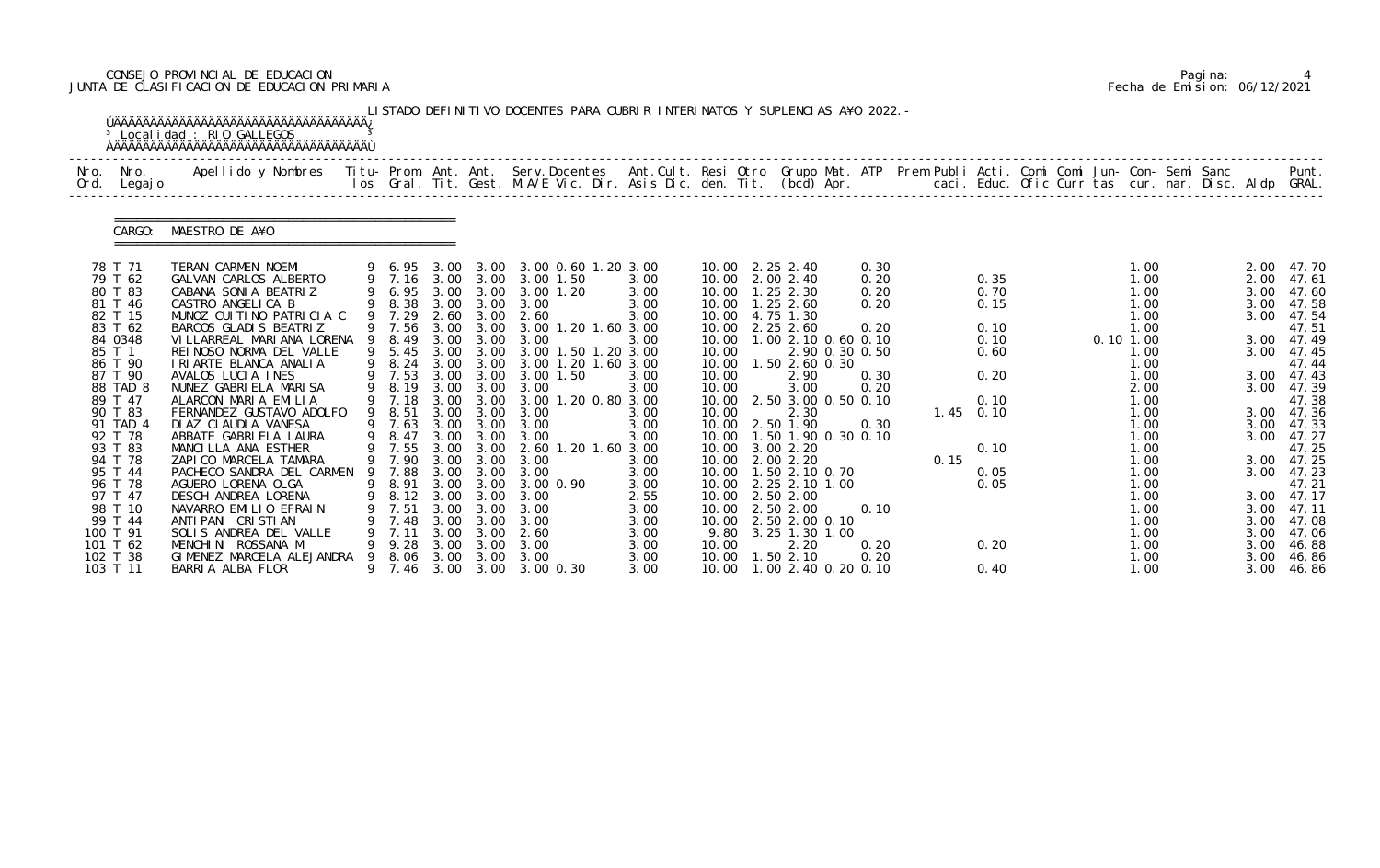# CONSEJO PROVINCIAL DE EDUCACION Pagina: 5 JUNTA DE CLASIFICACION DE EDUCACION PRIMARIA Fecha de Emision: 06/12/2021

|         |                          | <sup>3</sup> Localidad : RIO GALLEGOS                                                                                                                                                                                             |                  |              |                           | LISTADO DEFINITIVO DOCENTES PARA CUBRIR INTERINATOS Y SUPLENCIAS A¥O 2022. - |                 |                |                                  |              |               |      |             |  |                               |  |              |                |
|---------|--------------------------|-----------------------------------------------------------------------------------------------------------------------------------------------------------------------------------------------------------------------------------|------------------|--------------|---------------------------|------------------------------------------------------------------------------|-----------------|----------------|----------------------------------|--------------|---------------|------|-------------|--|-------------------------------|--|--------------|----------------|
|         | Nro. Nro.<br>Ord. Legajo | Apellido y Nombres  Titu- Prom. Ant. Ant.  Serv.Docentes  Ant.Cult. Resi Otro  Grupo Mat. ATP  Prem Publi Acti. Comi Comi Jun- Con- Semi Sanc              Punt.<br>Ios Gral. Tit. Gest. M.A/E Vic. Dir. Asis Dic. den. Tit. (bcd |                  |              |                           |                                                                              |                 |                |                                  |              |               |      |             |  |                               |  |              |                |
|         | CARGO:                   | MAESTRO DE A¥O                                                                                                                                                                                                                    |                  |              |                           |                                                                              |                 |                |                                  |              |               |      |             |  |                               |  |              |                |
|         | 104 T 10                 | OYARZO PAMELA DEL CARMEN                                                                                                                                                                                                          | 9 7.75           |              |                           | 3.00 3.00 3.00                                                               | 3.00            |                | 10.00 2.00 1.80 0.30             |              |               |      |             |  | 1.00                          |  | 3.00         | 46.85          |
|         | 105 T 78                 | ACU¥A GERMAN DE LOS S                                                                                                                                                                                                             |                  |              |                           | 9 8.08 3.00 3.00 3.00 1.80                                                   | 3.00            |                | 10.00  1.25  3.00                | 0.40         |               |      | 0.30        |  | 1.00                          |  |              | 46.83          |
|         | 106 T 33<br>107 T 38     | CEPEDA MANUEL SANTOS                                                                                                                                                                                                              | 9 7.58           |              | 3.00 3.00                 | 3.00<br>9 6.53 3.00 3.00 3.00 1.20 0.80 3.00                                 | 3.00            | 10.00          | $1.50$ $2.20$                    | 0.30         | $0.10$ $0.25$ |      | 0.20        |  | 1.00                          |  | 3.00         | 46.78          |
|         | 108 TAD 4                | DAZA SONIA<br>ACCARINO ADRIANA                                                                                                                                                                                                    | 9 9.18           |              |                           | 3.00 3.00 2.90                                                               | 3.00            | 10.00          | 10.00 3.25 2.40<br>$1.00$ $1.40$ | 0.20         |               |      | 0.15        |  | 1.00<br>1.00                  |  | 3.00         | 46.68<br>46.68 |
|         | 109 T 10                 | GONZALEZ ADRIANA PATRICIA 9 7.67                                                                                                                                                                                                  |                  | 3.00         | 3.00                      | 3.00 1.50                                                                    | 3.00            | 10.00          | 2.50                             |              |               |      |             |  | 1.00                          |  | 3.00         | 46.67          |
|         | 110 T 15                 | RIPOLL CLAUDIA ANDREA                                                                                                                                                                                                             | 9 7.74 2.20      |              | 2.75                      | 2.30                                                                         | 1.90            |                | 10.00 5.50 1.10                  |              |               | 0.15 |             |  | 1.00                          |  | 3.00         | 46.64          |
|         | 111 T 62                 | NU EZ RENE RAFAEL                                                                                                                                                                                                                 |                  |              |                           | 9 8.34 3.00 3.00 3.00                                                        | 2.90            |                | 10.00  1.00  2.40                |              |               |      |             |  | 1.00                          |  | 3.00         | 46.64          |
|         | 112 T 47                 | MARTINEZ LUIS ALBERTO                                                                                                                                                                                                             | 9 9.07           | 3.00         | 3.00                      | 3.00                                                                         | 3.00            | 10.00          | 2.50                             |              |               |      | 0.05        |  | 1.00                          |  | 3.00         | 46.62          |
| 113 T 1 |                          | VILLAGRA MARTA DEL VALLE                                                                                                                                                                                                          | 9 7.41           |              | 3.00 3.00                 | 3.00 1.20                                                                    | 3.00            |                | 10.00 4.00 2.00                  |              |               |      |             |  | 1.00                          |  |              | 46.61          |
|         | 114 TAD 4                | NANT MARISA ANGELICA                                                                                                                                                                                                              | 9 7.75           |              |                           | 3.00 3.00 3.00                                                               | 3.00            |                | 10.00 4.25 2.20                  | 0.10         |               |      | $0.05$ 0.20 |  | 1.00                          |  |              | 46.55          |
|         | 115 T 91                 | DI AZ NORA                                                                                                                                                                                                                        | 9 6.32 3.00      |              | 3.00                      | 3.00                                                                         | 3.00            | 10.00          | 3.50 1.70                        |              |               |      |             |  | 1.00                          |  | 3.00         | 46.52          |
|         | 116 TAD 8<br>117 T 58    | CAMPUZANO ISABEL<br>GAMARRA MARIA ITATI                                                                                                                                                                                           | 9 7.97<br>9 6.60 | 3.00         | 3.00<br>$3.00 \quad 3.00$ | 3.00<br>3.00 0.60                                                            | 2.85<br>3.00    | 10.00<br>10.00 | 2.50<br>$1.25$ $2.50$            | 0.10<br>0.20 |               |      | 0.25        |  | 2.00<br>1.00                  |  | 3.00<br>3.00 | 46.42<br>46.40 |
|         | 118 T 46                 | ARGI ROPULOS ANDREA                                                                                                                                                                                                               | 9 8.04           | 3.00         | 3.00                      | 3.00                                                                         | 3.00            | 10.00          | 4.50 1.70                        | 0.10         |               |      | 0.05        |  | 1.00                          |  |              | 46.39          |
|         | 119 T 39                 | MARTINEZ JAVIER OSVALDO                                                                                                                                                                                                           | 9 8.44           | 3.00         | 3.00                      | 3.00                                                                         | 3.00            | 10.00          | 2.50                             | 0.10         |               |      | 0.35        |  | 1.00                          |  | 3.00         | 46.39          |
|         | 120 T 90                 | SAAVEDRA NANCY LILIANA                                                                                                                                                                                                            |                  |              |                           | 9 7.76 3.00 3.00 3.00                                                        | 3.00            | 10.00          | 1.502.00                         | 0.10         |               |      |             |  | 1.00                          |  | 3.00         | 46.36          |
|         | 121 T 19                 | SOSA ALEJANDRA DEL VALLE                                                                                                                                                                                                          | 9 7.90           | 3.00         | 3.00                      | 3.00 0.30                                                                    | 3.00            | 10.00          | 2.80                             | 0.30         |               |      |             |  | 1.00                          |  | 3.00         | 46.30          |
|         | 122 T 39                 | VARGAS ANA JANET                                                                                                                                                                                                                  |                  |              |                           | 9 7.02 3.00 3.00 3.00                                                        | 2.90            |                | 10.00  1.25  1.60                | 0.20         |               |      | 1.30        |  | 1.00                          |  | 3.00         | 46.27          |
|         | 123 T 71                 | JURADO FLORES I SABEL                                                                                                                                                                                                             | 7.60             | 3.00         | 3.00                      | 3.00                                                                         | 3.00            |                | 10.00  1.00  2.10  0.50          |              |               |      | 0.05        |  | 1.00                          |  | 3.00         | 46.25          |
|         | 124 T 47                 | ARRA¥O MARIA ALEJANDRA                                                                                                                                                                                                            | 7.22             | 3.00         | 3.00                      | 3.00                                                                         | 3.00            | 10.00          | 3.00 2.00                        |              |               |      |             |  | $\overline{\phantom{0}}$ . 00 |  | 2.00         | 46.22          |
| 125 T44 |                          | CAPOBLANCO SARA IRMA                                                                                                                                                                                                              | 7.36             | 3.00         | 3.00                      | 3.00 0.30                                                                    | 3.00            | 10.00          | $1.25$ 2.10                      |              |               |      | 0.15        |  | 1.00                          |  | 3.00         | 46.16          |
|         | 126 T 58<br>127 T 11     | JUAREZ MARIA CLAUDIA<br>NAVARRO SARA AZUCENA                                                                                                                                                                                      | 8.04<br>8.19     | 3.00<br>3.00 | 3.00<br>3.00              | 3.00<br>3.00                                                                 | 3.00<br>3.00    | 10.00<br>10.00 | 1.002.10<br>2.50                 | 0.30         |               |      | 0.15        |  | 1.00<br>1.00                  |  | 3.00<br>3.00 | 46.14<br>46.14 |
|         | 128 T 58                 | ALINCASTRO MARIA ESTER                                                                                                                                                                                                            | 9 8.53           | 3.00         | 3.00                      | 3.00                                                                         | 3.00            | 10.00          | 2.30                             | 0.30         |               |      |             |  | 1.00                          |  | 3.00         | 46.13          |
| 129 496 |                          | ANTI NAO ADRI ANA ELIZABETH                                                                                                                                                                                                       | 9 7.95           |              |                           | 3.00 3.00 3.00                                                               | 3.00 1.00 10.00 |                | 3.00 2.00                        |              |               |      |             |  | 1.00                          |  |              | 45.95          |

|  | Pagi na: |                              |
|--|----------|------------------------------|
|  |          | Fecha de Emision: 06/12/2021 |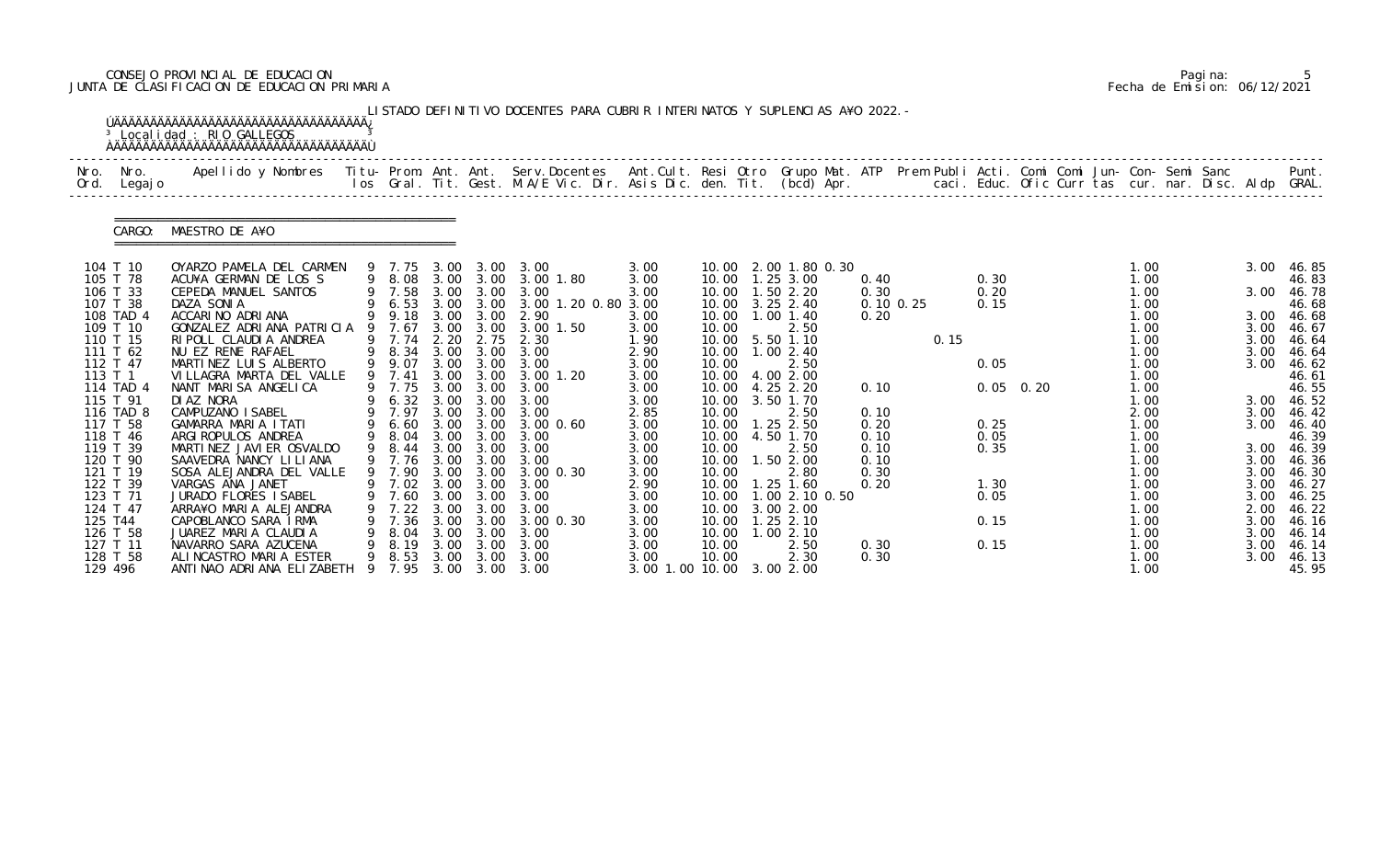# CONSEJO PROVINCIAL DE EDUCACION Pagina: 6 JUNTA DE CLASIFICACION DE EDUCACION PRIMARIA Fecha de Emision: 06/12/2021

|              |                      | <sup>3</sup> Localidad : RIO GALLEGOS                                                                                                                                                                                           |    |                  |              |              | LISTADO DEFINITIVO DOCENTES PARA CUBRIR INTERINATOS Y SUPLENCIAS A¥O 2022. - |              |                |                        |              |           |      |  |              |  |              |                |
|--------------|----------------------|---------------------------------------------------------------------------------------------------------------------------------------------------------------------------------------------------------------------------------|----|------------------|--------------|--------------|------------------------------------------------------------------------------|--------------|----------------|------------------------|--------------|-----------|------|--|--------------|--|--------------|----------------|
| Nro.<br>Ord. | Nro.<br>Legaj o      | Apellido y Nombres  Titu- Prom. Ant. Ant. Serv.Docentes  Ant.Cult. Resi Otro Grupo Mat. ATP Prem Publi Acti. Comi Comi Jun- Con- Semi Sanc         Punt.<br>Ios Gral. Tit. Gest. M.A/E Vic. Dir. Asis Dic. den. Tit. (bcd) Apr. |    |                  |              |              |                                                                              |              |                |                        |              |           |      |  |              |  |              |                |
|              | CARGO:               | MAESTRO DE A¥O                                                                                                                                                                                                                  |    |                  |              |              |                                                                              |              |                |                        |              |           |      |  |              |  |              |                |
|              | 130 T 10             | NARANJO MARIANA BEATRIZ                                                                                                                                                                                                         |    | 9 8.55           | 3.00         | 3.00         | 3.00                                                                         | 3.00         | 10.00          | 2.40                   |              |           |      |  | 1.00         |  | 3.00         | 45.95          |
|              | 131 T 44             | AGUERO EVANGELINA PAULA                                                                                                                                                                                                         |    | 9 8.67           |              | 3.00 3.00    | 3.00                                                                         | 3.00         | 10.00          | 2.00                   |              |           | 0.20 |  | 1.00         |  | 3.00         | 45.87          |
|              | 132 T 63             | FLORES VICTOR MANUEL                                                                                                                                                                                                            |    | 9 8.00           | 3.00         | 3.00         | 3.00                                                                         | 3.00         | 10.00          | 2.60                   | 0.10         | 3.00 0.15 |      |  | 1.00         |  |              | 45.85          |
|              | 133 T 15<br>134 T 19 | VEGA MARIA SOLEDAD<br>SANCHEZ VI VI ANA ALEJANDRA                                                                                                                                                                               |    | 9 7.30<br>9 7.18 | 2.80<br>3.00 | 3.00<br>3.00 | 3.00<br>3.00                                                                 | 3.00<br>3.00 | 10.00<br>10.00 | 2.00 1.50<br>2.00 1.50 | 0.20<br>0.10 |           |      |  | 1.00<br>1.00 |  | 3.00<br>3.00 | 45.80<br>45.78 |
|              | 135 T 44             | TANUZ NATALIA VERONICA                                                                                                                                                                                                          |    | 9 8.01           | 3.00         | 3.00         | 3.00                                                                         | 3.00         | 10.00          | 2.00 0.60              |              |           | 0.15 |  | 1.00         |  | 3.00         | 45.76          |
|              | 136 T 78             | BARROS PATRICIA MARIELA                                                                                                                                                                                                         |    | 9 7.53           | 3.00         | 3.00         | 3.00                                                                         | 3.00         | 10.00          | 1.002.20               |              |           |      |  | 1.00         |  | 3.00         | 45.73          |
|              | 137 T 15             | BEROIZA MIRTA MABEL                                                                                                                                                                                                             |    | 8.08             | 3.00         | 3.00         | 3.00                                                                         | 3.00         | 10.00          | 3.50 2.00              | 0.10         |           |      |  | 1.00         |  |              | 45.68          |
|              | 138 T 46             | ROJAS MARIANA IRENE                                                                                                                                                                                                             |    | 8.48             | 3.00         | 3.00         | 3.00                                                                         | 3.00         | 10.00          | 2.00 0.20              |              |           |      |  | 1.00         |  | 3.00         | 45.68          |
|              | 139 T 19             | CARDENAS NEGRON PAOLA                                                                                                                                                                                                           |    | 9 7.71           | 3.00         | 3.00         | 3.00                                                                         | 3.00         | 10.00          | 2.60                   | 0.30         |           | 0.05 |  | 1.00         |  | 3.00         | 45.66          |
|              | 140 T 33             | SANTANA MARGARI TA MABEL                                                                                                                                                                                                        |    | 9 8.35           | 2.80         | 3.00         | 2.90                                                                         | 2.95         | 10.00          | $1.25$ $1.40$          |              |           |      |  | 1.00         |  | 3.00         | 45.65          |
|              | 141 T 46<br>142 T 70 | DUAMANTE ANGELA JESUS<br>DI AZ CLAUDI A ALEJANDRA                                                                                                                                                                               |    | 9 8.05<br>9 8.45 | 3.00<br>3.00 | 3.00<br>3.00 | 3.00<br>3.00                                                                 | 3.00         | 10.00<br>10.00 | 2.20<br>1.90           | 0.20<br>0.30 |           | 0.20 |  | 1.00<br>1.00 |  | 3.00<br>3.00 | 45.65<br>45.65 |
| 143 T 1      |                      | SANTI LLAN RUTH MARTA                                                                                                                                                                                                           |    | 9 7.48           | 3.00         | 3.00         | 3.00                                                                         | 3.00<br>3.00 | 10.00          | 2.60 0.20 0.20         |              |           | 0.15 |  | 1.00         |  | 3.00         | 45.63          |
|              | 144 T 39             | LARA GLORIA VIVIANA                                                                                                                                                                                                             |    | 7.92             | 3.00         | 3.00         | 3.00                                                                         | 3.00         | 10.00          | 2.40                   | 0.20         |           | 0.10 |  | 1.00         |  | 3.00         | 45.62          |
|              | 145 TP 7035          | GARCIA VERONICA ESTHER                                                                                                                                                                                                          |    | 9 8.56           | 3.00         | 3.00         | 3.00                                                                         | 3.00         | 10.00          | 1.25 1.80              |              |           |      |  |              |  | 3.00         | 45.61          |
|              | 146 T 41             | SERRES MARIA LAURA                                                                                                                                                                                                              |    | 9 7.40           |              | 3.00 3.00    | 3.00                                                                         | 3.00         | 10.00          | 1.002.20               |              |           |      |  | 1.00         |  | 3.00         | 45.60          |
|              | 147 T 58             | BAHAMONDE PAMELA ANDREA                                                                                                                                                                                                         |    | 9 8.22           | 3.00         | 3.00         | 3.00                                                                         | 3.00         | 10.00          | 2.00                   | 0.20         | 0.15      |      |  | 1.00         |  | 3.00         | 45.57          |
|              | 148 T 11             | TAVERNA FAVIANA POMPEYA                                                                                                                                                                                                         |    | 9 7.40           | 3.00         | 3.00         | 3.00                                                                         | 3.00         | 10.00          | 2.70                   | 0.10         |           | 0.35 |  | 1.00         |  | 3.00         | 45.55          |
|              | 149 8804             | DERENCIA ANDREA ROXANA                                                                                                                                                                                                          | 9  | 8.49             | 2.40         | 3.00         | 2.00                                                                         | 2.80         | 10.00          | $6.75$ 1.00            | 0.10         |           |      |  |              |  |              | 45.54          |
| 150 T 1      |                      | DI AZ VELAZQUEZ SANDRA                                                                                                                                                                                                          |    | . 89             | 3.00         | 3.00         | 3.00                                                                         | 3.00         | 10.00          | 2.10 0.50              |              |           | 0.05 |  | 1.00         |  | 3.00         | 45.54          |
|              | 151 5628             | OTTI NO WALDO JUAN                                                                                                                                                                                                              |    | 7.79             | 3.00         | 3.00         | 3.00                                                                         | 1.60         | 10.00          | 3.50 1.60              |              |           |      |  |              |  | 3.00         | 45.49          |
|              | 152 T 11             | HERRERA JULIO RICARDO                                                                                                                                                                                                           |    | 8.19             | 3.00         | 3.00         | 3.00                                                                         | 3.00         | 10.00          | 2.20                   | 0.10         |           |      |  | 1.00         |  | 3.00         | 45.49          |
|              | 153 T 58<br>154 T 19 | CAVALLO VANESA KARINA<br>GOMEZ ANA LIA                                                                                                                                                                                          | 9. | 8.64<br>8.22     | 3.00<br>3.00 | 3.00<br>3.00 | 3.00<br>3.00                                                                 | 2.25<br>3.00 | 10.00<br>10.00 | 2.40<br>2.10           | 0.20<br>0.10 |           | 0.05 |  | 1.00<br>1.00 |  | 3.00<br>3.00 | 45.49<br>45.47 |
|              | 155 T 15             | SAVALA RAUL FRANCI SCO                                                                                                                                                                                                          |    | 9 6.05           |              |              | 3.00 3.00 3.00 0.60                                                          | 3.00         | 10.00          | $1.50$ $2.30$          |              |           |      |  | 1.00         |  | 3.00         | 45.45          |

|  | Pagi na: |                              |
|--|----------|------------------------------|
|  |          | Fecha de Emision: 06/12/2021 |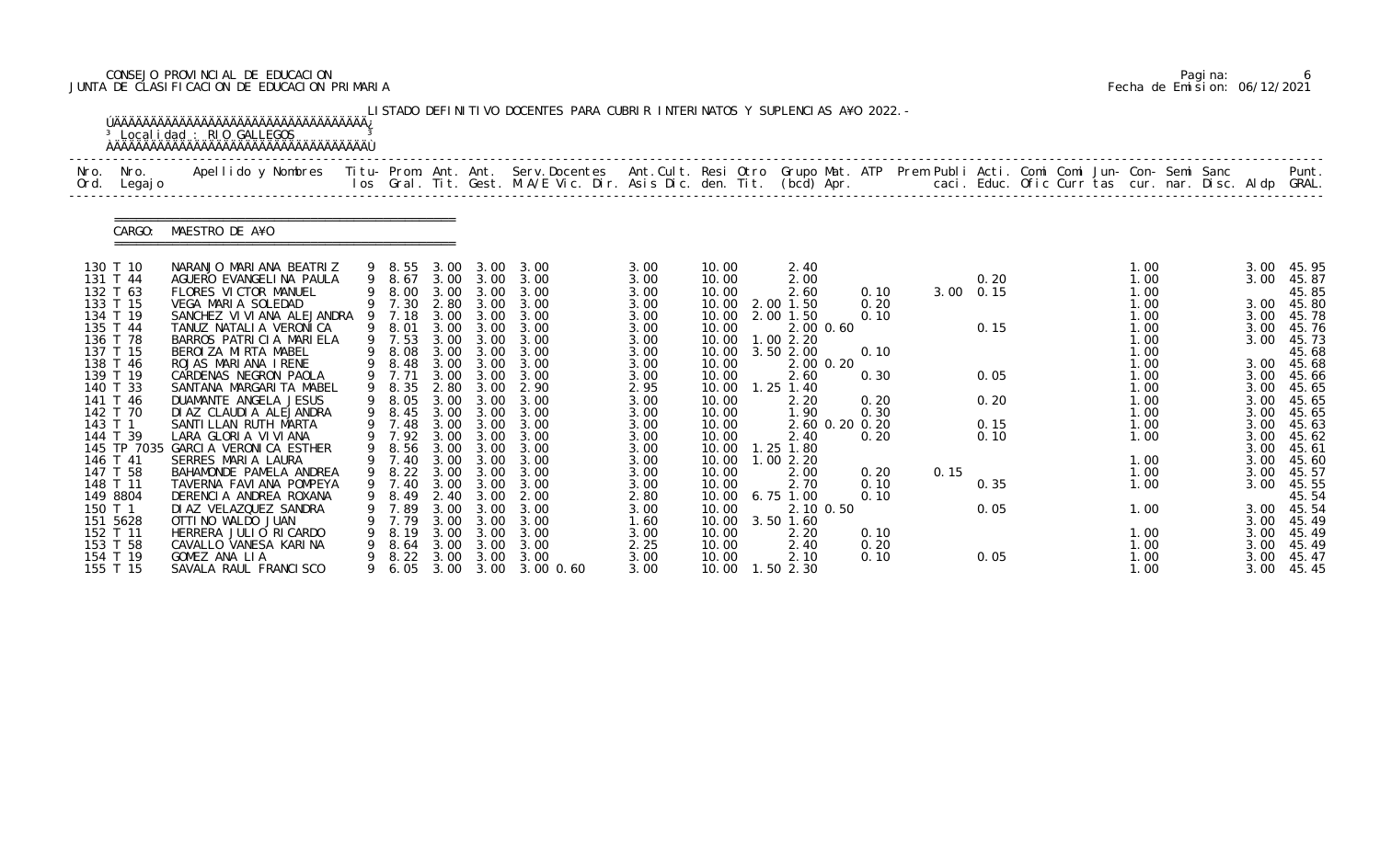# CONSEJO PROVINCIAL DE EDUCACION Pagina: 7 JUNTA DE CLASIFICACION DE EDUCACION PRIMARIA Fecha de Emision: 06/12/2021

| Nro.<br>Ord. | Nro.<br>Legaj o      | Apellido y Nombres  Titu- Prom. Ant. Ant. Serv.Docentes  Ant.Cult. Resi Otro Grupo Mat. ATP Prem Publi Acti. Comi Comi Jun- Con- Semi Sanc         Punt.<br>Ios Gral. Tit. Gest. M.A/E Vic. Dir. Asis Dic. den. Tit. (bcd) Apr. |    |                            |                        |                   |                       |              |                |                        |              |      |             |              |  |              |  |              |                |
|--------------|----------------------|---------------------------------------------------------------------------------------------------------------------------------------------------------------------------------------------------------------------------------|----|----------------------------|------------------------|-------------------|-----------------------|--------------|----------------|------------------------|--------------|------|-------------|--------------|--|--------------|--|--------------|----------------|
|              | CARGO:               | MAESTRO DE A¥O                                                                                                                                                                                                                  |    |                            |                        |                   |                       |              |                |                        |              |      |             |              |  |              |  |              |                |
|              | 156 5050             | VI LLORDO MATI LDE                                                                                                                                                                                                              |    |                            |                        |                   | 9 8.10 3.00 3.00 3.00 | 3.00         | 10.00          | 2.30                   |              |      |             |              |  | 1.00         |  | 3.00         | 45.40          |
|              | 157 T 38<br>158 T 70 | SILVA ADRIANA ELIZABETH<br>LARUFFA SANDRA MABEL                                                                                                                                                                                 |    | 9 6.93<br>9 6.77           | 3.00                   | 3.00 3.00<br>3.00 | 2.60 0.60<br>3.00     | 3.00<br>3.00 | 10.00<br>10.00 | 4.00 1.50<br>0.50 2.70 | 0.30<br>0.40 |      |             | 0.45         |  | 1.00<br>1.00 |  | 3.00         | 45.38<br>45.37 |
|              | 159 T 33             | GRANEROS JULIA ESTER                                                                                                                                                                                                            |    | 9 6.56                     | 3.00                   | 3.00              | 3.00                  | 3.00         | 10.00          | 1.50 2.20              |              |      |             | 0.10         |  | 1.00         |  | 3.00         | 45.36          |
|              | 160 T 33             | JUAREZ SANDRA ELIZABETH                                                                                                                                                                                                         |    | 9 7.46                     | 3.00                   |                   | 3.00 3.00             | 3.00         | 10.00          | 2.50                   | 0.40         |      |             |              |  | 1.00         |  | 3.00         | 45.36          |
|              | 161 T 46             | GIMENEZ ADRIANA PATRICIA                                                                                                                                                                                                        |    | 9 7.45                     | 3.00                   | 3.00              | 3.00                  | 3.00         | 10.00          | 2.90                   |              |      |             |              |  | 1.00         |  | 3.00         | 45.35          |
|              | 162 T 71<br>163 T 10 | SAAVEDRA CLARA ISABEL<br>CARRIZO SONIA ELIZABETH                                                                                                                                                                                |    | 9 8.04<br>9 8.39           | 3.00<br>3.00           | 3.00<br>3.00      | 3.00<br>3.00          | 3.00<br>3.00 | 10.00<br>10.00 | 2.10<br>1.80           | 0.20<br>0.10 |      |             | 0.05         |  | 1.00<br>1.00 |  | 3.00<br>3.00 | 45.34<br>45.34 |
|              | 164 TAD 4            | ZARACHO MARIA MERCEDES                                                                                                                                                                                                          |    | 9 7.31                     | 3.00                   | 3.00              | 3.00                  | 3.00         | 10.00          | 3.00                   |              |      |             |              |  | 1.00         |  | 3.00         | 45.31          |
|              | 165 6860             | TAVERNA SOLEDAD MARINA                                                                                                                                                                                                          |    | 9 7.00                     | 3.00                   | 3.00              | 2.80                  | 3.00         | 10.00          | 3.00 1.40              | 0.10         |      |             |              |  |              |  | 3.00         | 45.30          |
|              | 166 T 58             | MARTINEZ FABIANA CARINA                                                                                                                                                                                                         |    | 9 8.30                     | 3.00                   | 3.00              | 3.00                  | 3.00         | 10.00          | 1.70                   | 0.20         |      |             | 0.10         |  | 1.00         |  | 3.00         | 45.30          |
|              | 167 T 10<br>168 T 10 | MANSILLA PATRICIA<br>CAMPORRO RODOLFO M                                                                                                                                                                                         |    | 8.48<br>9 7.68             | 3.00<br>3.00           | 3.00<br>3.00      | 3.00<br>3.00          | 3.00<br>1.90 | 10.00<br>10.00 | 1.80<br>2.00 0.70      |              |      | 1.00        |              |  | 1.00<br>1.00 |  | 3.00<br>3.00 | 45.28<br>45.28 |
|              | 169 T 70             | ARGA¥ARAZ BARBARA ANDREA                                                                                                                                                                                                        |    | 9 7.57                     | 3.00                   | 3.00              | 3.00                  | 2.70         | 10.00          | 2.60                   |              | 0.10 |             | 0.30         |  | 1.00         |  | 3.00         | 45.27          |
|              | 170 T 90             | PEREZ ELIANA VALERIA                                                                                                                                                                                                            |    | 9 7.78                     | 3.00                   | 3.00              | 3.00                  | 3.00         | 10.00          | 2.10 0.10 0.20         |              |      |             | 0.05         |  | 1.00         |  | 3.00         | 45.23          |
|              | 171 T 47             | ORELLANA JORGELINA                                                                                                                                                                                                              |    | 9 7.42                     | 3.00                   | 3.00              | 3.00                  | 3.00         | 10.00          | 2.80                   |              |      |             |              |  | 1.00         |  | 3.00         | 45.22          |
|              | 172 T 44             | CARDENAS NORMA ELIZABETH                                                                                                                                                                                                        |    | 9 7.34 3.00 3.00           |                        |                   | 3.00                  | 3.00         | 10.00          | 2.20 0.40 0.20         |              |      |             |              |  | 1.00         |  | 3.00         | 45.14          |
|              | 173 4864<br>174 T 44 | ZAPATA LUIS<br>BOCKELMANN MARIA SONIA                                                                                                                                                                                           |    | 9 7.66<br>9 8.66 3.00 3.00 | 3.00                   | 3.00              | 3.00<br>3.00          | 3.00         | 10.00          | 2.40<br>1.50           |              |      |             | 0.05<br>0.15 |  | 1.00<br>1.00 |  | 3.00         | 45.11          |
|              | 175 T 19             | RUIZ MABEL DEL CARMEN                                                                                                                                                                                                           |    | . 67                       | 3.00                   | 3.00              | 3.00                  | 2.80<br>3.00 | 10.00<br>10.00 | 2.30                   | 0.10         |      |             |              |  | 1.00         |  | 3.00<br>3.00 | 45.11<br>45.07 |
|              | 176 T 81             | RAMIREZ MABEL MARIA LILIA                                                                                                                                                                                                       |    | 8.64                       | 3.00                   | 3.00              | 3.00                  | 3.00         | 10.00          | 2.30                   | 0.10         |      |             |              |  | 1.00         |  | 2.00         | 45.04          |
|              | 177 T 90             | SIAREZ ROSANA LUCIA                                                                                                                                                                                                             | 9. | 7.59                       | 3.00                   | 3.00              | 3.00                  | 3.00         | 10.00          | 2.30                   |              |      |             | 0.10         |  | 1.00         |  | 3.00         | 44.99          |
| 178 T 1      |                      | FLEITA CECILIA VERONICA                                                                                                                                                                                                         | 9  | 7.09                       | 3.00                   | 3.00              | 3.00                  | 3.00         | 10.00          | 2.20 0.50 0.20         |              |      |             |              |  | 1.00         |  | 3.00         | 44.99          |
|              | 179 T 78             | PEREZ JORGE OMAR                                                                                                                                                                                                                |    | 8.63                       | 3.00                   | 3.00              | 3.00                  | 3.00         | 10.00          | 1.80                   |              |      | $0.25$ 0.30 |              |  | 1.00         |  | 2.00         | 44.98          |
|              | 180 T 83<br>181 T 1  | PRUYAS JORGE ALBERTO<br>BARRAGAN CARINA DANIELA                                                                                                                                                                                 | 9  | 7. 16<br>9 8.30            | 3.00<br>3.00 3.00 3.00 | 3.00              | 3.00                  | 3.00         | 10.00          | 2.60                   | 0.20         |      |             |              |  | 1.00         |  | 3.00         | 44.96          |

|  | Pagi na: |                              |
|--|----------|------------------------------|
|  |          | Fecha de Emision: 06/12/2021 |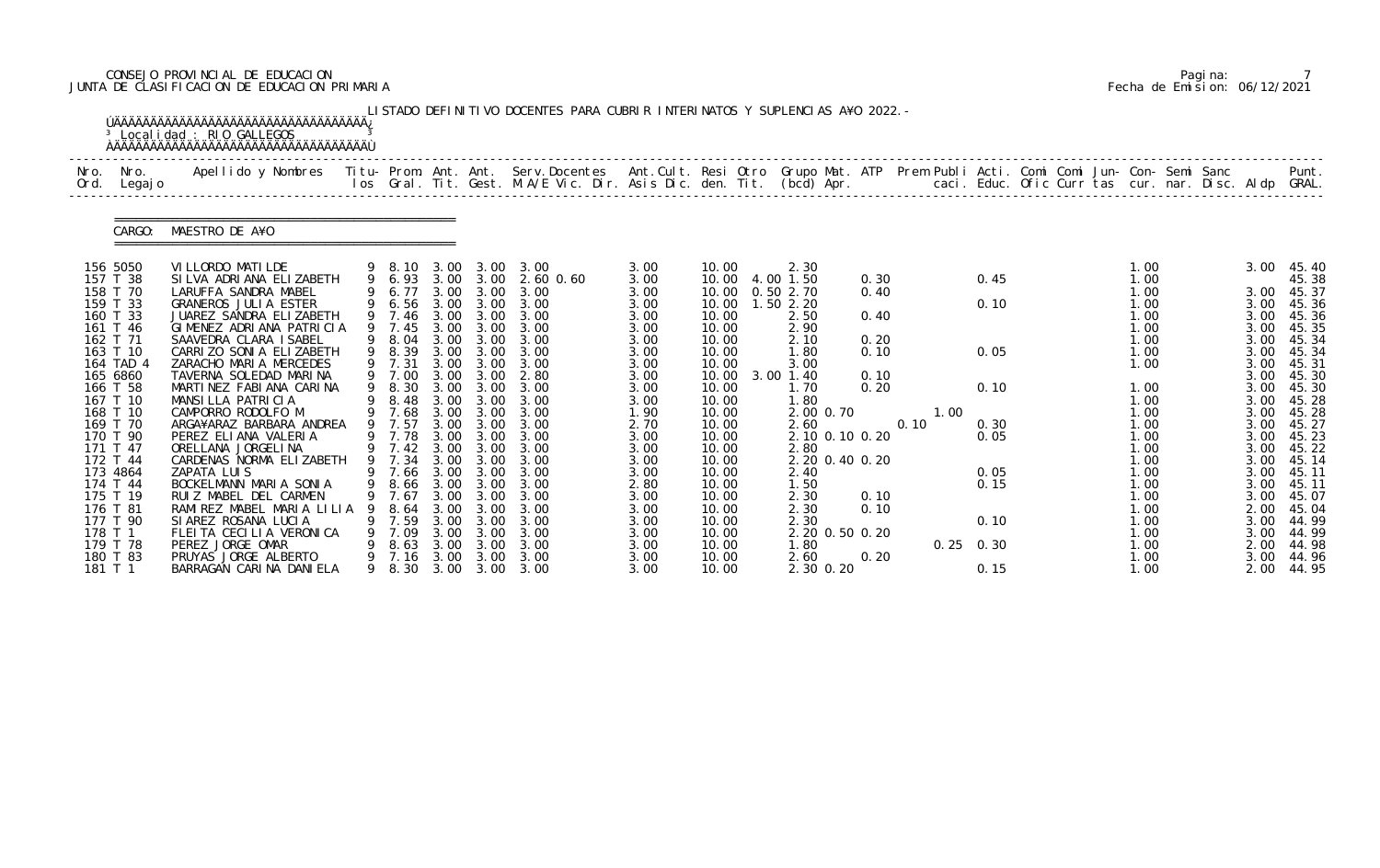# CONSEJO PROVINCIAL DE EDUCACION Pagina: 8 JUNTA DE CLASIFICACION DE EDUCACION PRIMARIA Fecha de Emision: 06/12/2021

|                      |                 | <sup>3</sup> Localidad : RIO GALLEGOS                                                                                                    |   |                            |              |                   | LISTADO DEFINITIVO DOCENTES PARA CUBRIR INTERINATOS Y SUPLENCIAS A¥O 2022. -                                             |              |                |                              |      |      |              |  |              |  |              |                     |
|----------------------|-----------------|------------------------------------------------------------------------------------------------------------------------------------------|---|----------------------------|--------------|-------------------|--------------------------------------------------------------------------------------------------------------------------|--------------|----------------|------------------------------|------|------|--------------|--|--------------|--|--------------|---------------------|
| Nro.<br>Ord.         | Nro.<br>Legaj o | Apellido y Nombres Titu- Prom. Ant. Ant. Serv.Docentes Ant.Cult. Resi Otro Grupo Mat. ATP Prem Publi Acti. Comi Comi Jun- Con- Semi Sanc |   |                            |              |                   | los Gral. Tit. Gest. M.A/E Vic. Dir. Asis Dic. den. Tit. (bcd) Apr. caci. Educ. Ofic Curr tas cur. nar. Disc. Aldp GRAL. |              |                |                              |      |      |              |  |              |  |              | Punt.               |
|                      | CARGO:          | MAESTRO DE A¥O                                                                                                                           |   |                            |              |                   |                                                                                                                          |              |                |                              |      |      |              |  |              |  |              |                     |
| 182 T 39<br>183 T 11 |                 | OVI EDO BEATRI Z ELI SABET<br>ARIAS CARLOS ARIEL                                                                                         |   |                            |              |                   | 9 8.23 3.00 3.00 3.00                                                                                                    | 3.00<br>2.70 | 10.00          | 10.00 3.00 1.70<br>1.00 1.40 |      |      | 0.25         |  | 1.00<br>1.00 |  | 3.00         | 44.93<br>44.93      |
| 184 T 1              |                 | OJEDA MONICA ROSA                                                                                                                        |   |                            |              |                   | 9 7.78 3.00 3.00 2.80<br>9 7.71 3.00 3.00 3.00                                                                           | 3.00         | 10.00          | 2.20                         |      |      |              |  | 1.00         |  | 3.00         | 44.91               |
| 185 T 58<br>186 T 70 |                 | FERNANDEZ ANALIA MABEL<br>ODASSO SI LVI NA NOEMI                                                                                         |   | 9 7.68<br>9 8.62           | 3.00         | 3.00              | 3.00<br>3.00 3.00 3.00                                                                                                   | 3.00<br>3.00 | 10.00<br>10.00 | 2.00<br>.002.500.500.20      | 0.10 |      | 0.10<br>0.05 |  | 1.00<br>1.00 |  | 3.00         | 44.88<br>44.87      |
| 187 T 39             |                 | FLORES VI LLAGRA GABRI ELA                                                                                                               |   | 9 8.07                     | 3.00         | 3.00              | 3.00                                                                                                                     | 3.00         | 10.00          | 1. 80                        |      |      |              |  | 1.00         |  | 3.00         | 44.87               |
| 188 T 78             |                 | CORDOVA PAULA VANINA                                                                                                                     |   | 9 8.24                     | 3.00         | 3.00              | 3.00                                                                                                                     | 3.00         | 10.00          | 2.10                         | 0.20 |      | 0.25         |  | 1.00         |  |              | 2.00 44.79          |
| 189 T 47<br>190 T 78 |                 | ROMERO NI LDA ROSA                                                                                                                       |   | 9 7.45<br>9 7.30           | 3.00         | 3.00 3.00<br>3.00 | 3.00<br>3.00                                                                                                             | 3.00         | 10.00<br>10.00 | 2.20<br>2.30                 | 0.10 | 0.15 |              |  | 1.00<br>1.00 |  | 3.00<br>3.00 | 44.75<br>44.75      |
| 191 T 19             |                 | GODOY ROXANA MABEL<br>DUARTE MARIA CONCEPCION                                                                                            |   | 9 7.65                     | 3.00         | 3.00              | 3.00                                                                                                                     | 3.00<br>3.00 | 10.00          | 2.00                         | 0.10 |      |              |  | 1.00         |  | 3.00         | 44.75               |
| 192 T 71             |                 | CONDOLEO CLAUDIA LORENA                                                                                                                  |   | 9 7.54                     |              | 3.00 3.00         | 3.00                                                                                                                     | 3.00         | 10.00          | 2.20                         |      |      |              |  | 1.00         |  | 3.00         | 44.74               |
| 193 T 33             |                 | ZELAYA ELIZABETH DEL C                                                                                                                   |   | 9 7.30                     | 3.00         | 3.00              | 3.00                                                                                                                     | 3.00         | 10.00          | 2.20                         | 0.10 |      | 0.10         |  | 1.00         |  | 3.00         | 44.70               |
| 194 T 41<br>195 T 11 |                 | VALENZUELA MARIA LAURA<br>LAMAS PAULA ANDREA                                                                                             |   | 9 7.50                     | 3.00         | 3.00              | 3.00<br>3.00                                                                                                             | 3.00         | 10.00<br>10.00 | 1.90<br>2.20                 | 0.30 |      |              |  | 1.00<br>1.00 |  | 3.00<br>3.00 | 44.70<br>44.69      |
|                      | 196 T 46        | CRUZ ELISA EUNICE                                                                                                                        |   | 9 7.49<br>7.42             | 3.00         | 3.00 3.00<br>3.00 | 3.00 1.50                                                                                                                | 3.00<br>3.00 | 10.00          | $.25$ 2.50                   |      |      |              |  | 1.00         |  |              | 44.67               |
| 197 T 62             |                 | HERNANDEZ SANDRA MARIANA                                                                                                                 |   | 9 7.67                     | 3.00         | 3.00              | 3.00                                                                                                                     | 1.95         | 10.00          | $1.25$ $1.70$                | 0.10 |      |              |  | 1.00         |  | 3.00         | 44.67               |
| 198 5594             |                 | SORAIRE CECILIA VIVIANA                                                                                                                  |   | 9 8.17                     |              | 3.00 3.00         | 3.00                                                                                                                     | 3.00         | 10.00          | 0.50 1.90                    |      |      | 0.10         |  |              |  | 3.00         | 44.67               |
| 199 T 78<br>200 7808 |                 | LEDESMA SANDRA ROSA<br>ROSALES MARIA ELENA                                                                                               |   | 9 7.06<br>9 8.36 3.00 3.00 | 3.00         | 3.00              | 3.00<br>3.00                                                                                                             | 3.00<br>3.00 | 10.00<br>9.80  | 2.50                         | 0.10 |      |              |  | 1.00         |  | 3.00         | 44.66               |
| 201 T 81             |                 | CARO MARLEN ROXANA                                                                                                                       |   | 6.92                       | 3.00         | 3.00              | 3.00 0.30                                                                                                                | 3.00         | 10.00          | 2.50<br>2.30                 |      |      | 0.05         |  | 1.00         |  | 3.00         | 44.66<br>3.00 44.57 |
| 202 T 47             |                 | GROBA MARIELA ALEJANDRA                                                                                                                  |   | 8.70                       | 2.60         | 3.00              | 2.60                                                                                                                     | 2.35         | 10.00          | 1.00 1.30                    |      |      |              |  | 1.00         |  | 3.00         | 44.55               |
| 203 T 39             |                 | CARO MARCELA ANALIA                                                                                                                      |   | 7.35                       | 3.00         | 3.00              | 3.00                                                                                                                     | 3.00         | 10.00          | 2.10                         | 0.10 |      |              |  | 1.00         |  | 3.00         | 44.55               |
| 204 T 58             |                 | RISSO PATRON SELVA SUSANA                                                                                                                |   | 6.24                       | 3.00         | 3.00              | 3.00                                                                                                                     | 3.00         | 10.00          | .002.10                      | 0.10 |      | 0.10         |  | 1.00         |  | 3.00         | 44.54               |
| 205 T 70<br>206 T 58 |                 | LIND INDIANA ISABEL<br>MARTINEZ CARLOS EMILIO                                                                                            | 9 | 7.62<br>7.70               | 3.00<br>3.00 | 3.00<br>3.00      | 3.00<br>3.00                                                                                                             | 3.00<br>3.00 | 10.00<br>10.00 | 1. 80<br>1.80                | 0.10 |      |              |  | 1.00<br>1.00 |  | 3.00<br>3.00 | 44.52<br>44.50      |
|                      | 207 T 10        | MORALES PAMELA SILVINA                                                                                                                   |   | 9 7.40                     |              |                   | 3.00 3.00 3.00                                                                                                           | 3.00         | 10.00          | 1.90                         | 0.20 |      |              |  | 1.00         |  | 3.00         | 44.50               |

|  | Pagi na: |                              |
|--|----------|------------------------------|
|  |          | Fecha de Emision: 06/12/2021 |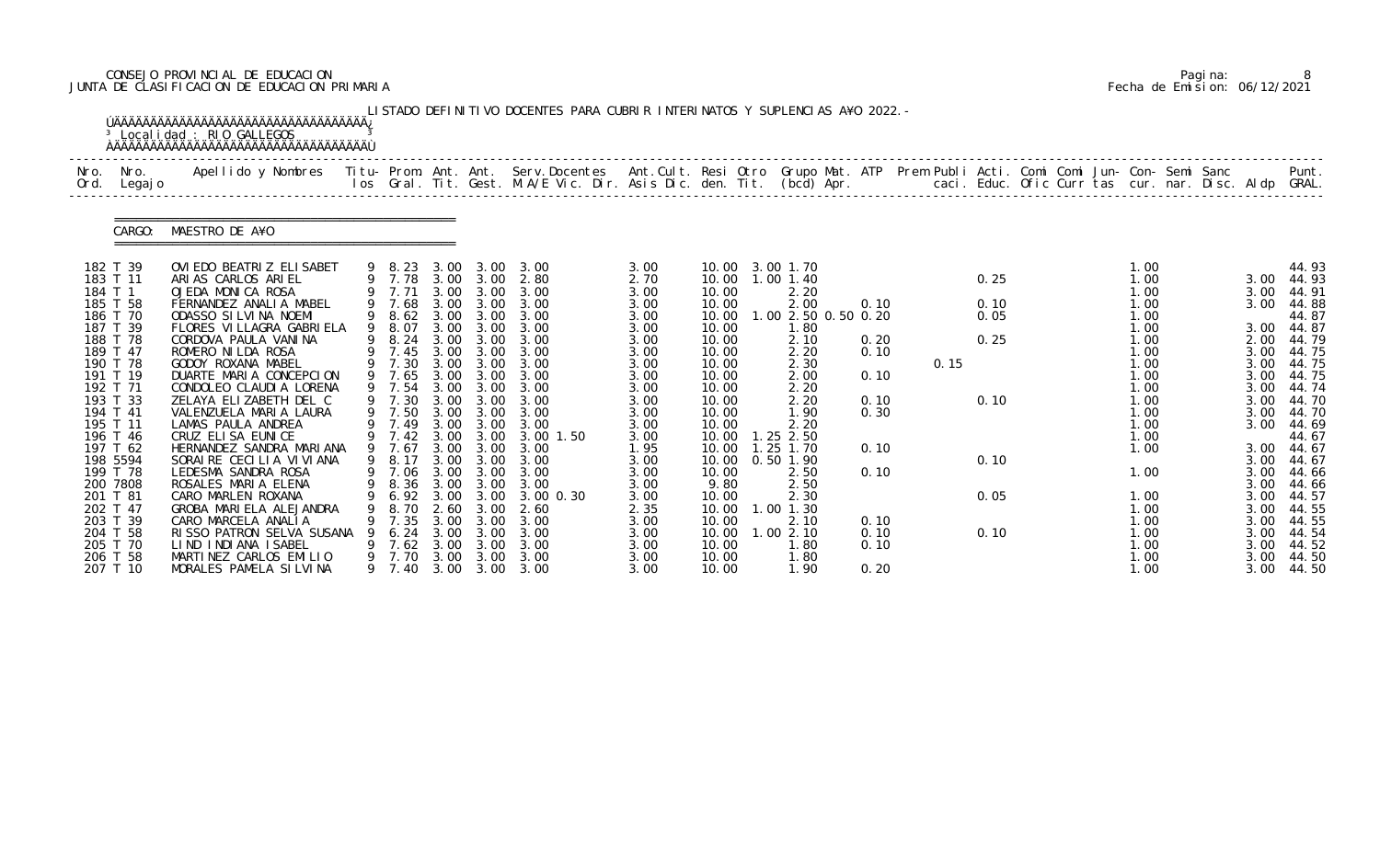# CONSEJO PROVINCIAL DE EDUCACION Pagina: 9 JUNTA DE CLASIFICACION DE EDUCACION PRIMARIA Fecha de Emision: 06/12/2021

|         |                      | <sup>3</sup> Localidad : RIO GALLEGOS                                                                                                                                                                                           |             |                       |              |                   | LISTADO DEFINITIVO DOCENTES PARA CUBRIR INTERINATOS Y SUPLENCIAS A¥O 2022. - |                   |                |                      |                     |      |      |  |                     |      |              |                |
|---------|----------------------|---------------------------------------------------------------------------------------------------------------------------------------------------------------------------------------------------------------------------------|-------------|-----------------------|--------------|-------------------|------------------------------------------------------------------------------|-------------------|----------------|----------------------|---------------------|------|------|--|---------------------|------|--------------|----------------|
| Nro.    | Nro.<br>Ord. Legajo  | Apellido y Nombres  Titu- Prom. Ant. Ant. Serv.Docentes  Ant.Cult. Resi Otro Grupo Mat. ATP Prem Publi Acti. Comi Comi Jun- Con- Semi Sanc         Punt.<br>Ios Gral. Tit. Gest. M.A/E Vic. Dir. Asis Dic. den. Tit. (bcd) Apr. |             |                       |              |                   |                                                                              |                   |                |                      |                     |      |      |  |                     |      |              |                |
|         | CARGO:               | MAESTRO DE A¥O                                                                                                                                                                                                                  |             |                       |              |                   |                                                                              |                   |                |                      |                     |      |      |  |                     |      |              |                |
|         | 208 T 63             | GONZALEZ SANDRA MARIEL                                                                                                                                                                                                          |             |                       |              |                   | 9 6.44 3.00 3.00 3.00                                                        | 3.00              |                | 10.00 3.25 2.20 0.60 |                     |      |      |  | 1.00                |      |              | 44.49          |
|         | 209 T 55<br>210 T 10 | CRUZ CRISPECIONA<br>GARRIBIA MARIA LAURA                                                                                                                                                                                        |             | 9 6.57<br>9 8.46 3.00 |              | 3.00              | 3.00 3.00 3.00 1.20 1.60 3.00 0.25 10.00<br>3.00                             | 3.00              | 10.00          | 2.00                 | 2.70 1.00 0.40      |      | 0.15 |  | $0.10$ 1.00<br>1.00 | 1.50 | 2.00         | 44.47<br>44.46 |
|         | 211 T 70             | PILLON MARIA ADRIANA                                                                                                                                                                                                            |             |                       |              |                   | 9 8.32 3.00 3.00 3.00                                                        | 3.00              | 10.00          |                      | 1.25 2.30 0.40 0.10 |      |      |  | 1.00                |      |              | 44.37          |
|         | 212 TAD 1            | VALI ENTE ROSSANA EUGENIA                                                                                                                                                                                                       |             | 9 6.58                |              | 3.00 3.00         | 3.00                                                                         | 3.00              | 10.00          | 2.60                 | 0.10                |      | 0.05 |  | 1.00                |      | 3.00         | 44.33          |
| 213 T 1 | 214 T 83             | GUAQUIN MARCELA ELIANA<br>BLANCO ANGELA PAOLA                                                                                                                                                                                   |             | 9 7.23<br>9 7.72 3.00 | 3.00         | 3.00<br>3.00      | 3.00<br>3.00                                                                 | 3.00              | 10.00<br>10.00 | 2.10<br>1.60         |                     |      |      |  | 1.00<br>1.00        |      | 3.00<br>3.00 | 44.33<br>44.32 |
| 215 T 1 |                      | FLORES CASTRO HILDA                                                                                                                                                                                                             |             | 9 6.41                | 3.00         | 3.00              | 3.00                                                                         | 3.00<br>3.00      | 10.00          | 2.80                 |                     |      | 0.10 |  | 1.00                |      | 3.00         | 44.31          |
|         | 216 T 70             | ZAPATA DANI ELA VERONI CA                                                                                                                                                                                                       |             | 9 9.01                | 3.00         | 3.00              | 2.80                                                                         | 2.00              | 10.00          | 1.40                 |                     |      | 0.10 |  | 1.00                |      | 3.00         | 44.31          |
|         | 217 4841             | BUJACI CH MONICA LILIANA                                                                                                                                                                                                        |             | 9 8.14                | 3.00         | 3.00              | 3.00                                                                         | 0.40              | 10.00          |                      | 1.00 2.00 0.90 0.10 | 0.75 |      |  |                     |      | 3.00         | 44.29          |
|         | 218 T 15             | ROSINGANA NORMA BEATRIZ                                                                                                                                                                                                         |             | 9 7.51                |              | 3.00 3.00         | 3.00                                                                         | 2.05              | 10.00          | 2.70                 |                     |      |      |  | 1.00                |      | 3.00         | 44.26          |
|         | 219 T 10             | MU¥OZ PAOLA ALEJANDRA                                                                                                                                                                                                           |             | 9 7.54                | 3.00         | 3.00              | 3.00                                                                         | 3.00              | 10.00          | 1.70                 |                     |      |      |  | 1.00                |      | 3.00         | 44.24          |
|         | 220 3577<br>221 T 91 | DOMINGUEZ CLAUDIA MARIA<br>CUCCURU HUGO ERNESTO                                                                                                                                                                                 |             | 9 8.07<br>6.41        | 3.00         | 3.00<br>3.00 3.00 | 2.60<br>3.00 0.60                                                            | 3.00<br>3.00      | 10.00<br>10.00 | 4.00 1.30<br>2.20    | 0.20                |      | 0.05 |  | 1.00                |      | 3.00         | 44.22<br>44.21 |
|         | 222 T 55             | BENDER JORNADES CESAR E                                                                                                                                                                                                         |             | $9 \quad 7.62$        | 3.00         | 3.00              | 3.00                                                                         | 2.45              | 10.00          | 1.60 0.50            |                     |      |      |  | 1.00                |      | 3.00         | 44.17          |
|         | 223 T 47             | GALLO MATILDE DEL VALLE                                                                                                                                                                                                         |             | 8.88                  | 3.00         | 3.00              | 3.00                                                                         | 2.70              | 10.00          | $1.25$ $2.30$        |                     |      |      |  | 1.00                |      |              | 44.13          |
|         | 224 T 33             | LEDESMA CELIA ESTHER                                                                                                                                                                                                            |             | 9 7.58                |              | 3.00 3.00         | 3.00                                                                         | 2.50              | 10.00          | 1.80                 |                     |      | 0.15 |  | 1.00                |      |              | 3.00 44.03     |
|         | 225 4661             | ARREBOLA RAFAEL EMILIO                                                                                                                                                                                                          |             | 9 8.13                | 3.00         | 3.00              | 3.00                                                                         | 2.40              | 10.00          | 2.40                 | 0.10                |      |      |  |                     |      | 3.00         | 44.03          |
|         | 226 T 44             | CARDOZO ANA BEATRIZ                                                                                                                                                                                                             | $\mathsf Q$ | 9 6.26 3.00 3.00      |              |                   | 3.00                                                                         | 3.00              | 10.00          | 2.60                 |                     |      | 0.15 |  | 1.00                |      |              | 3.00 44.01     |
| 227 33  | 228 T 19             | VARGAS PAULA LORENA<br>COPA GLORIA DEL CARMEN                                                                                                                                                                                   |             | 8.50                  | 3.00<br>3.00 | 3.00<br>3.00      | 3.00<br>2.10                                                                 | 3.00<br>3.00 3.00 | 10.00<br>10.00 | 0.502.20<br>2.50     | 0.80                |      | 0.15 |  | 1.00<br>1.00        |      |              | 44.00<br>43.99 |
| 229 413 |                      | MU¥OZ SABRINA PAOLA                                                                                                                                                                                                             |             | 7.68                  | 3.00         | 3.00              | 3.00                                                                         | 3.00              | 10.00          |                      | 1.90 0.30 0.10      |      |      |  |                     |      |              | 3.00 43.98     |
|         | 230 T 90             | TREBOTIC CRISTINA C                                                                                                                                                                                                             |             | 7.47                  | 3.00         | 3.00              | 3.00                                                                         | 3.00              | 10.00          | 2.30                 | 0.10                |      | 0.05 |  |                     |      | 3.00         | 43.92          |
|         | 231 T 38             | DOOLAN ANA MARIA                                                                                                                                                                                                                |             | 8.00                  | 3.00         | 3.00              | 3.00                                                                         | 1.30              | 10.00          | 3.00 2.50            | 0.10                |      |      |  | 1.00                |      |              | 43.90          |
|         | 232 T 58             | VERGARA STELLA MARIS                                                                                                                                                                                                            |             | 6.67                  | 3.00         | 3.00              | 3.00                                                                         | 3.00              | 10.00          | 2.10                 |                     |      | 0.05 |  | 1.00                |      |              | 3.00 43.82     |
|         | 233 8436             | TORRES NORMA DEL CARMEN                                                                                                                                                                                                         | 9           | 5.77                  |              |                   | 3.00 3.00 3.00                                                               | 2.20              | 10.00          | $1.25$ 2.40          |                     |      | 0.15 |  | 1.00                |      |              | 3.00 43.77     |

|  | Pagi na: |                              |
|--|----------|------------------------------|
|  |          | Fecha de Emision: 06/12/2021 |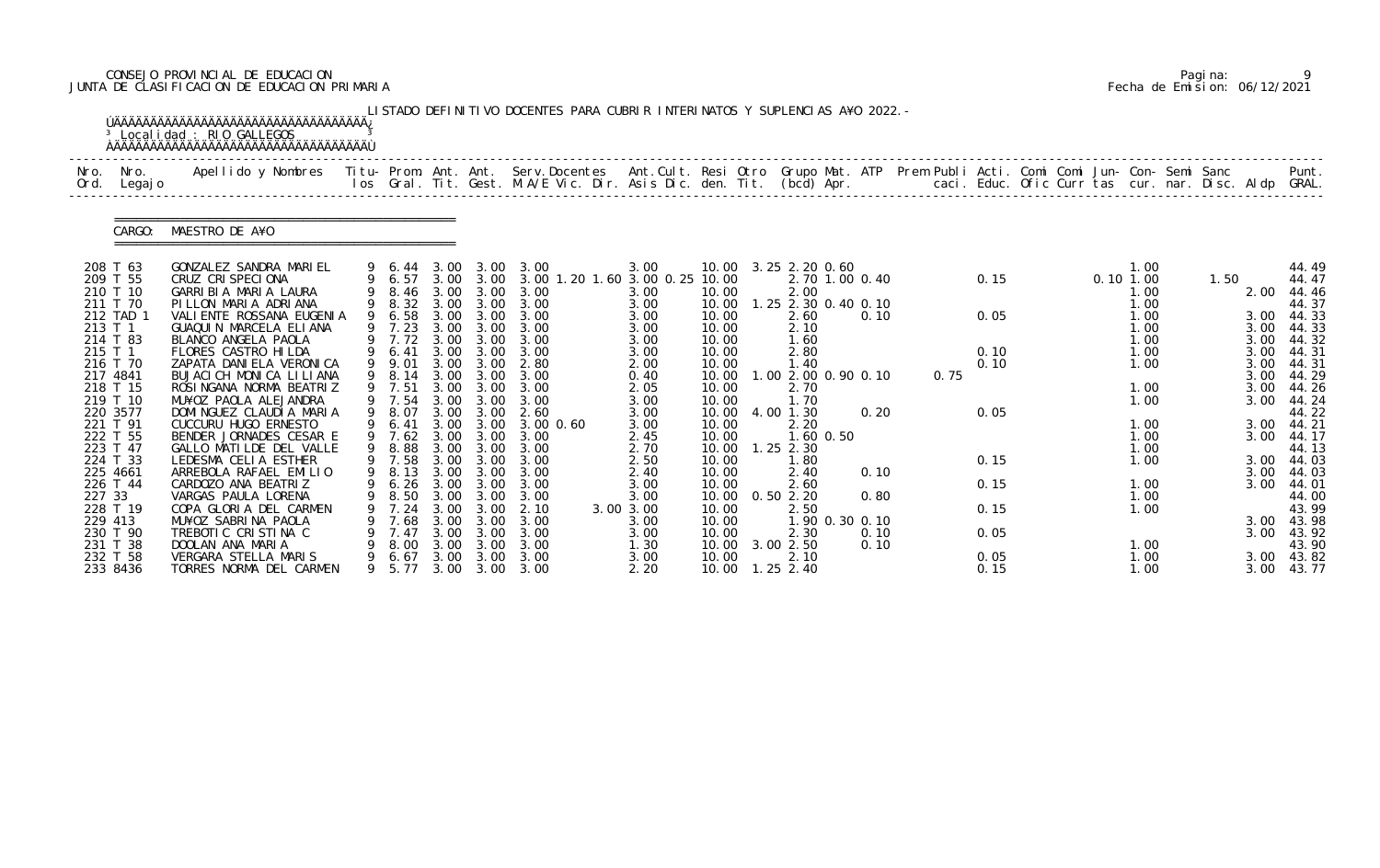# CONSEJO PROVINCIAL DE EDUCACION Pagina: 10 JUNTA DE CLASIFICACION DE EDUCACION PRIMARIA Fecha de Emision: 06/12/2021

| Nro.<br>Ord.         | Nro.<br>Legaj o                   | Apellido y Nombres  Titu- Prom. Ant. Ant. Serv.Docentes  Ant.Cult. Resi Otro Grupo Mat. ATP Prem Publi Acti. Comi Comi Jun- Con- Semi Sanc         Punt.<br>Ios Gral. Tit. Gest. M.A/E Vic. Dir. Asis Dic. den. Tit. (bcd) Apr. |    |                                    |                      |                                                |                                                 |                              |                                  |                                                 |                      |  |              |  |                              |  |                      |                                  |
|----------------------|-----------------------------------|---------------------------------------------------------------------------------------------------------------------------------------------------------------------------------------------------------------------------------|----|------------------------------------|----------------------|------------------------------------------------|-------------------------------------------------|------------------------------|----------------------------------|-------------------------------------------------|----------------------|--|--------------|--|------------------------------|--|----------------------|----------------------------------|
|                      | CARGO:                            | MAESTRO DE A¥O                                                                                                                                                                                                                  |    |                                    |                      |                                                |                                                 |                              |                                  |                                                 |                      |  |              |  |                              |  |                      |                                  |
| 234 T 81             | 235 10130<br>236 3838             | ZALAZAR MARCELO GABRIEL<br>SANCHEZ MARIA SOLEDAD<br>RI VADENEI RA ARNOLDO                                                                                                                                                       |    | 9 7.69<br>9 6.42                   | 3.00                 | 3.00                                           | 3.00 3.00 3.00<br>9 7.72 3.00 2.25 2.40<br>3.00 | 2.45<br>3.00<br>1.15         | 10.00<br>10.00                   | 1.60<br>5.60 6.50 1.20<br>3.002.10              |                      |  |              |  | 1.00                         |  | 3.00<br>3.00<br>3.00 | 43.74<br>43.67<br>43.67          |
| 239 0447             | 237 7909<br>238 T 10<br>240 5252  | ACOSTA MI LAGROS FERNANDA<br>JOSA PERALTA VALERIA<br>DI AZ SI LVI A VANESA<br>OTTI NO NADI A ESTER                                                                                                                              | 9  | 9 8.86<br>8.64<br>9 8.53<br>9 9.01 | 3.00<br>3.00<br>3.00 | 3.00<br>3.00<br>3.00                           | 2.70<br>3.00 3.00 3.00<br>2.90<br>3.00          | 3.00<br>3.00<br>2.55<br>3.00 | 9.80<br>10.00<br>10.00           | 1.30<br>1.00 1.70<br>10.00 3.00 1.40<br>2.30    | 0.30<br>0.20<br>0.10 |  | 0.05<br>0.20 |  | 1.00<br>1.00                 |  | 3.00                 | 43.66<br>43.64<br>43.63<br>43.61 |
| 243 T 91             | 241 TAD 1<br>242 T 15<br>244 T 39 | INFRAN LUIS ALBERTO<br>RIVEROS CELIA BEATRIZ<br>TOLEDO LILIAN SILVINA<br>FLORES HEBE ROSSANA                                                                                                                                    | 9  | 6.70<br>9 9.50<br>7.59<br>9 7.22   | 3.00<br>3.00         | 3.00 3.00<br>3.00<br>3.00<br>$3.00 \quad 3.00$ | 3.00<br>2.60<br>2.80<br>3.00                    | 3.00<br>1.15<br>3.00         | 10.00<br>10.00<br>9.80<br>10.00  | 2.70 0.80 0.30<br>1.30<br>1.40<br>3.00 1.50     |                      |  | 0.10<br>0.05 |  | 2.00<br>1.00<br>1.00<br>1.00 |  | 3.00<br>3.00         | 43.60<br>43.60<br>43.59<br>43.57 |
| 246 T 71<br>247 9891 | 245 T 91                          | RICCIARDI CAROLINA SUSANA<br>PESO MATILDE<br>ACU¥A MARIA OFELIA                                                                                                                                                                 | 9  | 7.90<br>8.20<br>9 7.44             | 3.00<br>3.00<br>1.80 | 3.00<br>3.00<br>2.25                           | 3.00<br>$3.00 \, 0.60$<br>1.80                  | 2.85<br>1.15<br>3.00<br>2.55 | 10.00<br>10.00<br>6.30           | 1.00 1.50<br>2.60<br>8.50 0.90                  | 0.10                 |  | 0.05         |  | 1.00<br>1.00                 |  | 3.00                 | 43.55<br>43.55<br>3.00 43.54     |
| 249 T 44<br>250 T 1  | 248 T 91<br>251 T 19              | BARRA CARMEN ELISA<br>BARRIA SILVA PATRICIA<br>MANSILLA SILVIA EDITH<br>ROJAS CRISTINA BEATRIZ                                                                                                                                  | 9. | 8.52<br>7.51<br>9 8.04<br>9 8.44   | 2.00<br>3.00<br>3.00 | 2.50<br>3.00<br>3.00 3.00<br>3.00              | 2.00<br>3.00<br>3.00<br>3.00                    | 2.75<br>2.05<br>3.00<br>3.00 | 10.00<br>10.00<br>10.00<br>10.00 | 1.50 1.20<br>1.60 0.20 0.10<br>1.002.40<br>2.60 | 0.40                 |  |              |  | 1.00<br>1.00<br>1.00<br>1.00 |  | 3.00<br>3.00         | 43.47<br>43.46<br>43.44<br>43.44 |
|                      | 252 T 39<br>253 8246<br>254 T 10  | TRAYO GUI LLERMO VI DAL<br>PAZ MARIA EMILIA DEL<br>COLMAN ROSANA MARIA                                                                                                                                                          |    | 6. 66<br>8.25                      | 2.60<br>3.00         | 9 6.44 3.00 3.00<br>3.00<br>3.00               | 3.00<br>2.00<br>3.00                            | 2.50<br>2.70<br>3.00         | 10.00<br>10.00                   | 2.30<br>9.10 7.00 1.00 0.30<br>. 50 1.50        | 0.10<br>0.10         |  | 0.10         |  | 1.00<br>1.00                 |  |                      | 3.00 43.44<br>43.36<br>43.35     |
|                      | 255 3538<br>256 6711<br>257 T 44  | ZAVALA MARIA JOSE<br>DELGADO GRISELDA MYRIAM<br>CARRIZO MARISA GABRIELA                                                                                                                                                         |    | 8.25<br>7.77<br>7.16               | 3.00<br>3.00<br>2.80 | 3.00<br>3.00<br>3.00                           | 3.00<br>3.00<br>2.80                            | 2.70<br>3.00<br>3.00         | 10.00<br>10.00<br>10.00          | 2.10<br>3.00 1.50<br>1.40                       | 0.10<br>0.10         |  | 0.20         |  | 1.00                         |  | 2.00<br>3.00         | 43.35<br>43.27<br>43.26          |
|                      | 258 4476<br>259 T 71              | ANDREATTA ARTURO GUSTAVO<br>REI NOSO CLAUDI A GLADYS                                                                                                                                                                            |    | 7.22<br>9 7.66                     | 3.00                 | 3.00                                           | 3.00<br>2.80 3.00 2.40 0.60                     | 3.00<br>3.00                 |                                  | 10.00 3.00 2.00<br>10.00 2.25 1.40              |                      |  | 0.10         |  | 1.00                         |  |                      | 43.22<br>43.21                   |

|  | Pagi na: |                              |
|--|----------|------------------------------|
|  |          | Fecha de Emision: 06/12/2021 |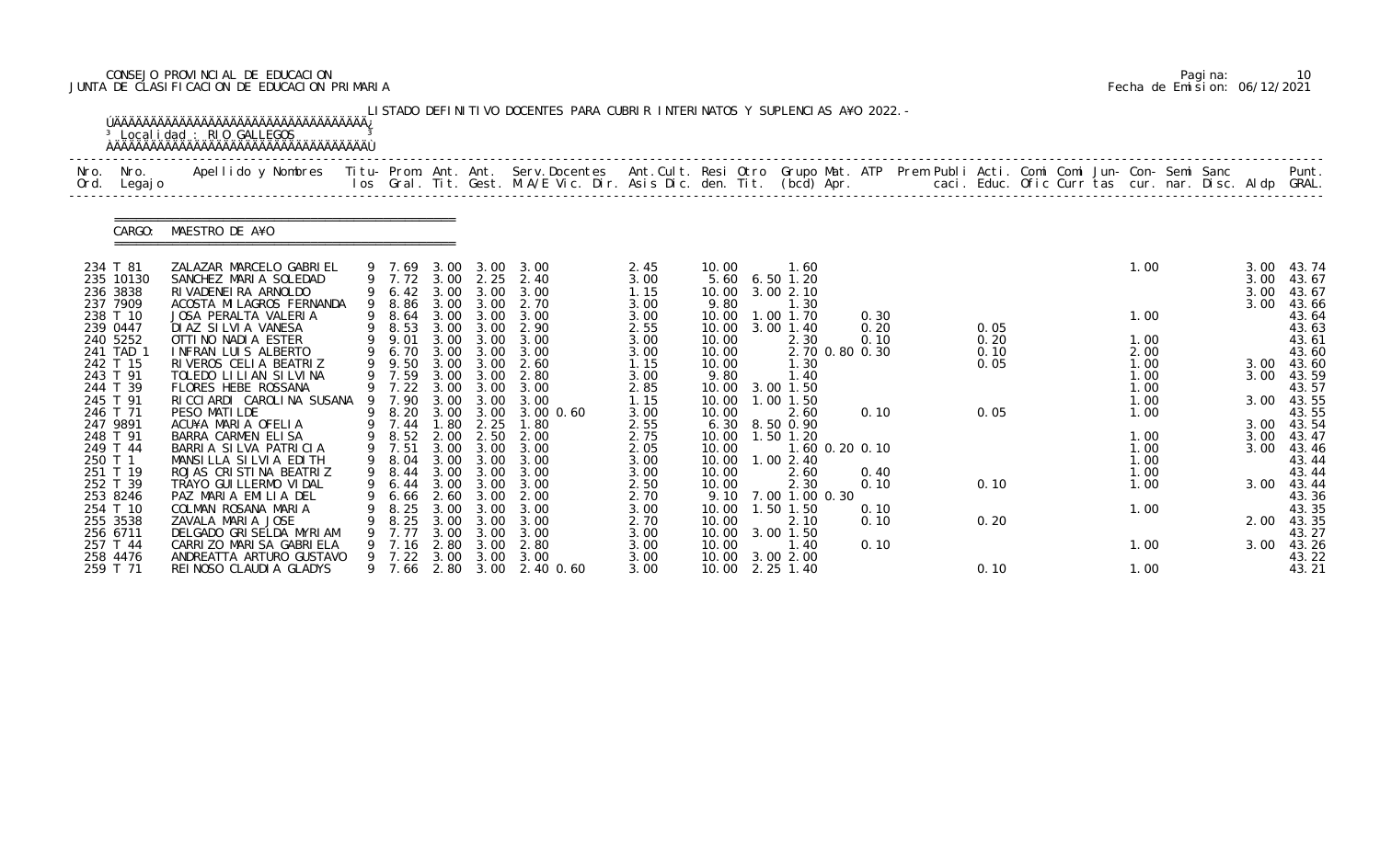# CONSEJO PROVINCIAL DE EDUCACION Pagina: 11 JUNTA DE CLASIFICACION DE EDUCACION PRIMARIA Fecha de Emision: 06/12/2021

| Nro.<br>Ord. | Nro.<br>Legaj o      | Apellido y Nombres Titu- Prom. Ant. Ant. Serv.Docentes Ant.Cult. Resi Otro Grupo Mat. ATP Prem Publi Acti. Comi Comi Jun- Con- Semi Sanc |   |                |      |                   | los Gral. Tit. Gest. M.A/E Vic. Dir. Asis Dic. den. Tit. (bcd) Apr. caci. Educ. Ofic Curr tas cur. nar. Disc. Aldp GRAL. |                   |                |                              |      |              |             |              |            | Punt.               |
|--------------|----------------------|------------------------------------------------------------------------------------------------------------------------------------------|---|----------------|------|-------------------|--------------------------------------------------------------------------------------------------------------------------|-------------------|----------------|------------------------------|------|--------------|-------------|--------------|------------|---------------------|
|              | CARGO:               | MAESTRO DE A¥O                                                                                                                           |   |                |      |                   |                                                                                                                          |                   |                |                              |      |              |             |              |            |                     |
| 260 T 71     |                      | LAFRAGETTE NATALIA LORENA 9 8.71 3.00 3.00 3.00                                                                                          |   |                |      |                   |                                                                                                                          | 3.00              | 10.00          | 2.50                         |      |              |             | 1.00         |            | 43.21               |
|              | 261 7804<br>262 8028 | MENDOZA PAMELA SABRINA<br>ESCOBAR RAMONA LORENA                                                                                          |   | 9 6.00         | 3.00 | 3.00              | 9 7.44 2.80 3.00 2.80<br>2.20                                                                                            | 2.70<br>3.00      | 9.10           | 10.00 3.75 1.40<br>3.75 1.10 | 0.30 |              |             |              | 3.00       | 43.19<br>43.15      |
| 263 T 61     |                      | GONZALEZ LETICIA LILIANA                                                                                                                 |   | 9 7.79         | 3.00 | 3.00              | 3.00                                                                                                                     | 3.00              | 10.00          | 1.002.00                     |      | 0.35         |             | 1.00         |            | 43.14               |
|              | 264 5420             | MATEOS PEREZ MARIA F                                                                                                                     |   | 9 9.32         |      | 3.00 3.00         | 1.40 1.20 0.40 1.15                                                                                                      |                   | 10.00          | 3.00 1.20                    |      | 0.45         |             |              |            | 43.12               |
| 265 085      |                      | CARRIZO ROXANA DEL VALLE                                                                                                                 |   | 6.87           | 3.00 | 3.00              | 3.00                                                                                                                     | 3.00              | 10.00          | $1.25$ $3.00$                |      |              |             | 1.00         |            | 43.12               |
| 266 T 44     |                      | HENRIQUEZ LUISA MARGARITA                                                                                                                |   | 9 7.30         | 3.00 | 3.00              | 2.80                                                                                                                     | 1.60              | 10.00          | 2.40                         |      |              |             | 1.00         | 3.00       | 43.10               |
| 267 T 11     | 268 T 46             | DI AZ ROSANA VANESA<br>ESCOBAR JULIO CESAR                                                                                               |   | 9 7.70<br>6.99 | 3.00 | 3.00 3.00<br>3.00 | 3.00<br>$3.00 \, 0.60$                                                                                                   | 1.20 3.00<br>3.00 | 10.00<br>10.00 | 1.90<br>2.20 0.30 0.30       | 0.10 | 0.10<br>0.60 |             | 1.00<br>1.00 |            | 43.00<br>42.99      |
|              | 269 8833             | ROBLES MARTHA FATIMA                                                                                                                     |   | 9 8.83         | 2.40 | 3.00              | 2.40                                                                                                                     | 3.00              | 10.00          | 1.20                         |      | 0.15         |             |              | 3.00       | 42.98               |
|              | 270 T 90             | SALDIVIA MARCELA LETICIA                                                                                                                 |   | 9 7.28         |      |                   | 3.00 3.00 3.00                                                                                                           | 1.95              | 10.00          | 1.70                         |      |              |             | 1.00         | 3.00       | 42.93               |
|              | 271 9226             | MARTINEZ MARIELA                                                                                                                         |   | 7.66           | 2.20 | 2.75              | 2.00                                                                                                                     | 2.00              | 10.00          | 3.00 1.00 0.30               |      |              |             |              | 3.00       | 42.91               |
|              | 272 10609            | FIGUEROA LILIANA DEL                                                                                                                     | 9 | 8.45           | 3.00 | 1.75              | 2.20                                                                                                                     | 3.00              | 4.90           | $6.50$ 1.10                  |      |              |             |              | 3.00       | 42.90               |
|              | 273 T 38             | FLORES KARINA ANDREA                                                                                                                     | 9 | 8.30           | 3.00 | 3.00              | 3.00                                                                                                                     | 3.00              | 10.00          | 2.50                         | 0.10 |              |             | 1.00         |            | 42.90               |
|              | 274 T 70             | AGUI LAR NORA BEATRIZ                                                                                                                    |   | 7.49           | 3.00 | 3.00              | 3.00                                                                                                                     | 3.00              | 10.00          | $.00$ 1.70 0.70              |      |              |             | 1.00         |            | 42.89               |
| 275 T 44     | 276 T 39             | NU¥EZ ELISA NELIDA<br>LEGAL SANDRA MARCELA                                                                                               |   | 8.50<br>9 7.92 | 3.00 | 3.00<br>3.00 3.00 | 3.00<br>3.00                                                                                                             | 3.00<br>3.00      | 10.00<br>10.00 | 2.30<br>0.502.20             | 0.10 | 0.05<br>0.10 |             | 1.00<br>1.00 |            | 42.85<br>42.82      |
| 277 T 61     |                      | ALDERETE MARCELO EDGARDO                                                                                                                 |   | 6.22           | 3.00 | 3.00              | 3.00                                                                                                                     | 3.00              | 10.00          | 2.60                         |      |              |             | 1.00         | 2.00       | 42.82               |
|              | 278 T 83             | ROCHA PAOLA DEBORA                                                                                                                       |   | 9 7.20         |      | 3.00 3.00         | 2.80                                                                                                                     | 2.40              | 10.00          | 1.40                         |      |              |             | 1.00         |            | 3.00 42.80          |
|              | 279 7900             | ENRI QUETE MI RTA SUSANA                                                                                                                 |   | 7.18           | 3.00 | 3.00              | 2.10                                                                                                                     | 3.00              | 10.00          | 2.50 1.00                    |      |              |             |              |            | 2.00 42.78          |
| 280 T 63     |                      | CEBALLOS MARIA AIDEE                                                                                                                     |   | 6.36           | 3.00 | 3.00              | 3.00 1.20                                                                                                                | 3.00              | 10.00          | 3.00                         | 0.10 | 0.10         |             | 1.00         |            | 42.76               |
|              | 281 7240             | RIOJA NATALIA ALEJANDRA                                                                                                                  |   | 7.70           | 3.00 | 3.00              | 2.80                                                                                                                     | 2.75              | 10.00          | 1.40                         |      |              |             |              |            | 3.00 42.65          |
|              | 282 T 78             | OJEDA HARO JULIO SANTIAGO                                                                                                                |   | 7.35           | 3.00 | 3.00              | 2.80                                                                                                                     | 1.65              | 10.00          | 1.40                         |      | 0.40         |             | 1.00         | 3.00       | 42.60               |
| 283 T 15     |                      | GALLEGO GI SELA PAULA                                                                                                                    |   | 7.19           | 3.00 | 3.00              | 3.00<br>2.80                                                                                                             | 3.00 0.10 10.00   |                | 1.50 1.50                    | 0.10 |              | $0.20$ 1.00 |              |            | 42.59<br>3.00 42.55 |
|              | 284 T 70<br>285 8253 | BARRIA GABRIELA IVON<br>LAGOS TAPIA JORGE LUIS                                                                                           | 9 | 7.05<br>8. 24  | 2.80 | 3.00              | 2.80 3.00 2.80                                                                                                           | 2.50<br>3.00      | 10.00<br>9.10  | 1.40<br>1.40                 | 0.10 | 0.10         |             | 1.00         | 3.00 42.54 |                     |

|  | Pagi na: | 11                           |
|--|----------|------------------------------|
|  |          | Fecha de Emision: 06/12/2021 |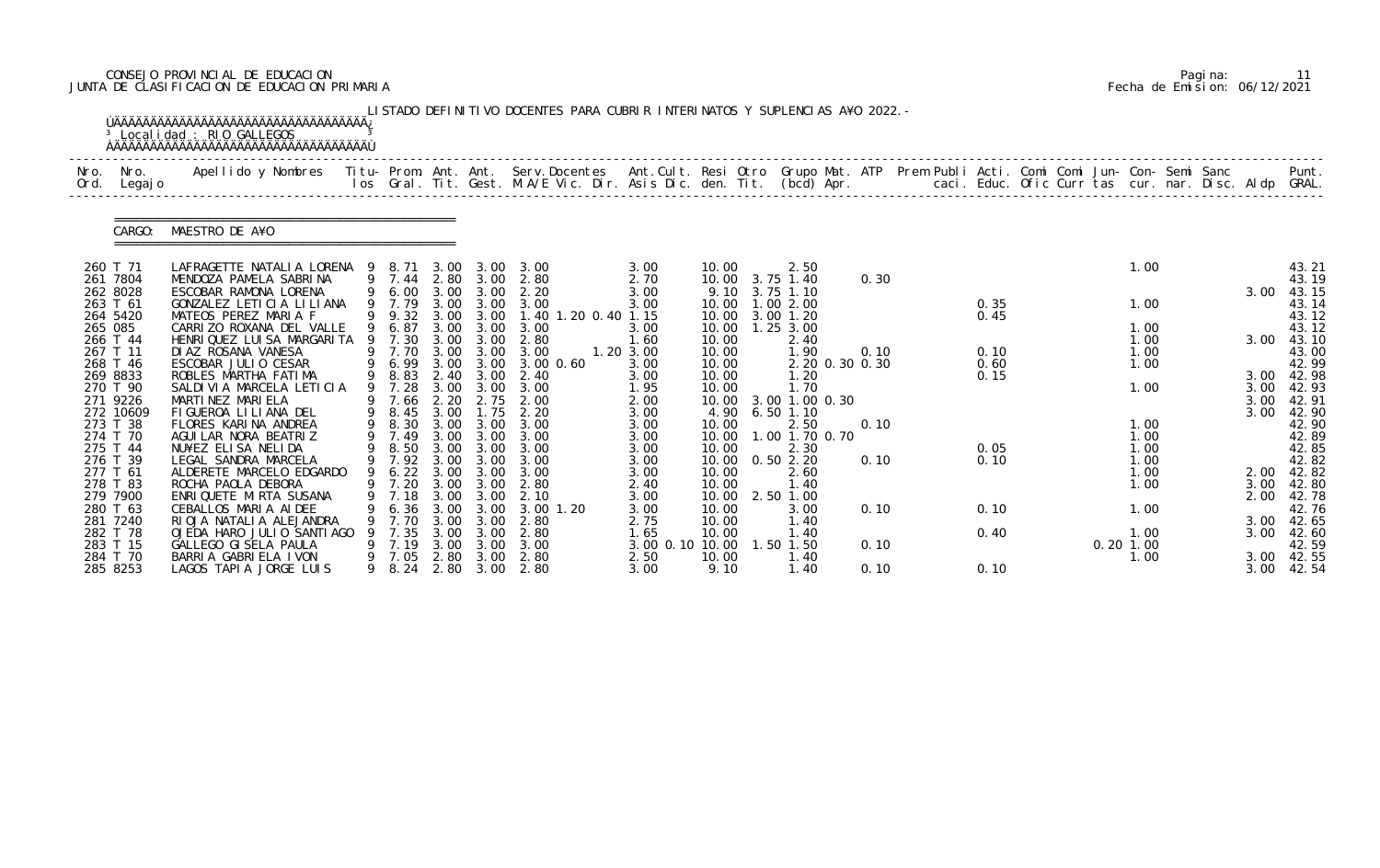# CONSEJO PROVINCIAL DE EDUCACION Pagina: 12 JUNTA DE CLASIFICACION DE EDUCACION PRIMARIA Fecha de Emision: 06/12/2021

| Nro.<br>Ord.         | Nro.<br>Legaj o      | Apellido y Nombres  Titu- Prom. Ant. Ant. Serv.Docentes  Ant.Cult. Resi Otro Grupo Mat. ATP Prem Publi Acti. Comi Comi Jun- Con- Semi Sanc         Punt.<br>Ios Gral. Tit. Gest. M.A/E Vic. Dir. Asis Dic. den. Tit. (bcd) Apr. |              |                  |              |              |                        |              |                |                               |      |                |              |  |              |  |      |                     |
|----------------------|----------------------|---------------------------------------------------------------------------------------------------------------------------------------------------------------------------------------------------------------------------------|--------------|------------------|--------------|--------------|------------------------|--------------|----------------|-------------------------------|------|----------------|--------------|--|--------------|--|------|---------------------|
|                      | CARGO:               | MAESTRO DE A¥O                                                                                                                                                                                                                  |              |                  |              |              |                        |              |                |                               |      |                |              |  |              |  |      |                     |
| 286 T 70             |                      | CASASOLA NORMA ALICIA                                                                                                                                                                                                           |              | 9 7.80           | 3.00         | 3.00         | 3.00                   | 3.00         | 10.00          | 2.20                          | 0.40 |                | 0.10         |  | 1.00         |  |      | 42.50               |
| 287 7531             |                      | VI LLAGRAN ANTONIO ARIEL                                                                                                                                                                                                        |              | 9 7.20           |              | 3.00 3.00    | 3.00                   | 2.70         | 10.00          | 1.50                          | 0.10 |                |              |  |              |  | 3.00 | 42.50               |
|                      | 288 T 78<br>289 T 78 | VIDART MIRIAM ELISABET<br>BURYAI LE OLGA LI LI ANA                                                                                                                                                                              |              | 8.24<br>9 8.42   | 3.00<br>3.00 | 3.00<br>2.50 | 3.00<br>3.00           | 3.00<br>3.00 | 10.00<br>6.30  | 2.00<br>3.00                  | 0.10 |                | 0.10<br>0.20 |  | 1.00<br>1.00 |  | 3.00 | 42.44<br>42.42      |
| 290 T 11             |                      | CUESTAS TERESA ELIZABETH                                                                                                                                                                                                        |              | 9 7.72           | 3.00         | 3.00         | 2.70                   | 0.55         | 9.10           | 5.00 1.30                     |      |                |              |  | 1.00         |  |      | 42.37               |
| 291 4068             |                      | KOVALUK SILVIA MONICA                                                                                                                                                                                                           |              | 8.19             | 3.00         | 3.00         | 3.00                   | 3.00         | 10.00          | $.25$ 1.80                    | 0.10 |                |              |  |              |  |      | 42.34               |
| 292 9901             |                      | KRECUL KARENINA                                                                                                                                                                                                                 |              | 8.38             | . 80         | 2.25         | 1.80                   | 1.70         | 10.00          | 3.50 0.90                     |      |                |              |  |              |  | 3.00 | 42.33               |
| 293 T 33             |                      | DI AZ ROSA MAGDALENA                                                                                                                                                                                                            | 9            | 6.63             | 3.00         | 3.00         | 3.00                   | 0.80 2.90    | 10.00          | 3.00                          |      |                |              |  | 1.00         |  |      | 42.33               |
|                      | 294 T 83             | NIEVA CECILIA DEL CARMEN                                                                                                                                                                                                        |              | 7.47             | 3.00         | 3.00         | 3.00                   | 2.60         | 10.00          | 1.75 1.50                     |      |                |              |  | 1.00         |  |      | 42.32               |
| 295 T 62<br>296 9937 |                      | CASTRO PATRICIA CELESTE<br>GIMENEZ SANDRA GISELA                                                                                                                                                                                | 9            | 9 8.02<br>9.01   | 3.00<br>1.80 | 3.00<br>2.25 | 3.00<br>1.70           | 3.00<br>2.00 | 10.00<br>10.00 | 2.30<br>2.75 0.80             |      |                |              |  | 1.00         |  | 3.00 | 42.32<br>42.31      |
|                      | 297 T 62             | SALVATI ERRA MARIA DEL                                                                                                                                                                                                          |              | 7.81             | 3.00         | 3.00         | 3.00                   | 3.00         | 10.00          | 2.00 0.50                     |      |                |              |  | 1.00         |  |      | 42.31               |
| 298 T 58             |                      | SARAVI A VALENTI NA                                                                                                                                                                                                             |              | 9 7.26           | 3.00         | 3.00         | 3.00                   | 3.00         | 10.00          | 2.60                          |      | $0.10 \, 0.30$ |              |  | 1.00         |  |      | 42.26               |
| 299 7809             |                      | ANDREANELLI IRMA VERONICA                                                                                                                                                                                                       |              | 7.14             | 2.80         | 3.00         | 2.80                   | 3.00         | 10.00          | 3.00 1.40                     | 0.10 |                |              |  |              |  |      | 42.24               |
|                      | 300 T 58             | ORSINI CARINA PAOLA                                                                                                                                                                                                             |              | 7.82             | 3.00         | 3.00         | 3.00                   | 3.00         | 10.00          | 2.40                          |      |                |              |  | 1.00         |  |      | 42.22               |
| 301 T 91             |                      | SLY VERONICA GABRIELA                                                                                                                                                                                                           |              | 9 7.94           | 3.00         | 3.00         | 3.00                   | 0.55         | 10.00          | 1.50                          | 0.10 |                | 0.10         |  | 1.00         |  | 3.00 | 42.19               |
| 302 T 62             |                      | GARECA BEATRIZ ASUNCION                                                                                                                                                                                                         |              | 9 7.87           |              | 3.00 3.00    | 3.00                   | 3.00         | 10.00          | 2.30                          |      |                |              |  | 1.00         |  |      | 42.17               |
| 304 7827             | 303 T 39             | DI ARTES RAMON ANTONIO<br>KRI STOF VALERIA                                                                                                                                                                                      |              | 9 7.08<br>9 7.52 | 3.00<br>2.80 | 3.00<br>3.00 | 3.00<br>2.10           | 3.00<br>3.00 | 10.00<br>7.70  | 2.60<br>3.00 1.00             | 0.10 |                | 0.35         |  | 1.00         |  |      | 42.13<br>3.00 42.12 |
|                      | 305 T 62             | LARCHER ROSANA DEL VALLE                                                                                                                                                                                                        | 9            | 7.90             | 3.00         | 3.00         | -2.40                  | 3.00         |                | 10.00  1.25  1.20  0.10  0.10 |      |                | 0.15         |  | 1.00         |  |      | 42.10               |
|                      | 306 T 78             | MORALES DAI ANA LORENA                                                                                                                                                                                                          |              | 8.34             | . 80         | 2.50         | 1.60                   | 3.00         | 10.00          | 1.00 0.80                     |      |                | 0.05         |  | 1.00         |  | 3.00 | 42.09               |
| 307 T 62             |                      | TORRES LUCIA DEL VALLE                                                                                                                                                                                                          | 9            | 8.48             | 3.00         | 3.00         | 3.00                   | 3.00         | 8.40           | 2.50 0.60                     |      |                | 0.10         |  | 1.00         |  |      | 42.08               |
|                      | 308 7710             | CATELI CAN ANGELA                                                                                                                                                                                                               |              | 8.21             | 3.00         | 3.00         | 2.80                   | 0.75         | 10.00          | 1.30 1.00                     |      |                |              |  |              |  | 3.00 | 42.06               |
|                      | 309 11474            | CARCAMO VI LA MARIANA                                                                                                                                                                                                           |              | 7.31             | 20           | . 25         | 1.00                   | 3.00         | 10.00          | 5.75 0.50                     |      |                |              |  |              |  | 3.00 | 42.01               |
|                      | 310 T 78<br>311 T 63 | CRESPO MARIELA SILVANA<br>ROMANO JULIO CESAR                                                                                                                                                                                    | 9.<br>9 7.16 | 7.48             | 3.00         | 3.00         | 3.00<br>3.00 3.00 3.00 | 3.00         | 10.00          | 2.20                          | 0.30 |                |              |  | 1.00         |  |      | 41.98               |

|  | Pagi na: |                              |
|--|----------|------------------------------|
|  |          | Fecha de Emision: 06/12/2021 |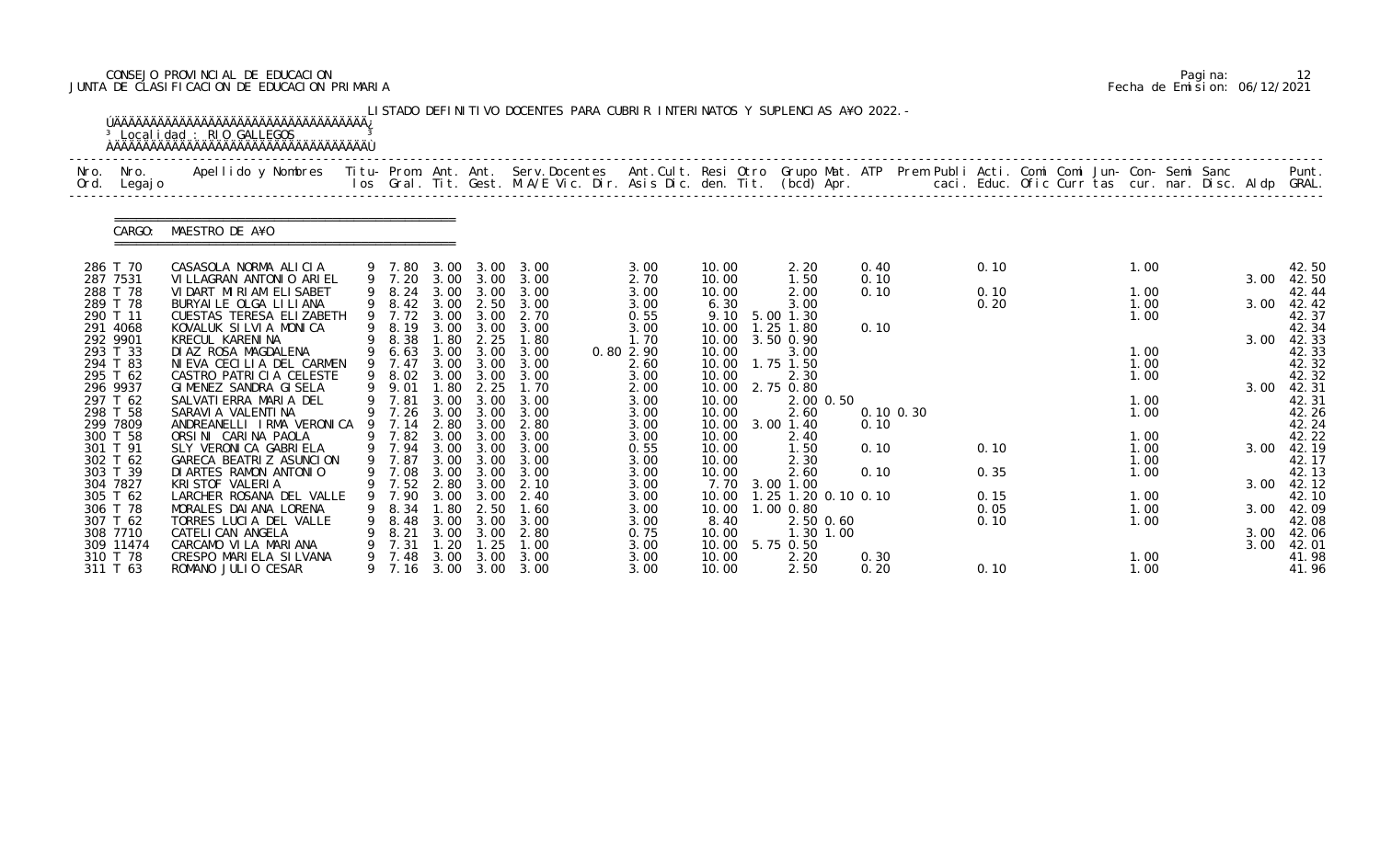# CONSEJO PROVINCIAL DE EDUCACION Pagina: 13 JUNTA DE CLASIFICACION DE EDUCACION PRIMARIA Fecha de Emision: 06/12/2021

|              |                      | <sup>3</sup> Localidad : RIO GALLEGOS                                                                                                          |                  |              |                   | LISTADO DEFINITIVO DOCENTES PARA CUBRIR INTERINATOS Y SUPLENCIAS A¥O 2022. - |              |                |                             |              |              |                                                      |              |  |      |                |
|--------------|----------------------|------------------------------------------------------------------------------------------------------------------------------------------------|------------------|--------------|-------------------|------------------------------------------------------------------------------|--------------|----------------|-----------------------------|--------------|--------------|------------------------------------------------------|--------------|--|------|----------------|
| Nro.<br>Ord. | Nro.<br>Legaj o      | Apellido y Nombres - Titu- Prom. Ant. Ant. Serv.Docentes - Ant.Cult. Resi Otro Grupo Mat. ATP - Prem Publi Acti. Comi Comi Jun- Con- Semi Sanc |                  |              |                   | los Gral. Tit. Gest. M.A/E Vic. Dir. Asis Dic. den. Tit. (bcd) Apr.          |              |                |                             |              |              | caci. Educ. Ofic Curr tas cur. nar. Disc. Aldp GRAL. |              |  |      | Punt.          |
|              | CARGO:               | MAESTRO DE A¥O                                                                                                                                 |                  |              |                   |                                                                              |              |                |                             |              |              |                                                      |              |  |      |                |
|              | 312 T 70             | CA¥ETE ZULMA DANIELA                                                                                                                           | 9 7.11 3.00      |              | 3.00              | 3.00                                                                         | 3.00         | 10.00          | 2.50                        | 0.30         |              |                                                      | 1.00         |  |      | 41.91          |
|              | 313 T 38<br>314 9451 | UZQUEDA BLANCA ROSA<br>ARRUA CARDOZO CORINA ALBA                                                                                               | 9 7.06<br>9 8.75 | 3.00<br>2.80 | 3.00<br>2.75      | 3.00<br>2.00                                                                 | 3.00<br>2.65 | 10.00<br>7.70  | 2.20<br>2.25 1.00           | 0.40         | 0.25         |                                                      | 1.00         |  | 3.00 | 41.91<br>41.90 |
|              | 315 T 39             | BARRIA NELIDA ELIZABETH                                                                                                                        | 9 7.40           | 3.00         | 3.00              | 3.00                                                                         | 3.00         | 10.00          | 2.50                        |              |              |                                                      | 1.00         |  |      | 41.90          |
|              | 316 T 10             | MERINO MONICA LILIANA                                                                                                                          | 9 7.45           | 3.00         | 3.00              | 3.00                                                                         | 3.00         | 10.00          | 2.30                        | 0.10         |              |                                                      | 1.00         |  |      | 41.85          |
|              | 317 T 55             | AGUERO KARINA CLAUDIA                                                                                                                          | 6.50             | 2.80         | 3.00              | 2.60                                                                         | 2.55         | 10.00          | 1.30                        |              | 0.10         |                                                      | 1.00         |  | 3.00 | 41.85          |
|              | 318 T 71<br>319 6966 | ALVAREZ GRACI ELA CAROLINA<br>MEDINA ALBERTO ALEJANDRO                                                                                         | 9 7.63<br>9 7.72 | 3.00<br>3.00 | 3.00<br>3.00      | 3.00<br>3.00                                                                 | 3.00<br>1.50 | 10.00<br>10.00 | 1.70 0.10 0.40<br>3.00 1.60 |              |              |                                                      | 1.00         |  |      | 41.83<br>41.82 |
|              | 320 T 62             | BARRIA ROSANA VANESA                                                                                                                           | 9 7.67           | 3.00         | 3.00              | 3.00                                                                         | 3.00         | 10.00          | 2.00                        |              | 0.15         |                                                      | 1.00         |  |      | 41.82          |
|              | 321 3833             | ADAMINI GERALDINE                                                                                                                              | 9 7.72           | 3.00         | 3.00              | 2.00                                                                         | 3.00         | 10.00          | 1.00                        |              | 0.10         |                                                      |              |  | 3.00 | 41.82          |
|              | 322 T 71             | GUERRERO CARINA EMILCE                                                                                                                         | 9 8.31           | 2.40         | 3.00              | 2.60                                                                         | 3.00         | 10.00          | 1.30 1.00 0.20              |              |              |                                                      | 1.00         |  |      | 41.81          |
|              | 323 T 71             | OLAVARRIA MIRIAM ELENA                                                                                                                         | 9 7.40           | 3.00         | 3.00              | 3.00                                                                         | 3.00         | 10.00          | 2.10                        | 0.20         | 0.10         |                                                      | 1.00         |  |      | 41.80          |
|              | 324 T 78<br>325 T 70 | TEJADA MARIA BEATRIZ<br>SCALZI EVANS MARIA                                                                                                     | 9 7.75<br>9 7.09 | 3.00<br>3.00 | 3.00<br>3.00      | 3.00<br>3.00                                                                 | 3.00<br>3.00 | 10.00<br>10.00 | 1.80<br>2.40                | 0.10<br>0.20 | 0.15<br>0.10 |                                                      | 1.00<br>1.00 |  |      | 41.80<br>41.79 |
|              | 326 T 55             | FLORES GRACIELA DE                                                                                                                             | 9 8.54           | 3.00         | 2.00              | 3.00                                                                         | 3.00         | 10.00          | 1.70 0.50                   |              | 0.05         |                                                      | 1.00         |  |      | 41.79          |
|              | 327 T 39             | RODRIGUEZ SANDRA INES                                                                                                                          | 9 7.27           | 3.00         | 3.00              | 3.00                                                                         | 3.00         | 10.00          | 2.50                        |              |              |                                                      | 1.00         |  |      | 41.77          |
|              | 328 T 44             | GONZALEZ MIRTA NELIDA                                                                                                                          | 9 7.46           | 3.00         | 3.00              | 3.00                                                                         | 3.00         | 10.00          | 2.30                        |              |              |                                                      | 1.00         |  |      | 41.76          |
|              | 329 T 39             | RODRI GUEZ NANCY HAYDEE                                                                                                                        | 9 7.27           | 3.00         | 3.00              | 3.00                                                                         | 3.00         | 10.00          | 2.30                        | 0.10         | 0.05         |                                                      | 1.00         |  |      | 41.72          |
|              | 330 T 19             | MASSARONI ROSANA BEATRIZ                                                                                                                       | 9 6.87           |              | $3.00 \quad 3.00$ | 3.00                                                                         | 3.00         | 10.00          | 2.30 0.30 0.20              |              | 0.05         |                                                      | 1.00         |  |      | 41.72          |
|              | 331 9380             | SALVADOR MARI ANELA                                                                                                                            | 7. 11            | 2.20         | 2.75              | 2. 20                                                                        | 3.00         | 10.00          | $1.25$ $1.10$               | 0.10         |              |                                                      |              |  |      | 3.00 41.71     |
|              | 332 T 55             | COTTO ELSA ZUNI LDA                                                                                                                            | 7. 41            | 3.00         | 3.00              | 3.00                                                                         | 3.00         | 10.00          | 2.30                        |              |              |                                                      | 1.00         |  |      | 41.71          |
|              | 333 T 61<br>334 T 11 | VERA AMELIA EDITH<br>GOMEZ HUGO ALFREDO                                                                                                        | 7.36<br>7.38     | 3.00<br>3.00 | 3.00<br>3.00      | 3.00<br>3.00                                                                 | 3.00<br>3.00 | 10.00<br>10.00 | 2.20<br>2.10                | 0.10         | 0.05         |                                                      | 1.00<br>1.00 |  |      | 41.61<br>41.58 |
|              | 335 8235             | SANDOVAL CORINA ALEJANDRA                                                                                                                      | 7.17             | -80          | 2.25              | 3.00                                                                         | 3.00         | 10.00          | $3.25$ $2.10$               |              |              |                                                      |              |  |      | 41.57          |
|              | 336 T 61             | RAMI REZ MARIO LEONARDO                                                                                                                        | 9 7.16           | 3.00         | 3.00              | 3.00                                                                         | 2.80         | 10.00          | 2.40                        |              | 0.20         |                                                      | 1.00         |  |      | 41.56          |
|              | 337 T 63             | PAREDES RAUL LUIS                                                                                                                              |                  |              |                   | 9 6.53 3.00 3.00 3.00                                                        | 3.00         | 10.00          | 2.80                        | 0.20         |              |                                                      | 1.00         |  |      | 41.53          |

|  | Pagi na: |                              |
|--|----------|------------------------------|
|  |          | Fecha de Emision: 06/12/2021 |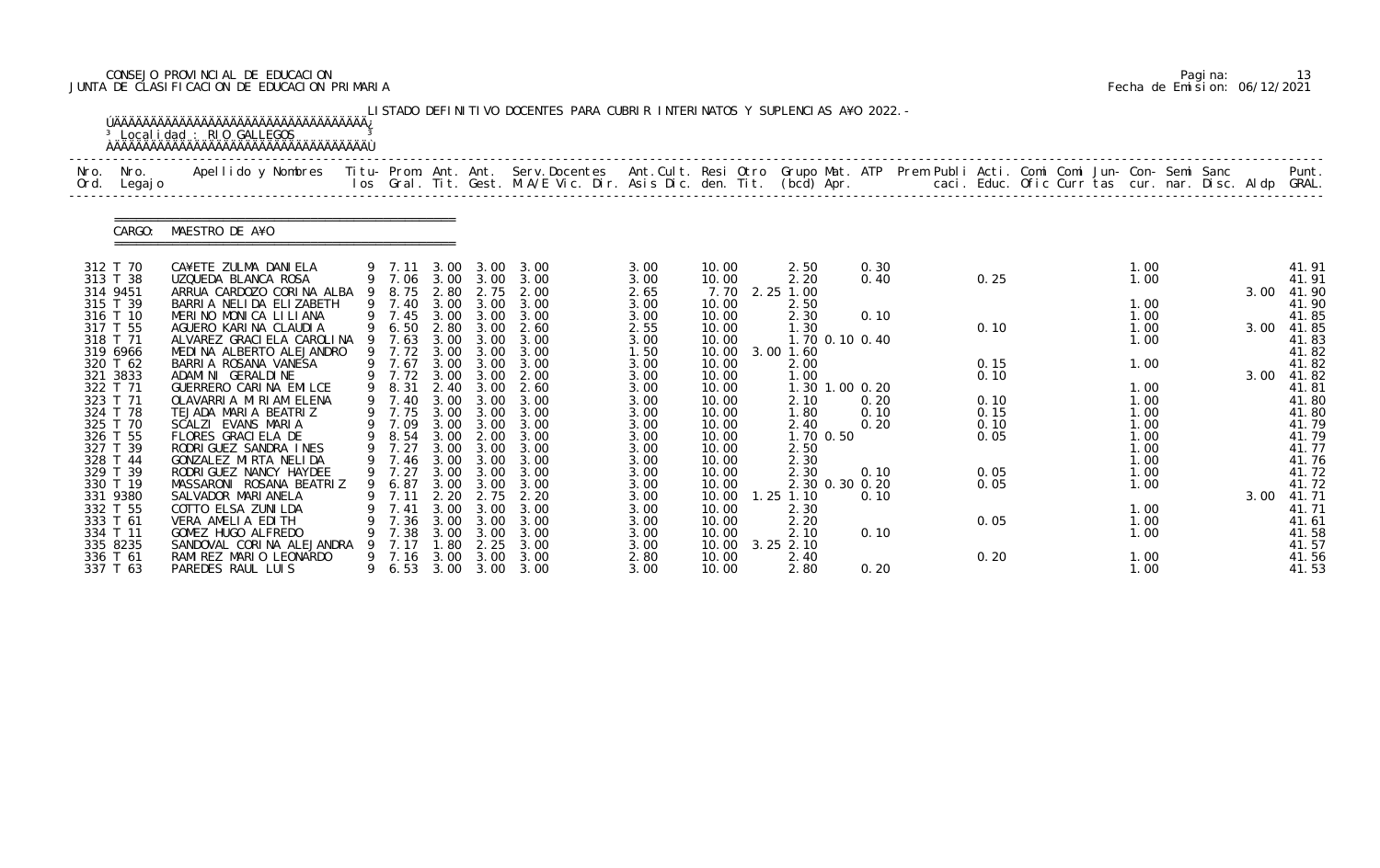# CONSEJO PROVINCIAL DE EDUCACION Pagina: 14 JUNTA DE CLASIFICACION DE EDUCACION PRIMARIA Fecha de Emision: 06/12/2021

|      |                                                           | <sup>3</sup> Localidad : RIO GALLEGOS                                                                                                                                                                                           |        |                                                  |                              |                                                   | LISTADO DEFINITIVO DOCENTES PARA CUBRIR INTERINATOS Y SUPLENCIAS A¥O 2022. - |                                       |                                          |                                                          |                      |      |                      |  |                              |               |                      |                                           |
|------|-----------------------------------------------------------|---------------------------------------------------------------------------------------------------------------------------------------------------------------------------------------------------------------------------------|--------|--------------------------------------------------|------------------------------|---------------------------------------------------|------------------------------------------------------------------------------|---------------------------------------|------------------------------------------|----------------------------------------------------------|----------------------|------|----------------------|--|------------------------------|---------------|----------------------|-------------------------------------------|
| Nro. | Nro.<br>Ord. Legajo                                       | Apellido y Nombres  Titu- Prom. Ant. Ant. Serv.Docentes  Ant.Cult. Resi Otro Grupo Mat. ATP Prem Publi Acti. Comi Comi Jun- Con- Semi Sanc         Punt.<br>Ios Gral. Tit. Gest. M.A/E Vic. Dir. Asis Dic. den. Tit. (bcd) Apr. |        |                                                  |                              |                                                   |                                                                              |                                       |                                          |                                                          |                      |      |                      |  |                              |               |                      |                                           |
|      | CARGO:                                                    | MAESTRO DE A¥O                                                                                                                                                                                                                  |        |                                                  |                              |                                                   |                                                                              |                                       |                                          |                                                          |                      |      |                      |  |                              |               |                      |                                           |
|      | 338 T 58<br>339 TAD 1<br>340 8965<br>341 4782             | SANCHEZ ANALIA<br>SALGUERO SANDRA MONICA<br>FERNANDEZ ANA MARIA<br>ARRAUSI MARISA                                                                                                                                               |        | 9 6.67<br>9 8.60<br>9 8.89                       | 2.80                         | 3.00<br>3.00 3.00                                 | 9 7.63 3.00 3.00 3.00<br>3.00 3.00 3.00<br>2.30<br>3.00                      | 3.00<br>3.00<br>3.00<br>3.00          | 10.00<br>10.00<br>7.70<br>9.80           | 1.80<br>2.70<br>4.00 1.10<br>1.70                        | 0.10<br>0.10<br>0.10 |      | 0.05                 |  | 1.00<br>1.00                 |               |                      | 41.53<br>41.52<br>41.50<br>41.49          |
|      | 342 T 81<br>343 4874<br>344 T 61<br>345 T 44<br>346 T 15  | LOPEZ MARIA ELENA<br>BERNASCONI OMAR DARIO<br>DI ALESSIO MARIA FERNANDA<br>GUTI ERREZ MARIO DANI EL<br>CARRI LLANCA ANDREA                                                                                                      |        | 9 7.48<br>9 7.57<br>9 7.07<br>9 7.41<br>9 7.81   | 3.00<br>3.00<br>3.00<br>3.00 | $3.00 \quad 3.00$<br>3.00<br>3.00<br>3.00<br>3.00 | 3.00<br>3.00<br>3.00<br>3.00<br>3.00                                         | 3.00<br>3.00<br>3.00<br>3.00<br>3.00  | 10.00<br>10.00<br>10.00<br>9.80<br>10.00 | 2.00<br>1.00 1.90<br>2.40<br>2.20<br>1.60                |                      |      |                      |  | 1.00<br>1.00<br>1.00<br>1.00 |               |                      | 41.48<br>41.47<br>41.47<br>41.41<br>41.41 |
|      | 347 T 62<br>348 T 10<br>349 T 10<br>350 T 62              | GONZALEZ DANTE ALBERTO<br>MAI DANA MARI ELA ALEJANDRA<br>CRABA MARCELA LORENA<br>CALI SMONTE MARI A SORAYA                                                                                                                      |        | 9 6.32<br>9 7.10<br>9 6.59<br>9 6.87             | 3.00<br>2.20<br>2.60         | 3.00<br>2.75<br>3.00<br>3.00 3.00                 | 3.00<br>2.20<br>2.60<br>3.00                                                 | 3.00<br>3.00<br>1.20<br>3.00          | 10.00<br>10.00<br>10.00<br>10.00         | 2.50<br>1.10<br>1.30 0.70 0.20<br>2.30                   | 0.20<br>0.10         | 0.15 | 0.25<br>0.05         |  | 1.00<br>1.00<br>1.00         | $1.00$ $0.10$ | 3.00<br>3.00         | 41.37<br>41.35<br>41.34<br>41.32          |
|      | 351 10537<br>352 T 11<br>353 T 91<br>354 T 15<br>355 T 55 | LUNA BRENDA ROMINA<br>FEININGER NORMA BEATRIZ<br>ALMONACID NANCY KARINA<br>GONZALEZ ISABEL DEL V<br>DAVILA MARINA ESTER                                                                                                         | 9      | 9 8.61<br>9.16<br>9 7.46<br>9 6.50<br>9 7.34     | 1.40<br>3.00<br>3.00<br>3.00 | 1.75<br>1.75<br>3.00<br>3.00                      | 1.40<br>2.80<br>3.00<br>3.00 3.00 3.00<br>3.00                               | 3.00<br>3.00<br>3.00<br>3.00<br>3.00  | 4.20<br>10.00<br>10.00<br>10.00          | 7.70 4.75 0.70<br>3.00 1.40<br>1.80<br>2.50 0.20<br>1.70 | 0.10                 |      | 0.05<br>0.10<br>0.10 |  | 1.00<br>1.00<br>1.00<br>1.00 |               | 3.00<br>3.00         | 41.31<br>41.31<br>41.31<br>41.30<br>41.24 |
|      | 356 9269<br>357 T11<br>358 T 44<br>359 8043<br>360 5534   | BRITO ELSA DANIELA<br>DI AZ VERONI CA LORENA<br>RUI Z NELI DA ROSA<br>CARRION NELSON JAVIER<br>REI¥ANCO VI VI ANA CELMI RA                                                                                                      | 9      | 9 7.97 2.60 2.75<br>7.92<br>7.17<br>8.41<br>7.55 | 3.00<br>3.00<br>2.80<br>3.00 | 3.00<br>3.00<br>3.00<br>3.00                      | 2.00<br>2.90<br>3.00<br>2.80<br>3.00                                         | 3.00<br>1. 80<br>0.45<br>0.70<br>0.55 | 10.00<br>10.00<br>10.00<br>10.00         | 7.70 5.00 1.10 0.10<br>.80 0.70<br>1.50<br>1.40<br>2.00  |                      |      | 0.10                 |  | 1.00<br>1.00                 |               | 3.00<br>3.00<br>3.00 | 41.22<br>41.22<br>41.12<br>41.11<br>41.10 |
|      | 361 T 15<br>362 T 61<br>363 T 71                          | TOLEDO MABEL ALICIA<br>LEANES FRANCI SCO JAVI ER<br>SOLORZANO RUBEN DARIO                                                                                                                                                       | 9<br>9 | 6.81<br>6.15<br>6.99                             | 3.00<br>3.00<br>3.00         | 3.00<br>3.00<br>3.00                              | 3.00<br>3.00 0.30<br>3.00                                                    | 3.00<br>2.35                          | 10.00<br>10.00<br>10.00                  | 2.20<br>2.50<br>2.60                                     |                      |      | 0.05<br>0.05         |  | 1.00<br>1.00<br>1.00         |               | 3.00                 | 41.01<br>41.00<br>40.99                   |

|  | Pagi na: | 14                           |
|--|----------|------------------------------|
|  |          | Fecha de Emision: 06/12/2021 |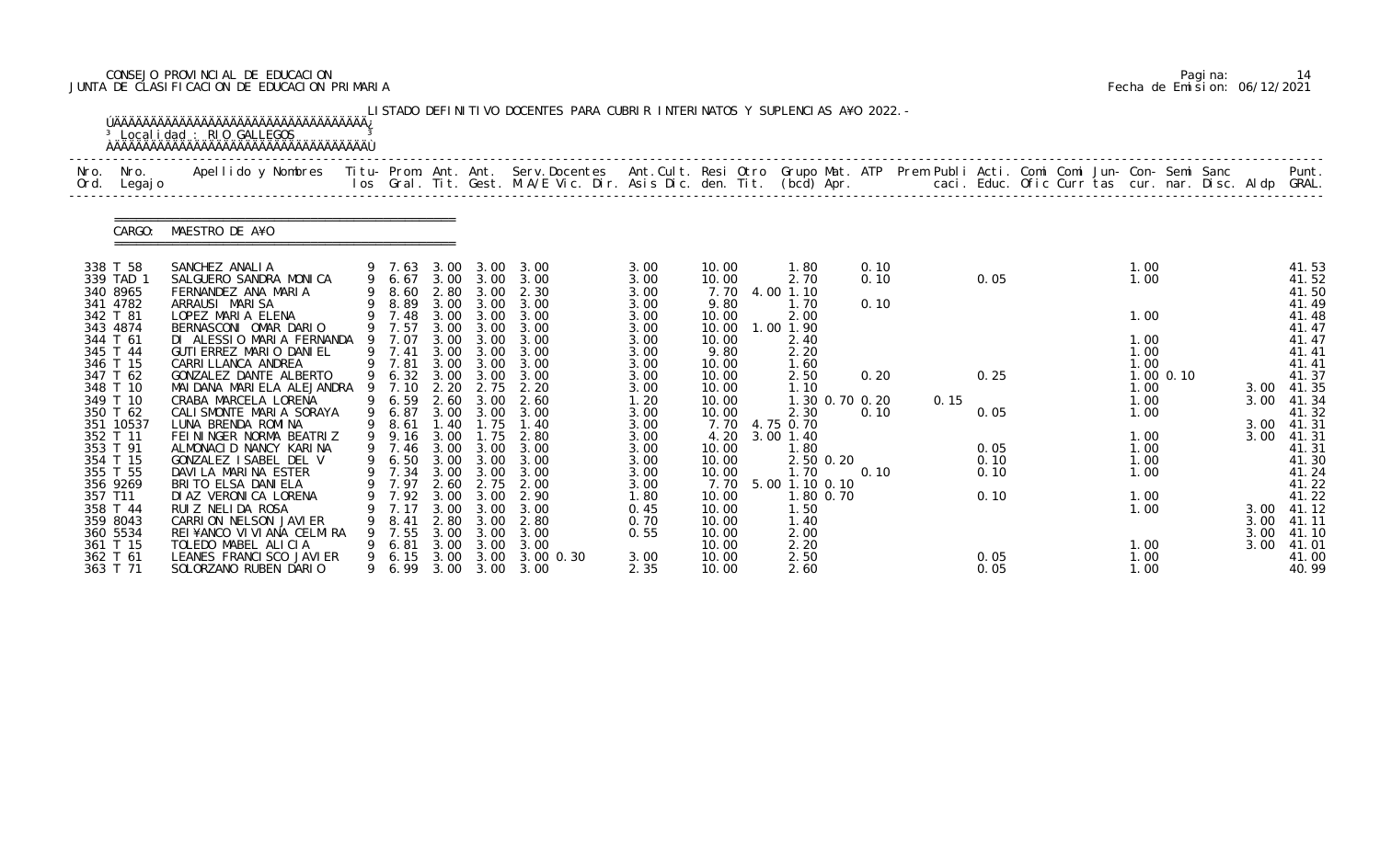# CONSEJO PROVINCIAL DE EDUCACION Pagina: 15 JUNTA DE CLASIFICACION DE EDUCACION PRIMARIA Fecha de Emision: 06/12/2021

| Nro.<br>Ord. | Nro.<br>Legaj o       | Apellido y Nombres - Titu- Prom. Ant. Ant. Serv.Docentes - Ant.Cult. Resi Otro Grupo Mat. ATP Prem Publi Acti. Comi Comi Jun- Con- Semi Sanc - - - Punt.<br>Ios Gral. Tit. Gest. M.A/E Vic. Dir. Asis Dic. den. Tit. (bcd) Apr. - |        |                          |              |              |                   |              |                |                                  |              |      |              |  |              |  |      |                |
|--------------|-----------------------|-----------------------------------------------------------------------------------------------------------------------------------------------------------------------------------------------------------------------------------|--------|--------------------------|--------------|--------------|-------------------|--------------|----------------|----------------------------------|--------------|------|--------------|--|--------------|--|------|----------------|
|              | CARGO:                | MAESTRO DE A¥O                                                                                                                                                                                                                    |        |                          |              |              |                   |              |                |                                  |              |      |              |  |              |  |      |                |
|              | 364 T 39              | STUTZ ANDREA SUSANA                                                                                                                                                                                                               |        | 9 7.22 3.00 3.00         |              |              | 3.00              | 3.00         | 10.00          | 1.60                             |              |      | 0.10         |  | 1.00         |  |      | 40.92          |
|              | 365 T 11<br>366 T 90  | ACEVEDO OJEDA CLAUDIA DEL<br>BARRETO SI LVANA ALEJANDRA 9                                                                                                                                                                         |        | 9 6.72 2.00 2.50<br>7.01 | 3.00         | 3.00         | 2.00<br>3.00      | 3.00<br>3.00 | 10.00<br>10.00 | 1.00 0.50 0.10<br>1.80           |              |      | 0.10<br>0.10 |  | 1.00<br>1.00 |  | 3.00 | 40.92<br>40.91 |
|              | 367 3542              | GONZALEZ CLAUDI A MARIA                                                                                                                                                                                                           |        | 9 8.50                   | 3.00         | 3.00         | 1.00              | 3.00         | 10.00          | 2.75 0.50                        | 0.10         |      | 0.05         |  |              |  |      | 40.90          |
|              | 368 T 90              | PEREZ MONICA NOEMI                                                                                                                                                                                                                | 9      | 6. 19<br>6. 56           |              | 3.00 3.00    | $3.00 \, 0.30$    | 3.00         | 10.00          | 2.30                             |              |      | 0.10         |  | 1.00         |  |      | 40.89          |
|              | 369 8018              | VEGA VILMA MABEL                                                                                                                                                                                                                  |        |                          | 3.00         | 3.00         | 2.60              | 3.00         | 9.80           | 1.00 1.50                        |              |      | 0.40         |  | 1.00         |  |      | 40.86          |
|              | 370 8221<br>371 7426  | CARDOZO ERMELINDA YOLANDA 9<br>GOMEZ ALEJANDRA PATRICIA                                                                                                                                                                           | 9      | 6.93<br>6.60             | 3.00<br>3.00 | 3.00<br>3.00 | 2.50<br>3.00      | 3.00<br>3.00 | 9.10<br>10.00  | 1.20<br>1.50 1.50                | 0.10<br>0.20 |      |              |  |              |  | 3.00 | 40.83<br>40.80 |
|              | 372 5589              | MI LLALONCO SI LVANA                                                                                                                                                                                                              |        | 9 7.69                   | 3.00         | 3.00         | 3.00              | 3.00         | 10.00          | 1.90                             | 0.10         |      | 0.10         |  |              |  |      | 40.79          |
|              | 373 9581              | BAHAMONDE PABLO HERNAN                                                                                                                                                                                                            |        | 8.13                     | 2.00         | 2.50         | 2.10              | 3.00         | 10.00          | 1.00                             |              |      |              |  |              |  | 3.00 | 40.73          |
|              | 374 4897              | ZAGARZAZU ROSANA                                                                                                                                                                                                                  | 9      | 6.73                     | 3.00         | 3.00         | 3.00              | 3.00         | 10.00          | 2.40 0.50                        |              |      |              |  |              |  |      | 40.63          |
|              | 375 9665              | FOGGETTA JULI ETA PAULA                                                                                                                                                                                                           |        | 9 8.33                   | 3.00         | 2.50         | 2.60              | 2.90         | 7.00           | 1.30 1.00                        |              |      |              |  |              |  | 3.00 | 40.63          |
|              | 376 10015<br>377 4950 | CABRERA PAOLA FATIMA<br>ALVARADO ALICIA DEL VALLE                                                                                                                                                                                 |        | 9 8.57<br>6.00           | 3.00<br>3.00 | 2.25<br>3.00 | 3.00<br>3.00      | 3.00<br>3.00 | 6.30<br>10.00  | 2.50<br>2.50                     |              |      | 0.10         |  | 1.00         |  | 3.00 | 40.62<br>40.60 |
|              | 378 10263             | LOZA SI LVANA ANDREA                                                                                                                                                                                                              |        | 8.18                     | 1.60         | 2.00         | 1.70              | 3.00         | 10.00          | 1.00 0.80 0.30                   |              |      |              |  |              |  | 3.00 | 40.58          |
|              | 379 0100              | LOAI ZA MIRIAN BEATRIZ                                                                                                                                                                                                            |        | 9 7.73                   | 3.00         | 3.00         | 1.40              | 3.00         | 10.00          | 2.25 0.70 0.30                   |              |      | 0.10         |  |              |  |      | 40.48          |
|              | 380 7833              | BRAVO NI COLAS ANTONIO                                                                                                                                                                                                            |        | 9 7.72                   |              | 3.00 3.00    | 1.00              | 2.25         | 10.00          | 3.00 0.50                        |              | 1.00 |              |  |              |  |      | 40.47          |
|              | 381 T.62              | MASSAD RAMONA MERCEDES                                                                                                                                                                                                            |        | 9 7.45                   | 3.00         | 3.00         | 3.00              | 1.95         | 10.00          | 1.90                             | 0.10         |      |              |  | 1.00         |  |      | 40.40          |
|              | 382 9327<br>383 10131 | GIMENEZ VANESA MARTA<br>NUNO CARLOS FIDEL                                                                                                                                                                                         |        | 9 8.18<br>8.22           | 3.00<br>2.60 | 2.75<br>2.00 | 2.20<br>0.60      | 2.60<br>2.85 | 4.90           | 7.70 3.75 1.10<br>9.00 0.30 0.90 |              |      | 0.10         |  |              |  |      | 40.38<br>40.37 |
|              | 384 7403              | VI TULLI DANA                                                                                                                                                                                                                     |        | 7.75                     | 3.00         | 3.00         | 2.30              | 3.00         | 10.00          | $1.00$ $1.10$                    | 0.10         |      | 0.10         |  |              |  |      | 40.35          |
|              | 385 T 58              | RI CO GRACI ELA BEATRIZ                                                                                                                                                                                                           |        | 7.89                     | 3.00         | 2.75         | 2.00              | 3.00         | 7.70           | 3.00 1.00                        |              |      |              |  | 1.00         |  |      | 40.34          |
|              | 386 TAD 4             | BENITEZ MERCEDES ELVIRA                                                                                                                                                                                                           |        | 5.16                     | 3.00         | 3.00         | 3.00              | 3.00         | 10.00          | 3.00                             |              |      | 0.15         |  | 1.00         |  |      | 40.31          |
|              | 387 T 91              | OCAMPO MIRTA GLADIS                                                                                                                                                                                                               |        | 6.72                     | 3.00         | 3.00         | 3.00              | 2.85         | 10.00          | 1.70                             |              |      |              |  | 1.00         |  |      | 40.27          |
|              | 388 T 41<br>389 T 47  | LERMA CAROLINA GRACIELA<br>MORETTA ROMANO MARINA                                                                                                                                                                                  | 9<br>9 | 9.07<br>8.85             | 3.00<br>3.00 | 3.00         | 3.00<br>2.75 3.00 | 0.50<br>3.00 | 10.00<br>7.70  | 1.60<br>1.90                     | 0.10         |      |              |  | 1.00<br>1.00 |  |      | 40.27<br>40.20 |

|  | Pagi na: | 15                           |
|--|----------|------------------------------|
|  |          | Fecha de Emision: 06/12/2021 |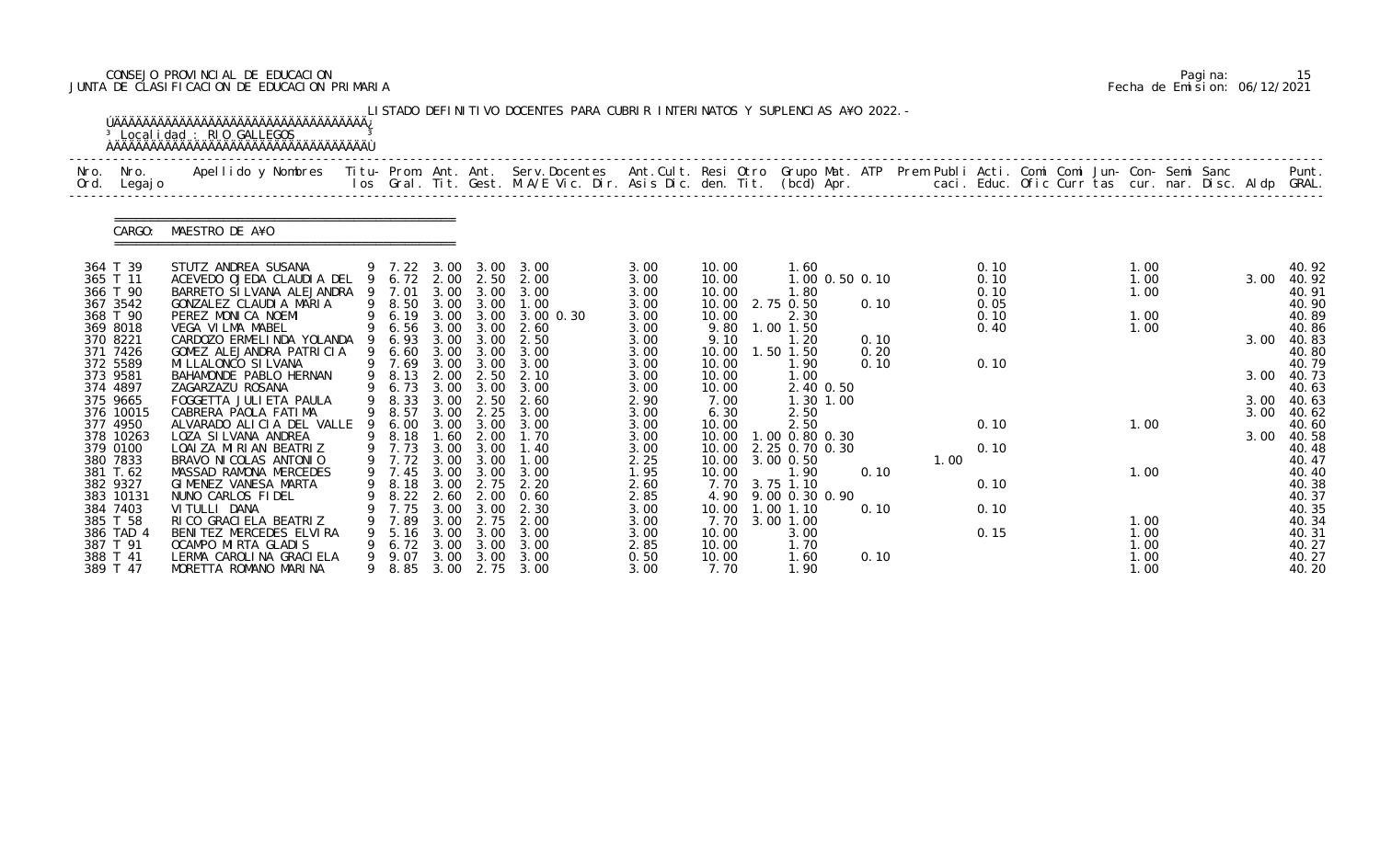# CONSEJO PROVINCIAL DE EDUCACION Pagina: 16 JUNTA DE CLASIFICACION DE EDUCACION PRIMARIA Fecha de Emision: 06/12/2021

| Nro.<br>Ord.         | Nro.<br>Legaj o | Apellido y Nombres  Titu- Prom. Ant. Ant. Serv.Docentes  Ant.Cult. Resi Otro Grupo Mat. ATP Prem Publi Acti. Comi Comi Jun- Con- Semi Sanc             Punt.<br>Ios Gral. Tit. Gest. M.A/E Vic. Dir. Asis Dic. den. Tit. (bcd) Ap |    |                       |                  |                           |                   |              |                |            |                                      |               |      |      |      |  |      |  |              |                 |
|----------------------|-----------------|-----------------------------------------------------------------------------------------------------------------------------------------------------------------------------------------------------------------------------------|----|-----------------------|------------------|---------------------------|-------------------|--------------|----------------|------------|--------------------------------------|---------------|------|------|------|--|------|--|--------------|-----------------|
|                      | CARGO:          | MAESTRO DE A¥O                                                                                                                                                                                                                    |    |                       |                  |                           |                   |              |                |            |                                      |               |      |      |      |  |      |  |              |                 |
| 390 T 39<br>391 0176 |                 | ZELASCHI LILIANA INES<br>FERNANDEZ ZULMA MABEL                                                                                                                                                                                    |    | 9 7.16 3.00<br>9 7.68 |                  | 2.00<br>$3.00 \quad 3.00$ | 3.00<br>3.00      | 3.00<br>2.35 | 10.00          |            | 5.60 1.00 2.40<br>2.00               |               |      |      | 0.10 |  | 1.00 |  | 3.00         | 40. 16<br>40.13 |
| 392 5467             |                 | JARA ALEJANDRA ANDREA                                                                                                                                                                                                             |    | 9 7.50                | 3.00             | 3.00                      | 3.00              | 3.00         | 10.00          |            | 1.50                                 |               | 0.10 |      |      |  |      |  |              | 40.10           |
| 393 T 90             |                 | RIVADENEIRA GIL FATIMA                                                                                                                                                                                                            | 9  | 8.07                  | 3.00             | 2.75                      | 2.00              | 0.85         | 8.40           |            | 3.00 1.00 1.00                       |               |      |      |      |  | 1.00 |  |              | 40.07           |
| 394 T 78             |                 | ALMADA SONIA EVELIN                                                                                                                                                                                                               |    | 8.45                  | 3.00             |                           | 2.75 3.00         | 1.70         | 7.70           |            |                                      | 2.30 1.00     |      |      | 0.10 |  | 1.00 |  |              | 40.00           |
|                      | 395 11470       | ESTEVEZ CINTIA PAMELA                                                                                                                                                                                                             |    | 7.31                  | .00 <sub>1</sub> | .25                       | 1.10              | 1.75         |                | 10.00 5.25 |                                      |               |      |      | 0.30 |  |      |  | 3.00         | 39.96           |
| 396 5561             |                 | AGUI RRE FERNANDO                                                                                                                                                                                                                 | 9  | 8.16                  | 3.00             | 3.00                      | 2.00              | 3.00         | 10.00          |            |                                      | $1.00$ $0.60$ |      | 0.15 |      |  |      |  |              | 39.91           |
| 397 T 90             |                 | CHAMORRO SYLVIA BEATRIZ                                                                                                                                                                                                           | 9  | 6.69                  | 3.00             | 3.00                      | 2.80              | 3.00         | 9.80           |            | 1.40                                 |               | 0.10 |      | 0.10 |  | 1.00 |  |              | 39.89           |
| 398 5688             |                 | DI SANTO SI LVI NA ANDREA                                                                                                                                                                                                         |    | 7.68                  | 3.00             | 3.00                      | 2.80              | 3.00         | 10.00          |            | 1.40                                 |               |      |      |      |  | 1.00 |  |              | 39.88           |
| 399 T 46<br>400 7643 |                 | ARAYA MARIA FERNANDA<br>CARLOS QUI ROGA VANESA                                                                                                                                                                                    |    | 7.32<br>9 5.93        | 3.00<br>3.00     | 3.00<br>3.00              | 3.00<br>2.60      | 1.55<br>1.85 | 10.00<br>10.00 |            | 1.90<br>1.30                         |               |      |      |      |  |      |  | 3.00         | 39.77<br>39.68  |
| 401 8224             |                 | DUE PATRICIA ALEJANDRA                                                                                                                                                                                                            |    | 7.66                  | 2.60             | 3.00                      | 2.60              | 2.50         | 10.00          |            |                                      | 1.30 0.90     |      |      | 0.05 |  |      |  |              | 39.61           |
| 402 7884             |                 | BARRIOS LAGOS SANDRA                                                                                                                                                                                                              | 9  | 8.93                  | 2.80             | 3.00                      |                   | 3.00         | 9.80           | 3.00       |                                      |               |      |      |      |  |      |  |              | 39.53           |
| 403 3606             |                 | MI RANDA MI GUEL F                                                                                                                                                                                                                |    | 9 5.74                | 3.00             | 3.00                      | 3.00              | 3.00         | 10.00          |            | 1.70                                 |               |      |      | 0.05 |  | 1.00 |  |              | 39.49           |
| 404 8207             |                 | ZARATE CLARISA ETELVINA                                                                                                                                                                                                           |    | 8.43                  | 3.00             | 3.00                      | 2.80              | 1.90         | 9.80           |            | 1.40                                 |               |      |      | 0.10 |  |      |  |              | 39.43           |
| 405 9500             |                 | GEORGACOPULOS JUANA                                                                                                                                                                                                               |    | 8.21                  | 2.20             | 2.75                      | 1.90              | 2.15         | 10.00          |            | 2.00 0.90 0.30                       |               |      |      |      |  |      |  |              | 39.41           |
| 406 9944             |                 | DOMI NGUEZ SI LVANA EDI TH                                                                                                                                                                                                        |    | 9 7.98                | 1.80             | 2.25                      | 1.80              | 1.40         | 10.00          |            | 1.25 0.90                            |               |      |      |      |  |      |  | 3.00         | 39.38           |
| 407 6789             |                 | PASTOR ALEJANDRA GABRIELA                                                                                                                                                                                                         | -9 | 8.24                  | 3.00             | 3.00                      | 2.00              | 3.00         | 10.00          |            | 1.00                                 |               | 0.10 |      |      |  |      |  |              | 39.34           |
| 408 9595             |                 | ROBLEDO ALBEIRO VERONICA                                                                                                                                                                                                          |    | 9 7.47                | 2.00             | 2.50                      | 2.00              | 1.00         |                |            | 10.00  1.25  1.00                    |               | 0.10 |      |      |  |      |  |              | 3.00 39.32      |
| 410 8692             | 409 10204       | RODRI GUEZ SARA LI A<br>CORDOBA HUGO CESAR                                                                                                                                                                                        |    | 7.06                  | 2.40<br>2.60     | 2.00<br>2.75              | 1.50<br>2.20      | 3.00<br>2.30 | 8.40           |            | 5.60 4.00 0.70 1.00<br>$1.00$ $1.10$ |               | 0.10 |      |      |  |      |  | 3.00<br>3.00 | 39.26<br>39.22  |
| 411 200              |                 | HEREDIA STELLA MARIS                                                                                                                                                                                                              |    | 6.35                  | 3.00             | 3.00                      | 1.40              | 3.00         | 10.00          |            | 2.50 0.70                            |               |      |      | 0.25 |  |      |  |              | 39.20           |
| 412 6588             |                 | RIGONATTO WALTER RODOLFO                                                                                                                                                                                                          |    | 7.66                  | 3.00             | 2.75                      | 3.00              | 2.05         | 10.00          |            | 1.60                                 |               |      |      | 0.10 |  |      |  |              | 39.16           |
| 413 9842             |                 | BI ANCHI NI GABRI ELA                                                                                                                                                                                                             |    | 7.73                  | . 80             | 2.25                      | 2.00              | 0.90         |                |            | 6.30 5.25 0.90                       |               |      |      |      |  |      |  | 3.00         | 39.13           |
| 414 5662             |                 | TOLEDO ELSA PATRICIA                                                                                                                                                                                                              |    | 8.03                  | 3.00             | 3.00                      |                   | 3.00         |                | 10.00 3.00 |                                      |               |      |      | 0.10 |  |      |  |              | 39.13           |
|                      | 415 9035        | ZAPATA NOEMI ELIZABETH                                                                                                                                                                                                            | 9  | 8.03                  |                  |                           | 2. 20 2. 75 2. 20 | 3.00         | 7.70           |            | 1.10                                 |               |      |      | 0.15 |  |      |  | 3.00 39.13   |                 |

|  | Pagi na: | 16                           |
|--|----------|------------------------------|
|  |          | Fecha de Emision: 06/12/2021 |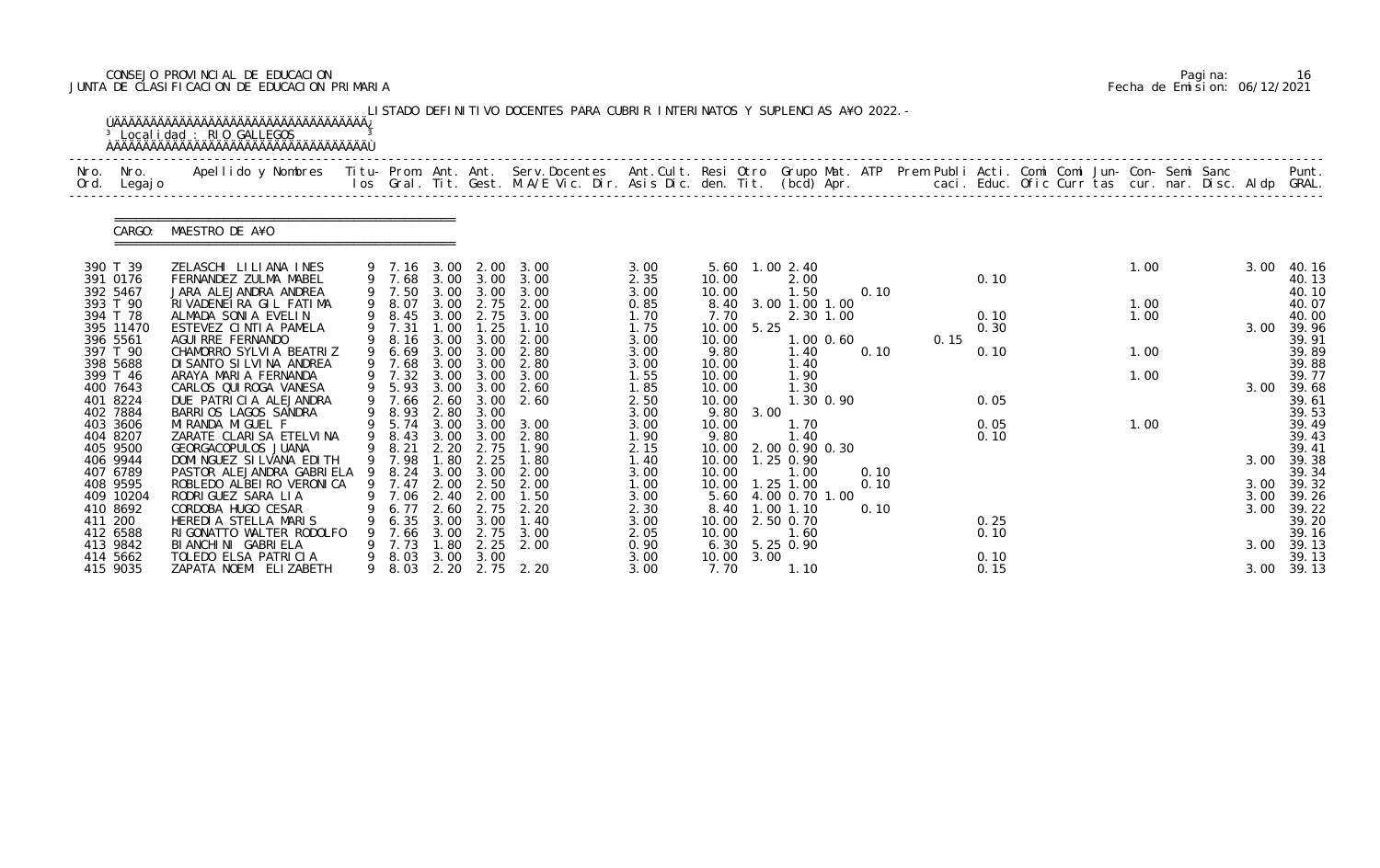# CONSEJO PROVINCIAL DE EDUCACION Pagina: 17 JUNTA DE CLASIFICACION DE EDUCACION PRIMARIA Fecha de Emision: 06/12/2021

| Nro.<br>Ord. | Nro.<br>Legaj o      | Apellido y Nombres  Titu- Prom. Ant. Ant. Serv.Docentes  Ant.Cult. Resi Otro Grupo Mat. ATP Prem Publi Acti. Comi Comi Jun- Con- Semi Sanc         Punt.<br>Ios Gral. Tit. Gest. M.A/E Vic. Dir. Asis Dic. den. Tit. (bcd) Apr. |   |                  |              |                        |                        |              |                |      |                   |           |      |      |      |              |  |      |              |                |
|--------------|----------------------|---------------------------------------------------------------------------------------------------------------------------------------------------------------------------------------------------------------------------------|---|------------------|--------------|------------------------|------------------------|--------------|----------------|------|-------------------|-----------|------|------|------|--------------|--|------|--------------|----------------|
|              | CARGO:               | MAESTRO DE A¥O                                                                                                                                                                                                                  |   |                  |              |                        |                        |              |                |      |                   |           |      |      |      |              |  |      |              |                |
| 416 8867     |                      | ROLDAN LAURA NOEMI                                                                                                                                                                                                              |   | 9 8.17           | 3.00         |                        | 3.00 0.40              | 3.00         |                |      | 9.10 3.25 0.20    |           |      |      |      |              |  |      |              | 39.12          |
|              | 417 8446<br>418 9662 | LAZARTE GLORIA BEATRIZ<br>RODRIGUEZ NORA MONICA                                                                                                                                                                                 |   | 9 7.35<br>9 8.82 | 2.00         | 2.50                   | 3.00 3.00 2.40<br>1.70 | 2.45<br>1.20 | 7.70<br>10.00  |      | 1.20<br>0.80      |           |      |      |      |              |  |      | 3.00<br>3.00 | 39.10<br>39.02 |
|              | 419 9399             | PEREZ AI DA VERONI CA                                                                                                                                                                                                           |   | 9 7.65           | 2.20         | 2.75                   | 1.80                   | 3.00         | 7.70           |      | 1.00 0.90         |           |      |      |      |              |  |      | 3.00         | 39.00          |
|              | 420 10421            | CORREA MARIA NOEMI                                                                                                                                                                                                              |   | 9 6.53           | 1.60         | 1.75                   | 1.50                   | 2.20         | 4.90           |      | 7.50 0.70         |           |      |      | 0.30 |              |  |      | 3.00         | 38.98          |
|              | 421 9225             | BINET MARIA LAURA                                                                                                                                                                                                               |   | 9 9.09           | 2.20         | 2.75                   |                        | 2.80         | 10.00          | 3.00 |                   | 0.10      |      |      |      |              |  |      |              | 38.94          |
|              | 422 8758             | BARON CRISTIAN SAMUEL                                                                                                                                                                                                           |   | 9 6.54           | 2.40         | 3.00                   | 2.10                   | 1.45         | 7.70           |      | 2.75 1.00         |           |      |      |      |              |  |      | 3.00         | 38.94          |
|              | 423 T 55<br>424 8417 | GONZALEZ SOLEDAD MARIA<br>LEGUNDA JULIA PETRONA                                                                                                                                                                                 |   | 9 7.73<br>7.88   | 3.00<br>3.00 | 3.00<br>3.00           | 3.00<br>2.60           | 0.35         | 10.00<br>9.10  |      | 1.70<br>1.30      |           | 0.10 |      |      |              |  | 1.00 | 3.00         | 38.88<br>38.88 |
|              | 425 TP9760           | HOTUBOWKI OLGA GRISELDA                                                                                                                                                                                                         |   | 9 7.51           | 3.00         | 2.50                   | 3.00                   | 3.00         | 6.30           |      | 1.50              |           |      |      |      |              |  |      | 3.00         | 38.81          |
|              | 426 7498             | AGUI RRE BEATRIZ ELIZABET                                                                                                                                                                                                       | 9 | 6.60             | 3.00         | 2.75                   | 1.70                   | 2.25         | 8.40           |      | 4.25 0.80         |           |      |      |      |              |  |      |              | 38.75          |
|              | 427 8499             | SORIA SANDRA PAOLA                                                                                                                                                                                                              |   | 8.71             | 3.00         | 3.00                   | 2.40                   | 2.00         | 8.40           |      |                   | 1.20 1.00 |      |      |      |              |  |      |              | 38.71          |
|              | 428 7260             | ACU¥A MIRTA                                                                                                                                                                                                                     |   | 7.62             | 3.00         | 3.00                   | 2.60                   | 2.05         | 10.00          |      | 1.30              |           | 0.10 |      |      |              |  |      |              | 38.67          |
|              | 429 7404             | OBANDO CO¥UECAR MARIELA                                                                                                                                                                                                         |   | 9 7.34           | 3.00         | 3.00                   | 0.80                   | 3.00         | 10.00          |      | 2.00 0.40         |           | 0.10 |      |      |              |  |      |              | 38.64          |
|              | 430 T 78             | RUIZ BORQUEZ LI LI ANA                                                                                                                                                                                                          |   | 7.04             | 2.00         | 2.50                   | 1.80                   | 1.30         | 10.00          |      | 0.90              |           |      |      |      |              |  | 1.00 | 3.00         | 38.54          |
| 432 T 1      | 431 10897            | BARLET MARTA ZULEMA<br>LOBOS MARIANA LIS                                                                                                                                                                                        |   | 7.82<br>9 8.59   | 1.20         | 1.50<br>2.20 3.00      | 1.30<br>1.80           | 0.55<br>1.55 | 10.00<br>10.00 |      | 4.00 0.60<br>0.90 |           | 0.20 | 0.25 |      | 0.35<br>0.20 |  | 1.00 | 2.00         | 38.52<br>38.49 |
|              | 433 5326             | DEL PINO SARA ADRIANA                                                                                                                                                                                                           |   | 9 7.09           | 3.00         | 3.00                   | 1.40                   | 3.00         | 10.00          |      | 1.25 0.70         |           |      |      |      |              |  |      |              | 38.44          |
|              | 434 8963             | CORREA LORENA                                                                                                                                                                                                                   |   | 9 8.36           |              | $3.00 \quad 3.00$      | 3.00                   | 1.50         | 7.70           |      | 2.80              |           |      |      |      |              |  |      |              | 38.36          |
|              | 435 7880             | GONZALEZ MARIA TERESA                                                                                                                                                                                                           | 9 | 8.31             | 3.00         | 3.00                   | 2.80                   | 1. 00        | 9.80           |      | 1. 40             |           |      |      |      |              |  |      |              | 38.31          |
|              | 436 8201             | MANSILLA JORGE OMAR                                                                                                                                                                                                             |   | 6.80             | 2.80         |                        | 2.60                   | 0.50         | 9.10           |      | 1. 30             |           | 0.10 |      |      | 0.10         |  |      | 3.00         | 38.30          |
|              | 437 8556             | GONZA NI LDA DELICIA                                                                                                                                                                                                            |   | 6.40             | 3.00         | 3.00                   | 3.00                   | 1.55         | 9.10           |      | 3.00              |           |      |      | 0.15 |              |  |      |              | 38.20          |
|              | 438 TP8928           | CUENCA CLAUDIA VERONICA                                                                                                                                                                                                         |   | 8.88             | 3.00         | 3.00                   | 2.00                   | 3.00         | 7.70           |      | $0.50$ 1.00       |           |      |      |      |              |  |      |              | 38.08          |
|              | 439 9714             | SANDOVAL MARINA ALEJANDRA                                                                                                                                                                                                       |   | 6.47             | 2.00         | 2.50                   | 2.00                   | 1.00         | 10.00          |      | $1.00$ 1.00       |           | 0.10 |      |      |              |  |      | 3.00         | 38.07          |
|              | 440 7422<br>441 9640 | VALENTIN JUAN MANUEL<br>TEJERINA IRMA INES                                                                                                                                                                                      |   | 9 7.91<br>9 7.96 | 3.00         | 3.00<br>2.40 2.75 2.40 | 3.00                   | 0.55         | 10.00<br>9.10  |      | 1.50<br>3.00 1.20 |           | 0.10 |      |      |              |  |      |              | 37.96<br>37.91 |

|  | Pagi na: |                              |
|--|----------|------------------------------|
|  |          | Fecha de Emision: 06/12/2021 |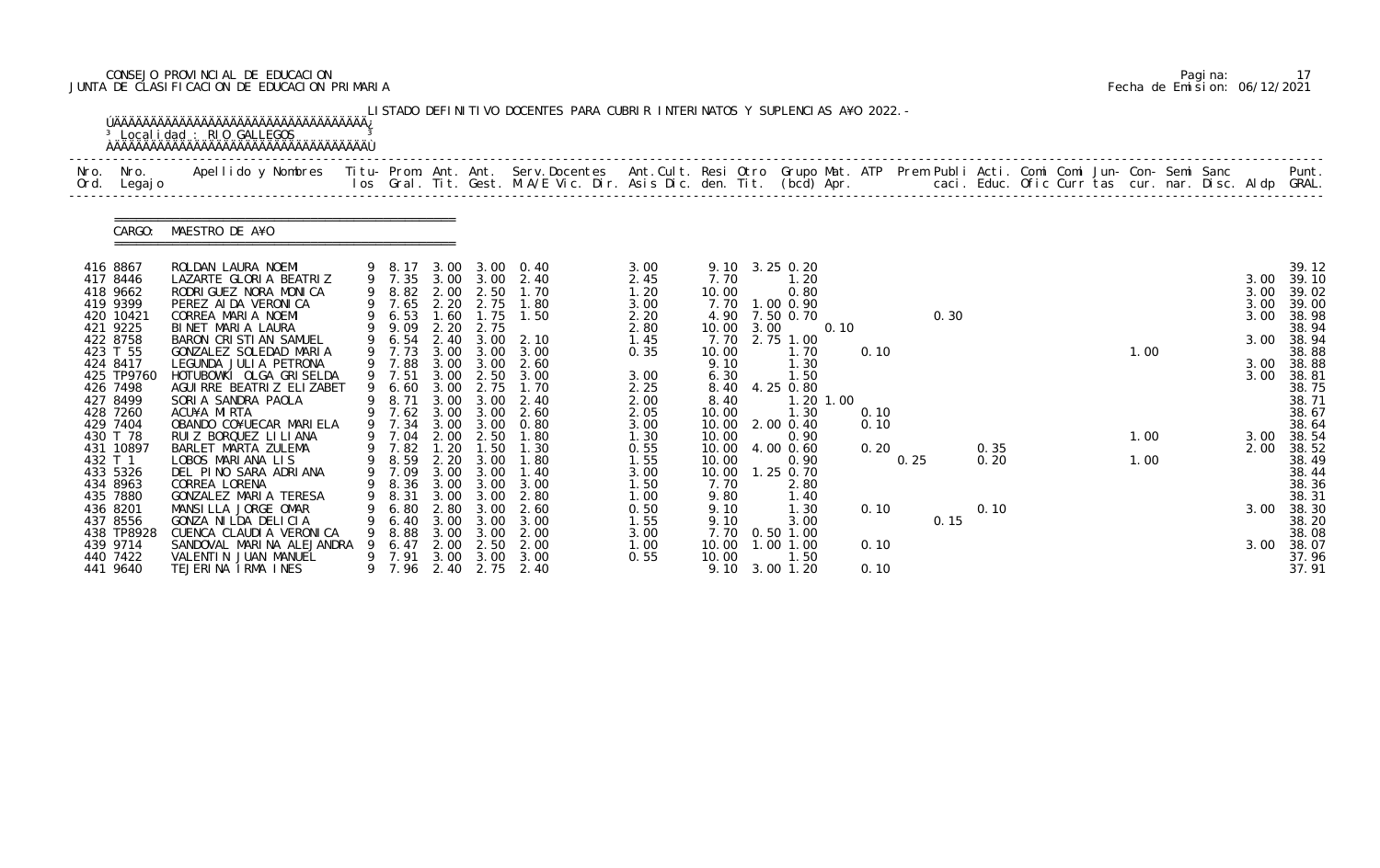# CONSEJO PROVINCIAL DE EDUCACION Pagina: 18 JUNTA DE CLASIFICACION DE EDUCACION PRIMARIA Fecha de Emision: 06/12/2021

| Nro.<br>Ord. | Nro.<br>Legaj o                               | Apellido y Nombres  Titu- Prom. Ant. Ant. Serv.Docentes  Ant.Cult. Resi Otro Grupo Mat. ATP Prem Publi Acti. Comi Comi Jun- Con- Semi Sanc         Punt.<br>Ios Gral. Tit. Gest. M.A/E Vic. Dir. Asis Dic. den. Tit. (bcd) Apr. |   |                                    |                              |                                   |                                            |                                 |                                |           |                                         |      |  |      |  |      |  |                    |                                  |
|--------------|-----------------------------------------------|---------------------------------------------------------------------------------------------------------------------------------------------------------------------------------------------------------------------------------|---|------------------------------------|------------------------------|-----------------------------------|--------------------------------------------|---------------------------------|--------------------------------|-----------|-----------------------------------------|------|--|------|--|------|--|--------------------|----------------------------------|
|              | CARGO:                                        | MAESTRO DE A¥O                                                                                                                                                                                                                  |   |                                    |                              |                                   |                                            |                                 |                                |           |                                         |      |  |      |  |      |  |                    |                                  |
|              | 442 9275<br>443 7618                          | RIVERA GISELA ELIZABET<br>MOPARDO SILVIA PATRICIA                                                                                                                                                                               |   | 9 7.65 3.00 2.75<br>9 7.47         |                              | 3.00 3.00                         | 1. 70<br>1.60                              | 3.00<br>3.00                    | 7.00<br>10.00                  |           | 0.80<br>0.80                            |      |  |      |  |      |  | 3.00               | 37.90<br>37.87                   |
|              | 444 9388<br>445 9740<br>446 8677<br>447 8217  | LEGUI ZAMON GLADYS EMILIA<br>BARRIA ALICIA CARINA<br>SALVATI ERRA SI LVANA<br>TORRES MONICA SOLEDAD                                                                                                                             |   | 6.65<br>9 7.04<br>9 7.57<br>9 8.45 | 3.00<br>2.00<br>3.00         | 2.75<br>2.50<br>2.40 3.00<br>3.00 | 3.00<br>1.90<br>2.40<br>2.60               | 2.90<br>1.35<br>1.10<br>1.30    | 7.70<br>10.00<br>10.00<br>9.10 |           | 2.80<br>0.90<br>$1.00$ $1.20$<br>1.30   | 0.10 |  | 0.10 |  |      |  | 3.00               | 37.80<br>37.79<br>37.77<br>37.75 |
|              | 448 10078<br>449 9318<br>450 7289             | ENRIQUE MARIA VICTORIA<br>VUKASOVI C DI ANA PAOLA<br>PAZ JOSE ARIEL                                                                                                                                                             |   | 9 8.44<br>9 7.87<br>9 7.36         | 1.80<br>2.20<br>3.00         | 2.25<br>2.75<br>3.00              | 1.60<br>0.60<br>1.80                       | 0.25<br>3.00<br>2.15            | 10.00<br>10.00<br>10.00        |           | 1.40<br>2.00 0.30<br>1.10               | 0.10 |  | 0.10 |  |      |  | 3.00 37.74         | 37.72<br>37.61                   |
|              | 451 10408<br>452 8256<br>453 9223             | GALIANO GUAYTE SONIA SOF<br>ORELLANO LETICIA ISABEL<br>MARIN PABLO ALEX                                                                                                                                                         | 9 | 9 7.58<br>6.98<br>9 7.32           | .60<br>2.20                  | 1.75<br>2.60 3.00<br>2.75         | 1.60<br>2.60<br>2.20                       | 1.15<br>3.00                    | 5.60<br>9.10<br>10.00          |           | 5.50 0.80<br>1. 30<br>1.10              |      |  |      |  |      |  | 3.00<br>3.00 37.57 | 37.58<br>37.58                   |
|              | 454 8390<br>455 9463<br>456 10011<br>457 T 78 | SANTI LLAN MERCEDES FABI AN<br>ROJAS JORGE MARCELO<br>SOTO FIRNKORN PAULA<br>FERNANDEZ CARCAMO MARIANA                                                                                                                          | 9 | 6.73<br>6.73<br>9 7.32<br>6.89     | 2.80<br>3.00<br>2.00<br>3.00 | 3.00<br>2.50<br>2.25<br>3.00      | 2.60<br>2.90<br>1.80<br>3.00               | 3.00<br>1.20                    | 9.10<br>7.70<br>10.00<br>10.00 |           | 1.30<br>$1.25$ $1.40$<br>0.90<br>1.50   |      |  |      |  | 1.00 |  | 3.00 37.53<br>3.00 | 37.48<br>37.47<br>37.39          |
|              | 458 7007<br>459 9590<br>460 0386              | OJEDA MARIA DEL CARMEN<br>CORDOBA CARLA VERONICA<br>CAMPOS MIGUEL ANTONIO                                                                                                                                                       | 9 | 6.62<br>9 7.45<br>9 6.79 3.00 3.00 | 2.00                         | 2.50                              | 3.00 3.00 3.00<br>2.00<br>1.30             | 1.15<br>0.45<br>3.00 0.20 10.00 | 10.00<br>7.00                  |           | 1.60<br>2.50 1.00 0.30<br>$0.60$ $0.40$ |      |  | 0.10 |  |      |  | 3.00               | 37.37<br>37.30<br>37.29          |
|              | 461 3742<br>462 6801<br>463 10165             | MURUA ANGEL EDUARDO<br>SUAREZ NATALIA FERNANDA<br>TI ZZANO NATALI A                                                                                                                                                             |   | 8.28<br>7.80<br>8.31               | 3.00<br>3.00<br>1.60         | 3.00<br>3.00<br>2.00              | 0.70<br>1.40<br>1.70                       | 3.00<br>2.35<br>0.80            | 10.00<br>10.00<br>10.00        |           | 0.30<br>0.70<br>0.80                    |      |  |      |  |      |  | 3.00               | 37.28<br>37.25<br>37.21          |
|              | 464 9777<br>465 8440<br>466 5664<br>467 4773  | FERNANDEZ QUEJAS RITA<br>DOMENGE MARIA GABRIELA<br>MARTINEZ NATALIA DEL C<br>FIGUEROA ROSANA ALEJANDRA 9                                                                                                                        |   | 9 7.70<br>9.39<br>9 8.88<br>8.25   | 3.00<br>3.00                 | $2.00$ $2.50$<br>3.00             | 2.00<br>$3.00\quad 0.50$<br>3.00 3.00 0.60 | 3.00<br>1.60<br>3.00            | 10.00<br>10.00<br>10.00        | 6.30 3.50 | 1.00<br>1.00 0.20<br>0.30               |      |  |      |  |      |  | 3.00               | 37.20<br>37.19<br>37.18<br>37.15 |

|  | Pagi na: | 18                           |
|--|----------|------------------------------|
|  |          | Fecha de Emision: 06/12/2021 |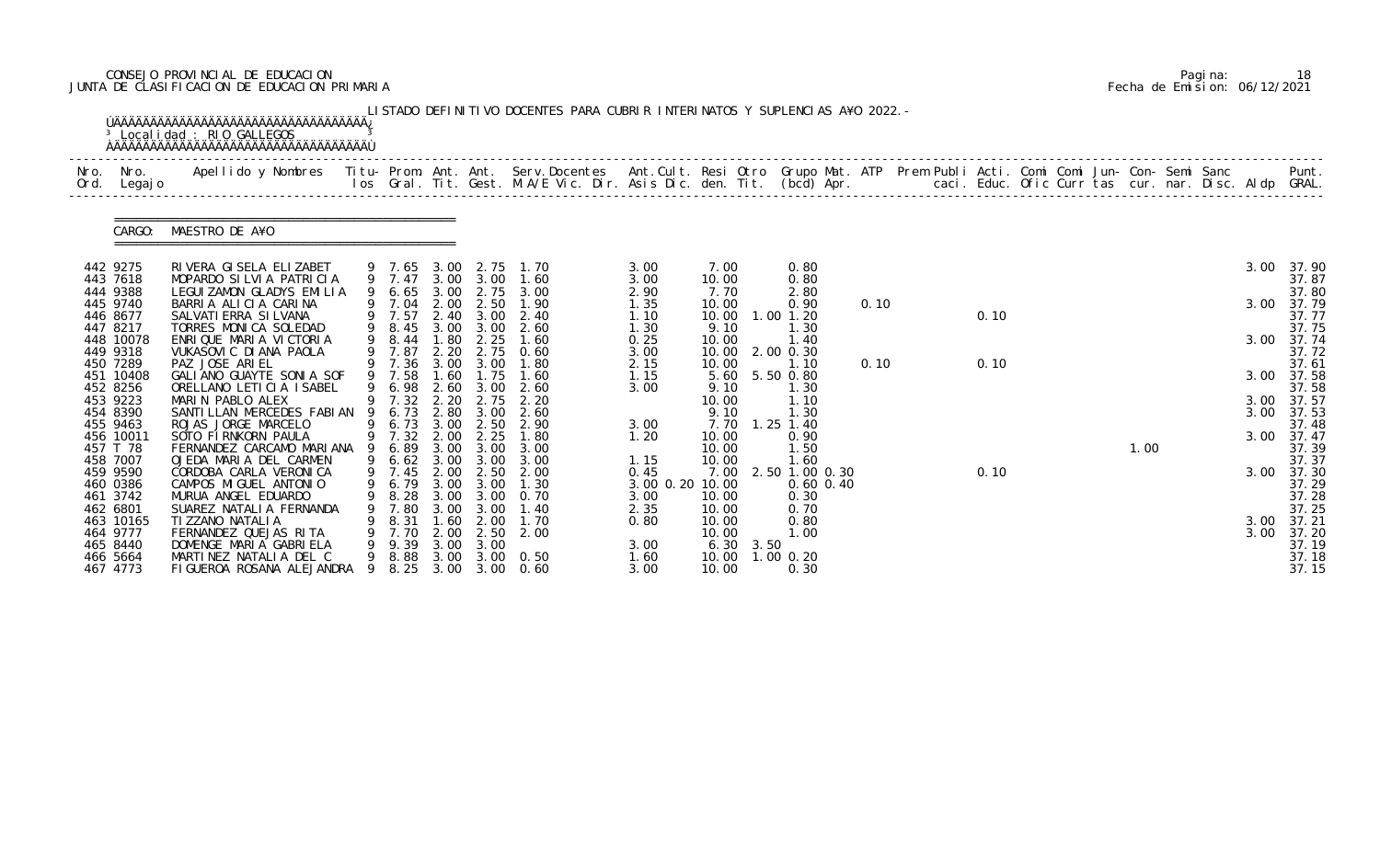# CONSEJO PROVINCIAL DE EDUCACION Pagina: 19 JUNTA DE CLASIFICACION DE EDUCACION PRIMARIA Fecha de Emision: 06/12/2021

|              |                                    | <sup>3</sup> Localidad : RIO GALLEGOS                                                                                                                                                                                             |    |                            |                      |                           |                             |                      |                                 |                                    |              |  |      |  |  |  |                      |                         |
|--------------|------------------------------------|-----------------------------------------------------------------------------------------------------------------------------------------------------------------------------------------------------------------------------------|----|----------------------------|----------------------|---------------------------|-----------------------------|----------------------|---------------------------------|------------------------------------|--------------|--|------|--|--|--|----------------------|-------------------------|
| Nro.<br>Ord. | Nro.<br>Legaj o                    | Apellido y Nombres - Titu- Prom. Ant. Ant. Serv.Docentes - Ant.Cult. Resi Otro Grupo Mat. ATP Prem Publi Acti. Comi Comi Jun- Con- Semi Sanc - - - Punt.<br>Ios Gral. Tit. Gest. M.A/E Vic. Dir. Asis Dic. den. Tit. (bcd) Apr. - |    |                            |                      |                           |                             |                      |                                 |                                    |              |  |      |  |  |  |                      |                         |
|              | CARGO:                             | MAESTRO DE A¥O                                                                                                                                                                                                                    |    |                            |                      |                           |                             |                      |                                 |                                    |              |  |      |  |  |  |                      |                         |
|              | 468 8355<br>469 6851               | CAMPOS LORENA MARIBEL<br>SALINAS MAURICIO ARIEL                                                                                                                                                                                   |    | 9 7.38<br>9 6.89           |                      | 3.00 3.00                 | 2.80 3.00 0.80<br>1.80      | 1.55<br>2.40         | 9.10<br>10.00                   | 0.40<br>0.90                       |              |  |      |  |  |  | 3.00                 | 37.03<br>36.99          |
|              | 470 7145<br>471 7245               | CORONEL OSCAR NELSON<br>ALBARRACIN MARIA TERESA                                                                                                                                                                                   |    | 9 6.23<br>9 8.02           | 3.00<br>3.00         | 3.00<br>3.00              | 1.80<br>2.60                |                      | 10.00<br>10.00                  | 0.90<br>1.30                       |              |  |      |  |  |  | 3.00                 | 36.93<br>36.92          |
|              | 472 9852<br>473 6506               | FUENTES PATRICIA CELIA<br>GUERRERO GRI SELDA ROSAURA                                                                                                                                                                              |    | 9 6.97<br>9 7.96           | 1.80<br>3.00         | 2.25<br>3.00              | 1.80<br>0.60                | 1.15<br>3.00         | 10.00<br>10.00                  | 0.90<br>0.30                       |              |  |      |  |  |  | 3.00                 | 36.87<br>36.86          |
|              | 474 10047<br>475 10026<br>476 9738 | VI LLARRUBI A VERONI CA<br>GARCES SAAVEDRA HADA DEL<br>GUI CHACOY ANA MARIA                                                                                                                                                       |    | 9 8.57<br>9 6.56<br>9 6.78 | 3.00<br>1.80<br>2.00 | 2.25<br>2.25              | 1.70<br>1.70<br>2.50 2.00   | 2.10<br>1.05<br>0.45 | 6.30<br>10.00<br>10.00          | 0.80<br>$1.00$ $0.80$<br>0.90      | 0.10<br>0.10 |  | 0.60 |  |  |  | 3.00<br>2.00<br>3.00 | 36.82<br>36.76<br>36.73 |
|              | 477 10794<br>478 0161              | TOLA NANCY MAVEL<br>RIVADENEIRA FRANCO M                                                                                                                                                                                          |    | 9 9.48<br>9 7.22           | 1.40                 |                           | 1.75 0.80<br>3.00 3.00 0.55 | 3.00<br>3.00         | 5.60<br>10.00                   | 2.25 0.40<br>0.40 0.20 0.20        |              |  | 0.05 |  |  |  | 3.00                 | 36.68<br>36.62          |
|              | 479 8036<br>480 11832<br>481 9736  | VON PLOCKI SIGRID ANA<br>CEBALLOS MELISA MARINA<br>GENTILE PAOLA GISEL                                                                                                                                                            |    | 9 8.29<br>9 8.03<br>9 7.91 | 3.00<br>0.80<br>1.80 | 3.00<br>2.00              | $1.00 \quad 0.90$<br>1.80   | 0.30<br>0.85         | 10.00<br>3.00<br>10.00<br>10.00 | 1.50 0.40 1.00 0.10<br>0.90        |              |  | 0.10 |  |  |  | 3.00<br>3.00         | 36.59<br>36.58<br>36.51 |
|              | 482 10333<br>483 7853              | CASAL ADRIANA DEL CARMEN<br>FAJARDO MARCELO DAMIAN                                                                                                                                                                                |    | 9 7.88<br>9 7.43           | .60                  | 1.75<br>2.80 3.00         | 1.20<br>2.80                | 2.35<br>0.25         | 10.00<br>9.80                   | 0.60<br>1.40                       | 0.10         |  |      |  |  |  | 2.00                 | 36.48<br>36.48          |
|              | 484 8940<br>485 9999               | GIONCO FLAVIA ROMINA<br>GASPARETTI MARIANA                                                                                                                                                                                        |    | 9 8.43<br>9 8.04 1.80      |                      | 2.40 3.00<br>2.00         | 1.10                        | 1.05<br>1.05         | 1.75<br>7.70<br>10.00           | 0.40                               |              |  | 0.10 |  |  |  | 3.00<br>3.00         | 36.43<br>36.39          |
|              | 486 8220<br>487 11454<br>488 8865  | WILLIAMS ANA MARIA<br>ZUVIC MARIA LENKA<br>MELGAREJO ANA BEATRIZ                                                                                                                                                                  |    | 9 8.21<br>7.87<br>6.49     | 3.00<br>3.00         | 2.60 2.75<br>1.50<br>2.75 | 1.60<br>1.80<br>2.40        | 1.40<br>2.65<br>3.00 | 10.00<br>6.30<br>8.40           | 0.80<br>3.25 0.90<br>1.20          |              |  |      |  |  |  |                      | 36.36<br>36.27<br>36.24 |
|              | 489 9246<br>490 9936<br>491 10406  | GUENCHUR GIMENA EDITH<br>MI RANDA MAGDALENA DEL<br>MOGRO JUANA MABEL                                                                                                                                                              |    | 7.68<br>7.42<br>7.27       | 2.20<br>1.80<br>.60  | 2.75<br>2.25<br>1.75      | 1.00<br>1.30<br>1.60        | 3.00<br>0.85<br>2.55 | 10.00<br>10.00<br>5.60          | $0.50$ $0.10$<br>0.60<br>3.00 0.80 |              |  |      |  |  |  | 3.00<br>3.00         | 36.23<br>36.22<br>36.17 |
|              | 492 8448<br>493 8808               | OJEDA FERNANDO ARIEL<br>TORRES EMILIO ADRIAN                                                                                                                                                                                      | 9. | 6.49<br>9 8.66 2.40 3.00   | 3.00                 | 3.00                      | 2.20                        | 1.25<br>3.00         | 10.00<br>10.00                  | 1.20                               |              |  |      |  |  |  |                      | 36.14<br>36.06          |

|  | Pagi na: | 19                           |
|--|----------|------------------------------|
|  |          | Fecha de Emision: 06/12/2021 |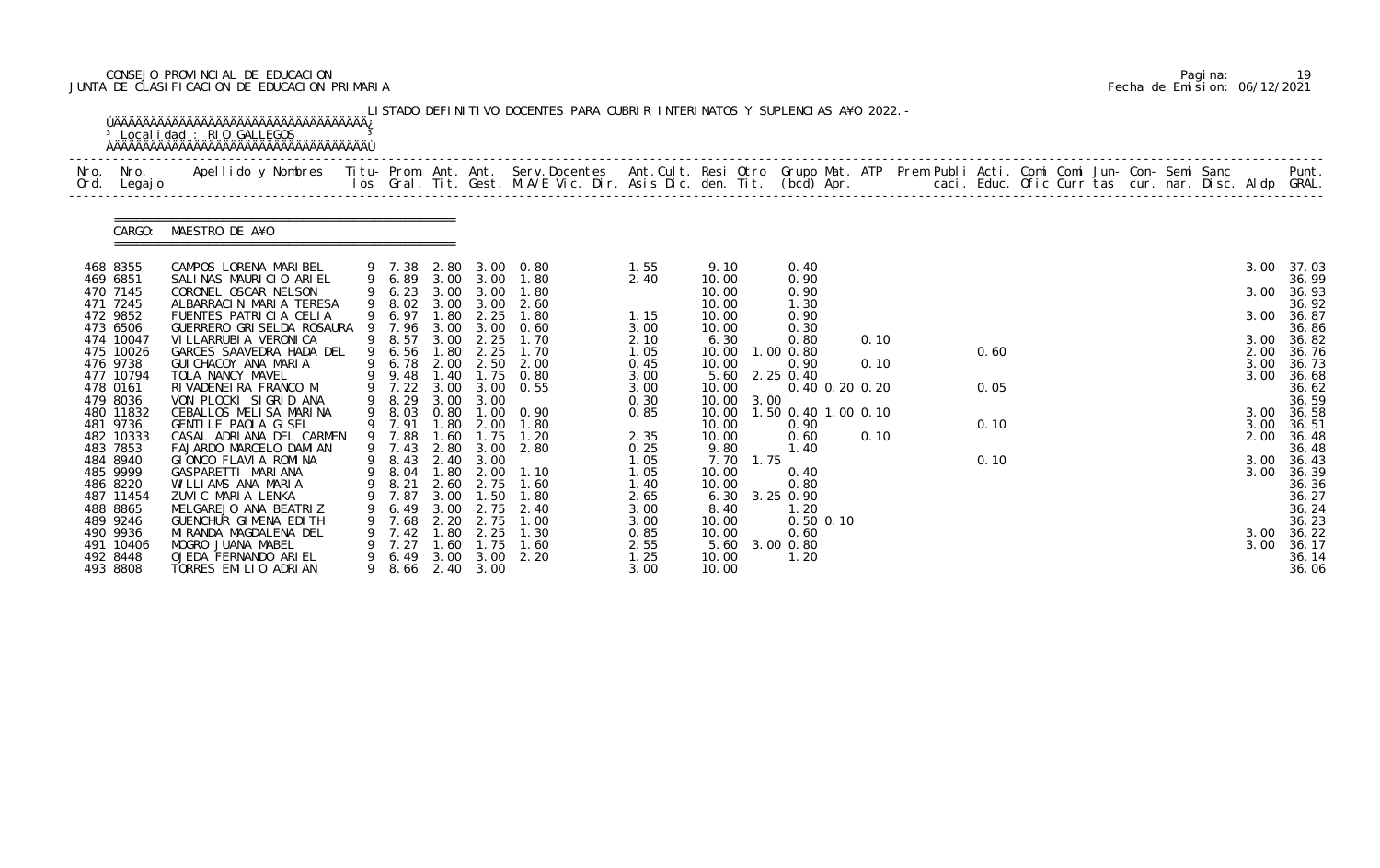# CONSEJO PROVINCIAL DE EDUCACION Pagina: 20 JUNTA DE CLASIFICACION DE EDUCACION PRIMARIA Fecha de Emision: 06/12/2021

|              |                        | <sup>3</sup> Localidad : RIO GALLEGOS                                                                                                                                                                                             |   |                |              |                  | LISTADO DEFINITIVO DOCENTES PARA CUBRIR INTERINATOS Y SUPLENCIAS A¥O 2022. - |              |               |      |                     |                |      |      |      |  |      |  |              |                |
|--------------|------------------------|-----------------------------------------------------------------------------------------------------------------------------------------------------------------------------------------------------------------------------------|---|----------------|--------------|------------------|------------------------------------------------------------------------------|--------------|---------------|------|---------------------|----------------|------|------|------|--|------|--|--------------|----------------|
| Nro.<br>Ord. | Nro.<br>Legaj o        | Apellido y Nombres  Titu- Prom. Ant. Ant. Serv.Docentes  Ant.Cult. Resi Otro Grupo Mat. ATP Prem Publi Acti. Comi Comi Jun- Con- Semi Sanc           Punt.<br>Ios Gral. Tit. Gest. M.A/E Vic. Dir. Asis Dic. den. Tit. (bcd) Apr. |   |                |              |                  |                                                                              |              |               |      |                     |                |      |      |      |  |      |  |              |                |
|              | CARGO:                 | MAESTRO DE A¥O                                                                                                                                                                                                                    |   |                |              |                  |                                                                              |              |               |      |                     |                |      |      |      |  |      |  |              |                |
|              | 494 9582               | CATALAN NADIA CORINA                                                                                                                                                                                                              |   | 9 7.79         | 2.00         | 2.50             | 2.10                                                                         | 0.85         | 10.00         |      |                     | 1.00 0.60 0.10 |      |      | 0.10 |  |      |  |              | 36.04          |
|              | 495 7848               | TOLOZA FELIX CASIMIRO                                                                                                                                                                                                             |   |                |              | 9 6.76 3.00 3.00 | 2.80                                                                         |              | 10.00         |      | 1.40                |                |      |      |      |  |      |  |              | 35.96          |
|              | 496 9870               | PI SANO TANI A VANESA                                                                                                                                                                                                             |   | 9 7.56         | 2.20         | 2.50             | 1.90                                                                         | 1.85         | 7.00          |      | 0.90                |                |      |      |      |  |      |  | 3.00         | 35.91          |
|              | 497 7121<br>498 TP8825 | BARRIA ULLOA LUZ IRENE<br>DI AZ RAMONA EDELIRA                                                                                                                                                                                    | 9 | 8.04<br>9 7.29 | 3.00<br>3.00 | 3.00<br>3.00     | 1.20<br>0.80                                                                 | 0.85<br>3.00 | 10.00<br>4.90 |      | 0.60<br>4.25 0.40   |                |      |      |      |  | 0.10 |  |              | 35.79<br>35.64 |
|              | 499 8200               | BOGARIN MYRIAM VIVIANA                                                                                                                                                                                                            |   | 6.99           | 3.00         | 3.00             | 3.00                                                                         |              | 8.40          |      | 2.20                |                |      |      |      |  |      |  |              | 35.59          |
|              | 500 9330               | SOSA JORGELINA PAOLA                                                                                                                                                                                                              | 9 | 6.71           | 3.00         | 2.75             | 2.20                                                                         | 3.00         | 7.70          |      | 1.10                | 0.10           |      |      |      |  |      |  |              | 35.56          |
|              | 501 7731               | LEIVA CINTHIA PAMELA                                                                                                                                                                                                              | 9 | 8.29           | 2.80         | 3.00             | 0.60                                                                         | 1.50         | 10.00         |      | 0.30                |                |      |      |      |  |      |  |              | 35.49          |
|              | 502 9791               | SOTO CLAUDIA MARIELA                                                                                                                                                                                                              |   | 7.56           | 2.00         | 2.50             | 1.80                                                                         | 1.70         | 7.00          |      | 0.90                |                |      |      |      |  |      |  | 3.00         | 35.46          |
|              | 503 11212              | JUAREZ MARIA ISABEL                                                                                                                                                                                                               |   | 6.52           | 3.00         | 1.50             | 1.80                                                                         | 3.00         | 4.20          |      | 2.00 1.40           |                |      |      |      |  |      |  | 3.00         | 35.42          |
|              | 504 10757              | VAZQUEZ JOSE EDUARDO S.                                                                                                                                                                                                           | 9 | 8.16           | 3.00         |                  | 1.75 0.50                                                                    | 3.00         | 4.20          |      | 5.50 0.20           |                | 0.10 |      |      |  |      |  |              | 35.41          |
|              | 505 7484               | VIDES MARIA CAROLINA                                                                                                                                                                                                              |   | 6.07           | 3.00         | 3.00             | 2.60                                                                         | 0.40         | 10.00         |      | 1.30                |                |      |      |      |  |      |  |              | 35.37          |
|              | 506 7268               | CANTERO RAMONA BEATRIZ                                                                                                                                                                                                            |   | 6.36           | 3.00         | 3.00             |                                                                              | 3.00         | 10.00         | 1.00 |                     |                |      |      |      |  |      |  |              | 35.36          |
|              | 507 9694               | VI LLAGRA NELI DA CAROLI NA                                                                                                                                                                                                       | 9 | 7.62           | 3.00         | 2.75             | 2.00                                                                         | 0.05         | 7.00          |      | 0.90                |                |      |      |      |  |      |  | 3.00         | 35.32          |
|              | 508 10138<br>509 9340  | BARRI ONUEVO YANI NA<br>I BARRA MIRIAM ANAHI                                                                                                                                                                                      |   | 7.44<br>7.41   | 1.60<br>2.40 | 2.25<br>2.75     | 1.10<br>1.80                                                                 | 0.40         | 10.00<br>7.00 |      | 0.50<br>$0.90$ 1.00 |                |      |      |      |  |      |  | 3.00<br>3.00 | 35.29<br>35.26 |
|              | 510 7613               | MARCO PAOLA EVANGELINA                                                                                                                                                                                                            |   | 9 7.03         |              | 3.00 3.00        |                                                                              | 2.20         | 10.00         | 1.00 |                     |                |      |      |      |  |      |  |              | 35.23          |
|              | 511 9849               | RUIZ PENOY JEANNETTE                                                                                                                                                                                                              |   | 6.91           | 1.60         | 2.00             | 1.60                                                                         | 0.25         | 10.00         |      | 0.80                |                |      |      |      |  |      |  | 3.00         | 35.16          |
|              | 512 11808              | SILVA FUENTES MARIA                                                                                                                                                                                                               |   | 9 8.87         | 0.80         | 1.00             | 0.70                                                                         | 1.35         | 10.00         |      | 0.30                |                |      |      | 0.10 |  |      |  | 3.00         | 35.12          |
|              | 513 4074               | MI LLI CAY JOSE BENI TO                                                                                                                                                                                                           |   | 6.50           | 3.00         | 3.00             | 0.40                                                                         | 3.00         | 10.00         |      | 0.20                |                |      |      |      |  |      |  |              | 35.10          |
|              | 514 8045               | MOLINA JUANA MABEL                                                                                                                                                                                                                |   | 7.10           | 3.00         |                  | 2.60                                                                         |              | 9.10          |      | 1. 30               |                |      |      |      |  |      |  |              | 35.10          |
|              | 515 8779               | COPA BERINA ARMINDA                                                                                                                                                                                                               |   | 6.30           | 3.00         | 2.75             | 3.00                                                                         | 0.25         | 8.40          |      | 2.30                |                |      |      | 0.05 |  |      |  |              | 35.05          |
|              | 516 11315              | VIDAL ANTINOPAI OSCAR                                                                                                                                                                                                             | 9 | 8.78           | 1.20         | 1.50             | 1.00                                                                         |              | 10.00         |      | 0.50                |                |      |      |      |  |      |  | 3.00         | 34.98          |
|              | 517 9880               | PENNATA I VANA DESIREE                                                                                                                                                                                                            |   | 8.57           | 2.60         | 2.50             |                                                                              | 3.00         | 6.30          | 3.00 |                     |                |      |      |      |  |      |  |              | 34.97          |
|              | 518 9945               | VERA CATALINA SOLANGE                                                                                                                                                                                                             |   | 7.76           | 1.80         | 2.25             | 1.40                                                                         | 1.90         | 10.00         |      | 0.70                |                |      | 0.15 |      |  |      |  |              | 34.96          |
|              | 519 10610              | FLORES ANA MARIA BELEN                                                                                                                                                                                                            | 9 | 7.98           | 2.00         | 1.75             | 1.40                                                                         | 2.55         | 4.90          |      | 1.00 0.70 0.50      |                |      |      | 0.15 |  |      |  | 3.00         | 34.93          |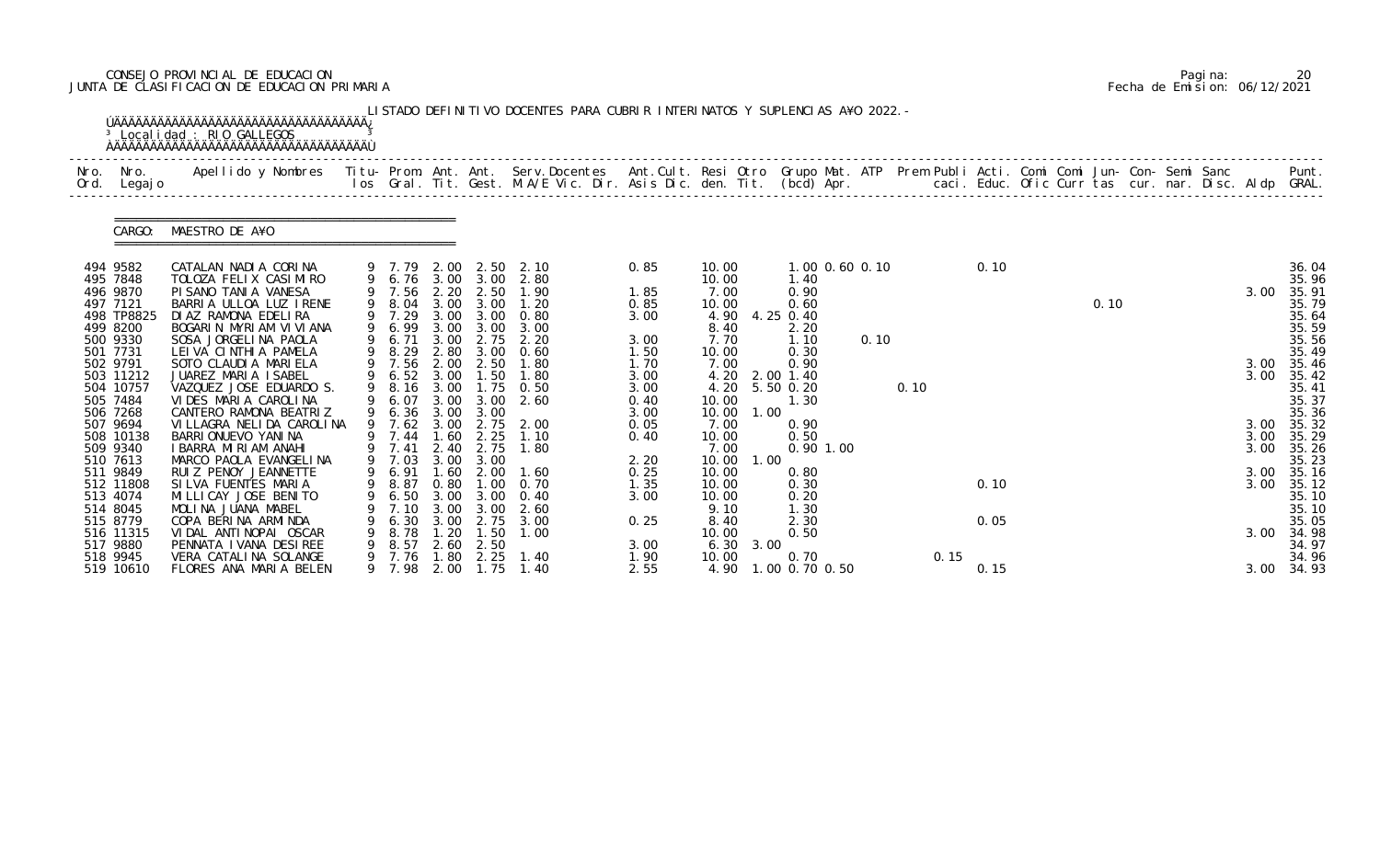# CONSEJO PROVINCIAL DE EDUCACION Pagina: 21 JUNTA DE CLASIFICACION DE EDUCACION PRIMARIA Fecha de Emision: 06/12/2021

| Nro.<br>Ord. | Nro.<br>Legaj o        | Apellido y Nombres - Titu- Prom. Ant. Ant. Serv.Docentes - Ant.Cult. Resi Otro Grupo Mat. ATP Prem Publi Acti. Comi Comi Jun- Con- Semi Sanc - - - Punt.<br>Ios Gral. Tit. Gest. M.A/E Vic. Dir. Asis Dic. den. Tit. (bcd) Apr. - |   |                            |              |                   |              |              |                |      |               |      |  |      |      |  |              |      |                |
|--------------|------------------------|-----------------------------------------------------------------------------------------------------------------------------------------------------------------------------------------------------------------------------------|---|----------------------------|--------------|-------------------|--------------|--------------|----------------|------|---------------|------|--|------|------|--|--------------|------|----------------|
|              | CARGO:                 | MAESTRO DE A¥O                                                                                                                                                                                                                    |   |                            |              |                   |              |              |                |      |               |      |  |      |      |  |              |      |                |
| 520 9338     |                        | CAVAGNERO JULI ETA I VON                                                                                                                                                                                                          |   | 9 8.48 3.00 2.50           |              |                   | 1.00         | 1.55         | 7.70           |      | 1.50          |      |  | 0.20 |      |  |              |      | 34.93          |
| 521 9661     | 522 11023              | RUIZ FLAVIA ROMINA<br>CORTEZ LUCIA ROSA EDITH                                                                                                                                                                                     |   | 9 7.60 2.00 2.50<br>9 8.65 | 1.20         | 1.50              | 2.00<br>1.30 | 0.80<br>0.65 | 10.00<br>10.00 |      | 1.00<br>0.60  |      |  |      |      |  | 2.00         |      | 34.90<br>34.90 |
|              | 523 9949               | CORDOBA JORGE LUIS                                                                                                                                                                                                                |   | 7.81                       | 1.60         | 2.25              | 1.10         | 3.00         | 6.30           |      | 0.30          |      |  | 0.50 |      |  | 3.00         |      | 34.86          |
|              | 524 10984              | ALTAMI RANO MARTA                                                                                                                                                                                                                 |   | 9 7.84                     | 1.20         | 1.50              | 1.30         | 1.50         | 9.10           |      | $0.60$ $0.70$ |      |  |      |      |  | 2.00         |      | 34.74          |
|              | 525 10273              | ORDO¥EZ FEDERICO JAVIER                                                                                                                                                                                                           | 9 | 8.85                       | 3.00         | 2.00              | 1.60         | 0.75         | 5.60           |      | 3.00 0.80     |      |  | 0.10 |      |  |              |      | 34.70          |
| 527 9741     | 526 8795               | ECHAVARRIA MARIA FERNANDA<br>ARMAS DELGADO NOEMI                                                                                                                                                                                  | 9 | 8.52<br>8.51               | 2.40         | 3.00<br>2.20 2.50 | 0.40<br>1.40 | 1.00<br>1.05 | 10.00<br>6.30  |      | 0.20<br>0.70  | 0.10 |  | 0.05 |      |  | 3.00         |      | 34.67<br>34.66 |
|              | 528 10663              | RAMOS ELSA                                                                                                                                                                                                                        |   | 9 7.88                     | 2.60         | 1.75              | 1.60         | 3.00         | 2.10           |      | 3.00 0.70     |      |  |      |      |  | 3.00         |      | 34.63          |
|              | 529 8828               | MURO TORENA MARIA BELEN                                                                                                                                                                                                           |   | 9 8.43                     | 2.80         | 2.75              | 2.00         | 0.20         | 8.40           |      | 1.00          |      |  |      |      |  |              |      | 34.58          |
|              | 530 10940              | GOMEZ MARIA NILDA                                                                                                                                                                                                                 |   | 9 7.52                     | 2.20         | 1.75              | 1.70         | 3.00         | 5.60           |      | 0.80          |      |  |      |      |  | 3.00         |      | 34.57          |
| 532 8240     | 531 9884               | CARRIZO MIRIAM YOLANDA<br>DIAZ LIDIA AGUSTINA                                                                                                                                                                                     |   | 7.84<br>9 8.12 2.40        | 2.00         | 2.50<br>3.00      | 1.50<br>1.00 | 0.95<br>0.45 | 10.00<br>10.00 |      | 0.70<br>0.50  |      |  |      |      |  |              |      | 34.49<br>34.47 |
| 533 9602     |                        | FERNANDEZ LUCIANA                                                                                                                                                                                                                 |   | 9 7.84                     |              | 2.00 2.50         | 1.60         | 1.50         | 7.70           |      | 1.00 1.00     |      |  | 0.25 |      |  |              |      | 34.39          |
|              | 534 8822               | JUAREZ LORENA PAOLA                                                                                                                                                                                                               |   | 7.44                       | 2.20         | 2.75              | 0.60         | 2.10         | 10.00          |      | 0.30          |      |  |      |      |  |              |      | 34.39          |
|              | 535 11084              | ABDALA MARIA ISABEL                                                                                                                                                                                                               |   | 9 7.54                     | 3.00         | 1.50              | 1.20         | 1.55         | 4.20           |      | 2.75 0.60     |      |  |      |      |  | 3.00         |      | 34.34          |
|              | 536 9248               | PEREYRA DAVID ALEJANDRO                                                                                                                                                                                                           |   | 9 6.89                     |              | 2.40 2.75         | 1.90         | 0.50         | 7.00           |      | 0.90          |      |  |      |      |  | 3.00         |      | 34.34          |
|              | 537 10335<br>538 11550 | <b>BOGADO NATALIA</b><br>NI FOSI DANI ELA SOLEDAD                                                                                                                                                                                 |   | 9 7.51<br>9 8.33           | 3.00<br>1.00 | 2.00<br>1.25      | 1.50<br>0.80 | 3.00<br>0.55 | 5.60<br>10.00  |      | 0.70<br>0.30  |      |  |      |      |  | 2.00<br>3.00 |      | 34.31<br>34.23 |
|              | 539 10790              | ESEN LEANDRO MAT AS                                                                                                                                                                                                               |   | 8.22                       | 2.20         | .75               | 0.30         | 2.00         | 4.20           | 3.25 |               |      |  |      | 0.20 |  |              | 3.00 | 34.12          |
|              | 540 8772               | GIMENEZ LILIANA DEL VALLE                                                                                                                                                                                                         |   | 8.18                       | 3.00         | 2.75              | 2.10         | 0.35         | 7.70           |      | 1.00          |      |  |      |      |  |              |      | 34.08          |
|              | 541 7117               | LUCERO CORTES STELLA                                                                                                                                                                                                              |   | 7.05                       | 3.00         | 2.25              | 0.90         | 1.40         | 10.00          |      | 0.40          |      |  |      |      |  |              |      | 34.00          |
|              | 542 9584               | ACOSTA MONICA ADRIANA                                                                                                                                                                                                             | 9 | 7.25                       | 2.00         | 2.50              | 1.50         | 1.00         | 10.00          |      | 0.70          |      |  |      |      |  |              |      | 33.95          |
|              | 543 10407<br>544 9242  | ARGA¥ARAZ CRISTIAN<br>OYARZO SANDRA PAOLA                                                                                                                                                                                         |   | 6.61<br>6.91               | 3.00<br>2.00 | 1.75<br>2.50      | 2.80<br>0.70 | 1.30<br>2.45 | 4.90<br>10.00  |      | 1. 40<br>0.30 |      |  | 0.15 |      |  | 3.00         |      | 33.91<br>33.86 |
|              | 545 10124              | ESPINOSA MARIA ANTONIA                                                                                                                                                                                                            | 9 | 8. 06                      | 1.60         | 2.00              | 1.80         | 0.10         | 10.00          |      | 0.90 0.40     |      |  |      |      |  |              |      | 33.86          |

|  | Pagi na: |                              |
|--|----------|------------------------------|
|  |          | Fecha de Emision: 06/12/2021 |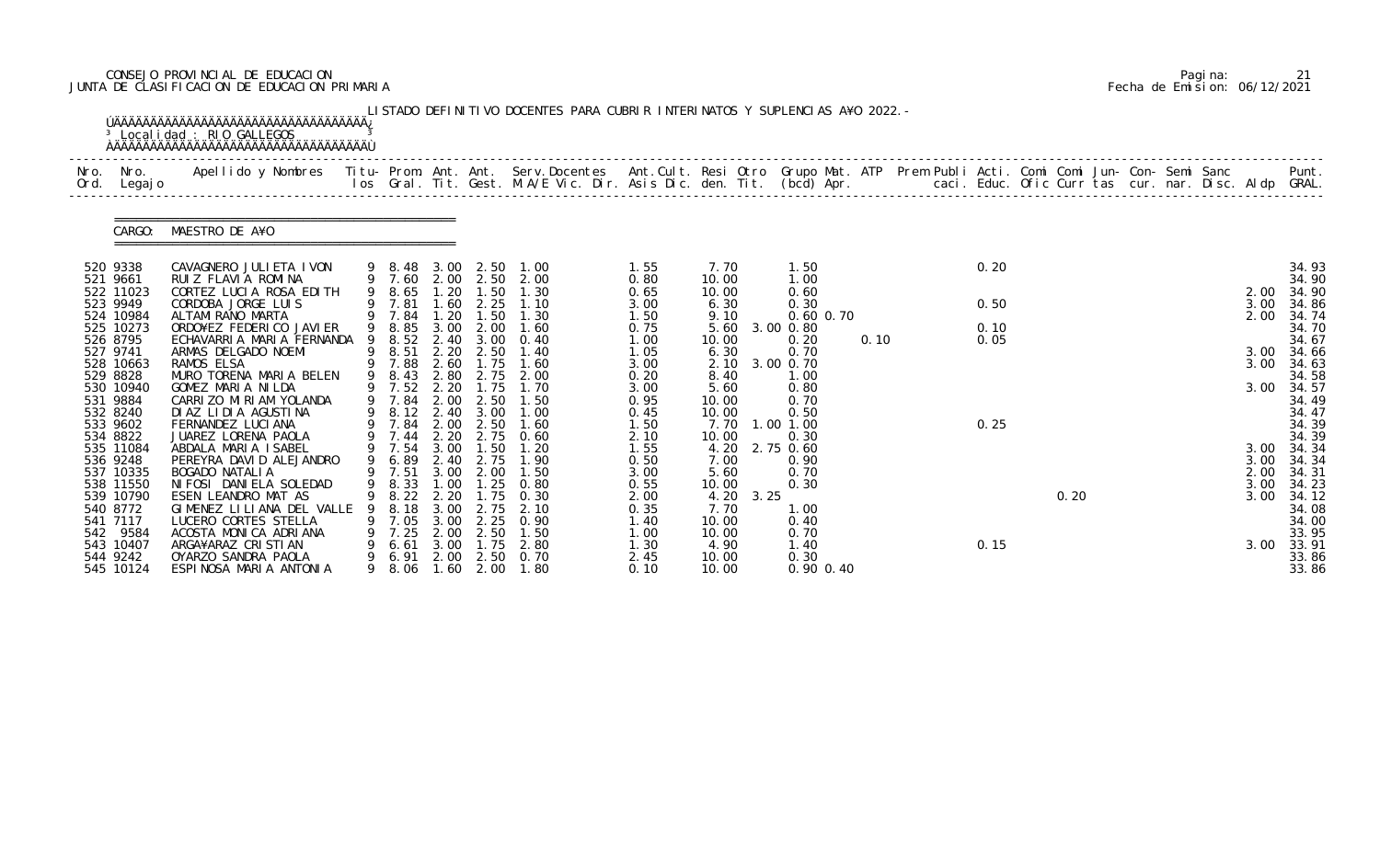# CONSEJO PROVINCIAL DE EDUCACION Pagina: 22 JUNTA DE CLASIFICACION DE EDUCACION PRIMARIA Fecha de Emision: 06/12/2021

| Nro.<br>Ord. | Nro.<br>Legaj o       | Apellido y Nombres  Titu- Prom. Ant. Ant. Serv.Docentes  Ant.Cult. Resi Otro Grupo Mat. ATP Prem Publi Acti. Comi Comi Jun- Con- Semi Sanc           Punt.<br>Ios Gral. Tit. Gest. M.A/E Vic. Dir. Asis Dic. den. Tit. (bcd) Apr. |   |                  |              |                   |                                                                |              |                |      |                            |      |  |      |  |  |  |            |                |
|--------------|-----------------------|-----------------------------------------------------------------------------------------------------------------------------------------------------------------------------------------------------------------------------------|---|------------------|--------------|-------------------|----------------------------------------------------------------|--------------|----------------|------|----------------------------|------|--|------|--|--|--|------------|----------------|
|              | CARGO:                | MAESTRO DE A¥O                                                                                                                                                                                                                    |   |                  |              |                   |                                                                |              |                |      |                            |      |  |      |  |  |  |            |                |
|              | 546 9436<br>547 10823 | CZAJKOWSKI AGUSTINA<br>AVILA CLAUDIA BEATRIZ                                                                                                                                                                                      |   |                  |              |                   | 9  9  22  2  60  2  75  0  30<br>9  7  38  1  40  1  75  1  20 | 1.30<br>0.90 | 7. 70<br>10.00 |      | $0.10$ $0.80$<br>1.50 0.60 |      |  |      |  |  |  |            | 33.77<br>33.73 |
|              | 548 7730              | CANTERO MELISA MARLEN                                                                                                                                                                                                             |   | 9 8.26           | 2.80         | 3.00              |                                                                | 0.85         | 9.80           |      |                            |      |  |      |  |  |  |            | 33.71          |
|              | 549 9892<br>550 10125 | CARRAZCO DI ANA NURI<br>ROJEL VALERIA ALESSANDRA                                                                                                                                                                                  |   | 9 8.14<br>9 7.62 | 1.80<br>1.60 | 2.25<br>2.00      | 1.90<br>1.00                                                   | 0.40<br>1.20 | 6.30<br>10.00  |      | 0.90<br>$0.50$ $0.20$      |      |  | 0.55 |  |  |  | 3.00       | 33.69<br>33.67 |
|              | 551 10227             | FERREYRA NATALI A ANDREA                                                                                                                                                                                                          |   | 8.24             | .60          | 2.00              | 1.60                                                           | 0.25         | 10.00          |      | 0.80                       | 0.10 |  |      |  |  |  |            | 33.59          |
| 552 8501     |                       | RAMI REZ NOVO SERGIO                                                                                                                                                                                                              |   | 9 7.63           | 3.00         | 2.50              | 3.00                                                           | 0.50         | 6.30           |      | 1.50                       |      |  | 0.10 |  |  |  |            | 33.53          |
|              | 553 9956              | PULM CARMELA ELISABET                                                                                                                                                                                                             | 9 | 8.37             | 2.20         | 2.25              | 1.80                                                           | 1.45         | 6.30           |      | 1.25 0.90                  |      |  |      |  |  |  |            | 33.52          |
|              | 554 7875<br>555 11053 | CUBILLA NATALIA SOLEDAD<br>ALVAREZ CARLOS RUBEN                                                                                                                                                                                   | 9 | 7.70<br>6.99     | 2.80<br>3.00 | 2.75<br>1.50      | 1.10<br>3.00                                                   | 1.95<br>3.00 | 7.70<br>4.20   |      | 0.50<br>2.70               |      |  |      |  |  |  |            | 33.50<br>33.39 |
|              | 556 10230             | RACCA PATRICIA EDITH                                                                                                                                                                                                              | 9 | 6.70             |              | 2.20 2.00         | 1.80                                                           | 1.10         | 5.60           |      | $0.90$ 1.00                |      |  |      |  |  |  | 3.00       | 33.30          |
|              | 557 9413              | RIOS LORENA EVANGELINA                                                                                                                                                                                                            |   | 7.65             | 3.00         | 2.75              | 1.10                                                           | 0.60         | 7.70           |      | 0.50 0.90                  |      |  |      |  |  |  |            | 33.20          |
|              | 558 11077             | MARINOFF ACOSTA IVANNA                                                                                                                                                                                                            |   | 9 7.98           | 1.20         | 1.50              | 1.20                                                           | 0.50         | 4.20           |      | 4.00 0.60                  |      |  |      |  |  |  | 3.00       | 33.18          |
|              | 559 9302<br>560 10132 | VI ERA JULI ETA SABRI NA<br>ALVAREZ MI LLI CAY YAMI LA                                                                                                                                                                            | 9 | 8.67<br>7.35     | .60          | 2.40 2.50<br>2.00 | 1.40<br>1.20                                                   | 3.00         | 5.60<br>10.00  |      | 0.60<br>1.00 0.60 0.30     |      |  |      |  |  |  |            | 33.17<br>33.05 |
|              | 561 9992              | MOLINA MARIA DEL CARMEN                                                                                                                                                                                                           |   | 6.87             | 2.00         | 2.25              | 0.10                                                           | 3.00         | 5.60           | 4.00 |                            |      |  | 0.10 |  |  |  |            | 32.92          |
|              | 562 8216              | STEGMAM CINTIA GISELLA                                                                                                                                                                                                            |   | 9 7.20           |              | 2.60 3.00         | 0.70                                                           |              | 10.00          |      | 0.30                       |      |  |      |  |  |  |            | 32.80          |
|              | 563 9367              | MANSILLA MARIA GABRIELA                                                                                                                                                                                                           |   | 9 7.34           | 2.60         | .25               | 0.80                                                           | 3.00         | 8.40           |      | 0.40                       |      |  |      |  |  |  |            | 32.79          |
|              | 564 10675<br>565 9860 | GONZALEZ YANEL ELIZABETH<br>VASCONCEL VI VI ANA BEATRIZ                                                                                                                                                                           |   | 9 8.52<br>7.25   | 1.40<br>3.00 | 1.75<br>2.00      | 1.40                                                           | 2.10<br>3.00 | 4.90<br>8.40   |      | 0.70                       |      |  |      |  |  |  | 3.00 32.77 | 32.75          |
|              | 566 10830             | BARON VALERIA ANDREA                                                                                                                                                                                                              |   | 8.61             | 2.60         | . 75              | 0.90                                                           | 1. 45        | 4.90           |      | 0.40                       |      |  |      |  |  |  | 3.00       | 32.61          |
|              | 567 10701             | SERRANO CRISTIAN FABIAN                                                                                                                                                                                                           |   | 7.39             | 1.40         | 1.75              | 1.40                                                           | 3.00         |                |      | 4.90 1.00 0.70             |      |  |      |  |  |  | 2.00       | 32.54          |
|              | 568 11345             | GAMARRA JESSICA LAURA                                                                                                                                                                                                             |   | 7.60             | 1.20         | 1.25              | 1.20                                                           | 2.95         | 3.50           |      | 3.00 0.60                  |      |  |      |  |  |  | 2.00       | 32.30          |
|              | 569 9696<br>570 10619 | NADALICH MARIA CELESTE<br>MOYANO CRISOL YANET                                                                                                                                                                                     |   | 7.87<br>8.54     | 2.00<br>1.40 | 2.50<br>1.75      | 1.00                                                           | 0.90<br>1.45 | 10.00<br>5.60  |      | 0.50                       |      |  |      |  |  |  | 3.00       | 32.27<br>32.24 |
|              | 571 10342             | MARECO LIDER RAMON                                                                                                                                                                                                                |   | 7.63             | 3.00         | 2.00              | 1.30                                                           | 3.00         | 5.60           |      | 0.60                       |      |  |      |  |  |  |            | 32.13          |

|  | Pagi na: |                              |
|--|----------|------------------------------|
|  |          | Fecha de Emision: 06/12/2021 |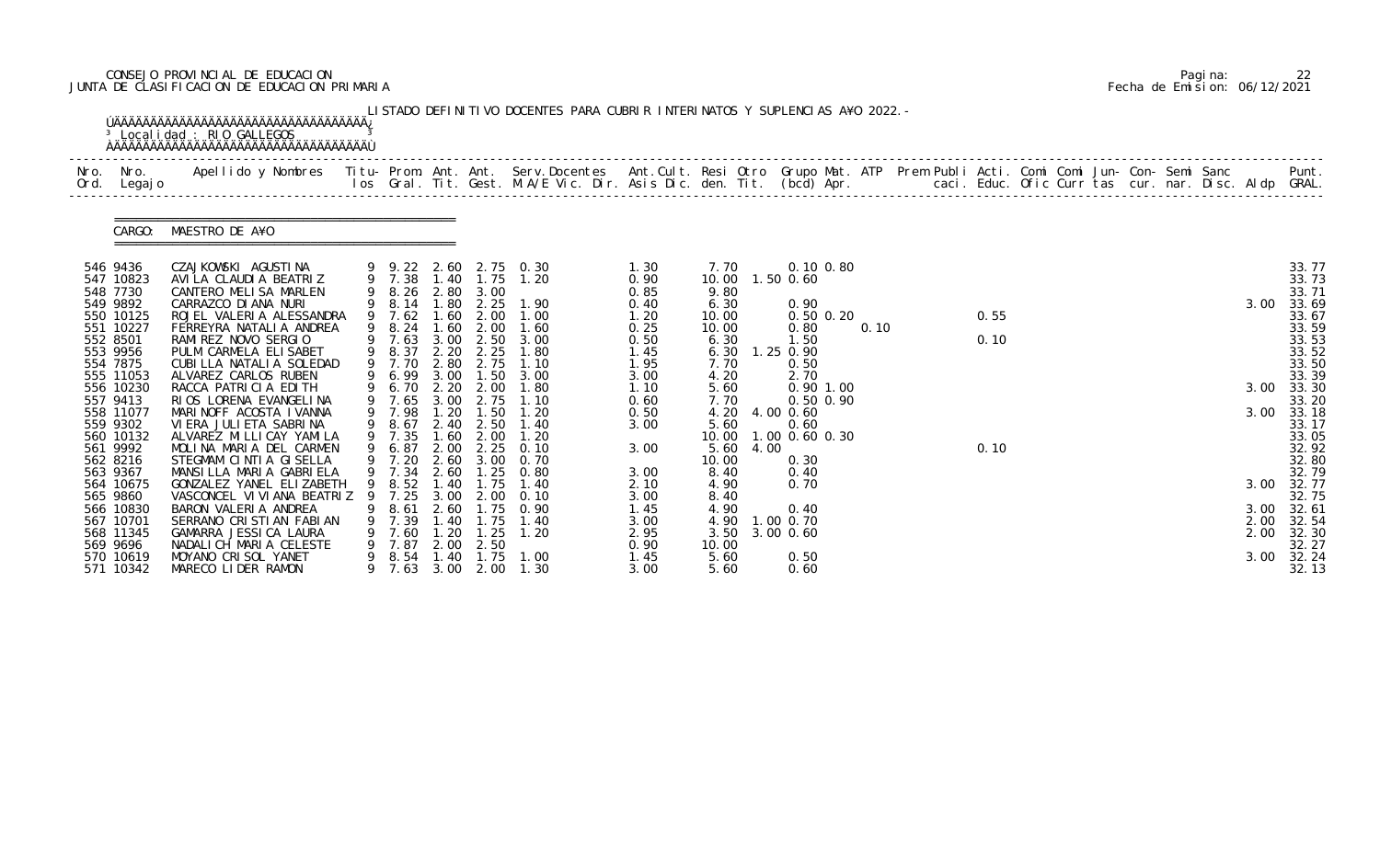# CONSEJO PROVINCIAL DE EDUCACION Pagina: 23 JUNTA DE CLASIFICACION DE EDUCACION PRIMARIA Fecha de Emision: 06/12/2021

|                          | <sup>3</sup> Localidad : RIO GALLEGOS                                                                                                                                                                                             |   |                  |              |              | LISTADO DEFINITIVO DOCENTES PARA CUBRIR INTERINATOS Y SUPLENCIAS A¥O 2022. - |               |               |      |                   |  |      |  |      |  |      |                     |
|--------------------------|-----------------------------------------------------------------------------------------------------------------------------------------------------------------------------------------------------------------------------------|---|------------------|--------------|--------------|------------------------------------------------------------------------------|---------------|---------------|------|-------------------|--|------|--|------|--|------|---------------------|
| Nro. Nro.<br>Ord. Legajo | Apellido y Nombres - Titu- Prom. Ant. Ant. Serv.Docentes - Ant.Cult. Resi Otro Grupo Mat. ATP Prem Publi Acti. Comi Comi Jun- Con- Semi Sanc - - - - Punt.<br>Ios Gral. Tit. Gest. M.A/E Vic. Dir. Asis Dic. den. Tit. (bcd) Apr. |   |                  |              |              |                                                                              |               |               |      |                   |  |      |  |      |  |      |                     |
| CARGO:                   | MAESTRO DE A¥O                                                                                                                                                                                                                    |   |                  |              |              |                                                                              |               |               |      |                   |  |      |  |      |  |      |                     |
| 572 11422                | BURGOS MONICA ELIZABETH                                                                                                                                                                                                           |   |                  |              |              | 9 7.93 3.00 1.25 1.10                                                        | 1.85          | 3.50          |      | 0.50 1.00         |  |      |  |      |  | 3.00 | 32.13               |
| 573 10357<br>574 8463    | PAEZ BEATRIZ ISABEL<br>JAUREGUI PAOLA NOEMI                                                                                                                                                                                       |   |                  |              |              | 9 7.57 3.00 2.00 0.70<br>9 7.90 3.00 3.00                                    | 1.60          | 4.90<br>9.10  |      | 0.30              |  |      |  |      |  | 3.00 | 32.07<br>32.00      |
| 575 11042                | VERAZAY SAMANTA ELIZABETH                                                                                                                                                                                                         |   | 9 7.51           | 1.20         | 1.50         | 1.20                                                                         | $1.65$ $2.10$ | 4.20          |      | 0.60              |  |      |  |      |  |      | 3.00 31.96          |
| 576 11085                | PRADO SONIA ROMINA                                                                                                                                                                                                                |   | 9 8.32           | 1.20         | 1.50         | 1.20                                                                         | 1.40          | 4.20          |      | 1.50 0.60         |  |      |  |      |  | 3.00 | 31.92               |
| 577 10963                | CORDOBA CARLOS ALBERTO                                                                                                                                                                                                            |   | 9 7.94           | 1.20         | 1.50         | 1.30                                                                         | 1.00          | 6.30          |      | 0.60              |  |      |  |      |  | 3.00 | 31.84               |
| 578 11351<br>579 11135   | SOSA LORENA ELI SABET                                                                                                                                                                                                             |   | 9 7.80           | 1.20         | 1.50         | 1.20                                                                         | 3.00          | 3.50          |      | $0.60$ 1.00       |  |      |  |      |  |      | 3.00 31.80<br>31.71 |
| 580 9474                 | REI NOSO SUSANA CAROLINA<br>LLANCALAHUEN RAMON                                                                                                                                                                                    |   | 9 5.26<br>9 7.44 | 3.00<br>2.20 | 1.25<br>2.75 | 3.00<br>0.20                                                                 | 3.00          | 4.20<br>10.00 |      | 3.00<br>0.10      |  |      |  |      |  |      | 31.69               |
| 581 7045                 | BURGOS SAUL ADRIAN                                                                                                                                                                                                                |   | 9 6.33 3.00 3.00 |              |              | 0.20                                                                         | 0.05          | 10.00         |      | 0.10              |  |      |  |      |  |      | 31.68               |
| 582 11061                | COSTILLA IRMA ALEJANDRA                                                                                                                                                                                                           |   | 9 9.00           | 1.40         |              | $1.50 \t 0.60$                                                               | 3.00          | 3.50          | 0.50 |                   |  | 0.15 |  |      |  |      | 3.00 31.65          |
| 583 10547                | BAHAMONDE EVELYN CRISTINA 9                                                                                                                                                                                                       |   | 8.69             | . 40         |              | $1.75 \t 0.60$                                                               |               | 10.00         |      | 0.20              |  |      |  |      |  |      | 31.64               |
| 584 11139                | FERREYRA LAURA CARINA                                                                                                                                                                                                             |   | 9 8.08           | 1.40         | 1.50         | 1.20                                                                         | 2.65          | 4.20          |      | 0.60              |  |      |  |      |  |      | 3.00 31.63          |
| 585 12172                | COZZUOL LORENA ALEJANDRA                                                                                                                                                                                                          |   | 9 8.09           | .80          | 2.00 0.75    |                                                                              |               | 10.00         | 1.75 |                   |  |      |  |      |  |      | 31.59<br>31.49      |
| 586 9935<br>587 9319     | LOPEZ OJEDA PABLO JAVIER<br>BRIZUELA DELFINA ALEXIA                                                                                                                                                                               |   | 9 7.69<br>9 7.73 | 2.40         | 2.00         | 2.75 2.00                                                                    | 1.00<br>0.35  | 10.00<br>6.30 |      | 0.90              |  |      |  |      |  |      | 31.43               |
| 588 11462                | BARGAS ORTIZ SILVANA                                                                                                                                                                                                              |   |                  |              |              |                                                                              | 3.00          | 2.80          |      | 0.50              |  |      |  |      |  |      | 3.00 31.40          |
| 589 12016                | CARDENAS GODOY MARIELA                                                                                                                                                                                                            |   |                  |              |              | 9 8.05 2.80 1.25 1.00<br>9 7.14 0.60 0.75 0.60                               |               | 10.00         |      | 0.30              |  |      |  |      |  | 3.00 | 31.39               |
| 590 11641                | ESPECHE GUIDO OMAR                                                                                                                                                                                                                |   | 9 7.47 3.00      |              | 1.25         | 3.00                                                                         | 2.25          | 3.50          |      | 1.70              |  |      |  |      |  |      | 31.17               |
| 591 11467                | OLIVA CLAUDIA DEL VALLE                                                                                                                                                                                                           | 9 | 7.91             | 2.00         | 1.50         | 1.20                                                                         | 1. 65         | 4.20          |      | 0.60              |  |      |  |      |  |      | 3.00 31.06          |
| 592 9692                 | ARRUA CARDOZO CARMEN                                                                                                                                                                                                              |   | 8.11             | 2.20         | 2.50         | 0.80                                                                         | 1.00          | 7.00          |      | 0.40              |  |      |  |      |  |      | 31.01               |
| 593 9185<br>594 11721    | ROMERO GRACI ELA<br>ORELLANA ROXANA BEATRIZ                                                                                                                                                                                       |   | 6.30<br>8.22     | 2.60<br>2.60 | 2.00<br>1.25 | 1.60<br>1.00                                                                 | 0.10<br>0.35  | 5.60<br>3.50  |      | 0.80<br>1.50 0.50 |  |      |  |      |  | 3.00 | 3.00 31.00<br>30.92 |
| 595 10145                | ARGARA¥AZ MANZUR SILVINA                                                                                                                                                                                                          |   | 6.88             | .80          | 2.00         | 1. 20                                                                        | 2.00          | 5.60          |      | .50 0.60 0.30     |  |      |  |      |  |      | 30.88               |
| 596 11446                | NAVARRO VERONICA RAFAELA                                                                                                                                                                                                          |   | 8. 06            | 3.00         | . 25         | 1.10                                                                         | 1.35          | 3.50          |      | 0.50              |  |      |  |      |  | 3.00 | 30.76               |
| 597 T 91                 | ARMOA RAMONA ELIZABETH                                                                                                                                                                                                            |   | 8.08             | 3.00         | 1.25         | 3.00                                                                         |               | 3.50          |      | 1.90              |  |      |  | 1.00 |  |      | 30.73               |

|  | Pagi na: | 23                           |
|--|----------|------------------------------|
|  |          | Fecha de Emision: 06/12/2021 |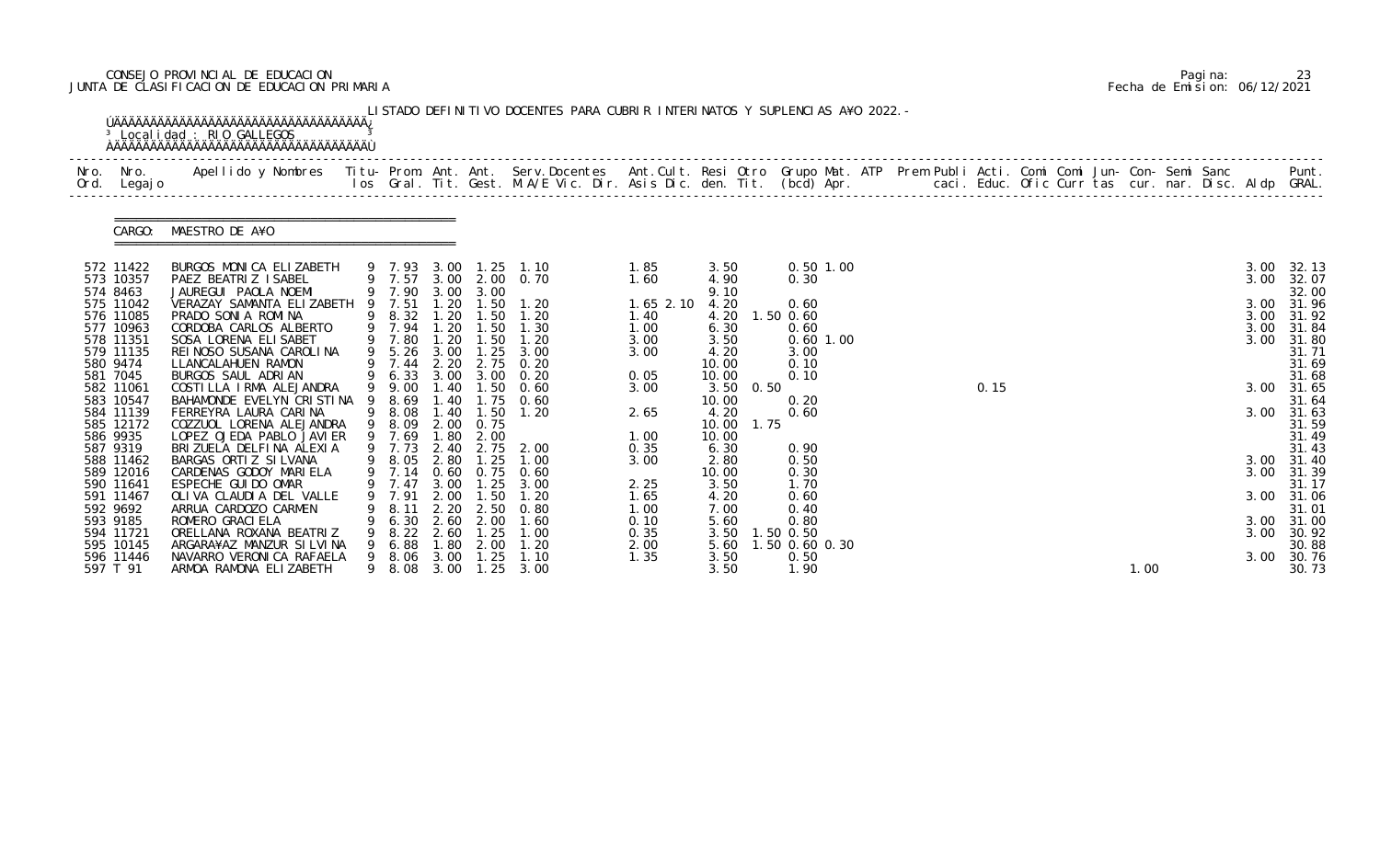# CONSEJO PROVINCIAL DE EDUCACION Pagina: 24 JUNTA DE CLASIFICACION DE EDUCACION PRIMARIA Fecha de Emision: 06/12/2021

| Nro.<br>Ord. | Nro.<br>Legaj o        | Apellido y Nombres - Titu- Prom. Ant. Ant. Serv.Docentes - Ant.Cult. Resi Otro Grupo Mat. ATP Prem Publi Acti. Comi Comi Jun- Con- Semi Sanc - - - Punt.<br>Ios Gral. Tit. Gest. M.A/E Vic. Dir. Asis Dic. den. Tit. (bcd) Apr. - |   |                  |               |                  |                   |              |                         |      |                   |      |  |      |  |  |  |              |                |
|--------------|------------------------|-----------------------------------------------------------------------------------------------------------------------------------------------------------------------------------------------------------------------------------|---|------------------|---------------|------------------|-------------------|--------------|-------------------------|------|-------------------|------|--|------|--|--|--|--------------|----------------|
|              | CARGO:                 | MAESTRO DE A¥O                                                                                                                                                                                                                    |   |                  |               |                  |                   |              |                         |      |                   |      |  |      |  |  |  |              |                |
|              | 598 12141              | FI OCCHETTA LEONARDO                                                                                                                                                                                                              |   | 9 8.13 1.40 0.75 |               |                  |                   | 1.30         | 10.00                   |      |                   |      |  |      |  |  |  |              | 30.58          |
|              | 599 11420<br>600 10786 | CARABAJAL EBER SEBASTIAN<br>RODRI GUEZ ANALI A FERNANDA                                                                                                                                                                           |   | 9 7.23<br>9 7.00 | 1.40<br>1.40  | 1.25             | 1.10<br>1.75 0.20 | 0.90<br>0.80 | 3.50 2.50 0.50<br>10.00 |      | 0.10              |      |  |      |  |  |  | 3.00         | 30.38<br>30.25 |
|              | 601 11419              | PERALTA GALLO CARINA                                                                                                                                                                                                              |   | 9 7.10           | 1.40          | 1.25             | 1.10              | 0.85         | 3.50 2.50 0.50          |      |                   |      |  |      |  |  |  | 3.00         | 30.20          |
|              | 602 11636              | TAMBLAY SABRINA ELIZABETH                                                                                                                                                                                                         |   | 9 6.64           | 1.20          | 1.25             | 1.00              |              | 3.50                    |      | 4.00 0.50         | 0.10 |  |      |  |  |  | 3.00         | 30.19          |
|              | 603 10657              | AVI LA MARI A EUGENI A                                                                                                                                                                                                            |   | 9 7.53           | 2.40          | 1.75             | 1.00              | 3.00         | 4.90                    |      | 0.50              |      |  |      |  |  |  |              | 30.08          |
|              | 604 11459              | PEREYRA ROMANELA MAGALI                                                                                                                                                                                                           |   | 9 8.36           | 2.00          | 1.00             | 0.90              | 0.30         | 2.10                    |      | 3.00 0.40         |      |  |      |  |  |  | 3.00         | 30.06          |
|              | 605 10753<br>606 11745 | BALDOVI NO ROSAURA LORENA<br>TORRES MARIELA ROSANA                                                                                                                                                                                |   | 9 7.08<br>9 6.65 | 1.40<br>3.00  | 1.75<br>1.00     | 1.40<br>2.90      | 0.10<br>2.70 | 5.60<br>2.10            |      | 0.70<br>2.60      |      |  |      |  |  |  | 3.00         | 30.03<br>29.95 |
|              | 607 11887              | OLI VERA GABRI ELA BEATRIZ                                                                                                                                                                                                        |   | 9 7.98           | 1.40          | 1.00             | 0.80              | 2.25         | 2.80                    |      | 1.25 0.40         |      |  |      |  |  |  | 3.00         | 29.88          |
|              | 608 9763               | KENNY ACOSTA CECILIA                                                                                                                                                                                                              |   | 9 9.15           | 2.00          | 2.25             |                   | 1.60         | 2.80                    | 3.00 |                   |      |  |      |  |  |  |              | 29.80          |
|              | 609 9475               | VACAFLORES DEBORA DEL                                                                                                                                                                                                             |   | 9 6.35           | 2.60          |                  | 2.75 0.60         | 1.10         | 7.00                    |      | 0.30              |      |  | 0.05 |  |  |  |              | 29.75          |
|              | 610 10769              | OJEDA VALERIA ALEJANDRA                                                                                                                                                                                                           |   | 9 7.57           | 1.40          | 1.75             | 1.40              |              | 4.90                    |      | 0.70              |      |  |      |  |  |  |              | 3.00 29.72     |
|              | 611 10618<br>612 11071 | MONTECINO ERIKA ANAHI<br>VILLEGAS EMILIO HERNAN                                                                                                                                                                                   |   | 9 7.41<br>9 7.04 | 1.40<br>1.20  | 1.75             | 1.50<br>1.10      |              | 4.90                    |      | 0.70<br>1.50 0.50 |      |  |      |  |  |  | 3.00<br>3.00 | 29.66          |
|              | 613 11054              | CARCANO JORGE LUIS                                                                                                                                                                                                                |   | 9 6.80           |               | 1.25             | 3.00 1.50 3.00    | 1.55<br>0.50 | 3.50<br>4.20            |      | 1.60              |      |  |      |  |  |  |              | 29.64<br>29.60 |
|              | 614 11627              | MAITA GRIMALDINA PATRICIA 9 6.66                                                                                                                                                                                                  |   |                  | 1.60          | 1.25             | 1.00              | 3.00         | 3.50                    |      | 0.50              |      |  |      |  |  |  | 3.00         | 29.51          |
|              | 615 11578              | RIVADENEIRA MAIRA JANETH                                                                                                                                                                                                          |   | 9 9.13           | 1.00          | 1.25             | 1.00              | 0.10         | 3.50                    |      | $1.00$ 0.50       |      |  |      |  |  |  | 3.00         | 29.48          |
|              | 616 10384              | OYARZUN HECTOR RAUL                                                                                                                                                                                                               |   | 9 8.24           | 1.60          | 1.75             |                   | 1.10         | 7.70                    |      |                   |      |  |      |  |  |  |              | 29.39          |
|              | 617 11672              | MANSILLA MARISA BEATRIZ                                                                                                                                                                                                           | 9 | 7.01             | 3.00          | 1.25             | 0. 90             | 3.00         | 2.80                    |      | 0.40              |      |  |      |  |  |  |              | 2.00 29.36     |
|              | 618 11364              | I NSAURRALDE LAUTARO LUJAN                                                                                                                                                                                                        |   | 7.68             | . 20          | . 25             | 1. 20             | 2.00         | 3.50                    |      | 0.50              |      |  |      |  |  |  | 3.00         | 29.33          |
|              | 619 12022<br>620 10210 | TORRES CARDENAS YANELA<br>BAZAN WALTER DANIEL                                                                                                                                                                                     |   | 9 8.44<br>6. 84  | 0. 60<br>3.00 | 0.75<br>2.00     | 0.40<br>1.60      | 0.35         | 10.00<br>5.60           |      | 0.10<br>0.80      |      |  |      |  |  |  |              | 29.29<br>29.19 |
|              | 621 11072              | SI SNEROS PATRICIA                                                                                                                                                                                                                |   | 7.47             | 1.20          | 1.50             | 1.20              | 1. 00        | 4.20                    |      | 0.60              |      |  |      |  |  |  | 3.00         | 29.17          |
|              | 622 8712               | MANSILLA LILIANA                                                                                                                                                                                                                  |   | 6.40             | 3.00          | 2.75             |                   | 0.25         | 7.70                    |      |                   |      |  | 0.05 |  |  |  |              | 29.15          |
|              | 623 12468              | CARDENAS GODOY CAROLINA                                                                                                                                                                                                           |   |                  |               | 9 9.24 0.20 0.25 |                   | 0.45         | 10.00                   |      |                   |      |  |      |  |  |  |              | 29.14          |

|  | Pagi na: | 24                           |
|--|----------|------------------------------|
|  |          | Fecha de Emision: 06/12/2021 |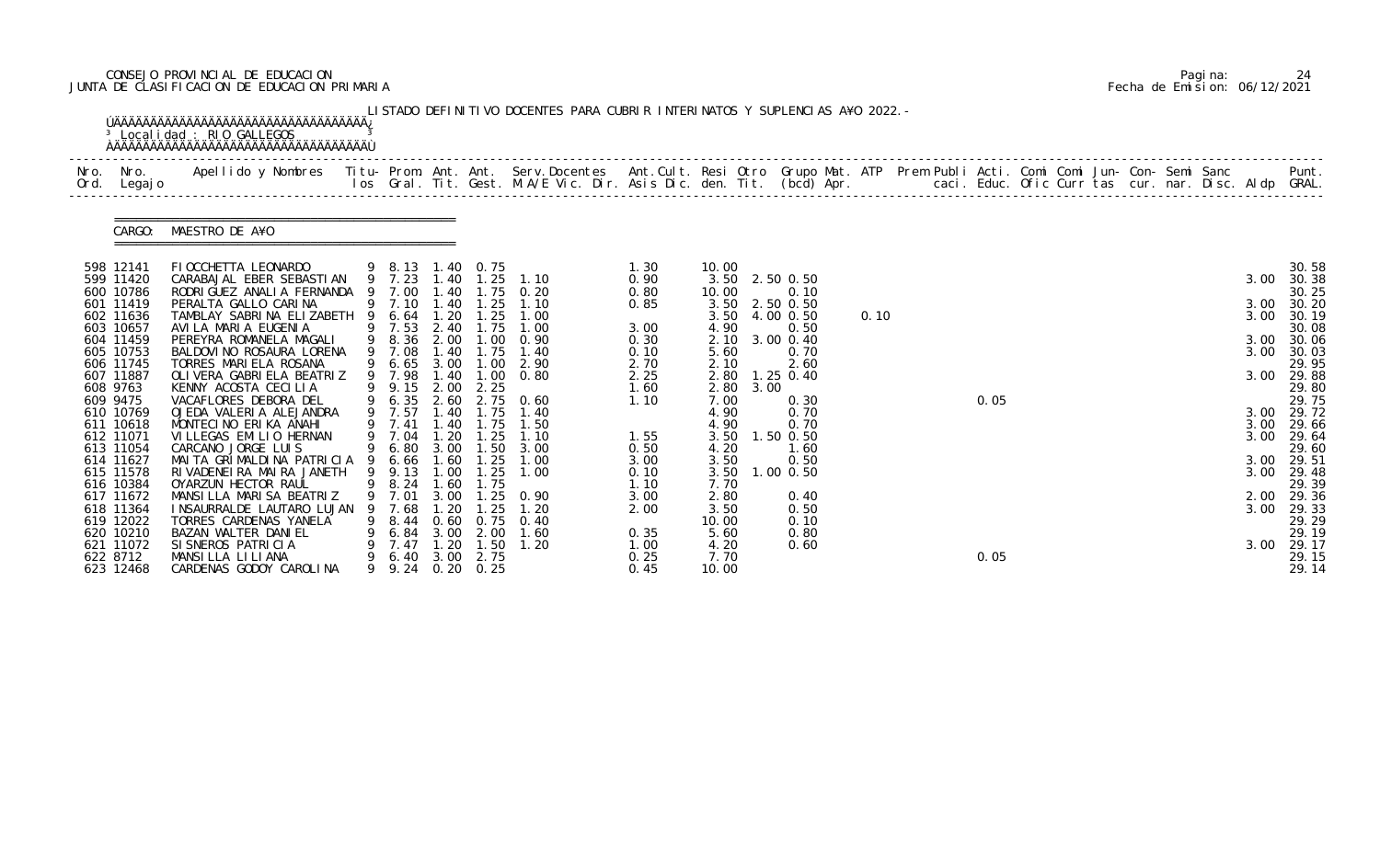# CONSEJO PROVINCIAL DE EDUCACION Pagina: 25 JUNTA DE CLASIFICACION DE EDUCACION PRIMARIA Fecha de Emision: 06/12/2021

| Nro.<br>Ord. | Nro.<br>Legaj o        |                                                     |        |                  |              |                |                           |              |                |      |                   |      |  |      |  |  |  |      |                |
|--------------|------------------------|-----------------------------------------------------|--------|------------------|--------------|----------------|---------------------------|--------------|----------------|------|-------------------|------|--|------|--|--|--|------|----------------|
|              | CARGO:                 | MAESTRO DE A¥O                                      |        |                  |              |                |                           |              |                |      |                   |      |  |      |  |  |  |      |                |
|              | 624 12217<br>625 11891 | BAQUERA ADRIANA N.<br>CANTUDO CARLA MARIEL          |        | 9 7.58           |              |                | 9 8.12 0.40 0.50 0.40     | 0.50         | 10.00<br>10.00 |      | 0.20<br>0.10      |      |  |      |  |  |  |      | 29.12<br>29.08 |
|              | 626 11036              | ZAVALEY CORINA DEL                                  |        | 9 7.83 1.20 1.50 | 0.80         |                | $1.00 \quad 0.60$<br>1.20 | 0.50         | 4.20           |      | 0.60              |      |  |      |  |  |  | 3.00 | 29.03          |
|              | 627 9359               | ESCOBAR LUCIANA BELEN                               |        | 9 7.17           |              |                | 2.20 1.75 0.80            | 2.80         | 4.90           |      | 0.30              |      |  |      |  |  |  |      | 28.92          |
|              | 628 10391              | ROMERO CLAUDIA ELIZABETH                            | 9      | 6.77             | 3.00         | 2.00           | 1.60                      | 0.15         | 5.60           |      | 0.80              |      |  |      |  |  |  |      | 28.92          |
|              | 629 11319<br>630 11883 | SOSA ALEJANDRO DAVID<br>HERMAN BETTIANA SOLEDAD     |        | 9 7.70<br>9 7.49 | 1.60<br>0.80 | 2.00<br>1.00   | 1.20<br>0.40              | 1.75         | 4.90<br>10.00  |      | 0.60<br>0.20      |      |  | 0.15 |  |  |  |      | 28.90<br>28.89 |
|              | 631 11251              | ACOSTA GUSTAVO ALFREDO                              |        | 9 7.93           | 1.40         | 1.50           | 1.20                      |              | 4.20           |      | 0.60              |      |  |      |  |  |  | 3.00 | 28.83          |
|              | 632 12024              | PROCLEMER VANINA FABIANA                            |        | 9 8.96           |              | 0.60 0.75      | 0.40                      | 0.30         | 5.60           |      | 0.20              |      |  |      |  |  |  | 3.00 | 28.81          |
|              | 633 11352              | GALLARDO NATALIA BEATRIZ                            |        | 9 7.18           | 1.20         | 1.25           | 1.20                      | 1.35         | 3.50           | 1.00 |                   | 0.10 |  |      |  |  |  | 3.00 | 28.78          |
|              | 634 11193<br>635 10074 | PINTOS PATRICIA NAIR<br>BARRI ONUEVO CLAUDI A       |        | 9 7.08<br>9 7.13 | 1.60<br>3.00 | 1.50<br>2.25   | 1.20<br>0.70              | 0.60<br>0.10 | 4.20<br>6.30   |      | 0.60<br>0.30      |      |  |      |  |  |  | 3.00 | 28.78<br>28.78 |
|              | 636 11039              | JUAREZ VICTOR HUGO                                  |        | 9 6.77           | 3.00         | 1.25           | 3.00                      | 0.05         | 3.50           |      | 2.20              |      |  |      |  |  |  |      | 28.77          |
|              | 637 11347              | DE DOMINGO NOELIA BEATRIZ 9                         |        | 8.48             | 1.20         | 1.50           | 1.30                      | 1.75         | 4.90           |      | 0.60              |      |  |      |  |  |  |      | 28.73          |
|              | 638 10055<br>639 11152 | DI AZ CAROLA ANALIA DEL<br>FERNANDEZ MIRTA PATRICIA |        | 9 8.16<br>9 8.47 | 3.00<br>1.40 | 1.50<br>1.50   | 1.80<br>1.20              | 0.50         | 2.10<br>4.20   |      | 1.75 0.90<br>0.60 |      |  | 0.25 |  |  |  |      | 28.71<br>28.67 |
|              | 640 11757              | SANTI LLAN MARI A ESTELA                            |        | 9 8.35           | 3.00         | 1.25           | 0.80                      | 2.05<br>3.00 | 2.80           |      | 0.40              |      |  |      |  |  |  |      | 28.60          |
|              | 641 10711              | ALMIRON VIVIAN ESTHER                               |        | 9 7.13           | 1.60         | 1.75           | 1.40                      | 2.10         | 4.90           |      | 0.70              |      |  |      |  |  |  |      | 28.58          |
|              | 642 11370              | SUAREZ LUCRECIA JUDITH                              |        |                  |              |                | 9 8.15 3.00 0.75 0.80     | 2.05         | 4.20           |      | 0.50              |      |  |      |  |  |  |      | 28.45          |
|              | 643 11580<br>644 10611 | FERREYRA ANA CECILIA<br>ARAMAYO ROSANA ELIZABETH    |        | 8.78             |              |                | l . 00                    | 0.30<br>3.00 | 3.50<br>4.20   |      | 0.50<br>0.40      |      |  |      |  |  |  | 3.00 | 28.33<br>28.26 |
|              | 645 12013              | SOLIS REYES JIMENA TAMARA                           |        | 7.11             | 0.60         | 0.75           | 0.50                      | 0.10         | 10.00          |      | 0.20              |      |  |      |  |  |  |      | 28.26          |
|              | 646 10378              | GIL LUIS RUBEN                                      |        | 6. 04            | 3.00         | 1.75           | 1.20                      | 1.95         | 4.90           |      | 0.40              |      |  |      |  |  |  |      | 28.24          |
|              | 647 11822              | LOPEZ MI CAELA GUADALUPE                            |        | 7.82             | 0.80         | 1.00           | 0. 70                     |              | 2.10           |      | 3.50 0.30         |      |  |      |  |  |  | 3.00 | 28.22          |
|              | 648 12711<br>649 10995 | GARAY ANA SOLEDAD<br>RIOS CEPEDA LAURA INES         | 9<br>9 | 9.00<br>8.62     |              | 1.40 1.50 1.30 |                           | 1.35         | 10.00<br>4.20  |      | 0.60              |      |  |      |  |  |  |      | 28.00<br>27.97 |

|  | Pagi na: |                              |
|--|----------|------------------------------|
|  |          | Fecha de Emision: 06/12/2021 |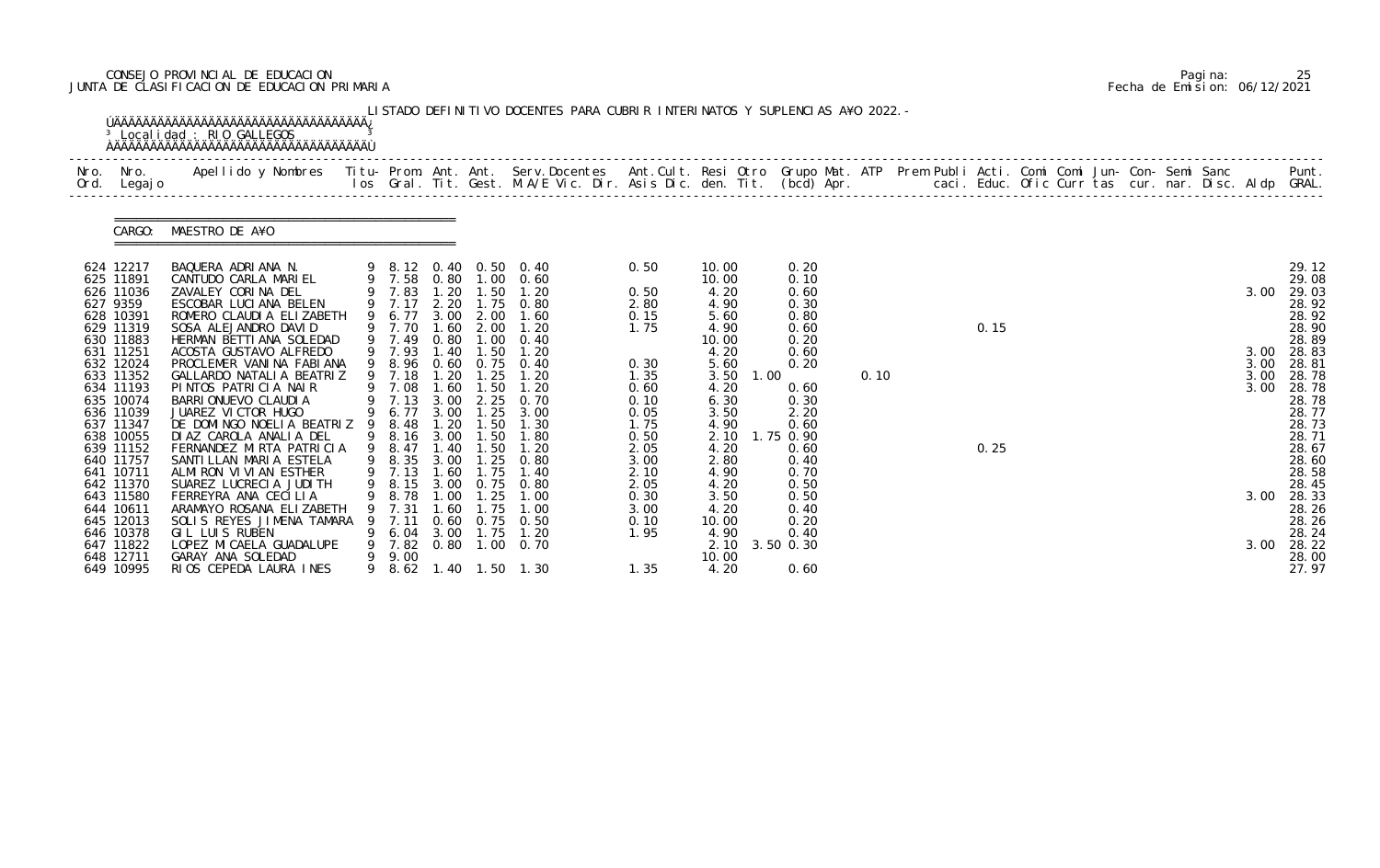# CONSEJO PROVINCIAL DE EDUCACION Pagina: 26 JUNTA DE CLASIFICACION DE EDUCACION PRIMARIA Fecha de Emision: 06/12/2021

| Nro.<br>Ord. | Nro.<br>Legaj o                                                                                                                                                                                                           | Apellido y Nombres  Titu- Prom. Ant. Ant. Serv.Docentes  Ant.Cult. Resi Otro Grupo Mat. ATP Prem Publi Acti. Comi Comi Jun- Con- Semi Sanc         Punt.<br>Ios Gral. Tit. Gest. M.A/E Vic. Dir. Asis Dic. den. Tit. (bcd) Apr.                                                                                                                                                                                                     |   |                                                                                                                                        |                                                                                    |                                                                                                                             |                                                                                                                                                             |                                                                                              |                                                                                                                                         |                                                                                                                                  |  |  |  |  |  |                              |                                                                                                                                                            |
|--------------|---------------------------------------------------------------------------------------------------------------------------------------------------------------------------------------------------------------------------|-------------------------------------------------------------------------------------------------------------------------------------------------------------------------------------------------------------------------------------------------------------------------------------------------------------------------------------------------------------------------------------------------------------------------------------|---|----------------------------------------------------------------------------------------------------------------------------------------|------------------------------------------------------------------------------------|-----------------------------------------------------------------------------------------------------------------------------|-------------------------------------------------------------------------------------------------------------------------------------------------------------|----------------------------------------------------------------------------------------------|-----------------------------------------------------------------------------------------------------------------------------------------|----------------------------------------------------------------------------------------------------------------------------------|--|--|--|--|--|------------------------------|------------------------------------------------------------------------------------------------------------------------------------------------------------|
|              | CARGO:                                                                                                                                                                                                                    | MAESTRO DE A¥O                                                                                                                                                                                                                                                                                                                                                                                                                      |   |                                                                                                                                        |                                                                                    |                                                                                                                             |                                                                                                                                                             |                                                                                              |                                                                                                                                         |                                                                                                                                  |  |  |  |  |  |                              |                                                                                                                                                            |
|              | 650 10714<br>651 10631<br>652 10275<br>653 10704<br>654 11271<br>655 12467<br>656 11336<br>657 11435<br>658 10608<br>659 11270<br>660 10544<br>661 11224<br>662 11365<br>663 12533<br>664 10768<br>665 11557<br>666 12804 | AGUIRRE IVANA MARCELA<br>RAMIREZ ROCIO CAROLINA<br>TOLEDO LUCIA DE JESUS<br>ALARCON NESTOR ABEL<br>RIESTRA JOSE ESTEBAN<br>BARRIOS BARBARA ANDREA<br>GOMEZ CLEOTILDE MERCEDES<br>VERAZAY DAMIAN ISMAEL<br>MAMANI MARCELA ELIZABETH<br>RUIZ GABRIEL GERMAN<br>CALLEJO CRISTIAN HUGO<br>CORONEL DAVID RAUL<br>MARINI ROCIO SOLEDAD<br>GUI DA NADI A WANDA<br>VI LLALBA LORENA PAOLA<br>ROBLES FRANCI SCO ARGEO<br>BIOTT GLORIA SABINA | 9 | 8.43<br>9 8.24<br>9 7.57<br>7.80<br>9 7.39<br>9 7.29<br>7.45<br>9 8.46<br>9 7.05<br>7.35<br>8.38<br>9 7.65<br>7.61<br>9 7.33<br>9 7.83 | 1.60<br>1.60<br>0.20<br>1.60<br>1.20<br>2.00<br>1.20<br>.20<br>1.20<br>.40<br>1.00 | 1.75<br>$1.20$ $1.50$<br>0.25<br>1.25<br>1.25<br>1.75<br>1.50<br>1.40 1.75<br>1.50<br>1.25<br>$0.20$ $0.25$<br>1.75<br>1.25 | 9 8.31 1.40 1.75 0.80<br>9 7.80 3.00 1.75 0.60<br>2.00 0.60<br>1.40<br>1.20<br>0.20<br>1.20<br>1.10<br>1.00<br>0.90<br>1.50<br>1.20<br>1.20<br>1.40<br>1.00 | 1.25<br>0.35<br>0.20<br>0.60<br>1.50<br>0.10<br>1.00<br>0.70<br>1.00<br>0.90<br>0.35<br>0.05 | 4.90<br>4.90<br>5.60<br>4.90<br>3.50<br>10.00<br>3.50<br>3.50<br>4.20<br>2.80<br>4.90<br>4.20<br>3.50<br>10.00<br>4.20<br>3.50<br>10.00 | 0.40<br>0.30<br>0.20<br>0.70<br>0.60<br>0.10<br>0.60<br>0.50<br>0.50<br>0.40<br>0.70<br>1.50 0.60<br>$0.60$ 1.00<br>0.70<br>0.50 |  |  |  |  |  | 3.00<br>3.00<br>3.00<br>3.00 | 27.81<br>27.70<br>27.63<br>27.59<br>27.57<br>27.55<br>3.00 27.54<br>27.44<br>27.40<br>27.36<br>27.30<br>27.25<br>27.13<br>27.10<br>26.96<br>26.93<br>26.88 |
|              | 667 12679<br>668 10804<br>669 10673<br>670 11447<br>671 11806<br>672 10989<br>673 12724<br>674 11554<br>675 11256                                                                                                         | CARDENAS YESSICA YANELA<br>SERENO CARINA ETEL<br>ACEVEDO EVER ALEJANDRO<br>ALVAREZ GABRI ELA<br>NEIRA VENEGA CRISTIAN<br>NAVARRO VALERIA ANDREA<br>CARDENAS YAMILA ANTONELLA<br>VERON GABINO HORACIO<br>CASTRO DAI ANA CAROLINA                                                                                                                                                                                                     |   | 9 7.82<br>8.35<br>8.02<br>7.74<br>7.54<br>7.73<br>9 7.69                                                                               | . 40<br>. 20<br>1.00<br>1. 20                                                      | l. 75<br>. 25<br>1.00<br>1. 25<br>1.40 1.50                                                                                 | 9 8.83 1.60 1.75 0.40<br>1.00<br>1.10<br>0.80<br>2.40 1.50 0.20<br>1.00<br>1.20                                                                             | 0.35<br>1.75<br>0.55<br>2.10<br>0.15<br>0.75                                                 | 10.00<br>4.90<br>4.90<br>3.50<br>2.80<br>3.50<br>10.00<br>2.80<br>4.20                                                                  | 0.20<br>0.50<br>0.50<br>0.40<br>0.10<br>0.40<br>0.60                                                                             |  |  |  |  |  | 3.00<br>3.00                 | 26.82<br>26.68<br>26.67<br>26.65<br>26.57<br>26.54<br>26.54<br>26.53<br>26.34                                                                              |

|  | Pagi na: | 26                           |
|--|----------|------------------------------|
|  |          | Fecha de Emision: 06/12/2021 |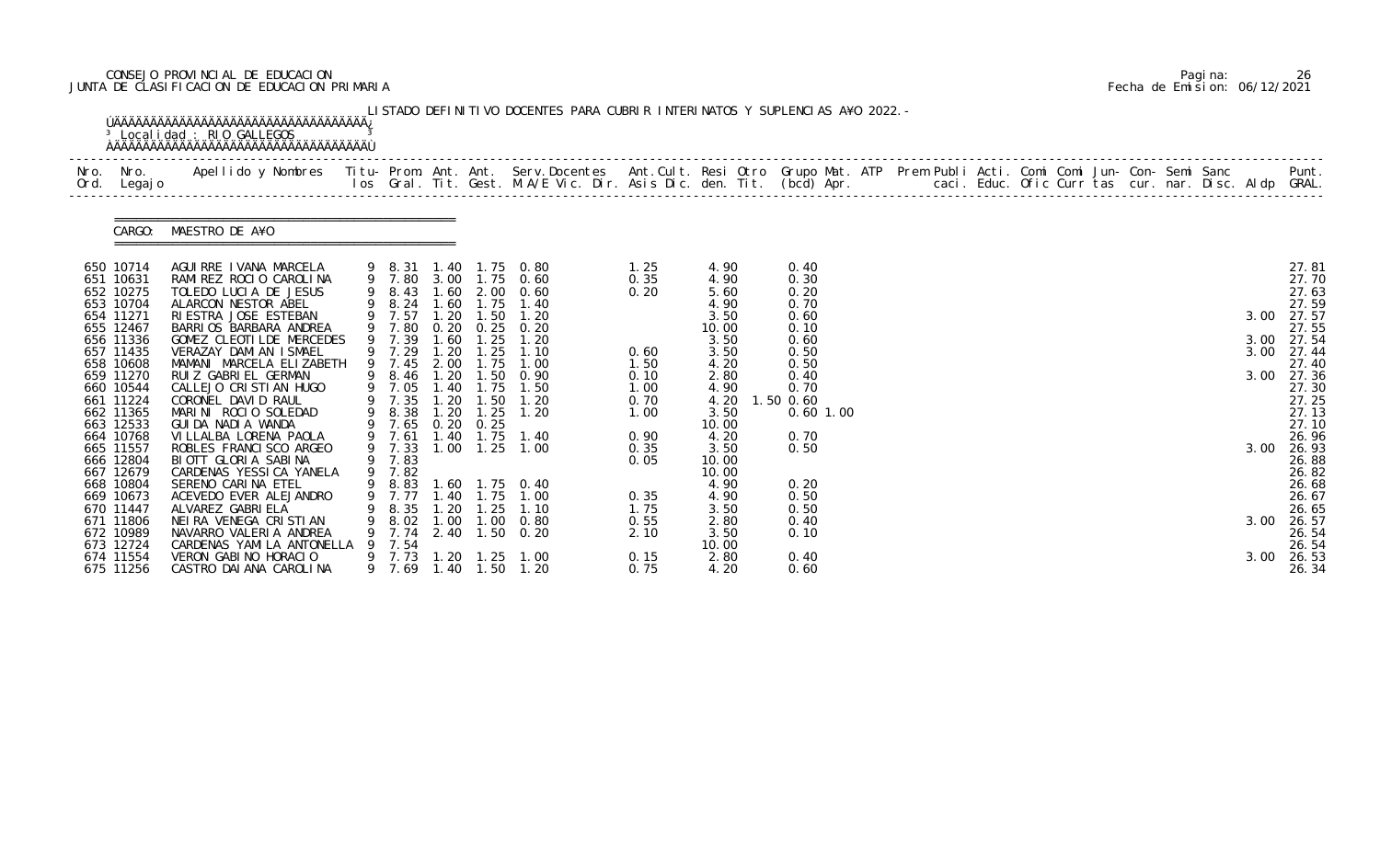# CONSEJO PROVINCIAL DE EDUCACION Pagina: 27 JUNTA DE CLASIFICACION DE EDUCACION PRIMARIA Fecha de Emision: 06/12/2021

| Nro.<br>Ord. | Nro.<br>Legaj o        | Apellido y Nombres  Titu- Prom. Ant. Ant. Serv.Docentes  Ant.Cult. Resi Otro Grupo Mat. ATP Prem Publi Acti. Comi Comi Jun- Con- Semi Sanc           Punt.<br>Ios Gral. Tit. Gest. M.A/E Vic. Dir. Asis Dic. den. Tit. (bcd) Apr. |   |                  |      |                       |                     |              |               |               |  |      |  |  |      |                |
|--------------|------------------------|-----------------------------------------------------------------------------------------------------------------------------------------------------------------------------------------------------------------------------------|---|------------------|------|-----------------------|---------------------|--------------|---------------|---------------|--|------|--|--|------|----------------|
|              | CARGO:                 | MAESTRO DE A¥O                                                                                                                                                                                                                    |   |                  |      |                       |                     |              |               |               |  |      |  |  |      |                |
|              | 676 12714              | ROGEL NATALIA INES                                                                                                                                                                                                                |   | 9 7.34           |      |                       |                     |              | 10.00         |               |  |      |  |  |      | 26.34          |
|              | 677 12734<br>678 10376 | ULLOA SUSANA BEATRIZ<br>SANCHEZ CARLA JUDI TH                                                                                                                                                                                     |   | 9 7.34<br>9 8.49 | 1.40 | 1.75                  |                     | 0.40         | 10.00<br>4.90 | $0.10$ $0.10$ |  | 0.10 |  |  |      | 26.34<br>26.24 |
|              | 679 10979              | MARIAN ELIANA ALEJANDRA                                                                                                                                                                                                           |   | 9 7.80           | .20  | 1.50                  | 1.30                | 0.10         | 4.20          | $0.60$ $0.50$ |  |      |  |  |      | 26.20          |
|              | 680 10884              | PEDRAZA I VANA SOLEDAD                                                                                                                                                                                                            | 9 | 8.41             |      |                       | 1.60 1.50 0.40      | 0.80         | 4.20          | 0.20          |  |      |  |  |      | 26.11          |
|              | 681 11223              | STRUSIAT PATRICIA                                                                                                                                                                                                                 |   | 9 7.38           | .20  | 1.50                  | 0.50                | 3.00         | 3.50          |               |  |      |  |  |      | 26.08          |
|              | 682 10956              | SAYAGO HECTOR ALEJANDRO                                                                                                                                                                                                           |   | 9 7.98           |      | $1.20$ $1.50$         | 1.20                | 0.40         | 4.20          | 0.60          |  |      |  |  |      | 26.08          |
|              | 683 12725              | CELIS LILIANA ELIZABETH                                                                                                                                                                                                           |   | 9 7.07           |      |                       |                     |              | 10.00         |               |  |      |  |  |      | 26.07          |
|              | 684 8232               | CHEIJ MARISA ESTER                                                                                                                                                                                                                |   |                  |      |                       | 6.46 3.00 1.50 0.70 |              | 2.10          | 0.30          |  |      |  |  | 3.00 | 26.06          |
|              | 685 11080              | GONZALEZ FEDERICO HERNAN                                                                                                                                                                                                          |   | 9 7.83           |      | $1.20$ $1.50$         | 1.30                | 0.40         | 4.20          | 0.60          |  |      |  |  |      | 26.03          |
|              | 686 11416              | MI LAN ROMI NA DEL VALLE                                                                                                                                                                                                          |   | 9 7.65           |      |                       | 1.00 1.25 0.80      | 0.70         | 2.10          | 0.50          |  |      |  |  | 3.00 | 26.00          |
|              | 687 12729              | HERNANDEZ BRIAN ARIEL                                                                                                                                                                                                             | 9 | 6.89             |      |                       |                     |              | 10.00         |               |  |      |  |  |      | 25.89          |
|              | 688 10590<br>689 11921 | BOTO CLAUDIA PAOLA<br>PRADO LUCIA DEL VALLE                                                                                                                                                                                       |   | 9 7.63<br>9 7.77 | 1.80 | 1.75<br>0.80 1.00     | 0.80                | 0.70         | 4.90<br>2.80  | $0.40$ $0.10$ |  |      |  |  | 3.00 | 25.78<br>25.67 |
|              | 690 12106              | MALDONE SILVINA MARIEL                                                                                                                                                                                                            | 9 | 7.86             | 1.00 | $\overline{0}$ .      | 0.50                | 0.90         | 2.10          | 0.20          |  |      |  |  | 3.00 | 25.56          |
|              | 691 10869              | SPROVIERI MARIANA                                                                                                                                                                                                                 |   | 7.60             | 1.40 | 1.50                  | 0.40                | 0.60         | 4.90          | 0.10          |  |      |  |  |      | 25.50          |
|              | 692 10975              | ABREGU NOELIA DE LOS                                                                                                                                                                                                              | 9 | 8.43             |      | 1.40 1.50             |                     | 0.85         | 4.20          |               |  |      |  |  |      | 25.38          |
|              | 693 11807              | VALLEJOS ALEJANDRA                                                                                                                                                                                                                |   | 9 7.56           | 0.80 |                       | $1.00 \t 0.80$      | 0.55         | 5.60          |               |  |      |  |  |      | 25.31          |
|              | 694 11931              | LOPEZ NANCI BEATRIZ                                                                                                                                                                                                               |   | 9 7.11           | 1.20 | 1.25                  | 0.60                |              | 2.80          | 0.30          |  |      |  |  |      | 3.00 25.26     |
|              | 695 11522              | IMFELD SIXTO SANTIAGO                                                                                                                                                                                                             |   | 7.90             | 1.20 | $\overline{25}$       | 1.00                | 0.80         | 3.50          | 0.50          |  |      |  |  |      | 25.15          |
|              | 696 11530              | SAYAGO DANI EL FEDERI CO                                                                                                                                                                                                          |   |                  | -20  | . 25                  | 0.60                | 1.55         | 3.50          | 0.30          |  |      |  |  |      | 25.10          |
|              | 697 11815              | RODRI GUEZ MI RI AN RAMONA                                                                                                                                                                                                        |   | 7.59             | .40  | $\overline{0}$ .      | 0. 70               |              | 2.10          | 0.30          |  |      |  |  | 3.00 | 25.09          |
|              | 698 11788              | YAPURA LAURA BEATRIZ                                                                                                                                                                                                              |   | 5.73             | 1.40 | 1.25                  |                     |              | 7.70          |               |  |      |  |  |      | 25.08          |
|              | 699 11800              | GUZMAN GARCIA CLARA                                                                                                                                                                                                               |   | 7.57             | 0.80 | $.00 \,$              | 0.80                | 0.35         | 2.10          | 3.00 0.40     |  |      |  |  |      | 25.02          |
|              | 700 11524<br>701 11493 | RIOS MAXIMILIANO EZEQUIEL<br>SCHOENBURG ASTRID DANIELA 9                                                                                                                                                                          |   | 8.21<br>8.46     | 1.60 | 1.25<br>$1.60$ $1.00$ | 0.40                | 0.80<br>1.35 | 3.50<br>3.50  | 0.20          |  |      |  |  |      | 24.96<br>24.91 |

|  | Pagi na: | 27                           |
|--|----------|------------------------------|
|  |          | Fecha de Emision: 06/12/2021 |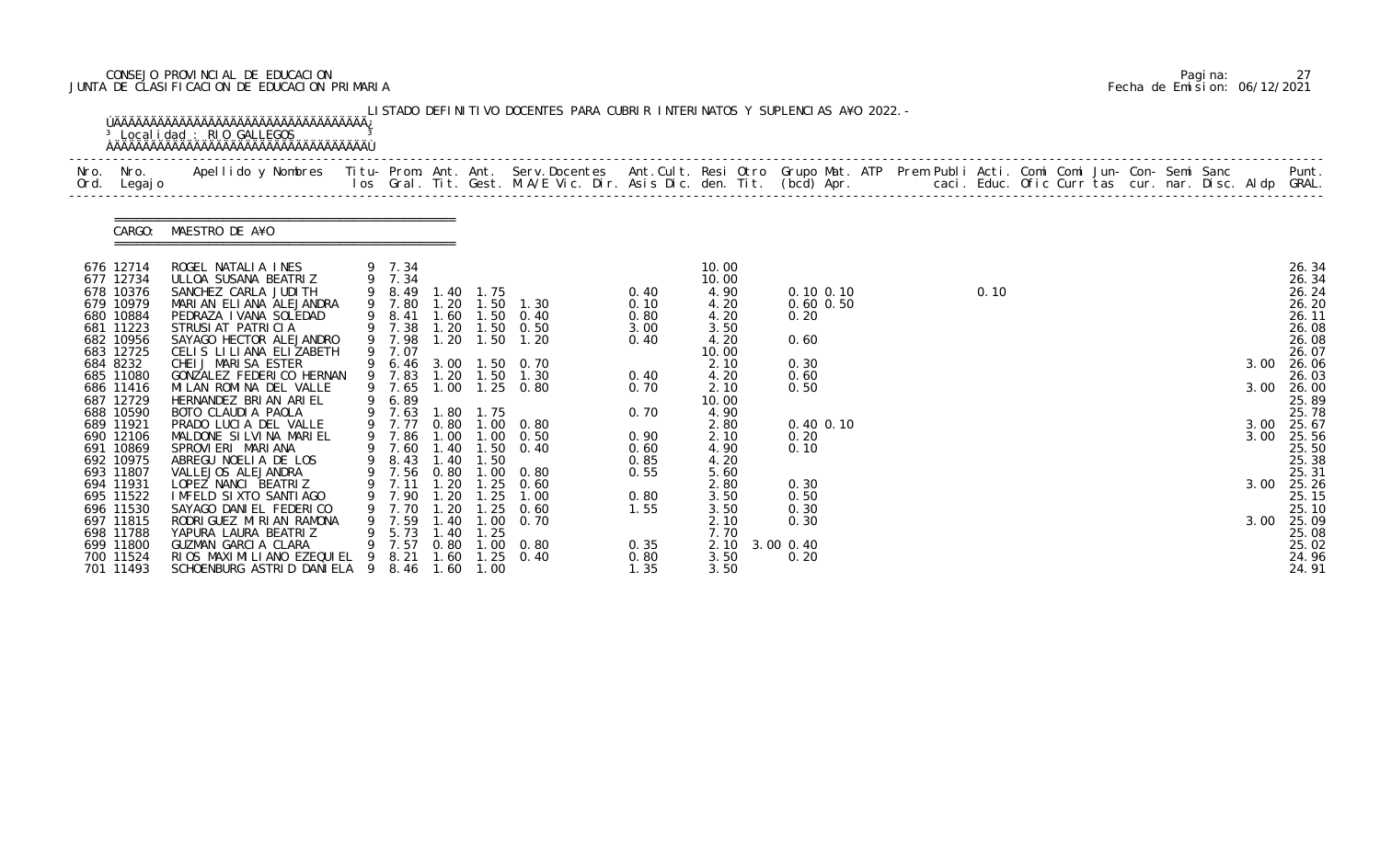# CONSEJO PROVINCIAL DE EDUCACION Pagina: 28 JUNTA DE CLASIFICACION DE EDUCACION PRIMARIA Fecha de Emision: 06/12/2021

| Ord. Legajo            |                                                     |                  |              |                   |                       |              |              |      |              |  |  |  |  |  |      |                |
|------------------------|-----------------------------------------------------|------------------|--------------|-------------------|-----------------------|--------------|--------------|------|--------------|--|--|--|--|--|------|----------------|
|                        | CARGO: MAESTRO DE A¥O                               |                  |              |                   |                       |              |              |      |              |  |  |  |  |  |      |                |
| 702 11346              | KAUFMAN FABIO LEANDRO                               | 9 7.88 1.20 1.50 |              |                   |                       | 1.50         | 3.50         |      |              |  |  |  |  |  |      | 24.58          |
| 703 12153<br>704 12209 | ARRUA CARDOZO MERCEDES E<br>FUENTES GABRIELA YANINA | 9 8.05<br>9 7.39 |              | $1.20 \t 0.75$    | 1.80 0.75 0.40        | 1.80<br>0.35 | 2.10<br>1.40 | 1.50 | 0.20         |  |  |  |  |  | 3.00 | 24.40<br>24.29 |
| 705 10687              | TAMAYO JORGE DAMIAN                                 | 9 6.45           |              | $1.60$ $1.50$     |                       |              | 5.60         |      |              |  |  |  |  |  |      | 24.15          |
| 706 12323              | ZUAREZ SILVIA LORENA                                | 9 8.67           |              | $0.40 \quad 0.50$ |                       | 1.50         | 1.40         | 2.50 |              |  |  |  |  |  |      | 23.97          |
| 707 11512              | PAEZ AMANDA ABIGAIL                                 | 9 7.36 1.00      |              |                   | $1.25$ $1.00$         | 0.35         | 3.50         |      | 0.50         |  |  |  |  |  |      | 23.96          |
| 708 9395<br>709 12117  | SOCOMBA SANTOS HILARIO<br>PRADO ALEXIS SEBASTIAN    | 9 7.28<br>9 7.67 | 3.00<br>1.20 | 2.50<br>0.75      | 0. 50                 | 0.50         | 1.40<br>1.40 |      |              |  |  |  |  |  | 3.00 | 23.68<br>23.52 |
| 710 12232              | FARIAS SILVANA ROMINA                               | 9 6.98           | 1.00         | 0.75              | 0.40                  |              | 1.40         |      | 0.20         |  |  |  |  |  | 3.00 | 22.73          |
| 711 11978              | RIOS MAYRA ERIKA                                    | 9 7.58           |              |                   | 2.20 0.75 0.70        |              | 2.10         |      | 0.30         |  |  |  |  |  |      | 22.63          |
| 712 11452              | SAAVEDRA MARIA SOLEDAD                              | 9 6.59           |              |                   | 1.00 1.00 0.90        |              | 3.50         |      | 0.50         |  |  |  |  |  |      | 22.49          |
| 713 11541              | MINUE CESIA NAHIR                                   |                  |              |                   | 9 6.39 1.00 1.25 1.00 | 0.30         | 2.80         |      | 0.50         |  |  |  |  |  |      | 22.24          |
| 714 12726              | CHI FFLET CINTIA LISET                              | 9 7.53           |              |                   |                       |              | 4.90         |      |              |  |  |  |  |  |      | 21.43          |
| 715 12337<br>716 9676  | GALVAN RITA EUGENIA<br>ABENDANO CECILIA JIMENA      | 9 7.84<br>9 7.26 | 1.80         | 1.00              | 0.60 0.50 0.30        | 1.65<br>0.45 | 1.40<br>1.40 |      | 0.10         |  |  |  |  |  |      | 21.39<br>20.91 |
| 717 12298              | LEZAMA CECILIA JANET                                | 9 6.39           |              |                   | 0.40 0.50 0.40        |              | 1.40         |      | 0.20         |  |  |  |  |  | 2.00 | 20.29          |
| 718 12304              | FERREYRA MI LENA CATALI NA                          | 9 7.65           |              |                   | 0.40 0.50 0.40        | 0.45         | 1.40         |      | 0.20         |  |  |  |  |  |      | 20.00          |
| 719 12403              | VELIZ KAREN GISEL                                   | 9 8.33 0.60 0.50 |              |                   |                       | 0.10         | 1.40         |      |              |  |  |  |  |  |      | 19.93          |
| 720 12640              | SANCHEZ ANGEL RAUL                                  | 9 7.38           |              | $1.20 \quad 0.25$ |                       | 2.60         | 0.70 3.00    |      |              |  |  |  |  |  |      | 24.13          |
| 721 12258              | VARGAS NITOR JORGE                                  | 9.07             | 0.40         | 0. 50             | 0.30                  |              | 0.70         |      | 0.101.00     |  |  |  |  |  | 3.00 | 24.07          |
| 722 11076<br>723 12266 | GEREZ MIRTA RAQUEL<br>DELGADO CRISTHIAN ADRIAN      | 6.16<br>8.35     | 3.00<br>0.40 | 1.00<br>0. 50     | 0.30<br>0.30          | 3.00         | 0.70<br>0.70 |      | 0.30<br>0.10 |  |  |  |  |  | 3.00 | 23.46<br>22.35 |
| 724 10964              | ARANDA SILVIA NOELIA                                | 8.18             | . 20         | 1.50              |                       | 0.75         | 0.70         | 0.50 |              |  |  |  |  |  |      | 21.83          |
| 725 12632              | MENDOZA ROCIO DEL CARMEN                            | 7.25             | $.00 \,$     | 0.25              |                       | 2.05         | 0.70         |      |              |  |  |  |  |  |      | 20.25          |
| 726 12231              | LLAMPA CESAR DAVID                                  | 9 7.69           |              |                   | $0.60$ $0.75$ $0.20$  | 1.15         | 0.70         |      | 0.10         |  |  |  |  |  |      | 20.19          |
| 727 12641              | SANCHEZ LUCIANA CECILIA                             | 9 8.68           |              | $0.60 \quad 0.25$ |                       | 0.95         | 0.70         |      |              |  |  |  |  |  |      | 20.18          |

|  | Pagi na: | 28                           |
|--|----------|------------------------------|
|  |          | Fecha de Emision: 06/12/2021 |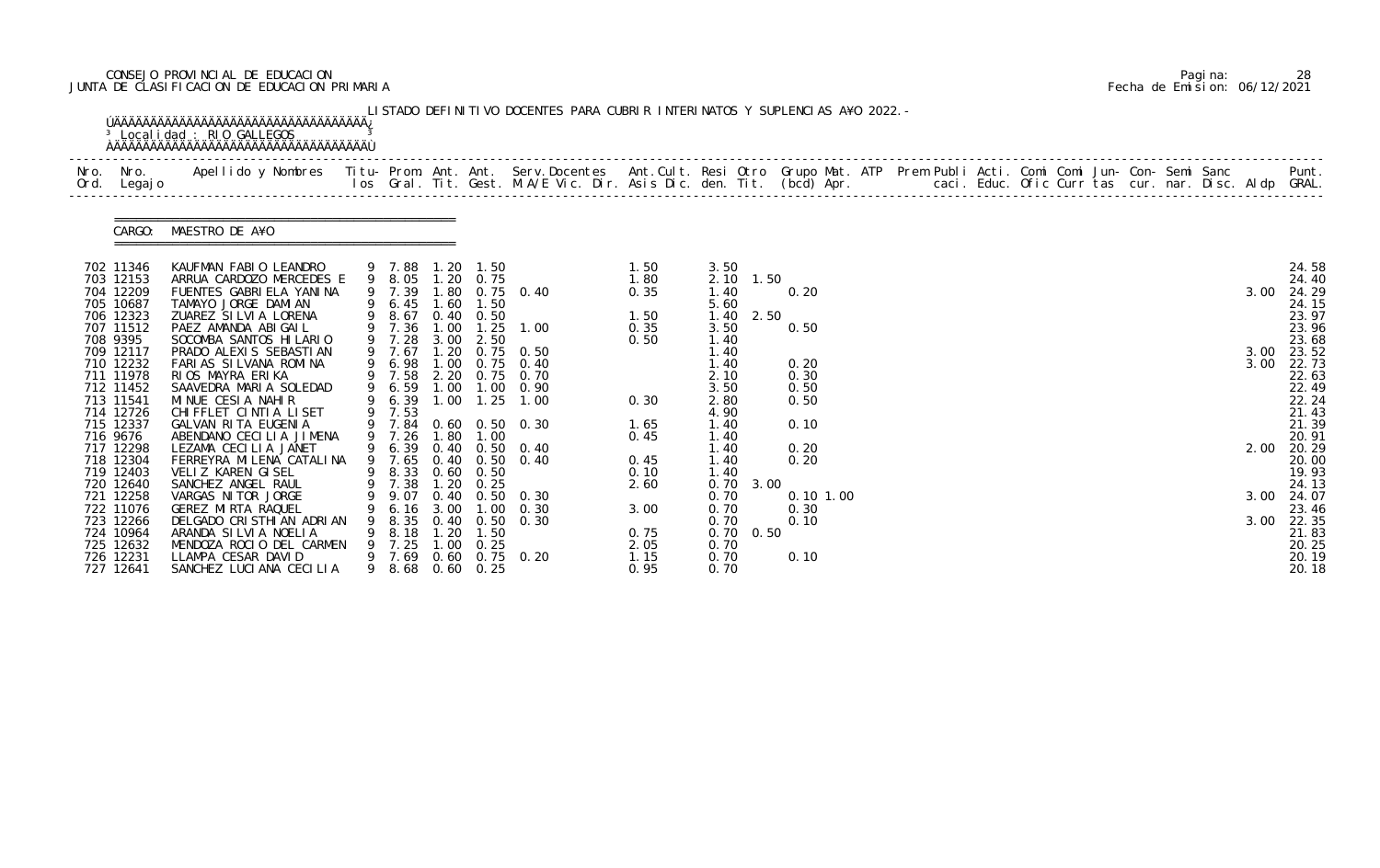# CONSEJO PROVINCIAL DE EDUCACION Pagina: 29 JUNTA DE CLASIFICACION DE EDUCACION PRIMARIA Fecha de Emision: 06/12/2021

| Nro. Nro.<br>Ord. Legajo                                                                                                                                                                                                                            |        | Apellido y Nombres - Titu- Prom. Ant. Ant. Serv.Docentes - Ant.Cult. Resi Otro Grupo Mat. ATP Prem Publi Acti. Comi Comi Jun- Con- Semi Sanc - - - Punt.<br>Ios Gral. Tit. Gest. M.A/E Vic. Dir. Asis Dic. den. Tit. (bcd) Apr. -                                                                                                                                                                                                                                                                                      |                                                                         |                              |                                                                                                                |                                                                                                                                                    |                                                                                                                              |              |              |      |  |      |  |      |  |      |                                                                                                                                                                         |
|-----------------------------------------------------------------------------------------------------------------------------------------------------------------------------------------------------------------------------------------------------|--------|------------------------------------------------------------------------------------------------------------------------------------------------------------------------------------------------------------------------------------------------------------------------------------------------------------------------------------------------------------------------------------------------------------------------------------------------------------------------------------------------------------------------|-------------------------------------------------------------------------|------------------------------|----------------------------------------------------------------------------------------------------------------|----------------------------------------------------------------------------------------------------------------------------------------------------|------------------------------------------------------------------------------------------------------------------------------|--------------|--------------|------|--|------|--|------|--|------|-------------------------------------------------------------------------------------------------------------------------------------------------------------------------|
|                                                                                                                                                                                                                                                     |        | CARGO: MAESTRO DE A¥O                                                                                                                                                                                                                                                                                                                                                                                                                                                                                                  |                                                                         |                              |                                                                                                                |                                                                                                                                                    |                                                                                                                              |              |              |      |  |      |  |      |  |      |                                                                                                                                                                         |
| 728 12411<br>729 12390<br>730 12371<br>731 11252<br>732 11491<br>733 12671<br>734 12621<br>735 11972<br>736 11677<br>737 12408<br>738 12771<br>739 12495<br>740 12488<br>741 12242<br>742 12625<br>743 12543<br>744 12521<br>745 12691<br>746 12494 |        | MEZA MARCO ANTONIO<br>SANCHEZ JULI ETA DEL<br>VILA LUCIA VIVIANA<br>AYALA PATRICIA SUSANA<br>ALFONZO ANGELA ANALIA<br>LOTO CARLA YANINA<br>GARCIA PAULA VANINA<br>GONZALEZ GRISELDA NOEMI<br>GUTI ERREZ GABRI EL ARMANDO 9 8.05<br>MEDINA MARIA JOSE<br>AREVALO JESICA MARIA<br>CUELLAR MARIELA ALEJANDRA 9 8.60 0.20 0.25 0.10<br>GEREZ YANINA MARCELA<br>ARANDA ALFREDO FACUNDO<br>CACERES MARIA IRENE<br>VALLEJOS SONIA MARLENE<br>ROMERO YOHANA ELI SABETH<br>NI ETO PATRI CI A ALEJANDRA<br>VERA DEBORA MARIA LUZ | 9 7.78 0.40<br>9 8.07<br>9 8.15<br>9 6.13<br>9 7.61<br>9 7.03<br>9 7.90 | 1.80<br>0.80<br>1.40<br>0.60 | 9 8.39 3.00 1.50<br>9 8.03 1.20 1.25<br>1.00 0.50<br>9 8.34 0.80 0.50<br>9 8.12 0.20 0.25<br>$0.40 \quad 0.25$ | 9 7.13 0.80 0.50 0.20<br>9 8.90 0.40 0.50 0.10<br>9 8.80 3.00 0.25 0.20<br>9 7.37 0.20 0.25 0.10<br>9 7.64 0.20 0.25 0.10<br>9 7.55 0.20 0.25 0.10 | 1.65<br>2.45<br>0.10<br>0.60<br>2.45<br>0.20<br>1.10<br>0.35<br>0.20<br>1.15<br>0.45<br>1.00<br>0.30<br>0.90<br>0.50<br>0.25 | 0.70<br>0.70 | 0.10<br>0.10 | 1.00 |  |      |  |      |  |      | 20.08<br>19.60<br>23.80<br>21.99<br>20.08<br>19.63<br>19.07<br>19.05<br>18.90<br>18.84<br>18.68<br>18.60<br>18.57<br>17.56<br>17.53<br>17.42<br>17.19<br>17.15<br>17.10 |
|                                                                                                                                                                                                                                                     | CARGO: | :==================================<br>MAESTRO INTERNADO                                                                                                                                                                                                                                                                                                                                                                                                                                                               |                                                                         |                              |                                                                                                                |                                                                                                                                                    |                                                                                                                              |              |              |      |  |      |  |      |  |      |                                                                                                                                                                         |
| 1 7268<br>2 T 1                                                                                                                                                                                                                                     |        | CANTERO RAMONA BEATRIZ<br>PATZI ADRIANA VERONICA                                                                                                                                                                                                                                                                                                                                                                                                                                                                       |                                                                         |                              | 9 6.36 3.00 3.00                                                                                               | 6 6.63 3.00 1.25 3.00                                                                                                                              | 3.00<br>3.00 0.40 10.00 5.00 2.90 1.00 0.20                                                                                  | 10.00        |              |      |  | 1.10 |  | 1.00 |  | 3.00 | 34.36<br>47.48                                                                                                                                                          |

|  | Pagi na: |                              |
|--|----------|------------------------------|
|  |          | Fecha de Emision: 06/12/2021 |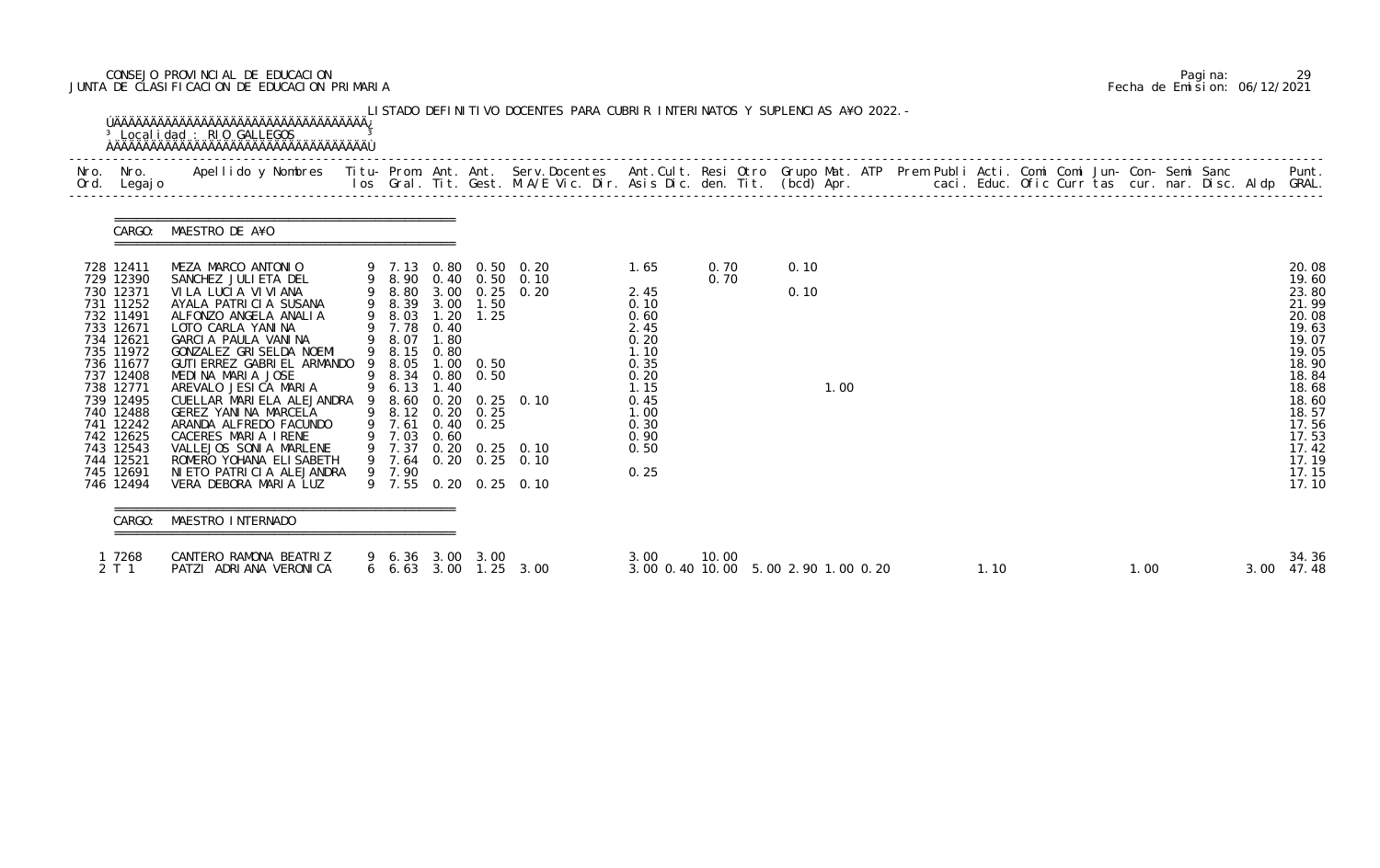# CONSEJO PROVINCIAL DE EDUCACION Pagina: 30 JUNTA DE CLASIFICACION DE EDUCACION PRIMARIA Fecha de Emision: 06/12/2021

|              |                                                                                                                                                                                                                                                               | <sup>3</sup> Localidad : RIO GALLEGOS                                                                                                                                                                                                                                                                                                                                                                                                                                                                                                                                       |   |                                                                                                                                                                                                                                                                                                                             |                                                                                                                                      |                                                                                                                                                                                                                                   | LISTADO DEFINITIVO DOCENTES PARA CUBRIR INTERINATOS Y SUPLENCIAS A¥O 2022. -                                                                                                                           |                                                                                                                                                                                                         |                                                                                                                                                                        |                                                                                                                                                                                                                                                                                                                |                |                                                              |              |                                                                                                        |  |                                                                                                                                                                                      |  |                                                                                                                      |                                                                                                                                                                                                                                          |
|--------------|---------------------------------------------------------------------------------------------------------------------------------------------------------------------------------------------------------------------------------------------------------------|-----------------------------------------------------------------------------------------------------------------------------------------------------------------------------------------------------------------------------------------------------------------------------------------------------------------------------------------------------------------------------------------------------------------------------------------------------------------------------------------------------------------------------------------------------------------------------|---|-----------------------------------------------------------------------------------------------------------------------------------------------------------------------------------------------------------------------------------------------------------------------------------------------------------------------------|--------------------------------------------------------------------------------------------------------------------------------------|-----------------------------------------------------------------------------------------------------------------------------------------------------------------------------------------------------------------------------------|--------------------------------------------------------------------------------------------------------------------------------------------------------------------------------------------------------|---------------------------------------------------------------------------------------------------------------------------------------------------------------------------------------------------------|------------------------------------------------------------------------------------------------------------------------------------------------------------------------|----------------------------------------------------------------------------------------------------------------------------------------------------------------------------------------------------------------------------------------------------------------------------------------------------------------|----------------|--------------------------------------------------------------|--------------|--------------------------------------------------------------------------------------------------------|--|--------------------------------------------------------------------------------------------------------------------------------------------------------------------------------------|--|----------------------------------------------------------------------------------------------------------------------|------------------------------------------------------------------------------------------------------------------------------------------------------------------------------------------------------------------------------------------|
| Nro.<br>Ord. | Nro.<br>Legaj o                                                                                                                                                                                                                                               | Apellido y Nombres - Titu- Prom. Ant. Ant. Serv.Docentes - Ant.Cult. Resi Otro Grupo Mat. ATP Prem Publi Acti. Comi Comi Jun- Con- Semi Sanc - - - Punt.<br>Ios Gral. Tit. Gest. M.A/E Vic. Dir. Asis Dic. den. Tit. (bcd) Apr. -                                                                                                                                                                                                                                                                                                                                           |   |                                                                                                                                                                                                                                                                                                                             |                                                                                                                                      |                                                                                                                                                                                                                                   |                                                                                                                                                                                                        |                                                                                                                                                                                                         |                                                                                                                                                                        |                                                                                                                                                                                                                                                                                                                |                |                                                              |              |                                                                                                        |  |                                                                                                                                                                                      |  |                                                                                                                      |                                                                                                                                                                                                                                          |
|              | CARGO:                                                                                                                                                                                                                                                        | MAESTRO INTERNADO                                                                                                                                                                                                                                                                                                                                                                                                                                                                                                                                                           |   |                                                                                                                                                                                                                                                                                                                             |                                                                                                                                      |                                                                                                                                                                                                                                   |                                                                                                                                                                                                        |                                                                                                                                                                                                         |                                                                                                                                                                        |                                                                                                                                                                                                                                                                                                                |                |                                                              |              |                                                                                                        |  |                                                                                                                                                                                      |  |                                                                                                                      |                                                                                                                                                                                                                                          |
|              | 3 T 63<br>4 TAD 1<br>5 T 63<br>6 T 19<br>7 T 10<br>8 T 44<br>9 T 83<br>10 T 91<br>11 T 1<br>12 T 39<br>13 T 58<br>14 T 71<br>15 T 10<br>16 T 58<br>17 T 70<br>18 T 70<br>19 T 47<br>20 T 78<br>21 T 47<br>22 T 91<br>23 T 33<br>24 T 81<br>25 T 38<br>26 9891 | NUNEZ EDI TH YOLANDA<br>WILCHE ROSANA INES<br>QUI NTANA HUGO RENE<br>MANAY MARCO ANTONIO<br>NARANJO MARIANA BEATRIZ<br>AGUERO EVANGELINA PAULA<br>CABANA SONIA BEATRIZ<br>DI AZ NORA<br>SANTI LLAN RUTH MARTA<br>LARA GLORIA VIVIANA<br>RISSO PATRON SELVA SUSANA<br>SAAVEDRA CLARA ISABEL<br>GARRIBIA MARIA LAURA<br>ALINCASTRO MARIA ESTER<br>PILLON MARIA ADRIANA<br>LARUFFA SANDRA MABEL<br>ROMERO NI LDA ROSA<br>LEDESMA SANDRA ROSA<br>ALARCON MARIA EMILIA<br>CUCCURU HUGO ERNESTO<br>GRANEROS JULIA ESTER<br>CARO MARLEN ROXANA<br>DAZA SONIA<br>ACU¥A MARIA OFELIA |   | $6\quad 6.53$<br>$6\quad 8.19$<br>6 8.83<br>$6\quad 6.58$<br>$6\quad 8.55$<br>68.67<br>6 6.95<br>6 6.32 3.00<br>$6\quad 7.48$<br>6 7.92<br>$6\quad 6.24$<br>$6\quad 8.04$<br>$6\quad 8.46$<br>$6\quad 8.53$<br>$6\quad 8.32$<br>6 6.77<br>6 7.45<br>6 7.06<br>6 7.18 3.00<br>6.41<br>$6\quad 6.56$<br>6. 92<br>6.53<br>7.44 | 3.00<br>3.00<br>3.00<br>3.00<br>3.00<br>3.00<br>3.00<br>3.00<br>3.00<br>3.00<br>3.00<br>3.00<br>3.00<br>3.00<br>3.00<br>3.00<br>. 80 | 3.00 3.00<br>3.00<br>3.00<br>3.00 3.00<br>3.00<br>2.25<br>2.00<br>2.75<br>2.75<br>3.00 3.00<br>2.25<br>3.00 3.00<br>1.00<br>2.75<br>1.75<br>2.25<br>2.50<br>1.25<br>3.00<br>$\overline{\phantom{0}}$ . 00<br>2.00<br>1.50<br>1.75 | 3.00 0.50 3.00<br>3.00<br>3.00<br>3.00<br>3.00<br>3.00<br>3.00<br>3.00<br>3.00<br>3.00<br>3.00<br>3.00<br>3.00<br>3.00<br>3.00<br>3.00<br>3.00<br>3.00<br>3.00<br>3.00<br>3.00<br>3.00<br>3.00<br>1.80 | 3.00<br>3.00<br>3.00 0.60 10.00<br>3.00<br>3.00<br>3.00<br>3.00<br>3.00<br>3.00<br>3.00<br>3.00<br>3.00<br>3.00<br>3.00<br>3.00<br>3.00<br>3.00<br>3.00<br>3.00<br>3.00<br>3.00<br>3.00<br>3.00<br>2.55 | 10.00<br>10.00<br>10.00<br>10.00<br>10.00<br>10.00<br>10.00<br>10.00<br>10.00<br>10.00<br>10.00<br>10.00<br>10.00<br>10.00<br>10.00<br>10.00<br>10.00<br>10.00<br>6.30 | 10.00 9.75 2.30 1.00<br>10.00  1.00  2.20<br>3.25 2.50 0.40 0.20<br>2.70<br>2.40<br>2.00<br>$1.25$ $2.30$<br>10.00 3.50 1.70<br>2.40<br>1.002.10<br>2.00<br>2.00<br>2.30<br>1.25 2.30 0.40 0.10<br>0.50 2.70<br>2.20<br>2.30<br>10.00 2.50 3.00 0.50 0.10<br>2.20<br>.502.20<br>2.30<br>3.25 2.40<br>8.50 0.90 | 2.60 0.20 0.20 | 0.20<br>0.20<br>0.10<br>0.20<br>0.30<br>0.40<br>0.10<br>0.10 | 0.15<br>0.25 | 0.75<br>0.35<br>$2.50 \t 0.30$<br>0.20<br>0.70<br>0.15<br>0.10<br>0.10<br>0.10<br>0.10<br>0.05<br>0.15 |  | 1.00<br>2.00<br>1.00<br>1.00<br>1.00<br>1.00<br>1.00<br>1.00<br>1.00<br>1.00<br>1.00<br>1.00<br>1.00<br>1.00<br>1.00<br>1.00<br>1.00<br>1.00<br>1.00<br>1.00<br>1.00<br>1.00<br>1.00 |  | 3.00<br>3.00<br>3.00<br>3.00<br>3.00<br>3.00<br>3.00<br>3.00<br>3.00<br>3.00<br>3.00<br>3.00<br>3.00<br>3.00<br>3.00 | 46.23<br>45.14<br>45.13<br>3.00 44.08<br>42.95<br>42.87<br>42.65<br>42.52<br>42.38<br>42.37<br>41.54<br>41.49<br>2.00 41.46<br>41.13<br>41.12<br>3.00 41.12<br>41.00<br>40.96<br>40.63<br>40.61<br>40.36<br>40.27<br>40.08<br>3.00 40.04 |
|              | 27 T 90<br>28 T 19                                                                                                                                                                                                                                            | SALDIVIA MARCELA LETICIA<br>GOMEZ ANA LIA                                                                                                                                                                                                                                                                                                                                                                                                                                                                                                                                   | 6 | 7.28<br>$6\quad 8.22\quad 3.00$                                                                                                                                                                                                                                                                                             | 3.00                                                                                                                                 | 3.00<br>1.00                                                                                                                                                                                                                      | 3.00<br>3.00                                                                                                                                                                                           | 1.95<br>3.00                                                                                                                                                                                            | 10.00<br>10.00                                                                                                                                                         | 1.70<br>1.50                                                                                                                                                                                                                                                                                                   |                | 0.10                                                         |              | 0.05                                                                                                   |  | 1.00<br>1.00                                                                                                                                                                         |  | 3.00<br>3.00                                                                                                         | 39.93<br>39.87                                                                                                                                                                                                                           |

|  | Pagi na: | 30                           |
|--|----------|------------------------------|
|  |          | Fecha de Emision: 06/12/2021 |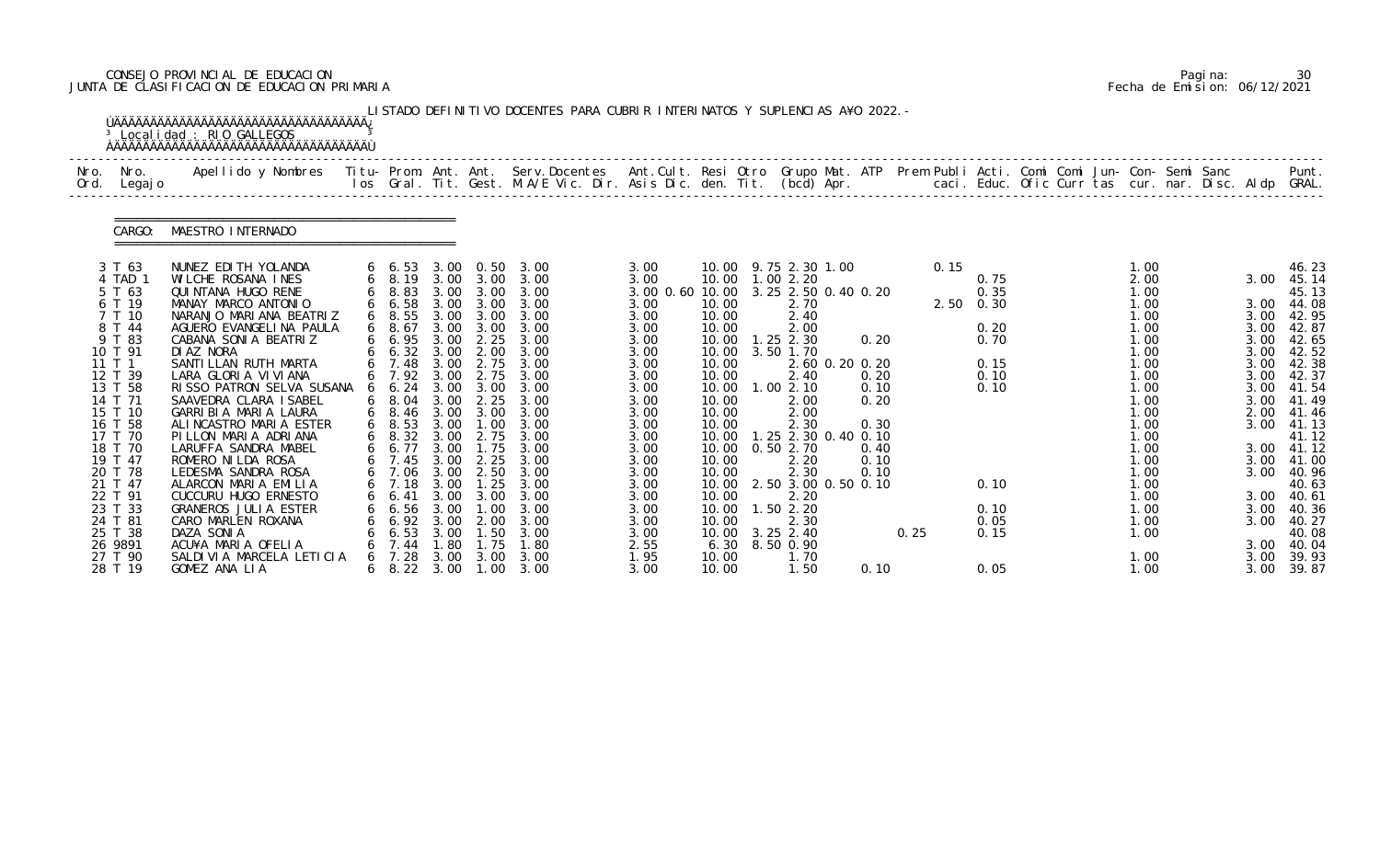# CONSEJO PROVINCIAL DE EDUCACION Pagina: 31 JUNTA DE CLASIFICACION DE EDUCACION PRIMARIA Fecha de Emision: 06/12/2021

|              |                    | <sup>3</sup> Localidad : RIO GALLEGOS                                                                                                                                                                                             |    |                                |              |                   | LISTADO DEFINITIVO DOCENTES PARA CUBRIR INTERINATOS Y SUPLENCIAS A¥O 2022. - |              |                |                           |              |      |              |  |              |  |              |                |
|--------------|--------------------|-----------------------------------------------------------------------------------------------------------------------------------------------------------------------------------------------------------------------------------|----|--------------------------------|--------------|-------------------|------------------------------------------------------------------------------|--------------|----------------|---------------------------|--------------|------|--------------|--|--------------|--|--------------|----------------|
| Nro.<br>Ord. | Nro.<br>Legaj o    | Apellido y Nombres - Titu- Prom. Ant. Ant. Serv.Docentes - Ant.Cult. Resi Otro Grupo Mat. ATP Prem Publi Acti. Comi Comi Jun- Con- Semi Sanc - - - Punt.<br>Ios Gral. Tit. Gest. M.A/E Vic. Dir. Asis Dic. den. Tit. (bcd) Apr. - |    |                                |              |                   |                                                                              |              |                |                           |              |      |              |  |              |  |              |                |
|              | CARGO:             | MAESTRO INTERNADO                                                                                                                                                                                                                 |    |                                |              |                   |                                                                              |              |                |                           |              |      |              |  |              |  |              |                |
|              | 29 TAD 1           | VALI ENTE ROSSANA EUGENIA                                                                                                                                                                                                         |    | 6 6.58                         | 3.00         | 1. 75             | 3.00                                                                         | 3.00         | 10.00          | 2.20                      | 0.10         |      | 0.05         |  | 1.00         |  | 3.00         | 39.68          |
|              | 30 T 58<br>31 T 39 | CAVALLO VANESA KARINA<br>TRAYO GUI LLERMO VI DAL                                                                                                                                                                                  |    | $6\quad 8.64$<br>$6\quad 6.44$ | 3.00         | 3.00 1.00<br>2.00 | 3.00<br>3.00                                                                 | 2.25<br>2.50 | 10.00<br>10.00 | 2.40<br>2.30              | 0.20<br>0.10 |      | 0.10         |  | 1.00         |  | 3.00<br>3.00 | 39.49<br>39.44 |
|              | 32 T 46            | CRUZ ELISA EUNICE                                                                                                                                                                                                                 |    | 7.42                           | 3.00         | 2.25              | 3.00                                                                         | 3.00         | 10.00          | $1.25$ $2.50$             |              |      |              |  | 1.00         |  |              | 39.42          |
|              | 33 T 78            | BURYAI LE OLGA LI LI ANA                                                                                                                                                                                                          |    | $6\quad 8.42$                  | 3.00         | 2.50              | 3.00                                                                         | 3.00         | 6.30           | 3.00                      |              |      | 0.20         |  | 1.00         |  | 3.00         | 39.42          |
|              | 34 T 62            | TORRES LUCIA DEL VALLE                                                                                                                                                                                                            |    | 8.48                           | 3.00         | 3.00              | 3.00                                                                         | 3.00         | 8.40           | 2.50 0.60                 |              |      | 0.10         |  | 1.00         |  |              | 39.08          |
|              | 35 T 39            | DI ARTES RAMON ANTONIO                                                                                                                                                                                                            |    | 7.08                           | 3.00         | 2.75              | 3.00                                                                         | 3.00         | 10.00          | 2.60                      | 0.10         |      | 0.35         |  | 1.00         |  |              | 38.88          |
|              | 36 10130           | SANCHEZ MARIA SOLEDAD                                                                                                                                                                                                             |    | $6$ 7.72                       | 3.00         | 1.00              | 2.00                                                                         | 3.00         | 5.60           | 6.50 1.00                 |              |      |              |  |              |  | 3.00         | 38.82          |
|              | 37 T 78<br>38 T 70 | TEJADA MARIA BEATRIZ<br>SCALZI EVANS MARIA                                                                                                                                                                                        |    | 7.75<br>7.09                   | 3.00<br>3.00 | 3.00<br>3.00      | 3.00<br>3.00                                                                 | 3.00<br>3.00 | 10.00<br>10.00 | 1.80<br>2.40              | 0.10<br>0.20 |      | 0.15<br>0.10 |  | 1.00<br>1.00 |  |              | 38.80<br>38.79 |
|              | 39 T 61            | VERA AMELIA EDITH                                                                                                                                                                                                                 |    | 6 7.36                         |              | 3.00 3.00         | 3.00                                                                         | 3.00         | 10.00          | 2.20                      |              |      | 0.05         |  | 1.00         |  |              | 38.61          |
|              | 40 T 38            | UZQUEDA BLANCA ROSA                                                                                                                                                                                                               |    | 7.06                           | 3.00         | 2.50              | 3.00                                                                         | 3.00         | 10.00          | 2.20                      | 0.40         |      | 0.25         |  | 1.00         |  |              | 38.41          |
|              | 41 10609           | FIGUEROA LILIANA DEL                                                                                                                                                                                                              |    | 8.45                           | 3.00         | 0.25              | 2.20                                                                         | 3.00         | 4.90           | $6.50$ 1.10               |              |      |              |  |              |  | 3.00         | 38.40          |
|              | 42 T 33            | DIAZ ROSA MAGDALENA                                                                                                                                                                                                               |    | $6\quad 6.33$                  | 3.00         | 2.75              | 3.00                                                                         | 2.90         | 10.00          | 3.00                      |              |      |              |  | 1.00         |  |              | 37.98          |
|              | 43 11474           | CARCAMO VI LA MARIANA                                                                                                                                                                                                             |    | 7.32                           | .20          | 0.50              | 0.80                                                                         | 3.00         | 10.00          | 5.75 0.40                 |              |      |              |  |              |  | 3.00         | 37.97          |
|              | 44 8018            | VEGA VILMA MABEL                                                                                                                                                                                                                  |    | $6\quad 6.56$                  | 3.00         | 3.00              | 2.60                                                                         | 3.00         | 9.80           | $1.00$ $1.50$             |              |      | 0.40         |  | 1.00         |  |              | 37.86          |
|              | 45 6966            | MEDINA ALBERTO ALEJANDRO                                                                                                                                                                                                          |    | 6 7.72 3.00 1.75               |              |                   | 3.00                                                                         | 1.50         | 10.00          | $3.00$ 1.60               |              |      |              |  |              |  |              | 37.57          |
|              | 46 10131           | NUNO CARLOS FIDEL                                                                                                                                                                                                                 |    | $6\quad 8.22$                  | 2.60         | 2.00              | 0.60                                                                         | 2.85         |                | 4.90 9.00 0.30 0.90       |              |      |              |  |              |  |              | 37.37          |
|              | 47 T 83<br>48 T 90 | NIEVA CECILIA DEL CARMEN<br>PEREZ MONICA NOEMI                                                                                                                                                                                    |    | $6 \quad 7.47$<br>6. 19        | 2.80<br>3.00 | 1.25<br>1.75      | 2.80<br>3.00                                                                 | 2.60<br>3.00 | 10.00          | 10.00  1.75  1.40<br>2.30 |              |      | 0.10         |  | 1.00<br>1.00 |  |              | 37.07<br>36.34 |
|              | 49 4950            | ALVARADO ALICIA DEL VALLE                                                                                                                                                                                                         | O. | 6.00                           | 3.00         | . 25              | 3.00                                                                         | 3.00         | 10.00          | 2.50                      |              |      | 0.10         |  | 1.00         |  |              | 35.85          |
|              | 50 8417            | LEGUNDA JULIA PETRONA                                                                                                                                                                                                             | 6  | 7.88                           | 3.00         | 2.75              | 2.60                                                                         |              | 9.10           | 1.30                      |              |      |              |  |              |  | 3.00         | 35.63          |
|              | 51 7827            | KRI STOF VALERIA                                                                                                                                                                                                                  | 6  | 7.52                           | 2.80         | 2.50              | 2.10                                                                         | 3.00         | 7.70           | 1.00                      |              |      |              |  |              |  | 3.00         | 35.62          |
|              | 52 T 15            | GONZALEZ ISABEL DEL V                                                                                                                                                                                                             |    | 6.50                           | 3.00         |                   | 3.00                                                                         | 3.00         | 10.00          | 2.50 0.20                 |              |      | 0.10         |  | 1.00         |  |              | 35.30          |
|              | 53 8556            | GONZA NI LDA DELI CI A                                                                                                                                                                                                            |    | 6.40                           | 3.00         | 3.00              | 3.00                                                                         | 1.55         | 9.10           | 3.00                      |              | 0.15 |              |  |              |  |              | 35.20          |
|              | 54 8207            | ZARATE CLARISA ETELVINA                                                                                                                                                                                                           |    | $6\quad 8.43$                  |              | 3.00 1.50         | 2.80                                                                         | 1.90         | 9.80           | 1.40                      |              |      | 0.10         |  |              |  |              | 34.93          |

|  | Pagi na: |                              |
|--|----------|------------------------------|
|  |          | Fecha de Emision: 06/12/2021 |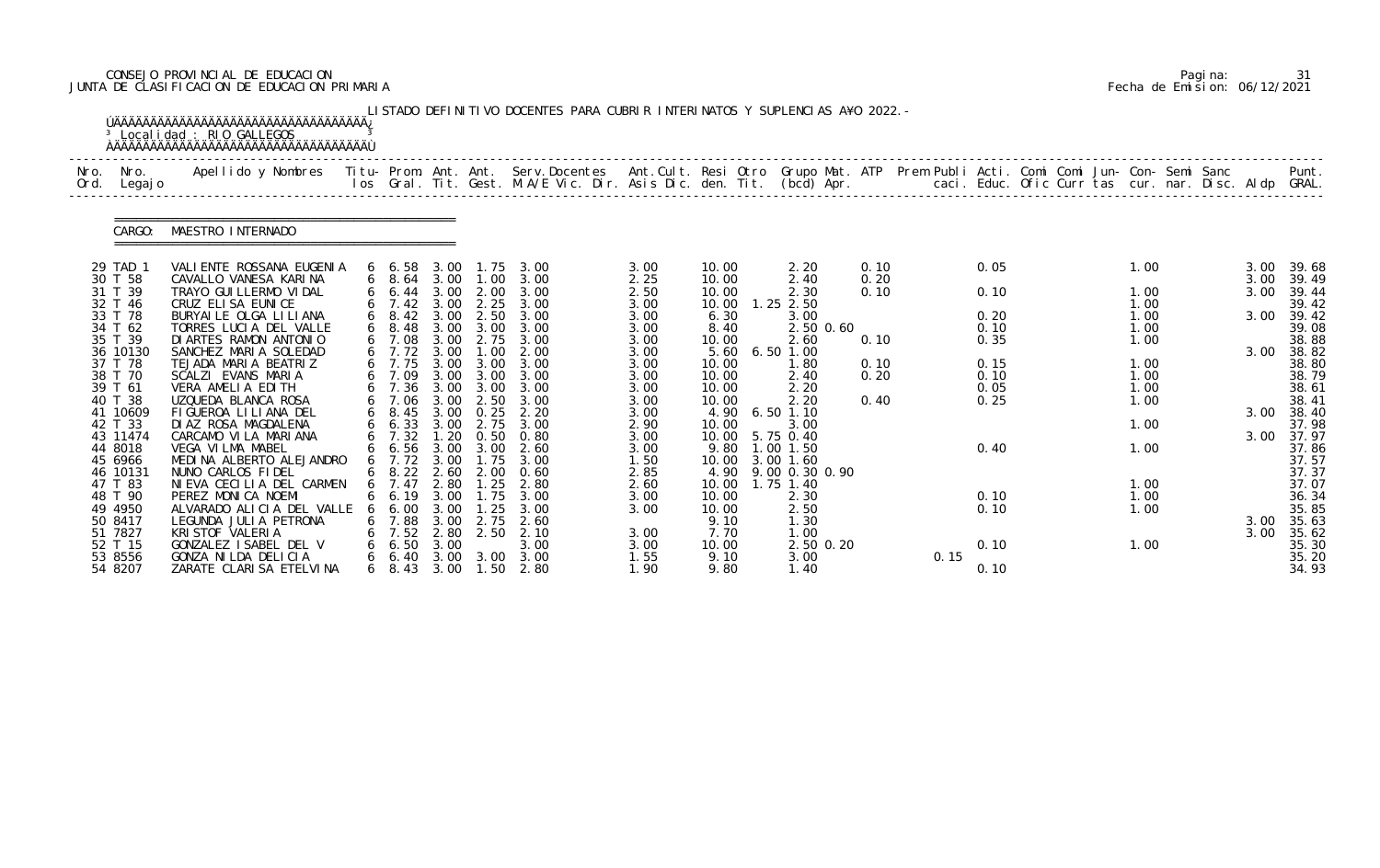# CONSEJO PROVINCIAL DE EDUCACION Pagina: 32 JUNTA DE CLASIFICACION DE EDUCACION PRIMARIA Fecha de Emision: 06/12/2021

| 55 11470                                           | CARGO: | MAESTRO INTERNADO                                                                                                                            |                                                        |                      |                                           |                                                                                               |                                              |                                              |      |                                                                 | Apellido y Nombres  Titu- Prom. Ant. Ant.  Serv.Docentes  Ant.Cult. Resi Otro  Grupo Mat. ATP  Prem Publi Acti. Comi Comi Jun- Con- Semi Sanc              Punt.<br>Ios Gral. Tit. Gest. M.A/E Vic. Dir. Asis Dic. den. Tit. (bcd |  |      |  |  |  |                      |                                                     |
|----------------------------------------------------|--------|----------------------------------------------------------------------------------------------------------------------------------------------|--------------------------------------------------------|----------------------|-------------------------------------------|-----------------------------------------------------------------------------------------------|----------------------------------------------|----------------------------------------------|------|-----------------------------------------------------------------|-----------------------------------------------------------------------------------------------------------------------------------------------------------------------------------------------------------------------------------|--|------|--|--|--|----------------------|-----------------------------------------------------|
|                                                    |        |                                                                                                                                              |                                                        |                      |                                           |                                                                                               |                                              |                                              |      |                                                                 |                                                                                                                                                                                                                                   |  |      |  |  |  |                      |                                                     |
| 56 9399<br>57 9463<br>58 T 55<br>59 8499<br>60 200 |        | ESTEVEZ CINTIA PAMELA<br>PEREZ AI DA VERONICA<br>ROJAS JORGE MARCELO<br>GONZALEZ SOLEDAD MARIA<br>SORIA SANDRA PAOLA<br>HEREDIA STELLA MARIS | $6$ 7.31 1.00<br>6 7.73<br>6 8.71<br>$6\quad 6.35$     | 3.00<br>3.00         | 0.75                                      | 0.10<br>6 7.65 2.20 1.25 1.80<br>6 6.73 3.00 2.25 2.90<br>1.50 3.00<br>3.00 0.75 2.20<br>1.80 | 1.75<br>3.00<br>3.00<br>0.15<br>2.00<br>3.00 | 10.00 5.25<br>7.70<br>10.00<br>8.40<br>10.00 |      | 7.70 1.00 0.90<br>$1.25$ 1.40<br>1.70<br>1.10 1.00<br>1.25 0.90 | 0.10                                                                                                                                                                                                                              |  | 0.30 |  |  |  | 3.00<br>3.00         | 34. 71<br>34.50<br>34.23<br>33.18<br>33.16<br>33.05 |
| 61 10026<br>62 7853<br>63 11315                    |        | GARCES SAAVEDRA HADA DEL<br>FAJARDO MARCELO DAMIAN<br>VIDAL ANTINOPAI OSCAR                                                                  | 66.56<br>$6\quad 7.43$<br>6 8.78                       | 1.80<br>1.20         | 0.75<br>1.00                              | 1.70<br>2.80 1.75 2.80<br>1.00                                                                | 1.05<br>0.25                                 | 9.80<br>10.00                                |      | 10.00  1.00  0.80<br>1.40<br>0.50                               |                                                                                                                                                                                                                                   |  | 0.60 |  |  |  | 2.00<br>3.00         | 32.26<br>32.23<br>31.48                             |
| 64 10408<br>65 9949<br>66 8772<br>67 8865          |        | GALIANO GUAYTE SONIA SOF<br>CORDOBA JORGE LUIS<br>GIMENEZ LILIANA DEL VALLE<br>MELGAREJO ANA BEATRIZ                                         | $6$ 7.58<br>$6$ 7.81<br>$6\quad 8.18$<br>$6\quad 6.49$ | 1.60<br>3.00<br>3.00 | 2.25<br>1.50                              | 0.20<br>1.60 2.00 0.90<br>2.10<br>2.00                                                        | 1.15<br>3.00<br>0.35<br>3.00                 | 5.60<br>6.30<br>7.70<br>7.00                 |      | 5.50 0.80<br>0.30<br>1.00<br>1.00                               |                                                                                                                                                                                                                                   |  | 0.50 |  |  |  | 3.00<br>3.00         | 31.43<br>31.41<br>30.58<br>29.99                    |
| 68 11042<br>69 11351<br>70 11135                   |        | VERAZAY SAMANTA ELIZABETH<br>SOSA LORENA ELI SABET<br>REI NOSO SUSANA CAROLINA                                                               | 6 7.51<br>6 7.80<br>$6\quad 5.26$                      | 1.20<br>1.20<br>3.00 | 1.50<br>1.50<br>1.25                      | 1.20<br>1.20<br>3.00                                                                          | $1.65$ $2.10$<br>3.00<br>3.00                | 4.20<br>3.50<br>4.20                         |      | 0.60<br>$0.60$ 1.00<br>3.00                                     |                                                                                                                                                                                                                                   |  |      |  |  |  | 3.00                 | 3.00 28.96<br>28.80<br>28.71                        |
| 71 11139<br>72 10830<br>73 11721                   |        | FERREYRA LAURA CARINA<br>BARON VALERIA ANDREA<br>ORELLANA ROXANA BEATRIZ                                                                     | $6$ $8.08$<br>$6$ $8.61$<br>$6\quad 8.22\quad 2.60$    | 2.60                 |                                           | 1.40 1.25 1.00<br>0.90<br>$1.00$ $1.00$                                                       | 2.65<br>1.45<br>0.35                         | 4.20<br>4.90                                 |      | 0.50<br>0.40<br>3.50 1.50 0.50                                  |                                                                                                                                                                                                                                   |  |      |  |  |  | 3.00<br>3.00<br>3.00 | 28.08<br>27.86<br>27.67                             |
| 74 11085<br>75 11061<br>76 8828                    |        | PRADO SONI A ROMINA<br>COSTILLA IRMA ALEJANDRA<br>MURO TORENA MARIA BELEN                                                                    | 8.32<br>9.00<br>8.43                                   | 1. 20<br>40<br>2.40  | 0.25<br>0.25                              | 1.20<br>0.60<br>1.60                                                                          | 1. 40<br>3.00<br>0.20                        | 3.50<br>7.00                                 | 0.50 | 4.20 1.50 0.60<br>0.80                                          |                                                                                                                                                                                                                                   |  | 0.15 |  |  |  | 3.00                 | 3.00 27.42<br>27.40<br>26.68                        |
| 77 11364<br>78 11036<br>79 11319<br>80 11071       |        | I NSAURRALDE LAUTARO LUJAN<br>ZAVALEY CORINA DEL<br>SOSA ALEJANDRO DAVID<br>VILLEGAS EMILIO HERNAN                                           | 7.68<br>7.83<br>7.70<br>6 7.04                         | 1.20<br>. 20<br>.60  | 1.25<br>. 50<br>1.75<br>$1.20 \quad 0.50$ | 1.20<br>1.20<br>1.20<br>1.10                                                                  | 2.00<br>0.50<br>1.75<br>1.55                 | 3.50<br>4.20<br>4.90<br>3.50                 |      | 0.50<br>0.60<br>0.90<br>1.50 0.50                               |                                                                                                                                                                                                                                   |  | 0.15 |  |  |  | 3.00<br>3.00         | 26.33<br>26.03<br>25.95<br>3.00 25.89               |

|  | Pagi na: |                              |
|--|----------|------------------------------|
|  |          | Fecha de Emision: 06/12/2021 |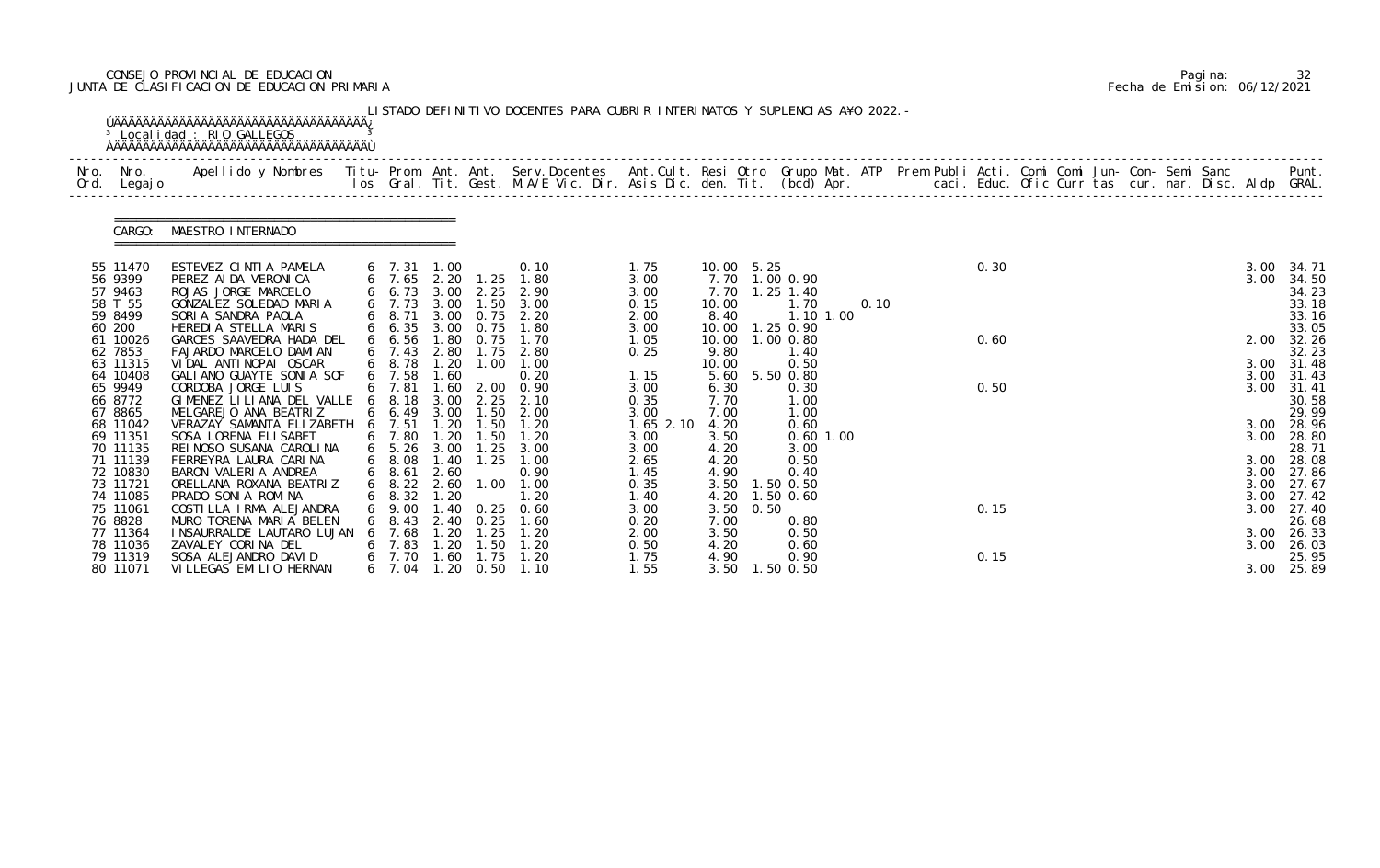# CONSEJO PROVINCIAL DE EDUCACION Pagina: 33 JUNTA DE CLASIFICACION DE EDUCACION PRIMARIA Fecha de Emision: 06/12/2021

| Nro.<br>Ord. | Nro.<br>Legaj o        | Apellido y Nombres  Titu- Prom. Ant. Ant. Serv.Docentes  Ant.Cult. Resi Otro Grupo Mat. ATP Prem Publi Acti. Comi Comi Jun- Con- Semi Sanc           Punt.<br>Ios Gral. Tit. Gest. M.A/E Vic. Dir. Asis Dic. den. Tit. (bcd) Apr. |                          |              |                       |                        |              |              |      |                        |      |  |  |  |  |              |                     |
|--------------|------------------------|-----------------------------------------------------------------------------------------------------------------------------------------------------------------------------------------------------------------------------------|--------------------------|--------------|-----------------------|------------------------|--------------|--------------|------|------------------------|------|--|--|--|--|--------------|---------------------|
|              | CARGO:                 | MAESTRO INTERNADO                                                                                                                                                                                                                 |                          |              |                       |                        |              |              |      |                        |      |  |  |  |  |              |                     |
|              | 81 11039               | JUAREZ VICTOR HUGO                                                                                                                                                                                                                |                          |              |                       | 6 6.77 3.00 1.25 3.00  | 0.05         | 3.50         |      | 2.20                   |      |  |  |  |  |              | 25.77               |
|              | 82 11636<br>83 11580   | TAMBLAY SABRINA ELIZABETH 6 6.64 1.20<br>FERREYRA ANA CECILIA                                                                                                                                                                     | 6 8.77 1.00              |              |                       | 0.20<br>$1.25 \t 0.20$ | 0.30         | 3.50         |      | 3.50 4.00 0.50<br>0.50 |      |  |  |  |  | 3.00<br>3.00 | 25.04<br>24.52      |
|              | 84 10657               | AVILA MARIA EUGENIA                                                                                                                                                                                                               | $6$ 7.53 2.40            |              |                       |                        | 3.00         | 4.90         |      | 0.50                   |      |  |  |  |  |              | 24.33               |
|              | 85 11271               | RI ESTRA JOSE ESTEBAN                                                                                                                                                                                                             | 6 7.57                   | 1.20         |                       | $1.25$ 1.20            |              | 3.50         |      | 0.60                   |      |  |  |  |  | 3.00         | 24.32               |
|              | 86 10055               | DIAZ CAROLA ANALIA DEL                                                                                                                                                                                                            | $6\quad 8.16$            | 3.00         |                       | 1.80                   | 0.50         | 2.10         |      | 1.75 0.90              |      |  |  |  |  |              | 24.21               |
|              | 87 11641<br>88 11435   | ESPECHE GUI DO OMAR<br>VERAZAY DAMIAN ISMAEL                                                                                                                                                                                      | $6$ 7.47<br>6 7.29       | 3.00<br>1.20 |                       | 0.20<br>1.00 0.90      | 2.25<br>0.60 | 3.50<br>3.50 |      | 1.70<br>0.40           |      |  |  |  |  | 3.00         | 24.12<br>23.89      |
|              | 89 11447               | ALVAREZ GABRI ELA                                                                                                                                                                                                                 | $6\quad 8.35$            | 1.20         | 1.25                  | 1.10                   | 1.75         | 3.50         |      | 0.50                   |      |  |  |  |  |              | 23.65               |
|              | 90 10704               | ALARCON NESTOR ABEL                                                                                                                                                                                                               | $6\quad 8.24$            | 1.60         | 0.75                  | 1.40                   |              | 4.90         |      | 0.70                   |      |  |  |  |  |              | 23.59               |
|              | 91 11352               | GALLARDO NATALIA BEATRIZ                                                                                                                                                                                                          | $6$ 7.18                 | 1.20         |                       | 0.20                   | 1.35         | 3.50         | 1.00 |                        | 0.10 |  |  |  |  |              | 3.00 23.53          |
|              | 92 10357<br>93 10701   | PAEZ BEATRIZ ISABEL<br>SERRANO CRISTIAN FABIAN                                                                                                                                                                                    | $6$ 7.57<br>$6$ 7.39     | 3.00         | 0.25<br>$0.60$ $0.25$ | 0.50<br>0.60           | 1.60<br>3.00 | 4.20<br>2.10 |      | 0.20<br>$1.00$ 0.30    |      |  |  |  |  |              | 23.32<br>2.00 23.24 |
|              | 94 10391               | ROMERO CLAUDI A ELIZABETH                                                                                                                                                                                                         | 6 6.77                   |              | 3.00 0.25             | 1.40                   | 0.15         | 4.90         |      | 0.70                   |      |  |  |  |  |              | 23.17               |
|              | 95 11251               | ACOSTA GUSTAVO ALFREDO                                                                                                                                                                                                            | 6 7.93                   | 1.40         |                       | 0.20                   |              | 4.20         |      |                        |      |  |  |  |  | 3.00         | 22.73               |
|              | 96 10768               | VI LLALBA LORENA PAOLA                                                                                                                                                                                                            | $6$ 7.61                 |              | 1.40 0.50             | 1.40                   | 0.90         | 4.20         |      | 0.70                   |      |  |  |  |  |              | 22.71               |
|              | 97 11365<br>98 11270   | MARINI ROCIO SOLEDAD<br>RUIZ GABRIEL GERMAN                                                                                                                                                                                       | $6$ $8.38$<br>$6$ $8.46$ | 1.20         |                       | 1.20 0.25 0.20<br>0.20 | 1.00<br>0.10 | 3.50<br>2.80 |      | $0.60$ 1.00            |      |  |  |  |  | 3.00         | 22.13<br>21.76      |
|              | 99 11223               | STRUSI AT PATRICIA                                                                                                                                                                                                                | $6$ 7.38                 | 1.20         |                       | 0.50                   | 3.00         | 3.50         |      |                        |      |  |  |  |  |              | 21.58               |
|              | 100 11800              | GUZMAN GARCIA CLARA                                                                                                                                                                                                               | 6 7.57                   | 0.80         | 0.50                  | 0.80                   | 0.35         |              |      | 2.10 3.00 0.40         |      |  |  |  |  |              | 21.52               |
|              | 101 11807              | VALLEJOS ALEJANDRA                                                                                                                                                                                                                | 7.56                     | 0.80         |                       | 0.80                   | 0.55         | 5.60         |      |                        |      |  |  |  |  |              | 21.31               |
|              | 102 11224              | CORONEL DAVID RAUL                                                                                                                                                                                                                | 7.35                     | 1.20         |                       | 0.20                   | 0.70         | 4.20         | 1.50 |                        |      |  |  |  |  |              | 21.15               |
|              | 103 11256<br>104 11815 | CASTRO DAI ANA CAROLINA<br>RODRI GUEZ MI RI AN RAMONA                                                                                                                                                                             | 6, 7.69<br>7.50          | 1.40<br>. 40 | 0.25                  | 1.00<br>0.70           | 0.75         | 3.50<br>2.10 |      | 0.50<br>0.30           |      |  |  |  |  | 3.00         | 21.09<br>21.00      |
|              | 105 10687              | TAMAYO JORGE DAMIAN                                                                                                                                                                                                               | $6\quad 6.45$            | 1.60         | 1.00                  |                        |              | 5.60         |      |                        |      |  |  |  |  |              | 20.65               |
|              | 106 11512              | PAEZ AMANDA ABIGAIL                                                                                                                                                                                                               | $6\quad 7.36$            |              | $1.00 \quad 0.50$     | 1.00                   | 0.35         | 3.50         |      | 0.50                   |      |  |  |  |  |              | 20.21               |

|  | Pagi na: | 33                           |
|--|----------|------------------------------|
|  |          | Fecha de Emision: 06/12/2021 |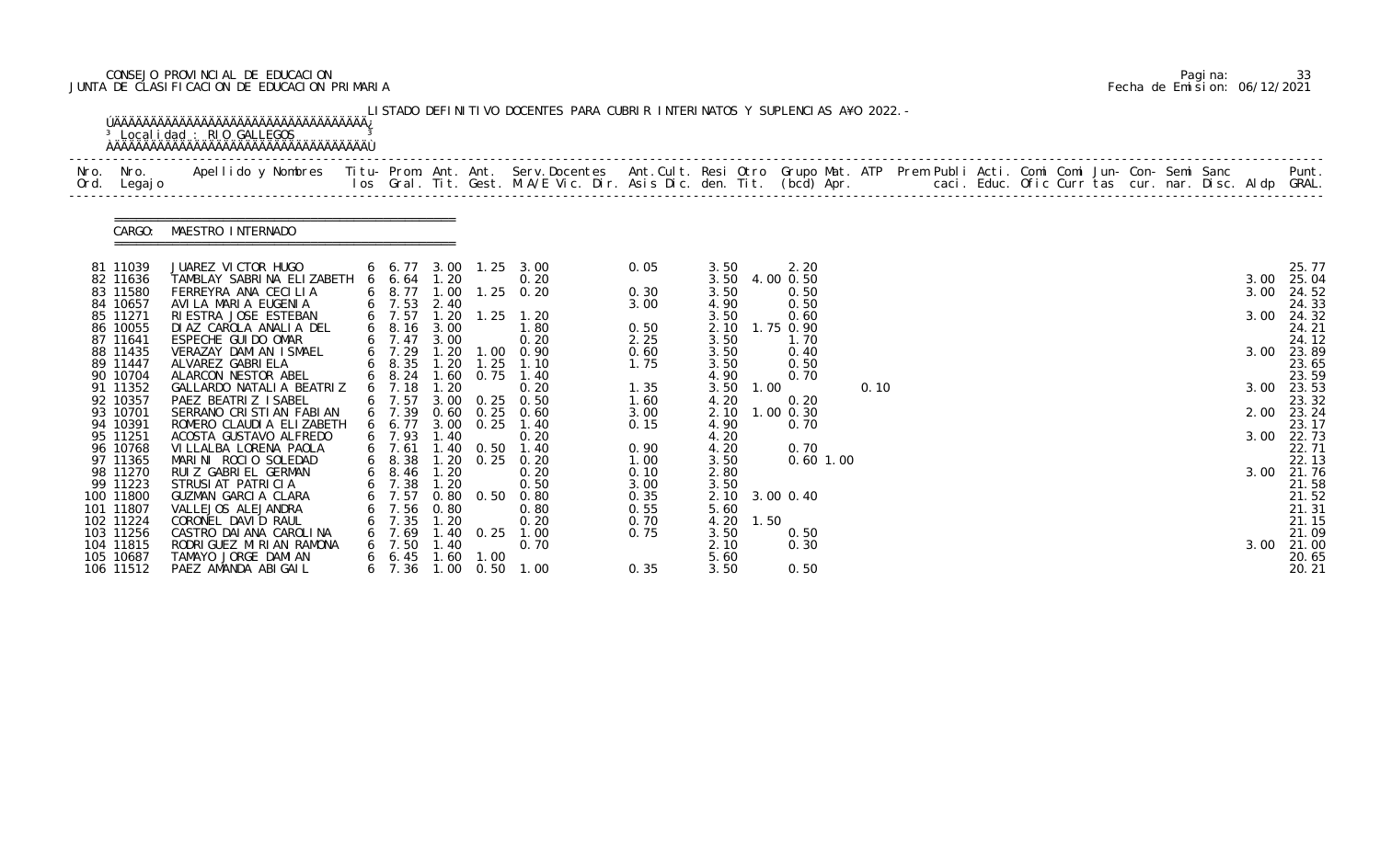# CONSEJO PROVINCIAL DE EDUCACION Pagina: 34 JUNTA DE CLASIFICACION DE EDUCACION PRIMARIA Fecha de Emision: 06/12/2021

| Nro.<br>Ord. | Nro.<br>Legaj o                                                                                                                       | <sup>3</sup> Localidad : RIO GALLEGOS<br>Apellido y Nombres Titu- Prom. Ant. Ant. Serv.Docentes Ant.Cult. Resi Otro Grupo Mat. ATP Prem Publi Acti. Comi Comi Jun- Con- Semi Sanc                                                                                                                                                                    |   |                                                                                            |                                                              |                                                                                                         | los Gral. Tit. Gest. M.A/E Vic. Dir. Asis Dic. den. Tit. (bcd) Apr.       caci. Educ. Ofic Curr tas cur. nar. Disc. Aldp GRAL. |                                                                                                                 |                                                             |                   |                                                                                                                                                              |                                      |      |      |                                                                                                          |      |      |                                                                                      |  |                                              | Punt.                                                                                                             |
|--------------|---------------------------------------------------------------------------------------------------------------------------------------|------------------------------------------------------------------------------------------------------------------------------------------------------------------------------------------------------------------------------------------------------------------------------------------------------------------------------------------------------|---|--------------------------------------------------------------------------------------------|--------------------------------------------------------------|---------------------------------------------------------------------------------------------------------|--------------------------------------------------------------------------------------------------------------------------------|-----------------------------------------------------------------------------------------------------------------|-------------------------------------------------------------|-------------------|--------------------------------------------------------------------------------------------------------------------------------------------------------------|--------------------------------------|------|------|----------------------------------------------------------------------------------------------------------|------|------|--------------------------------------------------------------------------------------|--|----------------------------------------------|-------------------------------------------------------------------------------------------------------------------|
|              | CARGO:                                                                                                                                | MAESTRO INTERNADO                                                                                                                                                                                                                                                                                                                                    |   |                                                                                            |                                                              |                                                                                                         |                                                                                                                                |                                                                                                                 |                                                             |                   |                                                                                                                                                              |                                      |      |      |                                                                                                          |      |      |                                                                                      |  |                                              |                                                                                                                   |
|              | 107 11452<br>108 10964<br>109 12231<br>110 11252                                                                                      | SAAVEDRA MARIA SOLEDAD<br>ARANDA SILVIA NOELIA<br>LLAMPA CESAR DAVID<br>AYALA PATRICIA SUSANA                                                                                                                                                                                                                                                        |   | 6 6.59<br>$6\quad 8.18$<br>6 7.69<br>$6\quad 8.39$                                         | 1.20<br>3.00                                                 | 1.25                                                                                                    | 1.00 1.25 1.10<br>0.60 0.50 0.20                                                                                               | 0.75<br>1.15<br>0.10                                                                                            | 3.50<br>0.70                                                | $0.70 \quad 0.50$ | 0.50<br>0.10                                                                                                                                                 |                                      |      |      |                                                                                                          |      |      |                                                                                      |  |                                              | 19.94<br>17.33<br>16.94<br>18.74                                                                                  |
|              | CARGO:                                                                                                                                | MAESTRO ESP. EDUC. ARTI STI CA: PLASTI CA                                                                                                                                                                                                                                                                                                            |   |                                                                                            |                                                              |                                                                                                         |                                                                                                                                |                                                                                                                 |                                                             |                   |                                                                                                                                                              |                                      |      |      |                                                                                                          |      |      |                                                                                      |  |                                              |                                                                                                                   |
|              | 1 T 11<br>2 T 78<br>3 T 1<br>4 T 83<br>5 T 33<br>6 T 71/10<br>7 T 44<br>8 5159<br>9 5164<br>10 T 41<br>11 TAD 1<br>12 T 71<br>13 T 44 | VILLARROEL ALEJANDRA INES 9 7.91<br>DI AZ CLAUDI A GRACI ELA<br>SALICAS MARIA GABRIELA<br>MANCILLA ANA ESTHER<br>TRIVINO SUSANA BEATRIZ<br>SUELDO ANGELICA PATRICIA<br>ZAPI CO SI LVANA GRACI ELA<br>MOLINA MARIA FERNANDA<br>WEI SSBECK RENATA<br>BERNARD YENI GISELA<br>SALGUERO SANDRA MONICA<br>CONUECAR PATRICIA LORENA<br>VILLEGAS JUAN CARLOS |   | 9 8.85<br>9 8.99<br>9 8.75<br>9 7.17<br>9 8.78<br>9 7.54<br>9 8.45<br>8.63<br>8.92<br>7.09 | 3.00<br>3.00<br>2.60<br>3.00<br>3.00<br>3.00<br>3.00<br>3.00 | 3.00<br>3.00<br>3.00 3.00<br>3.00<br>3.00<br>3.00 3.00<br>3.00<br>$3.00$ $2.25$<br>3.00<br>3.00<br>3.00 | 3.00<br>9 8.72 3.00 3.00 3.00<br>9 8.02 3.00 3.00 3.00<br>3.00<br>3.00<br>2.80<br>3.00<br>3.00<br>3.00<br>3.00<br>3.00<br>3.00 | 3.00<br>3.00<br>3.00<br>3.00<br>3.00<br>3.00<br>2.35<br>3.00<br>2.75<br>3.00<br>3.00<br>3.00<br>2.20 0.60 10.00 | 10.00<br>10.00<br>10.00<br>10.00<br>10.00<br>10.00<br>10.00 | 10.00 4.00        | 10.00 10.75 1.60<br>10.00 3.00 1.90<br>2.70<br>10.00 3.00 2.20<br>1.00 2.20 0.50 0.40<br>1.40 1.00<br>2.90<br>2.60<br>8.40 3.00 2.50<br>2.70<br>2.40<br>2.00 | 0.10<br>0.10<br>0.10<br>0.20<br>0.10 | 1.10 | 0.25 | 0.20<br>$0.15$ 0.55<br>0.10<br>0.85<br>0.10<br>0.10<br>$2.90 \quad 0.20$<br>0.45<br>0.05<br>0.15<br>1.25 | 0.15 | 0.80 | 1.00<br>1.00<br>1.00<br>1.00<br>1.00<br>1.00<br>1.00<br>1.00<br>1.00<br>1.00<br>1.00 |  | 2.00<br>3.00<br>3.00<br>3.00<br>3.00<br>3.00 | 54.51<br>48.92<br>46.52<br>46.15<br>45.94<br>45.65<br>44.72<br>44.68<br>44.59<br>43.60<br>43.48<br>43.47<br>43.24 |
|              | 14 T 63<br>15 T 70<br>16 T 46<br>17 T 10                                                                                              | NEI QUEL ELENA ANGELICA<br>VARGAS VELASQUEZ CAROLINA<br>HAPPEL BARBARA ESTER<br>HUENCHULLAN NELIDA                                                                                                                                                                                                                                                   | 9 | 7.52<br>8.50<br>8.20<br>9 7.33                                                             | 3.00<br>3.00<br>3.00<br>3.00                                 | 3.00<br>3.00<br>3.00                                                                                    | 3.00<br>1.60<br>3.00<br>3.00 2.00                                                                                              | 3.00<br>3.00<br>0.90<br>3.00                                                                                    | 10.00<br>10.00<br>9.80<br>10.00                             |                   | 1.70 1.00<br>0.80 0.70<br>1.60<br>1.00                                                                                                                       | 0.10                                 |      |      | $0.40 \quad 0.10$                                                                                        |      |      | 1.00<br>1.00<br>1.00<br>1.00                                                         |  | 2.00<br>3.00<br>3.00                         | 42.72<br>42.60<br>42.50<br>42.43                                                                                  |

|  | Pagi na: | 34                           |
|--|----------|------------------------------|
|  |          | Fecha de Emision: 06/12/2021 |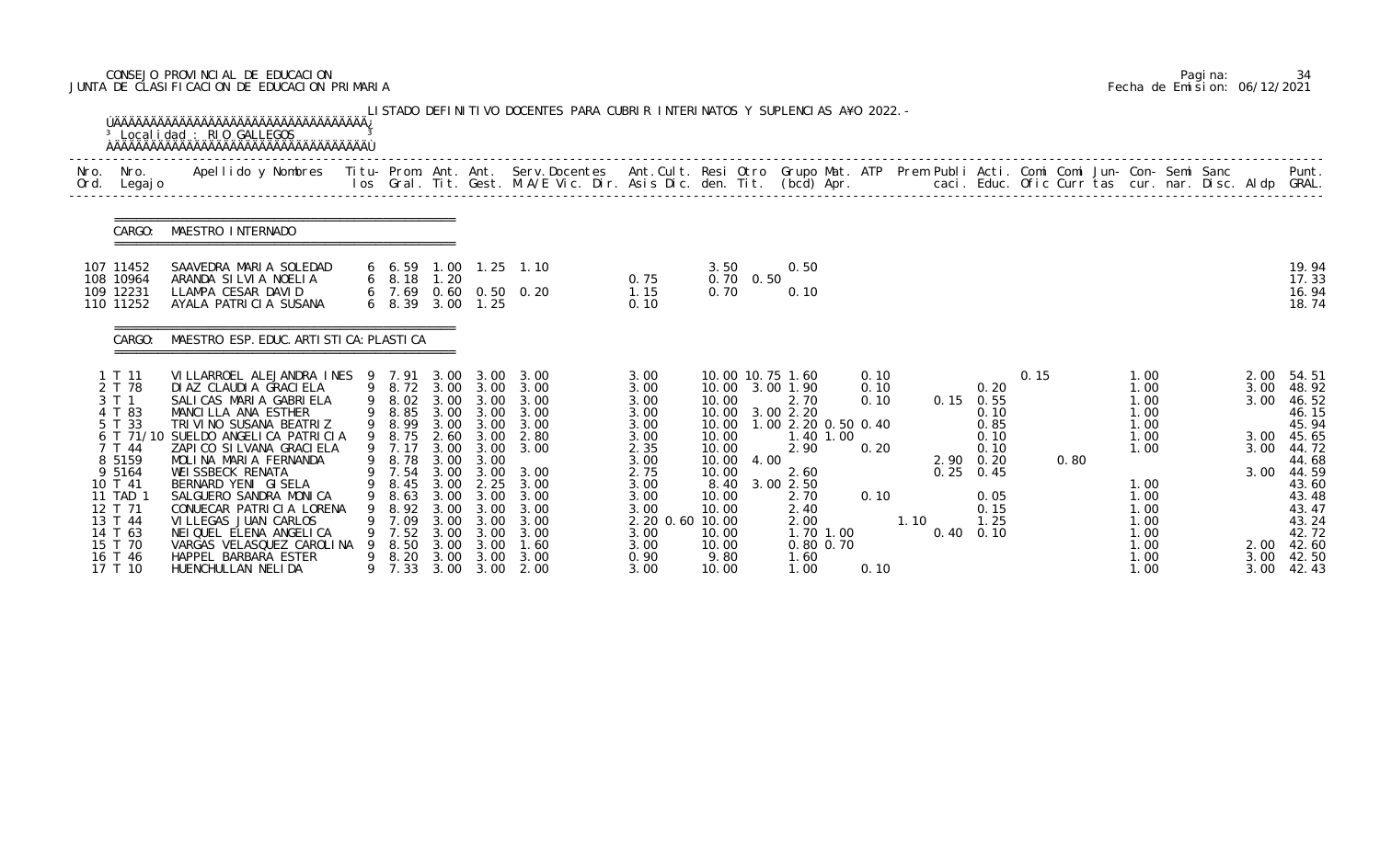# CONSEJO PROVINCIAL DE EDUCACION Pagina: 35 JUNTA DE CLASIFICACION DE EDUCACION PRIMARIA Fecha de Emision: 06/12/2021

|              |                    | <sup>3</sup> Localidad : RIO GALLEGOS                                                                                                          |   |                  |              |                   | LISTADO DEFINITIVO DOCENTES PARA CUBRIR INTERINATOS Y SUPLENCIAS A¥O 2022. -                                                   |                 |                |                   |      |                      |              |  |      |  |      |                |
|--------------|--------------------|------------------------------------------------------------------------------------------------------------------------------------------------|---|------------------|--------------|-------------------|--------------------------------------------------------------------------------------------------------------------------------|-----------------|----------------|-------------------|------|----------------------|--------------|--|------|--|------|----------------|
| Nro.<br>Ord. | Nro.<br>Legaj o    | Apellido y Nombres - Titu- Prom. Ant. Ant. Serv.Docentes - Ant.Cult. Resi Otro Grupo Mat. ATP - Prem Publi Acti. Comi Comi Jun- Con- Semi Sanc |   |                  |              |                   | los Gral. Tit. Gest. M.A/E Vic. Dir. Asis Dic. den. Tit. (bcd) Apr.       caci. Educ. Ofic Curr tas cur. nar. Disc. Aldp GRAL. |                 |                |                   |      |                      |              |  |      |  |      | Punt.          |
|              | CARGO:             | MAESTRO ESP. EDUC. ARTI STI CA: PLASTI CA                                                                                                      |   |                  |              |                   |                                                                                                                                |                 |                |                   |      |                      |              |  |      |  |      |                |
|              | 18 T 15            | DENEVI PATRICIA                                                                                                                                |   | 9 9.02           | 3.00         | 3.00              | 3.00                                                                                                                           | 2.10            | 10.00          | 1.50              |      | $0.20$ $0.50$ $0.10$ |              |  | 1.00 |  |      | 42.42          |
|              | 19 T 81            | CARDENAS SANDRA YAMILE                                                                                                                         |   | 9 7.49           | 3.00         | 3.00              | 3.00                                                                                                                           | 0.45            | 10.00          | 1.90 0.40         |      |                      |              |  | 1.00 |  | 3.00 | 42.24          |
|              | 20 T 83            | AGUI LA BAHAMONDE JESSI CA                                                                                                                     |   | 9 7.83           | 3.00         | 3.00              | 3.00                                                                                                                           |                 | 10.00          | 2.20              |      |                      | 0.10         |  | 1.00 |  | 3.00 | 42.13          |
|              | 21 T 61            | TORRES SUSANA BEATRIZ                                                                                                                          |   | 9 8.86           | 3.00         | 3.00              | 2.80                                                                                                                           | 2.40            | 10.00          | 1.40              | 0.20 |                      | 0.05         |  | 1.00 |  |      | 41.71          |
|              | 22 6468<br>23 T 39 | LOPEZ LAURA KARINA<br>DIAZ JORGE FABRICIO                                                                                                      |   | 9 7.15<br>9 7.50 | 3.00<br>3.00 | 3.00<br>3.00      | 2.20<br>3.00                                                                                                                   | 3.00<br>1.75    | 10.00<br>10.00 | 2.50 1.00<br>2.30 |      |                      | 0.20<br>0.25 |  | 1.00 |  |      | 41.05<br>40.80 |
|              | 24 5271            | CID GABRIELA DE LAS N                                                                                                                          | 9 | 8.60             | 3.00         | 3.00              | 2.60                                                                                                                           | 3.00            | 10.00          | 1.30              |      |                      | 0.15         |  |      |  |      | 40.65          |
|              |                    | 25 T 58/63 OLIVERO PATRICIA LORENA                                                                                                             |   | 9 7.20           | 3.00         | 3.00              | 2.20                                                                                                                           | 1.10            | 10.00          | 1.10 1.00         |      |                      |              |  | 1.00 |  | 2.00 | 40.60          |
|              | 26 0202            | LOPEZ LUIS ALEJANDRO                                                                                                                           |   | 8.64             | 3.00         | 3.00              | 2.00                                                                                                                           | 3.00            | 10.00          | 1.00 0.40         |      |                      | 0.45         |  |      |  |      | 40.49          |
|              | 27 T 38            | JARA MARIA ALEJANDRA                                                                                                                           |   | 9 7.21           | 3.00         | 3.00              | 2.80                                                                                                                           | 3.00            | 10.00          | 1.40              |      |                      |              |  | 1.00 |  |      | 40.41          |
|              | 28 T 19            | CARCAMO HURTADO ADELA                                                                                                                          |   | 9 7.31           | 3.00         | 3.00              | 2.80                                                                                                                           | 1.30            | 10.00          | 1.40 1.00 0.30    |      |                      |              |  | 1.00 |  |      | 40.11          |
|              | 29 T 78            | HURTADO LORENA JAQUELINE                                                                                                                       |   | 9 7.83           | 3.00         | 3.00              | 1.00                                                                                                                           | 3.00            | 10.00          | 0.50 1.00         |      | $0.25 \quad 0.50$    |              |  | 1.00 |  |      | 40.08          |
|              |                    | 30 T 55/38 CUTINI GABRIELA SUSANA                                                                                                              |   | 9 7.28           | 3.00         | 3.00              | 2.40                                                                                                                           | 0.15            | 10.00          | 1.20              |      |                      | 0.05         |  | 1.00 |  | 3.00 | 40.08          |
|              |                    | 31 T 41/83 PARIS NEIL JENNIFER                                                                                                                 |   | 9 7.50           | 1.80         | 2.25              | 1.80                                                                                                                           | 2.40            | 10.00          | 0.90              | 0.10 |                      |              |  | 1.00 |  | 3.00 | 39.75          |
|              | 32 T 58<br>33 5670 | FARIAS FELIX MANUEL                                                                                                                            | 9 | 7.83<br>7.03     | 3.00<br>3.00 | 3.00              | 3.00<br>2.20                                                                                                                   | 0.70            | 10.00          | 1.80              |      |                      |              |  | 1.00 |  | 3.00 | 39.33          |
|              | 34 0481            | NAVARRO CLAUDIA LORENA<br>DICKIE SILVIA ALEJANDRA                                                                                              | 9 | 6.90             | 3.00         | 3.00<br>3.00      | 2.20                                                                                                                           | 0.85<br>3.00    | 10.00<br>10.00 | 1.10<br>1.10      |      | 0.10 0.25 0.15 0.35  |              |  |      |  |      | 39.18<br>39.05 |
|              | 35 9465            | BARRI ENTOS ROSA LI LI ANA                                                                                                                     |   | 9 7.71           | 3.00         | 3.00              | 2.00                                                                                                                           | 0.20            | 10.00          | 1.00              |      |                      |              |  |      |  | 3.00 | 38.91          |
|              | 36 T 58            | AYANCAN MARIA ELENA                                                                                                                            |   | 9 7.30           |              | $3.00 \quad 3.00$ | 3.00                                                                                                                           |                 | 10.00          | 2.40              |      |                      | 0.10         |  | 1.00 |  |      | 38.80          |
|              | 37 5461            | RAVETTA SI LVI A HONORA                                                                                                                        |   | 7.13             | 3.00         | 3.00              |                                                                                                                                | 3.00            | 10.00          |                   |      | 3.60                 |              |  |      |  |      | 38.73          |
|              | 38 10674           | MARQUEZ MAIRA ALEJANDRA                                                                                                                        |   | 8.07             | 40           | . 75              | 1.60                                                                                                                           | 3.00            | 10.00          | 0.80              |      |                      |              |  |      |  |      | 3.00 38.62     |
|              | 39 6712            | NAVARRETE LEAL ANGELA DE                                                                                                                       |   | 6.43             | 3.00         | 3.00              | 0.70                                                                                                                           | 2.10            | 10.00          | $0.30$ 1.00       |      |                      |              |  |      |  | 3.00 | 38.53          |
|              | 40 T 41            | DAVERIO MARIA FATIMA                                                                                                                           |   | 7.46             | 3.00         | 3.00              | 0.80                                                                                                                           | 0.65 0.20 10.00 |                | 0.40              |      |                      |              |  | 1.00 |  | 3.00 | 38.51          |
|              | 41 T 61/11         | ALVARADO PAOLA KARINA                                                                                                                          |   | 7.95             | 3.00         | 3.00              | 2.60                                                                                                                           | 0.60            | 10.00          | 1. 30             |      |                      |              |  | 1.00 |  |      | 38.45          |
|              | 42 7249            | GALLIA LUMILA LUCIANA                                                                                                                          | 9 | 6.53             | 3.00         | 3.00              | 2.40                                                                                                                           |                 | 10.00          | 1. 20             |      |                      |              |  |      |  |      | 3.00 38.13     |
|              | 43 8250            | ALVARADO ROSA MARIA.                                                                                                                           |   | 6.96             |              |                   | 3.00 2.75 2.00                                                                                                                 | 0.40            | 10.00          | 1.00              |      |                      |              |  |      |  |      | 3.00 38.11     |

|  | Pagi na: | 35                           |
|--|----------|------------------------------|
|  |          | Fecha de Emision: 06/12/2021 |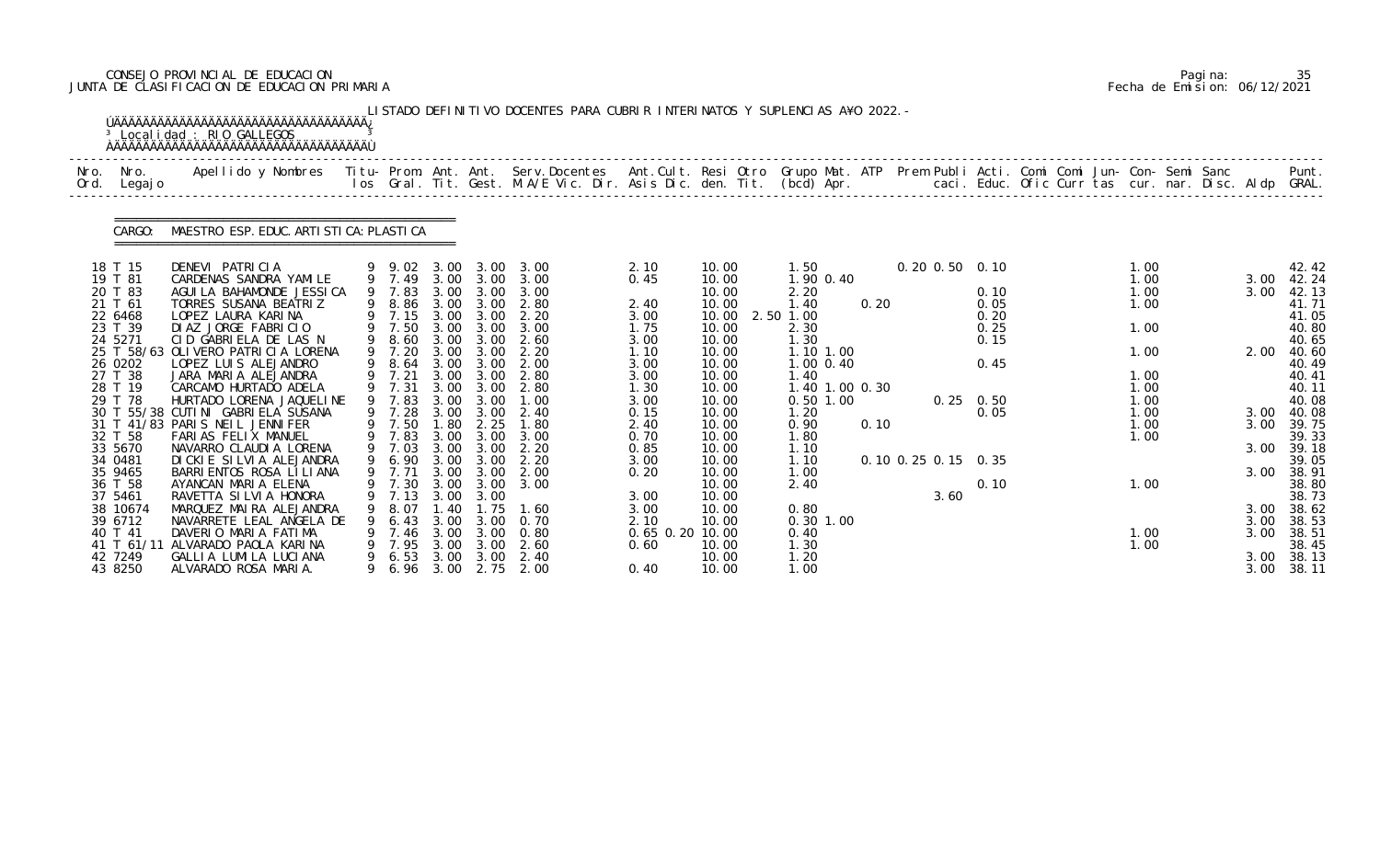# CONSEJO PROVINCIAL DE EDUCACION Pagina: 36 JUNTA DE CLASIFICACION DE EDUCACION PRIMARIA Fecha de Emision: 06/12/2021

|              |                     | <sup>3</sup> Localidad : RIO GALLEGOS                                                                                                                                                                                             |     |                            |              |                   | LISTADO DEFINITIVO DOCENTES PARA CUBRIR INTERINATOS Y SUPLENCIAS A¥O 2022. - |              |                |                            |      |      |  |      |  |      |                |
|--------------|---------------------|-----------------------------------------------------------------------------------------------------------------------------------------------------------------------------------------------------------------------------------|-----|----------------------------|--------------|-------------------|------------------------------------------------------------------------------|--------------|----------------|----------------------------|------|------|--|------|--|------|----------------|
| Nro.<br>Ord. | Nro.<br>Legaj o     | Apellido y Nombres  Titu- Prom. Ant. Ant. Serv.Docentes  Ant.Cult. Resi Otro Grupo Mat. ATP Prem Publi Acti. Comi Comi Jun- Con- Semi Sanc           Punt.<br>Ios Gral. Tit. Gest. M.A/E Vic. Dir. Asis Dic. den. Tit. (bcd) Apr. |     |                            |              |                   |                                                                              |              |                |                            |      |      |  |      |  |      |                |
|              | CARGO:              | MAESTRO ESP. EDUC. ARTI STI CA: PLASTI CA                                                                                                                                                                                         |     |                            |              |                   |                                                                              |              |                |                            |      |      |  |      |  |      |                |
|              | 44 T 55<br>45 6412  | NAVARRO MARCELA ANTONIA.<br>ALBORNOZ PATRICIA ATILIA                                                                                                                                                                              |     | 9 8.59<br>9 8.51           |              | 3.00 3.00         | 1.50<br>1.40                                                                 | 1.00         | 10.00          | 0.70                       |      | 0.15 |  | 1.00 |  |      | 37.94<br>37.66 |
|              | 46 361              | ORONA CERINI MARIA                                                                                                                                                                                                                |     | 9 7.48                     | 3.00         | 3.00 3.00<br>3.00 | 1.40                                                                         | 2.15<br>3.00 | 10.00<br>10.00 | 0.60<br>0.70               |      |      |  |      |  |      | 37.58          |
|              | 47 T 91             | GOROSI TO MONICA ELIZABETH                                                                                                                                                                                                        | - 9 | 7.07                       | 3.00         | 3.00              | 2.60                                                                         | 0.20         | 10.00          | 1.30                       |      | 0.25 |  | 1.00 |  |      | 37.42          |
|              |                     | 48 T 19/55 ASTETE MARISA ISABEL                                                                                                                                                                                                   |     |                            | 3.00         | 1.50              | 3.00                                                                         | 2.20         | 10.00          | 3.00 1.50                  |      | 0.05 |  | 1.00 |  | 3.00 | 37.25          |
|              | 49 10348            | SILISQUE MARIA EUGENIA                                                                                                                                                                                                            |     | 9 7.12                     | 3.00         | 2.00              | 1.40                                                                         | 0.15         | 9.80           | 0.70 1.00                  |      |      |  |      |  | 3.00 | 37.17          |
|              | 50 9494             | GARRIDO ELIANA ELENA                                                                                                                                                                                                              |     | 9 6.90                     | 2.20         | 2.75              | 2.00                                                                         | 0.15         | 10.00          | 1.00                       | 0.10 |      |  |      |  | 3.00 | 37.10          |
|              | 51 0707             | MARCIAL MARCELA GLADYS                                                                                                                                                                                                            |     | 9 8.00                     |              |                   | 3.00 3.00 0.70                                                               | 3.00         | 10.00          | 0.30                       |      | 0.05 |  |      |  |      | 37.05          |
|              | 52 12279<br>53 4012 | GARRI BI A MARI A EUGENI A<br>HARRIS ALEJANDRA ETHEL                                                                                                                                                                              |     | 9 8.25<br>9 8.89           | 0.40<br>3.00 | 3.00              | $0.75$ 2.20                                                                  | 0.85<br>3.00 | 10.00<br>10.00 | 1.50<br>1.00               |      |      |  |      |  | 3.00 | 36.95<br>36.89 |
|              | 54 4555             | MANSILLA GLORIA AGUSTINA                                                                                                                                                                                                          |     | 6.40                       |              | $3.00 \quad 3.00$ | 1.60                                                                         | 3.00         | 10.00          | 0.80                       |      |      |  |      |  |      | 36.80          |
|              | 55 6857             | GARAY LI SANDRO DANI EL                                                                                                                                                                                                           |     | 6.90                       | 3.00         | 3.00              | 1.00                                                                         | 2.80         | 10.00          | $0.50$ $0.60$              |      |      |  |      |  |      | 36.80          |
|              | 56 10120            | RODRI GUEZ TRANGONI                                                                                                                                                                                                               |     | 9 7.05                     | 1.80         | 2.25              | 1.80                                                                         | 0.20         | 10.00          | $0.90$ $0.80$              |      |      |  |      |  | 3.00 | 36.80          |
|              | 57 6559             | FARFAN NELIDA CRISTINA                                                                                                                                                                                                            | 9   | 8.14                       | 3.00         | 3.00              | 0.30                                                                         | 3.00         | 10.00          | 0.10                       |      | 0.25 |  |      |  |      | 36.79          |
|              | 58 11890            | MARTINEZ NORMA ISABEL                                                                                                                                                                                                             |     | 8.79                       | 0.80         | 1.00              |                                                                              | 1.70         | 10.00          | 4.50<br>0.70               |      |      |  |      |  |      | 36.49          |
|              | 59 7584             | AGUILA DELIA MARIELA                                                                                                                                                                                                              |     | 9 7.39                     | 3.00         | 3.00              | 1.70                                                                         | 1.45         | 10.00          | 0.80                       |      | 0.10 |  |      |  |      | 36.44          |
|              | 60 8010<br>61 7729  | FERNANDEZ LORENA SOLEDAD<br>SURA ADRIANA EDITH                                                                                                                                                                                    |     | 9 7.18                     | 3.00         | 2.80 3.00<br>3.00 | 1.80<br>0.60                                                                 | 1.65         | 10.00          | 0.90                       |      |      |  |      |  |      | 36.33          |
|              | 62 9094             | TEJERINA CARLA ROMINA                                                                                                                                                                                                             |     | 9 6.83<br>9 7.15 3.00 2.75 |              |                   | 2.00                                                                         | 3.00<br>0.50 | 10.00<br>10.00 | $0.50$ $0.30$<br>1.00 0.60 |      |      |  |      |  |      | 36.23<br>36.00 |
|              | 63 495              | FERNANDEZ EVANGELINA A                                                                                                                                                                                                            |     | 7.46                       | 3.00         | 3.00              |                                                                              | 3.00         | 10.00          |                            |      |      |  |      |  |      | 35.46          |
|              | 64 7049             | MORALES CONTRERAS MARTA                                                                                                                                                                                                           |     |                            | 3.00         | 3.00              |                                                                              | 2.90         | 10.00          |                            |      |      |  |      |  |      | 35.07          |
|              | 65 9772             | ECHEVERRIA MABEL AURORA                                                                                                                                                                                                           |     | 7.71                       | 3.00         | 1.50              | 0.40                                                                         |              | 10.00          | 0.20                       |      |      |  |      |  | 3.00 | 34.81          |
|              | 66 5268             | AYANCAN NELIDA LORENA                                                                                                                                                                                                             |     | 6.95                       | 3.00         | 3.00              | 1.80                                                                         | 0.10         | 10.00          | 0.90                       |      |      |  |      |  |      | 34.75          |
|              | 67 5604             | ALCAZAR LIDIA MABEL                                                                                                                                                                                                               |     | 7.28                       | 3.00         | 3.00              | 0.60                                                                         | 1.45         | 10.00          | 0.30                       |      |      |  |      |  |      | 34.63          |
|              | 68 6596             | GALLEGOS HELIMA MARINA                                                                                                                                                                                                            |     | 7.23                       | 3.00         | 2.75              |                                                                              | 1.50         | 10.00          | 1.00                       |      | 0.10 |  |      |  |      | 34.58          |
|              | 69 8427             | VILTE CAROLINA ELIZABET                                                                                                                                                                                                           | 9   | 8.18                       |              | 3.00 2.50         |                                                                              | 1.85         | 7.00 3.00      |                            |      |      |  |      |  |      | 34.53          |

|  | Pagi na: | 36                           |
|--|----------|------------------------------|
|  |          | Fecha de Emision: 06/12/2021 |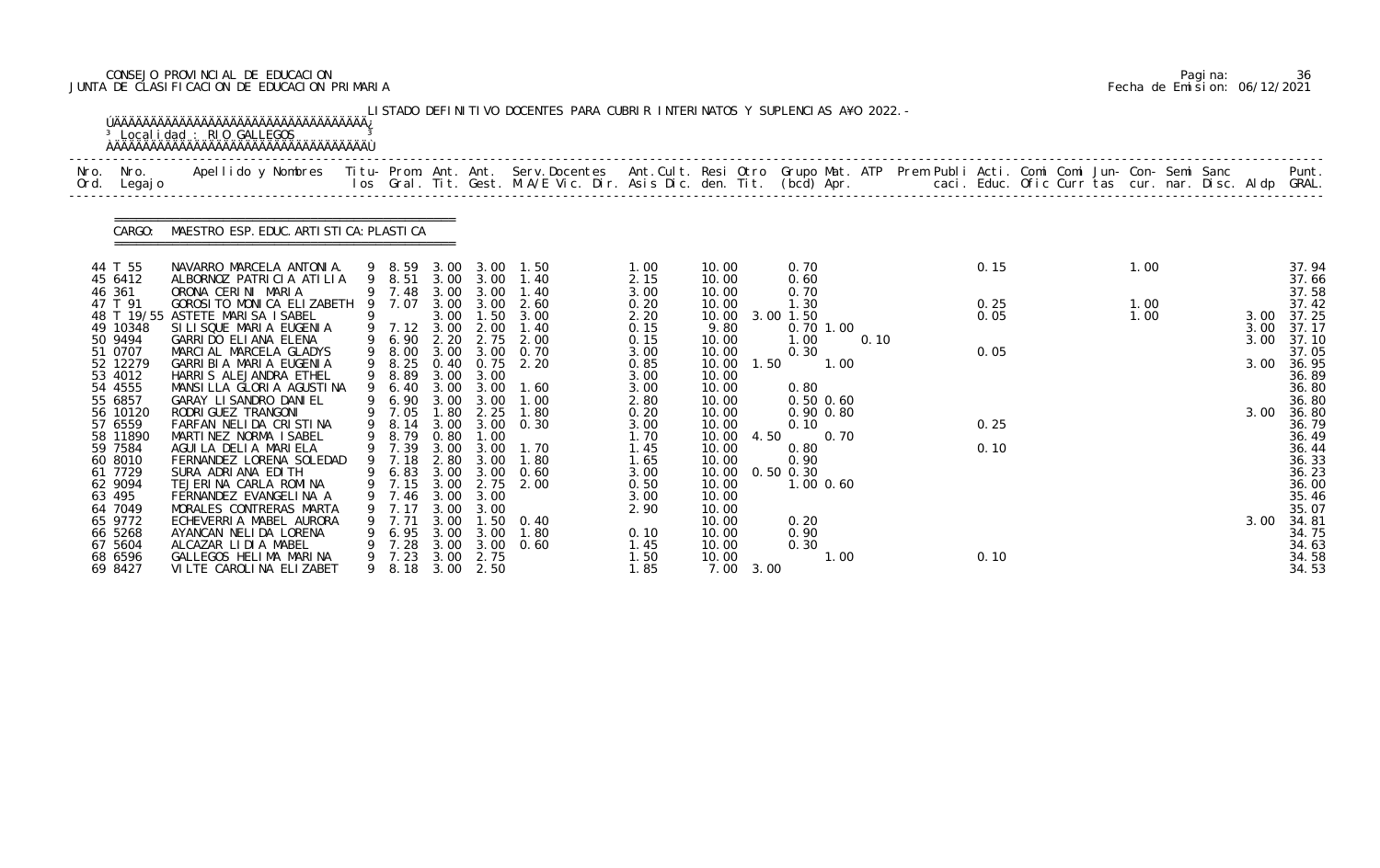# CONSEJO PROVINCIAL DE EDUCACION Pagina: 37 JUNTA DE CLASIFICACION DE EDUCACION PRIMARIA Fecha de Emision: 06/12/2021

| Nro. | Nro. In the Nro.<br>Ord. Legajo | Apellido y Nombres  Titu- Prom. Ant. Ant. Serv.Docentes  Ant.Cult. Resi Otro Grupo Mat. ATP Prem Publi Acti. Comi Comi Jun- Con- Semi Sanc             Punt.<br>Ios Gral. Tit. Gest. M.A/E Vic. Dir. Asis Dic. den. Tit. (bcd) Ap |   |                  |                  |                   |                                                |              |                        |                  |      |      |  |  |      |      |                |
|------|---------------------------------|-----------------------------------------------------------------------------------------------------------------------------------------------------------------------------------------------------------------------------------|---|------------------|------------------|-------------------|------------------------------------------------|--------------|------------------------|------------------|------|------|--|--|------|------|----------------|
|      | CARGO:                          | MAESTRO ESP. EDUC. ARTI STI CA: PLASTI CA                                                                                                                                                                                         |   |                  |                  |                   |                                                |              |                        |                  |      |      |  |  |      |      |                |
|      | 70 6715<br>71 8441              | AGUI LERA KARI NA ANDREA<br>MARQUEZ JUAN JOSE                                                                                                                                                                                     |   |                  |                  |                   | 9 7.17 3.00 3.00 1.40<br>9 6.42 3.00 3.00 0.20 | 1.65         | 10.00<br>10.00         | 0.70<br>0.101.00 | 0.10 | 0.10 |  |  |      |      | 34.47<br>34.37 |
|      | 72 10390                        | HERNANDEZ DI EGO RUBEN                                                                                                                                                                                                            |   | 9 8.59 2.80      |                  | 2.00              |                                                | 3.00         | 8.40                   |                  |      |      |  |  |      |      | 33.79          |
|      | 73 10322<br>74 0587             | SEQUER NATALIA<br>PARED MANUEL PATRICIO                                                                                                                                                                                           |   | 9 9.25<br>9 6.68 | 1.80             | 2.00              | 3.00 3.00 0.60                                 | 1.45<br>0.90 | 10.00<br>10.00         | $0.30$ $0.10$    |      | 0.10 |  |  |      |      | 33.60<br>33.58 |
|      | 75 7611                         | MORENO NI LDA ELIZABETH                                                                                                                                                                                                           |   | 9 6.97           | 3.00             |                   | $3.00 \quad 0.40$                              | 0.45         | 10.00                  | $0.50$ $0.20$    |      |      |  |  |      |      | 33.52          |
|      | 76 6522                         | MELLADO MI GUEL ANGEL                                                                                                                                                                                                             |   | 9 7.62           | 3.00             |                   | $3.00 \quad 0.20$                              | 0.55         | 10.00                  | 0.10             |      |      |  |  |      |      | 33.47          |
|      | 77 6965<br>78 7593              | GARBERO FARIAS JONATHAN<br>SAEZ ROSANA BEATRIZ.                                                                                                                                                                                   |   | 9 7.78<br>9 7.36 | 3.00             |                   | 3.00 2.75 0.50<br>$3.00 \quad 0.20$            | 0.10<br>0.40 | 10.00<br>10.00         | 0.20<br>0.10     |      |      |  |  |      |      | 33.33<br>33.06 |
|      | 79 10326                        | HOLOVATY KARINA MABEL                                                                                                                                                                                                             |   | 9 8.40           | 1.60             | 2.00              | 1.00                                           | 0.05         | 7.70                   | 1.30             |      |      |  |  | 2.00 |      | 33.05          |
|      | 80 9566                         | DI AZ TEJADA PAOLA DE LOS                                                                                                                                                                                                         |   | 9 7.73           |                  |                   | 3.00 2.75 0.20                                 | 0.15         | 10.00                  | 0.10             |      |      |  |  |      |      | 32.93          |
|      | 81 6582                         | CHEUQUE MARIELA ALEJANDRA                                                                                                                                                                                                         |   |                  | 3.00             |                   | $2.25$ 0.80                                    |              | 10.00                  | 0.40             |      |      |  |  |      |      | 32.88          |
|      | 82 11065<br>83 10086            | QUI ROZ VALERIA LI LI ANA<br>GUI CHACOY NORMA DEL CAMEN                                                                                                                                                                           | 9 | 9 8.60<br>7.25   | 1.20<br>3.00     | 1.25<br>2.75      |                                                | 1.55<br>0.40 | 10.00<br>10.00         | 1.00             |      |      |  |  |      |      | 32.60<br>32.40 |
|      | 84 12069                        | PAEZ MARIANA NOELIA                                                                                                                                                                                                               |   | 9 7.56           | 0.60             |                   | $0.50 \quad 0.40$                              | 0.75         | 10.00                  | 0.20             |      |      |  |  |      | 3.00 | 32.01          |
|      | 85 9452                         | HERNANDEZ MARIA ALEJANDRA 9 7.17                                                                                                                                                                                                  |   |                  | 3.00             | 2.75              |                                                |              | 10.00                  |                  |      |      |  |  |      |      | 31.92          |
|      | 86 11537                        | VELASQUEZ SANCHEZ KARINA                                                                                                                                                                                                          |   | 9 7.60           |                  |                   | 1.00 1.25 0.60                                 | 1.80         | 10.00                  | 0.30             |      |      |  |  |      |      | 31.55          |
|      | 87 11728<br>88 11460            | QUARGNOLO JULI ETA<br>DRIUZZI PAMELA CARINA                                                                                                                                                                                       |   | 9 9.11<br>9 8.49 | 1.00<br>1.00     | 0.75<br>1.50      |                                                | 1.30<br>0.95 | 10.00<br>10.00 0.50    | 0.30             |      |      |  |  |      |      | 31.46<br>31.44 |
|      | 89 11082                        | CATRI HUALA ROXANA VANESA                                                                                                                                                                                                         | 9 | 8.39             | 1.20             | 1.50              |                                                | 0.80         | 10.00                  |                  |      |      |  |  |      |      | 30.89          |
|      | 90 11437                        | SAAVEDRA MICAELA ROXANA                                                                                                                                                                                                           |   | 9 8.20           | .00 <sub>1</sub> |                   | $.25 \quad 0.70$                               | 0.40         | 10.00                  | 0.30             |      |      |  |  |      |      | 30.85          |
|      | 91 11833                        | CONTRERAS MARIA VALERIA                                                                                                                                                                                                           |   | 9 7.55           | .00              | 1.25              |                                                | 1.85         | 10.00                  |                  |      | 0.05 |  |  |      |      | 30.70          |
|      | 92 11971                        | OYARZO MIRANDA VANESA G.                                                                                                                                                                                                          |   | 9.16             | 1.00             | 1.00              |                                                | 0.40         | 10.00                  |                  |      |      |  |  |      |      | 30.56          |
|      | 93 12170<br>94 6513             | AYBAR STEFANY LIZET<br>TORRES JONATAN MATIAS                                                                                                                                                                                      |   | 8.90             | 0.60             |                   | $0.75$ 0.10<br>9 7.54 2.40 0.75 0.40           | 0.20<br>0.15 | 10.00<br>1.00<br>10.00 | 0.20             |      |      |  |  |      |      | 30.55<br>30.44 |
|      | 95 11441                        | CATRI HUALA ROMI NA ANDREA                                                                                                                                                                                                        |   | 9 8.17           |                  | $1.00 \quad 1.25$ |                                                | 0.40         | 10.00                  |                  |      |      |  |  |      |      | 29.82          |

|  | Pagi na: |                              |
|--|----------|------------------------------|
|  |          | Fecha de Emision: 06/12/2021 |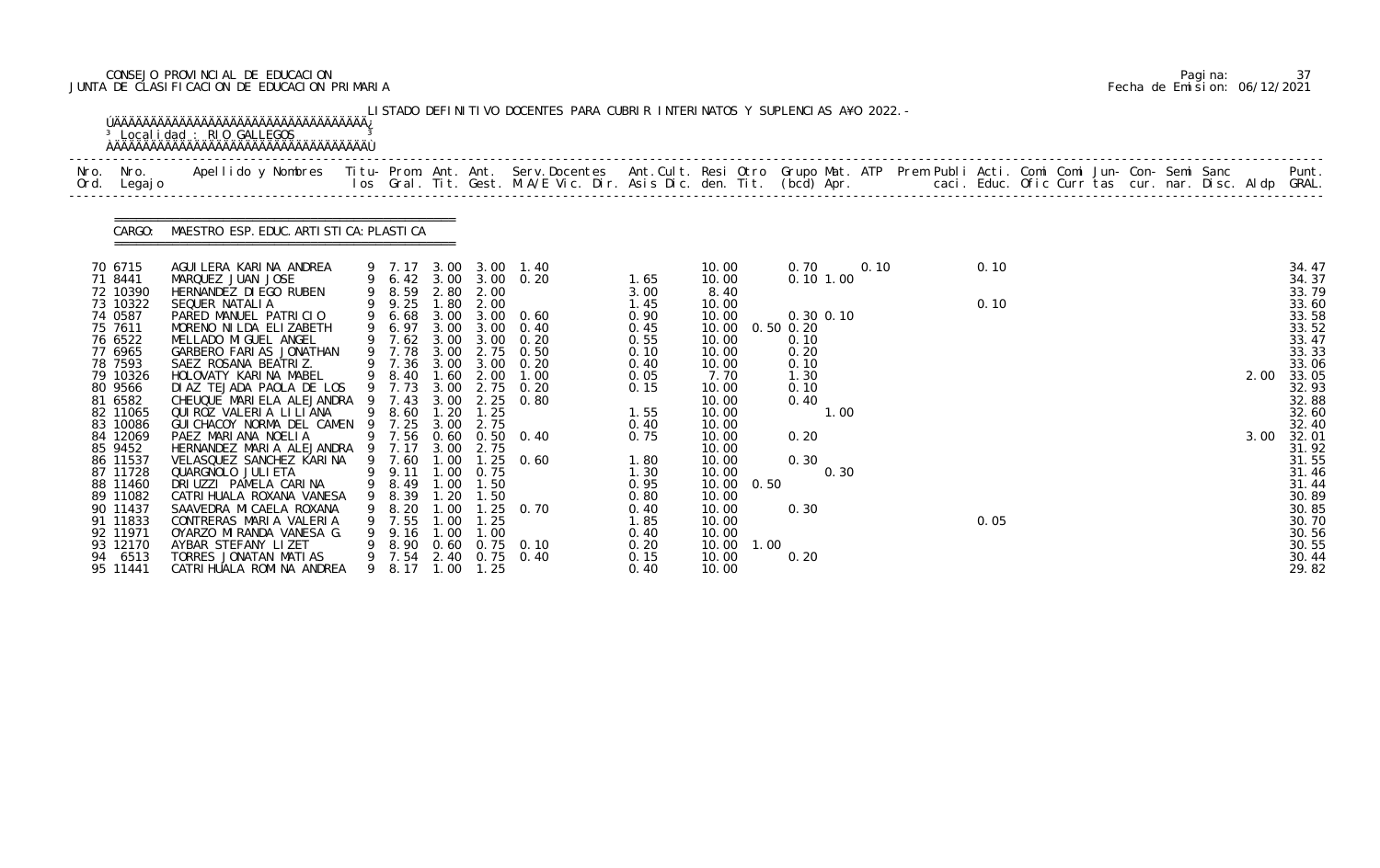# CONSEJO PROVINCIAL DE EDUCACION Pagina: 38 JUNTA DE CLASIFICACION DE EDUCACION PRIMARIA Fecha de Emision: 06/12/2021

| Nro.<br>Nro.<br>Ord. Legajo                                                                                                                                                                                                                                | Apellido y Nombres  Titu- Prom. Ant. Ant. Serv.Docentes  Ant.Cult. Resi Otro Grupo Mat. ATP Prem Publi Acti. Comi Comi Jun- Con- Semi Sanc           Punt.<br>Ios Gral. Tit. Gest. M.A/E Vic. Dir. Asis Dic. den. Tit. (bcd) Apr.                                                                                                                                                                                                                                                                                                  |                                                                                                                                                                                                           |                                                     |                                                                                                          |                                                                                                                            |                                                                                                                      |                                                                                                                                                           |                                     |  |      |  |  |      |                                                                                                                                                                                  |
|------------------------------------------------------------------------------------------------------------------------------------------------------------------------------------------------------------------------------------------------------------|------------------------------------------------------------------------------------------------------------------------------------------------------------------------------------------------------------------------------------------------------------------------------------------------------------------------------------------------------------------------------------------------------------------------------------------------------------------------------------------------------------------------------------|-----------------------------------------------------------------------------------------------------------------------------------------------------------------------------------------------------------|-----------------------------------------------------|----------------------------------------------------------------------------------------------------------|----------------------------------------------------------------------------------------------------------------------------|----------------------------------------------------------------------------------------------------------------------|-----------------------------------------------------------------------------------------------------------------------------------------------------------|-------------------------------------|--|------|--|--|------|----------------------------------------------------------------------------------------------------------------------------------------------------------------------------------|
|                                                                                                                                                                                                                                                            | CARGO: MAESTRO ESP. EDUC. ARTI STI CA: PLASTI CA                                                                                                                                                                                                                                                                                                                                                                                                                                                                                   |                                                                                                                                                                                                           |                                                     |                                                                                                          |                                                                                                                            |                                                                                                                      |                                                                                                                                                           |                                     |  |      |  |  |      |                                                                                                                                                                                  |
| 96 11440<br>97 12195<br>98 12440<br>99 12021<br>100 11298<br>101 11159<br>102 11032<br>103 10419<br>104 12663<br>105 7250<br>106 11865<br>107 10539<br>108 11035<br>109 10997<br>110 11007<br>111 12778<br>112 10071<br>113 11967<br>114 12675<br>115 9829 | LOYOLA JORGELINA ALICIA<br>VERDEJOS AGOSTINA DINORAH 9 8.51<br>LEGUE CATHERIN<br>ESPINOZA RUTH ABIGAIL<br>ROMANO NATALIA MARINA<br>ZARATE CARLOS MIGUEL<br>OYARZUN MARIANA DE LOS<br>GERENI ERE SUSANA MABEL<br>PEREDA ZAMUDIO AMADA DE<br>PEREYRA CRISTIAN FABIAN<br>MALDONADO VERONICA<br>MONTES DE OCA MIGUEL<br>NATELLA MARIELA VIRGINIA<br>GAMARRA ANDREA NATALIA<br>MELGAREJO DI EGO NI COLAS<br>ARROYO FACUNDO JAVI ER<br>BARRAZA LORENA DEL JESUS<br>LOPEZ MELISA ALEJANDRA<br>CORTES DAI ANA INES<br>UZQUEDA ERIKA ROXANA | 9 7.75 1.00 1.00<br>9 8.39<br>9 7.62<br>9 9.07<br>9 9.14<br>9 8.57<br>9 8.35<br>9 7.97<br>9 7.33<br>9 8.34<br>9 6.98<br>9 9.49<br>9 7.93<br>9 7.86<br>9 8.17<br>9 7.64<br>9 8.45 1.00 0.75<br>9 7.84 0.20 | 0.80<br>2.20<br>1.20<br>0.20<br>.80<br>1.40<br>1.20 | $0.60 \quad 0.75$<br>0.50<br>$0.60 \quad 0.75$<br>1.50<br>1.50<br>1.40 1.75<br>1.75<br>1.50<br>3.00 1.00 | 1.40<br>1.00 1.00 0.75<br>3.00 3.00 0.10<br>0.80 1.00 0.60<br>$1.25 \quad 0.20$<br>1.20 1.50 0.60<br>6 7.97 2.80 2.50 0.20 | 0.85<br>0.10<br>1.60<br>1.55<br>0.20<br>1.05<br>1.50<br>0.50<br>0.45<br>0.05<br>0.65<br>0.80<br>0.10<br>1.30<br>0.90 | 10.00<br>10.00<br>10.00<br>5.60<br>6.30<br>4.90<br>4.90<br>4.20<br>7.70<br>3.50<br>2.10<br>4.20<br>2.10<br>1.40 0.70 0.30<br>1.40<br>2.10<br>0.70<br>1.40 | $0.70$ 1.00<br>0.70<br>0.30<br>0.10 |  | 0.40 |  |  | 3.00 | 29.60<br>28.96<br>28.69<br>28.67<br>28.67<br>26.94<br>26.22<br>26.20<br>26.07<br>25.93<br>25.59<br>23.73<br>23.49<br>23.28<br>21.76<br>19.37<br>21.34<br>20.50<br>17.04<br>21.87 |

|  | Pagi na: | 38                           |
|--|----------|------------------------------|
|  |          | Fecha de Emision: 06/12/2021 |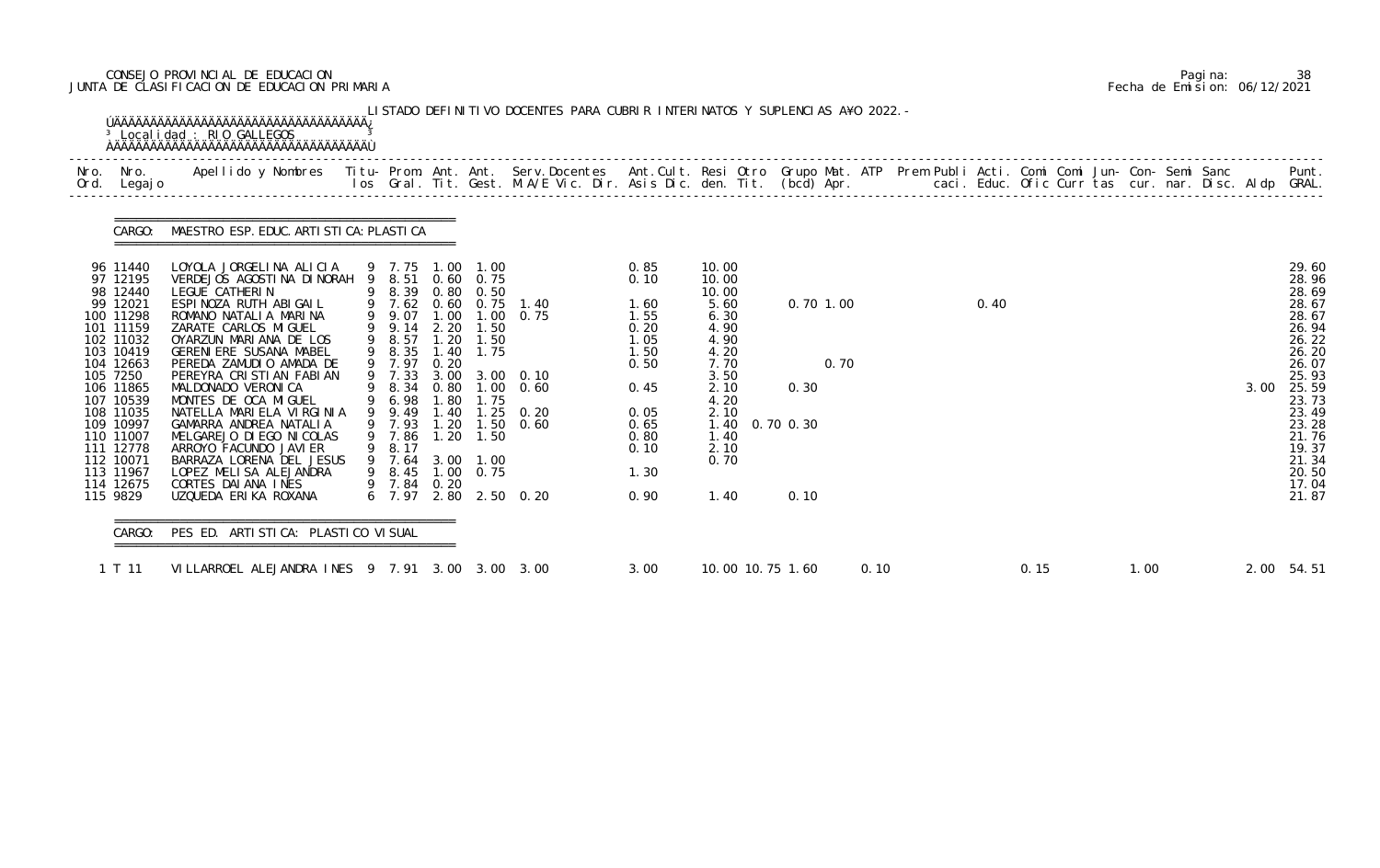# CONSEJO PROVINCIAL DE EDUCACION Pagina: 39 JUNTA DE CLASIFICACION DE EDUCACION PRIMARIA Fecha de Emision: 06/12/2021

|              |                    | <sup>3</sup> Localidad : RIO GALLEGOS                                                                                                    |    |                  |              |                   | LISTADO DEFINITIVO DOCENTES PARA CUBRIR INTERINATOS Y SUPLENCIAS A¥O 2022. -                                             |                 |                |      |                             |                |      |      |             |                      |      |              |  |      |                |
|--------------|--------------------|------------------------------------------------------------------------------------------------------------------------------------------|----|------------------|--------------|-------------------|--------------------------------------------------------------------------------------------------------------------------|-----------------|----------------|------|-----------------------------|----------------|------|------|-------------|----------------------|------|--------------|--|------|----------------|
| Nro.<br>Ord. | Nro.<br>Legaj o    | Apellido y Nombres Titu- Prom. Ant. Ant. Serv.Docentes Ant.Cult. Resi Otro Grupo Mat. ATP Prem Publi Acti. Comi Comi Jun- Con- Semi Sanc |    |                  |              |                   | los Gral. Tit. Gest. M.A/E Vic. Dir. Asis Dic. den. Tit. (bcd) Apr. caci. Educ. Ofic Curr tas cur. nar. Disc. Aldp GRAL. |                 |                |      |                             |                |      |      |             |                      |      |              |  |      | Punt.          |
|              | CARGO:             | PES ED. ARTI STI CA: PLASTI CO VI SUAL                                                                                                   |    |                  |              |                   |                                                                                                                          |                 |                |      |                             |                |      |      |             |                      |      |              |  |      |                |
|              | 2 T 78             | DI AZ CLAUDI A GRACI ELA                                                                                                                 |    |                  |              |                   | 9 8.72 3.00 3.00 3.00                                                                                                    | 3.00            |                |      | 10.00 3.00 1.90             |                | 0.10 |      |             | 0.20                 |      | 1.00         |  | 3.00 | 48.92          |
|              | 3 T 1<br>4 T 33    | SALICAS MARIA GABRIELA<br>TRIVINO SUSANA BEATRIZ                                                                                         |    | 9 8.02<br>9 8.99 | 3.00         | 3.00              | 3.00 3.00 3.00<br>3.00                                                                                                   | 3.00<br>3.00    | 10.00<br>10.00 |      | 2.70<br>1.00 2.20 0.50 0.40 |                | 0.10 |      | $0.15$ 0.55 | 0.85                 |      | 1.00<br>1.00 |  | 3.00 | 46.52<br>45.94 |
|              |                    | 5 T 71/10 SUELDO ANGELICA PATRICIA                                                                                                       |    | 9 8.75           | 2.60         | 3.00              | 2.80                                                                                                                     | 3.00            | 10.00          |      |                             | 1.40 1.00      |      |      |             | 0.10                 |      | 1.00         |  | 3.00 | 45.65          |
|              | 6 T 44             | ZAPICO SILVANA GRACIELA                                                                                                                  |    | 9 7.17           |              | 3.00 3.00         | 3.00                                                                                                                     | 2.35            | 10.00          |      | 2.90                        |                | 0.20 |      |             | 0.10                 |      | 1.00         |  | 3.00 | 44.72          |
|              | 7 5159             | MOLINA MARIA FERNANDA                                                                                                                    |    | 9 8.78           | 3.00         | 3.00              |                                                                                                                          | 3.00            | 10.00          | 4.00 |                             |                |      |      | 2.90 0.20   |                      | 0.80 |              |  |      | 44.68          |
|              | 8 5 1 6 4          | WEI SSBECK RENATA                                                                                                                        |    | 9 7.54           | 3.00         | 3.00              | 3.00                                                                                                                     | 2.75            | 10.00          |      | 2.60                        |                |      |      |             | $0.25 \quad 0.45$    |      |              |  | 3.00 | 44.59          |
|              | 9 T 41<br>10 TAD 1 | BERNARD YENI GISELA<br>SALGUERO SANDRA MONICA                                                                                            | 9  | 8.45<br>9 8.63   | 3.00<br>3.00 | 2.25<br>3.00      | 3.00<br>3.00                                                                                                             | 3.00<br>3.00    | 8.40<br>10.00  |      | 3.00 2.50<br>2.70           |                | 0.10 |      |             | 0.05                 |      | 1.00<br>1.00 |  |      | 43.60<br>43.48 |
|              | 11 T 71            | CONUECAR PATRICIA LORENA                                                                                                                 |    | 9 8.92           | 3.00         | 3.00              | 3.00                                                                                                                     | 3.00            | 10.00          |      | 2.40                        |                |      |      |             | 0.15                 |      | 1.00         |  |      | 43.47          |
|              | 12 T 44            | VI LLEGAS JUAN CARLOS                                                                                                                    |    | 9 7.09           |              | 3.00 3.00         | 3.00                                                                                                                     | 2.20 0.60 10.00 |                |      | 2.00                        |                |      | 1.10 |             | 1.25                 |      | 1.00         |  |      | 43.24          |
|              | 13 T 63            | NEI QUEL ELENA ANGELICA                                                                                                                  |    | 9 7.52           | 3.00         | 3.00              | 3.00                                                                                                                     | 3.00            | 10.00          |      |                             | 1.70 1.00      |      |      |             | $0.40 \quad 0.10$    |      | 1.00         |  |      | 42.72          |
|              | 14 T 70            | VARGAS VELASQUEZ CAROLINA                                                                                                                | -9 | 8.50             | 3.00         | 3.00              | 1.60                                                                                                                     | 3.00            | 10.00          |      |                             | 0.80 0.70      |      |      |             |                      |      | 1.00         |  |      | 2.00 42.60     |
|              | 15 T 46<br>16 T 15 | HAPPEL BARBARA ESTER<br>DENEVI PATRICIA                                                                                                  | 9  | 8.20<br>9 9.02   | 3.00         | 3.00 3.00<br>3.00 | 3.00<br>3.00                                                                                                             | 0.90<br>2.10    | 9.80<br>10.00  |      | 1.60<br>1.50                |                |      |      |             | $0.20$ $0.50$ $0.10$ |      | 1.00<br>1.00 |  | 3.00 | 42.50<br>42.42 |
|              | 17 T 81            | CARDENAS SANDRA YAMILE                                                                                                                   |    | 9 7.49           | 3.00         | 3.00              | 3.00                                                                                                                     | 0.45            | 10.00          |      |                             | 1.90 0.40      |      |      |             |                      |      | 1.00         |  | 3.00 | 42.24          |
|              | 18 T 83            | AGUI LA BAHAMONDE JESSI CA                                                                                                               |    | 9 7.83           |              | 3.00 3.00         | 3.00                                                                                                                     |                 | 10.00          |      | 2.20                        |                |      |      |             | 0.10                 |      | 1.00         |  | 3.00 | 42.13          |
|              | 19 T 61            | TORRES SUSANA BEATRIZ                                                                                                                    |    | 9 8.86           | 3.00         | 3.00              | 2.80                                                                                                                     | 2.40            | 10.00          |      | 1.40                        |                | 0.20 |      |             | 0.05                 |      | 1.00         |  |      | 41.71          |
|              | 20 6468            | LOPEZ LAURA KARINA                                                                                                                       |    | 9 7.15 3.00 3.00 |              |                   | 2.20                                                                                                                     | 3.00            | 10.00          |      | 2.50 1.00                   |                |      |      |             | 0.20                 |      |              |  |      | 41.05          |
|              | 21 T 39            | DI AZ JORGE FABRICIO                                                                                                                     |    | 7.50             | 3.00         | 3.00              | 3.00                                                                                                                     | 1.75            | 10.00          |      | 2.30                        |                |      |      |             | 0.25                 |      | 1.00         |  |      | 40.80          |
|              | 22 5271            | CID GABRIELA DE LAS N<br>23 T 58/63 OLIVERO PATRICIA LORENA                                                                              |    | 8.60<br>7.20     | 3.00<br>3.00 | 3.00<br>3.00      | 2.60<br>2.20                                                                                                             | 3.00<br>1.10    | 10.00<br>10.00 |      | 1.30                        | 1.10 1.00      |      |      |             | 0.15                 |      | 1.00         |  | 2.00 | 40.65<br>40.60 |
|              | 24 0202            | LOPEZ LUIS ALEJANDRO                                                                                                                     |    | 8.64             | 3.00         | 3.00              | 2.00                                                                                                                     | 3.00            | 10.00          |      |                             | $1.00$ 0.40    |      |      |             | 0.45                 |      |              |  |      | 40.49          |
|              | 25 T 38            | JARA MARIA ALEJANDRA                                                                                                                     |    | 7.21             | 3.00         | 3.00              | 2.80                                                                                                                     | 3.00            | 10.00          |      | 1.40                        |                |      |      |             |                      |      | 1.00         |  |      | 40.41          |
|              | 26 T 19            | CARCAMO HURTADO ADELA                                                                                                                    |    | 9 7.31           | 3.00         |                   | 3.00 2.80                                                                                                                | 1.30            | 10.00          |      |                             | 1.40 1.00 0.30 |      |      |             |                      |      | 1.00         |  |      | 40.11          |
|              | 27 T 78            | HURTADO LORENA JAQUELINE                                                                                                                 |    | 9 7.83           |              |                   | 3.00 3.00 1.00                                                                                                           | 3.00            | 10.00          |      |                             | $0.50$ 1.00    |      |      |             | $0.25 \quad 0.50$    |      | 1.00         |  |      | 40.08          |

|  | Pagi na: |                              |
|--|----------|------------------------------|
|  |          | Fecha de Emision: 06/12/2021 |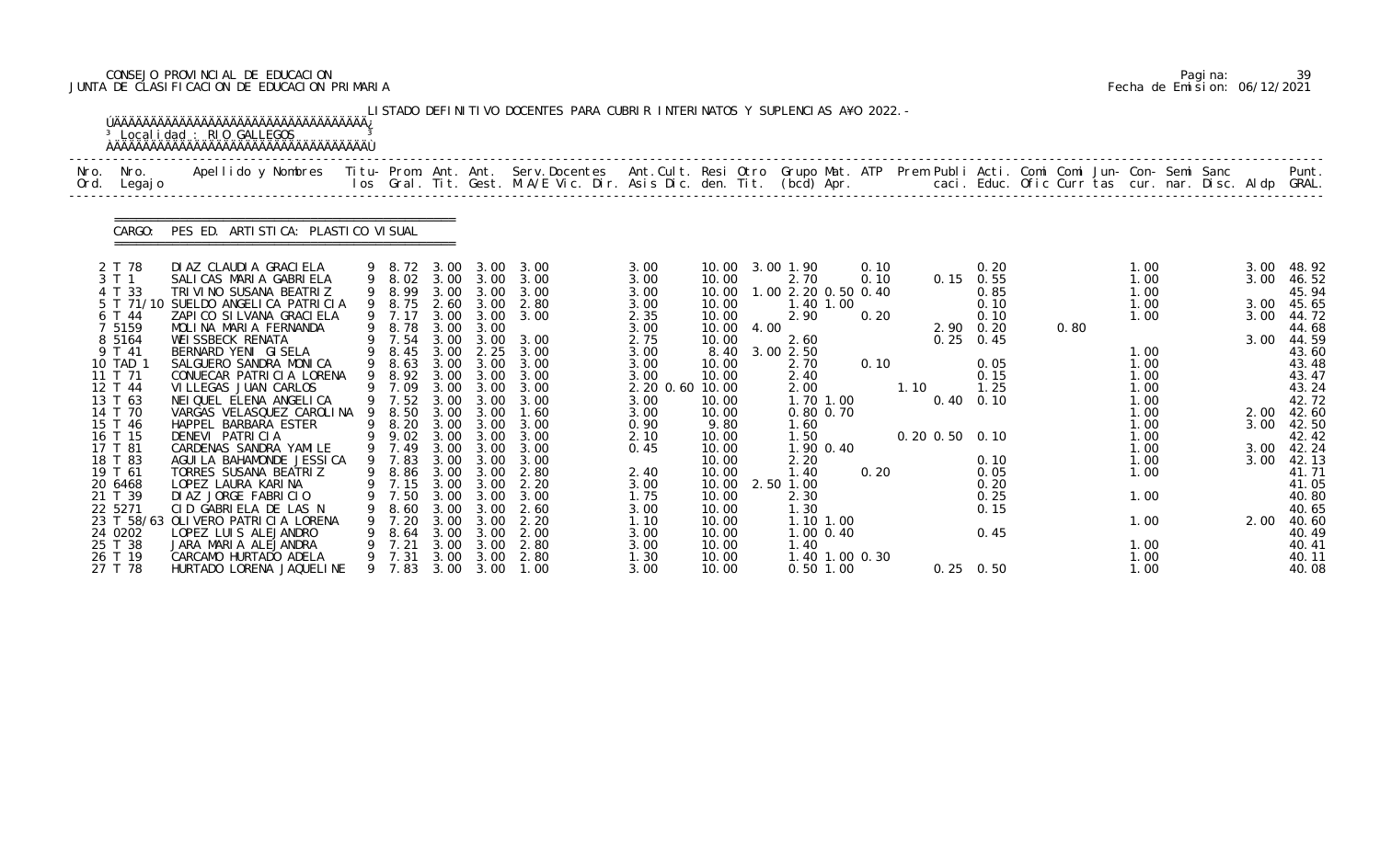# CONSEJO PROVINCIAL DE EDUCACION Pagina: 40 JUNTA DE CLASIFICACION DE EDUCACION PRIMARIA Fecha de Emision: 06/12/2021

| Nro.<br>Ord. | Nro.<br>Legaj o     | Apellido y Nombres  Titu- Prom. Ant. Ant.  Serv.Docentes  Ant.Cult. Resi Otro  Grupo Mat. ATP  Prem Publi Acti. Comi Comi Jun- Con- Semi Sanc              Punt.<br>Ios Gral. Tit. Gest. M.A/E Vic. Dir. Asis Dic. den. Tit. (bcd |   |                  |              |                   |                        |                 |                     |                      |      |                     |      |  |              |  |      |                     |
|--------------|---------------------|-----------------------------------------------------------------------------------------------------------------------------------------------------------------------------------------------------------------------------------|---|------------------|--------------|-------------------|------------------------|-----------------|---------------------|----------------------|------|---------------------|------|--|--------------|--|------|---------------------|
|              | CARGO:              | PES ED. ARTI STI CA: PLASTI CO VI SUAL                                                                                                                                                                                            |   |                  |              |                   |                        |                 |                     |                      |      |                     |      |  |              |  |      |                     |
|              |                     | 28 T 55/38 CUTINI GABRIELA SUSANA                                                                                                                                                                                                 |   | 9 7.28           |              | 3.00 3.00         | 2.40                   | 0.15            | 10.00               | 1. 20                |      |                     | 0.05 |  | 1.00         |  | 3.00 | 40.08               |
|              | 30 T 58             | 29 T 41/83 PARIS NEIL JENNIFER<br>FARIAS FELIX MANUEL                                                                                                                                                                             |   | 9 7.50<br>9 7.83 | 1.80         | 2.25              | 1.80<br>3.00 3.00 3.00 | 2.40<br>0.70    | 10.00<br>10.00      | 0.90<br>1. 80        | 0.10 |                     |      |  | 1.00<br>1.00 |  | 3.00 | 39.75<br>39.33      |
|              | 31 0481             | DICKIE SILVIA ALEJANDRA                                                                                                                                                                                                           |   | 9 6.90           |              | 3.00 3.00         | 2.20                   | 3.00            | 10.00               | 1.10                 |      | 0.10 0.25 0.15 0.35 |      |  |              |  |      | 39.05               |
|              | 32 9465             | BARRI ENTOS ROSA LI LI ANA                                                                                                                                                                                                        |   | 9 7.71           | 3.00         | 3.00              | 2.00                   | 0.20            | 10.00               | 1.00                 |      |                     |      |  |              |  | 3.00 | 38.91               |
|              | 33 5461             | RAVETTA SI LVI A HONORA                                                                                                                                                                                                           |   | 9 7.13           | 3.00         | 3.00              |                        | 3.00            | 10.00               |                      |      | 3.60                |      |  |              |  |      | 38.73               |
|              | 34 10674<br>35 6712 | MARQUEZ MAIRA ALEJANDRA<br>NAVARRETE LEAL ANGELA DE                                                                                                                                                                               | 9 | 9 8.07<br>6.43   | 1.40<br>3.00 | 1.75<br>3.00      | 1.60<br>0.70           | 3.00<br>2.10    | 10.00<br>10.00      | 0.80<br>$0.30$ 1.00  |      |                     |      |  |              |  | 3.00 | 3.00 38.62          |
|              | 36 T 41             | DAVERIO MARIA FATIMA                                                                                                                                                                                                              |   | 9 7.46 3.00 3.00 |              |                   | 0. 80                  | 0.65 0.20 10.00 |                     | 0.40                 |      |                     |      |  | 1.00         |  | 3.00 | 38.53<br>38.51      |
|              | 37 T 61/11          | ALVARADO PAOLA KARINA                                                                                                                                                                                                             |   | 9 7.95           |              | $3.00\quad 3.00$  | 2.60                   | 0.60            | 10.00               | 1.30                 |      |                     |      |  | 1.00         |  |      | 38.45               |
|              | 38 7249             | GALLIA LUMILA LUCIANA                                                                                                                                                                                                             |   | 6.53             | 3.00         | 3.00              | 2.40                   |                 | 10.00               | 1.20                 |      |                     |      |  |              |  |      | 3.00 38.13          |
|              | 39 8250             | ALVARADO ROSA MARIA.                                                                                                                                                                                                              |   | 9 6.96           | 3.00         |                   | 2.75 2.00              | 0.40            | 10.00               | 1.00                 |      |                     |      |  |              |  | 3.00 | 38.11               |
|              | 40 T 55<br>41 6412  | NAVARRO MARCELA ANTONIA.<br>ALBORNOZ PATRICIA ATILIA                                                                                                                                                                              |   | 9 8.59<br>8.51   | 3.00<br>3.00 | 3.00<br>3.00      | 1.50<br>1.40           | 1.00<br>2.15    | 10.00<br>10.00      | 0.70<br>0.60         |      |                     | 0.15 |  | 1.00         |  |      | 37.94<br>37.66      |
|              | 42 361              | ORONA CERINI MARIA                                                                                                                                                                                                                |   | 9 7.48           |              | $3.00 \quad 3.00$ | 1.40                   | 3.00            | 10.00               | 0.70                 |      |                     |      |  |              |  |      | 37.58               |
|              | 43 T 91             | GOROSI TO MONICA ELIZABETH                                                                                                                                                                                                        | 9 | 7.07             | 3.00         | 3.00              | 2.60                   | 0.20            | 10.00               | 1.30                 |      |                     | 0.25 |  | 1.00         |  |      | 37.42               |
|              |                     | 44 T 19/55 ASTETE MARISA ISABEL                                                                                                                                                                                                   |   |                  | 3.00         | 1.50              | 3.00                   | 2.20            | 10.00               | 3.00 1.50            |      |                     | 0.05 |  | 1.00         |  |      | 3.00 37.25          |
|              | 45 0707             | MARCIAL MARCELA GLADYS                                                                                                                                                                                                            |   |                  |              |                   | 9 8.00 3.00 3.00 0.70  | 3.00            | 10.00               | 0.30                 |      |                     | 0.05 |  |              |  |      | 37.05               |
|              | 46 12279<br>47 4012 | GARRIBIA MARIA EUGENIA<br>HARRIS ALEJANDRA ETHEL                                                                                                                                                                                  |   | 8.89             | 3.00         | 3.00              | 9 8.25 0.40 0.75 2.20  | 0.85<br>3.00    | 10.00 1.50<br>10.00 | 1.00                 |      |                     |      |  |              |  |      | 3.00 36.95<br>36.89 |
|              | 48 4555             | MANSILLA GLORIA AGUSTINA                                                                                                                                                                                                          |   | 6.40             | 3.00         | 3.00              | 1.60                   | 3.00            | 10.00               | 0.80                 |      |                     |      |  |              |  |      | 36.80               |
|              | 49 6857             | GARAY LI SANDRO DANI EL                                                                                                                                                                                                           |   | 6.90             | 3.00         | 3.00              | 1.00                   | 2.80            | 10.00               | $0.50$ $0.60$        |      |                     |      |  |              |  |      | 36.80               |
|              | 50 10120            | RODRI GUEZ TRANGONI                                                                                                                                                                                                               |   | 7.05             | .80          | 2.25              | 1.80                   | 0.20            | 10.00               | $0.90$ $0.80$        |      |                     |      |  |              |  | 3.00 | 36.80               |
|              | 51 6559             | FARFAN NELIDA CRISTINA                                                                                                                                                                                                            |   | 8.14             | 3.00         | 3.00              | 0.30                   | 3.00            | 10.00               | 0.10                 |      |                     | 0.25 |  |              |  |      | 36.79               |
|              | 52 11890<br>53 7584 | MARTINEZ NORMA ISABEL<br>AGUILA DELIA MARIELA                                                                                                                                                                                     | 9 | 8. 79<br>9 7.39  | 0.80<br>3.00 | 1.00<br>3.00      | 1. 70                  | 1.70<br>1.45    | 10.00<br>10.00      | 4.50<br>0.70<br>0.80 |      |                     | 0.10 |  |              |  |      | 36.49<br>36.44      |

|  | Pagi na: | 40                           |
|--|----------|------------------------------|
|  |          | Fecha de Emision: 06/12/2021 |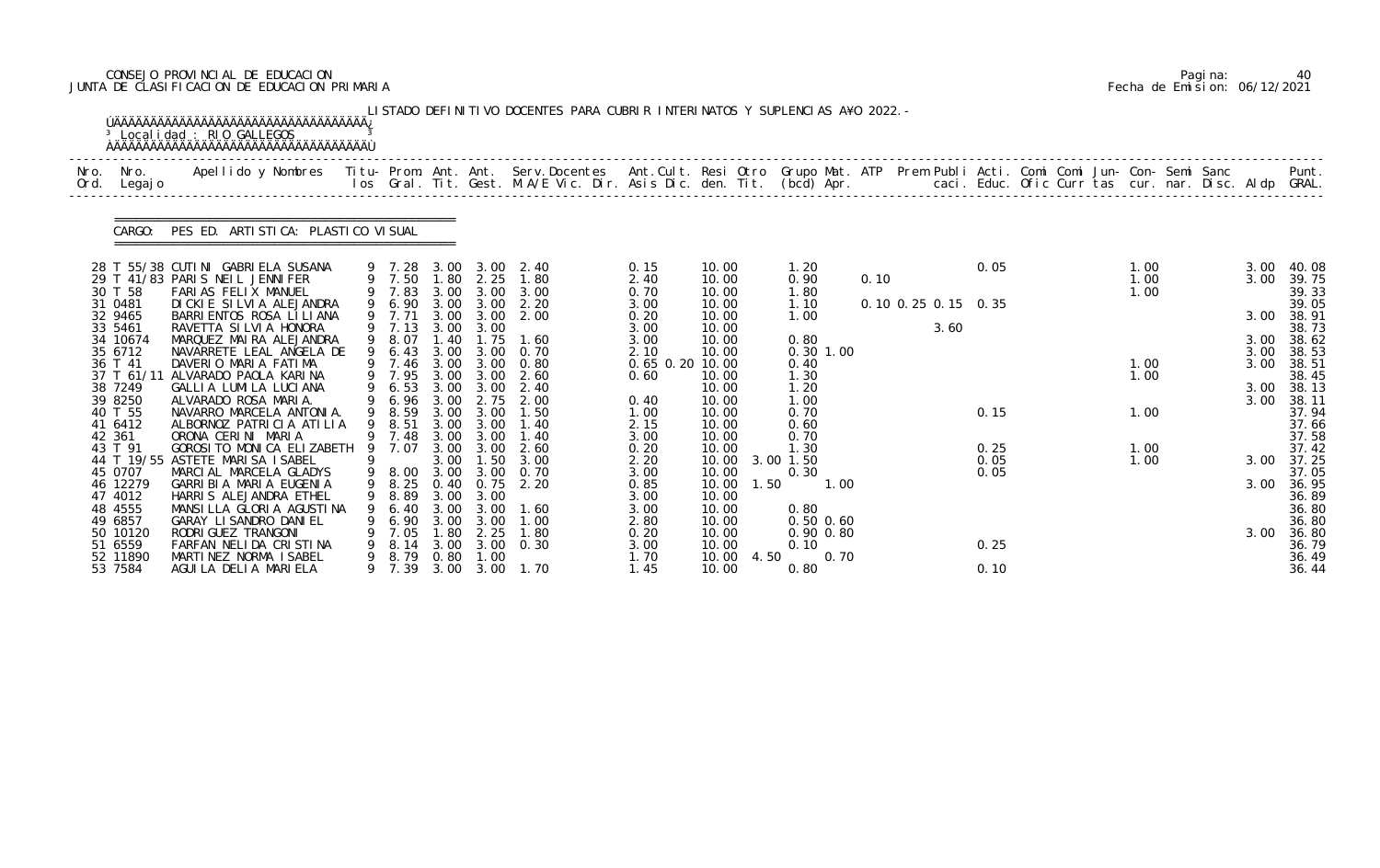# CONSEJO PROVINCIAL DE EDUCACION Pagina: 41 JUNTA DE CLASIFICACION DE EDUCACION PRIMARIA Fecha de Emision: 06/12/2021

| Ord. Legajo          |                                                         |   |              |             |                   |                                                |               |                   |                                |      |      |  |      |  |  |  |      |                |
|----------------------|---------------------------------------------------------|---|--------------|-------------|-------------------|------------------------------------------------|---------------|-------------------|--------------------------------|------|------|--|------|--|--|--|------|----------------|
| CARGO:               | PES ED. ARTI STI CA: PLASTI CO VI SUAL                  |   |              |             |                   |                                                |               |                   |                                |      |      |  |      |  |  |  |      |                |
| 54 7729<br>55 9094   | SURA ADRIANA EDITH<br>TEJERINA CARLA ROMINA             |   |              |             |                   | 9 6.83 3.00 3.00 0.60<br>9 7.15 3.00 2.75 2.00 | 3.00          | 10.00  0.50  0.30 | $1.00$ $0.60$                  |      |      |  |      |  |  |  |      | 36.23          |
| 56 495               | FERNANDEZ EVANGELINA A                                  |   |              |             | 9 7.46 3.00 3.00  |                                                | 0.50<br>3.00  | 10.00<br>10.00    |                                |      |      |  |      |  |  |  |      | 36.00<br>35.46 |
| 57 7049              | MORALES CONTRERAS MARTA                                 |   |              |             | 9 7.17 3.00 3.00  |                                                | 2.90          | 10.00             |                                |      |      |  |      |  |  |  |      | 35.07          |
| 58 9772              | ECHEVERRIA MABEL AURORA                                 |   | 9 7.71       |             |                   | 3.00 1.50 0.40                                 |               | 10.00             | 0.20                           |      |      |  |      |  |  |  | 3.00 | 34.81          |
| 59 5268              | AYANCAN NELIDA LORENA                                   |   |              |             |                   | 9 6.95 3.00 3.00 1.80                          | 0.10          | 10.00             | 0.90                           |      |      |  |      |  |  |  |      | 34.75          |
| 60 5604<br>61 6596   | ALCAZAR LIDIA MABEL<br>GALLEGOS HELIMA MARINA           |   |              |             |                   | 9 7.28 3.00 3.00 0.60<br>9 7.23 3.00 2.75      | 1. 45<br>1.50 | 10.00<br>10.00    | 0.30                           | 1.00 |      |  | 0.10 |  |  |  |      | 34.63<br>34.58 |
| 62 8427              | VILTE CAROLINA ELIZABET                                 |   | 9 8.18 3.00  |             | 2.50              |                                                | 1.85          | 7.00 3.00         |                                |      |      |  |      |  |  |  |      | 34.53          |
| 63 6715              | AGUI LERA KARI NA ANDREA                                |   | 9 7.17       |             |                   | 3.00 3.00 1.40                                 |               | 10.00             | 0.70                           |      | 0.10 |  | 0.10 |  |  |  |      | 34.47          |
| 64 8441              | MARQUEZ JUAN JOSE                                       |   |              |             |                   | 9 6.42 3.00 3.00 0.20                          | 1.65          | 10.00             | $0.10$ $1.00$                  |      |      |  |      |  |  |  |      | 34.37          |
| 65 10390             | HERNANDEZ DI EGO RUBEN                                  |   |              |             | 9 8.59 2.80 2.00  |                                                | 3.00          | 8.40              |                                |      |      |  |      |  |  |  |      | 33.79          |
| 66 10322             | SEQUER NATALIA                                          |   | 9 9.25 1.80  |             | 2.00              |                                                | 1.45          | 10.00             |                                |      |      |  | 0.10 |  |  |  |      | 33.60          |
| 67 0587<br>68 7611   | PARED MANUEL PATRICIO<br>MORENO NI LDA ELIZABETH        | 9 | 6.68         |             |                   | 3.00 3.00 0.60<br>9 6.97 3.00 3.00 0.40        | 0.90<br>0.45  | 10.00<br>10.00    | $0.30$ $0.10$<br>$0.50$ $0.20$ |      |      |  |      |  |  |  |      | 33.58<br>33.52 |
| 69 6522              | MELLADO MIGUEL ANGEL                                    |   |              |             |                   | 9 7.62 3.00 3.00 0.20                          | 0.55          | 10.00             | 0.10                           |      |      |  |      |  |  |  |      | 33.47          |
| 70 6965              | GARBERO FARIAS JONATHAN                                 |   |              |             |                   | 9 7.78 3.00 2.75 0.50                          | 0.10          | 10.00             | 0.20                           |      |      |  |      |  |  |  |      | 33.33          |
| 71 7593              | SAEZ ROSANA BEATRIZ.                                    |   |              |             |                   | 9 7.36 3.00 3.00 0.20                          | 0.40          | 10.00             | 0.10                           |      |      |  |      |  |  |  |      | 33.06          |
| 72 10326             | HOLOVATY KARINA MABEL                                   |   |              |             |                   | 9 8.40 1.60 2.00 1.00                          | 0.05          | 7.70              | 1.30                           |      |      |  |      |  |  |  |      | 2.00 33.05     |
| 73 9566              | DIAZ TEJADA PAOLA DE LOS                                | 9 | 7.73         | 3.00        | 2.75              | 0. 20                                          | 0.15          | 10.00             | 0.10                           |      |      |  |      |  |  |  |      | 32.93          |
| 74 6582              | CHEUQUE MARIELA ALEJANDRA                               |   | 7.43         | 3.00        | 2.25              | 0.80                                           |               | 10.00             | 0.40                           |      |      |  |      |  |  |  |      | 32.88          |
| 75 11065             | QUI ROZ VALERIA LI LI ANA<br>GUI CHACOY NORMA DEL CAMEN |   | 8.60<br>7.25 | .20<br>3.00 | 1.25<br>2.75      |                                                | 1.55          | 10.00<br>10.00    |                                | 1.00 |      |  |      |  |  |  |      | 32.60          |
| 76 10086<br>77 12069 | PAEZ MARIANA NOELIA                                     |   | 9 7.56       |             |                   | $0.60$ $0.50$ $0.40$                           | 0.40<br>0.75  | 10.00             | 0.20                           |      |      |  |      |  |  |  | 3.00 | 32.40<br>32.01 |
| 78 11537             | VELASQUEZ SANCHEZ KARINA                                |   | 9 7.60       | 1.00        | 1.25              | 0.60                                           | 1.80          | 10.00             | 0.30                           |      |      |  |      |  |  |  |      | 31.55          |
| 79 11728             | QUARGNOLO JULI ETA                                      |   | 9 9.11       |             | $1.00 \quad 0.75$ |                                                | 1.30          | 10.00             |                                | 0.30 |      |  |      |  |  |  |      | 31.46          |

|  | Pagi na: |                              |
|--|----------|------------------------------|
|  |          | Fecha de Emision: 06/12/2021 |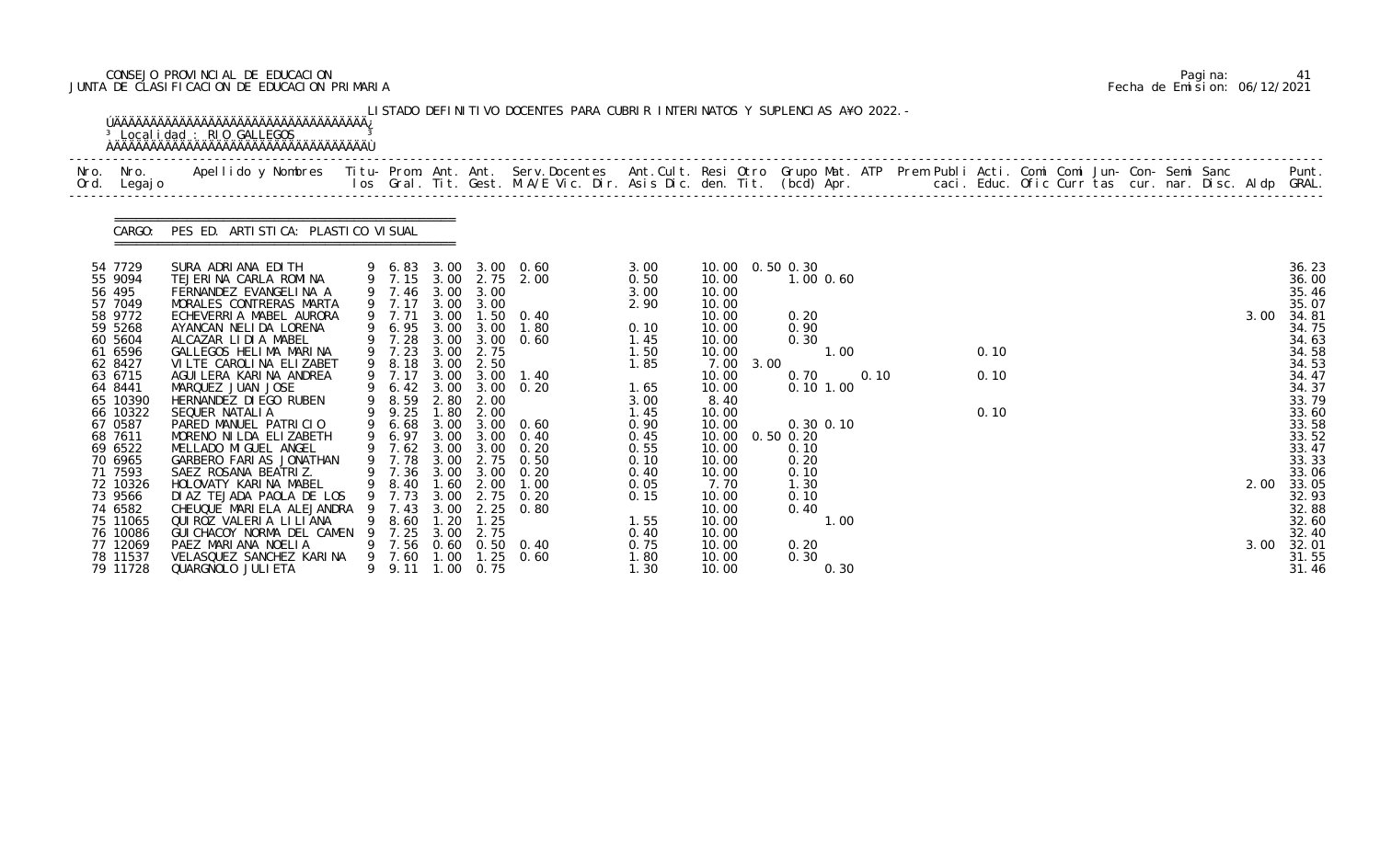# CONSEJO PROVINCIAL DE EDUCACION Pagina: 42 JUNTA DE CLASIFICACION DE EDUCACION PRIMARIA Fecha de Emision: 06/12/2021

|                                                                                                                      | <b>OAAAAAAAAAAAAAAAAAAAAAAAAAAAAAAAAAA</b>                                                                                                                                                                                                                           |        |                                                                                                                                          |                               |                                                        | LISTADO DEFINITIVO DOCENTES PARA CUBRIR INTERINATOS Y SUPLENCIAS A¥O 2022. - |                                                                       |                                                                                             |      |                        |  |      |  |  |  |      |                                                                                        |
|----------------------------------------------------------------------------------------------------------------------|----------------------------------------------------------------------------------------------------------------------------------------------------------------------------------------------------------------------------------------------------------------------|--------|------------------------------------------------------------------------------------------------------------------------------------------|-------------------------------|--------------------------------------------------------|------------------------------------------------------------------------------|-----------------------------------------------------------------------|---------------------------------------------------------------------------------------------|------|------------------------|--|------|--|--|--|------|----------------------------------------------------------------------------------------|
|                                                                                                                      |                                                                                                                                                                                                                                                                      |        |                                                                                                                                          |                               |                                                        |                                                                              |                                                                       |                                                                                             |      |                        |  |      |  |  |  |      |                                                                                        |
|                                                                                                                      | CARGO: PES ED. ARTISTICA: PLASTICO VISUAL                                                                                                                                                                                                                            |        |                                                                                                                                          |                               |                                                        |                                                                              |                                                                       |                                                                                             |      |                        |  |      |  |  |  |      |                                                                                        |
| 80 11460<br>81 11082<br>82 11437<br>83 11833<br>84 11971<br>85 12170<br>86 11441<br>87 11440<br>88 12195<br>89 12440 | DRIUZZI PAMELA CARINA<br>CATRI HUALA ROXANA VANESA<br>SAAVEDRA MI CAELA ROXANA<br>CONTRERAS MARIA VALERIA<br>OYARZO MIRANDA VANESA G.<br>AYBAR STEFANY LIZET<br>CATRI HUALA ROMI NA ANDREA<br>LOYOLA JORGELINA ALICIA<br>VERDEJOS AGOSTINA DINORAH<br>LEGUE CATHERIN |        | 9 8.49 1.00 1.50<br>9 8.39 1.20 1.50<br>9 7.55 1.00 1.25<br>9 9.16 1.00 1.00<br>9 8.17 1.00 1.25<br>9 7.75<br>9 8.51 0.60 0.75<br>9 8.39 |                               | 1.00 1.00<br>$0.80 \quad 0.50$                         | 9 8.20 1.00 1.25 0.70<br>9 8.90 0.60 0.75 0.10                               | 0. 95<br>0.80<br>0.40<br>1.85<br>0.40<br>0.20<br>0.40<br>0.85<br>0.10 | 10.00 0.50<br>10.00<br>10.00<br>10.00<br>10.00<br>10.00<br>10.00<br>10.00<br>10.00<br>10.00 | 1.00 | 0.30                   |  | 0.05 |  |  |  |      | 31.44<br>30.89<br>30.85<br>30.70<br>30.56<br>30.55<br>29.82<br>29.60<br>28.96<br>28.69 |
| 90 12021<br>91 11298<br>92 11159<br>93 11032<br>94 10419<br>95 12663<br>96 7250                                      | ESPINOZA RUTH ABIGAIL<br>ROMANO NATALIA MARINA<br>ZARATE CARLOS MIGUEL<br>OYARZUN MARIANA DE LOS<br>GERENIERE SUSANA MABEL<br>PEREDA ZAMUDIO AMADA DE<br>PEREYRA CRISTIAN FABIAN                                                                                     |        | 9 9.07<br>9 9.14<br>9 8.57<br>9 8.35 1.40 1.75<br>9 7.97                                                                                 | 0.20                          | 2.20 1.50<br>1.20 1.50                                 | 9 7.62 0.60 0.75 1.40<br>1.00 1.00 0.75<br>9 7.33 3.00 3.00 0.10             | 1.60<br>1.55<br>0.20<br>1.05<br>1.50<br>0.50                          | 5.60<br>6.30<br>4.90<br>4.90<br>4.20<br>7.70<br>3.50                                        |      | $0.70$ 1.00<br>0.70    |  | 0.40 |  |  |  |      | 28.67<br>28.67<br>26.94<br>26.22<br>26.20<br>26.07<br>25.93                            |
| 97 11865<br>98 10539<br>99 11035<br>100 10997<br>101 11007<br>102 12778<br>103 10071<br>104 11967<br>105 12675       | MALDONADO VERONICA<br>MONTES DE OCA MIGUEL<br>NATELLA MARIELA VIRGINIA<br>GAMARRA ANDREA NATALIA<br>MELGAREJO DI EGO NI COLAS<br>ARROYO FACUNDO JAVI ER<br>BARRAZA LORENA DEL JESUS<br>LOPEZ MELISA ALEJANDRA<br>CORTES DAI ANA INES                                 | 9<br>9 | 9 6.98 1.80 1.75<br>9.49<br>9 7.93<br>7.86<br>8.17<br>7.64<br>8.45<br>7.84                                                               | 1.40<br>1. 20<br>1.20<br>0.20 | 1.25<br>1.50<br>1.50<br>3.00 1.00<br>$1.00 \quad 0.75$ | 9 8.34 0.80 1.00 0.60<br>0. 20<br>0.60                                       | 0.45<br>0.05<br>0.65<br>0.80<br>0.10<br>1.30                          | 2.10<br>4.20<br>2.10<br>1.40<br>2.10<br>0.70                                                |      | 0.30<br>1.40 0.70 0.30 |  |      |  |  |  | 3.00 | 25.59<br>23.73<br>23.49<br>23.28<br>21.76<br>19.37<br>21.34<br>20.50<br>17.04          |

|  | Pagi na: | 42                           |
|--|----------|------------------------------|
|  |          | Fecha de Emision: 06/12/2021 |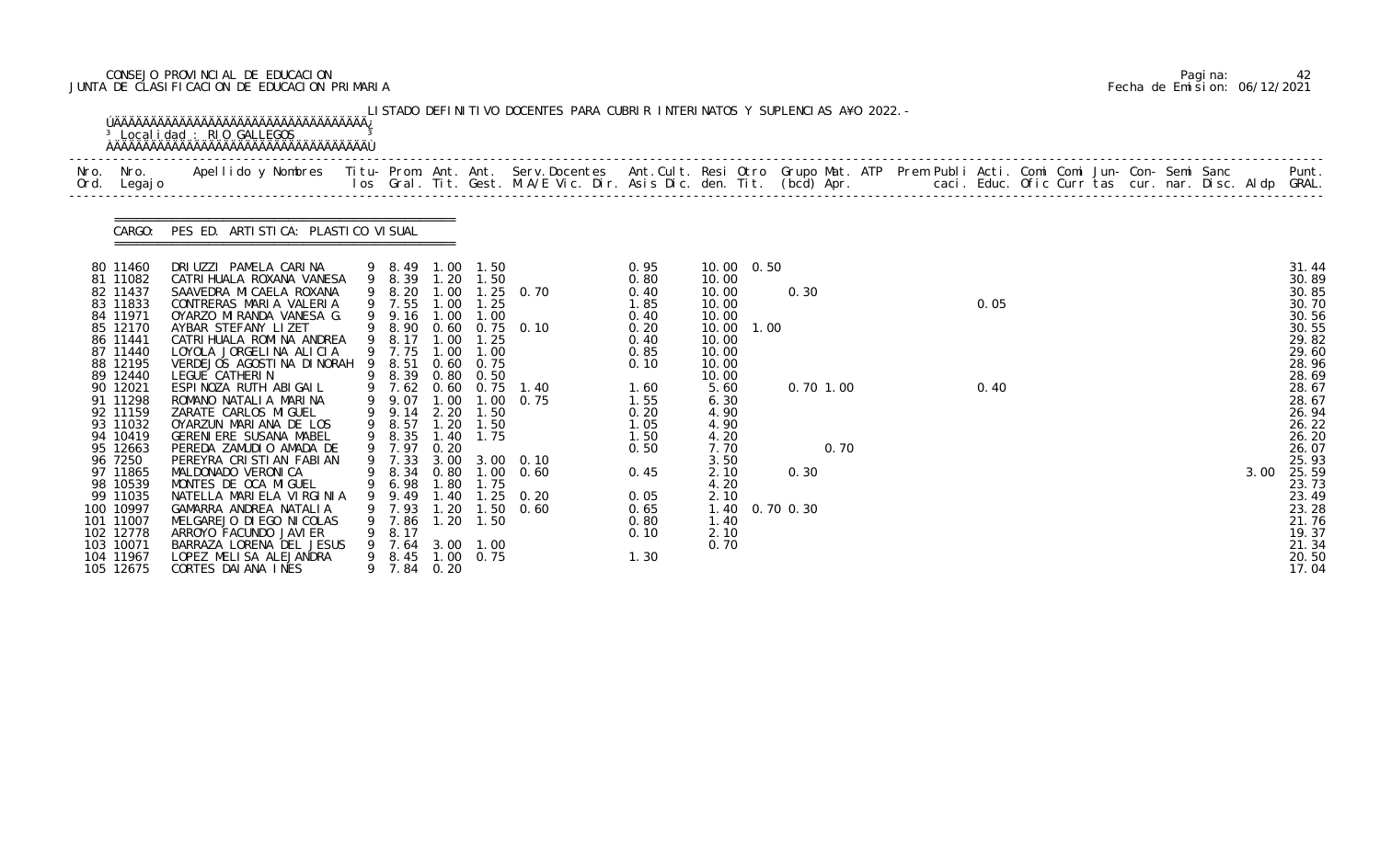# CONSEJO PROVINCIAL DE EDUCACION Pagina: 43 JUNTA DE CLASIFICACION DE EDUCACION PRIMARIA Fecha de Emision: 06/12/2021

| Nro.<br>Ord. | Nro.<br>Legaj o                         | Apellido y Nombres - Titu- Prom. Ant. Ant. Serv.Docentes - Ant.Cult. Resi Otro Grupo Mat. ATP Prem Publi Acti. Comi Comi Jun- Con- Semi Sanc - - - Punt.<br>Ios Gral. Tit. Gest. M.A/E Vic. Dir. Asis Dic. den. Tit. (bcd) Apr. - |     |                                  |                              |                              |                              |                                 |                                  |      |                                          |      |                                 |              |              |              |  |      |                                  |
|--------------|-----------------------------------------|-----------------------------------------------------------------------------------------------------------------------------------------------------------------------------------------------------------------------------------|-----|----------------------------------|------------------------------|------------------------------|------------------------------|---------------------------------|----------------------------------|------|------------------------------------------|------|---------------------------------|--------------|--------------|--------------|--|------|----------------------------------|
|              | CARGO:                                  | PES ED. ARTI STI CA: PLASTI CO VI SUAL                                                                                                                                                                                            |     |                                  |                              |                              |                              |                                 |                                  |      |                                          |      |                                 |              |              |              |  |      |                                  |
|              | 106 9829                                | UZQUEDA ERIKA ROXANA                                                                                                                                                                                                              |     |                                  |                              |                              | 6 7.97 2.80 2.50 0.20        | 0.90                            | 1.40                             |      | 0.10                                     |      |                                 |              |              |              |  |      | 21.87                            |
|              | CARGO:                                  | MAESTRO ESP. EDUC. ARTI STI CA: MUSI CA                                                                                                                                                                                           |     |                                  |                              |                              |                              |                                 |                                  |      |                                          |      |                                 |              |              |              |  |      |                                  |
|              | 1 6793<br>2 T 15<br>3 4476              | CANOBRA PABLO DANIEL<br>COLOMBERA ALEJANDRA<br>ANDREATTA ARTURO GUSTAVO                                                                                                                                                           |     | 9 7.88<br>9 6.90 3.00<br>9 7.19  | 3.00<br>2.80                 | 3.00<br>3.00                 | 3.00 2.60<br>2.20<br>3.00    | 3.00 0.20 10.00<br>3.00<br>3.00 | 10.00                            |      | 4.75 1.30<br>7.70 3.00 1.10<br>3.00 2.00 |      | 0.50 4.25 0.20<br>$0.20$ $0.60$ | 0.40         | 0.20<br>0.20 | 1.00         |  | 3.00 | 49.88<br>44.30<br>42.99          |
|              | 4 T 39<br>5 7143<br>6 5416              | ARRUA MARIA ISIDRA<br>AGUI LA FERNANDA ELIZABETH<br>I RI ARTE ANA CARINA                                                                                                                                                          | - 9 | 9 6.94<br>6.78<br>9 7.56         | 3.00<br>3.00<br>2.20         | 3.00<br>3.00<br>3.00         | 3.00<br>1.80<br>3.00         | 3.00<br>3.00<br>0.55            | 10.00<br>10.00<br>10.00          |      | 1.00 2.00<br>1.25 0.90<br>1.50           | 0.20 |                                 | 0.40         |              | 1.00<br>1.00 |  | 3.00 | 42.34<br>39.93<br>39.81          |
|              | 7 T 71<br>8 6558<br>9 8001<br>10 7427   | MAUTOR NATALIA EVANGELINA<br>LOPEZ MARIA LAURA<br>VERGARA MARTHA LORENA<br>VI VAR VI CTOR NI COLAS                                                                                                                                |     | 6.55<br>9 9.39<br>7.24<br>9 7.86 | 3.00<br>3.00<br>2.80<br>2.80 | 3.00<br>3.00<br>3.00<br>3.00 | 3.00<br>0.60<br>1.10<br>1.20 | 1.10<br>3.00<br>3.00            | 10.00<br>10.00<br>10.00<br>10.00 |      | 1.60<br>0.30<br>1.25 0.50 0.10<br>0.60   |      |                                 | 0.05         |              | 1.00         |  | 3.00 | 38.30<br>38.29<br>37.99<br>37.46 |
|              | 11 4901<br>12 T 90<br>13 T 1<br>14 6427 | GROSS ERICA BEATRIZ<br>VI VAR GI SELLE ELI ZABETH<br>LUDUE¥A SEBASTIAN AGUSTIN 9 7.00<br>HALAN CAROLINA SUSANA                                                                                                                    | 9   | 9 6.86<br>9 8.73<br>8.39         | 3.00<br>1.60<br>2.20<br>3.00 | 3.00<br>2.00<br>2.75<br>3.00 | 0.70<br>0.90<br>2.20         | 3.00<br>0.10<br>1.20<br>2.70    | 10.00<br>10.00<br>10.00<br>10.00 |      | $1.25$ 0.30<br>0.40<br>1.10              | 0.10 |                                 | 0.05<br>0.25 |              | 1.00<br>1.00 |  | 3.00 | 37.11<br>36.73<br>36.50<br>36.44 |
|              | 15 5577<br>16 10159<br>17 9699          | VERNIERI CESAR AUGUSTO<br>URIBE GRANILLO VANINA<br>JARAMI LLO NELLY SI LVANA                                                                                                                                                      |     | 7.84<br>8.14<br>9 7.92           | 3.00<br>.60<br>2.00          | 3.00<br>2.00                 | $2.00 \quad 0.90$<br>1. 40   | 1.60<br>1.00<br>3.00            | 10.00<br>10.00<br>10.00          | 1.75 | 0.40<br>0.70                             |      |                                 | 0.05         |              |              |  | 3.00 | 36.24<br>36.04<br>36.02          |
|              | 18 11538<br>19 6583<br>20 11924         | BARRIA PEREZ LUCIO ANDRES<br>TASSONE VERONICA BEATRIZ<br>BURNES HECTOR PABLO                                                                                                                                                      |     | 8.35<br>9 7.12<br>9 8.17         | 1.00<br>3.00<br>0.60         | 1.25<br>3.00                 | 1.60<br>1.00 0.70            | 1.50<br>2.75<br>1.00            | 10.00<br>10.00<br>10.00          |      | 2.20<br>0.30                             |      |                                 | 0.40<br>0.10 |              |              |  | 3.00 | 35.30<br>34.97<br>33.77          |

|  | Pagi na: | 43                           |
|--|----------|------------------------------|
|  |          | Fecha de Emision: 06/12/2021 |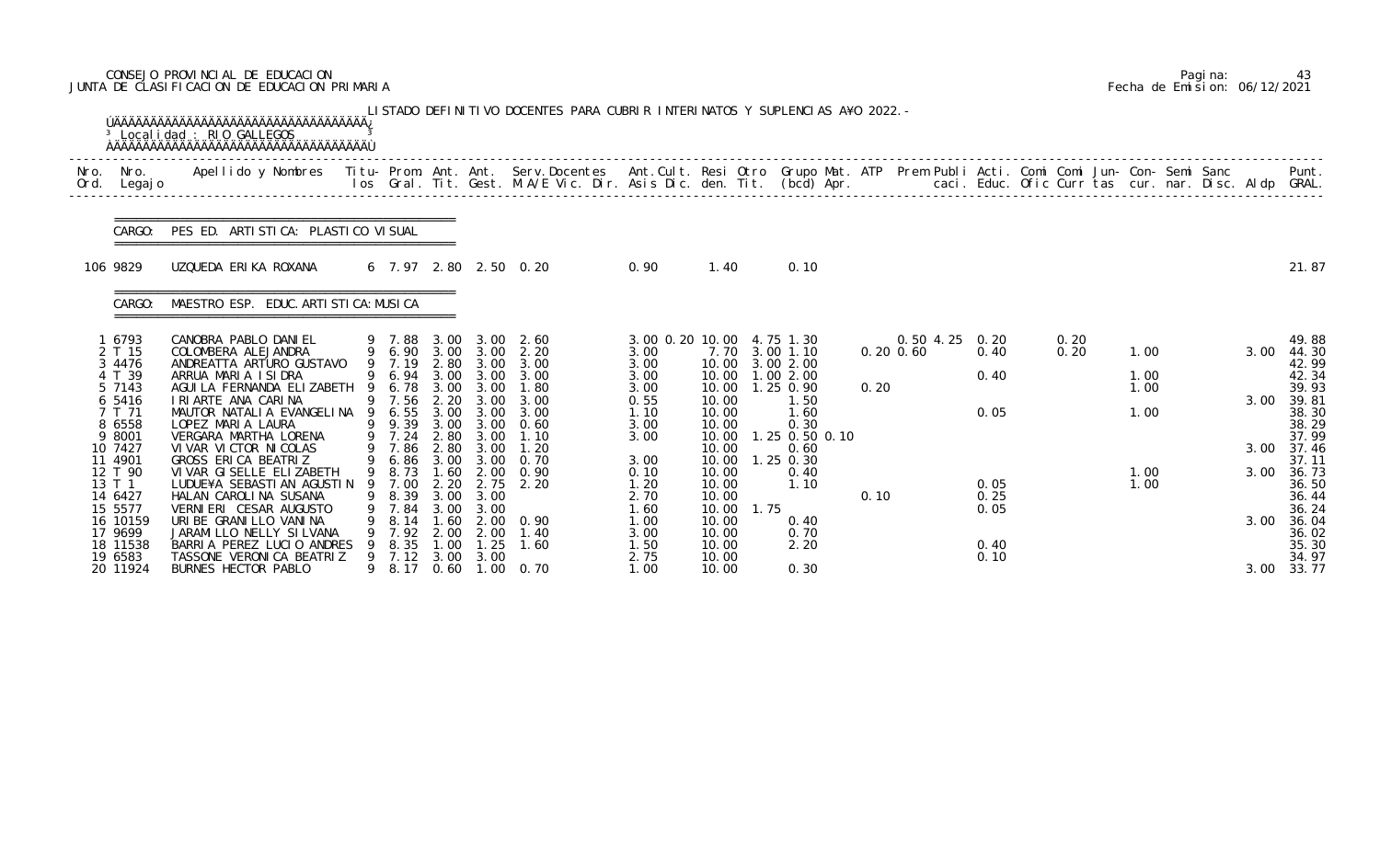# CONSEJO PROVINCIAL DE EDUCACION Pagina: 44 JUNTA DE CLASIFICACION DE EDUCACION PRIMARIA Fecha de Emision: 06/12/2021

|              |                                              | <sup>3</sup> Localidad : RIO GALLEGOS                                                                                                                                                                                             |   |                                                |              |                                        | LISTADO DEFINITIVO DOCENTES PARA CUBRIR INTERINATOS Y SUPLENCIAS A¥O 2022. - |                              |                                  |                                       |      |      |  |  |  |              |                                  |
|--------------|----------------------------------------------|-----------------------------------------------------------------------------------------------------------------------------------------------------------------------------------------------------------------------------------|---|------------------------------------------------|--------------|----------------------------------------|------------------------------------------------------------------------------|------------------------------|----------------------------------|---------------------------------------|------|------|--|--|--|--------------|----------------------------------|
| Nro.<br>Ord. | Nro. In the Nro.<br>Legaj o                  | Apellido y Nombres  Titu- Prom. Ant. Ant. Serv.Docentes  Ant.Cult. Resi Otro Grupo Mat. ATP Prem Publi Acti. Comi Comi Jun- Con- Semi Sanc           Punt.<br>Ios Gral. Tit. Gest. M.A/E Vic. Dir. Asis Dic. den. Tit. (bcd) Apr. |   |                                                |              |                                        |                                                                              |                              |                                  |                                       |      |      |  |  |  |              |                                  |
|              | CARGO:                                       | MAESTRO ESP. EDUC. ARTI STI CA: MUSI CA                                                                                                                                                                                           |   |                                                |              |                                        |                                                                              |                              |                                  |                                       |      |      |  |  |  |              |                                  |
|              | 21 12225<br>22 10635                         | BARRESI BARBARA LORENA<br>BAHAMONDE CAROLINA ANDREA 9 8.83<br>MANSILLA ADRIANA BEATRIZ                                                                                                                                            |   | 9 7.10                                         | 2.20         | 1.20 1.75<br>2.75                      | 9 8.82 0.40 0.25 0.70<br>1.00                                                | 1.05<br>1.10                 | 10.00<br>10.00<br>1.25           | 0.30                                  |      |      |  |  |  | 3.00         | 33.52<br>33.13<br>33.10          |
|              | 23 9394<br>24 10303<br>25 12223<br>26 9641   | MONSALVO MARIELA VANINA<br>MAYORGA PAILLAN YAMILA A<br>SALDI VI A VERONI CA                                                                                                                                                       |   | 9 9.30<br>9 8.89<br>9 7.00                     | 1.60<br>2.00 | 2.25                                   | 2.00 0.40<br>$0.40$ $0.50$ $0.50$<br>1.00                                    | 0.55<br>0.75                 | 10.00<br>10.00<br>10.00<br>10.00 | 0.50<br>$0.50$ $0.20$<br>0.20<br>0.40 |      | 0.45 |  |  |  | 3.00         | 33.00<br>32.94<br>32.40          |
|              | 27 12226<br>28 9598<br>29 9221               | PAEZ MATIAS NICOLAS<br>SANTOS GARECA DANIEL<br>DI AZ SERGIO ESTEBAN                                                                                                                                                               |   | 9 8.90<br>9 8.86<br>9 7.57                     | 2.00<br>2.20 | 2.50<br>2.25                           | $0.40 \quad 0.50 \quad 0.40$                                                 | 1.20                         | 10.00<br>10.00<br>10.00          | 0.20                                  |      |      |  |  |  | 3.00         | 32.40<br>32.36<br>32.22          |
|              | 30 12463<br>31 11114<br>32 12237             | CONTRERAS CAMILA ROCIO<br>RAQUIL ROMINA ELIZABETH<br>VARGAS BRUNO MAURO                                                                                                                                                           |   | 9 9.20<br>9 8.53<br>9 7.83                     | 1.20<br>0.40 |                                        | $0.20$ $0.25$ $0.20$<br>$1.50 \t 0.80$<br>$0.50 \quad 0.30$                  | 0.25<br>0.65                 | 10.00<br>10.00<br>10.00          | 0.10<br>0.50<br>0.10                  | 0.10 |      |  |  |  | 3.00         | 31.95<br>31.88<br>3.00 31.78     |
|              | 33 12222<br>34 11432<br>35 10030             | ANCALIPE LEVIL LEANDRO N<br>LEFINIR JUAN PABLO<br>BAZAN ALAN                                                                                                                                                                      |   | 9 7.66<br>9 8.16<br>6.87                       | 1.00<br>1.80 | 1.25<br>2.25                           | 0.40 0.50 0.40<br>1.00<br>1.80                                               | 0.20                         | 10.00<br>10.00<br>6.30           | 0.20<br>0.50<br>0.90                  |      |      |  |  |  | 3.00<br>2.00 | 31.16<br>31.11<br>30.92          |
|              | 36 12044<br>37 12297<br>38 12303<br>39 12224 | CASTILLO ELA BELEN<br>TOLEDO WONG SABINA JUNE<br>BAHAMONDE SALDIVIA HECTOR 9 8.50 0.40 0.50 0.80<br>SILVA PATRICIA SUSANA                                                                                                         |   | 9 8.59<br>9 9.12 0.40 0.50<br>9 9.17 0.40 0.50 |              |                                        | $0.60$ 1.00 0.60                                                             | 0.80<br>1.30<br>0.35<br>0.80 | 10.00<br>10.00<br>10.00<br>10.00 | 0.30<br>0.40                          |      |      |  |  |  |              | 30.89<br>30.32<br>29.95<br>29.87 |
|              | 40 12118<br>41 12028<br>42 10169<br>43 12387 | SALVA DI EGO ALFREDO<br>ROMERO CRISTIAN DANIEL<br>VI GNATTI SANDRA<br>VARGAS GERARDO FABIO                                                                                                                                        |   | 7.96<br>8.02<br>8.88<br>7.83                   | 1.00<br>1.60 | 2.40 0.50<br>1.75<br>$1.00 \quad 0.25$ | $0.75$ 0.60<br>0.30                                                          | 0.20<br>1.50                 | 10.00<br>10.00<br>6.30<br>10.00  | 0.30<br>1.50 0.10                     |      |      |  |  |  |              | 29.86<br>29.67<br>29.63<br>29.58 |
|              | 44 12216<br>45 12148<br>46 12221             | BENHAM JESSICA MARIEL<br>BRACCALENRTI JUAN EDUARDO<br>VILLAN ARIANA SOL                                                                                                                                                           | 9 | 8.27<br>8.88<br>9 9.40 0.40 0.50               |              | 0.80 0.75                              | $0.40 \quad 0.50 \quad 0.80$                                                 | 0.20<br>0.05                 | 10.00<br>10.00<br>10.00          | 0.40                                  |      |      |  |  |  |              | 29.57<br>29.43<br>29.35          |

|  | Pagi na: | 44                           |
|--|----------|------------------------------|
|  |          | Fecha de Emision: 06/12/2021 |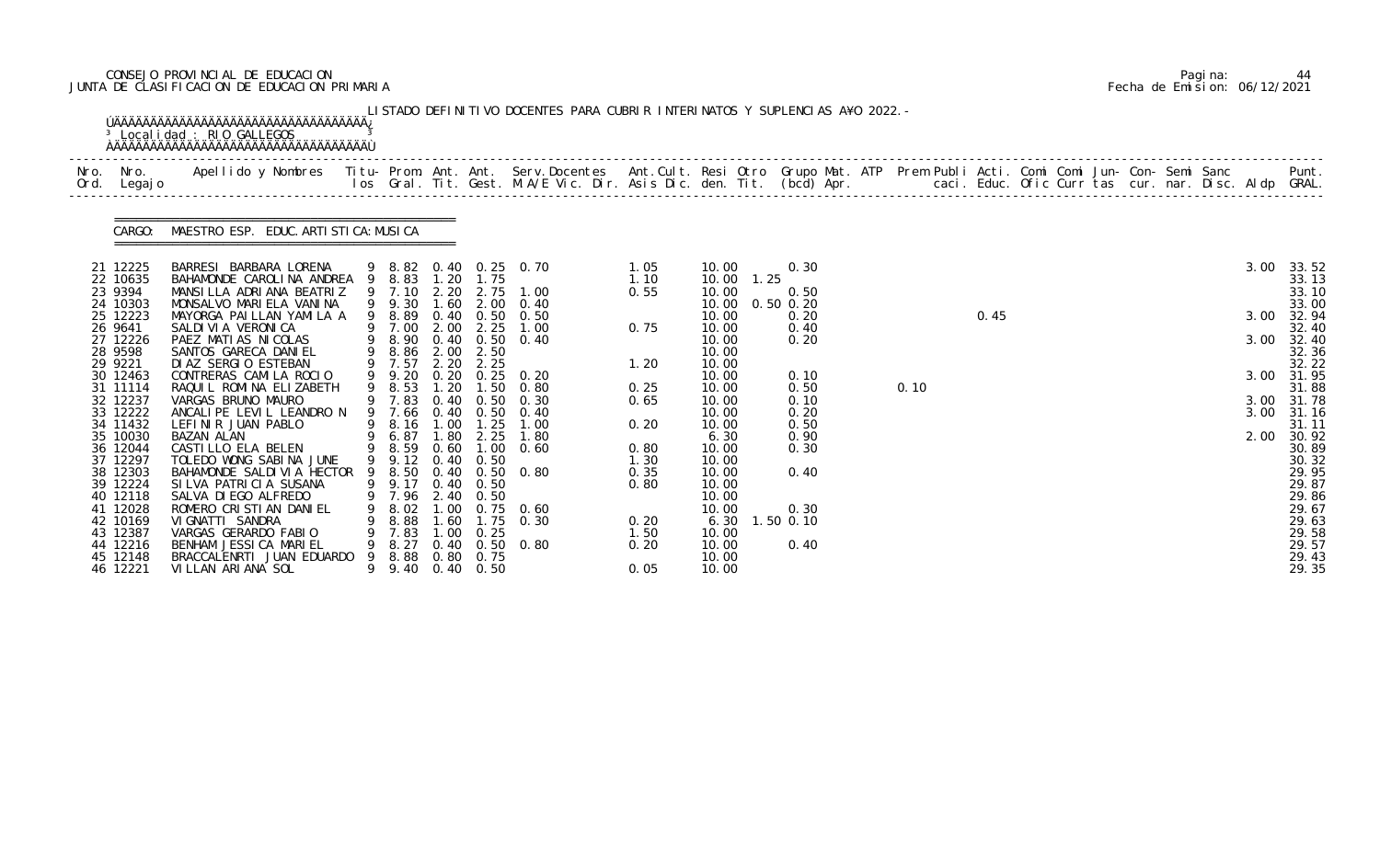# CONSEJO PROVINCIAL DE EDUCACION Pagina: 45 JUNTA DE CLASIFICACION DE EDUCACION PRIMARIA Fecha de Emision: 06/12/2021

| Nro. | Nro.<br>Ord. Legajo  | Apellido y Nombres - Titu- Prom. Ant. Ant. Serv.Docentes - Ant.Cult. Resi Otro Grupo Mat. ATP Prem Publi Acti. Comi Comi Jun- Con- Semi Sanc - - - - Punt.<br>Ios Gral. Tit. Gest. M.A/E Vic. Dir. Asis Dic. den. Tit. (bcd) Apr. |                |                  |                                       |                                                |                           |                |                                   |                |      |                |      |      |      |  |      |                |
|------|----------------------|-----------------------------------------------------------------------------------------------------------------------------------------------------------------------------------------------------------------------------------|----------------|------------------|---------------------------------------|------------------------------------------------|---------------------------|----------------|-----------------------------------|----------------|------|----------------|------|------|------|--|------|----------------|
|      |                      | CARGO: MAESTRO ESP. EDUC. ARTI STI CA: MUSI CA                                                                                                                                                                                    |                |                  |                                       |                                                |                           |                |                                   |                |      |                |      |      |      |  |      |                |
|      | 47 12219             | LASCANO SABRINA                                                                                                                                                                                                                   |                |                  | 9 9.30 0.40 0.25                      |                                                | 0.20                      | 10.00          |                                   |                |      |                |      |      |      |  |      | 29.15          |
|      | 48 12130<br>49 12517 | MASSARO ABRIGO FRANCA<br>ARIAS CARLOS GABRIEL                                                                                                                                                                                     | 9 7.77         |                  | 9 8.41 0.80 0.75<br>$0.20 \quad 0.25$ |                                                | 1.40                      | 10.00<br>10.00 |                                   |                |      |                |      |      |      |  |      | 28.96<br>28.62 |
|      | 50 12493             | AGUI LAR PABLO ANDRES                                                                                                                                                                                                             |                |                  | 9 8.96 0.20 0.25                      |                                                |                           | 10.00          |                                   |                |      |                |      |      |      |  |      | 28.41          |
|      | 51 12462             | PIRIS JOAN EMANUEL                                                                                                                                                                                                                |                |                  |                                       | 9 8.42 0.20 0.25 0.20                          |                           | 10.00          | 0.10                              |                |      |                |      |      |      |  |      | 28.17          |
|      | 52 12767<br>53 12548 | RAMIREZ NOELIA GLADYS<br>ARIAS CAMILA AILEN                                                                                                                                                                                       | 9 8.74         | 0.40             |                                       | 9 7.96 0.20 0.25 0.30                          |                           | 10.00<br>10.00 | 0.10                              |                |      |                |      |      |      |  |      | 28.14<br>27.81 |
|      | 54 12492             | BARRETO SAMANTHA CRISTAL                                                                                                                                                                                                          | 9 8.13         |                  | $0.20 \quad 0.25$                     |                                                |                           | 10.00          |                                   |                |      |                |      |      |      |  |      | 27.58          |
|      | 55 12534             | LOPEZ LUCAS JOAQUIN                                                                                                                                                                                                               | 9 7.57         | 0.20             | 0.25                                  | 0.10                                           |                           | 9.10           |                                   |                |      |                |      |      |      |  |      | 26.22          |
|      | 56 12249             | LANCUCHEO BARRIA RUTH                                                                                                                                                                                                             | 9 8.11         |                  |                                       | 0.40 0.50 0.40                                 | 0.35                      | 4.20           | 0.20                              |                |      |                |      |      |      |  | 3.00 | 26.16          |
|      | 57 12158<br>58 12041 | AGUAI SOL ALEJANDRO<br>CAMPOS JUAN MANUEL                                                                                                                                                                                         | 9 9.31         |                  |                                       | 0.60 0.75 0.40<br>7.66 0.60 0.75 0.60          |                           | 4.20<br>2.10   | 0.30                              |                |      |                |      |      |      |  |      | 24.26<br>21.01 |
|      | 59 12791             | MACHADO MIGUEL IGNACIO                                                                                                                                                                                                            |                |                  |                                       |                                                |                           | 10.00          |                                   |                |      |                |      |      |      |  |      | 19.00          |
|      | 60 T 55              | RIOS WALTER ALDO                                                                                                                                                                                                                  |                |                  |                                       | 5 7.37 3.00 3.00 3.00                          | 3.00                      | 10.00          | 2.40 0.10 0.10                    |                | 2.25 |                |      |      | 1.00 |  | 3.00 | 43.22          |
|      | 61 T 90              | I RI ARTE BLANCA ANALIA                                                                                                                                                                                                           | 5 7.37         |                  | 3.00 3.00                             | 3.00                                           | 3.00                      | 10.00          | .50 2.60 0.30                     |                |      |                |      |      | 1.00 |  |      | 39.77          |
|      | 62 0290<br>63 9492   | OJEDA RUIZ BLANCA ESTHER<br>FUNES SILVA ALEJANDRO                                                                                                                                                                                 | $3 \quad 7.37$ |                  |                                       | 3 7.13 3.00 3.00 3.00<br>3.00 2.75 3.00        | 3.00                      | 10.00<br>10.00 | 2.20 1.00<br>1.30                 |                |      | 0.25           |      |      |      |  |      | 35.58<br>30.42 |
|      | 64 12124             | ALVARADO CATALAN DANIEL                                                                                                                                                                                                           | $3 \quad 7.47$ | .00 <sub>1</sub> | 0.75                                  | 0.40                                           |                           | 10.00          | 0.20                              |                |      |                |      |      |      |  |      | 3.00 25.82     |
|      | CARGO:               | PES ED. ARTISTICA: MUSICA                                                                                                                                                                                                         |                |                  |                                       |                                                |                           |                |                                   |                |      |                |      |      |      |  |      |                |
|      | 1 6793               | CANOBRA PABLO DANIEL                                                                                                                                                                                                              |                |                  |                                       | 9 7.88 3.00 3.00 2.60                          | 3.00 0.20 10.00 4.75 1.30 |                |                                   |                |      | 0.50 4.25 0.20 | 0.20 |      |      |  |      | 49.88          |
|      | 2 T 15<br>3 4476     | COLOMBERA ALEJANDRA<br>ANDREATTA ARTURO GUSTAVO                                                                                                                                                                                   |                |                  |                                       | 9 6.90 3.00 3.00 2.20<br>9 7.19 2.80 3.00 3.00 | 3.00<br>3.00              |                | 7.70 3.00 1.10<br>10.00 3.00 2.00 | $0.20 \, 0.60$ |      | 0.40           |      | 0.20 | 1.00 |  | 3.00 | 44.30<br>42.99 |

|  | Pagi na: | 45                           |
|--|----------|------------------------------|
|  |          | Fecha de Emision: 06/12/2021 |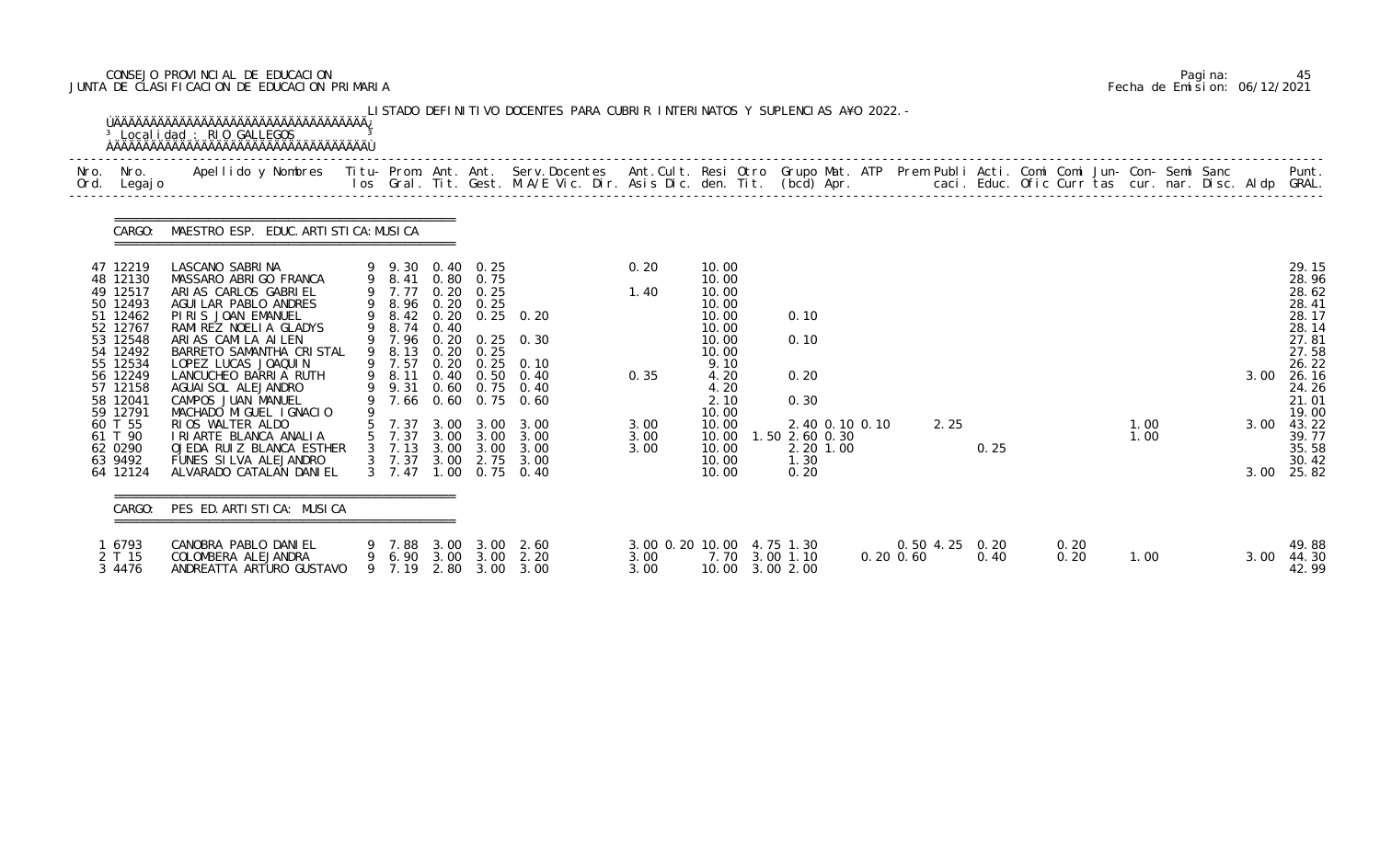# CONSEJO PROVINCIAL DE EDUCACION Pagina: 46 JUNTA DE CLASIFICACION DE EDUCACION PRIMARIA Fecha de Emision: 06/12/2021

|              |                                             | <sup>3</sup> Localidad : RIO GALLEGOS                                                                                                                                                                                             |    |                                    |                               |                                                   | LISTADO DEFINITIVO DOCENTES PARA CUBRIR INTERINATOS Y SUPLENCIAS A¥O 2022. - |                              |                                  |            |                                        |      |                      |  |              |  |              |                                  |
|--------------|---------------------------------------------|-----------------------------------------------------------------------------------------------------------------------------------------------------------------------------------------------------------------------------------|----|------------------------------------|-------------------------------|---------------------------------------------------|------------------------------------------------------------------------------|------------------------------|----------------------------------|------------|----------------------------------------|------|----------------------|--|--------------|--|--------------|----------------------------------|
| Nro.<br>Ord. | Nro.<br>Legaj o                             | Apellido y Nombres - Titu- Prom. Ant. Ant. Serv.Docentes - Ant.Cult. Resi Otro Grupo Mat. ATP Prem Publi Acti. Comi Comi Jun- Con- Semi Sanc - - - - Punt.<br>Ios Gral. Tit. Gest. M.A/E Vic. Dir. Asis Dic. den. Tit. (bcd) Apr. |    |                                    |                               |                                                   |                                                                              |                              |                                  |            |                                        |      |                      |  |              |  |              |                                  |
|              | CARGO:                                      | PES ED. ARTISTICA: MUSICA                                                                                                                                                                                                         |    |                                    |                               |                                                   |                                                                              |                              |                                  |            |                                        |      |                      |  |              |  |              |                                  |
|              | 4 T 39<br>5 7143                            | ARRUA MARIA ISIDRA<br>AGUI LA FERNANDA ELIZABETH                                                                                                                                                                                  |    | 9 6.94 3.00<br>6.78                |                               | 3.00 3.00                                         | 3.00 3.00<br>1.80                                                            | 3.00<br>3.00                 | 10.00                            |            | 10.00  1.00  2.00<br>1.25 0.90         | 0.20 | 0.40                 |  | 1.00<br>1.00 |  |              | 42.34<br>39.93                   |
|              | 6 5416<br>7 T 71<br>8 6558<br>9 8001        | I RI ARTE ANA CARINA<br>MAUTOR NATALIA EVANGELINA<br>LOPEZ MARIA LAURA<br>VERGARA MARTHA LORENA                                                                                                                                   |    | 9 7.56<br>6.55<br>9 9.39<br>9 7.24 | 2.20<br>3.00<br>2.80          | 3.00<br>3.00<br>3.00 3.00<br>3.00                 | 3.00<br>3.00<br>0.60<br>1.10                                                 | 0.55<br>1.10<br>3.00<br>3.00 | 10.00<br>10.00<br>10.00<br>10.00 |            | 1.50<br>1.60<br>0.30<br>1.25 0.50 0.10 |      | 0.05                 |  | 1.00         |  | 3.00         | 39.81<br>38.30<br>38.29<br>37.99 |
|              | 10 7427<br>11 4901                          | VI VAR VI CTOR NI COLAS<br>GROSS ERICA BEATRIZ                                                                                                                                                                                    | 9  | 9 7.86<br>6.86                     | 2.80                          | 3.00<br>3.00 3.00                                 | 1.20<br>0.70                                                                 | 3.00                         | 10.00<br>10.00                   |            | 0.60<br>$1.25$ 0.30                    |      |                      |  |              |  | 3.00         | 37.46<br>37.11                   |
|              | 12 T 90<br>13 T 1<br>14 6427<br>15 5577     | VI VAR GI SELLE ELI ZABETH<br>LUDUE¥A SEBASTI AN AGUSTI N<br>HALAN CAROLINA SUSANA<br>VERNIERI CESAR AUGUSTO                                                                                                                      | 9  | 8.73<br>7.00<br>9 8.39<br>9 7.84   | 1.60<br>2.20<br>3.00<br>3.00  | 2.00<br>2.75<br>3.00<br>3.00                      | 0.90<br>2.20                                                                 | 0.10<br>1.20<br>2.70<br>1.60 | 10.00<br>10.00<br>10.00<br>10.00 | 1.75       | 0.40<br>1.10                           | 0.10 | 0.05<br>0.25<br>0.05 |  | 1.00<br>1.00 |  | 3.00         | 36.73<br>36.50<br>36.44<br>36.24 |
|              | 16 10159<br>17 9699<br>18 11538<br>19 6583  | URIBE GRANILLO VANINA<br>JARAMI LLO NELLY SI LVANA<br>BARRIA PEREZ LUCIO ANDRES<br>TASSONE VERONICA BEATRIZ                                                                                                                       | -9 | 9 8.14<br>9 7.92<br>8.35<br>9 7.12 | 1.60<br>2.00<br>1.00<br>3.00  | 2.00<br>1.25<br>3.00                              | 2.00 0.90<br>1.40<br>1.60                                                    | 1.00<br>3.00<br>1.50<br>2.75 | 10.00<br>10.00<br>10.00<br>10.00 |            | 0.40<br>0.70<br>2.20                   |      | 0.40<br>0.10         |  |              |  | 3.00         | 36.04<br>36.02<br>35.30<br>34.97 |
|              | 20 11924<br>21 12225<br>22 10635<br>23 9394 | BURNES HECTOR PABLO<br>BARRESI BARBARA LORENA<br>BAHAMONDE CAROLINA ANDREA<br>MANSILLA ADRIANA BEATRIZ                                                                                                                            | 9  | 9 8.17<br>9 8.82<br>9 8.83<br>7.10 | 0.60<br>1. 20<br>2.20<br>1.60 | 1.00<br>$0.40 \quad 0.25$<br>1.75<br>2.75<br>2.00 | 0. 70<br>0. 70<br>1.00<br>0.40                                               | 1.00<br>1.05<br>1.10<br>0.55 | 10.00<br>10.00<br>10.00          | 10.00 1.25 | 0.30<br>0.30<br>0.50                   |      |                      |  |              |  | 3.00<br>3.00 | 33.77<br>33.52<br>33.13<br>33.10 |
|              | 24 10303<br>25 12223<br>26 9641<br>27 12226 | MONSALVO MARIELA VANINA<br>MAYORGA PAILLAN YAMILA A<br>SALDI VI A VERONI CA<br>PAEZ MATIAS NICOLAS                                                                                                                                |    | 9.30<br>8.89<br>7.00<br>8.90       | 0.40<br>2.00                  | 0.50<br>2.25<br>$0.40 \quad 0.50$                 | 0. 50<br>1.00<br>0.40                                                        | 0.75                         | 10.00<br>10.00<br>10.00<br>10.00 |            | $0.50$ $0.20$<br>0.20<br>0.40<br>0.20  |      | 0.45                 |  |              |  | 3.00<br>3.00 | 33.00<br>32.94<br>32.40<br>32.40 |
|              | 28 9598<br>29 9221                          | SANTOS GARECA DANIEL<br>DI AZ SERGIO ESTEBAN                                                                                                                                                                                      | 9  | 8.86<br>9 7.57                     |                               | 2.00 2.50<br>2.20 2.25                            |                                                                              | 1.20                         | 10.00<br>10.00                   |            |                                        |      |                      |  |              |  |              | 32.36<br>32.22                   |

|  | Pagi na: | 46                           |
|--|----------|------------------------------|
|  |          | Fecha de Emision: 06/12/2021 |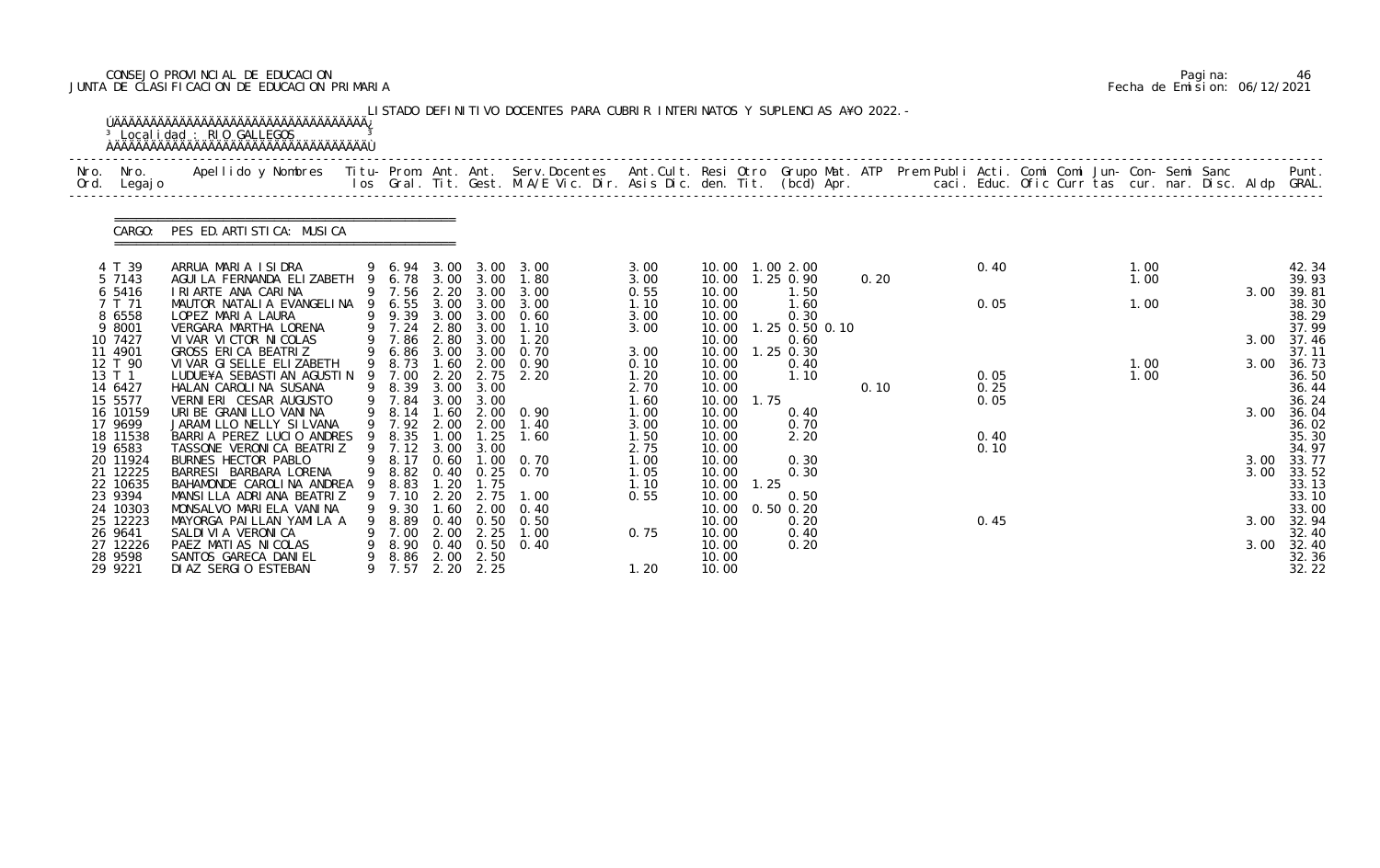# CONSEJO PROVINCIAL DE EDUCACION Pagina: 47 JUNTA DE CLASIFICACION DE EDUCACION PRIMARIA Fecha de Emision: 06/12/2021

| Nro. Nro.<br>Ord. Legajo                                                                                                                                                                                                                                                                                 | Apellido y Nombres  Titu- Prom. Ant. Ant. Serv.Docentes  Ant.Cult. Resi Otro Grupo Mat. ATP Prem Publi Acti. Comi Comi Jun- Con- Semi Sanc         Punt.<br>Ios Gral. Tit. Gest. M.A/E Vic. Dir. Asis Dic. den. Tit. (bcd) Apr.                                                                                                                                                                                                                                                                                                                                                                                         |                                                                                                                                                                                                                                                    |                              |                                                                                                        |                                                                                                                                                                                                                                                                      |                                                                                                       |                                                                                                                                                                                                                             |                                                                                                           |      |  |  |  |  |                              |                                                                                                                                                                                                                               |
|----------------------------------------------------------------------------------------------------------------------------------------------------------------------------------------------------------------------------------------------------------------------------------------------------------|-------------------------------------------------------------------------------------------------------------------------------------------------------------------------------------------------------------------------------------------------------------------------------------------------------------------------------------------------------------------------------------------------------------------------------------------------------------------------------------------------------------------------------------------------------------------------------------------------------------------------|----------------------------------------------------------------------------------------------------------------------------------------------------------------------------------------------------------------------------------------------------|------------------------------|--------------------------------------------------------------------------------------------------------|----------------------------------------------------------------------------------------------------------------------------------------------------------------------------------------------------------------------------------------------------------------------|-------------------------------------------------------------------------------------------------------|-----------------------------------------------------------------------------------------------------------------------------------------------------------------------------------------------------------------------------|-----------------------------------------------------------------------------------------------------------|------|--|--|--|--|------------------------------|-------------------------------------------------------------------------------------------------------------------------------------------------------------------------------------------------------------------------------|
|                                                                                                                                                                                                                                                                                                          | CARGO: PES ED. ARTISTICA: MUSICA                                                                                                                                                                                                                                                                                                                                                                                                                                                                                                                                                                                        |                                                                                                                                                                                                                                                    |                              |                                                                                                        |                                                                                                                                                                                                                                                                      |                                                                                                       |                                                                                                                                                                                                                             |                                                                                                           |      |  |  |  |  |                              |                                                                                                                                                                                                                               |
| 30 12463<br>31 11114<br>32 12237<br>33 12222<br>34 11432<br>35 10030<br>36 12044<br>37 12297<br>38 12303<br>39 12224<br>40 12118<br>41 12028<br>42 10169<br>43 12387<br>44 12216<br>45 12148<br>46 12221<br>47 12219<br>48 12130<br>49 12517<br>50 12493<br>51 12462<br>52 12767<br>53 12548<br>54 12492 | CONTRERAS CAMILA ROCIO<br>RAQUIL ROMINA ELIZABETH<br>VARGAS BRUNO MAURO<br>ANCALIPE LEVIL LEANDRO N<br>LEFINIR JUAN PABLO<br>BAZAN ALAN<br>CASTILLO ELA BELEN<br>TOLEDO WONG SABINA JUNE<br>BAHAMONDE SALDIVIA HECTOR<br>SILVA PATRICIA SUSANA<br>SALVA DI EGO ALFREDO<br>ROMERO CRISTIAN DANIEL<br>VI GNATTI SANDRA<br>VARGAS GERARDO FABIO<br>BENHAM JESSICA MARIEL<br>BRACCALENRTI JUAN EDUARDO<br>VILLAN ARIANA SOL<br>LASCANO SABRINA<br>MASSARO ABRIGO FRANCA<br>ARIAS CARLOS GABRIEL<br>AGUI LAR PABLO ANDRES<br>PIRIS JOAN EMANUEL<br>RAMI REZ NOELI A GLADYS<br>ARIAS CAMILA AILEN<br>BARRETO SAMANTHA CRISTAL | 9 8.53<br>9 6.87<br>9 8.59 0.60<br>9 9.12 0.40 0.50<br>9 9.17<br>9 7.96 2.40 0.50<br>9 8.02<br>9 8.88<br>9 7.83<br>9 8.27<br>9 8.88<br>9 9.40 0.40 0.50<br>9 9.30 0.40 0.25<br>9 8.41 0.80 0.75<br>7.77<br>8.74 0.40<br>9 7.96<br>9 8.13 0.20 0.25 | 1.80<br>1.00<br>1.60<br>0.40 | 2.25<br>$0.40\quad 0.50$<br>$1.00 \t 0.25$<br>$0.80 \quad 0.75$<br>$0.20 \quad 0.25$<br>8.96 0.20 0.25 | 9 9.20 0.20 0.25 0.20<br>1.20 1.50 0.80<br>9 7.83 0.40 0.50 0.30<br>9 7.66 0.40 0.50 0.40<br>9 8.16 1.00 1.25 1.00<br>1.80<br>$1.00 \quad 0.60$<br>9 8.50 0.40 0.50 0.80<br>$0.75$ 0.60<br>$1.75$ 0.30<br>$0.50 \quad 0.80$<br>8.42 0.20 0.25 0.20<br>0.20 0.25 0.30 | 0.25<br>0.65<br>0.20<br>0.80<br>1.30<br>0.35<br>0.80<br>0.20<br>1.50<br>0.20<br>0.05<br>0.20<br>1. 40 | 10.00<br>10.00<br>10.00<br>10.00<br>10.00<br>6.30<br>10.00<br>10.00<br>10.00<br>10.00<br>10.00<br>10.00<br>6.30<br>10.00<br>10.00<br>10.00<br>10.00<br>10.00<br>10.00<br>10.00<br>10.00<br>10.00<br>10.00<br>10.00<br>10.00 | 0.10<br>0.50<br>0.10<br>0.20<br>0.50<br>0.90<br>0.30<br>0.40<br>0.30<br>1.50 0.10<br>0.40<br>0.10<br>0.10 | 0.10 |  |  |  |  | 3.00<br>3.00<br>3.00<br>2.00 | 31.95<br>31.88<br>31.78<br>31.16<br>31.11<br>30.92<br>30.89<br>30.32<br>29.95<br>29.87<br>29.86<br>29.67<br>29.63<br>29.58<br>29.57<br>29.43<br>29.35<br>29.15<br>28.96<br>28.62<br>28.41<br>28.17<br>28.14<br>27.81<br>27.58 |

|  | Pagi na: | 47                           |
|--|----------|------------------------------|
|  |          | Fecha de Emision: 06/12/2021 |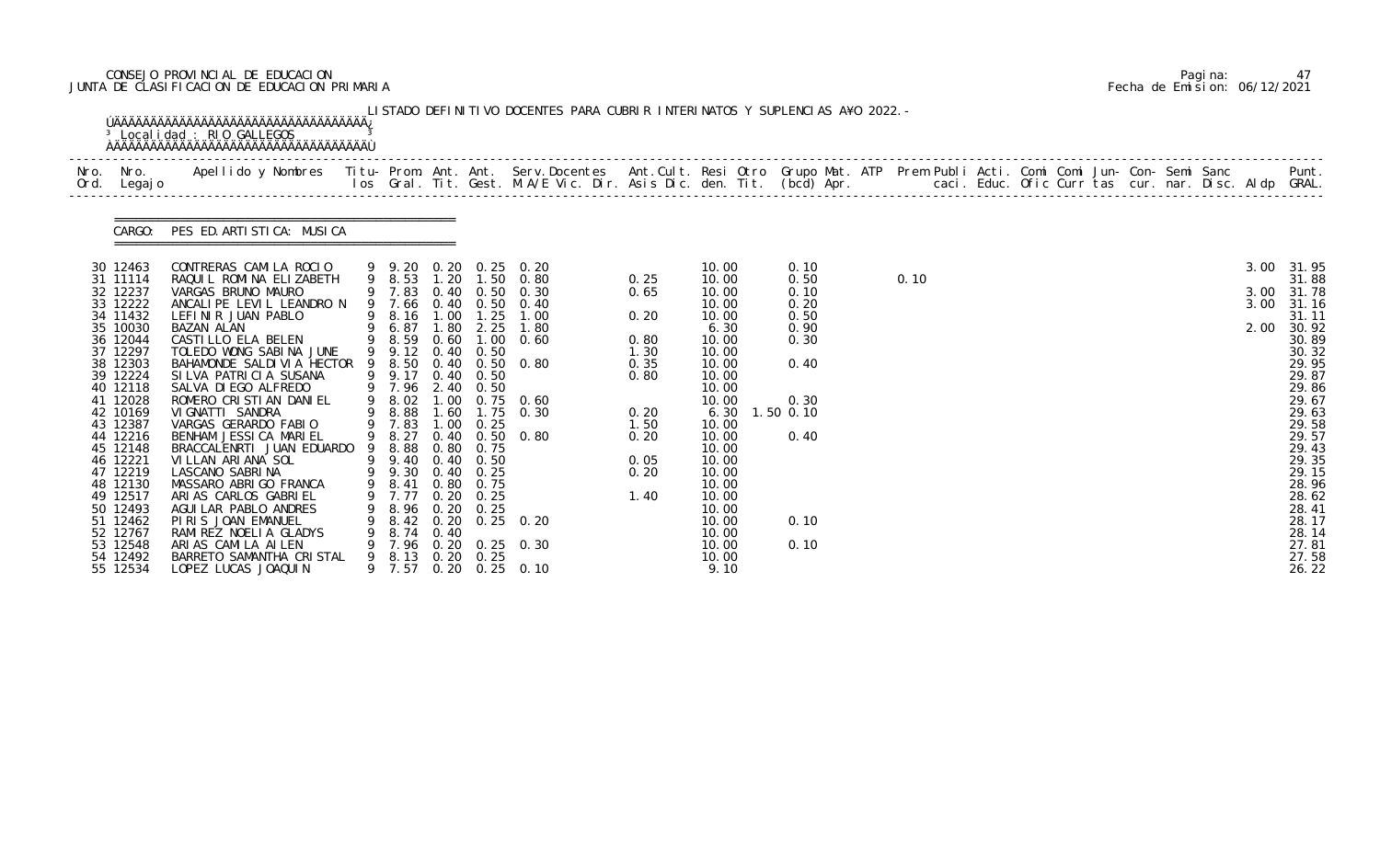# CONSEJO PROVINCIAL DE EDUCACION Pagina: 48 JUNTA DE CLASIFICACION DE EDUCACION PRIMARIA Fecha de Emision: 06/12/2021

| Nro.<br>Ord. | Nro.<br>Legaj o                                                      | Apellido y Nombres - Titu- Prom. Ant. Ant. Serv.Docentes - Ant.Cult. Resi Otro Grupo Mat. ATP Prem Publi Acti. Comi Comi Jun- Con- Semi Sanc - - - Punt.<br>Ios Gral. Tit. Gest. M.A/E Vic. Dir. Asis Dic. den. Tit. (bcd) Apr. - |   |                                                |      |                                       |                                                                                 |                                                                          |                                          |                                             |  |                      |      |              |      |  |              |                                                             |
|--------------|----------------------------------------------------------------------|-----------------------------------------------------------------------------------------------------------------------------------------------------------------------------------------------------------------------------------|---|------------------------------------------------|------|---------------------------------------|---------------------------------------------------------------------------------|--------------------------------------------------------------------------|------------------------------------------|---------------------------------------------|--|----------------------|------|--------------|------|--|--------------|-------------------------------------------------------------|
|              | CARGO:                                                               | PES ED. ARTISTICA: MUSICA                                                                                                                                                                                                         |   |                                                |      |                                       |                                                                                 |                                                                          |                                          |                                             |  |                      |      |              |      |  |              |                                                             |
|              | 56 12249<br>57 12158<br>58 12041<br>59 12791                         | LANCUCHEO BARRIA RUTH<br>AGUAI SOL ALEJANDRO<br>CAMPOS JUAN MANUEL<br>MACHADO MIGUEL IGNACIO                                                                                                                                      |   |                                                |      | 9 8.11 0.40 0.50 0.40                 | 9 9.31 0.60 0.75 0.40<br>9 7.66 0.60 0.75 0.60                                  | 0.35                                                                     | 4.20<br>4.20<br>2.10<br>10.00            | 0.20<br>0.30                                |  |                      |      |              |      |  | 3.00         | 26. 16<br>24.26<br>21.01<br>19.00                           |
|              | 60 T 55<br>61 0290<br>62 9492<br>63 12124<br>64 10575                | RIOS WALTER ALDO<br>OJEDA RUIZ BLANCA ESTHER<br>FUNES SILVA ALEJANDRO<br>ALVARADO CATALAN DANIEL<br>SCHINELLI CUENYA LUCIA                                                                                                        |   | $3 \quad 7.44$                                 |      | 3 7.37 3.00 2.75<br>1.80 0.50 0.10    | 5 7.37 3.00 3.00 3.00<br>3 7.13 3.00 3.00 3.00<br>3.00<br>3 7.47 1.00 0.75 0.40 | 3.00<br>3.00                                                             | 10.00<br>10.00<br>10.00<br>10.00<br>3.50 | 2.40 0.10 0.10<br>2.20 1.00<br>1.30<br>0.20 |  | 2.25                 | 0.25 |              | 1.00 |  | 3.00<br>3.00 | 43.22<br>35.58<br>30.42<br>25.82<br>16.34                   |
|              | CARGO:                                                               | MAESTRO ESP. EDUC. ARTI STI CA: TEATRO                                                                                                                                                                                            |   |                                                |      |                                       |                                                                                 |                                                                          |                                          |                                             |  |                      |      |              |      |  |              |                                                             |
|              | 4841<br>2 7917<br>3 10352<br>4 8042<br>5 11150<br>6 12814<br>7 12812 | BUJACICH MONICA LILIANA<br>CATRI HUALA CARLOS OMAR<br>PUCHETA PICCARDO<br>HERNANDEZ MOIRA GISELA<br>LAGORIA MARIEL EMILSE<br>ALANIZ ANDRES<br>FERREYRA MARIA BELEN                                                                | 9 | 9 7.39<br>9 8.30<br>9 8.97 0.20<br>9 8.87 0.20 | 3.00 | 9 8.65 3.00 3.00<br>3.00<br>2.00 1.25 | 3.00 2.75 3.00<br>9 8.00 3.00 1.75 0.30                                         | 0.40<br>2.20 0.10 10.00<br>3.00<br>2.65<br>2.05 0.30<br>$0.25$<br>$0.25$ | 10.00<br>3.50<br>3.50<br>$0.70$ 1.25     | 1.00 2.00 0.90 0.10<br>0.10                 |  | 0.75<br>0.30<br>0.15 |      | 0.40<br>0.20 |      |  | 3.00<br>3.00 | 43.29<br>36.65<br>31.65<br>29.80<br>16.55<br>18.42<br>18.32 |

|  | Pagi na: | 48                           |
|--|----------|------------------------------|
|  |          | Fecha de Emision: 06/12/2021 |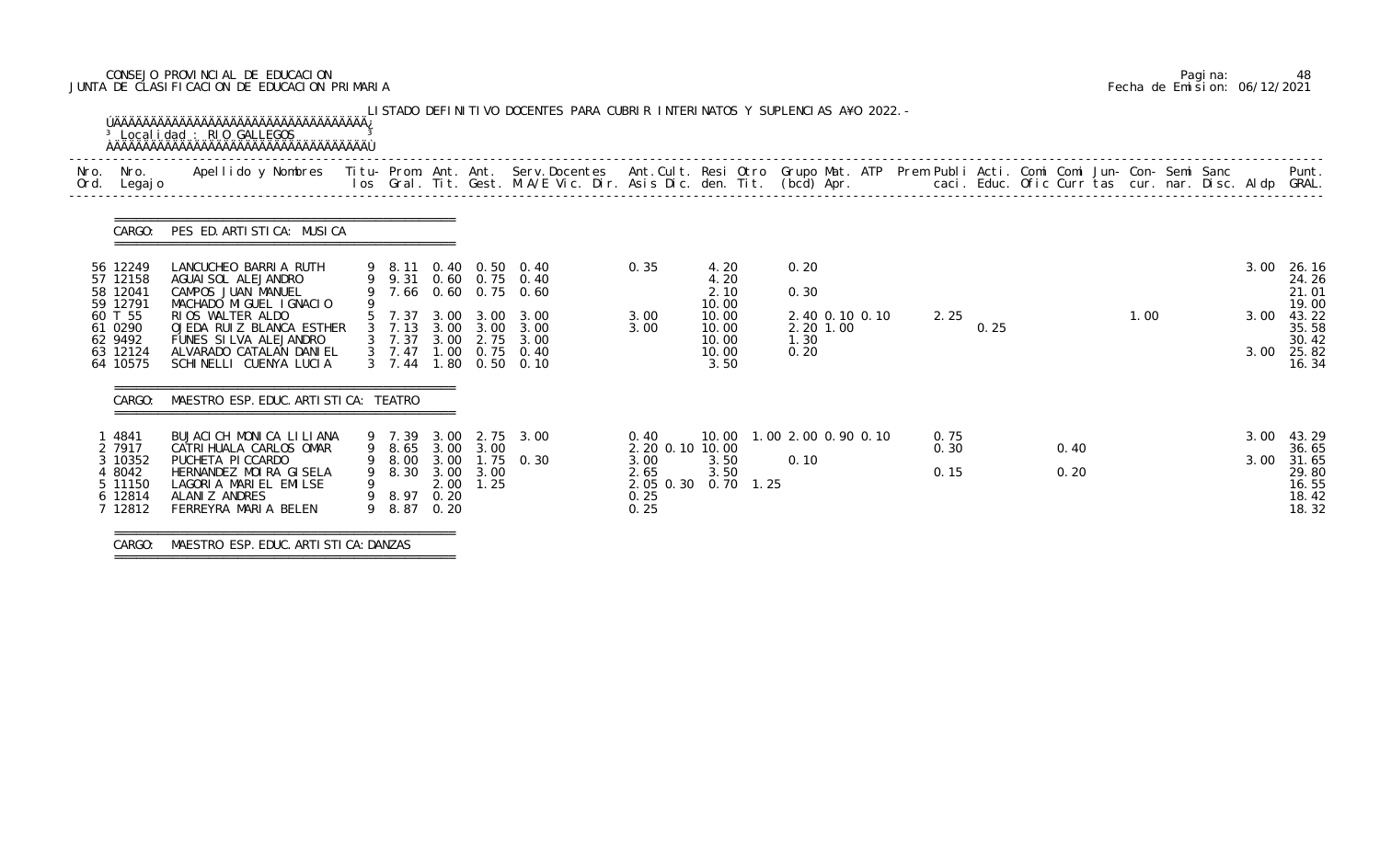# CONSEJO PROVINCIAL DE EDUCACION Pagina: 49 JUNTA DE CLASIFICACION DE EDUCACION PRIMARIA Fecha de Emision: 06/12/2021

|              |                                                                                                             | <sup>3</sup> Localidad : RIO GALLEGOS<br><b>OAAAAAAAAAAAAAAAAAAAAAAAAAAAAAAAAAA</b>                                                                                                                                                                                            |   |                                                                         |                                                      |                                                                            | LISTADO DEFINITIVO DOCENTES PARA CUBRIR INTERINATOS Y SUPLENCIAS A¥O 2022. -                                                                 |                                                                                                                                |                                                                                           |                                                                                                                                                                        |      |      |                                                                                           |  |                                                                              |  |                      |                                                                                                                          |
|--------------|-------------------------------------------------------------------------------------------------------------|--------------------------------------------------------------------------------------------------------------------------------------------------------------------------------------------------------------------------------------------------------------------------------|---|-------------------------------------------------------------------------|------------------------------------------------------|----------------------------------------------------------------------------|----------------------------------------------------------------------------------------------------------------------------------------------|--------------------------------------------------------------------------------------------------------------------------------|-------------------------------------------------------------------------------------------|------------------------------------------------------------------------------------------------------------------------------------------------------------------------|------|------|-------------------------------------------------------------------------------------------|--|------------------------------------------------------------------------------|--|----------------------|--------------------------------------------------------------------------------------------------------------------------|
| Nro.<br>Ord. | Nro.<br>Legaj o                                                                                             | Apellido y Nombres - Titu- Prom. Ant. Ant. Serv.Docentes - Ant.Cult. Resi Otro Grupo Mat. ATP Prem Publi Acti. Comi Comi Jun- Con- Semi Sanc - - - Punt.<br>Ios Gral. Tit. Gest. M.A/E Vic. Dir. Asis Dic. den. Tit. (bcd) Apr. -                                              |   |                                                                         |                                                      |                                                                            |                                                                                                                                              |                                                                                                                                |                                                                                           |                                                                                                                                                                        |      |      |                                                                                           |  |                                                                              |  |                      |                                                                                                                          |
|              | CARGO:                                                                                                      | MAESTRO ESP. EDUC. ARTI STI CA: DANZAS                                                                                                                                                                                                                                         |   |                                                                         |                                                      |                                                                            |                                                                                                                                              |                                                                                                                                |                                                                                           |                                                                                                                                                                        |      |      |                                                                                           |  |                                                                              |  |                      |                                                                                                                          |
|              | 1 5693<br>2 5601<br>3 10706<br>4 10557<br>5 9720<br>6 9745<br>7 9744<br>8 10566<br>9 12310<br>10 11789      | VIACAVA CORINA ANDREA<br>GOROSI TO MARIA FERNANDA<br>ALARCON SANDRA ELIZABETH<br>GRAVES VANESA SOLEDAD<br>ORELLANO LIZA RAQUEL<br>ESPINOZA RAMOS ILSE<br>LEDESMA CARCAMO HUGO<br>GALLARDO MI CAELA<br>SOTO FLAVIA ROMINA<br>LASBAINA LUCIA KAREN                               | 9 | 9 7.65<br>8.46<br>9 8.06<br>9 8.27<br>6 8.70<br>6 7.80<br>$6\quad 8.18$ | 3.00<br>2.00<br>1.80<br>2.60                         | 3.00 3.00<br>1.75<br>1.75<br>2.00<br>2.50<br>6 8.54 1.60 2.00<br>0.40 0.75 | 1.60<br>9 6.64 3.00 2.75 0.20<br>1.30<br>1.00<br>6 8.22 2.00 2.50 0.60<br>1.60<br>0.20                                                       | 3.00<br>1.05<br>3.00<br>0.95<br>3.00<br>1.30<br>0.05<br>0.25                                                                   | 10.00<br>10.00<br>0.10 10.00<br>10.00<br>9.10<br>10.00<br>10.00<br>10.00<br>9.80<br>10.00 | 0.80<br>0.10<br>0.60<br>0.50<br>0.30<br>0.70                                                                                                                           | 0.30 | 0.15 | 0.10                                                                                      |  |                                                                              |  | 3.00                 | 38.05<br>35.74<br>34.51<br>33.91<br>31.12<br>34.30<br>30.92<br>30.49<br>24.95<br>24.58                                   |
|              | CARGO:                                                                                                      | MAESTRO ESP. DE EDUCACION FISICA                                                                                                                                                                                                                                               |   |                                                                         |                                                      |                                                                            |                                                                                                                                              |                                                                                                                                |                                                                                           |                                                                                                                                                                        |      |      |                                                                                           |  |                                                                              |  |                      |                                                                                                                          |
|              | 1 T 10<br>2 T 19<br>3 T 55<br>4 T 46<br>5 4787<br>6 T 90<br>7 T 1<br>8 T 39<br>9 T 15<br>10 T 71<br>11 T 15 | BAI MACOVI CH DANI ELA K<br>NU¥EZ MARTIN JOSE<br>CACERES MARTIN JOSE<br>CACERES FABI AN ARIEL<br>BARCIA CLAUDIO ALFONSO<br>LONCON EDUARDO ARIEL<br>REI NOZO MARI ELA ELI ZABETH<br>BURGOS CLAUDIO EMILIO<br>GODOY MELISA BEATRIZ<br>FERNANDEZ CLAUDIO<br>ALVADO CINTIA ANABELA | 9 | 7.59<br>7.54<br>6.99<br>9 7.58<br>8.32<br>7.20<br>9 7.63                | 3.00<br>3.00<br>3.00<br>3.00<br>3.00<br>3.00<br>3.00 | 9 6.93 2.40 3.00<br>3.00<br>3.00<br>3.00<br>3.00<br>3.00<br>3.00           | 9 8.08 3.00 3.00 3.00<br>9 8.36 3.00 3.00 3.00<br>2.30<br>9 7.20 3.00 3.00 3.00<br>3.00<br>2.80<br>3.00<br>3.00<br>3.00<br>3.00<br>3.00 3.00 | 3.00<br>3.00 0.10 10.00 1.75 1.60<br>3.00<br>3.00<br>3.00<br>3.00<br>3.00<br>3.00<br>2.40<br>3.00 1.20 10.00 3.50 2.10<br>3.00 | 10.00<br>10.00                                                                            | 10.00 14.00 2.20 0.90<br>10.00 10.00 1.10<br>10.00 6.25 2.50<br>10.00 8.50 1.50<br>$3.25$ 1.40<br>$3.25$ 1.50<br>10.00 3.00 1.50<br>10.00 2.50 1.50<br>10.00 2.50 1.70 |      |      | 0.60<br>7.30 1.90<br>0.10<br>0.50<br>0.85<br>1.00<br>0.85<br>0.45<br>0.80<br>1.35<br>0.30 |  | 1.00<br>1.00<br>1.00<br>1.00<br>1.00<br>1.00<br>1.00<br>1.00<br>1.00<br>1.00 |  | 3.00<br>3.00<br>3.00 | 57.78<br>56.01<br>51.83<br>3.00 51.45<br>49.44<br>3.00 47.99<br>3.00 47.59<br>3.00 47.53<br>47.52<br>47.35<br>3.00 47.13 |

|  | Pagi na: | 49                           |
|--|----------|------------------------------|
|  |          | Fecha de Emision: 06/12/2021 |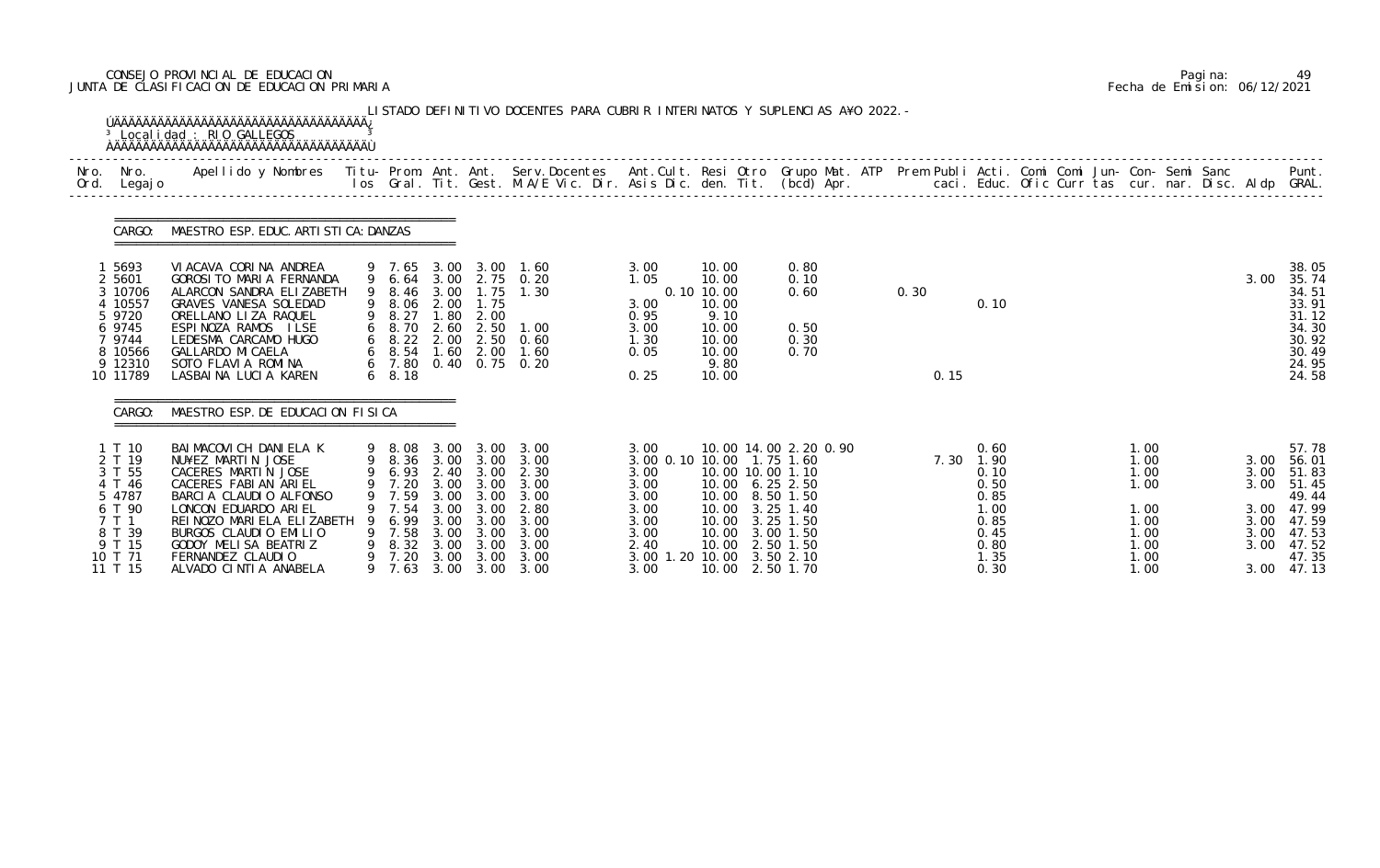# CONSEJO PROVINCIAL DE EDUCACION Pagina: 50 JUNTA DE CLASIFICACION DE EDUCACION PRIMARIA Fecha de Emision: 06/12/2021

|              |                                                                                                                                                                                                                                                                                         | <sup>3</sup> Localidad : RIO GALLEGOS                                                                                                                                                                                                                                                                                                                                                                                                                                                                                                                                                                                                                                      |                  |                                                                                                                                                                                                                                        |                                                                                                                                      |                                                                                                                                                                                  | LISTADO DEFINITIVO DOCENTES PARA CUBRIR INTERINATOS Y SUPLENCIAS A¥O 2022. –                                                                                                                                                                                       |                                                                                                                                                                                                                                                                                            |                                                                                                                                     |                                                                                                                                                                                                                                                                                              |  |                                                                                                                                                                                                                          |  |                                                                                                                                                                                              |  |                                                                                                                                                      |                                                                                                                                                                                                                                                       |
|--------------|-----------------------------------------------------------------------------------------------------------------------------------------------------------------------------------------------------------------------------------------------------------------------------------------|----------------------------------------------------------------------------------------------------------------------------------------------------------------------------------------------------------------------------------------------------------------------------------------------------------------------------------------------------------------------------------------------------------------------------------------------------------------------------------------------------------------------------------------------------------------------------------------------------------------------------------------------------------------------------|------------------|----------------------------------------------------------------------------------------------------------------------------------------------------------------------------------------------------------------------------------------|--------------------------------------------------------------------------------------------------------------------------------------|----------------------------------------------------------------------------------------------------------------------------------------------------------------------------------|--------------------------------------------------------------------------------------------------------------------------------------------------------------------------------------------------------------------------------------------------------------------|--------------------------------------------------------------------------------------------------------------------------------------------------------------------------------------------------------------------------------------------------------------------------------------------|-------------------------------------------------------------------------------------------------------------------------------------|----------------------------------------------------------------------------------------------------------------------------------------------------------------------------------------------------------------------------------------------------------------------------------------------|--|--------------------------------------------------------------------------------------------------------------------------------------------------------------------------------------------------------------------------|--|----------------------------------------------------------------------------------------------------------------------------------------------------------------------------------------------|--|------------------------------------------------------------------------------------------------------------------------------------------------------|-------------------------------------------------------------------------------------------------------------------------------------------------------------------------------------------------------------------------------------------------------|
| Nro.<br>Ord. | Nro.<br>Legaj o                                                                                                                                                                                                                                                                         | Apellido y Nombres Titu- Prom. Ant. Ant. Serv.Docentes Ant.Cult. Resi Otro Grupo Mat. ATP Prem Publi Acti. Comi Comi Jun- Con- Semi Sanc                                                                                                                                                                                                                                                                                                                                                                                                                                                                                                                                   |                  |                                                                                                                                                                                                                                        |                                                                                                                                      |                                                                                                                                                                                  | los Gral. Tit. Gest. M.A/E Vic. Dir. Asis Dic. den. Tit. (bcd) Apr.        caci. Educ. Ofic Curr tas cur. nar. Disc. Aldp GRAL.                                                                                                                                    |                                                                                                                                                                                                                                                                                            |                                                                                                                                     |                                                                                                                                                                                                                                                                                              |  |                                                                                                                                                                                                                          |  |                                                                                                                                                                                              |  |                                                                                                                                                      | Punt.                                                                                                                                                                                                                                                 |
|              | CARGO:                                                                                                                                                                                                                                                                                  | MAESTRO ESP. DE EDUCACION FISICA                                                                                                                                                                                                                                                                                                                                                                                                                                                                                                                                                                                                                                           |                  |                                                                                                                                                                                                                                        |                                                                                                                                      |                                                                                                                                                                                  |                                                                                                                                                                                                                                                                    |                                                                                                                                                                                                                                                                                            |                                                                                                                                     |                                                                                                                                                                                                                                                                                              |  |                                                                                                                                                                                                                          |  |                                                                                                                                                                                              |  |                                                                                                                                                      |                                                                                                                                                                                                                                                       |
|              | 12 T 70<br>13 T 71<br>14 T 15<br>15 T 41<br>16 T 10<br>17 T 44<br>18 T 1<br>19 T 44<br>20 T 83<br>21 T 1<br>22 T 46<br>23 T 70<br>24 T 90<br>25 T 83<br>26 T 47<br>27 T 62<br>28 T 15<br>29 T 44<br>30 0359<br>31 T 91<br>32 T 47<br>33 T 38<br>34 T 10<br>35 T 1<br>36 T 47<br>37 T 19 | GOMEZ GUSTAVO ALBERTO<br>VAZQUEZ FERNANDO GABRIEL<br>PEREZ OSVALDO ARIEL<br>RODRI GUEZ MARCELO HORACIO<br>CEPERNIC IVAN<br>MILLER DANIEL ENRIQUE<br>ALONSO MARCELO EUGENIO<br>PALMA EDUARDO FABIAN<br>RODRI GUEZ SUAREZ I GNACIO<br>MI RACLE ADRI ANA<br>VILLALBA PABLO DARIO<br>GARCIA DIEGO ALBERTO<br>ERRI CO MARI ANELA<br>AGUI LAR EDUARDO MANUEL<br>OYARZO MARCELA DEL CARMEN<br>MARIN CARLOS HUGO<br>CASTROGIOVANNI BARROS<br>CASTRO SOLEDAD ROSALBA<br>COI FMAN ERNESTO PABLO<br>LARRALDE NESTOR EDUARDO<br>GALLEGO ROBERTO DAMI AN<br>NOGUEI RA MARTIN MIGUEL<br>AGARZUA ANA ANDREA<br>GERVAN RODRIGO JAVIER<br>DOMI NGUEZ DANTE GERMAN<br>MENDOZA CLAUDIO EMILIO | 9<br>9<br>9<br>9 | 9 7.28<br>7.08<br>9 7.74<br>9 6.83<br>9 7.38<br>9 7.56<br>9 7.05<br>9 7.15 3.00 3.00<br>9 7.81<br>9 9.05<br>9 7.29<br>7.25<br>9 7.23<br>9 6.81<br>9 8.10<br>9 7.64 3.00 3.00<br>7.13<br>8.36<br>7.19<br>6.91<br>5.93<br>7.68<br>9 6.48 | 3.00<br>3.00<br>3.00<br>3.00<br>3.00<br>3.00<br>3.00<br>3.00<br>3.00<br>3.00<br>3.00<br>3.00<br>3.00<br>3.00<br>3.00<br>3.00<br>3.00 | 3.00<br>3.00<br>8.45 3.00 3.00<br>3.00<br>3.00<br>3.00 3.00<br>3.00<br>3.00<br>3.00<br>3.00<br>3.00 3.00<br>3.00<br>3.00<br>3.00<br>3.00<br>3.00<br>3.00<br>3.00<br>3.00<br>3.00 | 9 6.91 3.00 3.00 3.00<br>9 7.04 3.00 3.00 3.00<br>3.00<br>3.00<br>3.00<br>3.00<br>3.00<br>3.00<br>2.40<br>3.00<br>3.00<br>3.00<br>2.40<br>2.80<br>3.00<br>3.00<br>3.00 3.00 2.40<br>3.00<br>2.00<br>3.00<br>1.80<br>3.00<br>3.00<br>2.80<br>3.00<br>3.00 3.00 3.00 | 3.00<br>3.00 1.00 10.00 1.50 2.10<br>3.00 0.70 10.00<br>3.00<br>3.00 0.40 10.00<br>3.00<br>3.00<br>3.00<br>3.00 0.50 10.00<br>3.00<br>3.00<br>2.70<br>3.00<br>3.00<br>3.00<br>3.00<br>2.00<br>2.15 0.10 10.00<br>3.00 0.30 10.00 5.25 1.00<br>2.05<br>2.30<br>3.00<br>3.00<br>3.00<br>2.55 | 10.00<br>10.00<br>10.00<br>10.00<br>10.00<br>10.00<br>10.00<br>10.00<br>10.00<br>10.00<br>10.00<br>10.00<br>10.00<br>10.00<br>10.00 | 2.70<br>0.502.30<br>10.00  1.00  2.40<br>2.40<br>1.60<br>10.00  1.75  1.80<br>2.50<br>$0.50$ 1.30<br>10.00  1.00  2.00<br>$2.60$ $0.10$<br>2.10<br>10.00 3.00 1.20<br>$0.50$ 1.40<br>1.60 0.50<br>2.00<br>10.00 3.00 1.20<br>1.70<br>2.40<br>1.75 0.90<br>2.20<br>3.00 1.70<br>1. 40<br>1.70 |  | $0.30 \quad 2.20$<br>0.20<br>0.60<br>0.70<br>$0.15$ 2.65<br>1.65<br>0.40<br>0.50<br>0.95<br>0.15<br>0.05<br>0.20<br>0.05<br>0.65<br>1.20<br>0.25<br>0.05<br>0.35<br>0.15<br>0.75<br>0.65<br>0.40<br>1.85<br>0.05<br>0.05 |  | 1.00<br>1.00<br>1.00<br>1.00<br>1.00<br>1.00<br>1.00<br>1.00<br>1.00<br>1.00<br>1.00<br>1.00<br>1.00<br>1.00<br>1.00<br>1.00<br>1.00<br>1.00<br>1.00<br>1.00<br>1.00<br>1.00<br>1.00<br>1.00 |  | 3.00<br>3.00<br>3.00<br>3.00<br>3.00<br>3.00<br>3.00<br>3.00<br>3.00<br>3.00<br>3.00<br>2.00<br>3.00<br>3.00<br>3.00<br>3.00<br>2.00<br>3.00<br>3.00 | 47.11<br>46.84<br>46.38<br>46.18<br>46.05<br>45.99<br>3.00 45.78<br>45.38<br>45.21<br>45.20<br>44.90<br>44.81<br>44.70<br>44.64<br>44.55<br>44.48<br>44.46<br>44.40<br>44.34<br>3.00 44.33<br>44.11<br>44.04<br>44.01<br>43.98<br>3.00 43.98<br>43.93 |

|  | Pagi na: | 50                           |
|--|----------|------------------------------|
|  |          | Fecha de Emision: 06/12/2021 |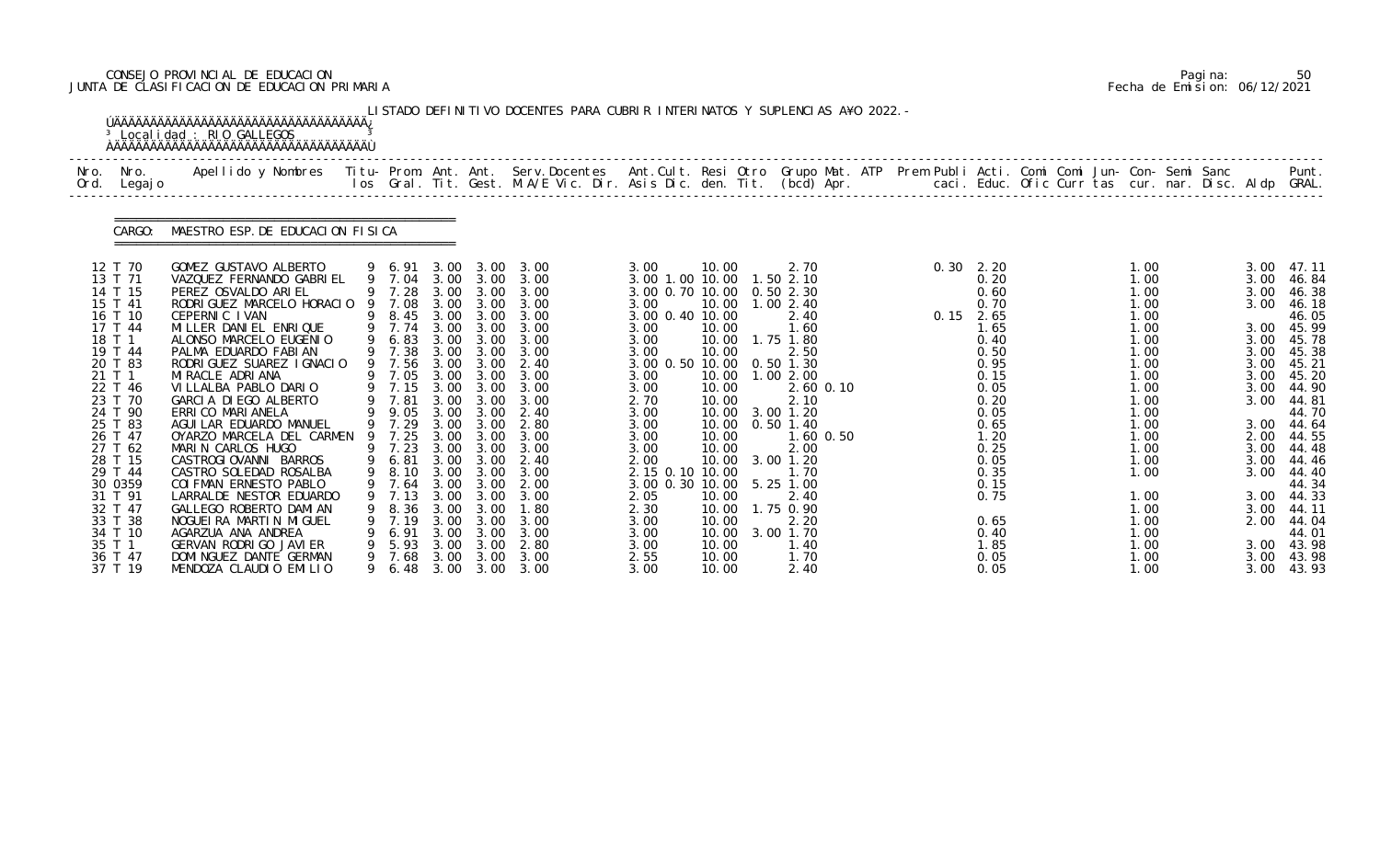# CONSEJO PROVINCIAL DE EDUCACION Pagina: 51 JUNTA DE CLASIFICACION DE EDUCACION PRIMARIA Fecha de Emision: 06/12/2021

|              |                     | <sup>3</sup> Localidad : RIO GALLEGOS                                                                                                    |     |                  |              |              | LISTADO DEFINITIVO DOCENTES PARA CUBRIR INTERINATOS Y SUPLENCIAS A¥O 2022. -                                                   |                 |                |                             |  |              |  |              |  |              |                     |
|--------------|---------------------|------------------------------------------------------------------------------------------------------------------------------------------|-----|------------------|--------------|--------------|--------------------------------------------------------------------------------------------------------------------------------|-----------------|----------------|-----------------------------|--|--------------|--|--------------|--|--------------|---------------------|
| Nro.<br>Ord. | Nro.<br>Legaj o     | Apellido y Nombres Titu- Prom. Ant. Ant. Serv.Docentes Ant.Cult. Resi Otro Grupo Mat. ATP Prem Publi Acti. Comi Comi Jun- Con- Semi Sanc |     |                  |              |              | los Gral. Tit. Gest. M.A/E Vic. Dir. Asis Dic. den. Tit. (bcd) Apr.       caci. Educ. Ofic Curr tas cur. nar. Disc. Aldp GRAL. |                 |                |                             |  |              |  |              |  |              | Punt.               |
|              | CARGO:              | MAESTRO ESP. DE EDUCACION FISICA                                                                                                         |     |                  |              |              |                                                                                                                                |                 |                |                             |  |              |  |              |  |              |                     |
|              | 38 T 90             | FREYTES MARIA BELEN                                                                                                                      |     | 9 7.34           |              | 3.00 3.00    | 3.00                                                                                                                           | 3.00            | 10.00          | 1.50                        |  | 0.05         |  | 1.00         |  | 3.00         | 43.89               |
|              | 39 T 61<br>40 T 15  | SAADE NADIA MARIA LAURA<br>ESCALANTE PAULA SILVINA                                                                                       |     | 9 6.88           |              | 3.00 3.00    | 3.00<br>3.00 3.00 3.00                                                                                                         | 3.00            | 10.00<br>10.00 | 1.70<br>1.80                |  | 0.25<br>0.10 |  | 1.00<br>1.00 |  | 3.00<br>3.00 | 43.83               |
|              | 41 T 54/67          | LUCERO FEDERICO MARTIN                                                                                                                   |     | 9 6.89<br>9 6.71 |              | 3.00 3.00    | 2.40 0.90 1.20 3.00                                                                                                            | 3.00            | 10.00          | 3.00                        |  | 0.55         |  | 1.00         |  |              | 43.79<br>43.76      |
|              | 42 8243             | FERRER VALERIA CARLA                                                                                                                     |     | 9 7.85           |              | 3.00 3.00    | 2.20                                                                                                                           | 3.00            | 10.00          | 2.40                        |  | 0.30         |  |              |  | 3.00         | 43.75               |
|              | 43 T 71             | LAZARTE JORGE VICTOR                                                                                                                     |     | 9 8.10           | 2.40         | 3.00         | 2.40                                                                                                                           | 2.35            | 10.00          | $1.00$ $1.20$               |  | 0.15         |  | 1.00         |  | 3.00         | 43.60               |
|              | 44 T 33             | BONTES OYARZUN LUIS                                                                                                                      | 9   | 6.44             |              | 3.00 3.00    | 3.00                                                                                                                           | 3.00            | 10.00          | 1.90                        |  | 0.25         |  | 1.00         |  | 3.00         | 43.59               |
|              | 45 T 11             | SOTO ALEJANDRA VANESA                                                                                                                    | 9   | 6.10             | 3.00         | 3.00         | 3.00                                                                                                                           | 3.00 0.10 10.00 |                | 1.90                        |  | 0.05         |  | 1.00         |  | 3.00         | 43.15               |
|              | 46 T 91             | BALMACEDA HERNAN DAVID                                                                                                                   |     | 6.88             | 3.00         | 3.00         | 2.60                                                                                                                           | 3.00            | 9.80           | $0.50$ 1.30                 |  |              |  | 1.00         |  | 3.00         | 43.08               |
|              | 47 T 33             | CETTA CESAR NI COLAS                                                                                                                     |     | 9 7.31           | 3.00<br>3.00 | 3.00         | 1.20                                                                                                                           | 3.00 0.30 10.00 |                | 1.60                        |  | 0.65         |  | 1.00         |  | 3.00<br>3.00 | 43.06               |
|              | 48 9467<br>49 0356  | GARCIA PATRICIA DANIELA<br>MENDOZA MARTINEZ MARIA                                                                                        |     | 9 7.71<br>9 8.69 | 3.00         | 2.50<br>3.00 | 1.60<br>2.60                                                                                                                   | 1.40<br>3.00    | 10.00<br>10.00 | 4.00 0.80<br>3.00           |  | 0.70         |  |              |  |              | 43.01<br>42.99      |
|              | 50 T 81             | BEROI Z GRACI ELA SUSANA                                                                                                                 |     | 9 7.06           | 3.00         | 3.00         | 3.00                                                                                                                           | 3.00            | 10.00          | 2.00 1.80                   |  | 0.10         |  | 1.00         |  |              | 42.96               |
|              | 51 0654             | RUI Z CARLOS GUI LLERMO                                                                                                                  |     | 9 7.84           | 3.00         | 3.00         | 1.10                                                                                                                           | 3.00            | 10.00          | 0.50 0.50 0.80              |  | 1.20         |  |              |  |              | 3.00 42.94          |
|              | 52 T 70             | CARDOZO MATILDE NATALIA                                                                                                                  |     | 8.07             | 3.00         | 3.00         | 2.80                                                                                                                           | 1.40            | 10.00          | 1.40                        |  |              |  | 1.00         |  | 3.00         | 42.67               |
|              | 53 T 47             | CLARKE DANIELA ANALIA                                                                                                                    |     | 9 7.11           | 3.00         | 3.00         | 2.20                                                                                                                           | 2.95            | 10.00          | 1.10                        |  | 0.15         |  | 1.00         |  | 3.00         | 42.51               |
|              | 54 T 39             | HERNANDEZ CLAUDIO DANIEL                                                                                                                 |     | 9 7.19           |              | 3.00 3.00    | 3.00                                                                                                                           | 3.00            |                | 10.00  0.50  2.30           |  | 0.50         |  | 1.00         |  |              | 42.49               |
|              |                     | 55 T 19/55 ASTETE MARISA ISABEL                                                                                                          |     | 9 6.58 3.00 3.00 |              |              | 3.00                                                                                                                           | 2.20            | 10.00          | 1.50                        |  | 0.05         |  | 1.00         |  | 3.00         | 42.33               |
|              | 56 T 58             | DARIO CAROLINA ANDREA                                                                                                                    |     | 9 8.02 3.00 3.00 |              |              | 3.00                                                                                                                           | 3.00 0.30 10.00 |                | 1.80                        |  | 0.15         |  | 1.00         |  |              | 42.27               |
|              | 57 T 33             | LOPEZ GRACIELA ALICIA                                                                                                                    |     | 7.17             | 3.00         | 3.00         | 3.00                                                                                                                           | 3.00            | 10.00          | 2.20                        |  | 0.80         |  | 1.00         |  |              | 42.17               |
|              | 58 10666<br>59 T 10 | CESTARE NATALIA DEL VALLE<br>ALARCON FERNANDO                                                                                            | 9   | 7.48<br>6.68     | 2.60<br>3.00 | .75<br>3.00  | 1.00<br>3.00                                                                                                                   | 3.00<br>3.00    | 10.00          | 10.00 3.75 0.40<br>1.002.10 |  | 0.20         |  | 1.00         |  |              | 3.00 41.98<br>41.98 |
|              | 60 479              | HERRERA EVIA SUSANA                                                                                                                      |     | 7.64             | 3.00         | 3.00         | 3.00                                                                                                                           | 3.00            | 10.00          | 1.90                        |  | 0.35         |  | 1.00         |  |              | 41.89               |
|              | 61 T 11             | ROMAGNOLI NATALIA BEATRIZ                                                                                                                |     | 6.76             | 3.00         | 3.00         | 2.00                                                                                                                           | 3.00            | 10.00          | 1. 00                       |  |              |  | 1.00         |  | 3.00         | 41.76               |
|              | 62 T 78             | VI LLARROEL EDUARDO MARTIN                                                                                                               | - 9 | 7.35             | 3.00         | 3.00         | 3.00                                                                                                                           | 3.00            | 10.00          | 2.30                        |  | 0.10         |  | 1.00         |  |              | 41.75               |
|              | 63 T 19             | DI AZ REVELLO ELDA KARINA                                                                                                                |     | 9 7.19           | 3.00         | 3.00         | 3.00                                                                                                                           | 2.40            | 10.00          | 2.70                        |  | 0.45         |  | 1.00         |  |              | 41.74               |

|  | Pagi na: | 51                           |
|--|----------|------------------------------|
|  |          | Fecha de Emision: 06/12/2021 |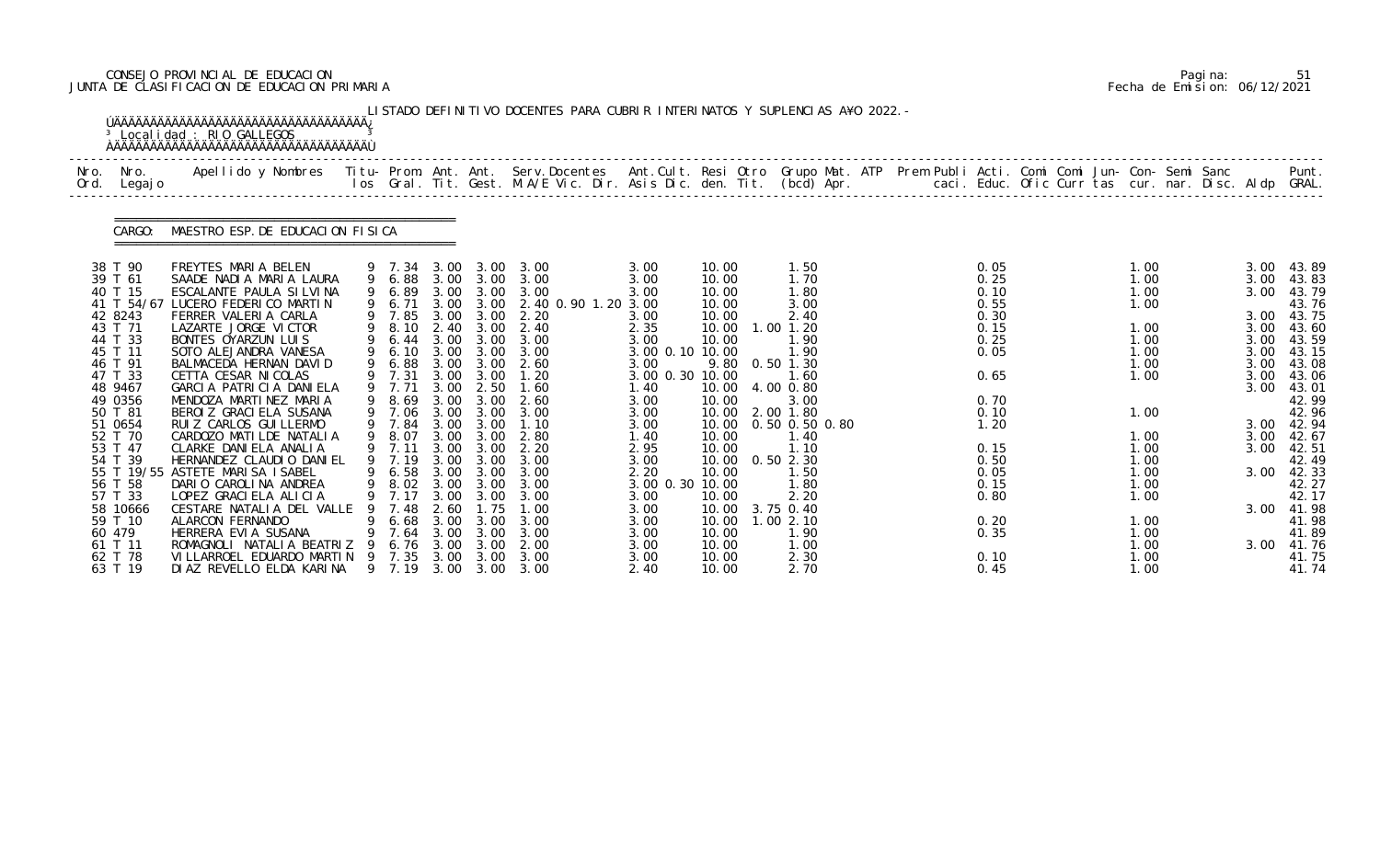# CONSEJO PROVINCIAL DE EDUCACION Pagina: 52 JUNTA DE CLASIFICACION DE EDUCACION PRIMARIA Fecha de Emision: 06/12/2021

|              |                                            | <sup>3</sup> Localidad : RIO GALLEGOS<br><b>AAAAAAAAAAAAAAAAAAAAAAAAAAAAAAAAAAAA</b>                                                                                                                                              |                                          |                              |                              | LISTADO DEFINITIVO DOCENTES PARA CUBRIR INTERINATOS Y SUPLENCIAS A¥O 2022. - |                                                    |                                  |                                        |  |                              |      |                              |  |              |                                   |
|--------------|--------------------------------------------|-----------------------------------------------------------------------------------------------------------------------------------------------------------------------------------------------------------------------------------|------------------------------------------|------------------------------|------------------------------|------------------------------------------------------------------------------|----------------------------------------------------|----------------------------------|----------------------------------------|--|------------------------------|------|------------------------------|--|--------------|-----------------------------------|
| Nro.<br>Ord. | Nro.<br>Legaj o                            | .Apellido y Nombres  Titu- Prom. Ant. Ant.  Serv.Docentes  Ant.Cult. Resi Otro  Grupo Mat. ATP  Prem Publi Acti. Comi Comi Jun- Con- Semi Sanc              Punt.<br>Ios Gral. Tit. Gest. M.A/E Vic. Dir. Asis Dic. den. Tit. (bc |                                          |                              |                              |                                                                              |                                                    |                                  |                                        |  |                              |      |                              |  |              |                                   |
|              | CARGO:                                     | MAESTRO ESP. DE EDUCACION FISICA                                                                                                                                                                                                  |                                          |                              |                              |                                                                              |                                                    |                                  |                                        |  |                              |      |                              |  |              |                                   |
|              | 64 T 39<br>65 8133<br>66 5444              | ANTONUCCI CAMPORRO<br>FREYTES MARIA FLORENCIA<br>SANCHEZ ARRIETA RAMON                                                                                                                                                            | 9 6.24 3.00 3.00<br>9 7.69<br>9 7.35     | 3.00                         | 3.00                         | 3.00<br>2.40<br>3.00 3.00 3.00                                               | 3.00<br>3.00<br>3.00                               | 9.10<br>10.00                    | 10.00  1.00  2.10<br>1.20<br>2.70 0.20 |  | 0.25<br>0.15                 |      | 1.00                         |  | 3.00         | 41.59<br>41.54<br>41.25           |
|              | 67 T 39<br>68 T 39<br>69 T 55<br>70 T 63   | SAMIZ PATRICIA BEATRIZ<br>SMART CHRISTIAN HAROLD<br>RODRI GUEZ LEANDRO I VAN<br>ESPER MARIANA BEATRIZ                                                                                                                             | 9 6.60<br>9 6.56<br>9 6.70<br>9 6.73     | 3.00                         | 3.00 3.00                    | 3.00 3.00 3.00<br>3.00 3.00<br>3.00 3.00 3.00<br>3.00                        | 3.00<br>3.00<br>3.00<br>3.00                       | 10.00<br>10.00<br>10.00<br>10.00 | 2.50<br>2.40<br>2.30<br>1.50           |  | 0.05<br>0.10<br>0.75         |      | 1.00<br>1.00<br>1.00<br>1.00 |  |              | 41.15<br>41.06<br>41.00<br>40.98  |
|              | 71 T 63<br>72 T 19/71<br>73 5277<br>74 T 1 | ALBARRACIN ALBERTO<br>RODRI GUEZ JAVI ER ENRI QUE<br>SOSA LEILA SILVANA<br>PIZARRO GABRIELA ALICIA                                                                                                                                | 9 5.96<br>9 7.33<br>9 7.25<br>9 7.25     | 3.00<br>3.00                 | 3.00<br>3.00 3.00<br>3.00    | 3.00<br>2.60 3.00 2.00<br>1.40<br>3.00                                       | 3.00<br>1.75<br>3.00<br>3.00                       | 8.40<br>10.00<br>10.00<br>10.00  | 1.50<br>1.00<br>2.50 0.70<br>1.60      |  | 0.05<br>0.20<br>0.30         | 0.70 | 1.00<br>1.00<br>1.00         |  | 3.00<br>3.00 | 40. 91<br>40.88<br>40.85<br>40.85 |
|              | 75 0676<br>76 T 78                         | ANTOLA SERGIO IVAN<br>CABALLERO MARIA LAURA<br>77 T 81/46 CAPDEVILA MARIA VICTORIA                                                                                                                                                | 9 7.36 3.00<br>9 7.71<br>9 7.33          | 2.60<br>2.80                 | 3.00<br>2.50<br>3.00         | 2.80<br>1.20<br>2.40                                                         | 2.85<br>3.00<br>1.95                               | 10.00<br>10.00<br>8.40           | $1.25$ 1.40<br>0.60<br>1.20            |  | 0.05<br>0.10<br>0.55         |      | 1.00<br>1.00                 |  | 3.00<br>3.00 | 40.71<br>40. 71<br>40.63          |
|              | 78 5247<br>79 T 41<br>80 5283<br>81 4568   | CHENA LORENA EDITH<br>LUKI EWICZ FLAVIO ARIEL<br>TREUQUIL SONIA ALICIA<br>DENIS DAVID EDGAR                                                                                                                                       | 9 8.03 3.00 3.00<br>9 6.53<br>9 7.02     |                              | 3.00 3.00<br>3.00 3.00       | 1.10<br>3.00<br>3.00<br>9 7.57 3.00 3.00 2.80                                | 3.00 0.20 10.00<br>3.00<br>3.00<br>3.00            | 10.00<br>10.00<br>10.00          | 1.75 0.50<br>1.60<br>1.70<br>1.40      |  | 0.70<br>0.15<br>0.30<br>0.15 |      | 1.00                         |  |              | 40.28<br>40.28<br>40.02<br>39.92  |
|              | 82 5377<br>83 T 58<br>84 T 33<br>85 6510   | GUI AZU GUSTAVO GABRIEL<br>ROMERO PERALTA RAFAEL A<br>TIMONI GERMAN RAUL<br>PUENTES JORGE LEANDRO                                                                                                                                 | 9 7.93 3.00 3.00<br>6.48<br>6.97<br>6.50 | 3.00<br>2.80<br>3.00         | 3.00<br>3.00<br>3.00         | 1.20<br>0. 60<br>2.50<br>3.00                                                | 3.00 0.30 10.00<br>3.00 0.20 10.00<br>2.80<br>3.00 | 10.00<br>10.00                   | 0.60<br>0.30<br>1. 20<br>1.60          |  | 0.75<br>0.05<br>0.35<br>0.25 |      | 1.00<br>1.00<br>1.00         |  | 3.00         | 39.78<br>39.63<br>39.62<br>39.35  |
|              | 86 9481<br>87 T 58<br>88 7813<br>89 0119   | HUMANO BERNABE GABRIEL<br>VIDAL MARIANA<br>NI EVA MI GUEL EDUARDO<br>SANCHEZ ROSA BEATRIZ                                                                                                                                         | 7.56<br>7.46<br>8.34<br>6. 24            | 2.40<br>3.00<br>3.00<br>3.00 | 2.75<br>3.00<br>3.00<br>3.00 | 1.50<br>2.00<br>1.20<br>3.00                                                 | 2.35<br>2.60<br>3.00<br>3.00                       | 10.00<br>10.00<br>9.10<br>10.00  | 0.70<br>1.00<br>1.75 0.60<br>1.50      |  | 0.10<br>0.15<br>0.40         |      | 1.00                         |  | 3.00         | 39.26<br>39.16<br>39.14<br>39.14  |

|  | Pagi na: |                              |
|--|----------|------------------------------|
|  |          | Fecha de Emision: 06/12/2021 |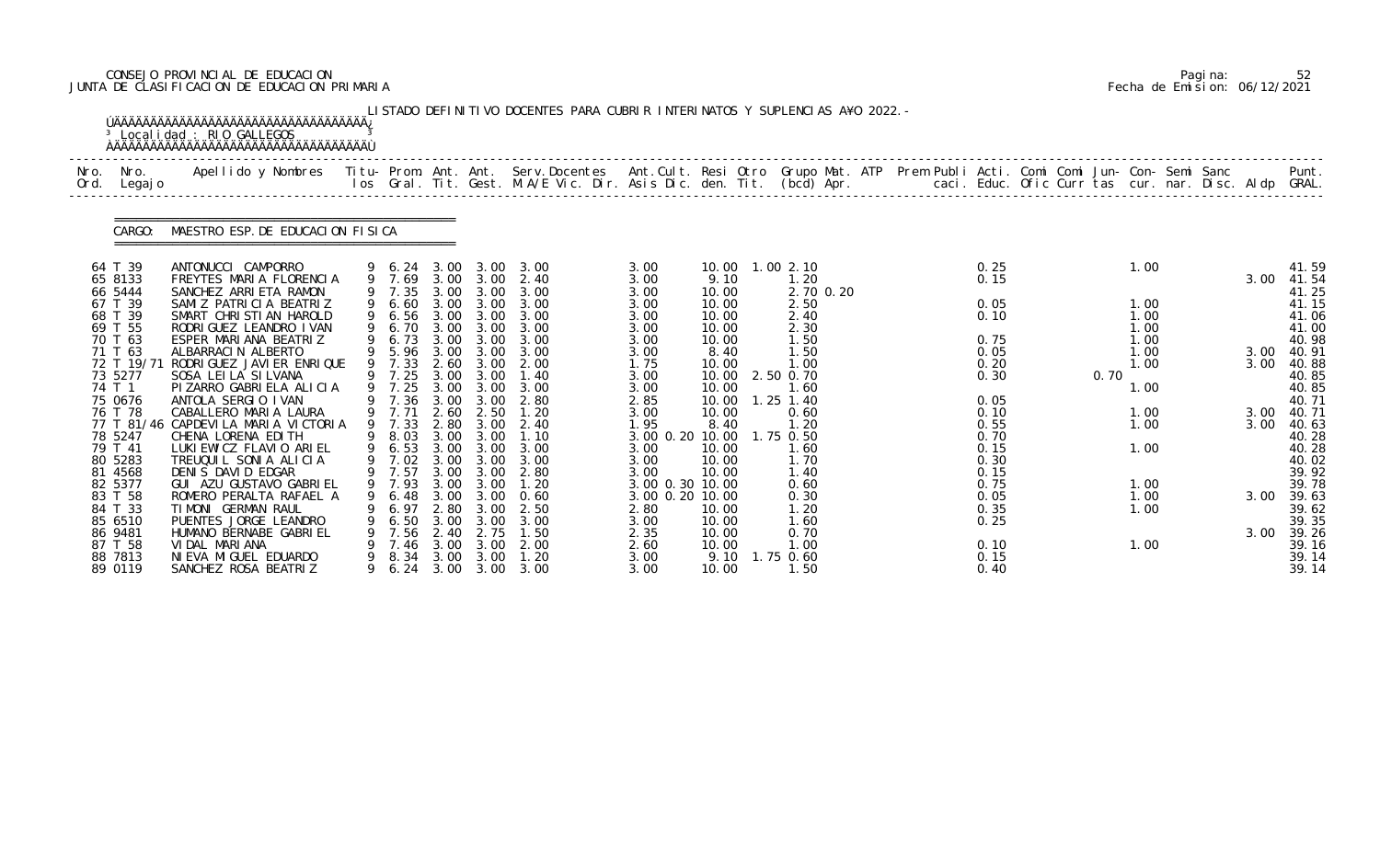# CONSEJO PROVINCIAL DE EDUCACION Pagina: 53 JUNTA DE CLASIFICACION DE EDUCACION PRIMARIA Fecha de Emision: 06/12/2021

|              |                                                                                                                                                                                                                                                                                                                   | <sup>3</sup> Localidad : RIO GALLEGOS                                                                                                                                                                                                                                                                                                                                                                                                                                                                                                                                                                                                                                  |                                                                                                                                                                                            |                                                                                                                                              |                                                                                                                                                                                                                                                 | LISTADO DEFINITIVO DOCENTES PARA CUBRIR INTERINATOS Y SUPLENCIAS A¥O 2022. -                                                                                                                                                                      |                                                                                                                                                                                                              |                                                                                                                                                                                                                 |              |                                                                                                                                                                                                                                                   |  |                                                                                                                              |  |                                              |  |                                                      |                                                                                                                                                                                                                                        |
|--------------|-------------------------------------------------------------------------------------------------------------------------------------------------------------------------------------------------------------------------------------------------------------------------------------------------------------------|------------------------------------------------------------------------------------------------------------------------------------------------------------------------------------------------------------------------------------------------------------------------------------------------------------------------------------------------------------------------------------------------------------------------------------------------------------------------------------------------------------------------------------------------------------------------------------------------------------------------------------------------------------------------|--------------------------------------------------------------------------------------------------------------------------------------------------------------------------------------------|----------------------------------------------------------------------------------------------------------------------------------------------|-------------------------------------------------------------------------------------------------------------------------------------------------------------------------------------------------------------------------------------------------|---------------------------------------------------------------------------------------------------------------------------------------------------------------------------------------------------------------------------------------------------|--------------------------------------------------------------------------------------------------------------------------------------------------------------------------------------------------------------|-----------------------------------------------------------------------------------------------------------------------------------------------------------------------------------------------------------------|--------------|---------------------------------------------------------------------------------------------------------------------------------------------------------------------------------------------------------------------------------------------------|--|------------------------------------------------------------------------------------------------------------------------------|--|----------------------------------------------|--|------------------------------------------------------|----------------------------------------------------------------------------------------------------------------------------------------------------------------------------------------------------------------------------------------|
| Nro.<br>Ord. | Nro.<br>Legaj o                                                                                                                                                                                                                                                                                                   | Apellido y Nombres  Titu- Prom. Ant. Ant. Serv.Docentes  Ant.Cult. Resi Otro Grupo Mat. ATP Prem Publi Acti. Comi Comi Jun- Con- Semi Sanc         Punt.<br>Ios Gral. Tit. Gest. M.A/E Vic. Dir. Asis Dic. den. Tit. (bcd) Apr.                                                                                                                                                                                                                                                                                                                                                                                                                                        |                                                                                                                                                                                            |                                                                                                                                              |                                                                                                                                                                                                                                                 |                                                                                                                                                                                                                                                   |                                                                                                                                                                                                              |                                                                                                                                                                                                                 |              |                                                                                                                                                                                                                                                   |  |                                                                                                                              |  |                                              |  |                                                      |                                                                                                                                                                                                                                        |
|              | CARGO:                                                                                                                                                                                                                                                                                                            | MAESTRO ESP. DE EDUCACION FISICA                                                                                                                                                                                                                                                                                                                                                                                                                                                                                                                                                                                                                                       |                                                                                                                                                                                            |                                                                                                                                              |                                                                                                                                                                                                                                                 |                                                                                                                                                                                                                                                   |                                                                                                                                                                                                              |                                                                                                                                                                                                                 |              |                                                                                                                                                                                                                                                   |  |                                                                                                                              |  |                                              |  |                                                      |                                                                                                                                                                                                                                        |
|              | 90 6447<br>91 8689<br>92 7496<br>93 T 81/83<br>94 5511<br>95 8033<br>96 8252<br>97 0255<br>98 9888<br>99 12064<br>100 T 47<br>101 T 62<br>102 7586<br>103 7150<br>104 5281<br>105 4808<br>106 7358<br>107 8884<br>108 0140<br>109 T 61<br>110 TN5583<br>111 5243<br>112 6985<br>113 5262<br>114 8686<br>115 10658 | FRASER ERIC DOUGLAS<br>PERA AGUSTIN<br>MORALES GASTON ALBERTO<br>AMOR GASTON EDUARDO<br>ARNALDI ANDREA VANINA<br>MAYDANA FERNANDO GABRIEL<br>MONZON DANIELA ALEJANDRA<br>PAIVA JUAN IGNACIO<br>TRAVERSA NI COLAS ANDRES<br>MILLER DANA ROCIO<br>MORALES DANIEL LEANDRO<br>BARRAGAN CARLOS ALBERTO<br>PRENDES MARIA SOLEDAD<br>LLAI TUREO WALTER ARI EL<br>CRESPILLO ANA MARIA<br>VAHNOVAN LAURA ANDREA<br>MORENO EDUARDO MI GUEL<br>CARRAZCO ELIANA DANI ELA<br>RAMOS CARLOS HUMBERTO<br>YAPURA LAURA CRISTINA<br>AGUI LAR DANI ELA NOEMI<br>MOTA CESAR ALBERTO<br>LOREFICE MARIA GABRIELA<br>LEYENDA CLAUDIO MARCELO<br>ALVAREZ PABLO EDUARDO<br>SASSETTI JUAN MANUEL | 9 6.81<br>9 6.58<br>9 7.51<br>9 6.94<br>9 8.09<br>9 7.09<br>9 9.17<br>9 8.77<br>9 7.38<br>6.76<br>6.89<br>7.41<br>8.11<br>9 8.02<br>5.99<br>7.52<br>8.16<br>7.84<br>5.72<br>6.52<br>9 7.18 | 3.00<br>3.00<br>2.80<br>2.60<br>2.00<br>0.80<br>2.20<br>3.00<br>3.00<br>3.00<br>2.40<br>3.00<br>3.00<br>3.00<br>3.00<br>3.00<br>2.40<br>1.40 | 3.00<br>3.00<br>3.00 3.00<br>3.00<br>3.00<br>3.00 3.00<br>2.50<br>1.00<br>$3.00 \quad 3.00$<br>2.75<br>3.00<br>9 7.44 3.00 3.00<br>3.00<br>3.00<br>9 7.15 3.00 3.00<br>3.00<br>9 8.05 3.00 3.00<br>3.00<br>3.00<br>3.00<br>3.00<br>3.00<br>3.00 | 9 7.81 3.00 3.00 2.20<br>9 7.35 2.40 3.00 1.20<br>1.40<br>1.80<br>0.20<br>2.40<br>1.80<br>1.00<br>1.90<br>2.40<br>2.20<br>1.10<br>1.60<br>1.40<br>1.10<br>1.40<br>1.60<br>0.80<br>1. 80<br>1.40<br>1.00<br>0.20<br>3.00<br>0.30<br>$1.50 \t 0.80$ | 3.00<br>1.80<br>1.10<br>0.35<br>3.00<br>3.00<br>1.10<br>3.00<br>3.00<br>3.00<br>1.20<br>3.00<br>1.95<br>3.00<br>3.00<br>3.00<br>3.00<br>2.65<br>3.00<br>3.00<br>3.00<br>3.00<br>3.00<br>1.35<br>1.25<br>3.00 | 10.00<br>10.00<br>10.00<br>10.00<br>10.00<br>9.10<br>10.00<br>7.00<br>10.00<br>10.00<br>10.00<br>9.80<br>10.00<br>10.00<br>10.00<br>10.00<br>7.00<br>10.00<br>10.00<br>10.00<br>10.00<br>9.80<br>10.00<br>10.00 | 2.75<br>5.50 | 1.10<br>10.00 2.75 0.60<br>1.70<br>0.90<br>1.20<br>0.90<br>1.75 0.50<br>0.90<br>1.20<br>1.10<br>0.50<br>0.80<br>0.70 0.50<br>0.50<br>0.70<br>0.80<br>$0.40$ $0.10$<br>0.90<br>0.70<br>0.50<br>1.75 0.10<br>2.20<br>4.75 0.10<br>10.00  1.00  0.40 |  | 0.15<br>0.25<br>0.15<br>0.30<br>0.10<br>0.25<br>0.30<br>0.10<br>0.40<br>0.85<br>0.30<br>0.40<br>0.05<br>0.10<br>0.05<br>0.35 |  | 1.00<br>1.00<br>1.00<br>1.00<br>1.00<br>1.00 |  | 2.00<br>3.00<br>3.00<br>3.00<br>3.00<br>3.00<br>3.00 | 39.11<br>39.10<br>39.01<br>38.63<br>38.61<br>38.59<br>38.59<br>38.49<br>38.47<br>38.37<br>38.28<br>38.26<br>38.24<br>38.14<br>38.11<br>38.11<br>38.10<br>37.77<br>37.75<br>37.74<br>37.72<br>37.71<br>37.69<br>37.62<br>37.32<br>37.28 |

|  | Pagi na: | 53                           |
|--|----------|------------------------------|
|  |          | Fecha de Emision: 06/12/2021 |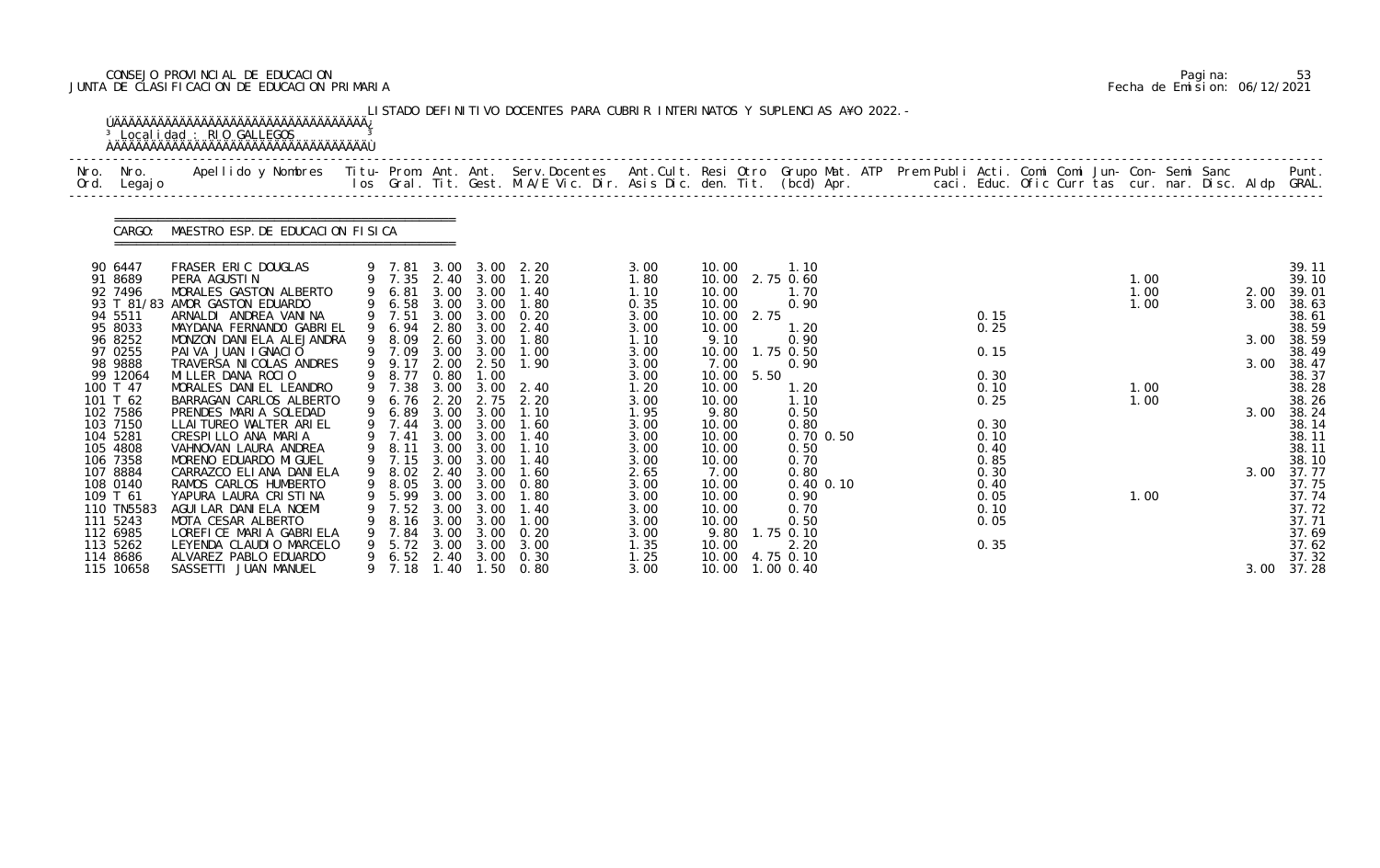# CONSEJO PROVINCIAL DE EDUCACION Pagina: 54 JUNTA DE CLASIFICACION DE EDUCACION PRIMARIA Fecha de Emision: 06/12/2021

|              |                                                                                                                                                                                                                                                                                                | <sup>3</sup> Localidad : RIO GALLEGOS                                                                                                                                                                                                                                                                                                                                                                                                                                                                                                                                                                                                                                                                      |             |                                                                                                                                                                                                                                                                                             |                                                                                             |                                                                                                                                | LISTADO DEFINITIVO DOCENTES PARA CUBRIR INTERINATOS Y SUPLENCIAS A¥O 2022. -                                                                                                                                                              |                                                                                                                                                                                                                         |                                                                                                                                                                                                                        |                      |                                                                                                                                                                                          |  |                                                                                                                                                              |  |              |              |                                                                                                                                                                                                                                        |
|--------------|------------------------------------------------------------------------------------------------------------------------------------------------------------------------------------------------------------------------------------------------------------------------------------------------|------------------------------------------------------------------------------------------------------------------------------------------------------------------------------------------------------------------------------------------------------------------------------------------------------------------------------------------------------------------------------------------------------------------------------------------------------------------------------------------------------------------------------------------------------------------------------------------------------------------------------------------------------------------------------------------------------------|-------------|---------------------------------------------------------------------------------------------------------------------------------------------------------------------------------------------------------------------------------------------------------------------------------------------|---------------------------------------------------------------------------------------------|--------------------------------------------------------------------------------------------------------------------------------|-------------------------------------------------------------------------------------------------------------------------------------------------------------------------------------------------------------------------------------------|-------------------------------------------------------------------------------------------------------------------------------------------------------------------------------------------------------------------------|------------------------------------------------------------------------------------------------------------------------------------------------------------------------------------------------------------------------|----------------------|------------------------------------------------------------------------------------------------------------------------------------------------------------------------------------------|--|--------------------------------------------------------------------------------------------------------------------------------------------------------------|--|--------------|--------------|----------------------------------------------------------------------------------------------------------------------------------------------------------------------------------------------------------------------------------------|
| Nro.<br>Ord. | Nro.<br>Legaj o                                                                                                                                                                                                                                                                                | Apellido y Nombres  Titu- Prom. Ant. Ant. Serv.Docentes  Ant.Cult. Resi Otro Grupo Mat. ATP Prem Publi Acti. Comi Comi Jun- Con- Semi Sanc           Punt.<br>Ios Gral. Tit. Gest. M.A/E Vic. Dir. Asis Dic. den. Tit. (bcd) Apr.                                                                                                                                                                                                                                                                                                                                                                                                                                                                          |             |                                                                                                                                                                                                                                                                                             |                                                                                             |                                                                                                                                |                                                                                                                                                                                                                                           |                                                                                                                                                                                                                         |                                                                                                                                                                                                                        |                      |                                                                                                                                                                                          |  |                                                                                                                                                              |  |              |              |                                                                                                                                                                                                                                        |
|              | CARGO:                                                                                                                                                                                                                                                                                         | MAESTRO ESP. DE EDUCACION FISICA                                                                                                                                                                                                                                                                                                                                                                                                                                                                                                                                                                                                                                                                           |             |                                                                                                                                                                                                                                                                                             |                                                                                             |                                                                                                                                |                                                                                                                                                                                                                                           |                                                                                                                                                                                                                         |                                                                                                                                                                                                                        |                      |                                                                                                                                                                                          |  |                                                                                                                                                              |  |              |              |                                                                                                                                                                                                                                        |
|              | 116 6454<br>117 4511<br>118 5681<br>119 5683<br>120 4242<br>121 9385<br>122 9268<br>123 8226<br>124 11079<br>125 9429<br>126 5582<br>127 4823<br>128 6714<br>129 5581<br>130 6440<br>131 9234<br>132 7732<br>134 11796<br>135 8370<br>136 10243<br>137 280<br>139 8690<br>140 8219<br>141 7259 | CEPEDA MIRNA INES<br>CABI BBO ANGEL GABRI EL<br>ANDALO I VANA ANDREA<br>GOTTA CARLA DANIELA<br>RODRI GUEZ SUSANA ELENA<br>JEREZ PABLO SERGIO<br>GUI X FRANCI SCO JAVI ER<br>PI GNANELLI MERCEDES<br>PAREDES OSCAR LEANDRO<br>SORIA LEONCIO FERNANDO<br>CARRIZO NOELIA ALEJANDRA<br>GONZALEZ GRACI ELA NOEMI<br>RANIERI GUILLERMO BLAS<br>GIMENEZ GABRIEL JESUS<br>OJEDA MARCELO LEONARDO<br>PALERMO MARIANO ANDRES<br>HERNANDEZ NATALIA BELEN<br>133 T 39/78 COSTA MIGUEL ANGEL<br>HUAI QUI L OYARZO EDUARDO<br>PUGLI ESE DANI ELA MARI ANA<br>ULLOA DANIELA CARINA<br>SASTRE CESAR LEONARDO<br>138 T 71/33 CACHI VERONICA NATALI<br>PAINEMIL MARIO HECTOR<br>CLAVEL FERNANDO MATIAS<br>URIBE JORGE MARTIN | 9<br>9<br>9 | 9 8.06 3.00 3.00<br>9 8.72 3.00 3.00<br>9 7.75 3.00<br>9 7.02 3.00<br>9 7.24<br>6.84<br>9 7.03<br>9 7.58<br>8.08<br>6.82<br>9 7.45<br>6.75<br>9 8.35 3.00<br>$9$ 7.65<br>9 6.30<br>9 7.15 2.80 3.00<br>9 6.22 2.40 3.00<br>7.15<br>5.52<br>6.95<br>7.08<br>6.39<br>7.11<br>9 7.06 3.00 3.00 | 2.40<br>3.00<br>1.20<br>2.40<br>3.00<br>3.00<br>3.00<br>.60<br>3.00<br>2.20<br>2.60<br>2.40 | 3.00<br>2.75<br>2.75<br>3.00 3.00<br>1.50<br>2.75<br>3.00<br>3.00 3.00<br>3.00<br>3.00<br>2.00<br>3.00<br>2.75<br>3.00<br>3.00 | $3.00 \quad 0.60$<br>1.00<br>3.00 3.00 0.80<br>1.40<br>1.00<br>0.80<br>1.20<br>1.40<br>3.00 3.00 0.20<br>$3.00 \quad 0.40$<br>9 8.25 2.20 2.75 0.20<br>$3.00\quad 2.00$<br>9 8.56 0.80 1.00 0.50<br>1.80<br>0. 20<br>1.80<br>1.10<br>0.20 | 3.00<br>3.00<br>3.00<br>3.00<br>3.00<br>3.00<br>1.50 0.30 10.00<br>3.00<br>0.40<br>3.00<br>3.00<br>3.00<br>2.10<br>3.00<br>1.95<br>3.00<br>3.00<br>0.70<br>1.50<br>3.00<br>1.30<br>3.00<br>0.60<br>2.65<br>3.00<br>3.00 | 10.00 1.00<br>10.00<br>10.00<br>10.00<br>10.00<br>7.00<br>10.00<br>4.90<br>10.00<br>10.00<br>10.00<br>10.00<br>10.00<br>10.00<br>10.00<br>10.00<br>10.00<br>7.70<br>10.00<br>10.00<br>10.00<br>10.00<br>10.00<br>10.00 | 2.00<br>0.50<br>6.00 | 0.30<br>0.50<br>0.40<br>3.00 0.70<br>1.00 0.50<br>7.70 1.00 0.40<br>1.00 0.60<br>4.00 1.30<br>0.30<br>$0.20$ $0.50$<br>0.10<br>1.00<br>1.00 0.20<br>0.80<br>0.10<br>0.90<br>0.50<br>0.10 |  | 0.20<br>0.20<br>0.25<br>0.25<br>0.25<br>0.10<br>0.65<br>0.05<br>0.40<br>0.05<br>0.40<br>0.15<br>0.45<br>0.20<br>0.15<br>0.25<br>0.15<br>0.05<br>0.40<br>0.15 |  | 1.00<br>1.00 | 3.00<br>3.00 | 37.06<br>36.92<br>36.85<br>36.77<br>36.69<br>36.34<br>36.18<br>36.13<br>36.03<br>35.97<br>35.95<br>35.90<br>35.85<br>35.80<br>35.70<br>35.70<br>35.60<br>35.57<br>35.56<br>35.45<br>35.42<br>35.40<br>35.33<br>35.29<br>35.21<br>35.21 |

|  | Pagi na: | 54                           |
|--|----------|------------------------------|
|  |          | Fecha de Emision: 06/12/2021 |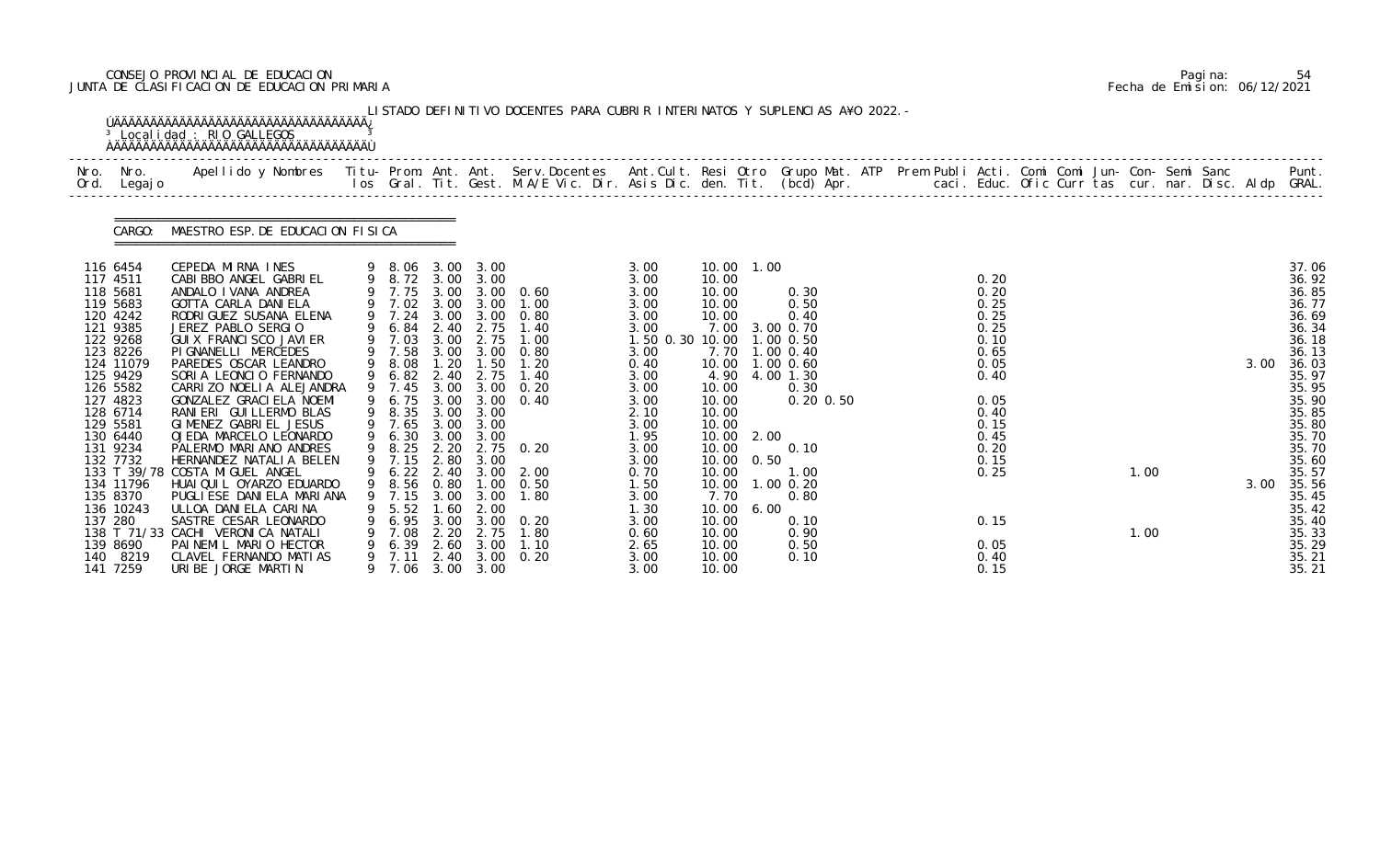# CONSEJO PROVINCIAL DE EDUCACION Pagina: 55 JUNTA DE CLASIFICACION DE EDUCACION PRIMARIA Fecha de Emision: 06/12/2021

| Nro. | Nro. In the North State of the New York of the United States of the United States of the New York of the Unite<br>Ord. Legajo | Apellido y Nombres - Titu- Prom. Ant. Ant. Serv.Docentes - Ant.Cult. Resi Otro Grupo Mat. ATP Prem Publi Acti. Comi Comi Jun- Con- Semi Sanc - - - - Punt.<br>Ios Gral. Tit. Gest. M.A/E Vic. Dir. Asis Dic. den. Tit. (bcd) Apr. |   |                  |              |                  |                                                |              |                |            |             |                |  |                   |                   |  |  |  |      |                |
|------|-------------------------------------------------------------------------------------------------------------------------------|-----------------------------------------------------------------------------------------------------------------------------------------------------------------------------------------------------------------------------------|---|------------------|--------------|------------------|------------------------------------------------|--------------|----------------|------------|-------------|----------------|--|-------------------|-------------------|--|--|--|------|----------------|
|      |                                                                                                                               | CARGO: MAESTRO ESP. DE EDUCACION FISICA                                                                                                                                                                                           |   |                  |              |                  |                                                |              |                |            |             |                |  |                   |                   |  |  |  |      |                |
|      | 142 7519                                                                                                                      | VIVAR MARIA FERNANDA                                                                                                                                                                                                              |   |                  |              |                  | 9 7.09 3.00 3.00 1.00<br>9 7.38 2.20 2.25 0.90 | 0.65         | 10.00<br>10.00 |            | 0.50        | 1.75 0.40 0.30 |  |                   | 0.90              |  |  |  |      | 35.14<br>35.13 |
|      | 143 10583<br>144 9905                                                                                                         | VILCHE SERGIO DANIEL<br>ANDRADE GABRIELA BEATRIZ                                                                                                                                                                                  |   | 9 6.45           | 2.20         | 2.25             | 0.90                                           | 0.95<br>0.55 | 10.00          |            | 0.40        |                |  |                   | $0.20 \quad 0.10$ |  |  |  | 3.00 | 35.05          |
|      | 145 5684                                                                                                                      | FERREYRA MAXI MI LI ANO                                                                                                                                                                                                           |   |                  |              | 9 6.45 3.00 3.00 |                                                | 3.00         | 10.00          |            |             |                |  |                   | 0.55              |  |  |  |      | 35.00          |
|      | 146 9963                                                                                                                      | DIAZ RAFAEL SERGIO                                                                                                                                                                                                                |   | 9 6.56 1.40      |              |                  | $1.50$ $1.20$                                  | 1.60         | 10.00          |            | 0.60        |                |  |                   |                   |  |  |  | 3.00 | 34.86          |
|      | 147 8450<br>148 10005                                                                                                         | ABRAHAM HECTOR LEONARDO<br>DAGATA CAROLINA ELIZABETH                                                                                                                                                                              |   | 9 7.45<br>9 8.40 | 3.00<br>1.80 | 3.00             | $2.25 \t 0.20$                                 | 0.20<br>3.00 | 9.80<br>10.00  | 1.00       |             |                |  | $1.00 \quad 0.20$ |                   |  |  |  |      | 34.65<br>34.65 |
|      | 149 11312                                                                                                                     | GOROSI TO BRUNO MATIAS                                                                                                                                                                                                            |   | 9 8.41           | 2.40         | 1.50             |                                                | 2.80         | 10.00          |            |             | 0.50           |  |                   |                   |  |  |  |      | 34.61          |
|      | 150 7195                                                                                                                      | VAI ANI RI CARDO DANI EL                                                                                                                                                                                                          |   | 9 7.14           | 3.00         | 3.00             | 0.40                                           | 1.75         | 10.00          |            | 0.20        |                |  |                   | 0.10              |  |  |  |      | 34.59          |
|      | 151 0233                                                                                                                      | CARLES FLAVIA ANA VELIA                                                                                                                                                                                                           |   | 9 6.87           | 3.00         | 3.00             | 1.40                                           | 2.76         | 7.70           |            | 0.70        |                |  |                   | 0.05              |  |  |  |      | 34.48          |
|      | 152 9297                                                                                                                      | DI LEO PAOLA YANINA                                                                                                                                                                                                               |   | 9 6.75 2.40      |              | 2.75             | 1.40                                           | 3.00         | 6.30           |            | 2.00 0.70   |                |  |                   | 0.15              |  |  |  |      | 34.45          |
|      | 153 8376                                                                                                                      | ZALAZAR JORGE ALBERTO                                                                                                                                                                                                             |   | 9 7.47           | 2.60         | 3.00             | 1.60                                           | 2.35         | 6.30           |            | 0.80        |                |  |                   | 1.25              |  |  |  |      | 34.37          |
|      | 154 9919<br>155 9212                                                                                                          | OJEDA NATALIA PAOLA<br>DENIS VALERIA ALEXANDRA                                                                                                                                                                                    |   | 9 7.48<br>9 7.83 | 1.80<br>2.20 | 2.75             | $2.25 \quad 0.40$                              | 3.00<br>2.30 | 10.00<br>10.00 |            | 0.20        |                |  |                   | 0.05              |  |  |  |      | 34.13<br>34.13 |
|      | 156 9565                                                                                                                      | DEL ARCO ROMINA ALEJANDRA 9                                                                                                                                                                                                       |   | 8.20             | 2.00         | 2.50             |                                                | 0.65         | 10.00          | 1.75       |             |                |  |                   |                   |  |  |  |      | 34.10          |
|      | 157 11795                                                                                                                     | GUTI ERREZ VERONICA ANALIA 9 8.10 0.80                                                                                                                                                                                            |   |                  |              |                  | $1.00 \t 0.40$                                 | 1.60         | 10.00          |            | 0.20        |                |  |                   |                   |  |  |  | 3.00 | 34.10          |
|      | 158 9698                                                                                                                      | RODRI GUEZ MATI AS                                                                                                                                                                                                                |   |                  |              |                  | 9 6.96 2.00 2.50 0.60                          | 1.70         | 10.00          |            | $1.00$ 0.30 |                |  |                   |                   |  |  |  |      | 34.06          |
|      | 159 9604                                                                                                                      | COLQUE ARMANDO ABRAHAM                                                                                                                                                                                                            |   | 9 6.84 2.20      |              | 2.50             | 1.40                                           | 2.05         | 6.30           |            | 0.70        |                |  |                   | 0.05              |  |  |  | 3.00 | 34.04          |
|      | 160 8683                                                                                                                      | BARRIA ALFREDO IGNACIO                                                                                                                                                                                                            |   |                  |              | 9 7.06 2.40 3.00 |                                                | 1.50         |                | 10.00 1.00 |             |                |  |                   |                   |  |  |  |      | 33.96          |
|      | 161 6861<br>162 10217                                                                                                         | CAMPORRO GERARDO NI COLAS<br>ORUE CRISTIAN EDUARDO                                                                                                                                                                                | 9 | 7.74<br>7.59     | 3.00<br>2.60 | 3.00<br>2.00     | 0.30                                           | 0.80<br>0.70 | 10.00<br>10.00 | 2.00       | 0.10        |                |  |                   |                   |  |  |  |      | 33.94<br>33.89 |
|      | 163 7209                                                                                                                      | RODRI GUEZ DI EGO MARTI N                                                                                                                                                                                                         |   | 6.32             | 3.00         | 3.00             | 1.20                                           | 0.35         | 10.00          |            | 0.60        |                |  |                   | 0.10              |  |  |  |      | 33.57          |
|      | 164 6840                                                                                                                      | COI FMAN DI EGO CARLOS                                                                                                                                                                                                            |   | 7.20             | 3.00         | 3.00             |                                                | 1.35         | 10.00          |            |             |                |  |                   |                   |  |  |  |      | 33.55          |
|      | 165 9232                                                                                                                      | FEDERSPIL CINTIA LORENA                                                                                                                                                                                                           |   | 7.48             | 2.20         | 2.75             |                                                | 1.05         | 10.00          |            |             | 1.00           |  |                   |                   |  |  |  |      | 33.48          |
|      | 166 10334                                                                                                                     | GONZALEZ MAI DANA MARI ANA                                                                                                                                                                                                        |   | 9 7.84           | 1.80         | 2.00             |                                                | 2.05         | 10.00          |            |             | 0.70           |  |                   |                   |  |  |  |      | 33.39          |
|      | 167 8737                                                                                                                      | GARCIA ANABELLA MARIA                                                                                                                                                                                                             |   | 8.64             |              | 2.20 2.75        |                                                | 0.75         | 10.00          |            |             |                |  |                   | 0.05              |  |  |  |      | 33.39          |

|  | Pagi na: | 55                           |
|--|----------|------------------------------|
|  |          | Fecha de Emision: 06/12/2021 |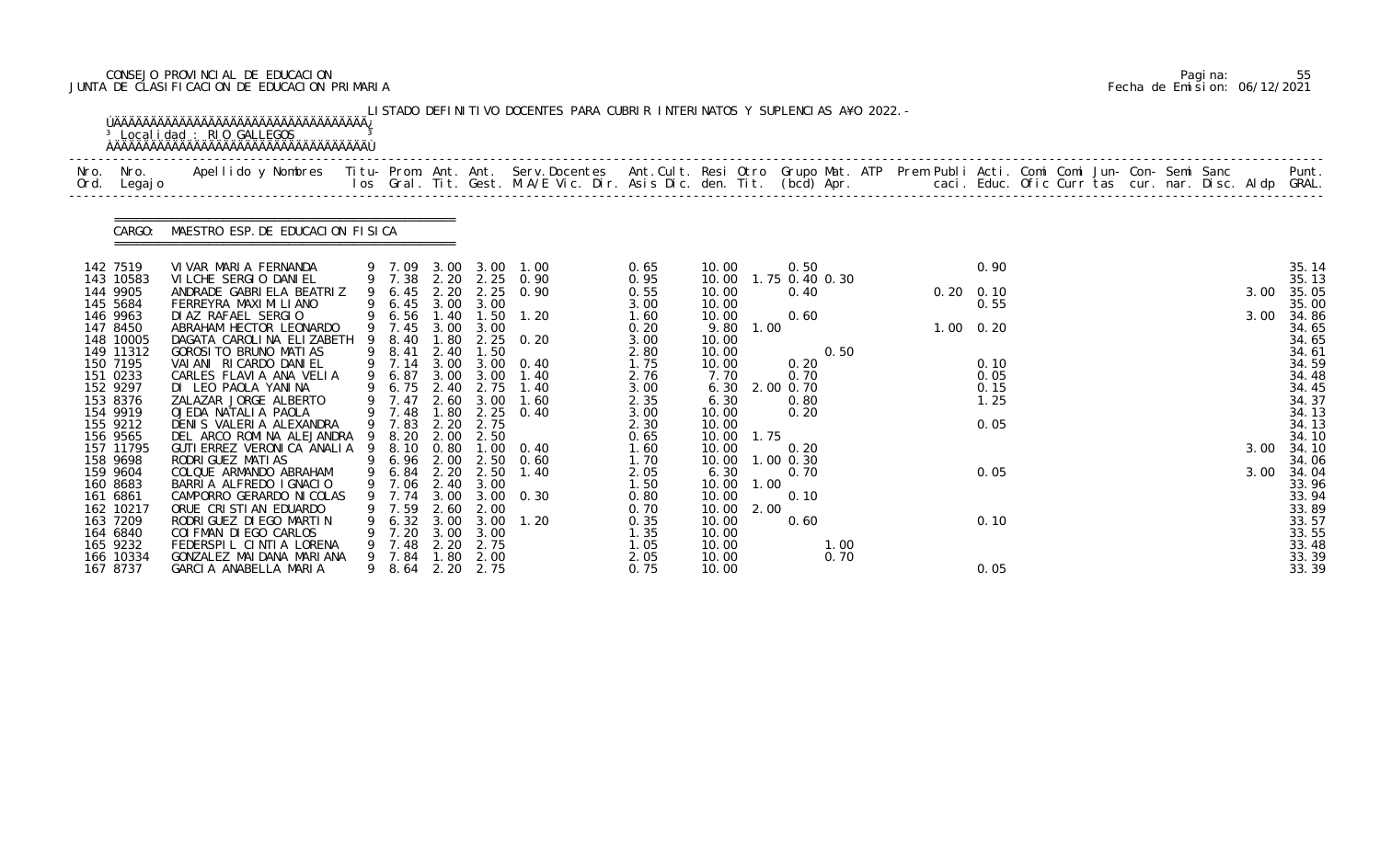# CONSEJO PROVINCIAL DE EDUCACION Pagina: 56 JUNTA DE CLASIFICACION DE EDUCACION PRIMARIA Fecha de Emision: 06/12/2021

| Nro. Nro.<br>Ord. Legajo                                                                                                                                                                                                                                                                            |                                                                                                                                                                                                                                                                                                                                                                                                                                                                                                                                                                                                                                  |   |                                                                                                                                                                                                                                                             |                                                                                                              |                                                                                                                                |                                                                                                                                                                       |                                                                                                                                                                                                |                                                                                                                                                                                                    |                              |                                                                                                             |  |                      |  |  |  |                                                                                                                                                                                                                      |
|-----------------------------------------------------------------------------------------------------------------------------------------------------------------------------------------------------------------------------------------------------------------------------------------------------|----------------------------------------------------------------------------------------------------------------------------------------------------------------------------------------------------------------------------------------------------------------------------------------------------------------------------------------------------------------------------------------------------------------------------------------------------------------------------------------------------------------------------------------------------------------------------------------------------------------------------------|---|-------------------------------------------------------------------------------------------------------------------------------------------------------------------------------------------------------------------------------------------------------------|--------------------------------------------------------------------------------------------------------------|--------------------------------------------------------------------------------------------------------------------------------|-----------------------------------------------------------------------------------------------------------------------------------------------------------------------|------------------------------------------------------------------------------------------------------------------------------------------------------------------------------------------------|----------------------------------------------------------------------------------------------------------------------------------------------------------------------------------------------------|------------------------------|-------------------------------------------------------------------------------------------------------------|--|----------------------|--|--|--|----------------------------------------------------------------------------------------------------------------------------------------------------------------------------------------------------------------------|
| CARGO:                                                                                                                                                                                                                                                                                              | MAESTRO ESP. DE EDUCACION FISICA                                                                                                                                                                                                                                                                                                                                                                                                                                                                                                                                                                                                 |   |                                                                                                                                                                                                                                                             |                                                                                                              |                                                                                                                                |                                                                                                                                                                       |                                                                                                                                                                                                |                                                                                                                                                                                                    |                              |                                                                                                             |  |                      |  |  |  |                                                                                                                                                                                                                      |
| 168 6967<br>169 9572<br>170 8951<br>171 12277<br>172 10127<br>173 8875<br>174 9211<br>175 9514<br>176 7576<br>177 11134<br>178 8685<br>179 8780<br>180 8815<br>181 8154<br>182 11314<br>183 7859<br>184 9735<br>185 9693<br>186 9734<br>187 11612<br>188 8203<br>189 10215<br>190 7517<br>191 11442 | JUAREZ GERMAN HORACIO<br>LEI VA GABRI ELA JENNI FER<br>TEJEDA VALERIA DEL CARMEN<br>DEL CAMPO JESICA BELEN<br>MEYER VERONICA BEATRIZ<br>DE LOS SANTOS MAURA<br>DENIS VALERIA ANALIA<br>RUSSO LEI LA MACARENA<br>MI CHELI NI PABLO FERNANDO<br>DECIMA MARIA IVANA<br>BARBERIA LEANDRO ANTONIO<br>ASEVEDO LUCAS MAXIMILIANO<br>ALVARENGA MARIA<br>TRONCOSO PABLO ALEJANDRO<br>COLLANTES EMILIO GASTON<br>DEMETRI PATRICIA ITATI<br>GALARZA AMANDA PAMELA<br>PERASCO FEDERICO ANDRES<br>LAMAS IRMA BEATRIZ<br>TRONCOSO HERNAN ARMANDO<br>ALOY MARTIN ALBERTO<br>GUI DA NAHI R SOLEDAD<br>CARRARO MARCOS MIGUEL<br>TORRES JOSE MARIA | 9 | 9 6.68 3.00 3.00<br>9 8.45 2.00 2.25<br>9 7.29<br>9 8.67<br>9 8.10<br>9 7.47<br>9 6.80<br>9 7.69<br>9 7.36 1.40<br>9 7.99<br>9 7.98<br>9 7.86<br>9 6.83<br>9 7.51<br>9 7.54<br>9 7.51<br>9 7.94<br>9 6.97 1.80 2.75<br>6.90<br>6.82<br>7.60<br>7.00<br>7.72 | 2.40<br>2.60<br>2.20<br>2.00<br>2.40<br>3.00<br>1.00<br>2.80<br>2.00<br>1.00<br>2.40<br>1.60<br>3.00<br>1.00 | 2.75<br>3.00<br>2.75<br>3.00 3.00<br>1.50<br>2.40 3.00<br>3.00<br>2.75<br>1.00<br>2.50<br>1.00<br>2.75<br>2.00<br>2.00<br>1.25 | 0.40 0.50 0.10<br>9 9.27 1.80 2.00 0.60<br>2.00<br>2.75 0.70<br>2.30<br>0.80<br>2.80 3.00 0.40<br>$3.00 \quad 0.40$<br>2.20 2.50 2.00<br>2.00<br>0.60<br>1.90<br>0.60 | 1.65<br>1.60<br>1.65<br>3.00<br>0.20<br>0.55<br>1.70<br>1.55<br>3.00 2.10 3.50<br>0.65<br>2.85<br>2.50<br>0.55<br>1.20<br>2.65<br>1.25<br>1.00<br>3.00<br>3.00<br>1.10<br>0.70<br>0.70<br>1.75 | 10.00<br>10.00<br>10.00<br>10.00<br>10.00<br>7.00<br>10.00<br>10.00<br>7.00<br>10.00<br>7.70<br>7.70<br>10.00<br>10.00<br>7.00<br>7.00<br>7.00<br>7.00<br>10.00<br>7.00<br>10.00<br>10.00<br>10.00 | 1.50<br>3.00<br>1.50<br>1.00 | 0.30<br>0.90<br>0.30<br>1.10<br>4.00 0.40<br>0.20<br>0.20<br>1.00<br>1.00<br>$1.00 \, 0.30$<br>0.90<br>0.20 |  | 0.15<br>0.10<br>0.10 |  |  |  | 33.33<br>33.30<br>33.24<br>33.17<br>33.17<br>33.15<br>33.12<br>33.10<br>33.09<br>33.06<br>33.04<br>32.93<br>32.81<br>32.78<br>32.71<br>32.69<br>32.46<br>32.44<br>32.42<br>32.40<br>31.97<br>31.90<br>31.70<br>31.52 |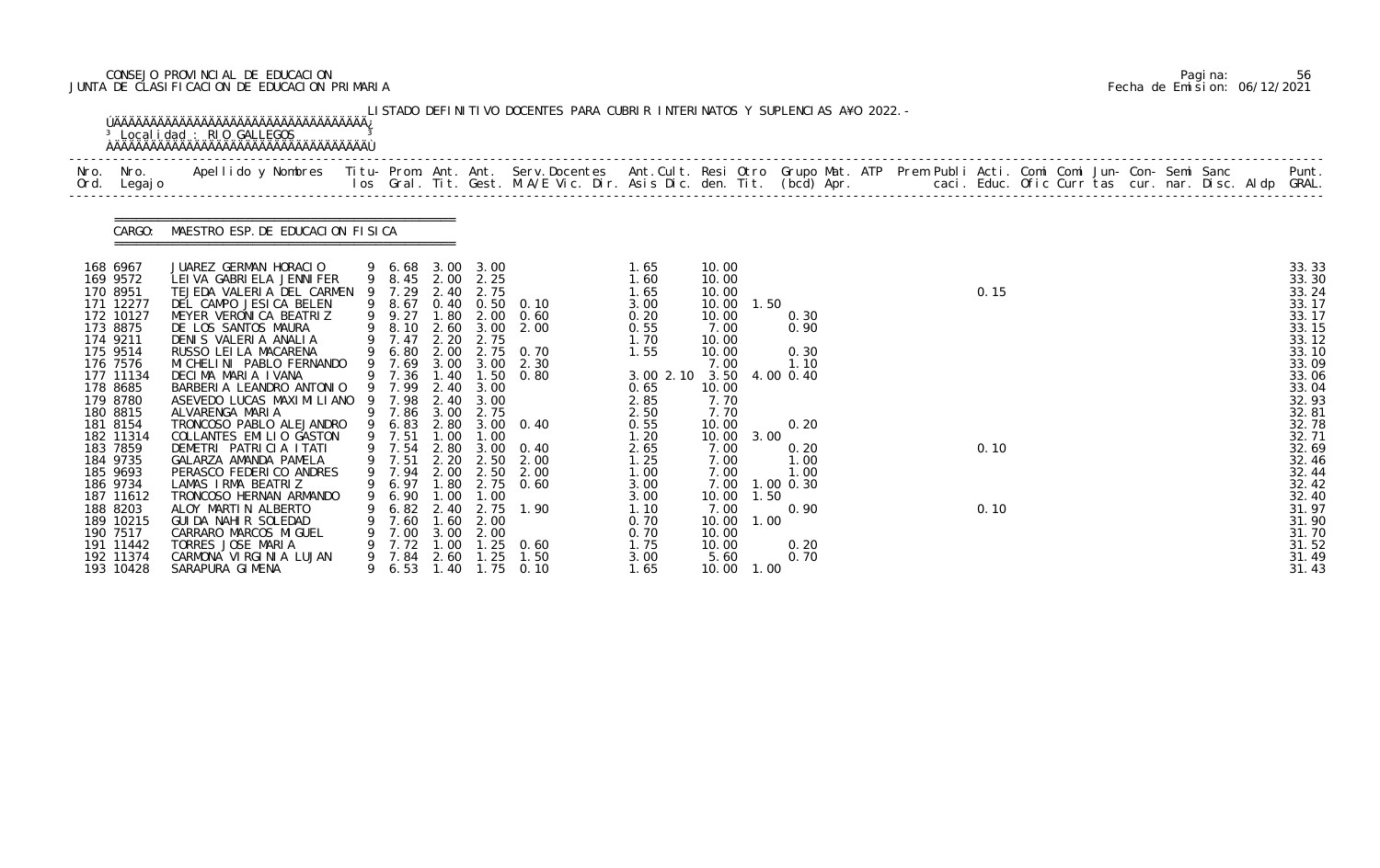# CONSEJO PROVINCIAL DE EDUCACION Pagina: 57 JUNTA DE CLASIFICACION DE EDUCACION PRIMARIA Fecha de Emision: 06/12/2021

| Nro.<br>Ord. | Nro.<br>Legaj o                                                                                                                                                               | Apellido y Nombres  Titu- Prom. Ant. Ant. Serv.Docentes  Ant.Cult. Resi Otro Grupo Mat. ATP Prem Publi Acti. Comi Comi Jun- Con- Semi Sanc         Punt.<br>Ios Gral. Tit. Gest. M.A/E Vic. Dir. Asis Dic. den. Tit. (bcd) Apr.                                                                                                                                 |   |                                                                                                                                                |                                                                      |                                                                             |                                                                                                                                                        |                                                                                                          |                                                                                                                      |                              |                                                       |  |      |  |  |  |              |                                                                                                                            |
|--------------|-------------------------------------------------------------------------------------------------------------------------------------------------------------------------------|-----------------------------------------------------------------------------------------------------------------------------------------------------------------------------------------------------------------------------------------------------------------------------------------------------------------------------------------------------------------|---|------------------------------------------------------------------------------------------------------------------------------------------------|----------------------------------------------------------------------|-----------------------------------------------------------------------------|--------------------------------------------------------------------------------------------------------------------------------------------------------|----------------------------------------------------------------------------------------------------------|----------------------------------------------------------------------------------------------------------------------|------------------------------|-------------------------------------------------------|--|------|--|--|--|--------------|----------------------------------------------------------------------------------------------------------------------------|
|              | CARGO:                                                                                                                                                                        | MAESTRO ESP. DE EDUCACION FISICA                                                                                                                                                                                                                                                                                                                                |   |                                                                                                                                                |                                                                      |                                                                             |                                                                                                                                                        |                                                                                                          |                                                                                                                      |                              |                                                       |  |      |  |  |  |              |                                                                                                                            |
|              | 194 10973<br>195 10726<br>196 9743<br>197 9236<br>198 9712<br>199 9939<br>200 11305<br>201 9703<br>202 8369<br>203 10651<br>204 10959<br>205 10719                            | ORMACHEA VALENCIA<br>FALABELLA JUAN CRUZ<br>NEGRETE FRANCO SEBASTIAN<br>ROLFE JOHN HAROLD<br>SILVA ANGEL DANIEL<br>QUI ROGA DI AZ NI LDA NOEMI<br>CABEZAS KARINA ANDREA<br>SOTO CRISTINA SOLEDAD<br>TITO IRMA ALEJANDRA<br>URQUI A JUANA VALERIA<br>RUIZ BRUNO ANDRES<br>DI AZ LEONARDO MARTIN                                                                  |   | 9 6.39 2.00 2.50<br>9 9.29<br>9 7.48<br>9 8.01<br>9 7.03<br>9 6.63<br>9 6.00<br>9 7.86<br>9 7.82                                               | 3.00<br>1.40<br>2.00<br>2.60<br>1.40<br>1.00<br>.40                  | 3.00 2.25<br>1.50<br>3.00<br>1.75<br>1.50                                   | 9 7.13 1.20 1.50 0.60<br>9 6.42 2.40 1.75 0.30<br>9 7.35 2.20 2.00 0.30<br>$2.25 \quad 0.10$<br>0.20<br>2.25 0.20<br>1.00<br>1.20<br>$1.25 \quad 0.70$ | 1. 70<br>3.00<br>1.35 0.10 10.00<br>0.25<br>1.30<br>3.00<br>0.35<br>0.40<br>3.00<br>3.00<br>0.70<br>1.00 | 10.00<br>4.20<br>10.00<br>6.30<br>6.30<br>10.00<br>10.00<br>4.90<br>4.90<br>10.00<br>10.00                           | $1.25$ 0.10<br>$1.00$ $0.60$ | 0.30<br>0.10<br>$0.10$ $0.50$<br>0.10<br>0.50<br>0.30 |  | 0.30 |  |  |  | 3.00<br>2.00 | 31.43<br>31.42<br>31.34<br>31.20<br>31.14<br>31.13<br>31.06<br>30.98<br>30.93<br>30.85<br>30.81<br>30.72                   |
|              | 206 10268<br>207 9667<br>208 11169<br>209 11259<br>210 12352<br>211 12238<br>212 9785<br>213 9587<br>214 10910<br>215 11092<br>216 10528<br>217 9927<br>218 9716<br>219 11814 | MI RANDA MAURO EMI LI ANO<br>PUCCI TELLI EMANUEL RAUL<br>LUGONES BARBARA DANI ELA<br>CASTELLANO LUIS AGUSTIN<br>MU¥OZ JEREMIAS<br>SANCHEZ I GNACIO NI COLAS<br>NAVARRO CELIA VERONICA<br>SORIA SEBASTIAN ENRIQUE<br>HAHN MARIA EUGENIA<br>CHACON MARCELA FERNANDA<br>OJEDA PAOLA VANESA<br>LOPEZ CLEIP MARIA<br>LOCKETT LUCAS EMANUEL<br>LASBAINA LUCERO GISELL | 9 | 9 8.59<br>9 6.16 2.20<br>9 7.79<br>9 8.44<br>9 7.90<br>9 8.29 0.40 0.50<br>9 7.64<br>7.92<br>7.61<br>8. 04<br>6.85<br>7.49<br>9 8.18<br>9 7.98 | 2.40<br>1.20<br>1.40<br>2.00<br>. 20<br>1.20<br>1.40<br>2.00<br>2.80 | 2.00<br>2.75<br>1.50<br>2.50<br>1.50<br>1.50<br>1.75<br>2.25<br>$0.80$ 1.00 | 1.10<br>$1.50 \t 0.20$<br>$1.00 \t 0.25 \t 0.20$<br>2.40 2.50 0.20<br>$2.25 \t 0.60$                                                                   | 3.00<br>0.95<br>0.65<br>0.50<br>3.00<br>1.90<br>0.85<br>0.35<br>0.95<br>3.00<br>1.25<br>1.00             | 5.60<br>4.90<br>10.00<br>10.00<br>10.00<br>10.00<br>5.60<br>7.00<br>10.00<br>10.00<br>10.00<br>4.90<br>6.30<br>10.00 | 1.75                         | 0.50<br>0.20<br>0.10<br>0.10<br>0.60                  |  | 0.15 |  |  |  | 3.00<br>2.00 | 30.59<br>30.56<br>30.54<br>30.49<br>30.45<br>30.44<br>30.44<br>30.32<br>30.16<br>30.09<br>29.95<br>29.84<br>29.78<br>29.78 |

|  | Pagi na: | 57                           |
|--|----------|------------------------------|
|  |          | Fecha de Emision: 06/12/2021 |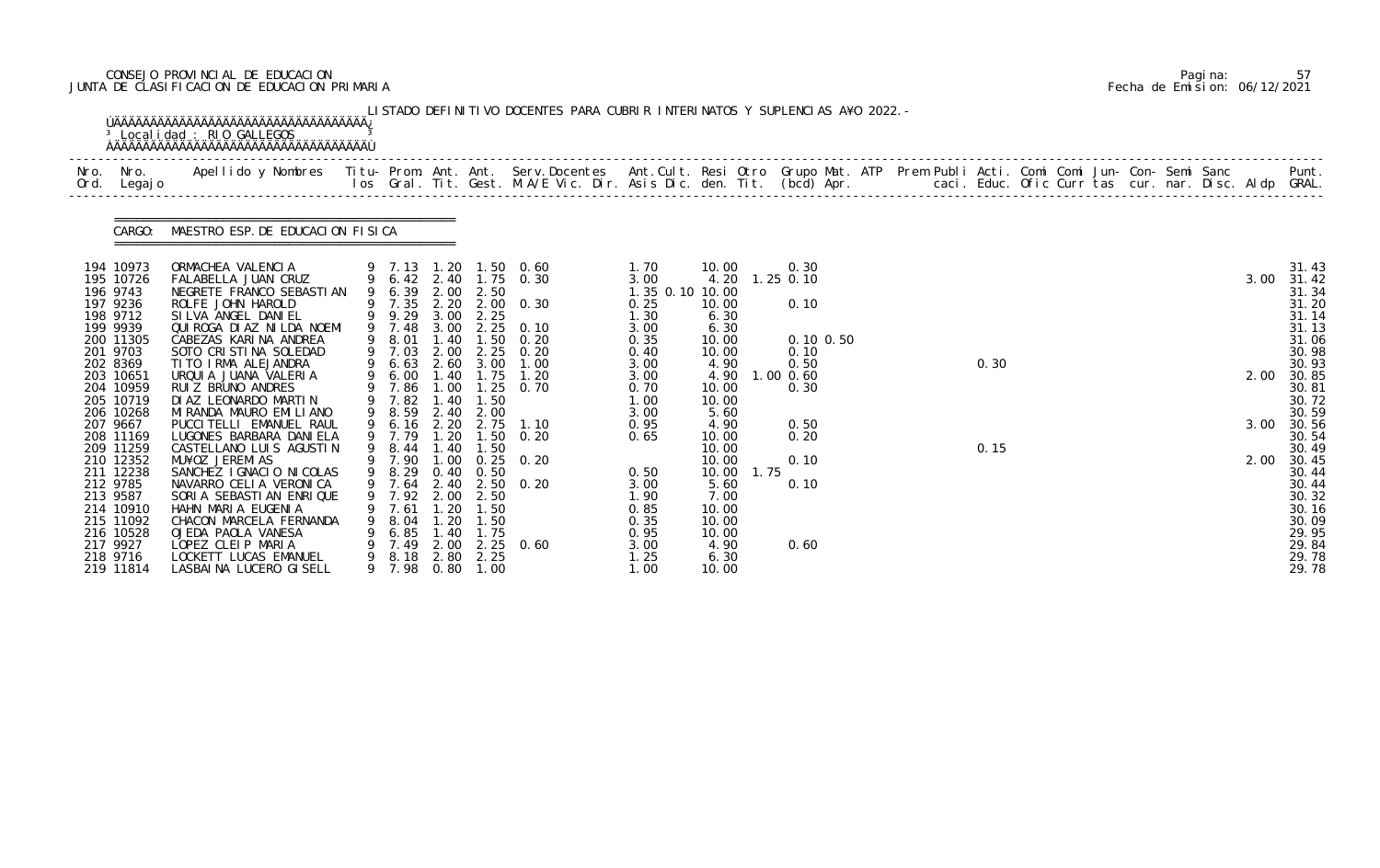# CONSEJO PROVINCIAL DE EDUCACION Pagina: 58 JUNTA DE CLASIFICACION DE EDUCACION PRIMARIA Fecha de Emision: 06/12/2021

| Nro.<br>Ord. | Nro.<br>Legaj o        | Apellido y Nombres  Titu- Prom. Ant. Ant. Serv.Docentes  Ant.Cult. Resi Otro Grupo Mat. ATP Prem Publi Acti. Comi Comi Jun- Con- Semi Sanc         Punt.<br>Ios Gral. Tit. Gest. M.A/E Vic. Dir. Asis Dic. den. Tit. (bcd) Apr. |        |                  |                  |                                      |                        |              |                           |      |      |  |      |  |  |  |      |                |
|--------------|------------------------|---------------------------------------------------------------------------------------------------------------------------------------------------------------------------------------------------------------------------------|--------|------------------|------------------|--------------------------------------|------------------------|--------------|---------------------------|------|------|--|------|--|--|--|------|----------------|
|              | CARGO:                 | MAESTRO ESP. DE EDUCACION FISICA                                                                                                                                                                                                |        |                  |                  |                                      |                        |              |                           |      |      |  |      |  |  |  |      |                |
|              | 220 11186              | CASTIGLIONI SOFIA                                                                                                                                                                                                               |        |                  |                  |                                      | 9 7.16 1.20 1.50 0.60  |              | 10.00                     |      | 0.30 |  |      |  |  |  |      | 29.76          |
|              | 221 10779<br>222 10003 | BARANI MELISSA ANABEL<br>ORLANDO MATIAS AGUSTIN                                                                                                                                                                                 |        | 9 7.02           | 1.60             | 9 7.70 1.40 1.50<br>1.75             |                        | 0.15<br>0.25 | 10.00<br>10.00            |      |      |  |      |  |  |  |      | 29.75<br>29.62 |
|              | 223 11275              | TREPPO MAXIMILIANO EMIR                                                                                                                                                                                                         |        |                  |                  |                                      | 9 6.95 1.20 1.25 0.50  | 0.70         | 10.00                     |      |      |  |      |  |  |  |      | 29.60          |
|              | 224 10969              | DURE FACUNDO MARTIN                                                                                                                                                                                                             |        |                  |                  | 9 7.24 1.60 1.50<br>9 7.42 2.40 2.75 |                        | 0.15         | 10.00                     |      |      |  |      |  |  |  |      | 29.49          |
|              | 225 9420               | ACEVEDO NELSON DANILO                                                                                                                                                                                                           |        |                  |                  |                                      | 2.75 0.20              | 1.70         | 5.60                      |      | 0.10 |  | 0.15 |  |  |  |      | 29.32          |
|              | 226 10755<br>227 12000 | CARRANZA CRISTIAN ADRIAN<br>JUAREZ SOTO SILVINA A                                                                                                                                                                               |        | 9 7.26<br>9 7.74 | 1.60<br>0.80     | 1.00                                 | 1.75 0.80              | 1.25<br>0.60 | 4.20<br>10.00             |      | 0.40 |  |      |  |  |  | 3.00 | 29.26<br>29.14 |
|              | 228 11461              | FELGUEROSO MARIA LUZ                                                                                                                                                                                                            |        | 9 6.35           | 1.60             | 1.25                                 |                        | 0.90         | 10.00                     |      |      |  |      |  |  |  |      | 29.10          |
|              | 229 11158              | LARRALDE MAXI MI LI ANO                                                                                                                                                                                                         |        | 9 7.38           | 1.20             | 1.50                                 |                        |              | 10.00                     |      |      |  |      |  |  |  |      | 29.08          |
|              | 230 10999              | MAMANI ARMANDO ISMAEL                                                                                                                                                                                                           |        | 9 7.01           | 1.80             | 1.75                                 |                        | 3.00         | 3.50 3.00                 |      |      |  |      |  |  |  |      | 29.06          |
|              | 231 11571              | LARRALDE MARIANO FEDERICO                                                                                                                                                                                                       |        | 7.73             | .00 <sub>1</sub> | 1.25                                 |                        |              | 10.00                     |      |      |  |      |  |  |  |      | 28.98          |
|              | 232 11272<br>233 12270 | COPA RODRIGO EMANUEL<br>JARAMI LLO MARI ANELA                                                                                                                                                                                   | 9      | 6.87<br>9 8.00   | 1.60             | 1.50<br>$0.40 \quad 0.25$            |                        | 3.00<br>1.30 | 7.00<br>10.00             |      |      |  |      |  |  |  |      | 28.97<br>28.95 |
|              | 234 10531              | VERGARA FERNANDO ANDRES                                                                                                                                                                                                         |        | 6.77             | 1.40             | 1.75                                 |                        |              | 10.00                     |      |      |  |      |  |  |  |      | 28.92          |
|              | 235 12204              | RASJIDO ANABEL DE LOS                                                                                                                                                                                                           |        | 9 7.23           |                  |                                      | 1.20 0.75 0.40         | 2.40         | 1.40 3.25 0.20            |      |      |  |      |  |  |  | 3.00 | 28.83          |
|              | 236 10758              | CEBALLOS GABRIEL EDUARDO                                                                                                                                                                                                        |        | 9 7.73           | 2.20             | 1.50                                 |                        | 0.75         | 4.90                      | 2.75 |      |  |      |  |  |  |      | 28.83          |
|              | 237 9378               | CRUZ WALTER BENJAMIN                                                                                                                                                                                                            |        |                  |                  |                                      | 9 6.63 2.20 2.75 0.60  | 1.00         | 6.30                      |      | 0.30 |  | 0.05 |  |  |  |      | 28.83          |
|              | 238 12086<br>239 11799 | DE DIOS FEDERICO<br>JARAMI LLO MELI SA                                                                                                                                                                                          |        | 7.50             | 0.80             | 9 7.69 0.60 0.75<br>1.00             |                        | 0.75<br>0.45 | 10.00<br>10.00            |      |      |  |      |  |  |  |      | 28.79<br>28.75 |
|              | 240 12438              | SOTO MI CAELA BELEN                                                                                                                                                                                                             |        | 8.37             | 0.40             | 0.50                                 |                        | 0.45         | 10.00                     |      |      |  |      |  |  |  |      | 28.72          |
|              | 241 12510              | LEGUE GERARDO ANDRES                                                                                                                                                                                                            |        | 9.26             | 0. 20            | 0.25                                 |                        |              | 10.00                     |      |      |  |      |  |  |  |      | 28.71          |
|              | 242 11623              | SOTO GABRIEL DARIO                                                                                                                                                                                                              |        | 6.03             | 1.00             | $\overline{\phantom{0}}$ . 25        | 0. 80                  | 0.05         | 10.00                     |      | 0.50 |  | 0.05 |  |  |  |      | 28.68          |
|              | 243 11307              | CHEUQUEMAN JOAQUIN                                                                                                                                                                                                              |        | 7.39             | .00 <sub>1</sub> | .00                                  | 0.10                   | 0.10         | 10.00                     |      |      |  |      |  |  |  |      | 28.59          |
|              | 244 10067<br>245 12311 | MARQUEZ NOELIA BELEN<br>GONZALEZ VICTORIA ARIANA                                                                                                                                                                                | 9<br>9 | 7.31<br>6. 78    | 1.80             | 2.25                                 | 0.70<br>0.40 0.50 0.30 | 2.15<br>0.85 | 4.90<br>10.00  0.50  0.10 |      | 0.30 |  | 0.05 |  |  |  |      | 28.46<br>28.43 |

|  | Pagi na: | 58                           |
|--|----------|------------------------------|
|  |          | Fecha de Emision: 06/12/2021 |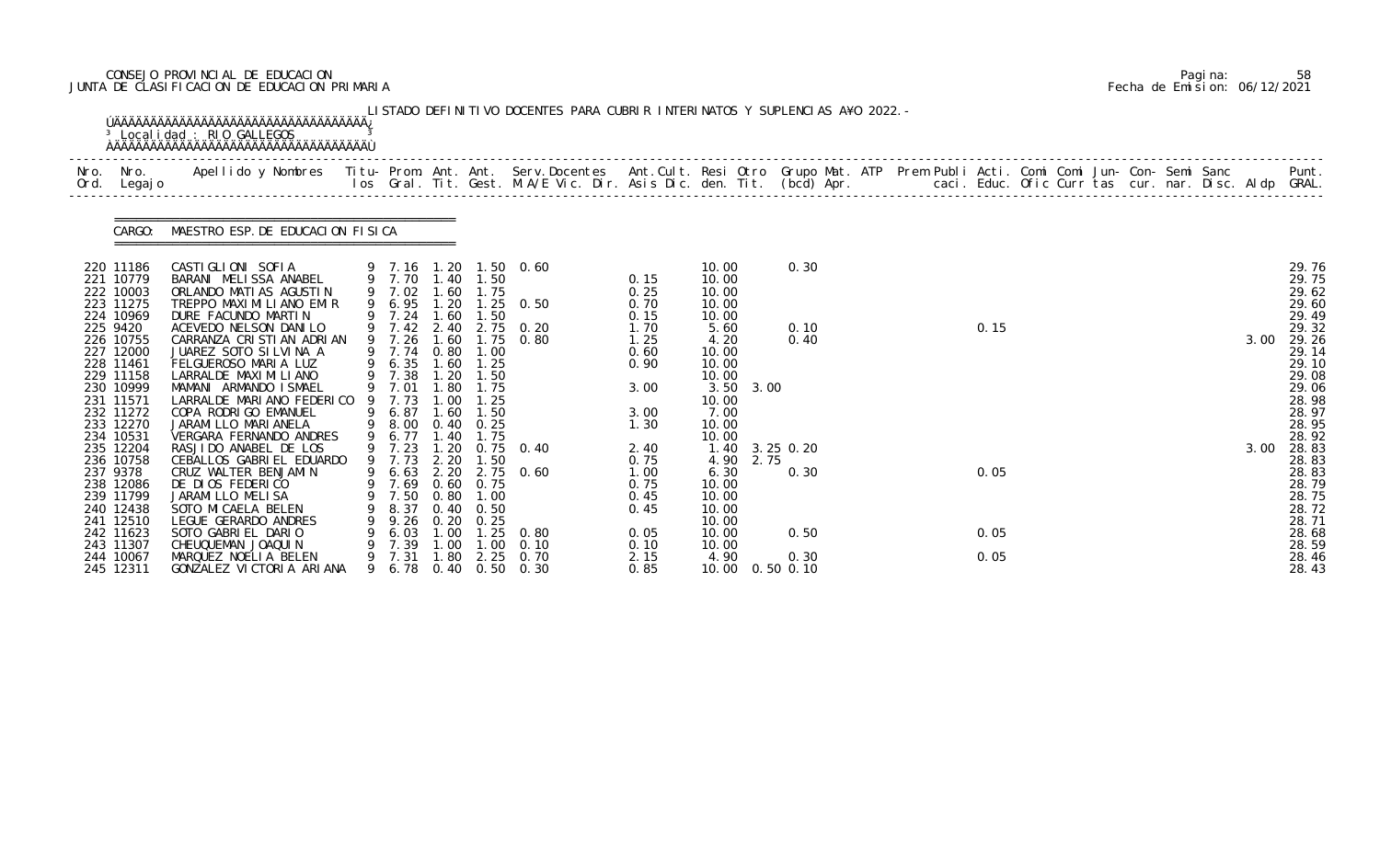# CONSEJO PROVINCIAL DE EDUCACION Pagina: 59 JUNTA DE CLASIFICACION DE EDUCACION PRIMARIA Fecha de Emision: 06/12/2021

|                                                                                                                                                                                                                                                                                                                   | <sup>3</sup> Localidad : RIO GALLEGOS                                                                                                                                                                                                                                                                                                                                                                                                                                                                                                                                                                                         |        |                                                                                                                                                                                                                                  |                                                              |                                                                                                                                                                                                                                                  | LISTADO DEFINITIVO DOCENTES PARA CUBRIR INTERINATOS Y SUPLENCIAS A¥O 2022. - |                                                                                                              |                                                                                                                                                                                        |                        |                                |      |  |              |  |  |  |                                                                                                                                                                                                                      |
|-------------------------------------------------------------------------------------------------------------------------------------------------------------------------------------------------------------------------------------------------------------------------------------------------------------------|-------------------------------------------------------------------------------------------------------------------------------------------------------------------------------------------------------------------------------------------------------------------------------------------------------------------------------------------------------------------------------------------------------------------------------------------------------------------------------------------------------------------------------------------------------------------------------------------------------------------------------|--------|----------------------------------------------------------------------------------------------------------------------------------------------------------------------------------------------------------------------------------|--------------------------------------------------------------|--------------------------------------------------------------------------------------------------------------------------------------------------------------------------------------------------------------------------------------------------|------------------------------------------------------------------------------|--------------------------------------------------------------------------------------------------------------|----------------------------------------------------------------------------------------------------------------------------------------------------------------------------------------|------------------------|--------------------------------|------|--|--------------|--|--|--|----------------------------------------------------------------------------------------------------------------------------------------------------------------------------------------------------------------------|
| Nro. Nro.<br>Ord. Legajo                                                                                                                                                                                                                                                                                          | Apellido y Nombres - Titu- Prom. Ant. Ant. Serv.Docentes - Ant.Cult. Resi Otro Grupo Mat. ATP Prem Publi Acti. Comi Comi Jun- Con- Semi Sanc - - - Punt.<br>Ios Gral. Tit. Gest. M.A/E Vic. Dir. Asis Dic. den. Tit. (bcd) Apr. -                                                                                                                                                                                                                                                                                                                                                                                             |        |                                                                                                                                                                                                                                  |                                                              |                                                                                                                                                                                                                                                  |                                                                              |                                                                                                              |                                                                                                                                                                                        |                        |                                |      |  |              |  |  |  |                                                                                                                                                                                                                      |
| CARGO:                                                                                                                                                                                                                                                                                                            | MAESTRO ESP. DE EDUCACION FISICA                                                                                                                                                                                                                                                                                                                                                                                                                                                                                                                                                                                              |        |                                                                                                                                                                                                                                  |                                                              |                                                                                                                                                                                                                                                  |                                                                              |                                                                                                              |                                                                                                                                                                                        |                        |                                |      |  |              |  |  |  |                                                                                                                                                                                                                      |
| 246 9583<br>247 10623<br>248 12639<br>249 11740<br>250 12776<br>251 7246<br>252 12140<br>253 12366<br>254 11755<br>255 12267<br>256 12058<br>257 8906<br>258 12773<br>259 12070<br>260 11423<br>261 12407<br>262 11809<br>263 11915<br>264 12358<br>265 11923<br>266 12630<br>267 12200<br>268 12519<br>269 11812 | RODRI GUEZ CARLOS ANTONIO<br>GARAVANO PABLO MAXIMO<br>RODRIGUEZ JUAN CRUZ<br>CARDOZO LUCAS MARTIN<br>POETA MARIANO GUI LLERMO<br>UZQUEDA JUSTINA MARIANA<br>AGUI LA QUEVEDO JULI ANA<br>VI VANCO YAMI LA AYELEN<br>ARTI EDA EZEQUI EL<br>TOLEDO JOAQUIN OSCAR<br>LIES MU OZ FERNANDO A.<br>CABRERA GABRIELA MARIA<br>TUBIO LEANDRO ANDRES<br>PALACIOS, MELINA SOLEDAD<br>MAZZOCATO LUIS FEDERICO<br>MOROSO SABRINA MICAELA<br>PEREZ MATIAS RODRIGO<br>BATTOCHA MARCOS MAURICIO<br>NEGRI MAURO ADRIEL<br>CAMPORRO DANIEL HORACIO<br>ESCUDERO GI ULANA<br>ESPINOZA PATRICIA<br>VIDAL EVELIN CINTHYA<br>CARCAMO CHRISTIAN ANDRES | 9<br>9 | 9 7.81 0.20 0.25<br>9 7.06<br>9 9.18<br>9 7.57<br>9 7.81<br>9 8.19<br>9 8.84<br>9 8.14<br>9 7.38<br>9 7.88<br>9 8.02<br>9 6.85<br>6.46<br>9 7.95<br>9 6.63<br>9 6.41<br>9 8.14 0.40 0.25<br>6.95<br>7.97<br>6.71<br>7.49<br>6.89 | 2.60<br>0.80<br>2.00<br>0.80<br>0.80<br>0.40<br>0.80<br>0.80 | $1.00$ $1.25$<br>3.00 3.00<br>0.60 0.75<br>$0.40 \quad 0.50$<br>$1.40 \quad 0.50$<br>$0.40\quad 0.50$<br>$0.40 \quad 0.50$<br>$0.80 \quad 0.25$<br>1.50<br>$0.40 \quad 0.50$<br>$0.80$ 1.00<br>1.00<br>1.00<br>0.25<br>$0.20 \quad 0.25$<br>1.00 | 9 6.76 2.00 2.50 0.80<br>9 8.66 1.80 1.75 0.20<br>2.50 0.90<br>$0.75$ 0.30   | 1.90<br>0.15<br>1.05<br>0.85<br>0.35<br>0.75<br>0.50<br>0.10<br>3.00<br>0.40<br>0.60<br>0.10<br>0.15<br>0.75 | 4.90<br>10.00<br>10.00<br>10.00<br>10.00<br>10.00<br>7.70<br>10.00<br>10.00<br>4.20<br>10.00<br>10.00<br>10.00<br>10.00<br>10.00<br>10.00<br>10.00<br>10.00<br>10.00<br>10.00<br>10.00 | 3.50 1.25<br>2.80 3.00 | 0.50<br>4.90 1.75 0.10<br>0.40 | 1.00 |  | 0.25<br>0.10 |  |  |  | 28.36<br>28.31<br>28.31<br>28.31<br>28.18<br>28.17<br>28.16<br>28.09<br>28.04<br>28.04<br>28.03<br>27.98<br>27.92<br>27.90<br>27.86<br>27.85<br>27.83<br>27.81<br>27.79<br>27.75<br>27.72<br>27.71<br>27.69<br>27.69 |

|  | Pagi na: | 59                           |
|--|----------|------------------------------|
|  |          | Fecha de Emision: 06/12/2021 |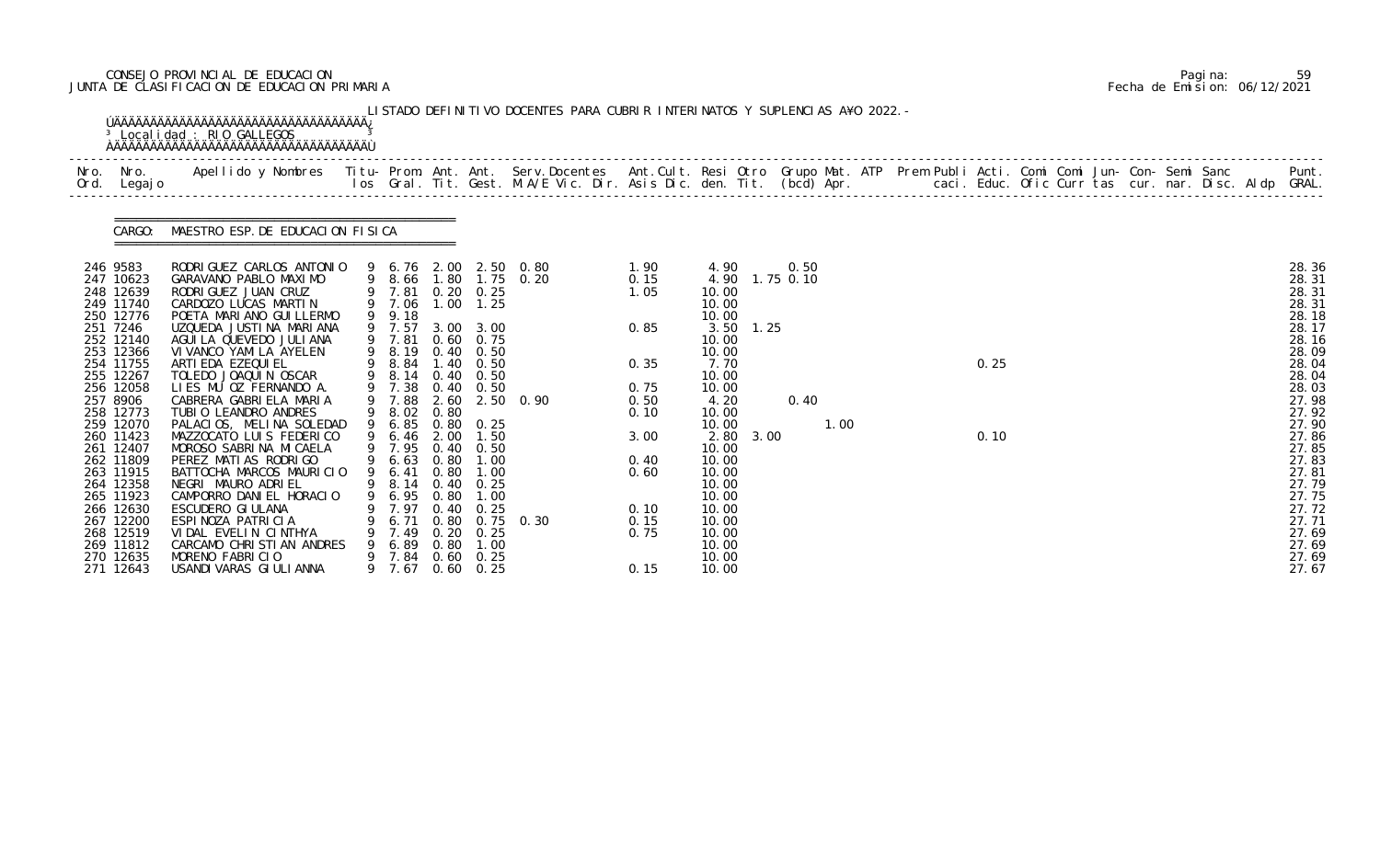# CONSEJO PROVINCIAL DE EDUCACION Pagina: 60 JUNTA DE CLASIFICACION DE EDUCACION PRIMARIA Fecha de Emision: 06/12/2021

| Nro. Nro.<br>Ord. Legajo                         | Apellido y Nombres  Titu- Prom. Ant. Ant. Serv.Docentes  Ant.Cult. Resi Otro Grupo Mat. ATP Prem Publi Acti. Comi Comi Jun- Con- Semi Sanc         Punt.<br>Ios Gral. Tit. Gest. M.A/E Vic. Dir. Asis Dic. den. Tit. (bcd) Apr. |   |                            |                                                          |              |                                                |                      |                                 |           |                |             |  |  |  |  |  |                                  |
|--------------------------------------------------|---------------------------------------------------------------------------------------------------------------------------------------------------------------------------------------------------------------------------------|---|----------------------------|----------------------------------------------------------|--------------|------------------------------------------------|----------------------|---------------------------------|-----------|----------------|-------------|--|--|--|--|--|----------------------------------|
|                                                  | CARGO: MAESTRO ESP. DE EDUCACION FISICA                                                                                                                                                                                         |   |                            |                                                          |              |                                                |                      |                                 |           |                |             |  |  |  |  |  |                                  |
| 272 12774<br>273 12853<br>274 12622              | GOMEZ NI COLAS FRANCI SCO<br>VILLALBA MARTINEZ MARIA<br>OYARZO KAREN DAHIANA                                                                                                                                                    |   | 9 8.32                     | 9 7.07 0.80<br>9 8.00 0.40                               |              |                                                | 0.70<br>0.20         | 10.00<br>10.00<br>10.00         |           |                |             |  |  |  |  |  | 27.57<br>27.52<br>27.40          |
| 275 10994<br>276 12815<br>277 12151              | BARRERA SANTI AGO DANI EL<br>ABDELNUR KALID NAYLA<br>BERCHI ALDO GERMAN                                                                                                                                                         |   | 9 8.30                     | 9 7.53 1.20 1.50<br>9 6.84 0.60 0.75                     |              |                                                | 2.45                 | 10.00<br>10.00                  | 4.20 1.50 |                |             |  |  |  |  |  | 27.38<br>27.30<br>27.19          |
| 278 11148<br>279 12347<br>280 12516              | FARFAN JORGE ARMANDO<br>CASERES DI EGO FERNANDO<br>FERNANDEZ BERGES MARIANO                                                                                                                                                     |   | 9 7.38<br>9 6.92<br>9 7.71 | 1.80<br>$0.40\quad 0.50$<br>0.20                         | 1.50<br>0.25 |                                                | 3.00<br>0.35         | 10.00<br>10.00                  | 3.50 1.00 |                |             |  |  |  |  |  | 27.18<br>27.17<br>27.16          |
| 281 10289<br>282 9746<br>283 12719               | GIL HERNAN SEBASTIAN<br>MORALES SERGIO FABIAN<br>ARGUMOSA LUCAS EMANUEL                                                                                                                                                         |   | 9 7.88                     |                                                          |              | 9 6.37 1.60 2.00 0.80<br>9 7.09 2.20 2.50 0.40 | 1.45<br>0.50<br>0.15 | 5.60<br>4.20<br>10.00           |           | 0.30           | $0.20$ 1.00 |  |  |  |  |  | 27.12<br>27.09<br>27.03          |
| 284 12404<br>285 10295<br>286 12059<br>287 10400 | CORREA BONIUK NESTOR A<br>ALVAREZ FERNANDO EZEQUI EL<br>LUNA CINTHIA NOELIA<br>VILLAFA E LEANDRO MARTIN                                                                                                                         |   | 9 7.37                     | 9 7.23 0.20 0.50<br>9 6.63 0.60 0.50<br>9 7.75 1.60 2.00 |              | 1.60 2.00 0.20                                 | 0.05<br>1.20<br>0.20 | 10.00<br>10.00                  |           | 3.50 2.00 0.10 |             |  |  |  |  |  | 26.98<br>26.97<br>26.93<br>26.85 |
| 288 12507<br>289 12633<br>290 12792              | I VOVI CH ANDREA AGUSTI NA<br>MI RANDA MU¥OZ DI EGO<br>MOROSO MANUEL EXEQUIEL                                                                                                                                                   |   |                            | 9 7.30 0.20 0.25<br>9 7.40 0.20 0.25<br>9 7.63 0.20      |              |                                                | 0.90<br>0.10         | 5.60<br>10.00<br>10.00<br>10.00 |           |                |             |  |  |  |  |  | 26.85<br>26.85<br>26.83          |
| 291 12728<br>292 12620<br>293 12770<br>294 10750 | FREI RE AGOSTI NA<br>PISSANI JOSE LORENZO<br>CHAMBLA REYES VALERIA<br>MARTINEZ FLAVIA CAROLINA                                                                                                                                  |   | 7.77<br>7.71<br>7.06       | 9 7.34 0.20                                              |              | 1.40 1.75 0.20                                 | 2.25                 | 10.00<br>10.00<br>10.00         |           | 3.50 1.25 0.10 |             |  |  |  |  |  | 26.77<br>26.71<br>26.54<br>26.51 |
| 295 12626<br>296 12875<br>297 10042              | CALBUCOY LUCIANO MARCELO<br>PEREZ LILIAN MERCEDES<br>MATURANO PLAZA IRIS                                                                                                                                                        | 9 | 7.51<br>9 7.32             | 9 7.10 0.20                                              | 1.80 2.25    |                                                | 1.05                 | 10.00<br>10.00<br>4.20          |           |                | 0.60        |  |  |  |  |  | 26.51<br>26.30<br>26.22          |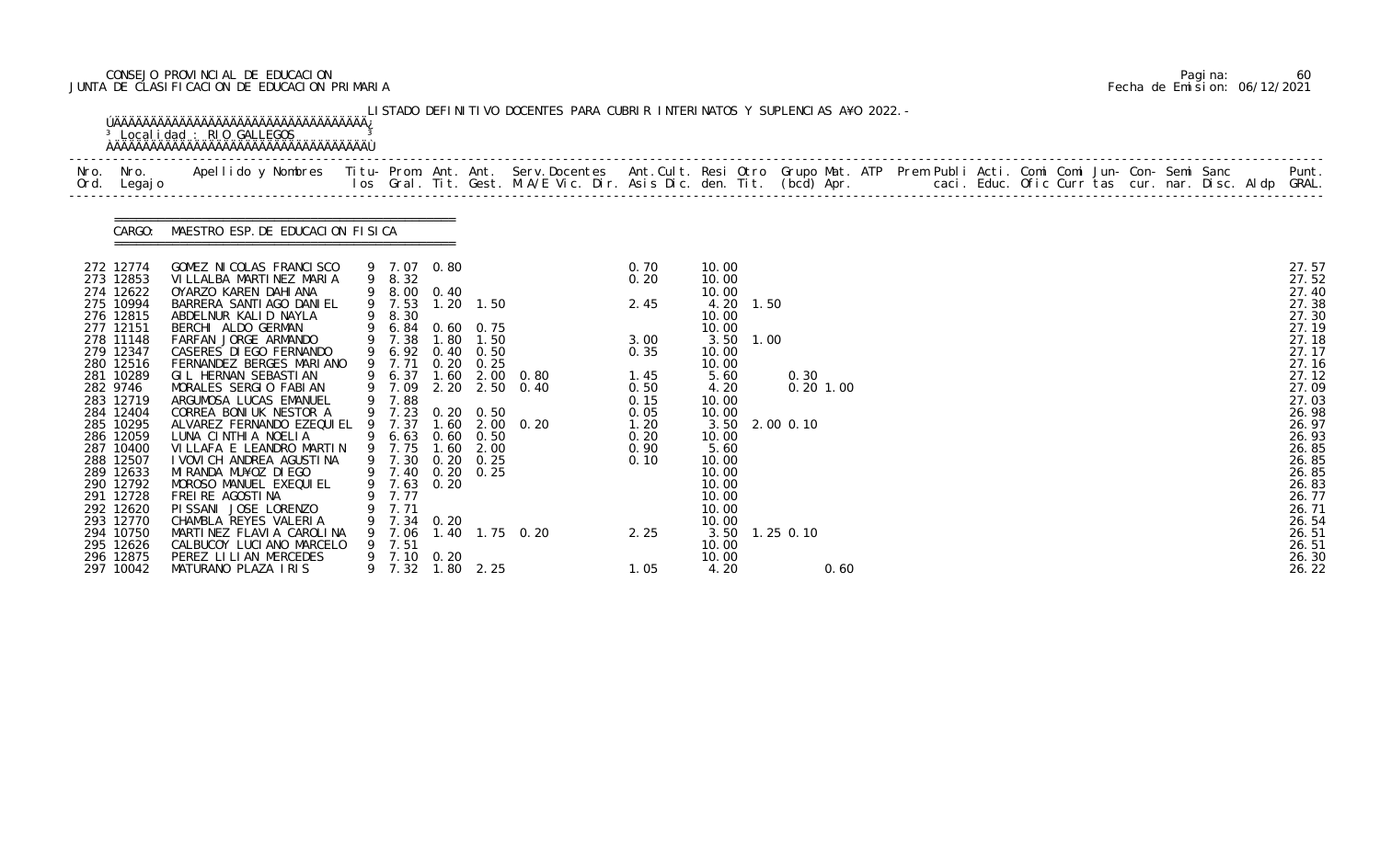# CONSEJO PROVINCIAL DE EDUCACION Pagina: 61 JUNTA DE CLASIFICACION DE EDUCACION PRIMARIA Fecha de Emision: 06/12/2021

|                                                  | <sup>3</sup> Localidad : RIO GALLEGOS                                                                                                                                                                                             |   |                                      |                              |                                   | LISTADO DEFINITIVO DOCENTES PARA CUBRIR INTERINATOS Y SUPLENCIAS A¥O 2022. - |                              |                              |      |                              |  |  |  |  |  |                                  |
|--------------------------------------------------|-----------------------------------------------------------------------------------------------------------------------------------------------------------------------------------------------------------------------------------|---|--------------------------------------|------------------------------|-----------------------------------|------------------------------------------------------------------------------|------------------------------|------------------------------|------|------------------------------|--|--|--|--|--|----------------------------------|
| Nro. Nro.<br>Ord. Legajo                         | Apellido y Nombres - Titu- Prom. Ant. Ant. Serv.Docentes - Ant.Cult. Resi Otro Grupo Mat. ATP Prem Publi Acti. Comi Comi Jun- Con- Semi Sanc - - - - Punt.<br>Ios Gral. Tit. Gest. M.A/E Vic. Dir. Asis Dic. den. Tit. (bcd) Apr. |   |                                      |                              |                                   |                                                                              |                              |                              |      |                              |  |  |  |  |  |                                  |
|                                                  | CARGO: MAESTRO ESP. DE EDUCACION FISICA                                                                                                                                                                                           |   |                                      |                              |                                   |                                                                              |                              |                              |      |                              |  |  |  |  |  |                                  |
| 298 11283<br>299 10312<br>300 12721              | SANTI LLAN TAMARA<br>PI CASSO NAHUEL EZEQUI EL<br>BERRUETA BONI FACE MI CAEL                                                                                                                                                      |   | 9 7.19 1.40 1.50<br>9 7.39<br>9 7.12 |                              |                                   | 1.80 1.75 0.20                                                               | 2.55<br>1.70                 | 2.80<br>4.20<br>10.00        | 1.75 | 0.10                         |  |  |  |  |  | 26.19<br>26.14<br>26.12          |
| 301 11257<br>302 10811<br>303 12300<br>304 11434 | BONO MARIANO NICOLAS<br>SALAS SEBASTI AN<br>COCHA MARIA ANTHONELLA<br>SAEZ VILLEGAS BRIAN                                                                                                                                         |   | 9 7.07<br>9 7.31<br>9 7.29<br>9 7.42 | 0.40<br>1.80                 | 0.25<br>1.25                      | 2.80 1.50 0.80<br>1.40 1.75 0.60                                             | 0.60<br>3.00<br>2.85         | 3.50<br>2.10<br>8.40<br>2.80 |      | 0.20<br>0.30                 |  |  |  |  |  | 25.47<br>25.46<br>25.34<br>25.12 |
| 305 10659<br>306 10662<br>307 9553<br>308 10982  | TOLEDO MORALES MATIAS<br>PEREYRA ANALIA CELESTE<br>OVI EDO CESAR ADRIAN<br>FRYDRYK, JOHANA ELIZABETH                                                                                                                              | 9 | 9 7.61<br>6.84<br>9 7.24<br>9 7.48   | 1.40<br>2.00<br>1.80         | 1.75<br>1.40 1.50                 | 1.00<br>$1.75$ 0.20<br>$1.50 \t 0.30$<br>0.60                                | 1.05<br>1.00<br>3.00<br>1.25 | 2.80<br>4.20<br>2.10<br>3.50 |      | 0.50<br>0.10<br>0.10<br>0.30 |  |  |  |  |  | 25.11<br>25.09<br>25.04<br>25.03 |
| 309 10882<br>310 10548<br>311 11620<br>312 10634 | TORRES ESTEFANIA<br>SORIA CRISTIAN DARIO<br>MASTROLORENZO FRANCO<br>CABRAL DIEGO IVAN MARTIN                                                                                                                                      | 9 | 6.41<br>9 6.59<br>9 7.14<br>7.67     | 1.80<br>1.80<br>1.60<br>1.80 | 1.75<br>1.25<br>. 50              | $1.75$ 0.60<br>0.20                                                          | 1.05<br>2.00<br>3.00<br>1.50 | 3.50<br>2.80<br>2.80<br>2.80 | 1.50 | 0.30<br>0.10                 |  |  |  |  |  | 25.01<br>24.84<br>24.79<br>24.57 |
| 313 11091<br>314 11358<br>315 10550              | MARTINEZ LUCAS OSCAR<br>ALVAREZ ERIC ALEJANDRO<br>FAJARDO NATALIA VERONICA                                                                                                                                                        |   | 9 7.98<br>9 7.00<br>9 7.92           | 1.20<br>1.40<br>2.40         | 1.50<br>1.50                      | $1.00 \quad 0.10$<br>1.40                                                    | 1.25<br>2.40                 | 3.50<br>3.50<br>1.40         |      | 0.10<br>0.70                 |  |  |  |  |  | 24.53<br>24.40<br>24.32          |
| 316 11153<br>317 10772<br>318 10648<br>319 11112 | AGUIRRE CARLA NOELIA<br>FERNANDEZ MARIELA ROCIO<br>OLMEDO LUIS RAMON<br>HERNANDEZ NATALIA                                                                                                                                         | 9 | 9 6.15 1.60<br>8.64<br>7.49<br>6.70  | 1.80<br>. 60<br>. 80         | 1.50<br>1.50<br>1.75              | 0.60<br>0.40<br>$.50 \t 0.60$                                                | 1.60<br>0.40<br>2.65<br>1.75 | 3.50<br>2.10<br>1.40<br>2.10 |      | 0.30<br>0.20<br>0.30         |  |  |  |  |  | 24.25<br>24.04<br>23.89<br>23.75 |
| 320 11575<br>321 12049<br>322 11801<br>323 10976 | ARANDA JUAN CARLOS<br>BI GLI ONE GUGGI ARI<br>MERCADO CLAUDIA GABRIELA<br>CRUZ MIGUEL EUSEBIO                                                                                                                                     |   | 7.43<br>7.47<br>8.06<br>9 6.95       | 1.80<br>0.60<br>2.60         | 1.50<br>0.75<br>1.00<br>1.40 1.50 | 0.40                                                                         | 1.85<br>0.65<br>0.85         | 1.40<br>5.60<br>2.10<br>3.50 |      | 0.20                         |  |  |  |  |  | 23.58<br>23.42<br>23.41<br>23.20 |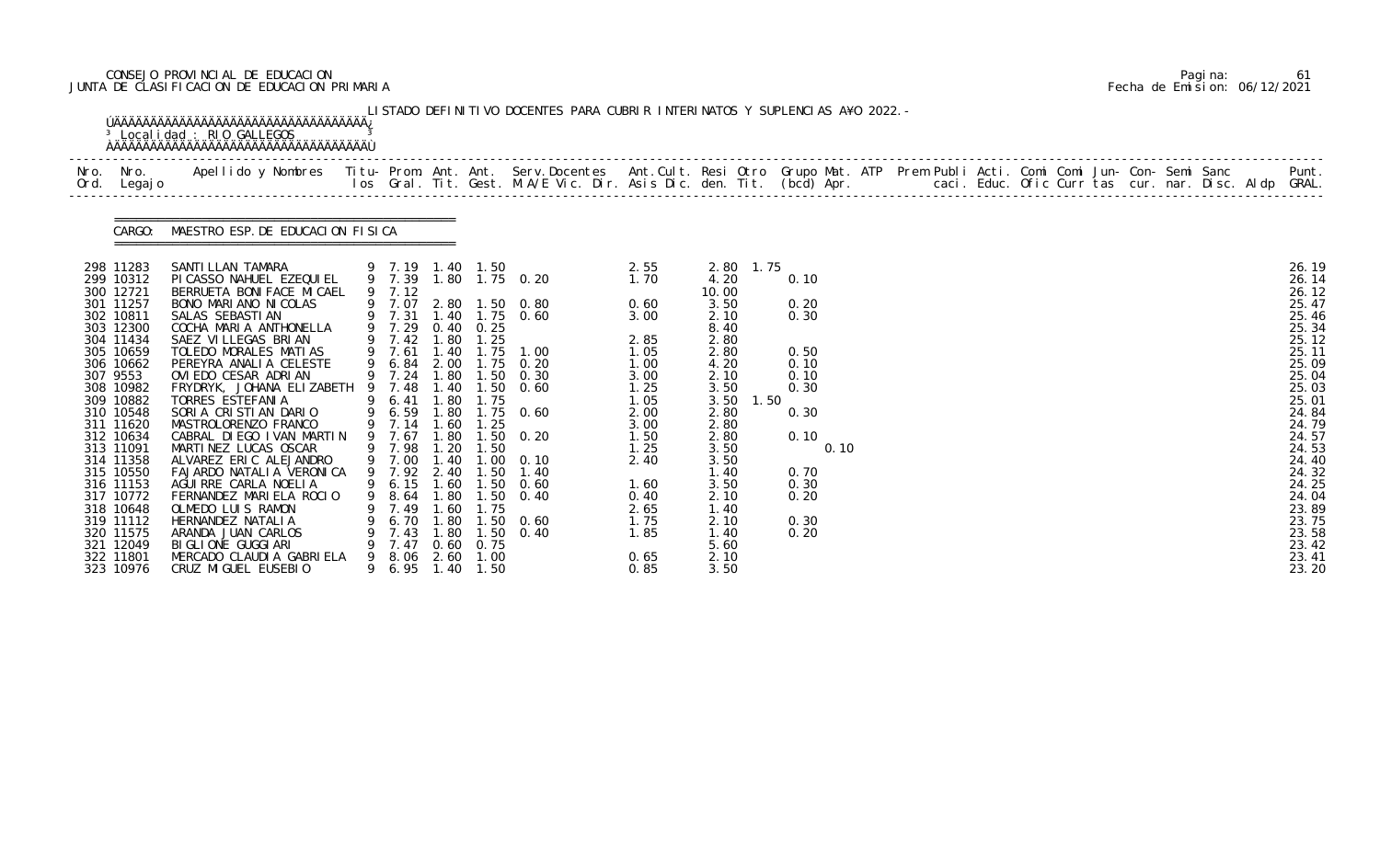# CONSEJO PROVINCIAL DE EDUCACION Pagina: 62 JUNTA DE CLASIFICACION DE EDUCACION PRIMARIA Fecha de Emision: 06/12/2021

| Ord. Legajo                                                                                                                                                                                                                           |                                                                                                                                                                                                                                                                                                                                                                                                                                                        |   |                                                                                                                 |                                     |                                                                                                                                                                      |                                                |                                                              |                                                                                                                                                      |                      |  |  |  |  |                                                                                                                                                                |
|---------------------------------------------------------------------------------------------------------------------------------------------------------------------------------------------------------------------------------------|--------------------------------------------------------------------------------------------------------------------------------------------------------------------------------------------------------------------------------------------------------------------------------------------------------------------------------------------------------------------------------------------------------------------------------------------------------|---|-----------------------------------------------------------------------------------------------------------------|-------------------------------------|----------------------------------------------------------------------------------------------------------------------------------------------------------------------|------------------------------------------------|--------------------------------------------------------------|------------------------------------------------------------------------------------------------------------------------------------------------------|----------------------|--|--|--|--|----------------------------------------------------------------------------------------------------------------------------------------------------------------|
|                                                                                                                                                                                                                                       | CARGO: MAESTRO ESP. DE EDUCACION FISICA                                                                                                                                                                                                                                                                                                                                                                                                                |   |                                                                                                                 |                                     |                                                                                                                                                                      |                                                |                                                              |                                                                                                                                                      |                      |  |  |  |  |                                                                                                                                                                |
| 324 11570<br>325 11544<br>326 9753<br>327 11362<br>328 11843<br>329 11433<br>330 11897<br>331 12830<br>332 10857<br>333 12781<br>334 12215<br>335 12309<br>336 12071<br>337 12552<br>338 12524<br>339 12816<br>340 12869<br>341 12772 | MONTIVERO ANGEL GABRIEL<br>IOSA ESTEFANIA DEL LUJAN<br>PEREZ PIERONI NICOLAS<br>GUERRA MARTIN MIGUEL<br>OLIVERA ARIEL EDUARDO<br>ALMIRON MARIA BELEN<br>MARTINEZ YANINA SOLEDAD<br>GIL MAURO LEANDRO<br>GORRIZ SABRINA LORENA<br>SALAS VERONICA DEL<br>ARGUELLO FACUNDO SERGIO<br>SANABRIA ALEJANDRO<br>PALMA LUCAS GASPAR<br>POZOS ROSARIO ELISA<br>NEIRA MARCOS NAHUEL<br>ANDRADE YAMILA FERNANDA<br>MENDOZA ANDREA DAI ANA<br>DURAN BARRIA CRISTIAN | 9 | 9 7.05<br>9 6.78<br>9 8.63<br>9 6.32 1.80<br>9 7.76 0.80<br>9 8.19 0.40<br>9 0.60<br>9 7.19 0.20<br>9 6.98 0.60 | 1.00<br>0.80                        | 9 7.68 1.60 1.25<br>9 7.52 1.20 1.25<br>9 6.19 3.00 2.50<br>9 7.19 1.00 1.25<br>$0.80$ 1.00<br>9 7.40 1.00 1.25<br>1.00<br>1.25<br>$0.60 \quad 0.25$<br>0.25<br>0.25 | 9 7.70 0.80 0.75 0.40<br>9 8.19 0.40 0.50 0.40 | 0.70<br>1.85<br>0.20<br>0.70<br>1.70<br>1.50<br>1.15<br>1.00 | 2.80<br>2.10<br>2.10<br>2.10 1.25<br>2.80<br>2.10<br>2.80<br>2.80<br>1.40<br>2.80<br>1.40<br>1.40<br>10.00<br>2.80<br>10.00<br>10.00<br>2.10<br>2.10 | 0.10<br>0.20<br>0.20 |  |  |  |  | 23.03<br>23.02<br>22.99<br>22.49<br>22.35<br>22.25<br>21.73<br>21.23<br>20.77<br>20.36<br>20.25<br>20.09<br>19.85<br>19.44<br>19.25<br>19.00<br>18.68<br>11.10 |
| 342 12350<br>343 12133<br>344 11909<br>345 11198<br>346 11514<br>347 12191<br>348 12634                                                                                                                                               | SANCHEZ ESTEFANIA DEL<br>HUAI HUAS NADYA<br>DIAZ MARIA SOL<br>ZACARIAS CAROLINA BEATRIZ<br>VERA ROBERTO ALEJANDRO<br>LOPEZ MARLENE BELEN<br>MONTENEGRO DI EGO JULI AN                                                                                                                                                                                                                                                                                  |   | 8.19<br>7.63<br>7.45<br>6.90<br>7.62<br>7.97                                                                    | . 60<br>.20<br>1.20<br>1.40<br>3.00 | $2.00 \t 0.50$<br>$\overline{\phantom{0}}$ . 00<br>1.25<br>1.50<br>0.75                                                                                              | 9 6.67 1.00 0.50 0.30<br>1.10<br>0.80          | 3.00<br>0.70<br>1.40<br>1.45<br>0.55                         | 0.70<br>0.70<br>0.70<br>0.70<br>0.70<br>0.70                                                                                                         | 0.10<br>0.50<br>0.40 |  |  |  |  | 3.00 24.27<br>22.69<br>21.33<br>21.05<br>19.85<br>19.47<br>21.17                                                                                               |

|  | Pagi na: | 62                           |
|--|----------|------------------------------|
|  |          | Fecha de Emision: 06/12/2021 |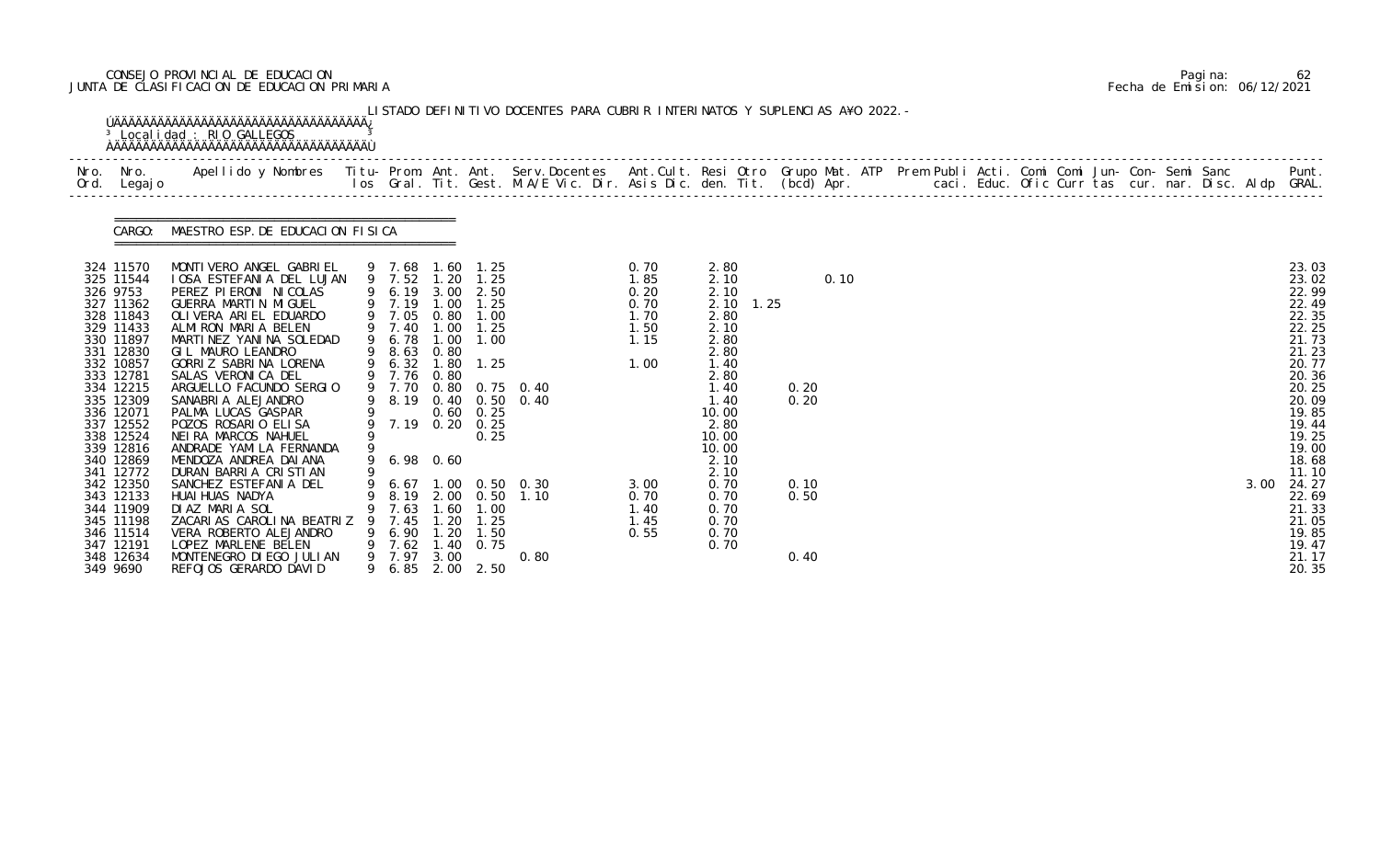# CONSEJO PROVINCIAL DE EDUCACION Pagina: 63 JUNTA DE CLASIFICACION DE EDUCACION PRIMARIA Fecha de Emision: 06/12/2021

| Nro.<br>Ord. | Nro.<br>Legaj o                                                                                                                                                                    | Apellido y Nombres - Titu- Prom. Ant. Ant. Serv.Docentes - Ant.Cult. Resi Otro Grupo Mat. ATP Prem Publi Acti. Comi Comi Jun- Con- Semi Sanc - - - Punt.<br>Ios Gral. Tit. Gest. M.A/E Vic. Dir. Asis Dic. den. Tit. (bcd) Apr. -                                                                                                            |                  |                                                                                          |                                                                                            |                                                                         |                                                        |                                                              |                                                             |      |                                                   |      |  |                   |      |  |  |              |                                                                                                                           |
|--------------|------------------------------------------------------------------------------------------------------------------------------------------------------------------------------------|----------------------------------------------------------------------------------------------------------------------------------------------------------------------------------------------------------------------------------------------------------------------------------------------------------------------------------------------|------------------|------------------------------------------------------------------------------------------|--------------------------------------------------------------------------------------------|-------------------------------------------------------------------------|--------------------------------------------------------|--------------------------------------------------------------|-------------------------------------------------------------|------|---------------------------------------------------|------|--|-------------------|------|--|--|--------------|---------------------------------------------------------------------------------------------------------------------------|
|              | CARGO:                                                                                                                                                                             | MAESTRO ESP. DE EDUCACION FISICA                                                                                                                                                                                                                                                                                                             |                  |                                                                                          |                                                                                            |                                                                         |                                                        |                                                              |                                                             |      |                                                   |      |  |                   |      |  |  |              |                                                                                                                           |
|              | 350 12384<br>351 11871<br>352 11166<br>353 11973<br>354 12769<br>355 11545<br>356 12637<br>357 11291<br>358 12674<br>359 12333<br>360 12629<br>361 12779<br>362 12777<br>363 12664 | MURAT GABRIEL ALEJANDRO<br>CASTRO DANIEL ALBERTO<br>RIOS LEONARDO RODRIGO<br>ALVEZ CURTI BRANCO<br>BENITEZ ALFREDO MATEO<br>POMASKI ARIEL EDGARDO<br>MURAT MARIO ALEJANDRO<br>FRIAS SERGIO OMAR<br>SUAREZ MARIA EUGENIA<br>LOPEZ JUAN ESTEBAN<br>CHAILE MAYRA HELENA<br>AHUMADA FEDERICO NICOLAS<br>LOPEZ JUAN JOSE<br>OVANDO GAUNA FABIAN A | 9<br>9<br>9<br>9 | 9 7.98<br>9 7.07<br>9 7.77<br>5.39<br>8.02<br>9 6.97<br>7.90<br>9 7.11<br>9 6.83<br>6.23 | 9 6.23 1.00<br>0.80<br>9 7.73 0.80<br>0.40<br>. 80<br>1.00<br>0.20<br>1.00<br>1.80<br>0.60 | 1.00 0.50<br>1.00<br>1.00<br>1.25<br>0.25<br>1.40 0.75<br>$0.60$ $0.50$ | $1.00 \quad 0.10$<br>0.20                              | 1.10<br>1.75<br>0.65<br>1.30<br>0.85<br>0.10<br>0.50<br>1.50 |                                                             |      | 0.20<br>0.10                                      |      |  |                   |      |  |  |              | 19.58<br>18.98<br>18.62<br>18.53<br>18.47<br>18.29<br>18.27<br>18.22<br>17.60<br>17.41<br>16.83<br>15.23<br>12.60<br>9.60 |
|              | CARGO:                                                                                                                                                                             | MAESTRO ESPECIAL DE INGLES                                                                                                                                                                                                                                                                                                                   |                  |                                                                                          |                                                                                            |                                                                         |                                                        |                                                              |                                                             |      |                                                   |      |  |                   |      |  |  |              |                                                                                                                           |
|              | 727<br>2 8682<br>3 0 5 9 7<br>4 0515<br>5 8930<br>6 11034<br>7 754                                                                                                                 | CAMPOS SUSANA FERNANDA<br>QUEVEDO LIA FERNANDA<br>YGNAZZI GRACI ELA<br>ROSELL PAULA VERONICA<br>GARCIA CECILIA LORENA<br>NEGRON VERONICA DEL<br>LEONETTI CARLA MARIELLA                                                                                                                                                                      | 9<br>9           | 8.11<br>7. 25<br>6.69<br>7.26<br>8.55<br>8. 71<br>9 8.05                                 | 3.00<br>2.40<br>3.00<br>3.00<br>2.40<br>1. 40                                              | 3.00<br>3.00<br>3.00<br>3.00<br>3.00<br>1.50                            | 3.00<br>2.60<br>3.00<br>2.60<br>1.00<br>3.00 3.00 3.00 | 3.00<br>2.45<br>3.00<br>3.00<br>3.00<br>3.00<br>1.80         | 10.00<br>10.00<br>10.00<br>10.00<br>10.00<br>10.00<br>10.00 | 6.50 | 1.50<br>1.30<br>2.50<br>1.30<br>2.75 0.50<br>2.20 | 0.30 |  | $0.15 \quad 0.20$ | 0.80 |  |  | 2.00<br>3.00 | 42.61<br>41.00<br>40.49<br>40.31<br>40.20<br>40.11<br>40.05                                                               |

|  | Pagi na: | 63                           |
|--|----------|------------------------------|
|  |          | Fecha de Emision: 06/12/2021 |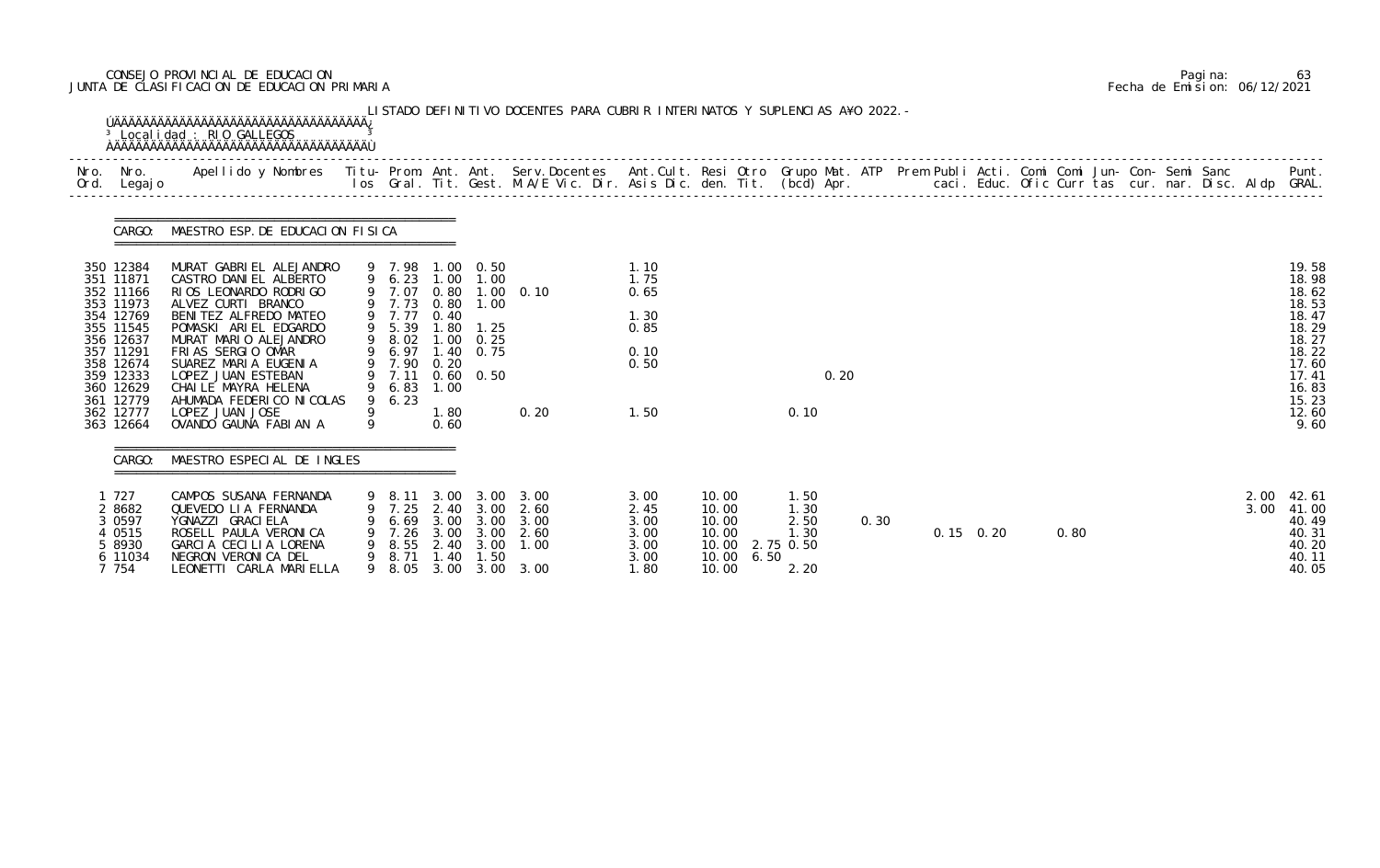# CONSEJO PROVINCIAL DE EDUCACION Pagina: 64 JUNTA DE CLASIFICACION DE EDUCACION PRIMARIA Fecha de Emision: 06/12/2021

|              |                                                                                                                                                                                                                                                                                                    | <sup>3</sup> Localidad : RIO GALLEGOS                                                                                                                                                                                                                                                                                                                                                                                                                                                                                                                                                                                                                                                                               |             |                                                                                                                                                                                                                  |                                                                                                                                                          |                                                                                                                                                                                                           | LISTADO DEFINITIVO DOCENTES PARA CUBRIR INTERINATOS Y SUPLENCIAS A¥O 2022. -                                                                                                                                                                |                                                                                                                                                                                                              |                                                                                                                                                                                                                                  |                                                                                                                                                                                                                                         |      |      |              |      |      |  |                                              |                                                                                                                                                                                                                                             |
|--------------|----------------------------------------------------------------------------------------------------------------------------------------------------------------------------------------------------------------------------------------------------------------------------------------------------|---------------------------------------------------------------------------------------------------------------------------------------------------------------------------------------------------------------------------------------------------------------------------------------------------------------------------------------------------------------------------------------------------------------------------------------------------------------------------------------------------------------------------------------------------------------------------------------------------------------------------------------------------------------------------------------------------------------------|-------------|------------------------------------------------------------------------------------------------------------------------------------------------------------------------------------------------------------------|----------------------------------------------------------------------------------------------------------------------------------------------------------|-----------------------------------------------------------------------------------------------------------------------------------------------------------------------------------------------------------|---------------------------------------------------------------------------------------------------------------------------------------------------------------------------------------------------------------------------------------------|--------------------------------------------------------------------------------------------------------------------------------------------------------------------------------------------------------------|----------------------------------------------------------------------------------------------------------------------------------------------------------------------------------------------------------------------------------|-----------------------------------------------------------------------------------------------------------------------------------------------------------------------------------------------------------------------------------------|------|------|--------------|------|------|--|----------------------------------------------|---------------------------------------------------------------------------------------------------------------------------------------------------------------------------------------------------------------------------------------------|
| Nro.<br>Ord. | Nro.<br>Legaj o                                                                                                                                                                                                                                                                                    | Apellido y Nombres  Titu- Prom. Ant. Ant. Serv.Docentes  Ant.Cult. Resi Otro Grupo Mat. ATP Prem Publi Acti. Comi Comi Jun- Con- Semi Sanc         Punt.<br>Ios Gral. Tit. Gest. M.A/E Vic. Dir. Asis Dic. den. Tit. (bcd) Apr.                                                                                                                                                                                                                                                                                                                                                                                                                                                                                     |             |                                                                                                                                                                                                                  |                                                                                                                                                          |                                                                                                                                                                                                           |                                                                                                                                                                                                                                             |                                                                                                                                                                                                              |                                                                                                                                                                                                                                  |                                                                                                                                                                                                                                         |      |      |              |      |      |  |                                              |                                                                                                                                                                                                                                             |
|              | CARGO:                                                                                                                                                                                                                                                                                             | MAESTRO ESPECIAL DE INGLES                                                                                                                                                                                                                                                                                                                                                                                                                                                                                                                                                                                                                                                                                          |             |                                                                                                                                                                                                                  |                                                                                                                                                          |                                                                                                                                                                                                           |                                                                                                                                                                                                                                             |                                                                                                                                                                                                              |                                                                                                                                                                                                                                  |                                                                                                                                                                                                                                         |      |      |              |      |      |  |                                              |                                                                                                                                                                                                                                             |
|              | 8 7929<br>9 7034<br>10 0733<br>11 11517<br>12 10585<br>13 10996<br>14 756<br>15 732<br>16 7248<br>17 10661<br>18 T 39<br>19 5129<br>20 9636<br>21 11429<br>22 10625<br>23 11206<br>24 11147<br>25 0717<br>26 10828<br>27 11879<br>28 8680<br>29 8885<br>30 11840<br>31 11154<br>32 8361<br>33 8856 | VARELA ADRIAN ALEJANDRO<br>HOLOVATY MONICA DIANA<br>NOBLEGA JULI ETA CAROLI NA<br>AYBAR PAULA ANDREA<br>BEZMALINOVIC SASTRE IVANA 9 8.29<br>ALMONACID CYNTHIA STELLA<br>BARRIO OLIVARES XIMENA<br>MU OZ MIGUEL PASCUAL<br>MONTERO FABIANA RAQUEL<br>PADUA ALEJANDRA BEATRIZ<br>FERNANDEZ MARIA DE LOS<br>PAGIRYS LILIANA SONIA<br>BONNET CLAUDIA BEATRIZ<br>ABDELNUR YANAI NA<br>MOLINA CINTIA ESTEFANIA<br>ROBINSON CAROLINA DEL<br>SUAREZ DAI ANA MARI ANELA<br>CAMPORRO CLAUDIA MARINA<br>JANCI CH CINTHIA ALEJANDRA<br>FERRARI GUI LLERMINA SOL<br>YBARRA MARIA JULIETA<br>QUI NTERO RODRI GO MI GUEL<br>BARRI ENTOS CELINA<br>NAVARRO GI SELLA MERCEDES<br>DEL MORAL ANDREA MARIA<br>VALLEJOS RODRI GO MI GUEL | 9<br>9<br>9 | 9 7.25<br>9 7.75<br>6.88<br>9 6.25<br>$9$ 7.79<br>9 6.20<br>9 7.88<br>9 7.84<br>8.25<br>6.39<br>9 9.21<br>8.15<br>9 7.59<br>9 8.15<br>9 7.90<br>8.62<br>8.32<br>7.53<br>7.74<br>8.21<br>8.88<br>9 7.54<br>9 7.04 | 3.00<br>1.20<br>3.00<br>3.00<br>1.40<br>$\overline{3.00}$<br>3.00<br>1.00<br>1.40<br>1.20<br>3.00<br>0.80<br>2.20<br>1.80<br>0.80<br>.20<br>3.00<br>2.60 | 3.00<br>0.80 1.00<br>1.40 1.75<br>1.50<br>3.00<br>3.00 3.00<br>3.00<br>1.75<br>2.60 2.50<br>3.00<br>2.50<br>1.25<br>1.75<br>1.50<br>$1.20$ $1.00$<br>3.00<br>1.00<br>2.75<br>2.25<br>1.00<br>1.50<br>2.25 | 9 7.46 2.80 3.00 3.00<br>9 7.98 3.00 3.00 1.80<br>2.60<br>1.80<br>1.40<br>3.00<br>3.00<br>2.60 0.30<br>1.40<br>1.50<br>2.00<br>2.60<br>0.50<br>0.80<br>1.00<br>1.20<br>1.20 1.50 0.70<br>0.80<br>1.40<br>0. 80<br>1.20<br>1.70<br>2.75 0.40 | 2.75<br>3.00<br>2.70<br>3.00<br>3.00<br>2.45<br>2.30<br>1.40<br>3.00<br>2.45<br>0.10<br>2.85<br>2.90<br>3.00<br>2.15<br>0.65<br>0.20<br>1.40<br>0.70<br>0.65<br>0.15<br>0.55<br>3.00<br>0.55<br>2.25<br>1.50 | 10.00<br>9.80<br>10.00<br>10.00<br>10.00<br>10.00<br>10.00<br>10.00<br>10.00<br>9.80<br>10.00<br>10.00<br>7.00<br>10.00<br>10.00<br>10.00<br>10.00<br>10.00<br>9.10<br>10.00<br>10.00<br>10.00<br>10.00<br>10.00<br>6.30<br>7.70 | 1.70<br>0.90<br>1.30<br>4.50 0.90<br>0.70<br>1.50<br>1.90<br>1.30<br>1.25 0.70<br>0.70<br>$0.50$ 1.00<br>$1.00$ $1.30$<br>1.00 0.20<br>1.50 0.40<br>0.50<br>0.60<br>0.30<br>0.40<br>0.90<br>0.10<br>0.40<br>0.60<br>0.80<br>$1.50$ 0.20 | 0.10 | 2.00 | 0.60<br>0.30 | 0.20 | 1.00 |  | 3.00<br>3.00<br>3.00<br>3.00<br>3.00<br>3.00 | 39.91<br>39.08<br>38.85<br>38.75<br>38.54<br>38.53<br>38.45<br>38.39<br>37.85<br>37.48<br>36.54<br>36.10<br>35.69<br>35.16<br>35.15<br>34.44<br>34.35<br>34.30<br>3.00 34.12<br>33.97<br>33.93<br>33.44<br>33.21<br>32.93<br>32.84<br>32.79 |

|  | Pagi na: | 64                           |
|--|----------|------------------------------|
|  |          | Fecha de Emision: 06/12/2021 |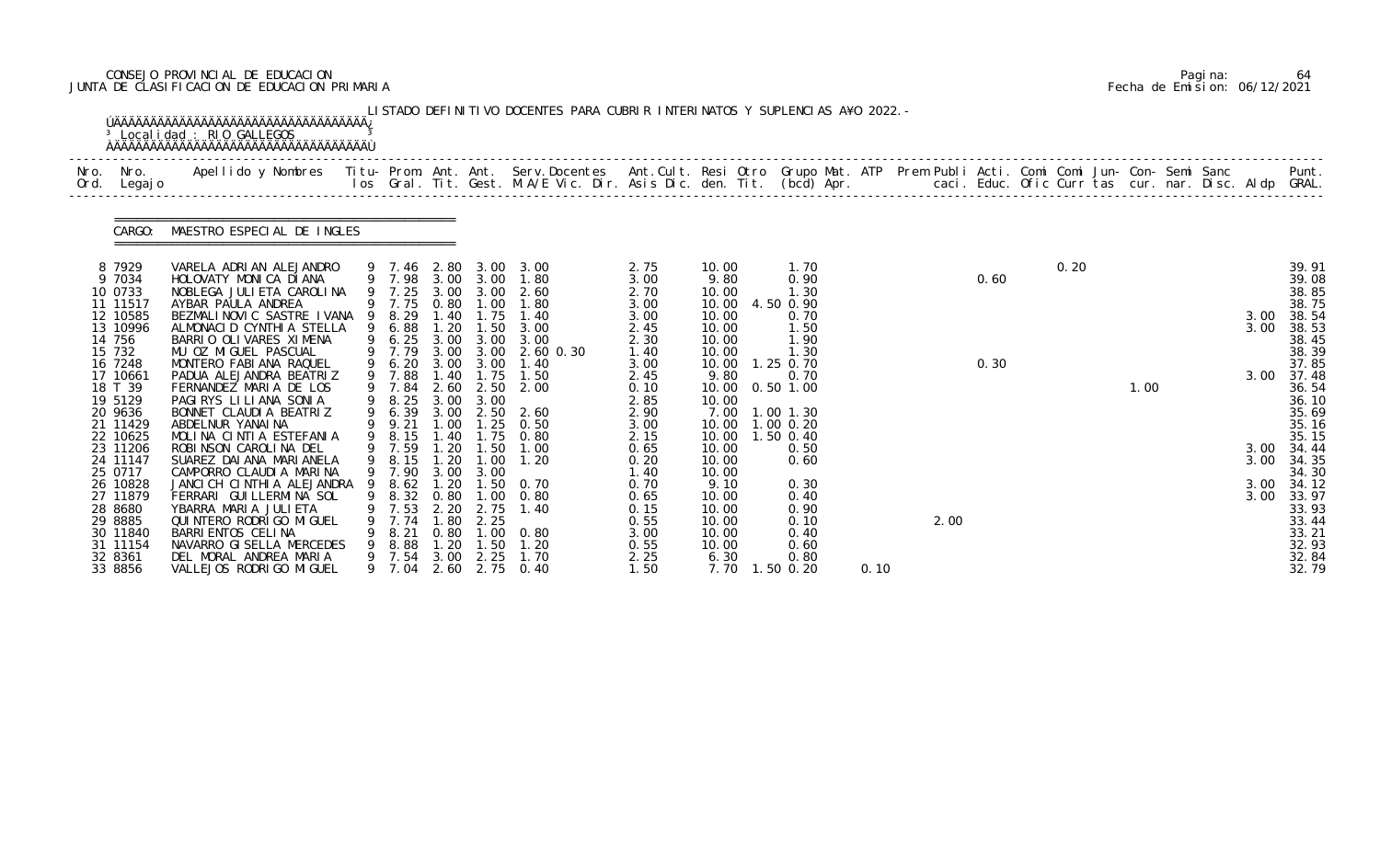# CONSEJO PROVINCIAL DE EDUCACION Pagina: 65 JUNTA DE CLASIFICACION DE EDUCACION PRIMARIA Fecha de Emision: 06/12/2021

| Nro. Nro.<br>Ord. Legajo | Apellido y Nombres - Titu- Prom. Ant. Ant. Serv.Docentes - Ant.Cult. Resi Otro Grupo Mat. ATP Prem Publi Acti. Comi Comi Jun- Con- Semi Sanc - - - Punt.<br>Ios Gral. Tit. Gest. M.A/E Vic. Dir. Asis Dic. den. Tit. (bcd) Apr. - |   |                                      |              |           |                                                                                                  |              |                |      |                            |      |  |  |  |  |      |                |
|--------------------------|-----------------------------------------------------------------------------------------------------------------------------------------------------------------------------------------------------------------------------------|---|--------------------------------------|--------------|-----------|--------------------------------------------------------------------------------------------------|--------------|----------------|------|----------------------------|------|--|--|--|--|------|----------------|
|                          | CARGO: MAESTRO ESPECIAL DE INGLES                                                                                                                                                                                                 |   |                                      |              |           |                                                                                                  |              |                |      |                            |      |  |  |  |  |      |                |
| 34 11141                 | CARCAMO ALDANA ELIZABETH                                                                                                                                                                                                          |   |                                      |              |           | 9 8.40 1.20 1.50 0.30                                                                            | 1.50         | 10.00          |      | 0.10                       |      |  |  |  |  |      | 32.00          |
| 35 9128<br>36 10992      | LAURENT GISELA ANAHI<br>CARDENAS VICTOR ARIEL                                                                                                                                                                                     |   | 9 7.74 2.40 1.25<br>9 7.59 1.20 1.75 |              |           |                                                                                                  | 1.25<br>1.80 | 10.00<br>10.00 |      |                            | 0.20 |  |  |  |  |      | 31.84<br>31.34 |
| 37 11598                 | SEGOVIA OGGERO SARA LIA                                                                                                                                                                                                           |   | 9 7.09                               | 1.20         | 1.25      |                                                                                                  | 0.65         | 10.00          | 1.75 |                            |      |  |  |  |  |      | 30.94          |
| 38 12282                 | ROMPOTIS MELISA                                                                                                                                                                                                                   |   |                                      |              |           |                                                                                                  | 0.30         | 10.00          |      | 0.10                       |      |  |  |  |  | 3.00 | 30.57          |
| 39 11012                 | PE A NAHUEL JAVIER                                                                                                                                                                                                                |   |                                      |              |           | 9 7.52 0.20 0.25 0.20<br>9 6.64 1.20 1.50 0.80                                                   | 0.80         | 10.00          |      | 0.40                       |      |  |  |  |  |      | 30.34          |
| 40 10893                 | BARRI ONUEVO GABRI ELA                                                                                                                                                                                                            |   | 9 7.74 1.20                          |              | 1.25      |                                                                                                  | 0.90         | 10.00          |      |                            |      |  |  |  |  |      | 30.09          |
| 41 11450                 | AI KMAN AI LEN                                                                                                                                                                                                                    |   |                                      |              |           | $\begin{array}{cccc} 9 & 7.35 & 1.00 & 1.25 & 0.50 \\ 9 & 9.05 & 3.00 & 0.75 & 0.30 \end{array}$ | 0.50         | 10.00          |      | 0.20                       |      |  |  |  |  |      | 29.80          |
| 42 12205<br>43 12228     | PEREZLINDO, LILIANA<br>CORBALAN MARCOS EXEQUIEL                                                                                                                                                                                   |   | 9 7.41                               |              |           | 0.40 0.50 0.50                                                                                   | 0.40<br>0.20 | 2.80<br>10.00  |      | 0.10<br>0.20               |      |  |  |  |  | 3.00 | 28.40<br>28.21 |
| 44 10924                 | DELGADO JESICA GABRIELA                                                                                                                                                                                                           |   | 9 7.20                               |              |           | 1.20 1.50 1.30                                                                                   |              | 4.20           |      | 0.60                       |      |  |  |  |  | 3.00 | 28.00          |
| 45 12680                 | CALOVA GI ANCARLO                                                                                                                                                                                                                 |   | 9 8.32                               |              |           |                                                                                                  | 0.45         | 10.00          |      |                            |      |  |  |  |  |      | 27.77          |
| 46 12695                 | YA¥EZ GONZALEZ BRENDA A                                                                                                                                                                                                           |   | 9 7.15                               |              |           |                                                                                                  | 1.15         | 10.00          |      |                            |      |  |  |  |  |      | 27.30          |
| 47 12687                 | RODRI GUEZ VALDES                                                                                                                                                                                                                 | 9 | 6.62                                 |              |           | 0.60                                                                                             | 0.45         | 10.00          |      | 0.30                       |      |  |  |  |  |      | 26.97          |
| 48 9748                  | GAREIS ANDREA ALEJANDRA                                                                                                                                                                                                           |   |                                      |              |           | 9 8.15 2.00 2.50 0.80                                                                            |              | 3.50           |      | 0.30                       |      |  |  |  |  |      | 26.25          |
| 49 11008                 | FRANGELLA SAUBI DET MARIA                                                                                                                                                                                                         |   | 9 8.78                               |              | 1.20 0.50 |                                                                                                  | 0.10         | 4.20           |      |                            |      |  |  |  |  |      | 23.78          |
| 50 11933<br>51 11996     | MI RANDA DOLORES NOEMI<br>AZCURRA ANALIA MARIBEL                                                                                                                                                                                  |   |                                      |              |           | 9 6.60 0.80 1.00 0.80<br>9 7.27 1.60 1.25 0.10                                                   | 1.15<br>0.20 | 2.80<br>2.80   |      | 0.40                       |      |  |  |  |  |      | 22.55<br>22.22 |
| 52 11619                 | CANDOLI GERALDINA ROCIO                                                                                                                                                                                                           |   | 9 9.10                               | 1.80         | 1.25      |                                                                                                  | 0.10         | 0.70           |      |                            |      |  |  |  |  |      | 21.95          |
| 53 12736                 | ZAMORANO MARIA BELEN                                                                                                                                                                                                              |   | 7.60                                 |              |           |                                                                                                  |              |                |      |                            |      |  |  |  |  |      | 16.60          |
| 54 740                   | COLICHELLI LUCIANA INES                                                                                                                                                                                                           |   | 6 7.06 3.00 3.00                     |              |           | 3.00                                                                                             | 2.50         | 10.00          |      | 2.10                       |      |  |  |  |  | 3.00 | 39.66          |
| 55 7950                  | DIAZ MASS SILVINA ARIADNA                                                                                                                                                                                                         | 6 | 8. 08                                | 2.80         | 3.00      | 2.60                                                                                             | 1.75         | 10.00          |      | $0.50$ 1.30                |      |  |  |  |  |      | 36.03          |
| 56 9819                  | CASTILLO MARCELO GASTON                                                                                                                                                                                                           |   | 6 7.43 2.20                          |              | 2.50      | 1.80                                                                                             |              | 6.30           |      | 0.90                       |      |  |  |  |  | 3.00 | 30.13          |
| 57 10791                 | ROMAN AVILA ESTELA ANALIA                                                                                                                                                                                                         |   | 7.72                                 | .20          | 1.75      | 1.40                                                                                             | 0.70         | 10.00          |      | 0.70                       |      |  |  |  |  |      | 29.47          |
| 58 11174<br>59 8931      | LOPEZ MONICA PATRICIA<br>LAZARTE GABRIELA VANESA                                                                                                                                                                                  |   | $6\quad 6.27$<br>$3 \quad 7.52$      | 2.60<br>2.80 | 1.50      | 2.80<br>2.75 0.40                                                                                | 0.30<br>1.65 | 4.20<br>10.00  |      | $0.50$ 1.40<br>$0.20$ 1.00 |      |  |  |  |  |      | 25.57<br>29.32 |

|  | Pagi na: | 65                           |
|--|----------|------------------------------|
|  |          | Fecha de Emision: 06/12/2021 |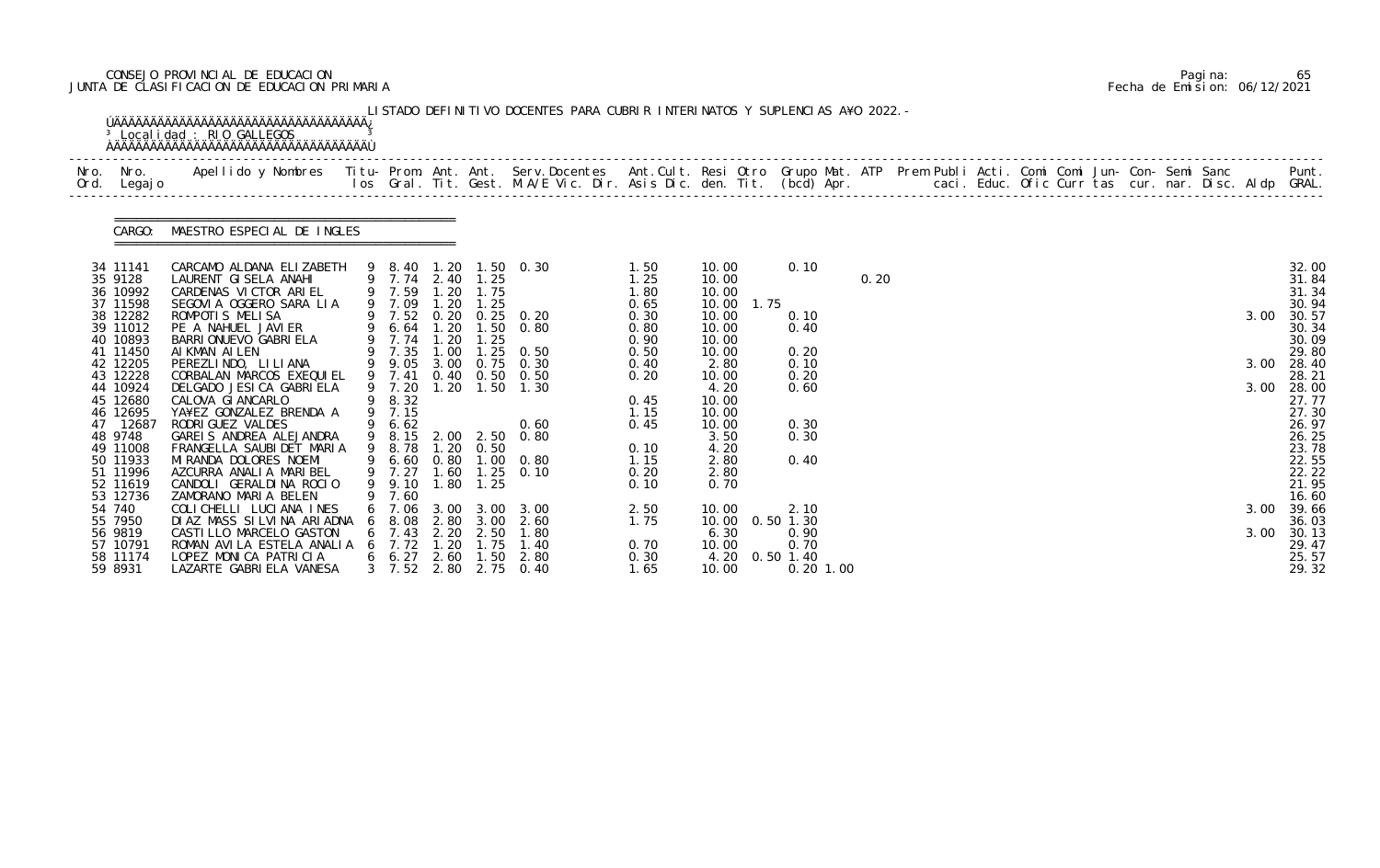# CONSEJO PROVINCIAL DE EDUCACION Pagina: 66 JUNTA DE CLASIFICACION DE EDUCACION PRIMARIA Fecha de Emision: 06/12/2021

|              |                                                                                                                                                                                                                        | <sup>3</sup> Localidad : RIO GALLEGOS<br><b>OAAAAAAAAAAAAAAAAAAAAAAAAAAAAAAAAAAA</b>                                                                                                                                                                                                                                                                                                                                                                                                                                    |        |                                                                                                                                                                                        |                                                                                                              |                                                                                                                                                                  | LISTADO DEFINITIVO DOCENTES PARA CUBRIR INTERINATOS Y SUPLENCIAS A¥O 2022. -                                                                             |                                                                                                                                                              |                                                                                                                                                                               |                                                                                                     |                                                                                      |      |      |                      |              |      |  |                                      |                                                                                                                                                                                  |
|--------------|------------------------------------------------------------------------------------------------------------------------------------------------------------------------------------------------------------------------|-------------------------------------------------------------------------------------------------------------------------------------------------------------------------------------------------------------------------------------------------------------------------------------------------------------------------------------------------------------------------------------------------------------------------------------------------------------------------------------------------------------------------|--------|----------------------------------------------------------------------------------------------------------------------------------------------------------------------------------------|--------------------------------------------------------------------------------------------------------------|------------------------------------------------------------------------------------------------------------------------------------------------------------------|----------------------------------------------------------------------------------------------------------------------------------------------------------|--------------------------------------------------------------------------------------------------------------------------------------------------------------|-------------------------------------------------------------------------------------------------------------------------------------------------------------------------------|-----------------------------------------------------------------------------------------------------|--------------------------------------------------------------------------------------|------|------|----------------------|--------------|------|--|--------------------------------------|----------------------------------------------------------------------------------------------------------------------------------------------------------------------------------|
| Nro.<br>Ord. | Nro.<br>Legaj o                                                                                                                                                                                                        | Apellido y Nombres - Titu- Prom. Ant. Ant. Serv.Docentes - Ant.Cult. Resi Otro Grupo Mat. ATP Prem Publi Acti. Comi Comi Jun- Con- Semi Sanc - - - Punt.<br>Ios Gral. Tit. Gest. M.A/E Vic. Dir. Asis Dic. den. Tit. (bcd) Apr. -                                                                                                                                                                                                                                                                                       |        |                                                                                                                                                                                        |                                                                                                              |                                                                                                                                                                  |                                                                                                                                                          |                                                                                                                                                              |                                                                                                                                                                               |                                                                                                     |                                                                                      |      |      |                      |              |      |  |                                      |                                                                                                                                                                                  |
|              | CARGO:                                                                                                                                                                                                                 | MAESTRO ESPECIAL DE INGLES                                                                                                                                                                                                                                                                                                                                                                                                                                                                                              |        |                                                                                                                                                                                        |                                                                                                              |                                                                                                                                                                  |                                                                                                                                                          |                                                                                                                                                              |                                                                                                                                                                               |                                                                                                     |                                                                                      |      |      |                      |              |      |  |                                      |                                                                                                                                                                                  |
|              | 60 12457                                                                                                                                                                                                               | RUSSO VANINA ANTONELLA                                                                                                                                                                                                                                                                                                                                                                                                                                                                                                  |        |                                                                                                                                                                                        |                                                                                                              |                                                                                                                                                                  | 3 8.02 0.40 0.50 0.10                                                                                                                                    |                                                                                                                                                              | 2.80                                                                                                                                                                          |                                                                                                     |                                                                                      |      |      |                      |              |      |  |                                      | 14.82                                                                                                                                                                            |
|              | CARGO:                                                                                                                                                                                                                 | PES LENGUA EXTRANJERA: INGLES                                                                                                                                                                                                                                                                                                                                                                                                                                                                                           |        |                                                                                                                                                                                        |                                                                                                              |                                                                                                                                                                  |                                                                                                                                                          |                                                                                                                                                              |                                                                                                                                                                               |                                                                                                     |                                                                                      |      |      |                      |              |      |  |                                      |                                                                                                                                                                                  |
|              | 1 727<br>2 8682<br>3 0 5 9 7<br>4 0515<br>5 8930<br>6 11034<br>7 754<br>8 7929<br>9 7034<br>10 11517<br>11 10585<br>12 10996<br>13 756<br>14 7248<br>15 10661<br>16 T 39<br>17 5129<br>18 9636<br>19 11429<br>20 10625 | CAMPOS SUSANA FERNANDA<br>QUEVEDO LIA FERNANDA<br>YGNAZZI GRACI ELA<br>ROSELL PAULA VERONICA<br>GARCIA CECILIA LORENA<br>NEGRON VERONICA DEL<br>LEONETTI CARLA MARIELLA<br>VARELA ADRIAN ALEJANDRO<br>HOLOVATY MONICA DIANA<br>AYBAR PAULA ANDREA<br>BEZMALINOVIC SASTRE IVANA<br>ALMONACID CYNTHIA STELLA<br>BARRIO OLIVARES XIMENA<br>MONTERO FABIANA RAQUEL<br>PADUA ALEJANDRA BEATRIZ<br>FERNANDEZ MARIA DE LOS<br>PAGIRYS LILIANA SONIA<br>BONNET CLAUDI A BEATRIZ<br>ABDELNUR YANAI NA<br>MOLINA CINTIA ESTEFANIA | 9<br>9 | 9 8.11<br>9 7.25<br>6.69<br>9 7.26<br>9 8.55<br>8.71<br>9 8.05<br>9 7.46<br>7.98<br>9 7.75<br>9 8.29<br>6.88<br>9 6.25 3.00<br>6.20<br>7.88<br>7.84<br>8. 25<br>6.39<br>9.21<br>9 8.15 | 3.00<br>1.40<br>3.00<br>2.80<br>3.00<br>0.80<br>1.40<br>1.20<br>3.00<br>1.40<br>2.60<br>3.00<br>3.00<br>1.00 | 3.00 3.00 3.00<br>2.40 3.00<br>3.00<br>2.40 3.00<br>1.50<br>3.00<br>3.00<br>3.00<br>1.00<br>1.75<br>1.50<br>3.00<br>3.00<br>1.75<br>2.50<br>3.00<br>2.50<br>1.25 | 2.60<br>3.00<br>3.00 3.00 2.60<br>1.00<br>3.00<br>3.00<br>1.80<br>1.80<br>1.40<br>3.00<br>3.00<br>1.40<br>1.50<br>2.00<br>2.60<br>0.50<br>1.40 1.75 0.80 | 3.00<br>2.45<br>3.00<br>3.00<br>3.00<br>3.00<br>1.80<br>2.75<br>3.00<br>3.00<br>3.00<br>2.45<br>2.30<br>3.00<br>2.45<br>0.10<br>2.85<br>2.90<br>3.00<br>2.15 | 10.00<br>10.00<br>10.00<br>10.00<br>10.00<br>10.00<br>10.00<br>10.00<br>9.80<br>10.00<br>10.00<br>10.00<br>10.00<br>10.00<br>9.80<br>10.00<br>10.00<br>7.00<br>10.00<br>10.00 | 2.75 0.50<br>6.50<br>4.50 0.90<br>1.25 0.70<br>$0.50$ 1.00<br>1.00 1.30<br>$1.00$ 0.20<br>1.50 0.40 | 1.50<br>1.30<br>2.50<br>1.30<br>2.20<br>1.70<br>0.90<br>0.70<br>1.50<br>1.90<br>0.70 | 0.30 | 0.15 | 0.20<br>0.60<br>0.30 | 0.80<br>0.20 | 1.00 |  | 2.00<br>3.00<br>3.00<br>3.00<br>3.00 | 42.61<br>41.00<br>40.49<br>40.31<br>40.20<br>40.11<br>40.05<br>39.91<br>39.08<br>38.75<br>38.54<br>38.53<br>38.45<br>37.85<br>37.48<br>36.54<br>36.10<br>35.69<br>35.16<br>35.15 |

|  | Pagi na: | 66                           |
|--|----------|------------------------------|
|  |          | Fecha de Emision: 06/12/2021 |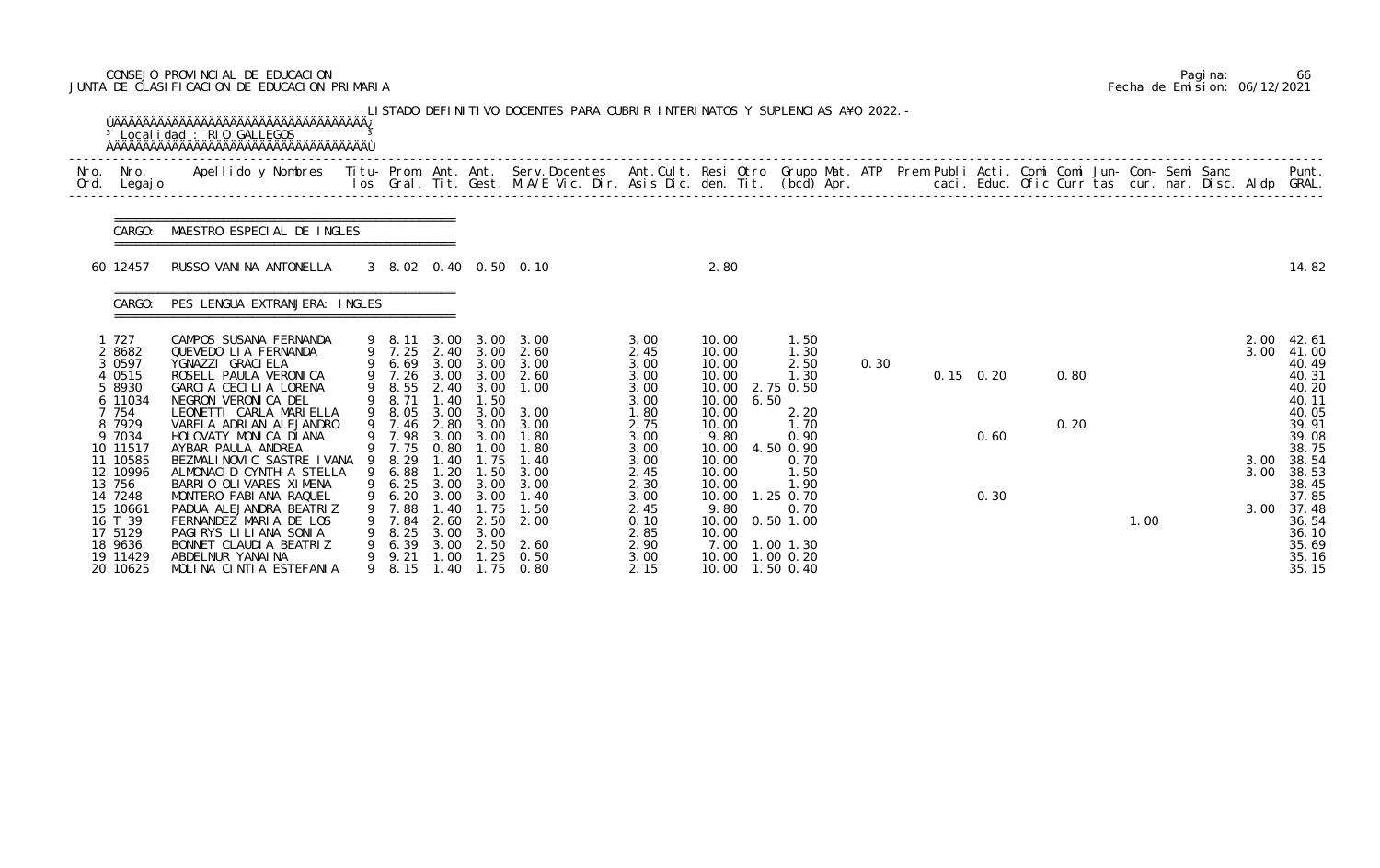# CONSEJO PROVINCIAL DE EDUCACION Pagina: 67 JUNTA DE CLASIFICACION DE EDUCACION PRIMARIA Fecha de Emision: 06/12/2021

| CARGO:               | PES LENGUA EXTRANJERA: INGLES                                              |                            |      |              |                                                        |              |                |                     |      |      |  |  |  |              |                |
|----------------------|----------------------------------------------------------------------------|----------------------------|------|--------------|--------------------------------------------------------|--------------|----------------|---------------------|------|------|--|--|--|--------------|----------------|
| 21 11206<br>22 11147 | ROBINSON CAROLINA DEL<br>SUAREZ DAI ANA MARI ANELA                         |                            |      |              | 9  7.59  1.20  1.50  1.00<br>9  8.15  1.20  1.00  1.20 | 0.65<br>0.20 | 10.00<br>10.00 | 0.50<br>0.60        |      |      |  |  |  | 3.00<br>3.00 | 34.44<br>34.35 |
| 23 0717              | CAMPORRO CLAUDIA MARINA                                                    | 9 7.90 3.00 3.00           |      |              |                                                        | 1.40         | 10.00          |                     |      |      |  |  |  |              | 34.30          |
| 24 10828<br>25 11879 | JANCICH CINTHIA ALEJANDRA 9 8.62 1.20 1.50 0.70<br>FERRARI GUILLERMINA SOL |                            |      |              | 9 8.32 0.80 1.00 0.80                                  | 0.70<br>0.65 | 9.10<br>10.00  | 0.30<br>0.40        |      |      |  |  |  | 3.00<br>3.00 | 34.12<br>33.97 |
| 26 8680              | YBARRA MARIA JULIETA                                                       |                            |      |              | 9 7.53 2.20 2.75 1.40                                  | 0.15         | 10.00          | 0.90                |      |      |  |  |  |              | 33.93          |
| 27 8885<br>28 11840  | QUI NTERO RODRI GO MI GUEL<br>BARRI ENTOS CELINA                           | 9 7.74 1.80<br>9 8.21      |      | 2.25         | 0.80 1.00 0.80                                         | 0.55<br>3.00 | 10.00<br>10.00 | 0.10<br>0.40        |      | 2.00 |  |  |  |              | 33.44<br>33.21 |
| 29 11154             | NAVARRO GI SELLA MERCEDES                                                  | 9 8.88                     | 1.20 |              | $1.50$ $1.20$                                          | 0.55         | 10.00          | 0.60                |      |      |  |  |  |              | 32.93          |
| 30 8361<br>31 8856   | DEL MORAL ANDREA MARIA<br>VALLEJOS RODRI GO MI GUEL                        | 9 7.54                     |      |              | 3.00 2.25 1.70<br>9 7.04 2.60 2.75 0.40                | 2.25<br>1.50 | 6.30<br>7.70   | 0.80<br>$1.50$ 0.20 | 0.10 |      |  |  |  |              | 32.84<br>32.79 |
| 32 11141             | CARCAMO ALDANA ELIZABETH                                                   |                            |      |              | 9 8.40 1.20 1.50 0.30                                  | 1.50         | 10.00          | 0.10                |      |      |  |  |  |              | 32.00          |
| 33 9128<br>34 10992  | LAURENT GISELA ANAHI<br>CARDENAS VICTOR ARIEL                              | 9 7.74 2.40<br>9 7.59 1.20 |      | 1.25<br>1.75 |                                                        | 1.25<br>1.80 | 10.00<br>10.00 |                     | 0.20 |      |  |  |  |              | 31.84<br>31.34 |
| 35 11598             | SEGOVIA OGGERO SARA LIA                                                    | 9 7.09 1.20                |      | 1.25         |                                                        | 0.65         | 1.75<br>10.00  |                     |      |      |  |  |  |              | 30.94          |
| 36 12282             | ROMPOTIS MELISA                                                            |                            |      |              | 9 7.52 0.20 0.25 0.20                                  | 0.30         | 10.00          | 0.10                |      |      |  |  |  | 3.00         | 30.57          |
| 37 11012<br>38 10893 | PE A NAHUEL JAVIER<br>BARRI ONUEVO GABRI ELA                               | 9 7.74 1.20                |      | 1.25         | 9 6.64 1.20 1.50 0.80                                  | 0.80<br>0.90 | 10.00<br>10.00 | 0.40                |      |      |  |  |  |              | 30.34<br>30.09 |
| 39 11450             | AIKMAN AILEN                                                               |                            |      |              | 9 7.35 1.00 1.25 0.50                                  | 0.50         | 10.00          | 0.20                |      |      |  |  |  |              | 29.80          |
| 40 12205<br>41 12228 | PEREZLINDO, LI LI ANA<br>CORBALAN MARCOS EXEQUIEL                          | 9.05<br>9 7.41             | 3.00 | 0. 75        | 0. 30<br>$0.40$ $0.50$ $0.50$                          | 0.40<br>0.20 | 2.80<br>10.00  | 0.10<br>0.20        |      |      |  |  |  | 3.00         | 28.40<br>28.21 |
| 42 10924             | DELGADO JESICA GABRIELA                                                    | 7. 20                      | 1.20 |              | $1.50$ 1.30                                            |              | 4.20           | 0.60                |      |      |  |  |  | 3.00         | 28.00          |
| 43 12680<br>44 12695 | CALOVA GI ANCARLO<br>YA¥EZ GONZALEZ BRENDA A                               | 8.32<br>7.15               |      |              |                                                        | 0.45<br>1.15 | 10.00<br>10.00 |                     |      |      |  |  |  |              | 27.77<br>27.30 |
| 45 12687             | RODRI GUEZ VALDES                                                          | 6.62                       |      |              | 0.60                                                   | 0.45         | 10.00          | 0.30                |      |      |  |  |  |              | 26.97          |
| 46 9748              | GAREIS ANDREA ALEJANDRA                                                    | 9 8.15 2.00                |      |              | 2.50 0.80                                              |              | 3.50           | 0.30                |      |      |  |  |  |              | 26.25          |

|  | Pagi na: | 67                           |
|--|----------|------------------------------|
|  |          | Fecha de Emision: 06/12/2021 |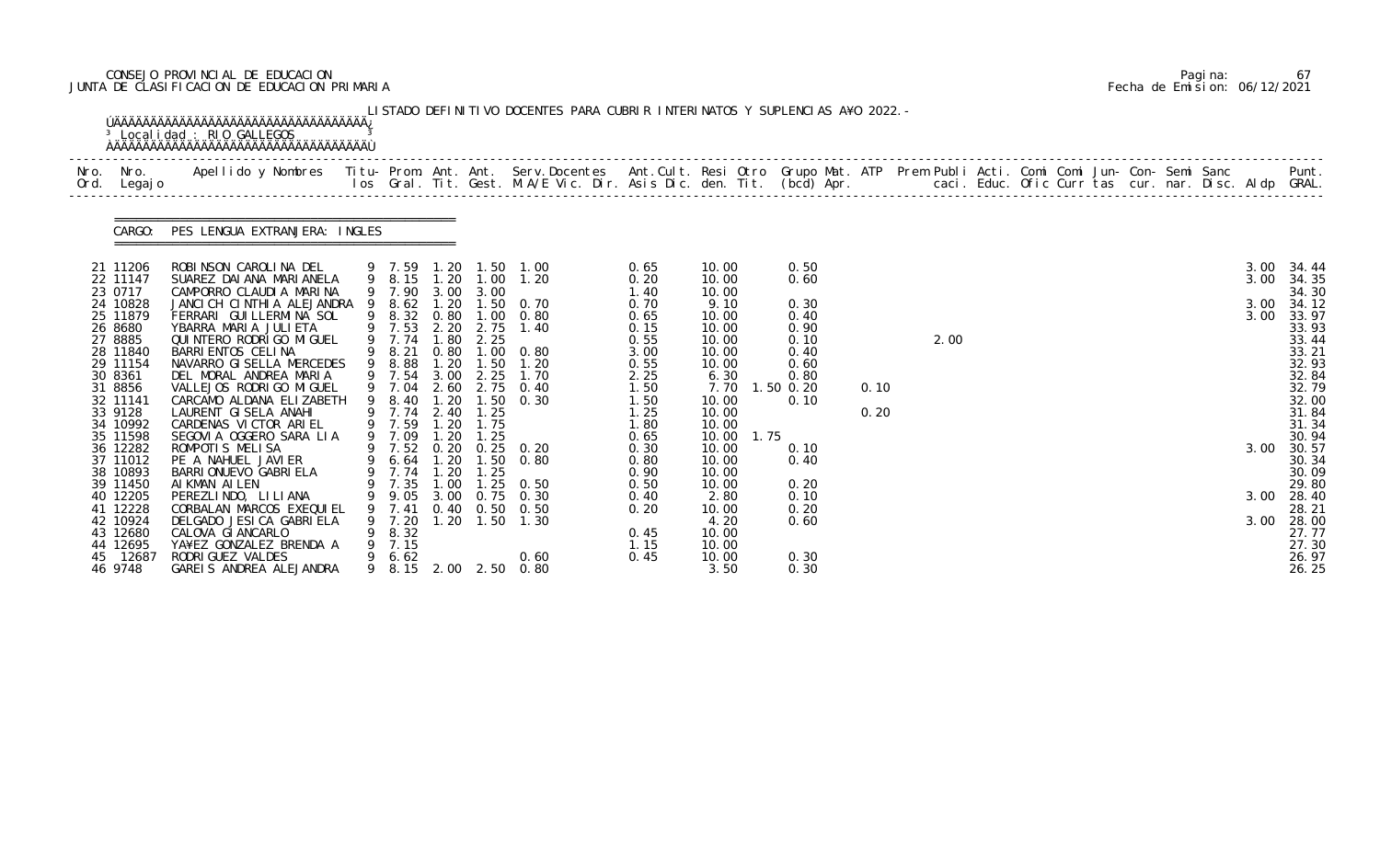# CONSEJO PROVINCIAL DE EDUCACION Pagina: 68 JUNTA DE CLASIFICACION DE EDUCACION PRIMARIA Fecha de Emision: 06/12/2021

| Nro. Nro.<br>Ord. Legajo         | Apellido y Nombres  Titu- Prom. Ant. Ant. Serv.Docentes  Ant.Cult. Resi Otro Grupo Mat. ATP Prem Publi Acti. Comi Comi Jun- Con- Semi Sanc           Punt.<br>Ios Gral. Tit. Gest. M.A/E Vic. Dir. Asis Dic. den. Tit. (bcd) Apr. |                                           |      |               |                                                |              |                     |                        |      |      |  |  |  |      |                         |
|----------------------------------|-----------------------------------------------------------------------------------------------------------------------------------------------------------------------------------------------------------------------------------|-------------------------------------------|------|---------------|------------------------------------------------|--------------|---------------------|------------------------|------|------|--|--|--|------|-------------------------|
|                                  |                                                                                                                                                                                                                                   |                                           |      |               |                                                |              |                     |                        |      |      |  |  |  |      |                         |
| CARGO:                           | PES LENGUA EXTRANJERA: INGLES                                                                                                                                                                                                     |                                           |      |               |                                                |              |                     |                        |      |      |  |  |  |      |                         |
| 47 11008<br>48 11933             | FRANGELLA SAUBIDET MARIA<br>MI RANDA DOLORES NOEMI                                                                                                                                                                                | 9 8.78 1.20 0.50                          |      |               | 9 6.60 0.80 1.00 0.80                          | 0.10<br>1.15 | 4.20<br>2.80        | 0.40                   |      |      |  |  |  |      | 23.78<br>22.55          |
| 49 11996<br>50 11619<br>51 12736 | AZCURRA ANALIA MARIBEL<br>CANDOLI GERALDINA ROCIO                                                                                                                                                                                 | 9 7.27 1.60<br>9 9.10 1.80 1.25<br>9 7.60 |      |               | $1.25 \quad 0.10$                              | 0.20<br>0.10 | 2.80<br>0.70        |                        |      |      |  |  |  |      | 22.22<br>21.95<br>16.60 |
| 52 740<br>53 7950                | ZAMORANO MARIA BELEN<br>COLICHELLI LUCIANA INES<br>DIAZ MASS SILVINA ARIADNA                                                                                                                                                      | 6 7.06<br>$6\quad 8.08$                   | 2.80 |               | 3.00 3.00 3.00<br>$3.00$ $2.60$                | 2.50<br>1.75 | 10.00<br>10.00      | 2.10<br>$0.50$ 1.30    |      |      |  |  |  | 3.00 | 39.66<br>36.03          |
| 54 9819                          | CASTI LLO MARCELO GASTON                                                                                                                                                                                                          | 6, 7.43                                   | 2.20 | 2.50          | 1.80                                           |              | 6.30                | 0.90                   |      |      |  |  |  | 3.00 | 30.13                   |
| 55 10791<br>56 11174             | ROMAN AVILA ESTELA ANALIA<br>LOPEZ MONICA PATRICIA                                                                                                                                                                                | $6$ 7.72<br>$6\quad 6.27\quad 2.60$       | 1.20 | 1.75<br>1.50  | 1.40<br>2.80                                   | 0.70<br>0.30 | 10.00               | 0.70<br>4.20 0.50 1.40 |      |      |  |  |  |      | 29.47<br>25.57          |
| 57 8931<br>58 12457              | LAZARTE GABRI ELA VANESA<br>RUSSO VANINA ANTONELLA                                                                                                                                                                                |                                           |      |               | 3 7.52 2.80 2.75 0.40<br>3 8.02 0.40 0.50 0.10 | 1.65         | 10.00<br>2.80       | 0.20 1.00              |      |      |  |  |  |      | 29.32<br>14.82          |
| CARGO:                           | PES ED. ARTISTICA: DANZAS                                                                                                                                                                                                         |                                           |      |               |                                                |              |                     |                        |      |      |  |  |  |      |                         |
| 1 5693                           | VI ACAVA CORINA ANDREA                                                                                                                                                                                                            |                                           |      |               | 9 7.65 3.00 3.00 1.60                          | 3.00         | 10.00               | 0.80                   |      |      |  |  |  |      | 38.05                   |
| 2 10706<br>3 10557               | ALARCON SANDRA ELIZABETH<br>GRAVES VANESA SOLEDAD                                                                                                                                                                                 | 9 8.06 2.00                               |      | 1.75          | 9 8.46 3.00 1.75 1.30                          | 3.00         | 0.10 10.00<br>10.00 | 0.60                   | 0.30 | 0.10 |  |  |  |      | 34.51<br>33.91          |
| 4 9745<br>5 9744                 | ESPINOZA RAMOS ILSE<br>LEDESMA CARCAMO HUGO                                                                                                                                                                                       | $6\quad 8.70$                             | 2.60 |               | 2.50 1.00<br>6 8.22 2.00 2.50 0.60             | 3.00<br>1.30 | 10.00<br>10.00      | 0.50<br>0.30           |      |      |  |  |  |      | 34.30<br>30.92          |
| 6 10566                          | GALLARDO MI CAELA                                                                                                                                                                                                                 | $6\quad 8.54$                             |      | $1.60$ $2.00$ | 1.60                                           | 0.05         | 10.00               | 0.70                   |      |      |  |  |  |      | 30.49                   |
| 7 11789                          | LASBAINA LUCIA KAREN                                                                                                                                                                                                              | $6\quad 8.18$                             |      |               |                                                | 0.25         | 10.00               |                        | 0.15 |      |  |  |  |      | 24.58                   |

|  | Pagi na: | 68                           |
|--|----------|------------------------------|
|  |          | Fecha de Emision: 06/12/2021 |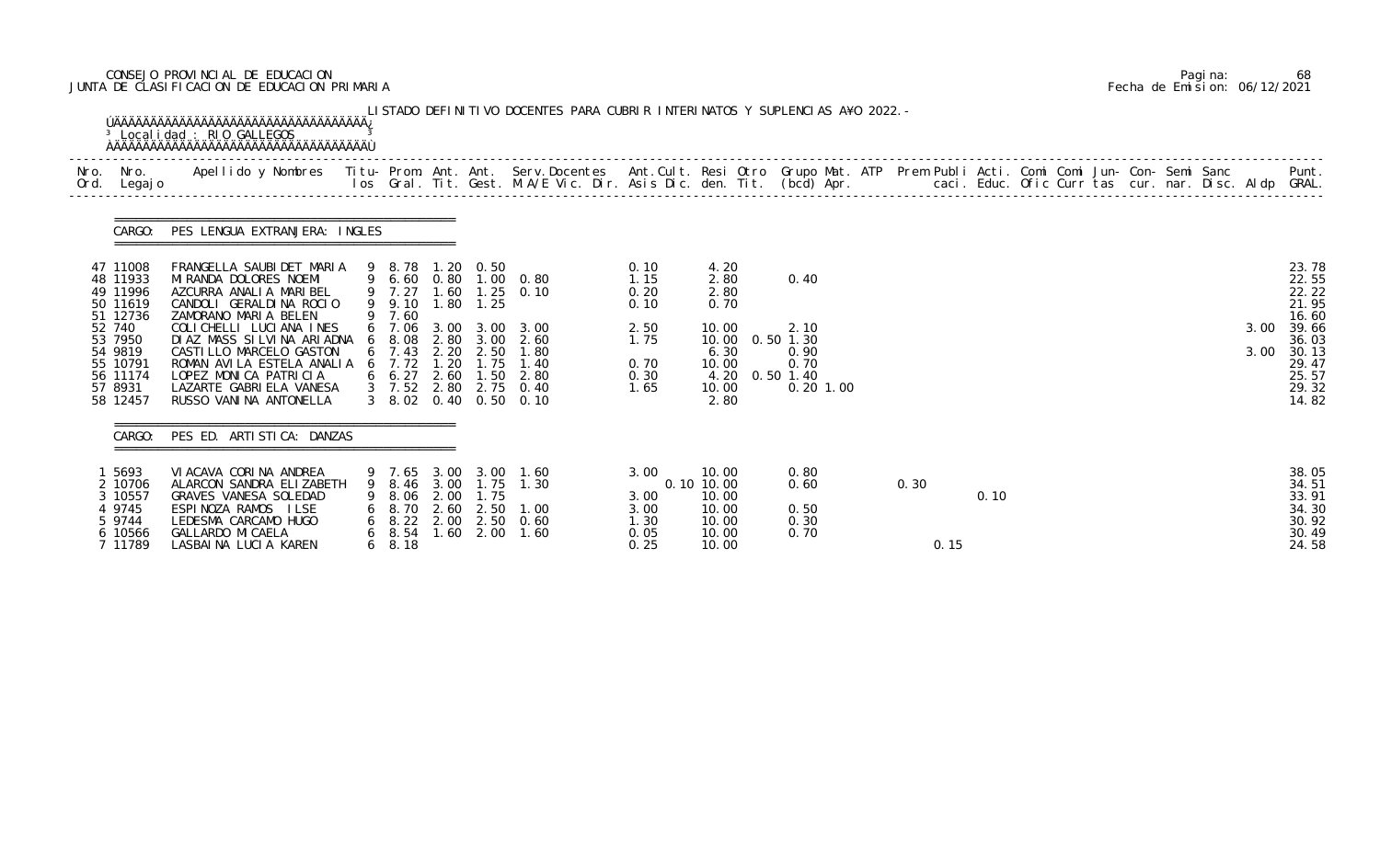# CONSEJO PROVINCIAL DE EDUCACION Pagina: 69 JUNTA DE CLASIFICACION DE EDUCACION PRIMARIA Fecha de Emision: 06/12/2021

|              |                                                                                                                                   | <sup>3</sup> Localidad : RIO GALLEGOS<br><b>ÚÄÄÄÄÄÄÄÄÄÄÄÄÄÄÄÄÄÄÄÄÄÄÄÄÄÄÄÄÄÄÄÄÄ</b>                                                                                                                                                                                                                                                                     |   |                                                                                                                        |                                                                      |                                                                                                        | LISTADO DEFINITIVO DOCENTES PARA CUBRIR INTERINATOS Y SUPLENCIAS A¥O 2022. -              |                                                                                              |                                                                                                               |                                                                                                     |  |                      |                                              |              |  |  |                              |                                                                                                                    |
|--------------|-----------------------------------------------------------------------------------------------------------------------------------|--------------------------------------------------------------------------------------------------------------------------------------------------------------------------------------------------------------------------------------------------------------------------------------------------------------------------------------------------------|---|------------------------------------------------------------------------------------------------------------------------|----------------------------------------------------------------------|--------------------------------------------------------------------------------------------------------|-------------------------------------------------------------------------------------------|----------------------------------------------------------------------------------------------|---------------------------------------------------------------------------------------------------------------|-----------------------------------------------------------------------------------------------------|--|----------------------|----------------------------------------------|--------------|--|--|------------------------------|--------------------------------------------------------------------------------------------------------------------|
| Nro.<br>Ord. | Nro.<br>Legaj o                                                                                                                   | Apellido y Nombres - Titu- Prom. Ant. Ant. Serv.Docentes - Ant.Cult. Resi Otro Grupo Mat. ATP Prem Publi Acti. Comi Comi Jun- Con- Semi Sanc - - - Punt.<br>Ios Gral. Tit. Gest. M.A/E Vic. Dir. Asis Dic. den. Tit. (bcd) Apr. -                                                                                                                      |   |                                                                                                                        |                                                                      |                                                                                                        |                                                                                           |                                                                                              |                                                                                                               |                                                                                                     |  |                      |                                              |              |  |  |                              |                                                                                                                    |
|              | CARGO:                                                                                                                            | PES ED. ARTI STI CA: TEATRO                                                                                                                                                                                                                                                                                                                            |   |                                                                                                                        |                                                                      |                                                                                                        |                                                                                           |                                                                                              |                                                                                                               |                                                                                                     |  |                      |                                              |              |  |  |                              |                                                                                                                    |
|              | l 4841<br>2 7917<br>3 10352<br>4 8042<br>5 11150<br>6 12814<br>7 12812                                                            | BUJACICH MONICA LILIANA<br>CATRI HUALA CARLOS OMAR<br>PUCHETA PI CCARDO<br>HERNANDEZ MOIRA GISELA<br>LAGORIA MARIEL EMILSE<br>ALANIZ ANDRES<br>FERREYRA MARIA BELEN                                                                                                                                                                                    |   | 9 7.39<br>9 8.65 3.00 3.00<br>9 8.00<br>9 8.30<br>9<br>9 8.97 0.20<br>9 8.87 0.20                                      | 3.00                                                                 | 3.00 3.00<br>$2.00$ 1.25                                                                               | 3.00 2.75 3.00<br>1.75 0.30                                                               | 0.40<br>2.20 0.10 10.00<br>3.00<br>2.65<br>2.05 0.30 0.70 1.25<br>0.25<br>0.25               | 3.50<br>3.50                                                                                                  | 10.00  1.00  2.00  0.90  0.10<br>0.10                                                               |  | 0.75<br>0.30<br>0.15 |                                              | 0.40<br>0.20 |  |  | 3.00<br>3.00                 | 43.29<br>36.65<br>31.65<br>29.80<br>16.55<br>18.42<br>18.32                                                        |
|              | CARGO:                                                                                                                            | ASI ST. MEDIOS A/C GAB. DE INFORMATICA                                                                                                                                                                                                                                                                                                                 |   |                                                                                                                        |                                                                      |                                                                                                        |                                                                                           |                                                                                              |                                                                                                               |                                                                                                     |  |                      |                                              |              |  |  |                              |                                                                                                                    |
|              | 0583<br>2 6591<br>3 6592<br>4 7258<br>5 8453<br>6 201<br>7 7498<br>8 7581<br>9 5660<br>10 7131<br>11 9460<br>12 11128<br>13 11513 | TORNAU CORINA VIVIANA<br>MARTINEZ MARIA DEL CARMEN 9 7.13<br>ACCATTOLI MARIA EUGENIA<br>FERNANDEZ PEREZ ROSA<br>BARRIA MANSILLA JOSE<br>ABRAMENKO JORGELINA A<br>AGUI RRE BEATRIZ ELIZABET<br>RAMI REZ ANGELI CA ROSANA<br>VI LLARROEL JULIO RI CARDO<br>MU¥OZ MAMANI MIRIAM<br>ARANCIBIA AIDA SILVINA<br>FARES I SMAEL JAVI ER<br>PERESSONI ALEJANDRO | 9 | 9 8.95 3.00<br>9 9.00<br>9 7.52<br>9 8.34<br>9 6.69<br>9 6.88 3.00<br>7.56<br>7.95<br>9 7.29<br>8.33<br>8.07<br>9 8.41 | 3.00<br>3.00<br>3.00<br>3.00<br>3.00<br>3.00<br>3.00<br>1.40<br>2.00 | 3.00 3.00<br>3.00<br>3.00<br>3.00 3.00<br>3.00<br>2.75<br>3.00<br>3.00<br>3.00<br>2.75<br>1.50<br>1.25 | 3.00 3.00<br>3.00<br>3.00<br>3.00<br>2.60<br>3.00<br>1.70<br>2.80<br>1.40<br>1.60<br>1.00 | 3.00<br>2.60<br>2.20<br>3.00<br>0.95<br>3.00<br>2.25<br>1.65<br>3.00<br>3.00<br>0.40<br>1.75 | 10.00<br>10.00<br>10.00<br>10.00<br>10.00<br>10.00<br>8.40<br>10.00<br>10.00<br>10.00<br>6.30<br>3.50<br>3.50 | 2.00<br>1.50 1.70<br>2.75 1.70<br>1.50<br>1.20<br>1.80<br>4.25 0.80<br>1.40<br>0.70<br>0.80<br>0.60 |  |                      | 0.25<br>0.30<br>0.10<br>0.10<br>0.10<br>0.10 |              |  |  | 3.00<br>3.00<br>3.00<br>3.00 | 45. 20<br>44.23<br>43.65<br>43.12<br>41.09<br>39.49<br>39.03<br>38.51<br>38.15<br>37.69<br>29.88<br>26.82<br>24.16 |
|              | 14 5628                                                                                                                           | OTTI NO WALDO JUAN                                                                                                                                                                                                                                                                                                                                     |   | 6 7.70                                                                                                                 |                                                                      |                                                                                                        | 3.00 3.00 3.00                                                                            | 1.60                                                                                         |                                                                                                               | 10.00 3.50 1.60                                                                                     |  |                      |                                              |              |  |  | 3.00                         | 42.40                                                                                                              |

|  | Pagi na: | 69                           |
|--|----------|------------------------------|
|  |          | Fecha de Emision: 06/12/2021 |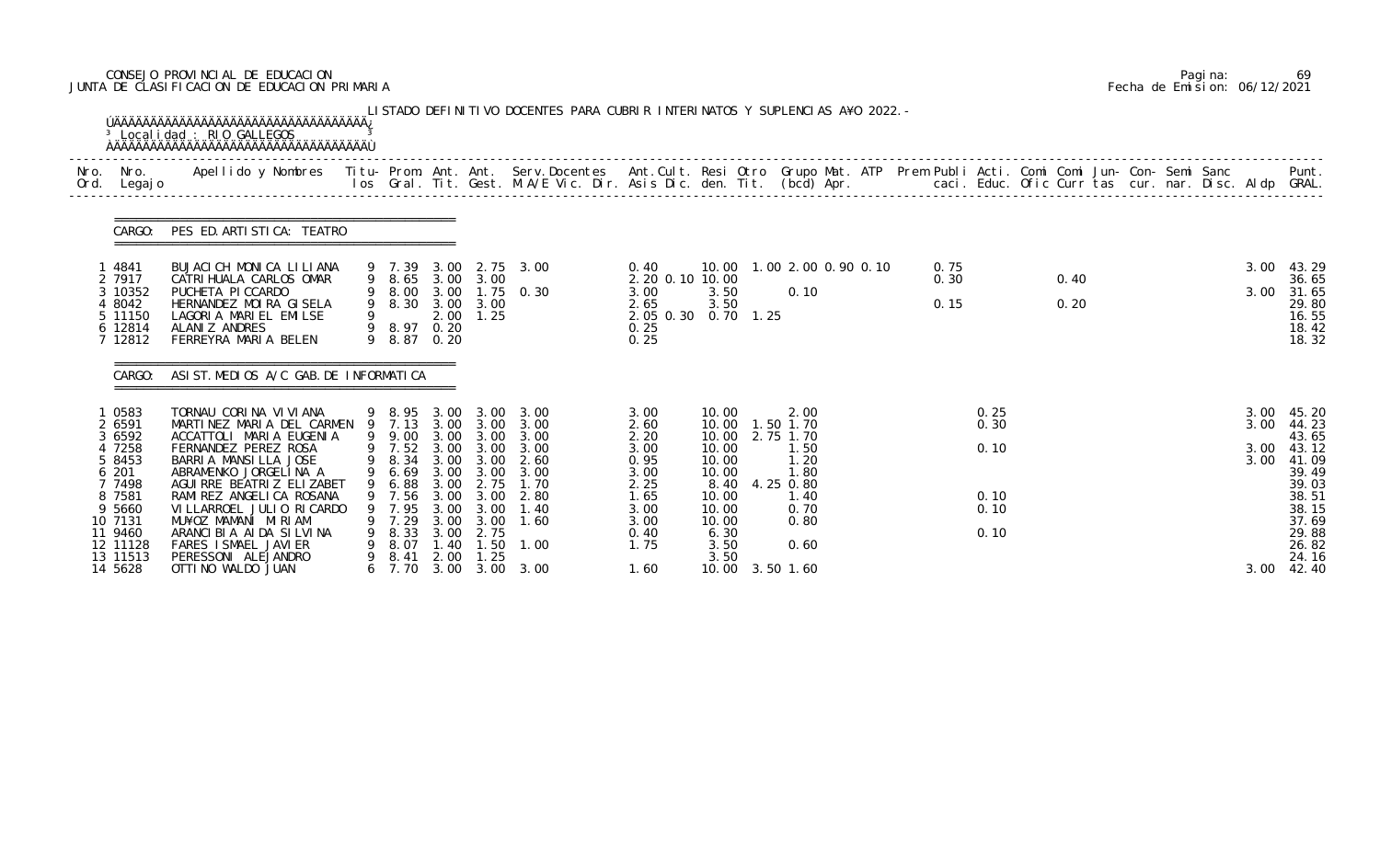# CONSEJO PROVINCIAL DE EDUCACION Pagina: 70 JUNTA DE CLASIFICACION DE EDUCACION PRIMARIA Fecha de Emision: 06/12/2021

| Nro. Nro.<br>Ord. Legajo                                                      | Apellido y Nombres  Titu- Prom. Ant. Ant. Serv.Docentes  Ant.Cult. Resi Otro Grupo Mat. ATP Prem Publi Acti. Comi Comi Jun- Con- Semi Sanc         Punt.<br>Ios Gral. Tit. Gest. M.A/E Vic. Dir. Asis Dic. den. Tit. (bcd) Apr. |                                                                              |                      |                                                        |                                                                |                                                               |                                               |                                       |      |  |      |  |  |              |                                                             |
|-------------------------------------------------------------------------------|---------------------------------------------------------------------------------------------------------------------------------------------------------------------------------------------------------------------------------|------------------------------------------------------------------------------|----------------------|--------------------------------------------------------|----------------------------------------------------------------|---------------------------------------------------------------|-----------------------------------------------|---------------------------------------|------|--|------|--|--|--------------|-------------------------------------------------------------|
| CARGO:                                                                        | ASIST. MEDIOS A/C GAB. DE INFORMATICA                                                                                                                                                                                           |                                                                              |                      |                                                        |                                                                |                                                               |                                               |                                       |      |  |      |  |  |              |                                                             |
| 15 9523<br>16 8940<br>17 10415                                                | GOMEZ SEBASTIAN GUSTAVO<br>GIONCO FLAVIA ROMINA<br>GARCIA ROSANA DEL CARMEN                                                                                                                                                     | 6 7.28 2.20 2.75 2.00<br>$6\quad 8.83\quad 3.00$                             |                      | 2.00                                                   | 6 8.00 3.00 3.00 0.20                                          | 2.95<br>1.05<br>3.00                                          | 7.70 4.75<br>10.00                            | 10.00  1.75  1.00                     | 0.30 |  | 0.10 |  |  | 3.00<br>3.00 | 38.93<br>36.80<br>33.13                                     |
| 18 11134<br>19 10430<br>20 8444<br>21 11347<br>22 12401<br>23 9499<br>24 9497 | DECIMA MARIA IVANA<br>ARGANARAZ PATRICIA DEL<br>PEZZINI ELIZABETH DEL<br>DE DOMINGO NOELIA BEATRIZ<br>ROJEL EDUARDO ANDRES<br>MEZA DARIO DANIEL<br>CA¥ARI RICARDO MANUEL                                                        | 6 7.48<br>$6\quad 8.22$<br>68.64<br>$6\quad 6.55$<br>$6\quad 6.40\quad 3.00$ | 2.80<br>2.20<br>2.20 | 3.00 2.00<br>3.00<br>$0.40 \quad 0.25$<br>2.75<br>3.00 | 6 6.76 3.00 1.50 0.80<br>1.50<br>$1.50$ $1.30$                 | 3.00 2.10 3.50 4.00 0.40<br>1.55 0.30<br>1.75<br>0.75<br>1.90 | 5.60<br>7.00<br>4.90<br>10.00<br>3.50<br>7.70 | 0.70<br>0.60                          |      |  |      |  |  | 3.00         | 31.06<br>29.28<br>28.87<br>26.89<br>23.95<br>23.55<br>18.90 |
| 25 7513<br>26 6834<br>27 9123<br>28 10063                                     | TORRES DANIEL FABIAN<br>RUSSO PABLO LUIS<br>TOLABA AREQUIPA PATRICIA<br>VI LLEGAS SANDRA VERONI CA                                                                                                                              | 5 6.46 3.00<br>3 7.05<br>3 7.00                                              | 3.00<br>3.00         | 3.00<br>3.00<br>2.00                                   | 5 8.16 3.00 3.00 2.70<br>2.20<br>2.30<br>1.40                  | 3.00<br>2.20<br>2.35                                          | 10.00<br>10.00<br>7.70<br>10.00               | $1.50$ $1.30$<br>1.10<br>1.10<br>0.70 |      |  | 0.05 |  |  | 3.00         | 37.71<br>35.96<br>29.50<br>27.10                            |
| 29 12396<br>30 9160<br>31 10746<br>32 11220<br>33 11969                       | PRESA MARCOS PABLO<br>AGUI RRE ADOLFO DANI EL<br>LESCANO SILVIA ANAHI<br>GUEDO RI CARDO JOAQUI N<br>LLAMPA JORGE ANIBAL<br>34 11243 GABOR JUAN ALBERTO                                                                          | 3 8.04<br>3, 7.18<br>3 6.57 1.20 1.00<br>3 7.37 1.20 1.00                    | 2.20                 | 1.40 0.50<br>2.75                                      | 0.20<br>2.20<br>3 7.54 1.60 1.75 1.40<br>3 7.54 1.20 1.25 0.40 | 0.15<br>0.35<br>0.65<br>0.50<br>3.00                          | 10.00<br>7.00<br>4.90<br>2.80                 | 0.10<br>1.10<br>0.70<br>0.20          |      |  |      |  |  | 3.00         | 26.39<br>25.78<br>21.54<br>16.89<br>14.77<br>12.57          |
| CARGO:                                                                        | PES EDUCACION TECNOLOGICA<br>==================================                                                                                                                                                                 |                                                                              |                      |                                                        |                                                                |                                                               |                                               |                                       |      |  |      |  |  |              |                                                             |
| 1 6711                                                                        | DELGADO GRISELDA MYRIAM 9 6.66 3.00 2.00 3.00                                                                                                                                                                                   |                                                                              |                      |                                                        |                                                                | 3.00                                                          |                                               | 10.00 3.00 1.50                       |      |  |      |  |  |              | 41.16                                                       |

|  | Pagi na: |                              |
|--|----------|------------------------------|
|  |          | Fecha de Emision: 06/12/2021 |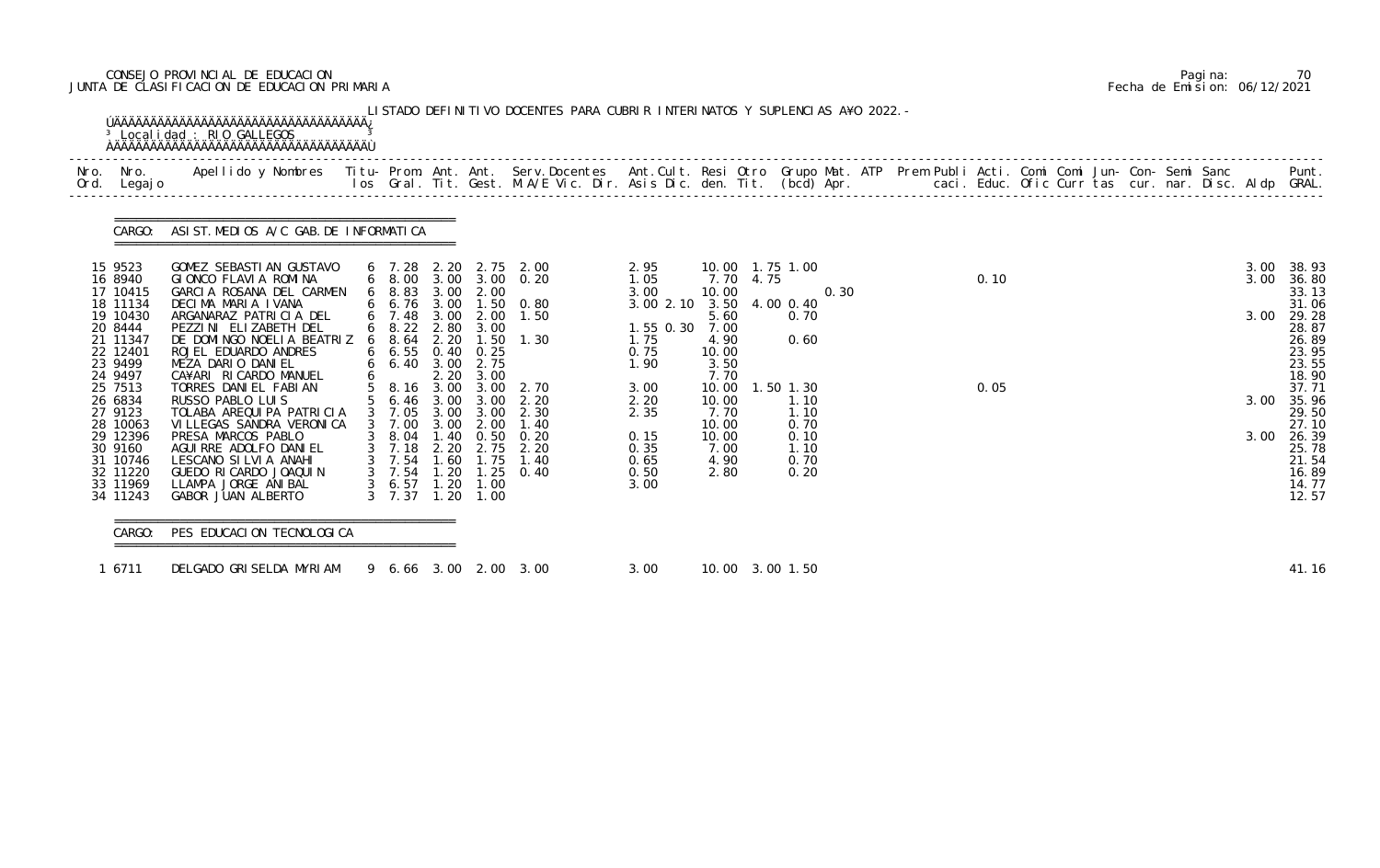# CONSEJO PROVINCIAL DE EDUCACION Pagina: 71 JUNTA DE CLASIFICACION DE EDUCACION PRIMARIA Fecha de Emision: 06/12/2021

| Nro. | Nro. In the Nro.<br>Ord. Legajo | Apellido y Nombres  Titu- Prom. Ant. Ant.  Serv.Docentes  Ant.Cult. Resi Otro  Grupo Mat. ATP  Prem Publi Acti. Comi Comi Jun- Con- Semi Sanc              Punt.<br>Ios Gral. Tit. Gest. M.A/E Vic. Dir. Asis Dic. den. Tit. (bcd |                       |              |                          |                                                |                |                         |                       |  |      |  |              |      |              |                     |
|------|---------------------------------|-----------------------------------------------------------------------------------------------------------------------------------------------------------------------------------------------------------------------------------|-----------------------|--------------|--------------------------|------------------------------------------------|----------------|-------------------------|-----------------------|--|------|--|--------------|------|--------------|---------------------|
|      | CARGO:                          | PES EDUCACION TECNOLOGICA                                                                                                                                                                                                         |                       |              |                          |                                                |                |                         |                       |  |      |  |              |      |              |                     |
|      | 2 10892<br>3 T 90               | GUZMAN EDY BANESA<br>KERBS VANINA DEBORA                                                                                                                                                                                          |                       |              |                          | 9 8.17 1.60 1.75 1.40<br>9 8.53 3.00 2.00 2.00 | 3.00<br>1.10   | 4.90 7.00 0.70<br>7.70  | 1.00                  |  |      |  | 1.00         | 0.10 | 3.00<br>3.00 | 40.62<br>38.33      |
|      | 4 10476                         | TOLEDO OSCAR SEBASTIAN                                                                                                                                                                                                            |                       |              |                          | 9 8.60 2.80 2.00 1.20                          | 1.15           | 10.00                   | $0.60$ 1.00           |  |      |  |              |      |              | 36.35               |
|      | 5 10459<br>6 T 47               | VERA DAI ANA NOEMI<br>SANCHEZ JUAN BENITO                                                                                                                                                                                         | 9 7.57<br>9 7.59      | 3.00         | 1.75                     | 1.80 2.00 1.60<br>1.60                         | 0.20           | 10.00<br>6.30 1.25 0.80 | 0.80                  |  |      |  | 1.00         |      | 3.00<br>3.00 | 35.97<br>35.29      |
|      | 7 10461                         | BARRIONUEVO SI LVANA                                                                                                                                                                                                              |                       |              | 9 7.40 2.80 2.00         | 1.80                                           | 1.45           | 9.10                    | 0.90                  |  |      |  |              |      |              | 34.45               |
|      | 8 T 41<br>9 10466               | BERNARD YENI GISELA<br>ESPINDOLA PEDRO MARIO                                                                                                                                                                                      | 9 6.71                | 1.60         | 3.00 1.50<br>2.00        | 3.00<br>1.60                                   | 3.00<br>0.85   | 8.40 3.00 2.50<br>5.60  | 1.25 0.80             |  |      |  | 1.00<br>1.00 |      |              | 34.40<br>3.00 33.41 |
|      |                                 | 10 T 19/15 OYOLA ENZO SEBASTI AN                                                                                                                                                                                                  |                       |              | 9 6.70 3.00 1.75         | 1.00                                           | 1.85           | 5.60                    | 3.00 0.50             |  |      |  | 1.00         |      |              | 33.40               |
|      | 11 9224<br>12 10660             | BERON CRISTIAN SEBASTIAN<br>SANCHEZ MARIA MAGDALENA                                                                                                                                                                               | 9 7.34 2.20<br>9 8.26 | 2.40         | 1.75                     | $1.00 \quad 0.20$<br>1.40                      | 3.00<br>1.60   | 10.00<br>4.90 3.00 0.70 | 0.30                  |  |      |  |              |      |              | 33.04<br>33.01      |
|      | 13 10464                        | FLEYTAS FABIAN ALEJANDRO                                                                                                                                                                                                          |                       |              | 9 7.66 2.80 2.00         | 2.00                                           | 0.35           | 7.70                    | 1.00                  |  | 0.25 |  |              |      |              | 32.76               |
|      | 14 10471<br>15 10932            | PACHADO VERONICA                                                                                                                                                                                                                  | 9 6.49<br>9 7.91      | 2.60<br>2.00 | 1.75<br>1.50             | 2.40<br>0.60                                   | 1.45           | 7.70                    | 1.20                  |  |      |  |              |      |              | 32.59               |
|      | 16 10730                        | ARIAS RAMIRO GERMAN<br>ABAN MICAELA ISABEL                                                                                                                                                                                        | 9 8.34 2.00           |              | 1.75                     | 1.40                                           | 3.00<br>0.85   | 4.90<br>4.90 1.00 0.70  | 0.30                  |  |      |  |              |      | 3.00<br>2.00 | 32.21<br>31.94      |
|      | 17 11057                        | TELLO ROBERTO RAFAEL                                                                                                                                                                                                              |                       |              | 9 7.74 1.40 1.50         | 1.30                                           | 0.70           | 4.20                    | $1.50$ 0.60           |  | 0.10 |  |              |      | 3.00         | 31.04               |
|      | 18 11156<br>19 10445            | SANTOS HUMBERTO RAUL<br>PEREZ JOSE WALDEMAR                                                                                                                                                                                       | 9 7.77 2.40           |              | 9 8.14 1.40 1.50<br>1.75 | 1.20<br>1.00                                   | 1.10<br>0.75   | 4.20<br>7.00            | $0.60$ $0.90$<br>0.50 |  |      |  |              |      | 3.00         | 31.04<br>30.17      |
|      | 20 10443                        | GUERRA HECTOR ALEJANDRO                                                                                                                                                                                                           |                       |              |                          | 9 6.44 2.60 2.00 0.60                          | 1.85           | 4.20 1.50 0.30          |                       |  |      |  |              |      |              | 28.49               |
|      | 21 T 78                         | GOMEZ RICARDO MARIO<br>I SA CLAUDI A ALEJANDRA                                                                                                                                                                                    | 6.56                  | 3.00<br>3.00 | . 50                     | 1.40<br>1.75 0.90                              |                | 4.90                    | 0.70                  |  |      |  | 1.00         |      |              | 28.06<br>27.89      |
|      | 22 10468<br>23 10501            | CERRILLO LUIS ERNESTO                                                                                                                                                                                                             | 6. 64<br>7.84         | 2.80         | 1.75                     |                                                | 0.60<br>2.00   | 5.60<br>$2.10$ $2.25$   | 0.40                  |  |      |  |              |      |              | 27.74               |
|      | 24 11030                        | AMARILLA ROXANA ELIZABET                                                                                                                                                                                                          | 7.12                  | 1.80         | l. 50                    | 0. 80                                          | $1.00 \, 0.40$ | 4.20                    | $1.25$ 0.40           |  |      |  |              |      |              | 27.47               |
|      | 25 8228<br>26 9558              | GODOY EDGARDO ROBERTO<br>ARGA¥ARAZ MANZUR GABRIELA                                                                                                                                                                                | 9 7.38<br>7.53        | 3.00<br>2.60 | 1.00                     | $1.75 \t 0.40$                                 | 0.60           | 7.00<br>4.90            | 0.20                  |  |      |  |              |      |              | 27.38<br>26.98      |
|      | 27 11074                        | SOLIS GUIDO LUIS                                                                                                                                                                                                                  | 9 8.06                | 2.60         | 1.50                     | 1.10                                           | 0.20           | 3.50                    | 0.50                  |  |      |  |              |      |              | 26.46               |

|  | Pagi na: | 71                           |
|--|----------|------------------------------|
|  |          | Fecha de Emision: 06/12/2021 |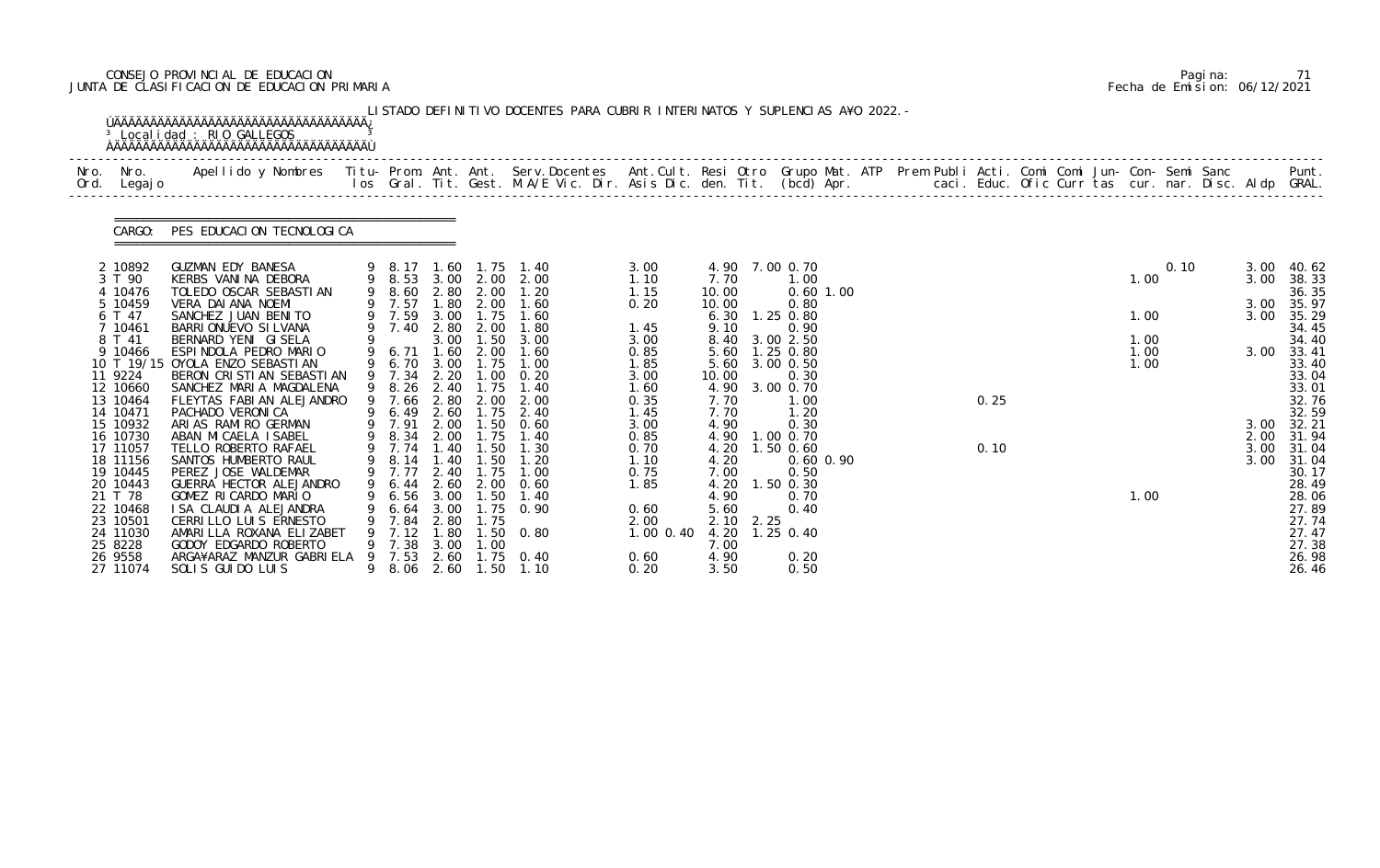# CONSEJO PROVINCIAL DE EDUCACION Pagina: 72 JUNTA DE CLASIFICACION DE EDUCACION PRIMARIA Fecha de Emision: 06/12/2021

| Nro.<br>Ord. | Nro.<br>Legaj o                                                                                                             | Apellido y Nombres - Titu- Prom. Ant. Ant. Serv.Docentes - Ant.Cult. Resi Otro Grupo Mat. ATP Prem Publi Acti. Comi Comi Jun- Con- Semi Sanc - - - Punt.<br>Ios Gral. Tit. Gest. M.A/E Vic. Dir. Asis Dic. den. Tit. (bcd) Apr. -                                                                                          |               |                                                                                         |                                                      |                                                                                        |                                                                                                              |                                                                              |                                                                                                  |                                                                                                                     |      |  |                      |  |                      |  |                                      |                                                                                                 |
|--------------|-----------------------------------------------------------------------------------------------------------------------------|----------------------------------------------------------------------------------------------------------------------------------------------------------------------------------------------------------------------------------------------------------------------------------------------------------------------------|---------------|-----------------------------------------------------------------------------------------|------------------------------------------------------|----------------------------------------------------------------------------------------|--------------------------------------------------------------------------------------------------------------|------------------------------------------------------------------------------|--------------------------------------------------------------------------------------------------|---------------------------------------------------------------------------------------------------------------------|------|--|----------------------|--|----------------------|--|--------------------------------------|-------------------------------------------------------------------------------------------------|
|              | CARGO:                                                                                                                      | PES EDUCACION TECNOLOGICA                                                                                                                                                                                                                                                                                                  |               |                                                                                         |                                                      |                                                                                        |                                                                                                              |                                                                              |                                                                                                  |                                                                                                                     |      |  |                      |  |                      |  |                                      |                                                                                                 |
|              | 28 11189<br>29 10481<br>30 11289<br>31 11131<br>32 11237<br>33 11197<br>34 11716<br>35 11427<br>36 12780<br>37 T 46         | SANCHEZ RAMON SANTIAGO<br>MENDOZA JORGE FABIAN<br>GALVEZ LAZARO JOAQUIN<br>GIMENEZ MARIANA SOLEDAD<br>SALAS MIRIAM ESTER<br>ROMERO ENZO NAHUEL<br>PINTOS ALBERTO ISAIAS<br>AVI LA LUIS ALBERTO<br>ANACLETO AGUSTINA DEL<br>SANCHEZ FERNANDO ADRIAN                                                                         | $\mathcal{S}$ | 9 7.78 1.40<br>9 6.42<br>9 6.85<br>9 7.25<br>6.77<br>9 7.59<br>9 6.36<br>9 7.17         | 2.20<br>1.20<br>1.20<br>1.00<br>1.00<br>3.00         | 1.00<br>9 7.11 2.00 2.00<br>1.50<br>1.50<br>3.00 1.50<br>1.50<br>1.00<br>$1.00$ $1.25$ | 1.00<br>1.00<br>0.60<br>0. 20<br>0.20<br>2.00 3.00                                                           | 3.00<br>0.95<br>0.95<br>3.00<br>0.25<br>1.35<br>0.20<br>2.20                 | 4.20<br>3.50<br>4.20<br>2.80<br>0.70<br>0.70<br>10.00                                            | 0.50<br>1.50<br>0.20<br>0.10<br>1.60                                                                                |      |  |                      |  | 1.00                 |  |                                      | 26.38<br>26.06<br>25.82<br>23.10<br>24.75<br>19.62<br>19.94<br>17.81<br>17.17<br>25.80          |
|              | CARGO:<br>1 10870<br>2 3577<br>3 3838<br>4 10131<br>5 T 39<br>6 10493<br>7 10831<br>8 T 10<br>9 T 46<br>10 8031<br>11 10712 | PES FORMACION ETICA Y CIUDADANA<br>PEREYRA OSCAR NI COLAS<br>DOMINGUEZ CLAUDIA MARIA<br>RI VADENEI RA ARNOLDO<br>NUNO CARLOS FIDEL<br>TOLABA PABLO ALFONSO<br>MENDOZA DARIO GABRIEL<br>QUARRE DAVID GUSTAVO<br>BORRAS GRACI ELA MERCEDES<br>MAMANI SONIA ELIZABETH<br>GI ULI ANO NATALI A MARCELA<br>CI SNEROS ESTELA INES | 9             | 9 8.97<br>9 8.07<br>9 7.25<br>5.76<br>6.50<br>7.32<br>6.06<br>7.64<br>8.95 2.80<br>5.52 | 2.80<br>3.00<br>2.60<br>2.80<br>3.00<br>3.00<br>2.60 | 3.00 3.00<br>2.25<br>2.00<br>2.25<br>1.75<br>1.00<br>1.75                              | 2.25 1.60<br>2.60<br>3.00<br>9 8.33 3.00 1.75 0.60<br>2.40<br>2.10<br>2.40<br>1.80<br>1.20<br>2.80 1.50 1.80 | 3.00<br>3.00<br>1.15<br>2.85<br>0.75<br>3.00<br>3.00<br>3.00<br>2.85<br>0.35 | 9.80 6.50 0.80<br>10.00<br>10.00<br>9.10<br>9.10<br>8.40<br>6.30<br>4.90<br>6.30<br>2.50<br>6.30 | 4.00 1.30<br>3.002.10<br>4.90 9.00 0.30 0.90<br>1.30<br>1.10<br>1.20<br>0.90<br>3.00 0.60<br>1.00<br>1.00 0.90 1.00 | 0.20 |  | 0.05<br>0.10<br>0.10 |  | 1.00<br>1.00<br>1.00 |  | 3.00<br>3.00<br>2.00<br>3.00<br>3.00 | 44.72<br>44.22<br>43.75<br>40.63<br>37.01<br>35.95<br>35.07<br>35.06<br>34.69<br>33.40<br>33.17 |

|  | Pagi na: |                              |
|--|----------|------------------------------|
|  |          | Fecha de Emision: 06/12/2021 |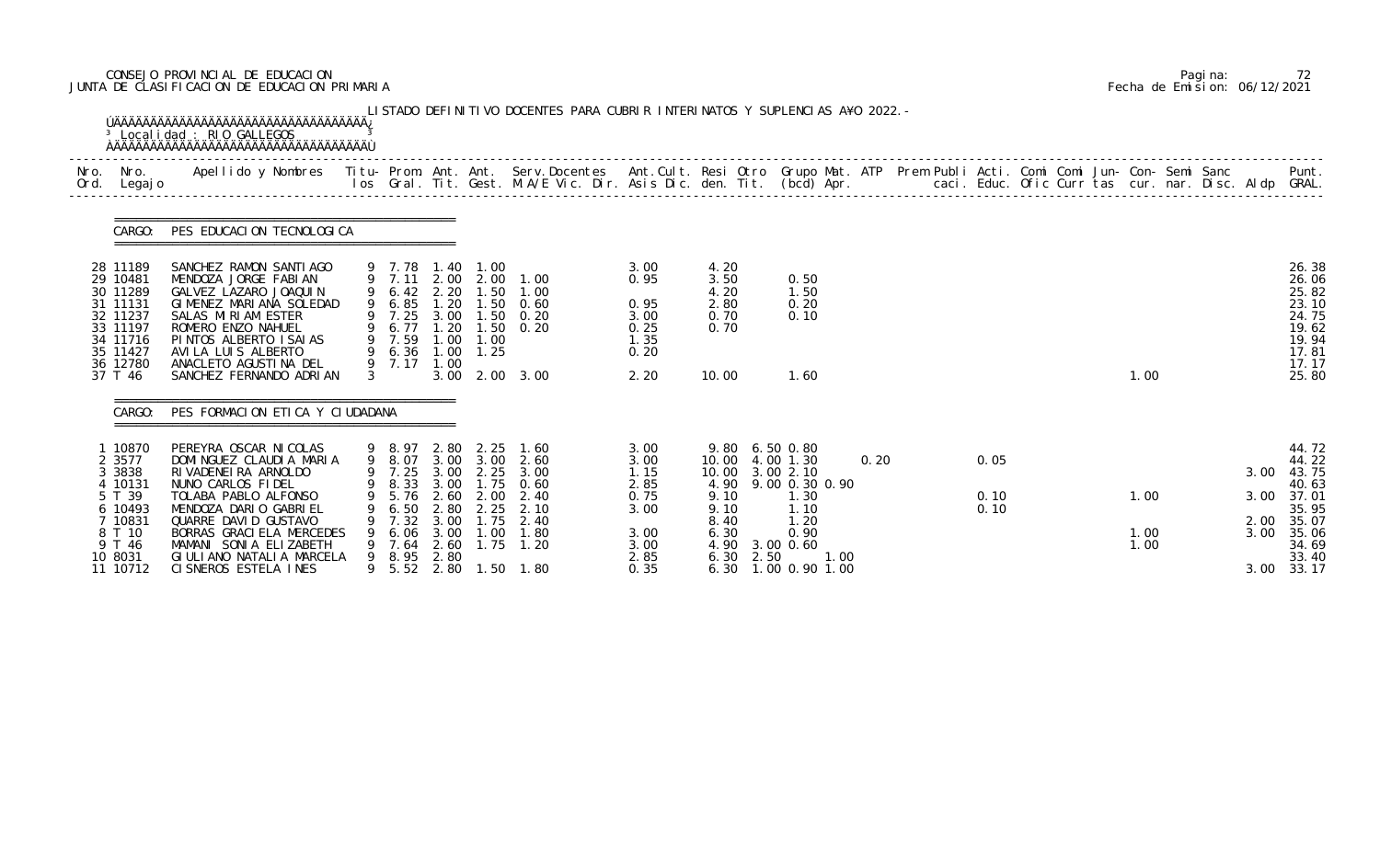# CONSEJO PROVINCIAL DE EDUCACION Pagina: 73 JUNTA DE CLASIFICACION DE EDUCACION PRIMARIA Fecha de Emision: 06/12/2021

|                                                                                                                                  | <sup>3</sup> Localidad : RIO GALLEGOS                                                                                                                                                                                                                                        |   |                                                                                         |                                      |                              | LISTADO DEFINITIVO DOCENTES PARA CUBRIR INTERINATOS Y SUPLENCIAS A¥O 2022. -                                                                                         |                                                              |                                                                              |                                                                        |                  |      |      |  |                      |                                                                                                 |
|----------------------------------------------------------------------------------------------------------------------------------|------------------------------------------------------------------------------------------------------------------------------------------------------------------------------------------------------------------------------------------------------------------------------|---|-----------------------------------------------------------------------------------------|--------------------------------------|------------------------------|----------------------------------------------------------------------------------------------------------------------------------------------------------------------|--------------------------------------------------------------|------------------------------------------------------------------------------|------------------------------------------------------------------------|------------------|------|------|--|----------------------|-------------------------------------------------------------------------------------------------|
| Nro. Nro.<br>Ord. Legajo                                                                                                         | Apellido y Nombres  Titu- Prom. Ant. Ant. Serv.Docentes  Ant.Cult. Resi Otro Grupo Mat. ATP Prem Publi Acti. Comi Comi Jun- Con- Semi Sanc           Punt.<br>Ios Gral. Tit. Gest. M.A/E Vic. Dir. Asis Dic. den. Tit. (bcd) Apr.                                            |   |                                                                                         |                                      |                              |                                                                                                                                                                      |                                                              |                                                                              |                                                                        |                  |      |      |  |                      |                                                                                                 |
| CARGO:                                                                                                                           | PES FORMACION ETICA Y CIUDADANA                                                                                                                                                                                                                                              |   |                                                                                         |                                      |                              |                                                                                                                                                                      |                                                              |                                                                              |                                                                        |                  |      |      |  |                      |                                                                                                 |
| 12 11327<br>13 7932<br>14 11686<br>15 12434<br>16 11977<br>17 10818<br>18 10721<br>19 12039                                      | FRIAS APOLONIA ADELAIDA<br>ORTEGA DORA DEOLINDA<br>ARJONAS CARINA ANDREA<br>AREVALO GI SELA DENI SE<br>GOI TEA VANESA DEL CARMEN<br>DI AZ RAUL HORACIO<br>DIAZ JOSE DARIO<br>APAZA CLAUDIA ROSALIA                                                                           |   | 9 6.52 2.80<br>9 6.93 1.40<br>9 7.81                                                    | 2.20                                 | 1.25<br>1.75                 | 9 6.05 3.00 0.75 2.40<br>9 6.41 3.00 1.25 1.20<br>9 8.39 1.40 0.75 0.40<br>9 8.14 1.20 1.00 0.50<br>1.75 1.40<br>1.40<br>0.60 0.75 0.60                              | 0.60<br>3.00<br>2.85<br>0.25<br>2.10<br>0.50<br>0.70         | 9.10<br>7.70<br>4.90<br>1.40<br>2.10<br>4.90<br>4.90<br>2.10                 | 1.20<br>0.60<br>0.20<br>1.50 0.20<br>1.75 0.70<br>0.70<br>$1.25$ 0.30  |                  | 0.10 |      |  | 3.00<br>3.00<br>3.00 | 32.10<br>29.16<br>27.57<br>3.00 27.39<br>26.89<br>26.80<br>26.58<br>26.11                       |
| 20 11823<br>21 11936<br>22 11763<br>23 11614<br>24 11702<br>25 11811<br>26 11669<br>27 11375<br>28 11615<br>29 11608<br>30 11746 | MENDOZA AMALIA ELIZABETH<br>BARRIOS ANA MARIA BELEN<br>TORRES SARA NOEMI<br>PONCE MARIO JAVIER<br>BARRIOS VIVIANA MARINA<br>HORVAT KEVIN NAHUEL<br>RUIZ ESTELA DEL VALLE<br>MOYANO MARIA NATALIA<br>CHAVES JAVI ER FERNANDO<br>ORTEGA NESTOR FEDERICO<br>ANADON ALAN GABRIEL |   | 9 7.55<br>9 8.03<br>9 9.21<br>9 7.63<br>9 7.53<br>9 6.82 1.60<br>9 7.72 1.20            | 1.00<br>1.20<br>0.80<br>1.60<br>0.80 | 1.25<br>1.00<br>1.25<br>1.25 | $1.25 \quad 0.90$<br>0.60<br>9 7.12 0.80 1.25 0.90<br>$1.00 \quad 0.60$<br>$1.00 \t 0.90$<br>9 6.47 1.00 1.75 0.40<br>9 6.74 1.00 1.25 0.10<br>9 7.18 0.80 0.75 0.40 | 0.15<br>0.50<br>2.60<br>1.75<br>2.20<br>0.70<br>0.85<br>0.80 | 2.80<br>2.80<br>2.10<br>2.80<br>2.80<br>2.80<br>1.40<br>2.10<br>1.40<br>1.40 | 0.40<br>2.80 2.25 0.30<br>0.40<br>0.30<br>0.40<br>0.10<br>0.20<br>0.60 |                  | 0.15 |      |  | 3.00                 | 26.05<br>25.93<br>24.87<br>24.76<br>24.23<br>22.43<br>22.42<br>21.07<br>20.99<br>20.57<br>20.13 |
| 31 12640<br>32 12775<br>33 12790<br>34 12783<br>35 12861<br>36 6793<br>37 6985                                                   | SANCHEZ ANGEL RAUL<br>FERNANDEZ LORENA SOLEDAD<br>LENCINA RAFAEL CARLOS<br>SORIA BETTIANA NANCY<br>TAPIA CELESTE DANIELA<br>CANOBRA PABLO DANI EL<br>LOREFICE MARIA GABRIELA                                                                                                 | 9 | 7.86 0.20 0.25<br>9 7.78 0.60<br>8.23<br>9 7.74<br>9 6.99 0.20<br>7.88<br>$6$ 7.62 0.80 | 1.80                                 |                              | 2.25 2.60<br>$1.00 \quad 0.20$                                                                                                                                       | 2.60<br>0.10<br>3.00 0.20 10.00 4.75 1.30<br>3.00            | $0.70 \quad 3.00$                                                            | 9.80 1.75 0.10                                                         | $0.50$ 4.25 0.20 |      | 0.20 |  |                      | 23.61<br>17.48<br>17.23<br>16.74<br>16.19<br>46.93<br>30.27                                     |

|  | Pagi na: | 73                           |
|--|----------|------------------------------|
|  |          | Fecha de Emision: 06/12/2021 |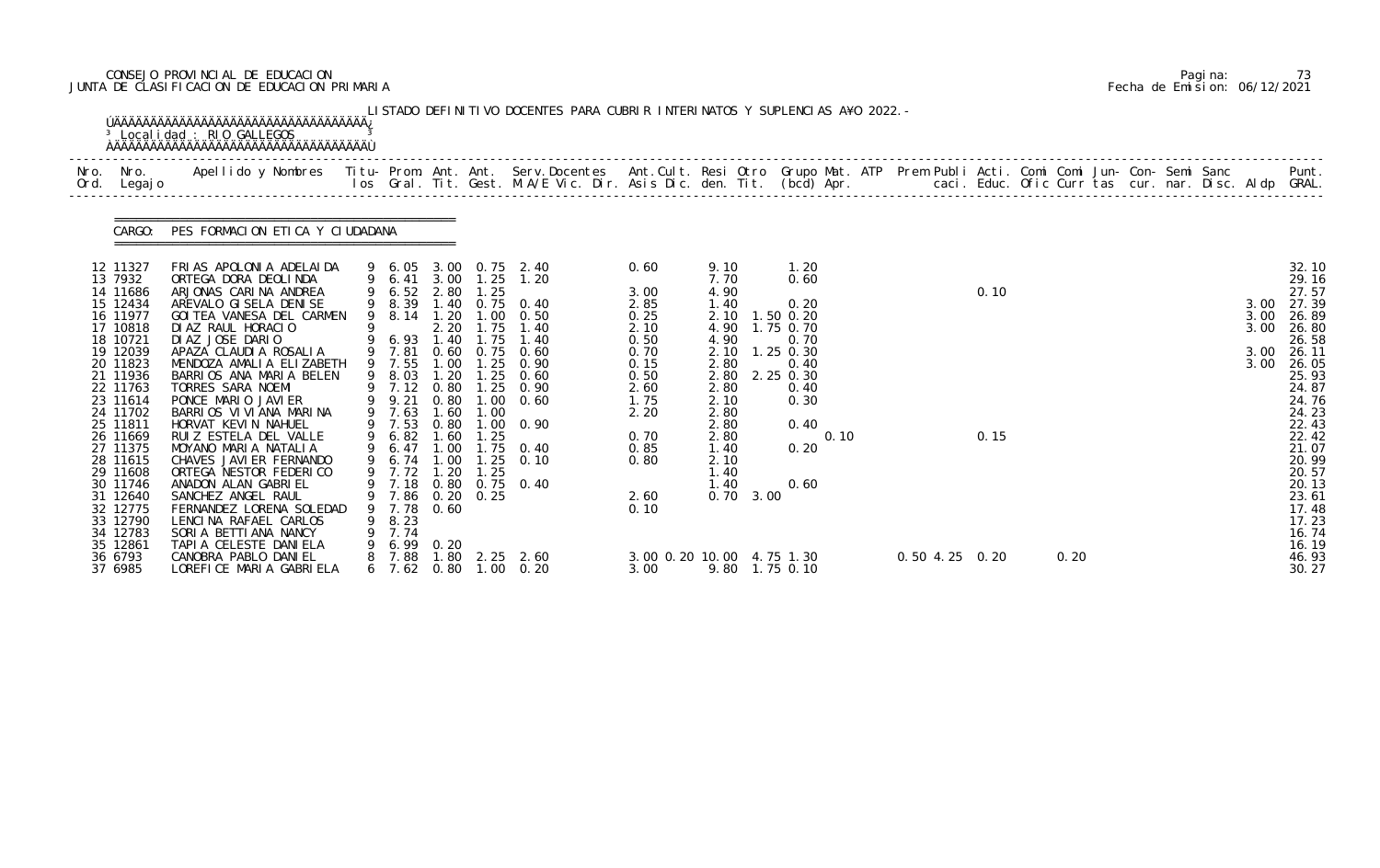# CONSEJO PROVINCIAL DE EDUCACION Pagina: 74 JUNTA DE CLASIFICACION DE EDUCACION PRIMARIA Fecha de Emision: 06/12/2021

|              |                                              | <sup>3</sup> Localidad : RIO GALLEGOS                                                                  |               |                      | LISTADO DEFINITIVO DOCENTES PARA CUBRIR INTERINATOS Y SUPLENCIAS A¥O 2022.-                                                                                                                                                       |               |                      |              |  |  |                                                |  |      |                                 |
|--------------|----------------------------------------------|--------------------------------------------------------------------------------------------------------|---------------|----------------------|-----------------------------------------------------------------------------------------------------------------------------------------------------------------------------------------------------------------------------------|---------------|----------------------|--------------|--|--|------------------------------------------------|--|------|---------------------------------|
| Nro.<br>Ord. | Nro.<br>Legaj o                              | Apellido y Nombres                                                                                     |               |                      | Titu- Prom. Ant. Ant. Serv.Docentes  Ant.Cult. Resi Otro Grupo Mat. ATP  Prem Publi Acti. Comi Comi Jun- Con- Semi Sanc<br>Ios  Gral. Tit. Gest. M.A/E Vic. Dir. Asis Dic. den. Tit. (bcd) Apr.                caci. Educ. Ofic C |               |                      |              |  |  | caci. Educ. Ofic Curr tas cur. nar. Disc. Aldp |  |      | Punt.<br>GRAL.                  |
|              | CARGO:                                       | PES FORMACION ETICA Y CIUDADANA                                                                        |               |                      |                                                                                                                                                                                                                                   |               |                      |              |  |  |                                                |  |      |                                 |
|              | 38 12805<br>39 10576<br>40 11381<br>41 12795 | BRITES EUGENIA NAZARENA<br>FERNANDEZ NORBERTO ABEL<br>CORTEZ ROSARIO DANIELA<br>TORRES GABRIELA ANABEL | $6$ 7.52 0.20 | 3.00<br>1.20<br>0.20 | 2.00 0.70<br>$1.25$ 1.00                                                                                                                                                                                                          | l. 80<br>0.25 | 2.80<br>2.80<br>5.60 | 0.30<br>0.50 |  |  |                                                |  | 3.00 | 18.32<br>17.80<br>15.80<br>6.20 |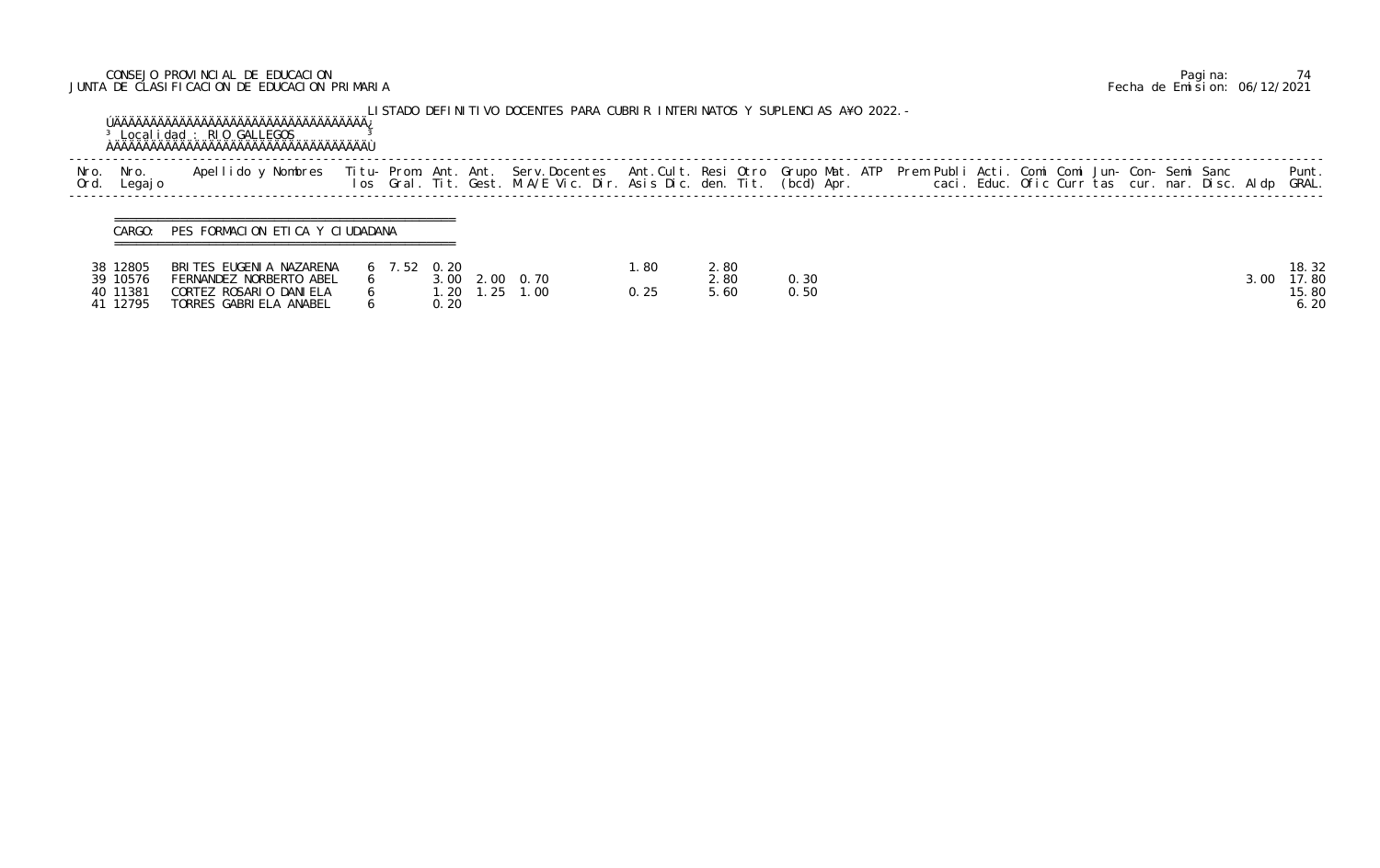# CONSEJO PROVINCIAL DE EDUCACION Pagina: 75 JUNTA DE CLASIFICACION DE EDUCACION PRIMARIA Fecha de Emision: 06/12/2021

|                                                                                                                                                                                                                                                                         | <sup>3</sup> Localidad : RIO GALLEGOS<br><b>AAAAAAAAAAAAAAAAAAAAAAAAAAAAAAAAAAAA</b>                                                                                                                                                                                                                                                                                                                                                                                                                                                                                                                                                                                |                                                                                                                                                                       |                                                                              |                                                                                           | LISTADO DEFINITIVO DOCENTES PARA CUBRIR INTERINATOS Y SUPLENCIAS A¥O 2022. -                                                                                                                                                                                                                                                                                                                                                            |                                                                                                                                                                                                                                                                    |                         |                                                                                                                                                                                                                                                                                                                                                        |                                                                                                                                                                                                                  |                                                |                                                                                                                                |      |                                                                                                                                                                              |                          |                                                                                      |                                                                                                                                                                                                                                                                                 |
|-------------------------------------------------------------------------------------------------------------------------------------------------------------------------------------------------------------------------------------------------------------------------|---------------------------------------------------------------------------------------------------------------------------------------------------------------------------------------------------------------------------------------------------------------------------------------------------------------------------------------------------------------------------------------------------------------------------------------------------------------------------------------------------------------------------------------------------------------------------------------------------------------------------------------------------------------------|-----------------------------------------------------------------------------------------------------------------------------------------------------------------------|------------------------------------------------------------------------------|-------------------------------------------------------------------------------------------|-----------------------------------------------------------------------------------------------------------------------------------------------------------------------------------------------------------------------------------------------------------------------------------------------------------------------------------------------------------------------------------------------------------------------------------------|--------------------------------------------------------------------------------------------------------------------------------------------------------------------------------------------------------------------------------------------------------------------|-------------------------|--------------------------------------------------------------------------------------------------------------------------------------------------------------------------------------------------------------------------------------------------------------------------------------------------------------------------------------------------------|------------------------------------------------------------------------------------------------------------------------------------------------------------------------------------------------------------------|------------------------------------------------|--------------------------------------------------------------------------------------------------------------------------------|------|------------------------------------------------------------------------------------------------------------------------------------------------------------------------------|--------------------------|--------------------------------------------------------------------------------------|---------------------------------------------------------------------------------------------------------------------------------------------------------------------------------------------------------------------------------------------------------------------------------|
| Nro. Nro.<br>Ord. Legajo                                                                                                                                                                                                                                                | Apellido y Nombres  Titu- Prom. Ant. Ant.  Serv.Docentes  Ant.Cult. Resi Otro  Grupo Mat. ATP  Prem Publi Acti. Comi Comi Jun- Con- Semi Sanc              Punt.<br>Ios Gral. Tit. Gest. M.A/E Vic. Dir. Asis Dic. den. Tit. (bcd                                                                                                                                                                                                                                                                                                                                                                                                                                   |                                                                                                                                                                       |                                                                              |                                                                                           |                                                                                                                                                                                                                                                                                                                                                                                                                                         |                                                                                                                                                                                                                                                                    |                         |                                                                                                                                                                                                                                                                                                                                                        |                                                                                                                                                                                                                  |                                                |                                                                                                                                |      |                                                                                                                                                                              |                          |                                                                                      |                                                                                                                                                                                                                                                                                 |
| Modal i dad: ADULTOS                                                                                                                                                                                                                                                    |                                                                                                                                                                                                                                                                                                                                                                                                                                                                                                                                                                                                                                                                     |                                                                                                                                                                       |                                                                              |                                                                                           |                                                                                                                                                                                                                                                                                                                                                                                                                                         |                                                                                                                                                                                                                                                                    |                         |                                                                                                                                                                                                                                                                                                                                                        |                                                                                                                                                                                                                  |                                                |                                                                                                                                |      |                                                                                                                                                                              |                          |                                                                                      |                                                                                                                                                                                                                                                                                 |
| CARGO:                                                                                                                                                                                                                                                                  | MAESTRO DE SECCION ADULTOS                                                                                                                                                                                                                                                                                                                                                                                                                                                                                                                                                                                                                                          |                                                                                                                                                                       |                                                                              |                                                                                           |                                                                                                                                                                                                                                                                                                                                                                                                                                         |                                                                                                                                                                                                                                                                    |                         |                                                                                                                                                                                                                                                                                                                                                        |                                                                                                                                                                                                                  |                                                |                                                                                                                                |      |                                                                                                                                                                              |                          |                                                                                      |                                                                                                                                                                                                                                                                                 |
| 1 T 83<br>2 T 47<br>3 T 39<br>4 T 78<br>5 TAD 8<br>6 TAD 4<br>7 9759<br>8 T 15<br>9 T 1<br>10 T 39<br>11T1<br>12 T 41<br>13 T 41<br>14 TAD 4<br>15 T 63<br>16 T 47<br>17 T 78<br>18 T 83<br>19 TAD 8<br>20 T 63<br>21 T 11<br>22 T 47<br>23 T 19<br>24 T 11<br>25 TAD 8 | GOMEZ SANDRA ELISA<br>MANSILLA VERONICA CARINA<br>CEPERNIC LORENA NEDA<br>MANSILLA SANDRA EDITH<br>RODRI GUEZ ADRI ANA CARMEN<br>SALOMON REINA VICTORIA<br>TINTE JAIME GASTON<br>FONTANA MARIA DEL CARMEN<br>PATZI ADRIANA VERONICA<br>CESPED CLAUDI A SUSANA<br>OYARZO ALEJANDRA PATRICIA 9 8.18<br>ORTEGA EVANGELINA ADRIANA<br>MORALES STELLA MARIS<br>GIORGIS MARIANGELES<br>NUNEZ EDI TH YOLANDA<br>DI AZ LAURA SI LVANA<br>VEGA ANDREA NATI VI DAD<br>FERNANDEZ CARLOS ALBERTO<br>SANCHEZ GLADYS ELISABET<br>BURGOS NURIA BEATRIZ<br>BERGER SONIA BEATRIZ<br>OYARZO MARQUEZ CLAUDIA<br>CALLEJO NATALIA BEATRIZ<br>POI SSONNEAU YANET<br>NUNEZ GABRIELA MARISA | 9 8.78<br>9 7.97<br>9 7.27<br>9 8.58<br>9 6.63<br>9 8.17<br>9 7.32<br>9 8.58<br>9 8.17<br>9 6.53<br>9 7.72 3.00 3.00<br>8.93<br>6. 94<br>8.43<br>8.43<br>7.84<br>9.06 | 2.40<br>3.00<br>3.00<br>3.00<br>3.00<br>3.00<br>3.00<br>3.00<br>3.00<br>3.00 | 1.50<br>3.00<br>3.00<br>$3.00 \quad 2.50$<br>3.00<br>3.00<br>3.00<br>3.00<br>3.00<br>3.00 | 9 7.94 3.00 3.00 3.00<br>9 7.87 3.00 3.00 3.00<br>9 9.43 3.00 3.00 2.80<br>3.00 3.00 2.40<br>3.00 3.00 3.00 0.60<br>9 8.94 3.00 3.00 3.00 1.20 0.40 3.00<br>1.20<br>3.00 3.00 3.00<br>3.00 3.00 3.00<br>$3.00 \quad 3.00$<br>3.00 3.00 2.40<br>3.00<br>3.00<br>3.00 3.00 2.80<br>3.00<br>2.80<br>9 8.50 3.00 2.75 2.20<br>9 7.31 3.00 3.00 3.00<br>3.00<br>3.00<br>3.00<br>3.00<br>3.00<br>2.80<br>9 8.19 3.00 3.00 3.00 0.30 2.40 3.00 | 3.00 1.85 10.00 4.00 3.00<br>3.00<br>3.00<br>3.00<br>3.00<br>3.00<br>3.00<br>3.00 0.40 10.00 5.00 2.70 1.00 0.20<br>3.00<br>3.00<br>3.00<br>3.00<br>3.00<br>3.00 0.20 10.00 9.75 1.80 1.00<br>3.00<br>3.00<br>3.00<br>3.00<br>3.00<br>3.00<br>3.00<br>3.00<br>3.00 | 10.00<br>10.00<br>10.00 | 10.00 10.75 1.40<br>10.00 8.50 1.20<br>10.00 5.50 2.10<br>10.00 3.75 2.00<br>7.00 16.50 0.60<br>10.00 7.00 1.50<br>10.00 7.25 1.60<br>10.00 5.50 2.10<br>10.00 5.25 1.40 0.50<br>10.00 6.75 1.10<br>10.00 3.50 1.60 0.90<br>10.00   1.75   1.90<br>10.00 8.50 1.80 0.70<br>10.00 4.50 1.90<br>10.00 4.75 1.70<br>$1.00$ 1.50 1.00<br>1.75 1.40<br>2.50 | 10.00 9.50 1.50 0.20 0.30<br>0.50<br>0.10<br>0.50<br>0.20<br>0.10<br>10.00 6.75 1.90 0.10 0.10<br>10.00 6.50 1.20 0.90 0.10<br>0.10<br>0.20<br>10.00 6.25 1.40 0.30 0.10<br>0.50<br>0.30<br>0.10<br>0.10<br>0.20 | 0.15<br>3.00<br>0.15<br>0.30 3.00 0.35<br>2.75 | $3.40 \quad 3.00$<br>0.30<br>0.05<br>0.20<br>0.20<br>1.00<br>0.05<br>1.10<br>$0.30 \quad 0.15$<br>0.25<br>0.05<br>1.20<br>0.05 | 0.20 | 1.00<br>1.00<br>1.00<br>1.00<br>2.00<br>2.00<br>1.00<br>1.00<br>1.00<br>1.00<br>1.00<br>2.00<br>1.00<br>1.00<br>1.00<br>1.00<br>2.00<br>1.00<br>1.00<br>1.00<br>1.00<br>2.00 | $1.00$ 0.10<br>1.00 0.10 | 3.00<br>3.00<br>3.00<br>3.00<br>3.00<br>3.00<br>3.00<br>3.00<br>3.00<br>3.00<br>3.00 | 55.39<br>3.00 54.67<br>53.88<br>3.00 53.03<br>52.87<br>52.69<br>52.47<br>52.23<br>52.03<br>52.02<br>51.83<br>3.00 51.52<br>51.38<br>3.00 51.12<br>50.93<br>3.00 50.57<br>3.00 50.35<br>2.00 50.31<br>3.00 50.28<br>50.19<br>3.00 50.13<br>50.03<br>49.99<br>49.86<br>3.00 49.59 |

|  | Pagi na: |                              |
|--|----------|------------------------------|
|  |          | Fecha de Emision: 06/12/2021 |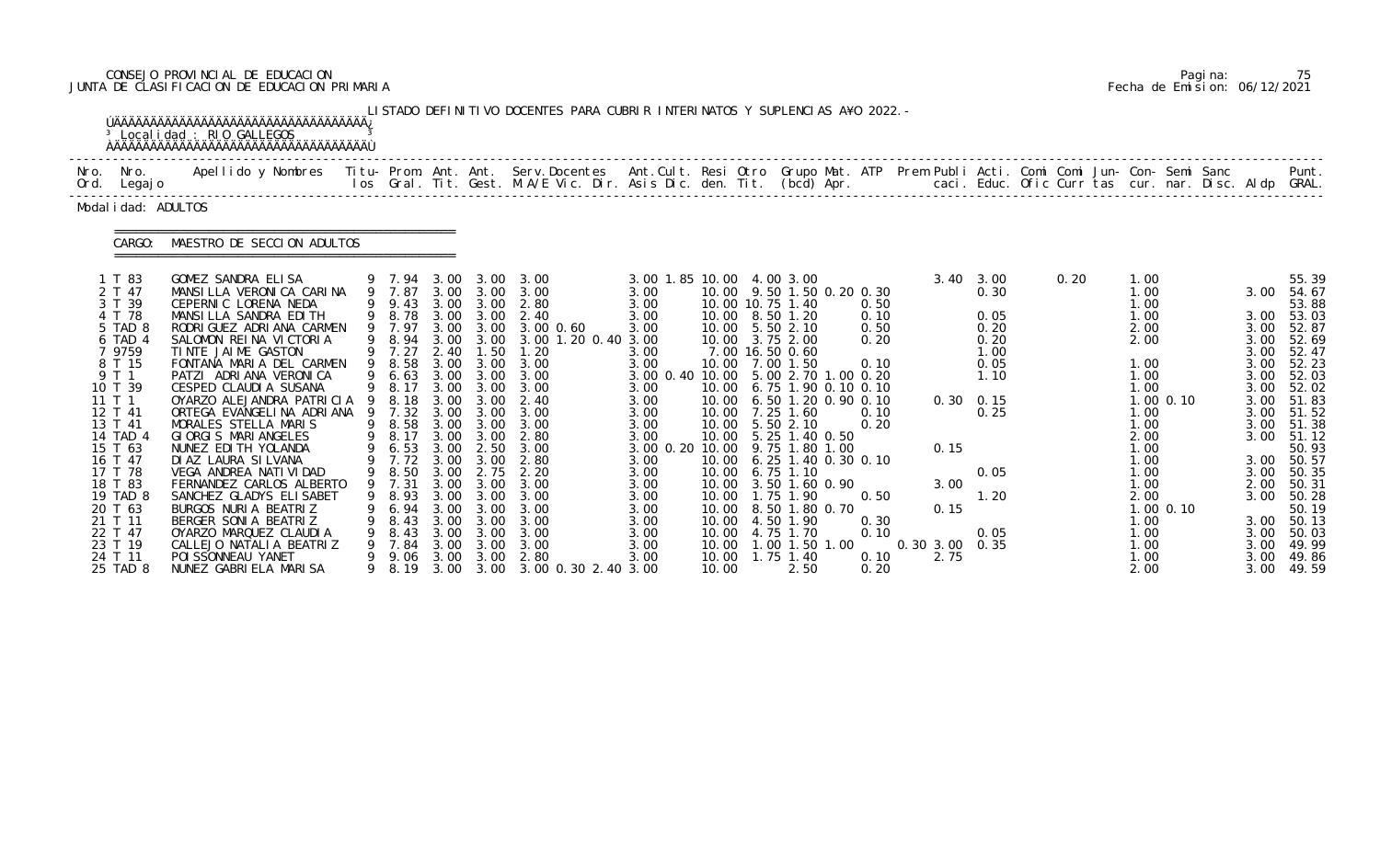# CONSEJO PROVINCIAL DE EDUCACION Pagina: 76 JUNTA DE CLASIFICACION DE EDUCACION PRIMARIA Fecha de Emision: 06/12/2021

|      |                     | <sup>3</sup> Localidad : RIO GALLEGOS                                                                                                                                                                                             |                  |              |              | LISTADO DEFINITIVO DOCENTES PARA CUBRIR INTERINATOS Y SUPLENCIAS A¥O 2022. - |                                     |                |                                    |              |      |                   |  |              |  |              |                     |
|------|---------------------|-----------------------------------------------------------------------------------------------------------------------------------------------------------------------------------------------------------------------------------|------------------|--------------|--------------|------------------------------------------------------------------------------|-------------------------------------|----------------|------------------------------------|--------------|------|-------------------|--|--------------|--|--------------|---------------------|
| Nro. | Nro.<br>Ord. Legajo | Apellido y Nombres - Titu- Prom. Ant. Ant. Serv.Docentes - Ant.Cult. Resi Otro Grupo Mat. ATP Prem Publi Acti. Comi Comi Jun- Con- Semi Sanc - - - Punt.<br>Ios Gral. Tit. Gest. M.A/E Vic. Dir. Asis Dic. den. Tit. (bcd) Apr. - |                  |              |              |                                                                              |                                     |                |                                    |              |      |                   |  |              |  |              |                     |
|      | CARGO:              | MAESTRO DE SECCION ADULTOS                                                                                                                                                                                                        |                  |              |              |                                                                              |                                     |                |                                    |              |      |                   |  |              |  |              |                     |
|      | 26 T 39             | LOMBARDI GRISELDA                                                                                                                                                                                                                 | 9 8.67           |              |              | 3.00 3.00 3.00                                                               | 3.00                                |                | 10.00 3.25 1.80 0.60 0.20          |              |      |                   |  | 1.00         |  | 3.00         | 49.52               |
|      | 27 T 41<br>28 T 81  | CARRIZO LIDIA NOEMI<br>SUBIRA GABRIELA LILIANA                                                                                                                                                                                    | 9 9.09           | 3.00         | 3.00         | 9 8.04 3.00 3.00 3.00<br>3.00                                                | 3.00<br>3.00                        |                | 10.00 7.25 2.10<br>10.00 3.00 1.70 | 0.10<br>0.10 |      | $0.45$ 0.05       |  | 1.00<br>1.00 |  | 3.00         | 49.49<br>49.39      |
|      | 29 T 11             | ASENCIO SUSANA INES                                                                                                                                                                                                               | 9 7.33           |              | 3.00 3.00    | 3.00                                                                         | 3.00                                |                | 10.00 3.25 2.00 1.00               |              |      | 0.30              |  | 1.00         |  | 3.00         | 48.88               |
|      | 30 TAD 4            | NANT MARISA ANGELICA                                                                                                                                                                                                              | 9 7.75           |              |              | 3.00 3.00 2.80 0.60 2.00 3.00                                                |                                     |                | 10.00 4.25 1.90                    | 0.10         |      | $0.05$ $0.20$     |  | 1.00         |  |              | 48.65               |
|      | 31 T 90             | GUEVARA SILVIA KARINA                                                                                                                                                                                                             | 9 8.30           | 3.00         | 3.00         | 3.00                                                                         | 3.00                                | 10.00          | 2.25 3.00                          | 0.10         |      |                   |  | 1.00         |  |              | 3.00 48.65          |
|      | 32 T 19             | MILESSI MARIA ELENA                                                                                                                                                                                                               | 9 8.56           |              | 3.00 3.00    | 3.00                                                                         | 3.00                                | 10.00          | 2.30                               | 0.10         |      | $2.40 \quad 0.25$ |  | 1.00         |  | 3.00         | 48.61               |
|      | 33 T 15             | ZELAYA SANDRA MARCELA                                                                                                                                                                                                             | 9 8.00           |              | 3.00 3.00    | 3.00                                                                         | 3.00                                |                | 10.00 2.50 2.30 0.40 0.10          |              |      | 0.10              |  | 1.00         |  | 3.00         | 48.40               |
|      | 34 T 19             | MANSILLA CINTYA EVELIN<br>WILCHE ROSANA INES                                                                                                                                                                                      | 9 7.75           | 3.00         | 3.00         | 3.00                                                                         | 3.00                                |                | 10.00  1.75  1.50  0.80  0.20      |              |      | $3.50\quad 0.85$  |  | 1.00<br>2.00 |  |              | 48.35               |
|      | 35 TAD 1<br>36 T 46 | LARRETA ELIANA SOLEDAD                                                                                                                                                                                                            | 9 8.19<br>9 9.16 |              | 3.00 3.00    | 3.00 3.00 3.00 0.60<br>3.00                                                  | 3.00<br>3.00                        | 10.00          | 1.00 1.70<br>10.00 2.00 1.90       | 0.10         |      | 0.75              |  | 1.00         |  | 3.00         | 3.00 48.24<br>48.16 |
|      | 37 T 58             | DI AZ ANA ELIZABETH                                                                                                                                                                                                               | 9 8.14           | 3.00         | 3.00         | 3.00                                                                         | 2.55                                |                | 10.00 6.75 1.60                    | 0.10         |      |                   |  | 1.00         |  |              | 48.14               |
|      | 38 T 33             | TERRON GONZALEZ MARIA                                                                                                                                                                                                             | 9 9.34           | 3.00         | 2.50         | 2.80                                                                         | 3.00                                |                | 10.00 3.00 1.40                    |              |      | 0.05              |  | 1.00         |  |              | 3.00 48.09          |
|      | 39 T 1              | CUEVAS GABRIELA ROSANA                                                                                                                                                                                                            | 9 8.15           |              | 3.00 3.00    | 2.80                                                                         | 3.00                                |                | 10.00 3.50 1.40                    |              |      |                   |  | 1.00         |  | 3.00         | 47.85               |
|      | 40 T 47             | MORILLO ZAPATA CARLA                                                                                                                                                                                                              | 8.06             | 3.00         | 2.25         | 1.80                                                                         | 3.00                                |                | 10.00 5.00 0.90 0.70 0.10          |              |      |                   |  | 1.00         |  | 3.00         | 47.81               |
|      | 41 T 19             | VERA ADELA MARGARITA                                                                                                                                                                                                              | 9 8.62           |              | 3.00 2.75    | 3.00                                                                         | 3.00 0.10 10.00 3.00 2.80 0.30 0.10 |                |                                    |              |      | $0.45$ 0.55       |  | 1.00         |  |              | 47.67               |
|      | 42 T 15             | BARRIA SILVIA MARIELA                                                                                                                                                                                                             | 9 7.23           | 3.00         | 1.50         | 2.20                                                                         | 3.00                                |                | 10.00 6.50 1.10                    | 0.10         |      |                   |  | 1.00         |  | 3.00         | 47.63               |
|      | 43 T 63             | QUI NTANA HUGO RENE                                                                                                                                                                                                               | 9 8.83           | 3.00         | 3.00         | 3.00                                                                         | 3.00 0.60 10.00 3.25 2.00 0.40 0.20 |                |                                    |              |      | 0.35              |  | 1.00         |  |              | 47.63               |
|      | 44 T 10             | GIMENEZ CARINA ALEJANDRA                                                                                                                                                                                                          |                  |              |              | 9 7.82 3.00 3.00 3.00                                                        | 3.00                                |                | 10.00 3.00 1.70                    |              |      | 0.10              |  | 1.00         |  |              | 3.00 47.62          |
|      | 45 T 58             | SAEZ ANGEL MARIANO                                                                                                                                                                                                                | 7.79             | 3.00         | 2.50         | 1.90                                                                         | 3.00                                | 10.00          | 5.25 1.00                          | 0.10         |      |                   |  | 1.00         |  | 3.00         | 47.54               |
|      | 46 T 91<br>47 T 90  | BARRIA PABLO RUBEN<br>ABRAMENKO MARIA LAURA                                                                                                                                                                                       | 8.59<br>8.63     | 3.00<br>3.00 | 3.00<br>3.00 | 2.80<br>3.00                                                                 | 3.00<br>3.00                        | 10.00<br>10.00 | 1.40<br>1.00 1.60 1.00             |              | 2.75 | 0.30              |  | 1.00<br>1.00 |  | 3.00<br>3.00 | 47.54<br>47.53      |
|      | 48 T 41             | CARRIZO SILVINA H                                                                                                                                                                                                                 | 7.15             | 3.00         | 3.00         | 3.00                                                                         | 3.00                                | 10.00          | 3.25 1.90                          | 0.20         |      |                   |  | 1.00         |  | 3.00         | 47.50               |
|      | 49 T 55             | ORSINI GISELA                                                                                                                                                                                                                     | 8.80             | 3.00         | 3.00         | 3.00                                                                         | 3.00 0.20 10.00                     |                | $.50$ 1.80                         | 0.20         |      |                   |  | 1.00         |  | 3.00         | 47.50               |
|      | 50 T 44             | ROJEL GRACI ELA YOLANDA                                                                                                                                                                                                           | 6.95             | 3.00         | 3.00         | 3.00                                                                         | 3.00                                | 10.00          | 3.00 2.40                          | 0.10         |      |                   |  | 1.00         |  | 3.00         | 47.45               |
|      | 51 T 58             | MALDONADO CARDENAS                                                                                                                                                                                                                | 8.32             | 3.00         | 3.00         | 3.00                                                                         | 3.00                                |                | 10.00 4.75 2.00 0.20               |              |      | 0.10              |  | 1.00         |  |              | 47.37               |

|  | Pagi na: | 76                           |
|--|----------|------------------------------|
|  |          | Fecha de Emision: 06/12/2021 |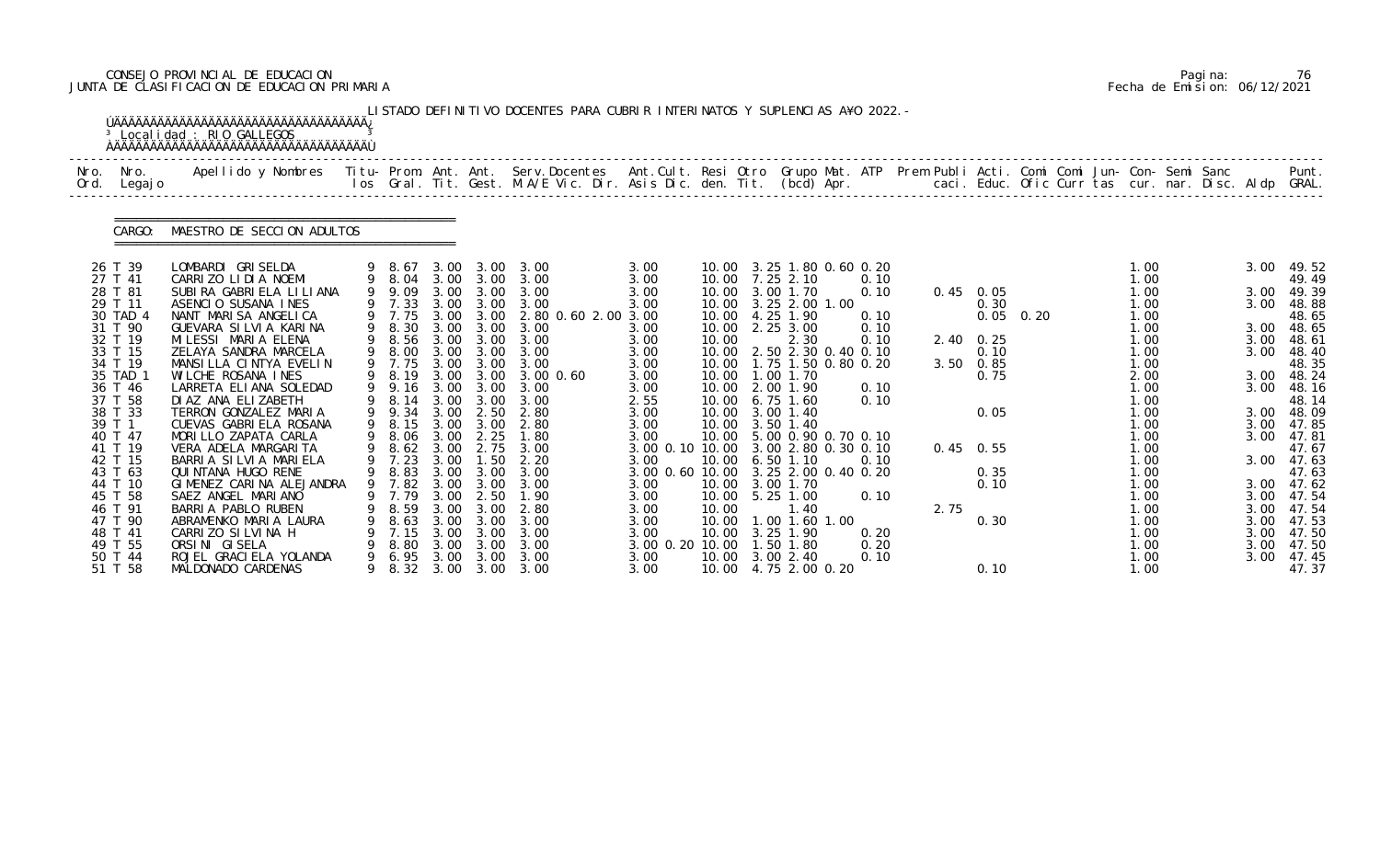# CONSEJO PROVINCIAL DE EDUCACION Pagina: 77 JUNTA DE CLASIFICACION DE EDUCACION PRIMARIA Fecha de Emision: 06/12/2021

|      |                     | <sup>3</sup> Localidad : RIO GALLEGOS                                                                                                    |     |                  |              |                   | LISTADO DEFINITIVO DOCENTES PARA CUBRIR INTERINATOS Y SUPLENCIAS A¥O 2022. -                                                     |                                                        |                |                   |                       |                               |      |                     |  |          |              |                |              |                     |
|------|---------------------|------------------------------------------------------------------------------------------------------------------------------------------|-----|------------------|--------------|-------------------|----------------------------------------------------------------------------------------------------------------------------------|--------------------------------------------------------|----------------|-------------------|-----------------------|-------------------------------|------|---------------------|--|----------|--------------|----------------|--------------|---------------------|
| Nro. | Nro.<br>Ord. Legajo | Apellido y Nombres Titu- Prom. Ant. Ant. Serv.Docentes Ant.Cult. Resi Otro Grupo Mat. ATP Prem Publi Acti. Comi Comi Jun- Con- Semi Sanc |     |                  |              |                   | los Gral. Tit. Gest. M.A/E Vic. Dir. Asis Dic. den. Tit. (bcd) Apr.         caci. Educ. Ofic Curr tas cur. nar. Disc. Aldp GRAL. |                                                        |                |                   |                       |                               |      |                     |  |          |              |                |              | Punt.               |
|      | CARGO:              | MAESTRO DE SECCION ADULTOS                                                                                                               |     |                  |              |                   |                                                                                                                                  |                                                        |                |                   |                       |                               |      |                     |  |          |              |                |              |                     |
|      | 52 T 78             | DI AZ CLAUDI A GRACI ELA                                                                                                                 |     |                  |              |                   | 9 7.74 3.00 3.00 2.80                                                                                                            | 3.00                                                   |                | 10.00 3.00 1.40   |                       | 0.10                          |      | 0.20                |  |          | 1.00         |                |              | 3.00 47.24          |
|      | 53 T 38<br>54 T 71  | DAZA SONIA<br>MACIAS PAOLA DE LOS A                                                                                                      |     | 9 8.05 3.00      |              | 3.00              | 9 6.53 3.00 3.00 3.00<br>3.00                                                                                                    | 3.00<br>3.00                                           |                | 10.00 3.25 1.90   | 10.00 2.50 1.20 0.40  | $0.10 \, 0.25$                |      | 0.15                |  |          | 1.00<br>1.00 |                | 3.00<br>3.00 | 47.18<br>47.15      |
|      | 55 T 46             | CASTRO ANGELICA B                                                                                                                        |     | 9 8.38           |              | $3.00\quad 3.00$  | 3.00                                                                                                                             | 3.00                                                   |                | 10.00  1.25  2.10 |                       | 0.20                          |      | 0.15                |  |          | 1.00         |                | 3.00         | 47.08               |
|      | 56 T 33             | MENDOZA EMILIA CRISTINA                                                                                                                  |     | 9 8.49           |              |                   | 3.00 3.00 3.00                                                                                                                   | 3.00                                                   |                | 10.00  1.00  2.10 |                       | 0.30                          |      | 0.10                |  |          | 1.00         |                | 3.00         | 46.99               |
|      | 57 0348             | VI LLARREAL MARI ANA LORENA                                                                                                              | - 9 | 8.49             | 3.00         | 3.00              | 3.00                                                                                                                             | 3.00                                                   |                |                   |                       | 10.00  1.00  1.60  0.60  0.10 |      | 0.10                |  | 0.101.00 |              |                | 3.00         | 46.99               |
|      | 58 9938             | LUCERO MARCELA VI VI ANA                                                                                                                 |     | 9 7.46           | 1.80         | 1.00              | 1.80                                                                                                                             | 0.75                                                   |                |                   | 10.00 11.00 0.40 0.40 |                               |      | 0.25                |  |          |              |                | 3.00         | 46.86               |
|      | 59 T 41<br>60 T 55  | CARDENAS AGUI LAR CLAUDIO<br>RIOS WALTER ALDO                                                                                            |     | 9 8.02<br>9 7.37 | 2.80<br>3.00 | 1.75<br>3.00      | 1.80<br>3.00                                                                                                                     | 2.65<br>3.00                                           | 10.00          | 10.00 5.50 0.90   |                       | 0.30<br>1.90 0.10 0.10        | 2.25 |                     |  |          | 1.00<br>1.00 |                | 3.00<br>3.00 | 46.72<br>46.72      |
|      | 61 T 47             | DESCH ANDREA LORENA                                                                                                                      |     | 9 8.12           | 3.00         | 3.00              | 3.00                                                                                                                             | 2.55                                                   |                | 10.00 2.50 1.50   |                       |                               |      |                     |  |          | 1.00         |                | 3.00         | 46.67               |
|      | 62 T 78             | ZAPICO MARCELA TAMARA                                                                                                                    |     | 9 7.90           |              | 3.00 3.00         | 3.00                                                                                                                             | 3.00                                                   |                | 10.00 2.00 1.60   |                       |                               | 0.15 |                     |  |          | 1.00         |                | 3.00         | 46.65               |
|      | 63 T 55             | WEBER NELIDA GRACIELA                                                                                                                    |     | 9 7.23           | 3.00         | 3.00              | 3.00                                                                                                                             | 3.00                                                   | 10.00          | 5.00 1.70         |                       |                               |      | 0.20                |  |          | 1.00         |                | 1.50 2.00    | 46.63               |
|      | 64 TAD 4            | DI AZ CLAUDI A VANESA                                                                                                                    |     | 9 7.63           | 3.00         | 3.00              | 2.80                                                                                                                             | 3.00                                                   |                | 10.00 2.50 1.40   |                       | 0.30                          |      |                     |  |          | 1.00         |                | 3.00         | 46.63               |
|      | 65 T 10             | NAVARRO EMILIO EFRAIN                                                                                                                    |     | 9 7.51           |              | 3.00 3.00         | 3.00                                                                                                                             | 3.00                                                   |                | 10.00 2.50 1.50   |                       | 0.10                          |      |                     |  |          | 1.00         |                | 3.00         | 46.61               |
|      | 66 T 44<br>67 T 19  | ANTI PANI CRISTIAN<br>MANAY MARCO ANTONIO                                                                                                | 9   | 9 7.48<br>6.58   | 3.00<br>3.00 | 3.00<br>3.00      | 3.00<br>3.00                                                                                                                     | 3.00<br>3.00                                           | 10.00<br>10.00 | 2.20              | 2.50 1.50 0.10        |                               |      | $2.50 \t 0.30$      |  |          | 1.00<br>1.00 |                | 3.00<br>3.00 | 46.58<br>46.58      |
|      | 68 T 78             | ABBATE GABRIELA LAURA                                                                                                                    |     | 9 8.47           |              |                   | 3.00 3.00 2.80                                                                                                                   | 3.00                                                   | 10.00          |                   |                       | 1.50 1.40 0.30 0.10           |      |                     |  |          | 1.00         |                | 3.00         | 46.57               |
|      | 69 T 46             | DUARTE CLAUDI A SI LVI NA                                                                                                                |     | 9 8.18           | 3.00         | 3.00              | 3.00                                                                                                                             | 3.00                                                   | 10.00          |                   |                       | 2.00 1.00 0.20                |      | 0.10                |  |          | 1.00         |                | 3.00         | 46.48               |
|      | 70 T 62             | MENCHINI ROSSANA M                                                                                                                       |     | 9 9.28           |              | 3.00 3.00         | 3.00                                                                                                                             | 3.00                                                   | 10.00          | 1.70              |                       | 0.20                          |      | 0.20                |  |          | 1.00         |                |              | 3.00 46.38          |
|      | 71 T 38             | GIMENEZ MARCELA ALEJANDRA                                                                                                                |     | 8.06             | 3.00         | 3.00              | 3.00                                                                                                                             | 3.00                                                   | 10.00          | 1.50 1.60         |                       | 0.20                          |      |                     |  |          | 1.00         |                |              | 3.00 46.36          |
|      | 72 TAD 1            | VALI ENTE ROSSANA EUGENIA                                                                                                                |     | 6. 58            | 3.00         | 3.00              | 3.00 0.90 1.60 3.00                                                                                                              |                                                        | 10.00          | 2.10              |                       | 0.10                          |      | 0.05                |  |          | 1.00         |                | 3.00         | 46.33               |
|      | 73 T 39<br>74 T 71  | FRANCHINI DANIELA MABEL<br>SOULEZ MARIANA LAURA                                                                                          |     | 9 8.67           | 3.00         | 3.00<br>3.00 3.00 | 2.20<br>3.00                                                                                                                     | 3.00 0.30 10.00 4.00 1.40 0.40 0.20<br>3.00 0.40 10.00 |                |                   | 1.50 0.60             |                               |      | 0.15                |  |          | 1.00         |                |              | 46.32<br>3.00 46.29 |
|      | 75 T 33             | CEPEDA MANUEL SANTOS                                                                                                                     |     | 8. 04<br>7.58    | 3.00         | 3.00              | 3.00                                                                                                                             | 3.00                                                   |                | 10.00  1.50  1.70 |                       | 0.30                          |      | $0.15$ 0.50<br>0.20 |  |          | 1.00         | $1.00 \, 0.10$ | 3.00         | 46.28               |
|      | 76 T 11             | PAOLETTI ANDREA VERONICA                                                                                                                 |     | 6. 85            | 2.80         | 2.00              | 1.00                                                                                                                             | 3.00                                                   |                | 10.00 7.00 0.50   |                       |                               |      |                     |  |          | 1.00         |                |              | 3.00 46.15          |
|      | 77 T 62             | NU EZ RENE RAFAEL                                                                                                                        |     |                  |              |                   | 9 8.34 3.00 3.00 3.00                                                                                                            | 2.90                                                   |                | 10.00  1.00  1.90 |                       |                               |      |                     |  |          | 1.00         |                |              | 3.00 46.14          |

|  | Pagi na: | 77                           |
|--|----------|------------------------------|
|  |          | Fecha de Emision: 06/12/2021 |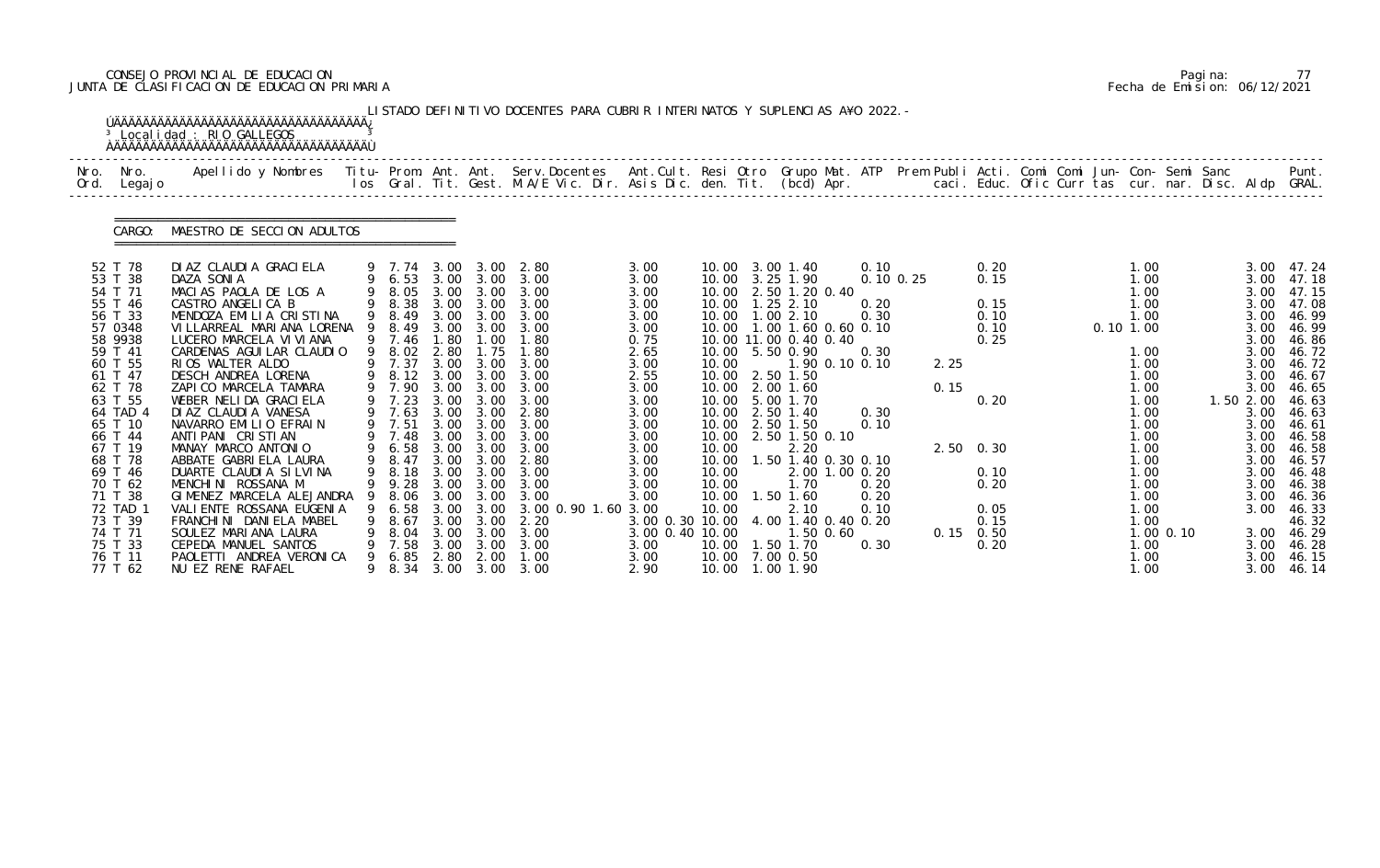# CONSEJO PROVINCIAL DE EDUCACION Pagina: 78 JUNTA DE CLASIFICACION DE EDUCACION PRIMARIA Fecha de Emision: 06/12/2021

|              |                      | <sup>3</sup> Localidad : RIO GALLEGOS                                                                                                                                                                                           |    |                            |              |                   | LISTADO DEFINITIVO DOCENTES PARA CUBRIR INTERINATOS Y SUPLENCIAS A¥O 2022. - |                         |                          |                        |                             |  |              |  |              |  |              |                 |
|--------------|----------------------|---------------------------------------------------------------------------------------------------------------------------------------------------------------------------------------------------------------------------------|----|----------------------------|--------------|-------------------|------------------------------------------------------------------------------|-------------------------|--------------------------|------------------------|-----------------------------|--|--------------|--|--------------|--|--------------|-----------------|
| Nro.<br>Ord. | Nro.<br>Legaj o      | Apellido y Nombres  Titu- Prom. Ant. Ant. Serv.Docentes  Ant.Cult. Resi Otro Grupo Mat. ATP Prem Publi Acti. Comi Comi Jun- Con- Semi Sanc         Punt.<br>Ios Gral. Tit. Gest. M.A/E Vic. Dir. Asis Dic. den. Tit. (bcd) Apr. |    |                            |              |                   |                                                                              |                         |                          |                        |                             |  |              |  |              |  |              |                 |
|              | CARGO:               | MAESTRO DE SECCION ADULTOS                                                                                                                                                                                                      |    |                            |              |                   |                                                                              |                         |                          |                        |                             |  |              |  |              |  |              |                 |
|              | 78 T 47<br>79 T 70   | MARTINEZ LUIS ALBERTO<br>BLANCA I TATI LAURA                                                                                                                                                                                    |    | 9 9.07<br>9 7.91           |              |                   | 3.00 3.00 3.00<br>3.00 3.00 3.00                                             | 3.00<br>3.00 0.60 10.00 | 10.00                    | 2.00                   | 1.90 0.40 0.30              |  | 0.05         |  | 1.00<br>1.00 |  | 3.00<br>3.00 | -46.12<br>46.11 |
|              | 80 9825              | BULNES ROMERO RAMONA DEL                                                                                                                                                                                                        |    | 9 8.56                     | 1.80         |                   | $0.50 \quad 0.50$                                                            | 3.00                    |                          | 10.00 9.50 0.20        |                             |  |              |  |              |  | 3.00         | 46.06           |
|              | 81 T 11<br>82 T 10   | BARRIA ALBA FLOR<br>OYARZO PAMELA DEL CARMEN                                                                                                                                                                                    |    | 9 7.46<br>9 7.75           | 3.00         | 3.00<br>3.00 3.00 | 3.00<br>2.60                                                                 | 3.00<br>3.00            | 10.00                    | 2.00 1.30 0.30         | 10.00 1.00 1.90 0.20 0.10   |  | 0.40         |  | 1.00<br>1.00 |  | 3.00<br>3.00 | 46.06<br>45.95  |
|              | 83 TAD 8             | CAMPUZANO I SABEL                                                                                                                                                                                                               |    | 9 7.97                     | 3.00         | 3.00              | 3.00                                                                         | 2.85                    | 10.00                    | 2.00                   | 0.10                        |  |              |  | 2.00         |  | 3.00         | 45.92           |
|              | 84 T 83              | CABANA SONIA BEATRIZ                                                                                                                                                                                                            |    | 9 6.95                     | 3.00         | 3.00              | 3.00                                                                         | 3.00                    | 10.00                    | $1.25$ 1.80            | 0.20                        |  | 0.70         |  | 1.00         |  | 3.00         | 45.90           |
|              | 85 T 39<br>86 T 44   | MARTINEZ JAVIER OSVALDO<br>BAHAMONDE VERONICA                                                                                                                                                                                   |    | 9 8.44<br>9 7.77           | 3.00         | 3.00 3.00<br>3.00 | 3.00<br>3.00                                                                 | 3.00<br>3.00            | 10.00<br>10.00           | 2.00<br>1.25 1.70      | 0.10                        |  | 0.35<br>0.15 |  | 1.00<br>1.00 |  | 3.00<br>3.00 | 45.89<br>45.87  |
|              | 87 T 90              | SAAVEDRA NANCY LILIANA                                                                                                                                                                                                          |    | 9 7.76                     | 3.00         | 3.00              | 3.00                                                                         | 3.00                    | 10.00                    | $1.50$ $1.50$          | 0.10                        |  |              |  | 1.00         |  | 3.00         | 45.86           |
|              | 88 T 78              | AGUERO LORENA OLGA                                                                                                                                                                                                              |    | 9 8.91                     |              | 3.00 3.00         | 3.00                                                                         | 3.00                    |                          | 10.00 2.25 1.60 1.00   |                             |  | 0.05         |  | 1.00         |  |              | 45.81           |
|              | 89 T 71              | JURADO FLORES ISABEL                                                                                                                                                                                                            |    | 9 7.60                     | 3.00         | 3.00              | 3.00                                                                         | 3.00                    | 10.00                    | 1.00 1.60 0.50         |                             |  | 0.05         |  | 1.00         |  | 3.00         | 45.75           |
|              | 90 T 58<br>91 8443   | ALINCASTRO MARIA ESTER<br>ACOSTA SILVIA MARIEL                                                                                                                                                                                  |    | 9 8.53<br>9 7.47           | 3.00<br>3.00 | 3.00<br>2.25      | 3.00<br>1.40                                                                 | 3.00<br>3.00            | 10.00                    | 1.90<br>8.40 7.50 0.70 | 0.30                        |  |              |  | 1.00         |  | 3.00<br>3.00 | 45.73<br>45.72  |
|              | 92 T 47              | ARRA¥O MARIA ALEJANDRA                                                                                                                                                                                                          |    | $9$ 7.22                   | 3.00         | 3.00              | 3.00                                                                         | 3.00                    | 10.00                    | 3.00 1.50              |                             |  |              |  | 1.00         |  | 2.00         | 45.72           |
|              | 93 T 58              | JUAREZ MARIA CLAUDIA                                                                                                                                                                                                            |    | 9 8.04                     | 3.00         | 3.00              | 3.00                                                                         | 3.00                    | 10.00                    | $1.00$ $1.60$          |                             |  |              |  | 1.00         |  | 3.00         | 45.64           |
|              | 94 T 11              | NAVARRO SARA AZUCENA                                                                                                                                                                                                            |    |                            |              |                   | 9 8.19 3.00 3.00 3.00                                                        | 3.00                    | 10.00                    | 2.00                   | 0.30                        |  | 0.15         |  | 1.00         |  | 3.00         | 45.64           |
|              | 95 T 62<br>96 T 46   | GALVAN CARLOS ALBERTO<br>ARGI ROPULOS ANDREA                                                                                                                                                                                    |    | 9 7.16<br>9 8.04 3.00 3.00 | 3.00         | 3.00              | 3.00<br>2.60                                                                 | 3.00<br>3.00            | 10.00<br>10.00 4.50 1.30 | 2.00 1.90              | 0.20<br>0.10                |  | 0.35<br>0.05 |  | 1.00<br>1.00 |  | 2.00         | 45.61<br>45.59  |
|              | 97 T 19              | SOSA ALEJANDRA DEL VALLE                                                                                                                                                                                                        | 9  | 7.90                       | 3.00         | 3.00              | 3.00                                                                         | 3.00                    | 10.00                    | 2.30                   | 0.30                        |  |              |  | 1.00         |  | 3.00         | 45.50           |
|              | 98 T 10              | NARANJO MARIANA BEATRIZ                                                                                                                                                                                                         |    | 8.55                       | 3.00         | 3.00              | 3.00                                                                         | 3.00                    | 10.00                    | 1.90                   |                             |  |              |  | 1.00         |  | 3.00         | 45.45           |
|              | 99 T 90              | AVALOS LUCIA INES                                                                                                                                                                                                               |    | 7.53                       | 3.00         | 3.00              | 3.00                                                                         | 3.00                    | 10.00                    | 2.40                   | 0.30                        |  | 0.20         |  | 1.00         |  | 3.00         | 45.43           |
|              | 100 T 71<br>101 T 47 | TERAN CARMEN NOEMI<br>ALARCON MARIA EMILIA                                                                                                                                                                                      |    | 6.95<br>7.18               | 3.00<br>3.00 | 3.00<br>3.00      | 3.00<br>3.00                                                                 | 3.00<br>3.00            | 10.00<br>10.00           | 2.25 1.90              | 0.30<br>2.50 3.00 0.50 0.10 |  | 0.10         |  | 1.00<br>1.00 |  | 2.00         | 45.40<br>45.38  |
|              | 102 T44              | CAPOBLANCO SARA IRMA                                                                                                                                                                                                            | 9. | 7.36                       | 3.00         | 3.00              | 3.00                                                                         | 3.00                    | 10.00                    | $1.25$ $1.60$          |                             |  | 0.15         |  | 1.00         |  | 3.00         | 45.36           |
|              | 103 T 63             | FLORES VICTOR MANUEL                                                                                                                                                                                                            |    | 9 8.00                     |              |                   | 3.00 3.00 3.00                                                               | 3.00                    | 10.00                    | 2.10                   | 0.10                        |  | 3.00 0.15    |  | 1.00         |  |              | 45.35           |

|  | Pagi na: | 78                           |
|--|----------|------------------------------|
|  |          | Fecha de Emision: 06/12/2021 |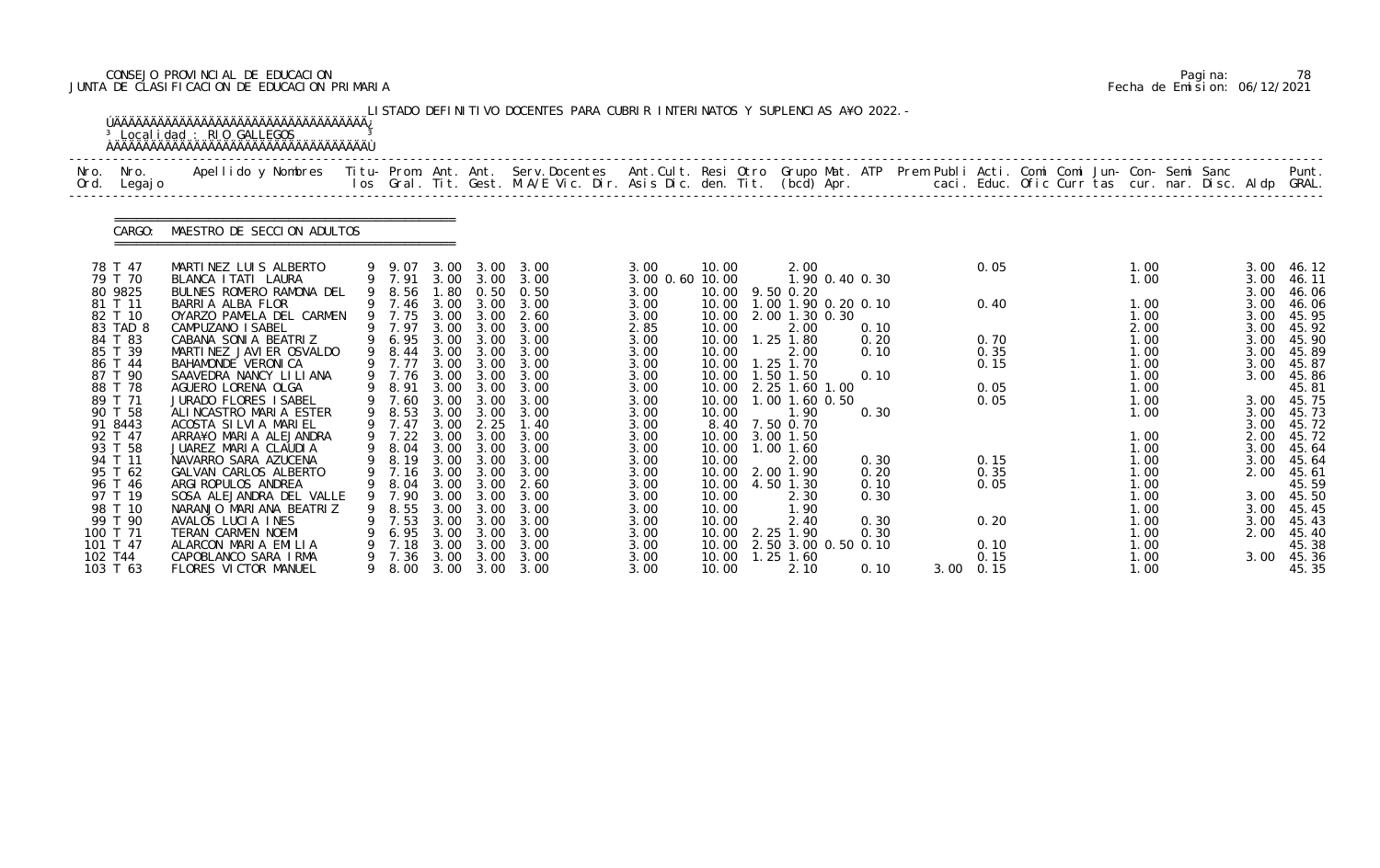# CONSEJO PROVINCIAL DE EDUCACION Pagina: 79 JUNTA DE CLASIFICACION DE EDUCACION PRIMARIA Fecha de Emision: 06/12/2021

|         |                      | <sup>3</sup> Localidad : RIO GALLEGOS<br><b>AAAAAAAAAAAAAAAAAAAAAAAAAAAAAAAAAAAA</b>                                                           |                  |      |                   | LISTADO DEFINITIVO DOCENTES PARA CUBRIR INTERINATOS Y SUPLENCIAS A¥O 2022. -                                                    |              |                |                            |      |      |              |  |              |  |      |                     |
|---------|----------------------|------------------------------------------------------------------------------------------------------------------------------------------------|------------------|------|-------------------|---------------------------------------------------------------------------------------------------------------------------------|--------------|----------------|----------------------------|------|------|--------------|--|--------------|--|------|---------------------|
| Ord.    | Nro. Nro.<br>Legaj o | Apellido y Nombres - Titu- Prom. Ant. Ant. Serv.Docentes - Ant.Cult. Resi Otro Grupo Mat. ATP - Prem Publi Acti. Comi Comi Jun- Con- Semi Sanc |                  |      |                   | los Gral. Tit. Gest. M.A/E Vic. Dir. Asis Dic. den. Tit. (bcd) Apr.        caci. Educ. Ofic Curr tas cur. nar. Disc. Aldp GRAL. |              |                |                            |      |      |              |  |              |  |      | Punt.               |
|         | CARGO:               | MAESTRO DE SECCION ADULTOS                                                                                                                     |                  |      |                   |                                                                                                                                 |              |                |                            |      |      |              |  |              |  |      |                     |
|         | 104 T 33             | LEDESMA GRACI ELA ANGELICA 9 7.67 3.00 3.00 3.00                                                                                               |                  |      |                   |                                                                                                                                 | 3.00         | 10.00          | 2.20                       | 0.20 |      | 0.25         |  | 1.00         |  | 3.00 | 45.32               |
|         | 105 TAD 4            | ZARACHO MARIA MERCEDES                                                                                                                         | 9 7.31           |      | 3.00 3.00         | 3.00                                                                                                                            | 3.00         | 10.00          | 3.00                       |      |      |              |  | 1.00         |  | 3.00 | 45.31               |
|         | 106 T 58             | GAMARRA MARIA ITATI                                                                                                                            |                  |      |                   | 9 6.60 3.00 3.00 3.00                                                                                                           | 3.00         | 10.00          | $1.25$ $2.00$              | 0.20 |      | 0.25         |  | 1.00         |  | 3.00 | 45.30               |
|         | 107 T 78<br>108 T 15 | BARROS PATRICIA MARIELA<br>BEROI ZA MI RTA MABEL                                                                                               | 9 7.53<br>9 8.08 |      |                   | 3.00 3.00 3.00<br>3.00 3.00 3.00                                                                                                | 3.00<br>3.00 | 10.00<br>10.00 | 1.00 1.70<br>$3.50$ $1.50$ | 0.10 |      |              |  | 1.00<br>1.00 |  | 3.00 | 45.23<br>45.18      |
|         | 109 T 44             | AGUERO EVANGELINA PAULA                                                                                                                        | 9 8.67           |      |                   | 3.00 3.00 2.80                                                                                                                  | 3.00         | 10.00          | 1.50                       |      |      | 0.20         |  | 1.00         |  |      | 3.00 45.17          |
|         | 110 T 19             | CARDENAS NEGRON PAOLA                                                                                                                          | 9 7.71           |      | $3.00 \quad 3.00$ | 3.00                                                                                                                            | 3.00         | 10.00          | 2.10                       | 0.30 |      | 0.05         |  | 1.00         |  |      | 3.00 45.16          |
|         | 111 T 70             | DI AZ CLAUDI A ALEJANDRA                                                                                                                       | 9 8.45           | 3.00 | 3.00              | 3.00                                                                                                                            | 3.00         | 10.00          | 1.40                       | 0.30 |      |              |  | 1.00         |  | 3.00 | 45.15               |
| 112 T 1 |                      | SANTI LLAN RUTH MARTA                                                                                                                          | 9 7.48           |      |                   | 3.00 3.00 3.00                                                                                                                  | 3.00         | 10.00          | 2.10 0.20 0.20             |      |      | 0.15         |  | 1.00         |  | 3.00 | 45.13               |
|         | 113 T 39             | LARA GLORIA VIVIANA                                                                                                                            | 9 7.92 3.00 3.00 |      |                   | 3.00                                                                                                                            | 3.00         | 10.00          | 1.90                       | 0.20 |      | 0.10         |  | 1.00         |  | 3.00 | 45.12               |
|         | 114 T 41             | SERRES MARIA LAURA                                                                                                                             | 9 7.40           | 3.00 | 3.00              | 3.00                                                                                                                            | 3.00         | 10.00          | 1.00 1.70                  |      |      |              |  | 1.00         |  | 3.00 | 45.10               |
|         | 115 T 78             | ACU¥A GERMAN DE LOS S                                                                                                                          |                  |      |                   | 9 8.08 3.00 3.00 3.00                                                                                                           | 3.00         |                | 10.00  1.25  3.00          | 0.40 |      | 0.30         |  | 1.00         |  |      | 45.03               |
|         | 116 T 11             | HERRERA JULIO RICARDO                                                                                                                          | 9 8.19           | 3.00 | 3.00              | 3.00                                                                                                                            | 3.00         | 10.00          | 1.70                       | 0.10 |      |              |  | 1.00         |  |      | 3.00 44.99          |
|         | 117 T 46             | ROJAS MARIANA IRENE                                                                                                                            | 9 8.48           | 3.00 | 3.00              | 2.80                                                                                                                            | 3.00         | 10.00          | 1.50 0.20                  |      |      |              |  | 1.00         |  | 3.00 | 44.98               |
|         | 118 T 19<br>119 T 55 | GOMEZ ANA LIA<br>PARRA RAMONA DEL CARMEN                                                                                                       | 9 6.99           |      | 3.00 3.00         | 9 8.22 3.00 3.00 3.00<br>3.00                                                                                                   | 3.00         | 10.00<br>10.00 | .60<br>3.25 1.60 0.60 0.30 | 0.10 |      | 0.05<br>0.15 |  | 1.00         |  | 3.00 | 44.97               |
|         | 120 T 58             | CAVALLO VANESA KARINA                                                                                                                          | 9 8.64           |      |                   | 3.00 3.00 3.00                                                                                                                  | 3.00<br>2.25 | 10.00          | 1.80                       | 0.20 |      |              |  | 1.00<br>1.00 |  |      | 44.89<br>3.00 44.89 |
|         | 121 T 70             | LARUFFA SANDRA MABEL                                                                                                                           |                  |      |                   | 9 6.77 3.00 3.00 3.00                                                                                                           | 3.00         |                | 10.00  0.50  2.20          | 0.40 |      |              |  | 1.00         |  | 3.00 | 44.87               |
|         | 122 T 33             | JUAREZ SANDRA ELIZABETH                                                                                                                        |                  |      |                   | 9 7.46 3.00 3.00 3.00                                                                                                           | 3.00         | 10.00          | 2.00                       | 0.40 |      |              |  | 1.00         |  |      | 3.00 44.86          |
|         | 123 T 71             | SAAVEDRA CLARA ISABEL                                                                                                                          | 8.04             | 3.00 | 3.00              | 3.00                                                                                                                            | 3.00         | 10.00          | 1.60                       | 0.20 |      |              |  | 1.00         |  |      | 3.00 44.84          |
|         | 124 T 10             | BELEIZAN RAMONA ALICIA                                                                                                                         | 7.87             | 3.00 | 3.00              | 3.00                                                                                                                            | 3.00         |                | 10.00 2.25 2.30            | 0.40 |      |              |  | 1.00         |  |      | 44.82               |
|         | 125 T 39             | VARGAS ANA JANET                                                                                                                               | 7.02             | 3.00 | 2.75              | 2.20                                                                                                                            | 2.90         | 10.00          | $1.25$ $1.20$              | 0.20 |      | 1.30         |  | 1.00         |  | 3.00 | 44.82               |
|         | 126 T 10             | CAMPORRO RODOLFO M                                                                                                                             | 7.68             | 3.00 | 3.00              | 3.00                                                                                                                            | 1.90         | 10.00          | 1.50 0.70                  |      | 1.00 |              |  | 1.00         |  | 3.00 | 44.78               |
|         | 127 T 58             | BAHAMONDE PAMELA ANDREA                                                                                                                        | 8.22             | 3.00 | 3.00              | 2.80                                                                                                                            | 3.00         | 10.00          | 1.40                       | 0.20 | 0.15 |              |  | 1.00         |  | 3.00 | 44.77               |
|         | 128 T 70             | ARGA¥ARAZ BARBARA ANDREA                                                                                                                       | 7.57             | 3.00 | 3.00              | 3.00                                                                                                                            | 2.70         | 10.00          | 2.10                       |      | 0.10 | 0.30         |  | 1.00         |  | 3.00 | 44.77               |
|         | 129 T 33             | GRANEROS JULIA ESTER                                                                                                                           | 9 6.56           | 3.00 | 3.00              | 3.00                                                                                                                            | 3.00         |                | 10.00  1.50  1.60          |      |      | 0.10         |  | 1.00         |  | 3.00 | 44.76               |

|  | Pagi na: |                              |
|--|----------|------------------------------|
|  |          | Fecha de Emision: 06/12/2021 |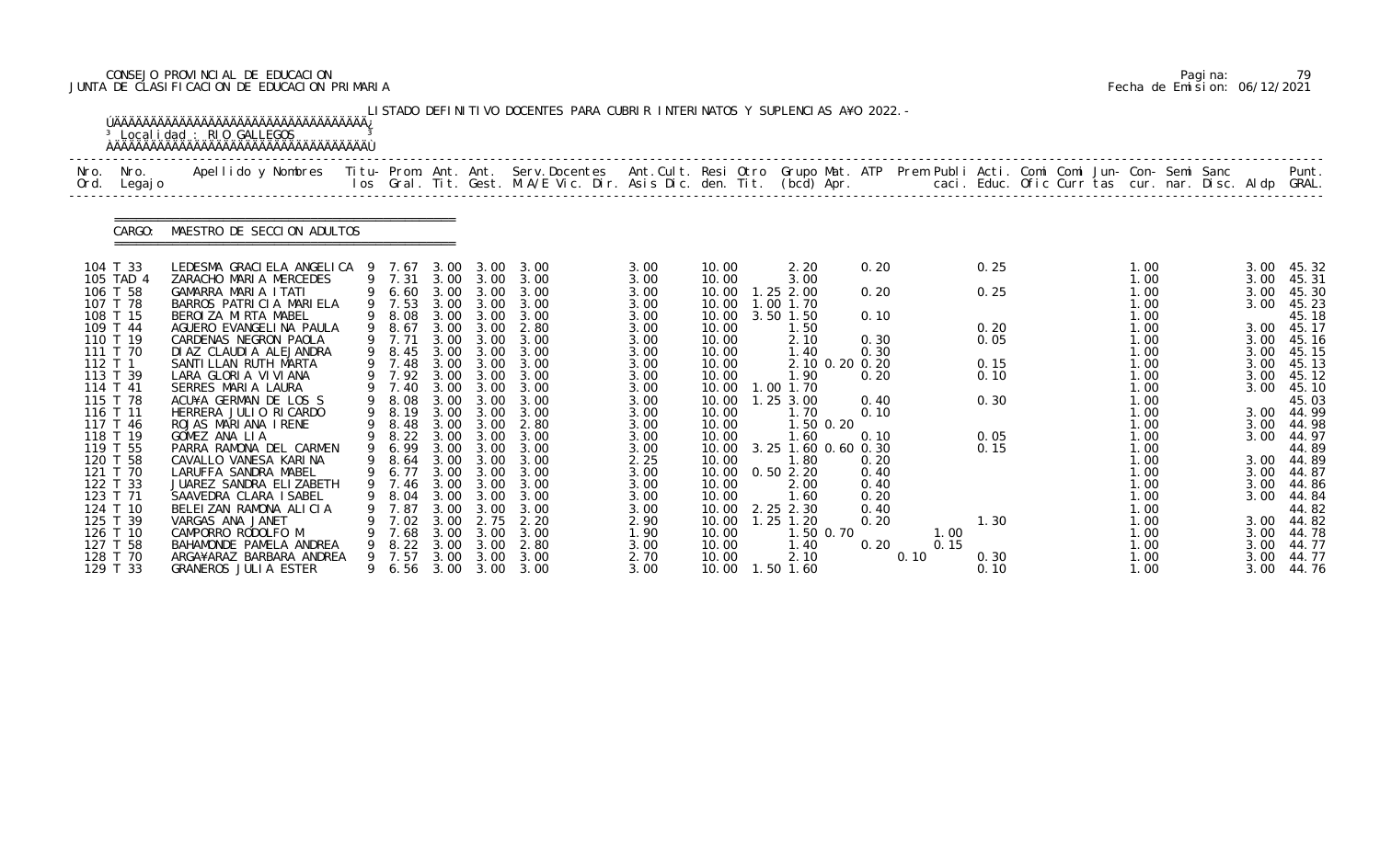# CONSEJO PROVINCIAL DE EDUCACION Pagina: 80 JUNTA DE CLASIFICACION DE EDUCACION PRIMARIA Fecha de Emision: 06/12/2021

|              |                      | <sup>3</sup> Localidad : RIO GALLEGOS                                                                                                                                                                                           |   |                  |              |                                       | LISTADO DEFINITIVO DOCENTES PARA CUBRIR INTERINATOS Y SUPLENCIAS A¥O 2022. - |              |                |                        |      |      |              |  |              |  |              |                |
|--------------|----------------------|---------------------------------------------------------------------------------------------------------------------------------------------------------------------------------------------------------------------------------|---|------------------|--------------|---------------------------------------|------------------------------------------------------------------------------|--------------|----------------|------------------------|------|------|--------------|--|--------------|--|--------------|----------------|
| Nro.<br>Ord. | Nro.<br>Legaj o      | Apellido y Nombres  Titu- Prom. Ant. Ant. Serv.Docentes  Ant.Cult. Resi Otro Grupo Mat. ATP Prem Publi Acti. Comi Comi Jun- Con- Semi Sanc         Punt.<br>Ios Gral. Tit. Gest. M.A/E Vic. Dir. Asis Dic. den. Tit. (bcd) Apr. |   |                  |              |                                       |                                                                              |              |                |                        |      |      |              |  |              |  |              |                |
|              | CARGO:               | MAESTRO DE SECCION ADULTOS                                                                                                                                                                                                      |   |                  |              |                                       |                                                                              |              |                |                        |      |      |              |  |              |  |              |                |
|              | 130 T 33             | CHALLI ER GUSTAVO ROBERTO                                                                                                                                                                                                       |   | 9 7.75           | 3.00         | 3.00                                  | 3.00                                                                         | 3.00         | 10.00          | 1.70                   |      |      | 0.30         |  | 1.00         |  | 3.00         | 44.75          |
|              | 131 T 46             | GIMENEZ ADRIANA PATRICIA                                                                                                                                                                                                        |   | 9 7.45 3.00 3.00 |              |                                       | 3.00                                                                         | 3.00         | 10.00          | 2.30                   |      |      |              |  | 1.00         |  | 3.00         | 44.75          |
|              | 132 T 90<br>133 T 47 | PEREZ ELIANA VALERIA<br>ORELLANA JORGELINA                                                                                                                                                                                      |   | 9 7.78<br>9 7.42 | 3.00<br>3.00 | 3.00<br>3.00                          | 3.00<br>3.00                                                                 | 3.00<br>3.00 | 10.00<br>10.00 | 1.60 0.10 0.20<br>2.30 |      |      | 0.05         |  | 1.00<br>1.00 |  | 3.00<br>3.00 | 44.73<br>44.72 |
|              |                      | 134 TP 7035 GARCIA VERONICA ESTHER                                                                                                                                                                                              |   | 9 8.56           |              | 3.00 3.00                             | 2.60                                                                         | 3.00         | 10.00          | $1.25$ $1.30$          |      |      |              |  |              |  | 3.00         | 44.71          |
|              | 135 T 10             | GONZALEZ ADRIANA PATRICIA 9                                                                                                                                                                                                     |   | 7.67             | 3.00         | 3.00                                  | 3.00                                                                         | 3.00         | 10.00          | 2.00                   |      |      |              |  | 1.00         |  | 3.00         | 44.67          |
|              | 136 T 1              | VILLAGRA MARTA DEL VALLE                                                                                                                                                                                                        |   | 9 7.41           | 3.00         | 2.75                                  | 3.00                                                                         | 3.00         | 10.00          | 4.00 1.50              |      |      |              |  | 1.00         |  |              | 44.66          |
|              | 137 5050             | VI LLORDO MATI LDE<br>CARDENAS NORMA ELIZABETH                                                                                                                                                                                  |   | 8.10             |              | 3.00 2.75<br>3.00                     | 3.00<br>3.00                                                                 | 3.00         | 10.00          | 1.80                   |      |      |              |  | 1.00         |  | 3.00         | 44.65          |
|              | 138 T 44<br>139 4864 | ZAPATA LUIS                                                                                                                                                                                                                     | 9 | 7.34<br>7.66     | 3.00<br>3.00 | 3.00                                  | 3.00                                                                         | 3.00<br>3.00 | 10.00<br>10.00 | 1.70 0.40 0.20<br>1.90 |      |      | 0.05         |  | 1.00<br>1.00 |  | 3.00<br>3.00 | 44.64<br>44.61 |
|              | 140 T 81             | RAMIREZ MABEL MARIA LILIA 9                                                                                                                                                                                                     |   | 8.64             |              |                                       | 3.00                                                                         | 3.00         | 10.00          | 1.80                   | 0.10 |      |              |  | 1.00         |  | 2.00         | 44.54          |
|              | 141 TAD 4            | ACCARINO ADRIANA                                                                                                                                                                                                                | 9 | 9.18             |              | 3.00 3.00<br>3.00 2.25                | 1.70 0.30                                                                    | 3.00         | 10.00          | 1.00 0.90              | 0.20 |      |              |  | 1.00         |  | 3.00         | 44.53          |
|              | 142 T 90             | SIAREZ ROSANA LUCIA                                                                                                                                                                                                             |   | 9 7.59           | 3.00         | 3.00                                  | 3.00                                                                         | 3.00         | 10.00          | 1.80                   |      |      | 0.10         |  | 1.00         |  | 3.00         | 44.49          |
|              | 143 T 83             | PRUYAS JORGE ALBERTO                                                                                                                                                                                                            |   | 9 7.16           | 3.00         | 3.00                                  | 3.00                                                                         | 3.00         | 10.00          | 2.10                   | 0.20 |      |              |  | 1.00         |  | 3.00         | 44.46          |
|              | 144 T 1<br>145 T 10  | BARRAGAN CARINA DANIELA<br>CARRIZO SONIA ELIZABETH                                                                                                                                                                              |   | 8.30<br>9 8.39   | 3.00<br>3.00 | 3.00<br>3.00                          | 3.00<br>2.60                                                                 | 3.00<br>3.00 | 10.00<br>10.00 | 1.80 0.20<br>1.30      | 0.10 |      | 0.15<br>0.05 |  | 1.00<br>1.00 |  | 2.00<br>3.00 | 44.45<br>44.44 |
|              | 146 T 1              | FLEITA CECILIA VERONICA                                                                                                                                                                                                         |   | 9 7.09           |              | $3.00\quad 3.00$                      | 3.00                                                                         | 3.00         | 10.00          | 1.60 0.50 0.20         |      |      |              |  | 1.00         |  | 3.00         | 44.39          |
|              | 147 T 58             | FERNANDEZ ANALIA MABEL                                                                                                                                                                                                          |   | 9 7.68           | 3.00         | 3.00                                  | 3.00                                                                         | 3.00         | 10.00          | 1.50                   | 0.10 |      | 0.10         |  | 1.00         |  | 3.00         | 44.38          |
|              | 148 T 10             | MANSILLA PATRICIA                                                                                                                                                                                                               |   | 9 8.48 3.00 3.00 |              |                                       | 2.60                                                                         | 3.00         | 10.00          | 1.30                   |      |      |              |  | 1.00         |  | 3.00         | 44.38          |
|              | 149 T 15             | SAVALA RAUL FRANCI SCO                                                                                                                                                                                                          |   | 6.05             | 3.00         | 3.00                                  | 3.00                                                                         | 3.00         | 10.00          | 1.50 1.80              |      |      |              |  | 1.00         |  | 3.00         | 44.35          |
|              | 150 T 78             | GODOY ROXANA MABEL                                                                                                                                                                                                              |   | 7.30             | 3.00         | 3.00                                  | 3.00                                                                         | 3.00         | 10.00          | 1.90                   |      | 0.15 |              |  | 1.00         |  | 3.00         | 44.35          |
|              | 151 T 15<br>152 T 78 | MUNOZ CUITINO PATRICIA C<br>CORDOVA PAULA VANINA                                                                                                                                                                                |   | 7.29<br>8.24     | 2.60<br>3.00 | $\overline{\phantom{0}}$ . 25<br>3.00 | 1.60<br>3.00                                                                 | 3.00<br>3.00 | 10.00<br>10.00 | 4.75 0.80<br>1.60      | 0.20 |      | 0.25         |  | 1.00<br>1.00 |  | 3.00<br>2.00 | 44.29<br>44.29 |
|              | 153 T 1              | REINOSO NORMA DEL VALLE                                                                                                                                                                                                         |   | 5.45             | 3.00         | 3.00                                  | 3.00                                                                         | 3.00         | 10.00          | 2.40 0.30 0.50         |      |      | 0.60         |  | 1.00         |  | 3.00         | 44.25          |
|              | 154 T 47             | ROMERO NI LDA ROSA                                                                                                                                                                                                              |   | 7.45             | 3.00         | 3.00                                  | 3.00                                                                         | 3.00         | 10.00          | 1.70                   | 0.10 |      |              |  | 1.00         |  | 3.00         | 44.25          |
|              | 155 T 19             | DUARTE MARIA CONCEPCION                                                                                                                                                                                                         |   | 9 7.65           | 3.00         |                                       | 3.00 3.00                                                                    | 3.00         | 10.00          | 1.50                   | 0.10 |      |              |  | 1.00         |  | 3.00         | 44.25          |

|  | Pagi na: | 80                           |
|--|----------|------------------------------|
|  |          | Fecha de Emision: 06/12/2021 |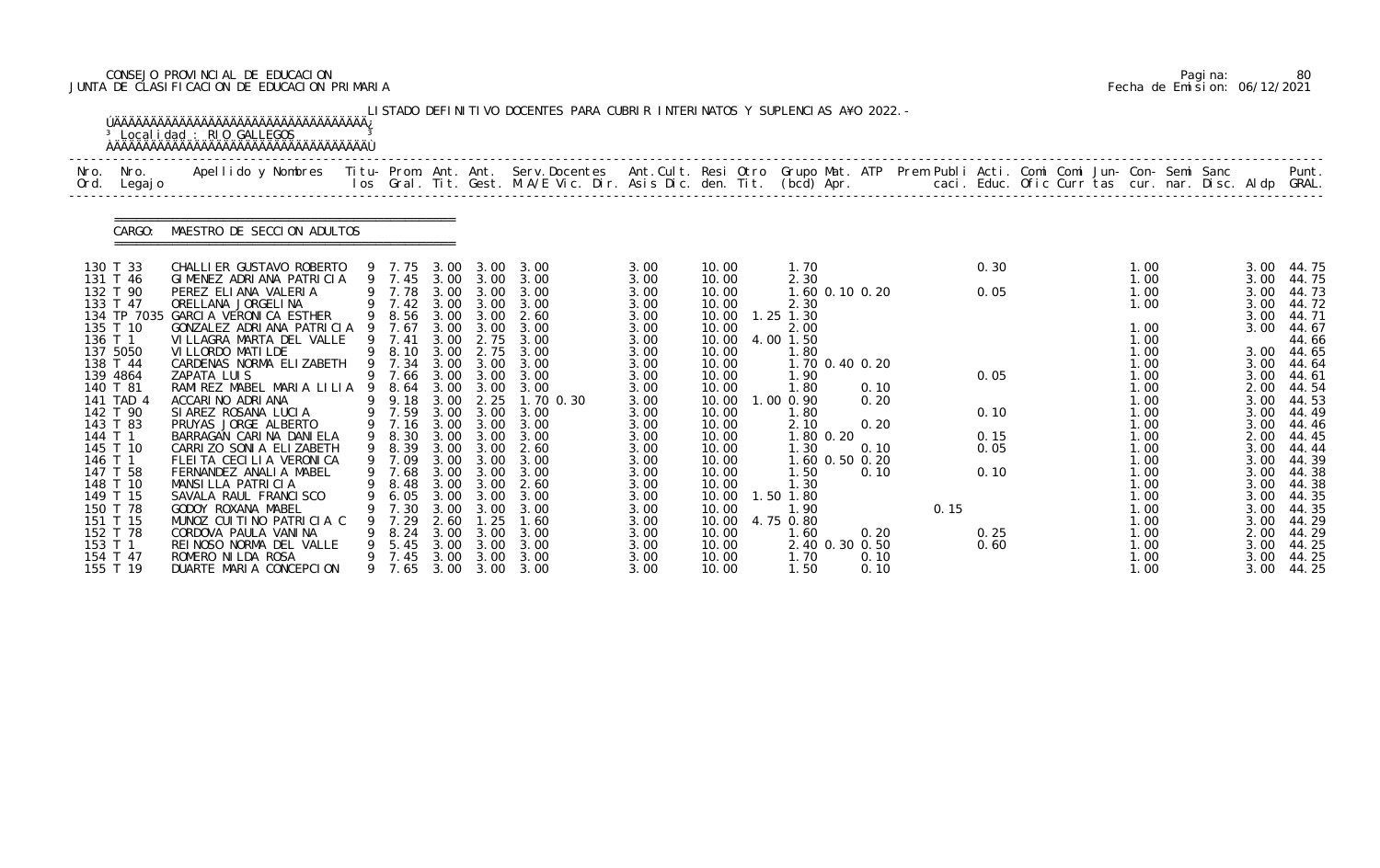# CONSEJO PROVINCIAL DE EDUCACION Pagina: 81 JUNTA DE CLASIFICACION DE EDUCACION PRIMARIA Fecha de Emision: 06/12/2021

| Nro.<br>Ord.       | Nro.<br>Legaj o      | Apellido y Nombres - Titu- Prom. Ant. Ant. Serv.Docentes - Ant.Cult. Resi Otro Grupo Mat. ATP - Prem Publi Acti. Comi Comi Jun- Con- Semi Sanc |   |                  |              |                   | los Gral. Tit. Gest. M.A/E Vic. Dir. Asis Dic. den. Tit. (bcd) Apr.       caci. Educ. Ofic Curr tas cur. nar. Disc. Aldp GRAL. |              |                |                               |      |      |                   |  |              |  |              | Punt.          |
|--------------------|----------------------|------------------------------------------------------------------------------------------------------------------------------------------------|---|------------------|--------------|-------------------|--------------------------------------------------------------------------------------------------------------------------------|--------------|----------------|-------------------------------|------|------|-------------------|--|--------------|--|--------------|----------------|
|                    | CARGO:               | MAESTRO DE SECCION ADULTOS                                                                                                                     |   |                  |              |                   |                                                                                                                                |              |                |                               |      |      |                   |  |              |  |              |                |
| 156 T 71           |                      | CONDOLEO CLAUDIA LORENA                                                                                                                        |   | 9 7.54           | 3.00         | 3.00              | 3.00                                                                                                                           | 3.00         | 10.00          | 1.70                          |      |      |                   |  | 1.00         |  | 3.00         | 44.24          |
|                    | 157 T 62             | BARCOS GLADIS BEATRIZ                                                                                                                          |   | 9 7.56 3.00 3.00 |              |                   | 3.00                                                                                                                           | 3.00         | 10.00          | 2.25 2.10                     | 0.20 |      | 0.10              |  | 1.00         |  |              | 44.21          |
|                    | 158 T 33             | ZELAYA ELIZABETH DEL C                                                                                                                         |   | 9 7.30           | 3.00         |                   | 3.00 3.00                                                                                                                      | 3.00         | 10.00          | 1.70                          | 0.10 |      | 0.10              |  | 1.00         |  | 3.00         | 44.20          |
|                    | 159 T 58<br>160 T 11 | MARTINEZ FABIANA CARINA<br>LAMAS PAULA ANDREA                                                                                                  |   | 9 8.30<br>9 7.49 | 3.00         | 3.00              | 2.40<br>3.00 3.00 3.00                                                                                                         | 3.00<br>3.00 | 10.00<br>10.00 | 1.20<br>1.70                  | 0.20 |      | 0.10              |  | 1.00<br>1.00 |  | 3.00<br>3.00 | 44.20<br>44.19 |
|                    | 161 T 78             | LEDESMA SANDRA ROSA                                                                                                                            |   | 9 7.06           | 3.00         | 3.00              | 3.00                                                                                                                           | 3.00         | 10.00          | 2.00                          | 0.10 |      |                   |  | 1.00         |  | 3.00         | 44.16          |
|                    | 162 7808             | ROSALES MARIA ELENA                                                                                                                            |   | 9 8.36           | 3.00         | 3.00              | 3.00                                                                                                                           | 3.00         | 9.80           | 2.00                          |      |      |                   |  |              |  | 3.00         | 44.16          |
|                    | 163 T 90             | I RI ARTE BLANCA ANALIA                                                                                                                        |   | 9 8.24           | 3.00         | 3.00              | 3.00                                                                                                                           | 3.00         | 10.00          | 1.50 2.10 0.30                |      |      |                   |  | 1.00         |  |              | 44.14          |
|                    | 164 T 78             | PEREZ JORGE OMAR                                                                                                                               |   | 8.63             | 3.00         | 3.00              | 2.60                                                                                                                           | 3.00         | 10.00          | 1.30                          |      |      | $0.25 \quad 0.30$ |  | 1.00         |  | 2.00         | 44.08          |
|                    | 165 T 39             | CARO MARCELA ANALIA                                                                                                                            |   | 9 7.35           |              | 3.00 3.00         | 3.00                                                                                                                           | 3.00         | 10.00          | 1.60                          | 0.10 |      |                   |  | 1.00         |  |              | 3.00 44.05     |
|                    | 166 T 58             | RISSO PATRON SELVA SUSANA 9                                                                                                                    |   | 6.24             | 3.00         |                   | $3.00 \quad 3.00$                                                                                                              | 3.00         | 10.00          | $1.00$ $1.60$                 | 0.10 |      | 0.10              |  | 1.00         |  | 3.00         | 44.04          |
|                    | 167 T 41             | VALENZUELA MARIA LAURA                                                                                                                         |   | 9 7.50           | 3.00         | 3.00              | 2.80                                                                                                                           | 3.00         | 10.00          | 1.40                          | 0.30 |      |                   |  | 1.00         |  | 3.00         | 44.00          |
|                    | 168 T 63             | GONZALEZ SANDRA MARIEL                                                                                                                         |   | 9 6.44           |              | $3.00 \quad 3.00$ | 3.00                                                                                                                           | 3.00         |                | 10.00 3.25 1.70 0.60          |      |      |                   |  | 1.00         |  |              | 43.99          |
|                    | 169 T 39             | FLORES VILLAGRA GABRIELA                                                                                                                       | 9 | 8.07             | 3.00         | 3.00              | 2.60                                                                                                                           | 3.00         | 10.00          | 1.30                          |      |      |                   |  | 1.00         |  |              | 3.00 43.97     |
|                    | 170 T 10             | GARRIBIA MARIA LAURA                                                                                                                           |   | 8.46             | 3.00         | 3.00              | 3.00                                                                                                                           | 3.00         | 10.00          | 1.50                          |      |      |                   |  | 1.00         |  | 2.00         | 43.96          |
|                    | 171 5628             | OTTI NO WALDO JUAN                                                                                                                             |   | 9 7.79           |              | 3.00 2.75         | 2.20                                                                                                                           | 1.60         |                | 10.00 3.50 1.10               |      |      |                   |  |              |  | 3.00         | 43.94          |
|                    | 172 T 39             | OVI EDO BEATRIZ ELI SABET                                                                                                                      |   | 9 8.23           |              |                   | 3.00 2.75 2.20                                                                                                                 | 3.00         |                | 10.00 3.00 1.70               |      |      |                   |  | 1.00         |  |              | 43.88          |
|                    | 173 T 70             | PILLON MARIA ADRIANA                                                                                                                           |   | 9 8.32 3.00 3.00 |              |                   | 3.00                                                                                                                           | 3.00         |                | 10.00  1.25  1.80  0.40  0.10 |      |      |                   |  | 1.00         |  |              | 43.87          |
|                    | 174 T 91             | SOLIS ANDREA DEL VALLE                                                                                                                         |   | 9 7.11 3.00 2.00 |              |                   | 1.60                                                                                                                           | 3.00         |                | 9.10 3.25 0.80 1.00           |      |      |                   |  | 1.00         |  |              | 3.00 43.86     |
| 175 T 1<br>176 T 1 |                      | GUAQUIN MARCELA ELIANA                                                                                                                         |   | 7.23             | 3.00<br>3.00 | 3.00<br>3.00      | 3.00                                                                                                                           | 3.00         | 10.00          | 1.60                          |      |      |                   |  | 1.00         |  |              | 3.00 43.83     |
|                    | 177 T 10             | FLORES CASTRO HILDA<br>MORALES PAMELA SILVINA                                                                                                  |   | 6.41             | 3.00         | 3.00              | 3.00<br>2.80                                                                                                                   | 3.00         | 10.00          | 2.30<br>1. 40                 | 0.20 |      | 0.10              |  | 1.00         |  | 3.00         | 43.81<br>43.80 |
|                    | 178 4841             | BUJACI CH MONICA LILIANA                                                                                                                       |   | 7.40<br>8.14     | 3.00         | 3.00              | 3.00                                                                                                                           | 3.00<br>0.40 | 10.00<br>10.00 | 00 1.50 0.90 0.10             |      | 0.75 |                   |  | 1.00         |  | 3.00<br>3.00 | 43.79          |
|                    | 179 5594             | SORAI RE CECILIA VI VI ANA                                                                                                                     |   | 8.17             | 3.00         | 3.00              | 2.60                                                                                                                           | 3.00         | 10.00          | $0.50$ 1.40                   |      |      | 0.10              |  |              |  | 3.00         | 43.77          |
|                    | 180 T 81             | CARO MARLEN ROXANA                                                                                                                             |   | 6.92             | 3.00         | 3.00              | 3.00                                                                                                                           | 3.00         | 10.00          | 1. 80                         |      |      | 0.05              |  | 1.00         |  | 3.00         | 43.77          |
|                    | 181 T 47             | GALLO MATILDE DEL VALLE                                                                                                                        |   | 8.88             | 3.00         | 3.00              | 3.00                                                                                                                           | 2.70         |                | 10.00  1.25  1.80             |      |      |                   |  | 1.00         |  |              | 43.63          |

|  | Pagi na: | 81                           |
|--|----------|------------------------------|
|  |          | Fecha de Emision: 06/12/2021 |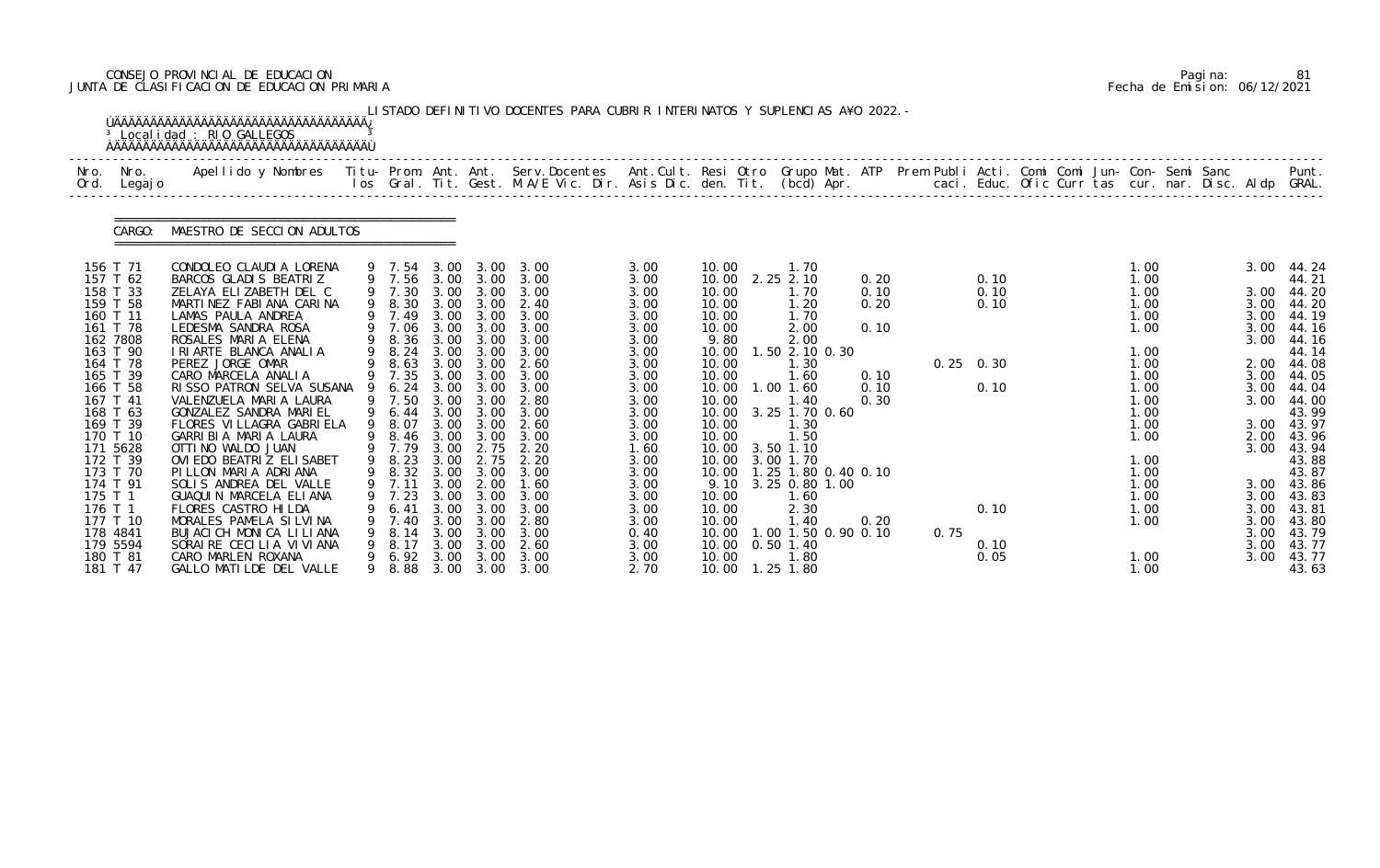# CONSEJO PROVINCIAL DE EDUCACION Pagina: 82 JUNTA DE CLASIFICACION DE EDUCACION PRIMARIA Fecha de Emision: 06/12/2021

| Nro.<br>Ord.                     | Nro.<br>Legaj o | Apellido y Nombres Titu- Prom. Ant. Ant. Serv.Docentes Ant.Cult. Resi Otro Grupo Mat. ATP Prem Publi Acti. Comi Comi Jun- Con- Semi Sanc |   |                            |                      |                                        | los Gral. Tit. Gest. M.A/E Vic. Dir. Asis Dic. den. Tit. (bcd) Apr.        caci. Educ. Ofic Curr tas cur. nar. Disc. Aldp GRAL. |                      |                         |                                        |                      |              |              |  |                      |  |                      | Punt.                        |
|----------------------------------|-----------------|------------------------------------------------------------------------------------------------------------------------------------------|---|----------------------------|----------------------|----------------------------------------|---------------------------------------------------------------------------------------------------------------------------------|----------------------|-------------------------|----------------------------------------|----------------------|--------------|--------------|--|----------------------|--|----------------------|------------------------------|
|                                  | CARGO:          | MAESTRO DE SECCION ADULTOS                                                                                                               |   |                            |                      |                                        |                                                                                                                                 |                      |                         |                                        |                      |              |              |  |                      |  |                      |                              |
| 182 T 70<br>183 T 62<br>184 4661 |                 | LIND INDIANA ISABEL<br>HERNANDEZ SANDRA MARIANA<br>ARREBOLA RAFAEL EMILIO                                                                |   | 9 7.62<br>9 7.67<br>9 8.13 | 3.00<br>3.00         | 3.00<br>3.00 3.00<br>3.00              | 2.60<br>2.40<br>3.00                                                                                                            | 3.00<br>1.95<br>2.40 | 10.00<br>10.00<br>10.00 | 1.30<br>$1.25$ $1.20$<br>1.90          | 0.10<br>0.10<br>0.10 |              |              |  | 1.00<br>1.00         |  | 3.00<br>3.00<br>3.00 | 43.62<br>43.57<br>43.53      |
| 185 T 90<br>186 T 15             |                 | TREBOTIC CRISTINA C<br>VEGA MARIA SOLEDAD                                                                                                |   | 9 7.47<br>9 7.30           | 3.00                 | 3.00<br>3.00 2.00                      | 3.00<br>2.00                                                                                                                    | 3.00<br>3.00         | 10.00<br>10.00          | 1.90<br>2.00 1.00                      | 0.10<br>0.20         |              | 0.05         |  | 1.00                 |  | 3.00<br>3.00         | 43.52<br>43.50               |
| 187 T 19<br>188 T 44<br>189 T 33 |                 | SANCHEZ VI VI ANA ALEJANDRA<br>BOCKELMANN MARIA SONIA<br>SANTANA MARGARI TA MABEL                                                        | 9 | 7.18<br>9 8.66<br>8.35     | 3.00<br>3.00<br>2.80 | 2.50<br>2.50<br>2.25                   | 1.80<br>2.20<br>1.90                                                                                                            | 3.00<br>2.80<br>2.95 | 10.00<br>10.00<br>10.00 | 2.00 0.90<br>1.10<br>1.25 0.90         | 0.10                 |              | 0.15         |  | 1.00<br>1.00<br>1.00 |  | 3.00<br>3.00<br>3.00 | 43.48<br>43.41<br>43.40      |
| 190 8436<br>191 T 83<br>192 T 15 |                 | TORRES NORMA DEL CARMEN<br>FERNANDEZ GUSTAVO ADOLFO<br>RI POLL CLAUDI A ANDREA                                                           |   | 9 5.77<br>9 8.51<br>9 7.74 | 3.00<br>3.00<br>2.20 | 3.00<br>3.00<br>0.75                   | 3.00<br>3.00<br>1.30                                                                                                            | 2.20<br>3.00<br>1.90 | 10.00<br>10.00<br>10.00 | $.25$ 1.90<br>1.70<br>5.50 0.60        |                      | 1.00<br>0.15 | 0.15         |  | 1.00<br>1.00<br>1.00 |  | 3.00<br>3.00         | 43.27<br>43.21<br>43.14      |
| 193 T 10<br>194 T 33             |                 | MU¥OZ PAOLA ALEJANDRA<br>LEDESMA CELIA ESTHER                                                                                            |   | 7.54<br>9 7.58             | 3.00<br>3.00         | 3.00<br>3.00                           | 2.40<br>2.60                                                                                                                    | 3.00<br>2.50         | 10.00<br>10.00          | 1. 20<br>1.30                          |                      |              | 0.15         |  | 1.00<br>1.00         |  | 3.00<br>3.00         | 43.14<br>43.13               |
| 195 5252<br>196 TAD<br>197 T 83  |                 | OTTINO NADIA ESTER<br>INFRAN LUIS ALBERTO<br>BLANCO ANGELA PAOLA                                                                         |   | 9.01<br>6.70<br>7.72       | 3.00<br>3.00<br>3.00 | 3.00<br>3.00<br>3.00                   | 3.00<br>3.00<br>2.20                                                                                                            | 3.00<br>3.00<br>3.00 | 10.00<br>10.00<br>10.00 | 1.80<br>2.20 0.80 0.30<br>1.10         | 0.10                 |              | 0.20<br>0.10 |  | 1.00<br>2.00<br>1.00 |  |                      | 43.11<br>43.10<br>3.00 43.02 |
| 198 T 58<br>199 T 1<br>200 T 19  |                 | VERGARA STELLA MARIS<br>MANSILLA SILVIA EDITH<br>ROJAS CRISTINA BEATRIZ                                                                  | 9 | 6.67<br>9 8.04<br>9 8.44   | 3.00                 | 3.00 2.75<br>3.00<br>$3.00 \quad 3.00$ | 3.00<br>3.00<br>3.00                                                                                                            | 3.00<br>3.00<br>3.00 | 10.00<br>10.00<br>10.00 | 1.50<br>1.00 1.90<br>2.10              | 0.40                 |              | 0.05         |  | 1.00<br>1.00<br>1.00 |  | 3.00                 | 42.97<br>42.94<br>42.94      |
| 201 T 39<br>202 TAD              |                 | TRAYO GUI LLERMO VI DAL<br>SALGUERO SANDRA MONICA                                                                                        |   | 6.44<br>6.67               | 3.00<br>3.00         | 3.00<br>3.00                           | 3.00<br>3.00 0.60 1.20 3.00                                                                                                     | 2.50                 | 10.00<br>10.00          | .80<br>2.20                            | 0.10<br>0.10         |              | 0.10<br>0.05 |  | 1.00<br>1.00         |  | 3.00                 | 42.94<br>42.82               |
| 203 8804<br>204 3577<br>205 T 11 |                 | DERENCIA ANDREA ROXANA<br>DOMINGUEZ CLAUDIA MARIA<br>ARIAS CARLOS ARIEL                                                                  | 9 | 8.49<br>8.07<br>7.78       | 2.40<br>3.00<br>3.00 | 1.75<br>3.00<br>2.25                   | 1.00<br>1.60<br>1.80                                                                                                            | 2.80<br>3.00<br>2.70 | 10.00<br>10.00<br>10.00 | 6.75 0.50<br>4.00 0.80<br>1.00 0.90    | 0.10<br>0.20         |              | 0.05<br>0.25 |  | 1.00                 |  | 3.00                 | 42.79<br>42.72<br>42.68      |
| 206 T 46<br>207 T 61             |                 | CRUZ ELISA EUNICE<br>GONZALEZ LETICIA LILIANA                                                                                            |   | 7.42<br>9 7.79             | 3.00                 | 3.00                                   | 3.00<br>3.00 3.00 3.00                                                                                                          | 3.00<br>3.00         |                         | 10.00  1.25  2.00<br>10.00  1.00  1.50 |                      |              | 0.35         |  | 1.00<br>1.00         |  |                      | 42.67<br>42.64               |

|  | Pagi na: | 82                           |
|--|----------|------------------------------|
|  |          | Fecha de Emision: 06/12/2021 |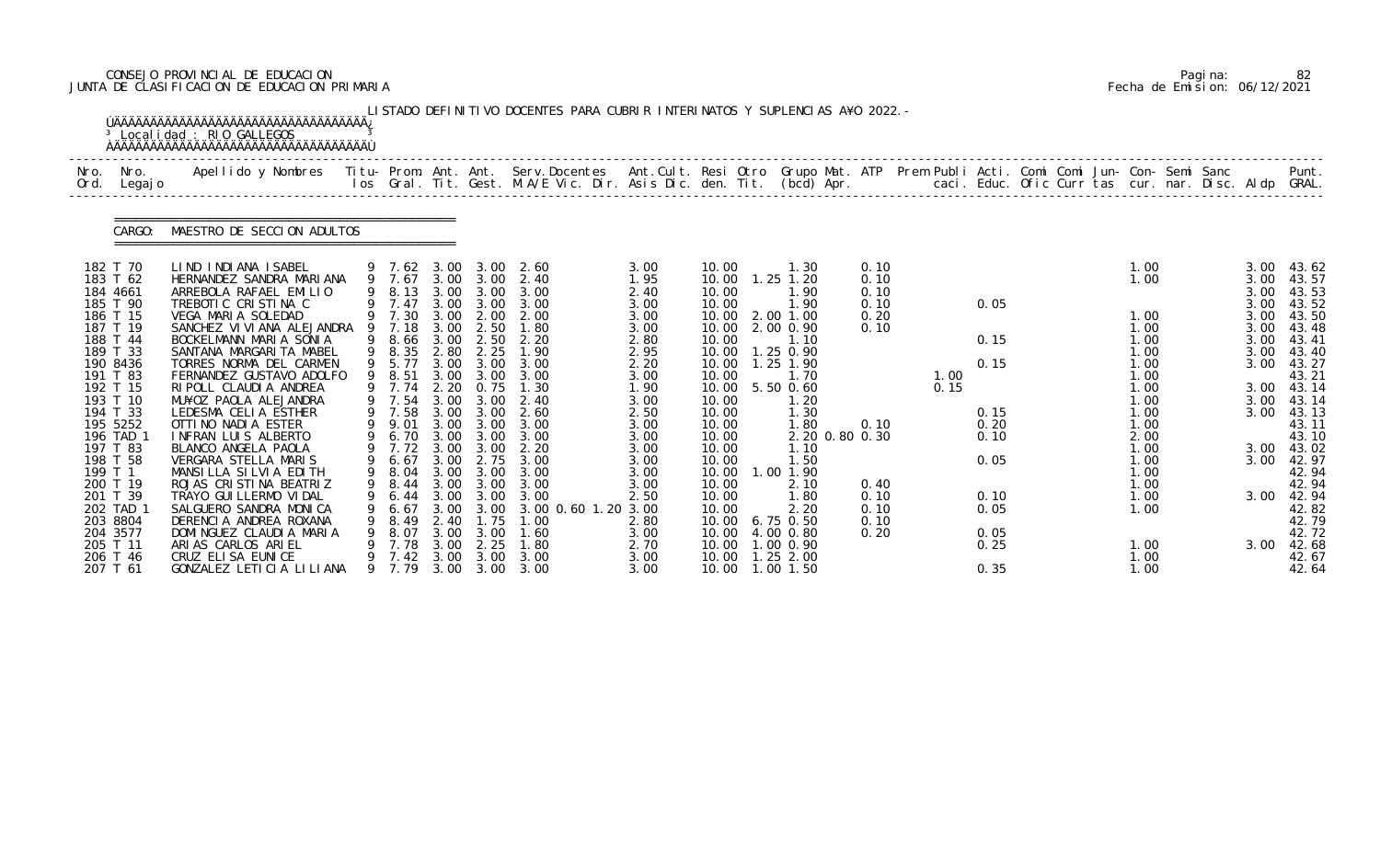# CONSEJO PROVINCIAL DE EDUCACION Pagina: 83 JUNTA DE CLASIFICACION DE EDUCACION PRIMARIA Fecha de Emision: 06/12/2021

|              |                       | <sup>3</sup> Localidad : RIO GALLEGOS                                                                                                                                                                                           |   |                  |              |              | LISTADO DEFINITIVO DOCENTES PARA CUBRIR INTERINATOS Y SUPLENCIAS A¥O 2022. - |              |               |                              |              |           |              |  |      |  |      |                |
|--------------|-----------------------|---------------------------------------------------------------------------------------------------------------------------------------------------------------------------------------------------------------------------------|---|------------------|--------------|--------------|------------------------------------------------------------------------------|--------------|---------------|------------------------------|--------------|-----------|--------------|--|------|--|------|----------------|
| Nro.<br>Ord. | Nro.<br>Legaj o       | Apellido y Nombres  Titu- Prom. Ant. Ant. Serv.Docentes  Ant.Cult. Resi Otro Grupo Mat. ATP Prem Publi Acti. Comi Comi Jun- Con- Semi Sanc         Punt.<br>Ios Gral. Tit. Gest. M.A/E Vic. Dir. Asis Dic. den. Tit. (bcd) Apr. |   |                  |              |              |                                                                              |              |               |                              |              |           |              |  |      |  |      |                |
|              | CARGO:                | MAESTRO DE SECCION ADULTOS                                                                                                                                                                                                      |   |                  |              |              |                                                                              |              |               |                              |              |           |              |  |      |  |      |                |
|              | 208 T 55              | BENDER JORNADES CESAR E                                                                                                                                                                                                         |   | 9 7.62 3.00      |              | 2.75         | 2.20                                                                         | 2.45         | 10.00         | 1.10 0.50                    |              |           |              |  | 1.00 |  | 3.00 | 42.62          |
|              | 209 T 71              | LAFRAGETTE NATALIA LORENA 9                                                                                                                                                                                                     |   | 8.71             |              | 3.00 3.00    | 3.00                                                                         | 3.00         | 10.00         | 1.90                         |              |           |              |  | 1.00 |  |      | 42.61          |
|              | 210 6860<br>211 T 38  | TAVERNA SOLEDAD MARINA<br>SILVA ADRIANA ELIZABETH                                                                                                                                                                               |   | 9 7.00<br>9 6.93 | 3.00<br>3.00 | 1.75<br>2.00 | 1.80<br>2.00                                                                 | 3.00<br>3.00 | 10.00         | 10.00 3.00 0.90<br>4,00 1,00 | 0.10<br>0.30 |           |              |  | 1.00 |  | 3.00 | 42.55<br>42.53 |
|              | 212 T 71              | PESO MATILDE                                                                                                                                                                                                                    |   | 8.20             |              | 3.00 3.00    | 3.00                                                                         | 3.00         | 10.00         | 2.10                         | 0.10         |           | 0.30<br>0.05 |  | 1.00 |  |      | 42.45          |
|              | 213 T 44              | NU¥EZ ELISA NELIDA                                                                                                                                                                                                              |   | 9 8.50           | 3.00         | 3.00         | 3.00                                                                         | 3.00         | 10.00         | 1.80                         |              |           | 0.05         |  | 1.00 |  |      | 42.35          |
| 214 085      |                       | CARRIZO ROXANA DEL VALLE                                                                                                                                                                                                        |   | 6.87             | 3.00         | 3.00         | 2.40                                                                         | 3.00         | 10.00         | $1.25$ 2.80                  |              |           |              |  | 1.00 |  |      | 42.32          |
|              | 215 T 39              | LEGAL SANDRA MARCELA                                                                                                                                                                                                            |   | 9 7.92           | 3.00         | 3.00         | 3.00                                                                         | 3.00         | 10.00         | $0.50$ 1.70                  | 0.10         |           | 0.10         |  | 1.00 |  |      | 42.32          |
|              | 216 T 61              | ALDERETE MARCELO EDGARDO                                                                                                                                                                                                        |   | 6.22             | 3.00         | 3.00         | 3.00                                                                         | 3.00         | 10.00         | 2.10                         |              |           |              |  | 1.00 |  | 2.00 | 42.32          |
|              | 217 T 10              | JOSA PERALTA VALERIA                                                                                                                                                                                                            |   | 8.64             | 3.00         | 2.75         | 2.40                                                                         | 3.00         | 10.00         | $1.00$ $1.20$                | 0.30         |           |              |  | 1.00 |  |      | 42.29          |
|              | 218 T 70              | ZAPATA DANI ELA VERONI CA                                                                                                                                                                                                       | 9 | 9.01             | 3.00         | 2.25         | 1.80                                                                         | 2.00         | 10.00         | 0.90                         |              |           | 0.10         |  | 1.00 |  | 3.00 | 42.06          |
|              | 219 T 70              | CASASOLA NORMA ALICIA                                                                                                                                                                                                           |   | 7.80             | 3.00         | 3.00         | 3.00                                                                         | 3.00         | 10.00         | 1.70                         | 0.40         |           | 0.10         |  | 1.00 |  |      | 42.00          |
|              | 220 T 78              | VIDART MIRIAM ELISABET                                                                                                                                                                                                          | 9 | 8.24             | 3.00         | 3.00         | 3.00                                                                         | 3.00         | 10.00         | 1.50                         | 0.10         |           | 0.10         |  | 1.00 |  |      | 41.94          |
|              | 221 10130<br>222 T 46 | SANCHEZ MARIA SOLEDAD<br>ESCOBAR JULIO CESAR                                                                                                                                                                                    |   | 9 7.72<br>6.99   | 3.00<br>3.00 | 2.00<br>3.00 | 1.40<br>3.00                                                                 | 3.00<br>3.00 | 5.60<br>10.00 | 6.50 0.70<br>1.70 0.30 0.30  |              |           | 0.60         |  | 1.00 |  | 3.00 | 41.92<br>41.89 |
|              | 223 T 83              | MANCILLA ANA ESTHER                                                                                                                                                                                                             |   | 7.55             | 3.00         | 3.00         | 3.00                                                                         | 3.00         | 10.00         | 2.20                         |              |           | 0.10         |  | 1.00 |  |      | 41.85          |
|              | 224 T 62              | CASTRO PATRICIA CELESTE                                                                                                                                                                                                         | 9 | 8.02             |              | 3.00 3.00    | 3.00                                                                         | 3.00         | 10.00         | 1.80                         |              |           |              |  | 1.00 |  |      | 41.82          |
|              | 225 T 58              | SARAVI A VALENTI NA                                                                                                                                                                                                             |   | 9 7.26           | 3.00         | 3.00         | 3.00                                                                         | 3.00         | 10.00         | 2.10                         |              | 0.10 0.30 |              |  | 1.00 |  |      | 41.76          |
|              | 226 T 58              | ORSINI CARINA PAOLA                                                                                                                                                                                                             |   | 9 7.82           |              | 3.00 3.00    | 3.00                                                                         | 3.00         | 10.00         | 1.90                         |              |           |              |  | 1.00 |  |      | 41.72          |
|              | 227 T 39              | RODRI GUEZ NANCY HAYDEE                                                                                                                                                                                                         |   | 7.27             | 3.00         | 3.00         | 3.00                                                                         | 3.00         | 10.00         | 2.30                         | 0.10         |           | 0.05         |  | 1.00 |  |      | 41.72          |
|              | 228 T 62              | GARECA BEATRIZ ASUNCION                                                                                                                                                                                                         |   | 7.87             | 3.00         | 3.00         | 3.00                                                                         | 3.00         | 10.00         | l. 80                        |              |           |              |  | 1.00 |  |      | 41.67          |
|              | 229 T 78              | BURYAILE OLGA LILIANA                                                                                                                                                                                                           |   | 8.42             | 3.00         | 2.25         | 3.00                                                                         | 3.00         | 6.30          | 2.50                         |              |           | 0.20         |  | 1.00 |  |      | 3.00 41.67     |
|              | 230 T 91              | DI AZ NORA                                                                                                                                                                                                                      |   | 6.32             | 3.00         | 2.75         | 2.40                                                                         | 3.00         | 10.00         | 1.20                         |              |           |              |  | 1.00 |  | 3.00 | 41.67          |
|              | 231 T 44              | BARRIA SILVA PATRICIA                                                                                                                                                                                                           |   | 7.51             | 3.00         | 2.50         | 2.20                                                                         | 2.05         | 10.00         | 1.10 0.20 0.10               |              |           |              |  | 1.00 |  | 3.00 | 41.66          |
|              | 232 T 39              | DI ARTES RAMON ANTONIO                                                                                                                                                                                                          |   | 7.08             | 3.00         | 3.00         | 3.00                                                                         | 3.00         | 10.00         | 2.10                         | 0.10         |           | 0.35         |  | 1.00 |  |      | 41.63          |
|              | 233 T 38              | FLORES KARINA ANDREA                                                                                                                                                                                                            | 9 |                  |              |              | 8.30 3.00 2.50 3.00                                                          | 3.00         | 10.00         | 1.70                         | 0.10         |           |              |  | 1.00 |  |      | 41.60          |

|  | Pagi na: | 83                           |
|--|----------|------------------------------|
|  |          | Fecha de Emision: 06/12/2021 |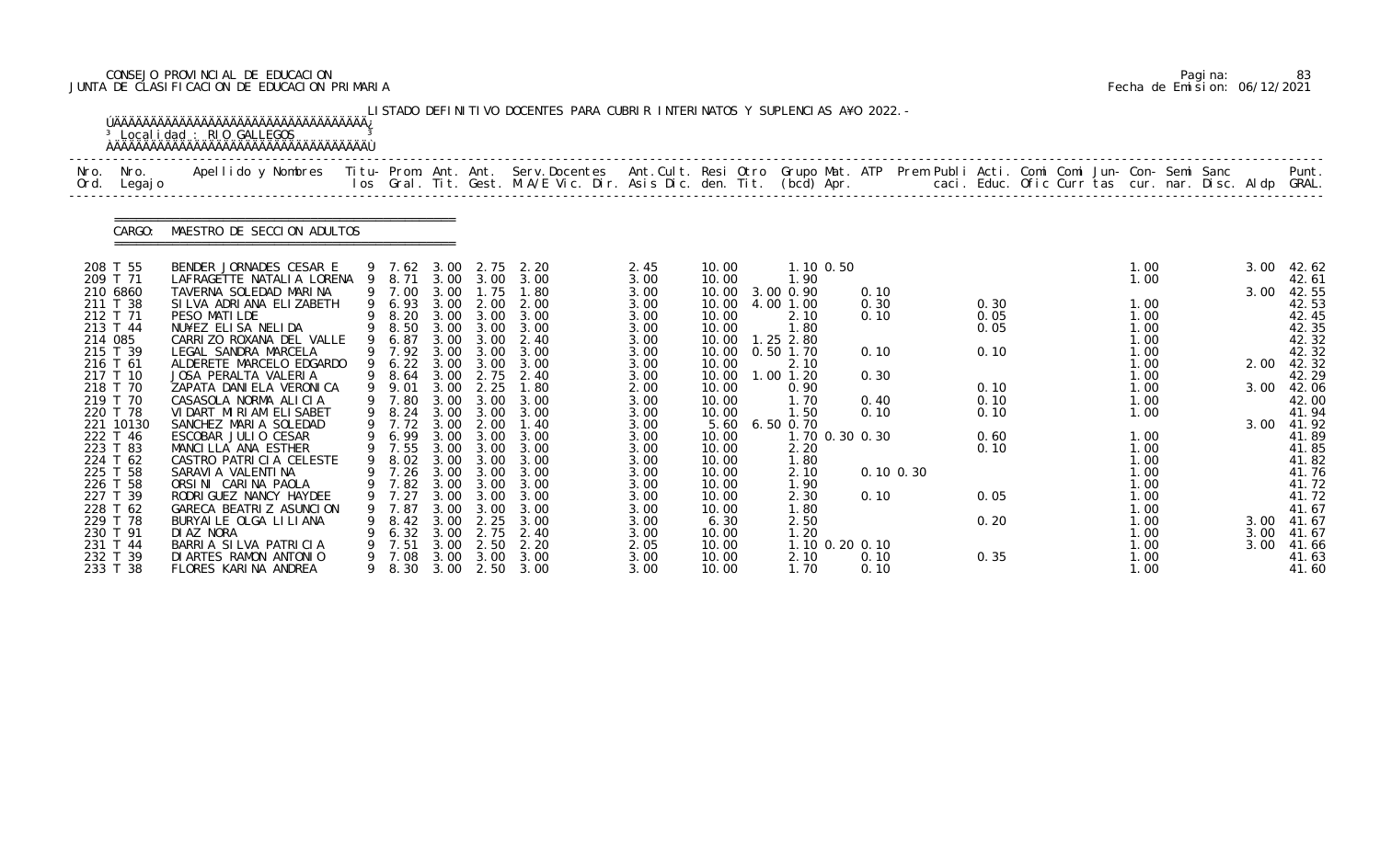# CONSEJO PROVINCIAL DE EDUCACION Pagina: 84 JUNTA DE CLASIFICACION DE EDUCACION PRIMARIA Fecha de Emision: 06/12/2021

| Nro.<br>Ord.         | Nro.<br>Legaj o | Apellido y Nombres - Titu- Prom. Ant. Ant. Serv.Docentes - Ant.Cult. Resi Otro Grupo Mat. ATP Prem Publi Acti. Comi Comi Jun- Con- Semi Sanc |   |                         |              |              | los Gral. Tit. Gest. M.A/E Vic. Dir. Asis Dic. den. Tit. (bcd) Apr. |                         |                |                                  |              |              | caci. Educ. Ofic Curr tas cur. nar. Disc. Aldp GRAL. |             |              |      |      | Punt.          |
|----------------------|-----------------|----------------------------------------------------------------------------------------------------------------------------------------------|---|-------------------------|--------------|--------------|---------------------------------------------------------------------|-------------------------|----------------|----------------------------------|--------------|--------------|------------------------------------------------------|-------------|--------------|------|------|----------------|
|                      | CARGO:          | MAESTRO DE SECCION ADULTOS                                                                                                                   |   |                         |              |              |                                                                     |                         |                |                                  |              |              |                                                      |             |              |      |      |                |
| 234 T 62             |                 | TORRES LUCIA DEL VALLE                                                                                                                       |   | 9 8.48                  | 3.00         | 3.00         | 3.00                                                                | 3.00                    | 8.40           | 2.00 0.60                        |              | 0.10         |                                                      |             | 1.00         |      |      | 41.58          |
| 235 T 39             |                 | FLORES HEBE ROSSANA                                                                                                                          |   | 9 7.22 3.00             |              | 2.50         | 2.00                                                                | 2.85                    | 10.00          | 3.00 1.00                        |              |              |                                                      |             | 1.00         |      |      | 41.57          |
| 236 T 63<br>237 T 78 |                 | CEBALLOS MARIA AIDEE<br>CRESPO MARIELA SILVANA                                                                                               |   | $6.36$ $3.00$<br>9 7.48 | 3.00         | 3.00<br>3.00 | 3.00<br>3.00                                                        | 3.00<br>3.00            | 10.00<br>10.00 | 3.00<br>1.70                     | 0.10<br>0.30 | 0.10         |                                                      |             | 1.00<br>1.00 |      |      | 41.56<br>41.48 |
| 238 T 38             |                 | UZQUEDA BLANCA ROSA                                                                                                                          |   | 9 7.06                  | 3.00         | 3.00         | 3.00                                                                | 3.00                    | 10.00          | 1.70                             | 0.40         | 0.25         |                                                      |             | 1.00         |      |      | 41.41          |
| 239 T 39             |                 | BARRIA NELIDA ELIZABETH                                                                                                                      |   | 9 7.40                  | 3.00         | 3.00         | 3.00                                                                | 3.00                    | 10.00          | 2.00                             |              |              |                                                      |             | 1.00         |      |      | 41.40          |
| 240 T 19             |                 | COPA GLORIA DEL CARMEN                                                                                                                       |   | 9 7.24                  | 3.00         | 3.00         | 3.00                                                                | 3.00                    | 10.00          | 2.00                             |              | 0.15         |                                                      |             | 1.00         |      |      | 41.39          |
| 241 T 15             |                 | ROSINGANA NORMA BEATRIZ                                                                                                                      |   | 9 7.51                  | 3.00         | 2.50         | 2.10                                                                | 2.05                    | 10.00          | 1.20                             |              |              |                                                      |             | 1.00         |      | 3.00 | 41.36          |
| 242 T 10<br>243 T 62 |                 | MERINO MONICA LILIANA<br>BARRIA ROSANA VANESA                                                                                                |   | 9 7.45<br>9 7.67        | 3.00<br>3.00 | 3.00<br>3.00 | 3.00<br>3.00                                                        | 3.00<br>3.00            | 10.00<br>10.00 | 1.80<br>1.50                     | 0.10         | 0.15         |                                                      |             | 1.00<br>1.00 |      |      | 41.35<br>41.32 |
| 244 T 71             |                 | OLAVARRIA MIRIAM ELENA                                                                                                                       |   | 9 7.40                  | 3.00         | 3.00         | 3.00                                                                | 3.00                    | 10.00          | 1.60                             | 0.20         | 0.10         |                                                      |             | 1.00         |      |      | 41.30          |
| 245 T 70             |                 | SCALZI EVANS MARIA                                                                                                                           |   | 9 7.09                  | 3.00         | 3.00         | 3.00                                                                | 3.00                    | 10.00          | 1.90                             | 0.20         | 0.10         |                                                      |             | 1.00         |      |      | 41.29          |
| 246 6711             |                 | DELGADO GRISELDA MYRIAM                                                                                                                      |   | 9 7.77                  | 3.00         | 2.50         | 2.00                                                                | 3.00                    | 10.00          | 3.00 1.00                        |              |              |                                                      |             |              |      |      | 41.27          |
| 247 T 44             |                 | GONZALEZ MIRTA NELIDA                                                                                                                        |   | 9 7.46                  | 3.00         | 3.00         | 3.00                                                                | 3.00                    | 10.00          | 1.80                             |              |              |                                                      |             | 1.00         |      |      | 41.26          |
| 248 T 19<br>249 T 55 |                 | MASSARONI ROSANA BEATRIZ<br>CRUZ CRISPECIONA                                                                                                 |   | 6.87<br>6.57            | 3.00<br>3.00 | 3.00<br>3.00 | 3.00<br>3.00                                                        | 3.00<br>3.00 0.25 10.00 | 10.00          | 1.80 0.30 0.20<br>2.20 1.00 0.40 |              | 0.05<br>0.15 |                                                      | $0.10$ 1.00 | 1.00         | 1.50 |      | 41.22<br>41.17 |
| 250 T 39             |                 | RODRIGUEZ SANDRA INES                                                                                                                        |   | 9 7.27                  | 3.00         | 3.00         | 3.00                                                                | 3.00                    | 10.00          | 1.90                             |              |              |                                                      |             | 1.00         |      |      | 41.17          |
| 251 7909             |                 | ACOSTA MI LAGROS FERNANDA                                                                                                                    | 9 | 8.86                    | 3.00         | 2.00         | 1.70                                                                | 3.00                    | 9.80           | 0.80                             |              |              |                                                      |             |              |      | 3.00 | 41.16          |
| 252 4068             |                 | KOVALUK SILVIA MONICA                                                                                                                        |   | 9 8.19                  |              | 3.00 3.00    | 2.40                                                                | 3.00                    | 10.00          | $1.25$ $1.20$                    | 0.10         |              |                                                      |             |              |      |      | 41.14          |
| 253 T 63             |                 | CHALIN MARIA EUGENIA                                                                                                                         |   | 7.03                    | 3.00         | 3.00         | 3.00                                                                | 2.80                    | 10.00          | 2.10                             | 0.10         | 0.10         |                                                      |             | 1.00         |      |      | 41.13          |
| 254 T 62             |                 | LARCHER ROSANA DEL VALLE                                                                                                                     |   | 7.90                    | 3.00         | 3.00         | 1.40                                                                | 3.00                    | 10.00          | 1.25 1.20 0.10 0.10              |              | 0.15         |                                                      |             | 1.00         |      |      | 41.10          |
| 255 T 11<br>256 T 15 |                 | DI AZ ROSANA VANESA<br>GALLEGO GI SELA PAULA                                                                                                 |   | 7.70<br>7.19            | 3.00<br>3.00 | 3.00<br>3.00 | 2.80<br>2.00                                                        | 3.00<br>3.00 0.10 10.00 | 10.00          | 1.40<br>1.50 1.00                | 0.10<br>0.10 | 0.10         |                                                      | $0.20$ 1.00 | 1.00         |      |      | 41.10<br>41.09 |
| 257 T 11             |                 | GOMEZ HUGO ALFREDO                                                                                                                           |   | 7.38                    | 3.00         | 3.00         | 3.00                                                                | 3.00                    | 10.00          | 1.60                             | 0.10         |              |                                                      |             | 1.00         |      |      | 41.08          |
| 258 T 61             |                 | RAMI REZ MARIO LEONARDO                                                                                                                      | 9 | 7.16                    | 3.00         | 3.00         | 3.00                                                                | 2.80                    | 10.00          | 1.90                             |              | 0.20         |                                                      |             | 1.00         |      |      | 41.06          |
| 259 T 63             |                 | PAREDES RAUL LUIS                                                                                                                            |   | 6.53                    | 3.00         | 3.00         | 3.00                                                                | 3.00                    | 10.00          | 2.30                             | 0.20         |              |                                                      |             | 1.00         |      |      | 41.03          |

|  | Pagi na: | 84                           |
|--|----------|------------------------------|
|  |          | Fecha de Emision: 06/12/2021 |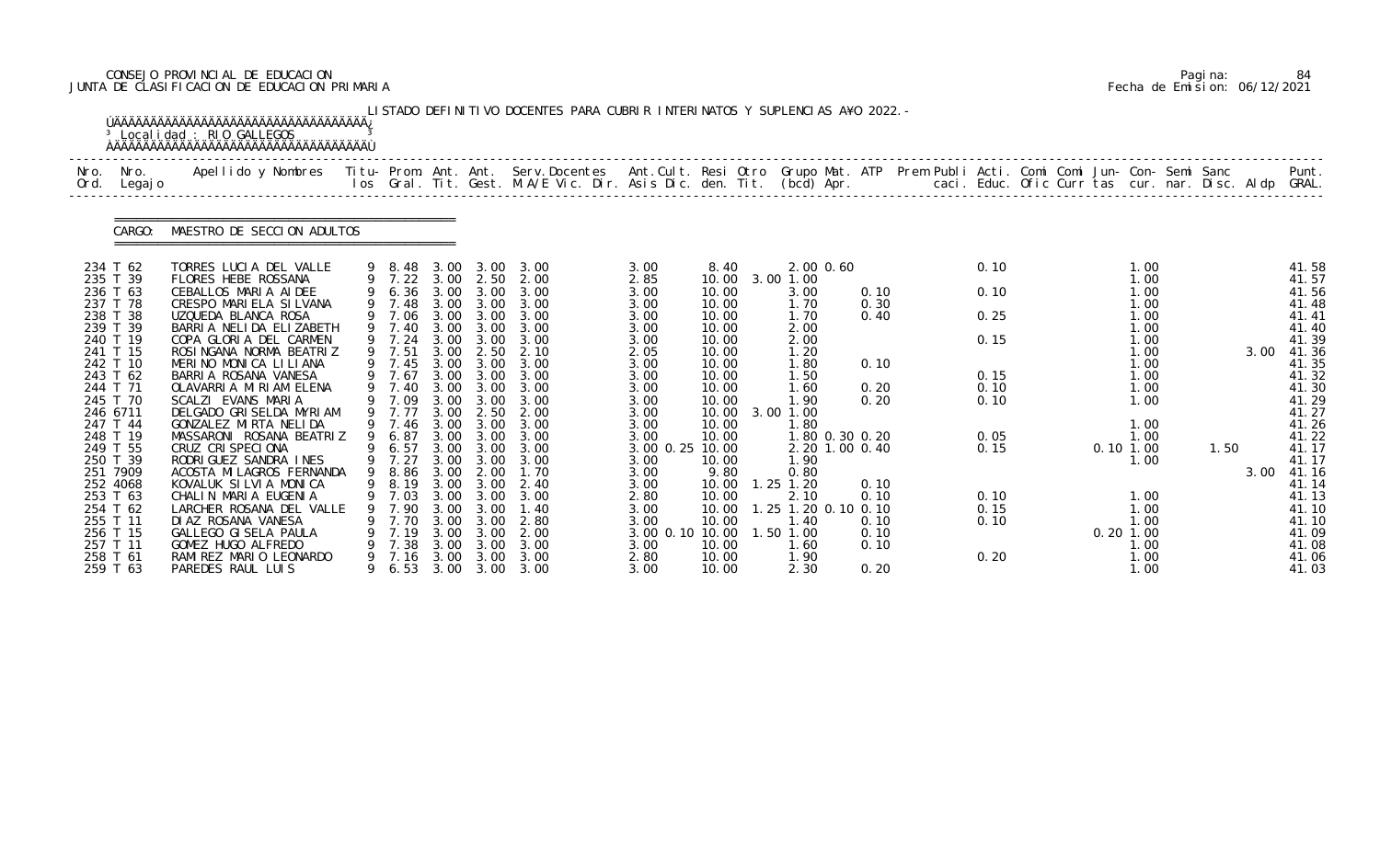# CONSEJO PROVINCIAL DE EDUCACION Pagina: 85 JUNTA DE CLASIFICACION DE EDUCACION PRIMARIA Fecha de Emision: 06/12/2021

| Nro.<br>Ord. | Nro.<br>Legaj o                                          | Apellido y Nombres  Titu- Prom. Ant. Ant. Serv.Docentes  Ant.Cult. Resi Otro Grupo Mat. ATP Prem Publi Acti. Comi Comi Jun- Con- Semi Sanc         Punt.<br>Ios Gral. Tit. Gest. M.A/E Vic. Dir. Asis Dic. den. Tit. (bcd) Apr. |    |                                                        |                                      |                                      |                                           |                                       |                                           |                                                          |                      |  |                      |  |                                      |           |                      |                                           |
|--------------|----------------------------------------------------------|---------------------------------------------------------------------------------------------------------------------------------------------------------------------------------------------------------------------------------|----|--------------------------------------------------------|--------------------------------------|--------------------------------------|-------------------------------------------|---------------------------------------|-------------------------------------------|----------------------------------------------------------|----------------------|--|----------------------|--|--------------------------------------|-----------|----------------------|-------------------------------------------|
|              | CARGO:                                                   | MAESTRO DE SECCION ADULTOS                                                                                                                                                                                                      |    |                                                        |                                      |                                      |                                           |                                       |                                           |                                                          |                      |  |                      |  |                                      |           |                      |                                           |
|              | 260 T 33<br>261 T 44<br>262 8965<br>263 T 81<br>264 4874 | DIAZ ROSA MAGDALENA<br>CARRIZO MARISA GABRIELA<br>FERNANDEZ ANA MARIA<br>LOPEZ MARIA ELENA<br>BERNASCONI OMAR DARIO                                                                                                             |    | 9 6.63<br>9 7.16 2.80 2.25<br>8.60<br>9 7.48<br>9 7.57 | 3.00<br>2.80<br>3.00<br>3.00         | 1.00<br>3.00<br>3.00                 | 3.00 3.00<br>1.80<br>1.30<br>3.00<br>3.00 | 2.90<br>3.00<br>3.00<br>3.00<br>3.00  | 10.00<br>10.00<br>7.70<br>10.00<br>10.00  | 2.50<br>0.90<br>4.00 0.60<br>1.50<br>1.00 1.40           | 0.10                 |  |                      |  | 1.00<br>1.00<br>1.00                 |           | 3.00<br>3.00         | 41.03<br>41.01<br>41.00<br>40.98<br>40.97 |
|              | 265 T 61<br>266 7804<br>267 T 62<br>268 T 15<br>269 T 47 | DI ALESSIO MARIA FERNANDA<br>MENDOZA PAMELA SABRINA<br>GONZALEZ DANTE ALBERTO<br>GONZALEZ ISABEL DEL V<br>GROBA MARIELA ALEJANDRA                                                                                               |    | 7.07<br>9 7.44<br>9 6.32<br>6.50<br>9 8.70             | 3.00<br>2.80<br>3.00<br>3.00<br>2.60 | 3.00<br>2.25<br>3.00<br>3.00<br>1.75 | 3.00<br>1.80<br>3.00<br>3.00<br>1.60      | 3.00<br>2.70<br>3.00<br>3.00<br>2.35  | 10.00<br>10.00<br>10.00<br>10.00<br>10.00 | 1.90<br>3.75 0.90<br>2.00<br>2.00 0.20<br>0.80           | 0.30<br>0.20         |  | 0.25<br>0.10         |  | 1.00<br>1.00<br>1.00                 | 1.00 0.10 | 3.00                 | 40.97<br>40.94<br>40.87<br>40.80<br>40.80 |
| 271 33       | 270 T 71<br>272 T 78<br>273 T 58<br>274 T 15             | REI NOSO CLAUDI A GLADYS<br>VARGAS PAULA LORENA<br>TEJADA MARIA BEATRIZ<br>SANCHEZ ANALIA<br>RIVEROS CELIA BEATRIZ                                                                                                              |    | 9 7.66<br>8.50<br>9 7.75<br>9 7.63<br>9.50             | 2.80<br>3.00<br>3.00<br>3.00<br>3.00 | 2.25<br>.00<br>2.75<br>3.00<br>1.50  | 1.80<br>2.60<br>2.60<br>2.60<br>1.60      | 3.00<br>3.00<br>3.00<br>3.00<br>1.15  | 10.00<br>10.00<br>10.00<br>10.00<br>10.00 | 2.25 0.90<br>$0.50$ 1.30<br>1.30<br>1.30<br>0.80         | 0.80<br>0.10<br>0.10 |  | 0.10<br>0.15<br>0.05 |  | 1.00<br>1.00<br>1.00<br>1.00<br>1.00 |           | 3.00                 | 40.76<br>40.70<br>40.65<br>40.63<br>40.60 |
|              | 275 5534<br>276 T 91<br>277 T 15<br>278 T 71<br>279 T 71 | REI¥ANCO VI VI ANA CELMIRA<br>TOLEDO LILIAN SILVINA<br>TOLEDO MABEL ALICIA<br>SOLORZANO RUBEN DARIO<br>ALVAREZ GRACI ELA CAROLINA                                                                                               | -9 | 9 7.55<br>9 7.59<br>9 6.81<br>9 6.99<br>7.63           | 3.00<br>3.00<br>3.00<br>3.00<br>3.00 | 3.00<br>1.50<br>3.00<br>3.00<br>2.75 | 3.00<br>1.80<br>3.00<br>3.00<br>-2.40     | 0.55<br>3.00<br>2.35<br>3.00          | 10.00<br>9.80<br>10.00<br>10.00<br>10.00  | 1.50<br>0.90<br>1.70<br>2.10<br>1.20 0.10 0.40           |                      |  | 0.05                 |  | 1.00<br>1.00<br>1.00<br>1.00         |           | 3.00<br>3.00<br>3.00 | 40.60<br>40.59<br>40.51<br>40.49<br>40.48 |
|              | 280 T 91<br>281 T 58<br>282 T 78<br>283 T 90<br>284 T 83 | BARRA CARMEN ELISA<br>MARTINEZ CARLOS EMILIO<br>OJEDA HARO JULIO SANTIAGO<br>RIVADENEIRA GIL FATIMA<br>NIEVA CECILIA DEL CARMEN                                                                                                 |    | 8.52<br>7.70<br>7.35<br>8. 07<br>9 7.47                | 2.00<br>3.00<br>3.00<br>3.00<br>3.00 | . 25<br>2.75<br>2.25<br>1.50<br>2.50 | 1.00<br>2.60<br>1.80<br>1.00<br>2.00      | 2.75<br>3.00<br>1. 65<br>0.85<br>2.60 | 10.00<br>10.00<br>10.00<br>8.40<br>10.00  | 1.50 0.40<br>1.30<br>0.90<br>3.00 0.50 1.00<br>1.75 1.00 |                      |  | 0.40                 |  | 1.00<br>1.00<br>1.00<br>1.00<br>1.00 |           | 3.00<br>3.00<br>3.00 | 40.42<br>40.35<br>40.35<br>40.32<br>40.32 |
|              | 285 3833                                                 | ADAMINI GERALDINE                                                                                                                                                                                                               |    | 9 7.72                                                 | 3.00                                 | 3.00                                 | 1.00                                      | 3.00                                  | 10.00                                     | 0.50                                                     |                      |  | 0.10                 |  |                                      |           | 3.00                 | 40.32                                     |

|  | Pagi na: | 85                           |
|--|----------|------------------------------|
|  |          | Fecha de Emision: 06/12/2021 |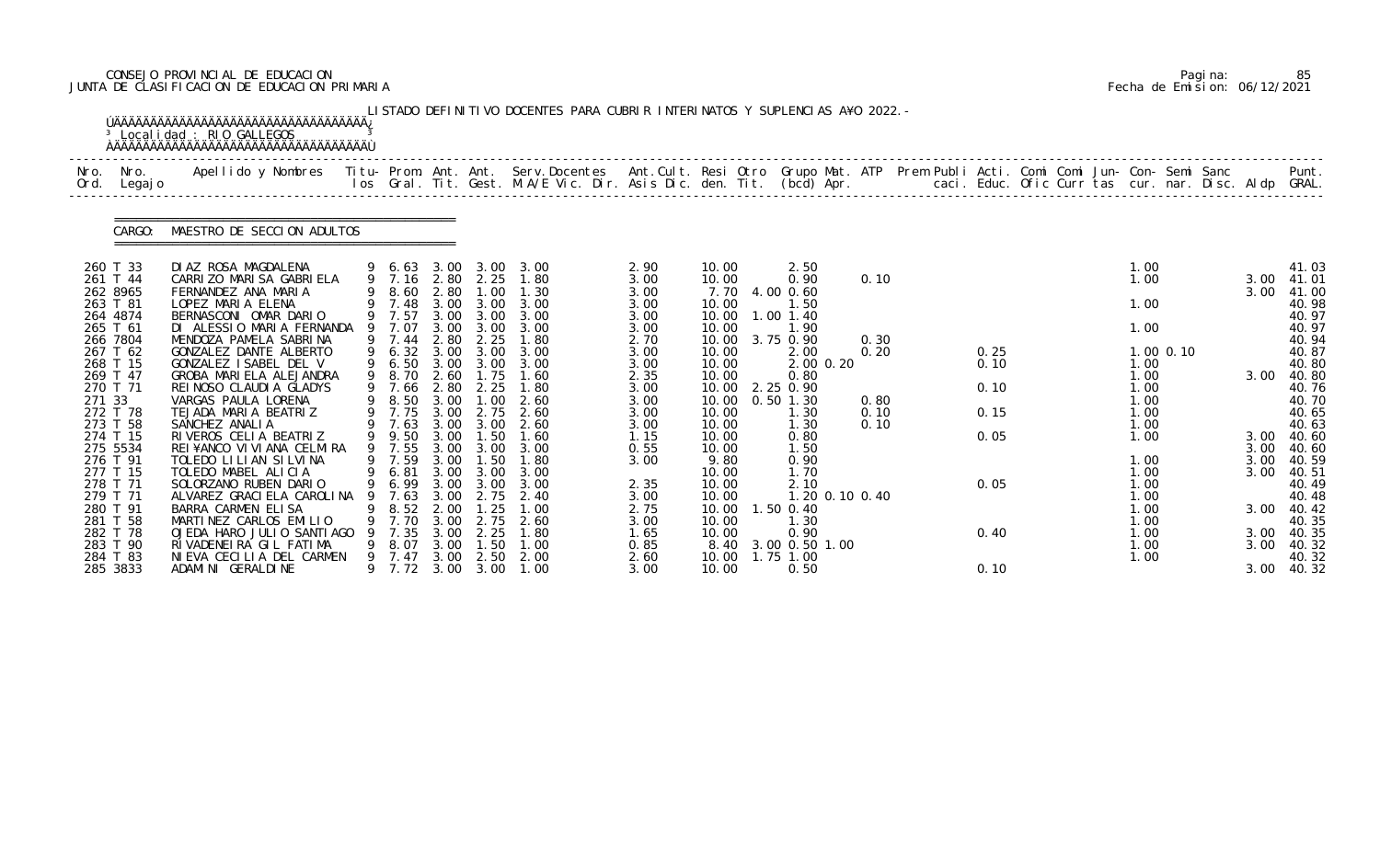# CONSEJO PROVINCIAL DE EDUCACION Pagina: 86 JUNTA DE CLASIFICACION DE EDUCACION PRIMARIA Fecha de Emision: 06/12/2021

| Nro.<br>Ord. | Nro.<br>Legaj o       | Apellido y Nombres  Titu- Prom. Ant. Ant.  Serv.Docentes  Ant.Cult. Resi Otro  Grupo Mat. ATP  Prem Publi Acti. Comi Comi Jun- Con- Semi Sanc              Punt.<br>Ios Gral. Tit. Gest. M.A/E Vic. Dir. Asis Dic. den. Tit. (bcd |   |                          |              |              |                             |              |                |                             |              |      |  |      |              |                |
|--------------|-----------------------|-----------------------------------------------------------------------------------------------------------------------------------------------------------------------------------------------------------------------------------|---|--------------------------|--------------|--------------|-----------------------------|--------------|----------------|-----------------------------|--------------|------|--|------|--------------|----------------|
|              | CARGO:                | MAESTRO DE SECCION ADULTOS                                                                                                                                                                                                        |   |                          |              |              |                             |              |                |                             |              |      |  |      |              |                |
|              | 286 TAD 4<br>287 9891 | BENITEZ MERCEDES ELVIRA<br>ACU¥A MARIA OFELIA                                                                                                                                                                                     |   | 9 5.16 3.00<br>9 7.44    |              |              | 3.00 3.00<br>1.80 0.50 0.80 | 3.00<br>2.55 | 10.00<br>6.30  | 3.00<br>8.50 0.40           |              | 0.15 |  | 1.00 | 3.00         | 40.31<br>40.29 |
|              | 288 6966<br>289 T 10  | MEDINA ALBERTO ALEJANDRO<br>COLMAN ROSANA MARIA                                                                                                                                                                                   |   | 9 7.72<br>9 8.25         | 3.00<br>3.00 | 2.75<br>2.00 | 2.20<br>1.60                | 1.50<br>3.00 | 10.00<br>10.00 | 3.00 1.10<br>1.50 0.80      | 0.10         |      |  | 1.00 |              | 40.27<br>40.25 |
|              | 290 7531              | VILLAGRAN ANTONIO ARIEL                                                                                                                                                                                                           |   | 9 7.20                   | 3.00         | 2.25         | 2.00                        | 2.70         | 10.00          | 1.00                        | 0.10         |      |  |      | 3.00         | 40.25          |
|              | 291 T 61              | LEANES FRANCI SCO JAVI ER                                                                                                                                                                                                         |   | 9 6.15                   | 3.00         | 3.00         | 3.00                        | 3.00         | 10.00          | 2.00                        |              | 0.05 |  | 1.00 |              | 40.20          |
|              | 292 T 55<br>293 4897  | DAVILA MARINA ESTER<br>ZAGARZAZU ROSANA                                                                                                                                                                                           |   | 9 7.34<br>9 6.73         | 3.00<br>3.00 | 3.00<br>3.00 | 2.40<br>3.00                | 3.00<br>3.00 | 10.00<br>10.00 | 1.20<br>1.90 0.50           | 0.10         | 0.10 |  | 1.00 |              | 40.14<br>40.13 |
|              | 294 4950              | ALVARADO ALICIA DEL VALLE                                                                                                                                                                                                         | 9 | 6.00                     | 3.00         | 3.00         | 3.00                        | 3.00         | 10.00          | 2.00                        |              | 0.10 |  | 1.00 |              | 40.10          |
|              | 295 T 90              | PEREZ MONICA NOEMI                                                                                                                                                                                                                |   | 9 6.19 3.00              |              | 3.00         | 3.00                        | 3.00         | 10.00          | 1.80                        |              | 0.10 |  | 1.00 |              | 40.09          |
|              | 296 5589<br>297 9937  | MI LLALONCO SI LVANA<br>GIMENEZ SANDRA GISELA                                                                                                                                                                                     |   | 9 7.69<br>9 9.01         | 3.00<br>1.80 | 3.00         | 2.80<br>1.70                | 3.00<br>2.00 | 10.00<br>10.00 | 1.40<br>2.75 0.80           | 0.10         | 0.10 |  |      | 3.00         | 40.09<br>40.06 |
|              | 298 8253              | LAGOS TAPIA JORGE LUIS                                                                                                                                                                                                            |   | 9 8.24                   | 2.80         | 2.00         | 1.80                        | 3.00         | 9.10           | 0.90                        | 0.10         | 0.10 |  |      | 3.00         | 40.04          |
|              | 299 T 90              | BARRETO SI LVANA ALEJANDRA                                                                                                                                                                                                        |   | 9 7.01                   | 3.00         | 3.00         | 2.60                        | 3.00         | 10.00          | 1.30                        |              | 0.10 |  | 1.00 |              | 40.01          |
|              | 300 7809<br>301 4782  | ANDREANELLI IRMA VERONICA<br>ARRAUSI MARISA                                                                                                                                                                                       | 9 | 7.14<br>9 8.89           | 2.80<br>3.00 | 2.25<br>3.00 | 1.80<br>2.00                | 3.00<br>3.00 | 10.00<br>9.80  | 3.00 0.90<br>1.20           | 0.10<br>0.10 |      |  |      |              | 39.99<br>39.99 |
|              | 302 8833              | ROBLES MARTHA FATIMA                                                                                                                                                                                                              |   | 9 8.83                   | 2.40         |              | 2.40                        | 3.00         | 10.00          | 1.20                        |              | 0.15 |  |      | 3.00         | 39.98          |
|              | 303 9226              | MARTINEZ MARIELA                                                                                                                                                                                                                  |   | 9 7.66 2.20              |              | 1.25         | 1.00                        | 2.00         | 10.00          | 3.00 0.50 0.30              |              |      |  |      | 3.00         | 39.91          |
|              | 304 10609<br>305 T 11 | FIGUEROA LILIANA DEL<br>CUESTAS TERESA ELIZABETH                                                                                                                                                                                  | 9 | 9 8.45 3.00 0.25<br>7.72 | 3.00         | 2.00         | 1.20<br>1.70                | 3.00<br>0.55 | 9.10           | 4.90 6.50 0.60<br>5.00 0.80 |              |      |  | 1.00 | 3.00         | 39.90<br>39.87 |
|              | 306 10015             | CABRERA PAOLA FATIMA                                                                                                                                                                                                              |   | 8.57                     | 3.00         | 2.00         | 3.00                        | 3.00         | 6.30           | 2.00                        |              |      |  |      | 3.00         | 39.87          |
|              | 307 T.62              | MASSAD RAMONA MERCEDES                                                                                                                                                                                                            |   | 9 7.45                   | 3.00         | 3.00         | 2.90                        | 1.95         | 10.00          | 1.40                        | 0.10         |      |  | 1.00 |              | 39.80          |
|              | 308 7900<br>309 T 91  | ENRIQUETE MIRTA SUSANA<br>SLY VERONI CA GABRI ELA                                                                                                                                                                                 |   | 7.18<br>7.94             | 3.00<br>3.00 | 1.50<br>2.00 | 1.10<br>2.00                | 3.00<br>0.55 | 10.00<br>10.00 | 2.50 0.50<br>1.00           | 0.10         | 0.10 |  | 1.00 | 2.00<br>3.00 | 39.78<br>39.69 |
|              | 310 4476              | ANDREATTA ARTURO GUSTAVO                                                                                                                                                                                                          |   | 9 7.22                   | 3.00         | 1.75         | 1.60                        | 3.00         | 10.00          | 3.00 1.10                   |              |      |  |      |              | 39.67          |
|              | 311 0176              | FERNANDEZ ZULMA MABEL                                                                                                                                                                                                             |   | 9 7.68                   | 3.00         | 3.00         | 3.00                        | 2.35         | 10.00          | 1.50                        |              | 0.10 |  |      |              | 39.63          |

|  | Pagi na: | 86                           |
|--|----------|------------------------------|
|  |          | Fecha de Emision: 06/12/2021 |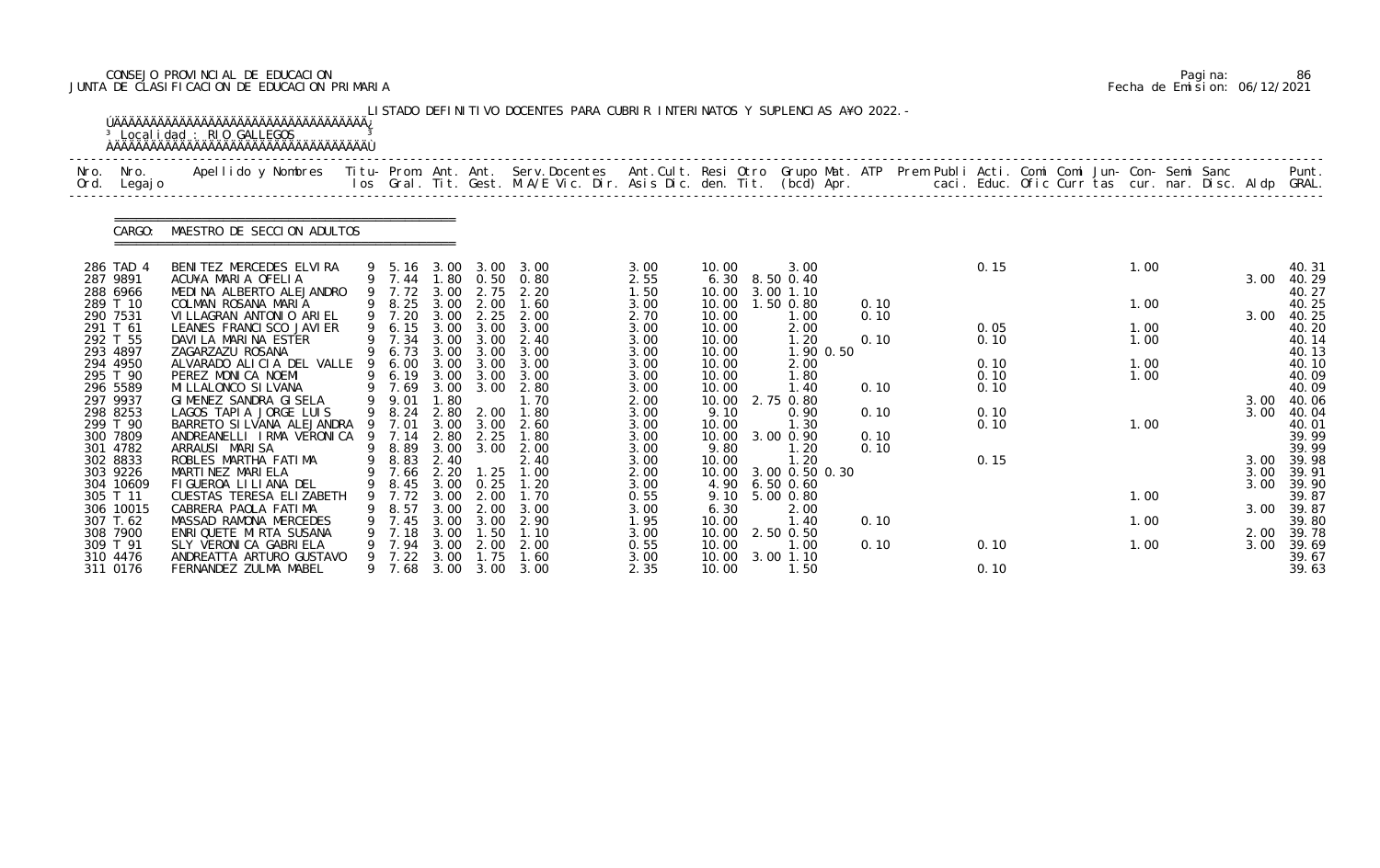# CONSEJO PROVINCIAL DE EDUCACION Pagina: 87 JUNTA DE CLASIFICACION DE EDUCACION PRIMARIA Fecha de Emision: 06/12/2021

| Nro.<br>Ord. | Nro.<br>Legaj o                                          | Apellido y Nombres  Titu- Prom. Ant. Ant. Serv.Docentes  Ant.Cult. Resi Otro Grupo Mat. ATP Prem Publi Acti. Comi Comi Jun- Con- Semi Sanc           Punt.<br>Ios Gral. Tit. Gest. M.A/E Vic. Dir. Asis Dic. den. Tit. (bcd) Apr. |    |                                                      |                                     |                                                            |                                                   |                                      |                                          |                                                          |              |      |              |  |                              |  |                      |                                                    |
|--------------|----------------------------------------------------------|-----------------------------------------------------------------------------------------------------------------------------------------------------------------------------------------------------------------------------------|----|------------------------------------------------------|-------------------------------------|------------------------------------------------------------|---------------------------------------------------|--------------------------------------|------------------------------------------|----------------------------------------------------------|--------------|------|--------------|--|------------------------------|--|----------------------|----------------------------------------------------|
|              | CARGO:                                                   | MAESTRO DE SECCION ADULTOS                                                                                                                                                                                                        |    |                                                      |                                     |                                                            |                                                   |                                      |                                          |                                                          |              |      |              |  |                              |  |                      |                                                    |
|              | 312 T 70<br>313 T 15<br>314 T 39<br>315 T 78             | BARRIA GABRIELA IVON<br>CARRI LLANCA ANDREA<br>STUTZ ANDREA SUSANA<br>ALMADA SONIA EVELIN                                                                                                                                         |    | 9 7.05<br>9 7.81<br>$9$ 7.22<br>9 8.45               | 2.80<br>3.00<br>3.00                | 1.50<br>$3.00 \quad 2.25$<br>2.75<br>2.50                  | 1.80<br>2.25<br>2.20<br>3.00                      | 2.50<br>3.00<br>3.00<br>1.70         | 10.00<br>10.00<br>10.00<br>7.70          | 0.90<br>1.10<br>1.00<br>1.80 1.00                        |              |      | 0.10<br>0.10 |  | 1.00<br>1.00<br>1.00<br>1.00 |  | 3.00                 | 39.55<br>39.41<br>39.27<br>39.25                   |
| 316 T11      | 317 T 44<br>318 7827<br>319 T 46<br>320 T 71<br>321 8235 | DI AZ VERONICA LORENA<br>RUIZ NELIDA ROSA<br>KRI STOF VALERIA<br>ARAYA MARIA FERNANDA<br>GUERRERO CARINA EMILCE<br>SANDOVAL CORINA ALEJANDRA                                                                                      |    | 9 7.92<br>7.17<br>9 7.52<br>9 7.32<br>9 8.31<br>7.17 | 3.00<br>3.00<br>2.80<br>2.40<br>.80 | 2.50<br>1.75<br>3.00 3.00<br>1.75<br>0.50                  | 2.50 1.90<br>2.00<br>0.90<br>2.80<br>1.60<br>2.80 | 1.80<br>0.45<br>3.00<br>1.55<br>3.00 | 10.00<br>10.00<br>7.70<br>10.00<br>10.00 | 1.30 0.70<br>1.00<br>3.00 0.40<br>1.40<br>0.80 1.00 0.20 |              |      | 0.10<br>0.05 |  | 1.00<br>1.00<br>1.00<br>1.00 |  | 3.00<br>3.00         | 39.22<br>39.12<br>39.07<br>39.07<br>39.06<br>38.97 |
|              | 322 T 91<br>323 9451<br>324 8043<br>325 T 83             | OCAMPO MIRTA GLADIS<br>ARRUA CARDOZO CORINA ALBA<br>CARRION NELSON JAVIER<br>ROCHA PAOLA DEBORA                                                                                                                                   |    | 9 6.72<br>8. 75<br>9 8.41<br>9 7.20                  | 3.00<br>2.80<br>2.80                | 2.75<br>$\overline{\phantom{0}}$ . 25<br>2.25<br>3.00 0.75 | 2.40<br>1.00<br>1.80<br>1.70                      | 3.00<br>2.85<br>2.65<br>0.70<br>2.40 | 10.00<br>10.00<br>7.70<br>10.00<br>10.00 | $3.25$ 1.40<br>1.20<br>2.25 0.50<br>0.90<br>0.80         |              |      |              |  | 1.00<br>1.00                 |  | 3.00<br>3.00<br>3.00 | 38.92<br>38.90<br>38.86<br>38.85                   |
|              | 326 T 41<br>327 8018<br>328 3542                         | LERMA CAROLINA GRACIELA<br>VEGA VILMA MABEL<br>GONZALEZ CLAUDIA MARIA                                                                                                                                                             |    | 9 9.07<br>9 6.56<br>9 8.50                           | 3.00<br>3.00<br>3.00                | 2.75<br>2.25<br>2.25                                       | 2.20<br>1.60                                      | 0.50<br>3.00<br>3.00                 | 10.00<br>9.80<br>2.75<br>10.00           | 1.10<br>$1.00$ $1.10$                                    | 0.10<br>0.10 |      | 0.40<br>0.05 |  | 1.00<br>1.00                 |  |                      | 38.72<br>38.71<br>38.65                            |
|              | 329 T 78<br>330 9380                                     | MORALES DAI ANA LORENA<br>SALVADOR MARI ANELA                                                                                                                                                                                     |    | 9 8.34<br>9 7.11                                     | 1.80<br>2.20                        | 1.00                                                       | $0.50 \quad 0.60$<br>1.20                         | 3.00<br>3.00                         | 10.00<br>10.00  1.25  0.60               | $1.00$ 0.30                                              | 0.10         |      | 0.05         |  | 1.00                         |  | 3.00<br>3.00         | 38.59<br>38.46                                     |
|              | 331 5561<br>332 T 78<br>333 9665                         | AGUI RRE FERNANDO<br>FERNANDEZ CARCAMO MARIANA<br>FOGGETTA JULI ETA PAULA                                                                                                                                                         | 9  | 8.16<br>6.89<br>8.33                                 | 3.00<br>3.00<br>3.00                | 3.00<br>2.50<br>1.75                                       | 1.00<br>2.00<br>1.60                              | 3.00<br>2.90                         | 10.00<br>10.00<br>7.00                   | 0.50 0.60<br>1.00<br>$0.80$ 1.00                         |              | 0.15 |              |  | 1.00                         |  | 3.00<br>3.00         | 38.41<br>38.39<br>38.38                            |
|              | 334 7403<br>335 10537                                    | VI TULLI DANA<br>LUNA BRENDA ROMINA                                                                                                                                                                                               | 9  | 7.75<br>8.61                                         | 3.00<br>40                          | 2.50<br>0.25                                               | 1. 30<br>0.40                                     | 3.00<br>3.00                         | 10.00<br>7.70                            | $1.00$ $0.60$<br>4.75 0.20                               | 0.10         |      | 0.10         |  |                              |  | 3.00                 | 38.35<br>38.31                                     |
|              | 336 8556<br>337 T 39                                     | GONZA NILDA DELICIA<br>ZELASCHI LILIANA INES                                                                                                                                                                                      | 9. | 6.40<br>9 7.16                                       | 3.00<br>3.00                        | 3.00                                                       | 3.00<br>$1.50 \quad 3.00$                         | 1.55<br>3.00                         | 9.10<br>5.60                             | 3.00<br>1.90                                             |              | 0.15 |              |  | 1.00                         |  | 3.00                 | 38.20<br>38.16                                     |

|  | Pagi na: | 87                           |
|--|----------|------------------------------|
|  |          | Fecha de Emision: 06/12/2021 |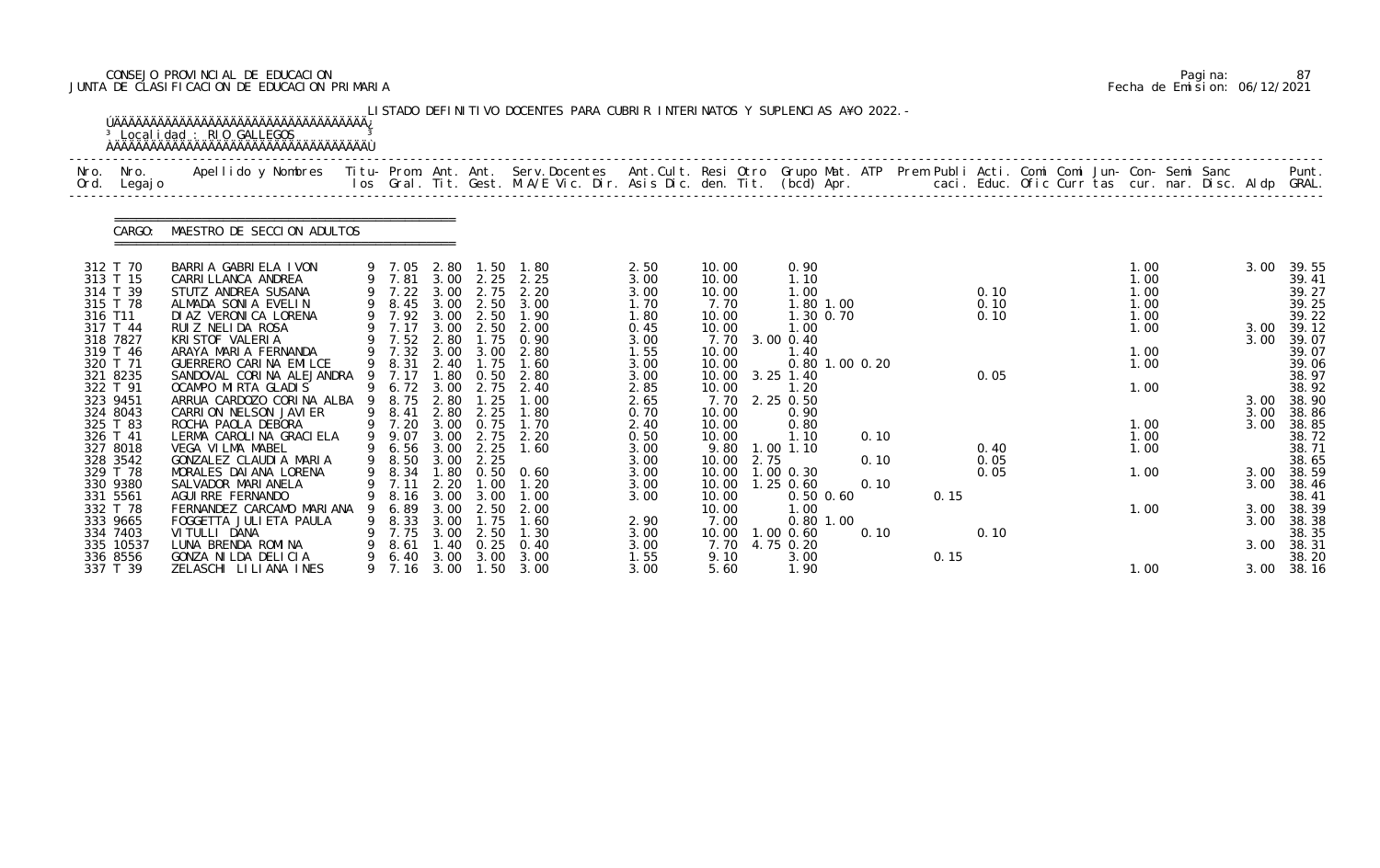# CONSEJO PROVINCIAL DE EDUCACION Pagina: 88 JUNTA DE CLASIFICACION DE EDUCACION PRIMARIA Fecha de Emision: 06/12/2021

| Nro.<br>Ord. | Nro.<br>Legaj o        | .Apellido y Nombres  Titu- Prom. Ant. Ant.  Serv.Docentes  Ant.Cult. Resi Otro  Grupo Mat. ATP  Prem Publi Acti. Comi Comi Jun- Con- Semi Sanc              Punt<br>Ios Gral. Tit. Gest. M.A/E Vic. Dir. Asis Dic. den. Tit. (bcd |   |                  |              |                   |                       |              |                |                        |      |      |      |  |      |  |              |                |
|--------------|------------------------|-----------------------------------------------------------------------------------------------------------------------------------------------------------------------------------------------------------------------------------|---|------------------|--------------|-------------------|-----------------------|--------------|----------------|------------------------|------|------|------|--|------|--|--------------|----------------|
|              | CARGO:                 | MAESTRO DE SECCION ADULTOS                                                                                                                                                                                                        |   |                  |              |                   |                       |              |                |                        |      |      |      |  |      |  |              |                |
|              | 338 5688<br>339 5467   | DI SANTO SI LVI NA ANDREA<br>JARA ALEJANDRA ANDREA                                                                                                                                                                                |   | 9 7.68<br>9 7.50 | 3.00         | 2.75<br>3.00 2.50 | 1.80<br>2.00          | 3.00<br>3.00 | 10.00<br>10.00 | 0.90<br>1.00           | 0.10 |      |      |  |      |  |              | 38.13<br>38.10 |
|              | 340 3606               | MI RANDA MI GUEL F                                                                                                                                                                                                                |   |                  |              |                   | 9 5.74 3.00 3.00 2.20 | 3.00         | 10.00          | 1.10                   |      |      | 0.05 |  | 1.00 |  |              | 38.09          |
|              | 341 7426<br>342 T 58   | GOMEZ ALEJANDRA PATRICIA<br>RI CO GRACI ELA BEATRIZ                                                                                                                                                                               |   | 9 6.60<br>9 7.89 | 3.00         | 3.00 1.75<br>1.75 | 2.00<br>1.00          | 3.00<br>3.00 | 10.00<br>7.70  | 1.50 1.00<br>3.00 0.50 | 0.20 |      |      |  | 1.00 |  |              | 38.05<br>37.84 |
|              | 343 10263              | LOZA SI LVANA ANDREA                                                                                                                                                                                                              |   | 9 8.18           | 1.60         |                   | 0.75 0.70             | 3.00         | 10.00          | 1.00 0.30 0.30         |      |      |      |  |      |  | 3.00         | 37.83          |
|              | 344 9581<br>345 200    | BAHAMONDE PABLO HERNAN<br>HEREDIA STELLA MARIS                                                                                                                                                                                    |   | 9 8.13<br>9 6.35 | 2.00<br>3.00 | 1.00<br>3.00      | 1.10<br>0.40          | 3.00<br>3.00 | 10.00<br>10.00 | 0.50<br>2.50 0.20      |      |      | 0.25 |  |      |  | 3.00         | 37.73<br>37.70 |
|              | 346 9327               | GIMENEZ VANESA MARTA                                                                                                                                                                                                              |   | 9 8.18           | 3.00         | 1.75              | 1.00                  | 2.60         | 7.70           | 3.75 0.50              |      |      | 0.10 |  |      |  |              | 37.58          |
|              | 347 T 47<br>348 6789   | MORETTA ROMANO MARINA<br>PASTOR ALEJANDRA GABRIELA                                                                                                                                                                                | 9 | 9 8.85<br>8.24   | 3.00<br>3.00 | 1.50<br>2.50      | 2.00<br>1.00          | 3.00<br>3.00 | 7.70<br>10.00  | 1.40<br>0.50           | 0.10 |      |      |  | 1.00 |  |              | 37.45<br>37.34 |
|              | 349 0100               | LOAIZA MIRIAN BEATRIZ                                                                                                                                                                                                             |   | 9 7.73           | 3.00         | 1.25              | 0.40                  | 3.00         | 10.00          | 2.25 0.20 0.30         |      |      | 0.10 |  |      |  |              | 37.23          |
|              | 350 TP9760<br>351 5326 | HOTUBOWKI OLGA GRISELDA<br>DEL PINO SARA ADRIANA                                                                                                                                                                                  |   | 9 7.51<br>9 7.09 | 3.00<br>3.00 | 2.25<br>3.00      | 2.00<br>0.40          | 3.00<br>3.00 | 6.30<br>10.00  | 1.00<br>$1.25$ 0.20    |      |      |      |  |      |  | 3.00         | 37.06<br>36.94 |
|              | 352 7643               | CARLOS QUI ROGA VANESA                                                                                                                                                                                                            |   | 9 5.93           | 3.00         | 1.75              | 1.60                  | 1.85         | 10.00          | 0.80                   |      |      |      |  |      |  | 3.00         | 36.93          |
|              | 353 7710               | CATELI CAN ANGELA<br>RIGONATTO WALTER RODOLFO                                                                                                                                                                                     |   | 9 8.21<br>9 7.66 | 3.00<br>3.00 | 2.25<br>1.75      | 1.80<br>2.20          | 0.75         | 10.00          | 0.90 1.00              |      |      | 0.10 |  |      |  |              | 36.91          |
|              | 354 6588<br>355 T 11   | FEININGER NORMA BEATRIZ                                                                                                                                                                                                           |   | 9 9.16 3.00      |              | 1.75              | 1.80                  | 2.05<br>3.00 | 10.00<br>4.20  | 1.10<br>0.90           |      |      |      |  | 1.00 |  | 3.00         | 36.86<br>36.81 |
|              | 356 8417               | LEGUNDA JULIA PETRONA                                                                                                                                                                                                             |   | 9 7.88           | 3.00         | 2.25              | 1.60                  |              | 9.10           | 0.80                   |      |      |      |  |      |  | 3.00         | 36.63          |
|              | 357 9595<br>358 9388   | ROBLEDO ALBEIRO VERONICA<br>LEGUI ZAMON GLADYS EMILIA                                                                                                                                                                             |   | 7.47<br>6.65     | 2.00<br>3.00 | . 25<br>2.00      | 3.00                  | 1.00<br>2.90 | 10.00<br>7.70  | $1.25$ 0.50<br>2.30    | 0.10 |      |      |  |      |  | 3.00         | 36.57<br>36.55 |
|              | 359 8207               | ZARATE CLARISA ETELVINA                                                                                                                                                                                                           |   | 8.43             | 3.00         | . 50              | 1.80                  | 1.90         | 9.80           | 0.90                   |      |      | 0.10 |  |      |  |              | 36.43          |
|              | 360 9944<br>361 9035   | DOMI NGUEZ SI LVANA EDI TH<br>ZAPATA NOEMI ELIZABETH                                                                                                                                                                              |   | 7.98<br>8.03     | . 80<br>2.20 | 0.75<br>1.50      | 0.80<br>1.20          | 1.40<br>3.00 | 10.00<br>7.70  | $1.25$ 0.40<br>0.60    |      |      | 0.15 |  |      |  | 3.00<br>3.00 | 36.38<br>36.38 |
|              | 362 8224               | DUE PATRICIA ALEJANDRA                                                                                                                                                                                                            |   | 7.66             | 2.60         | 1.25              | 1.60                  | 2.50         | 10.00          | 0.80 0.90              |      |      | 0.05 |  |      |  |              | 36.36          |
|              | 363 10421              | CORREA MARIA NOEMI                                                                                                                                                                                                                |   | 6.53             | 1.60         | 0.50              | 0.50                  | 2.20         | 4.90 7.50 0.20 |                        |      | 0.30 |      |  |      |  | 3.00         | 36.23          |

|  | Pagi na: | 88                           |
|--|----------|------------------------------|
|  |          | Fecha de Emision: 06/12/2021 |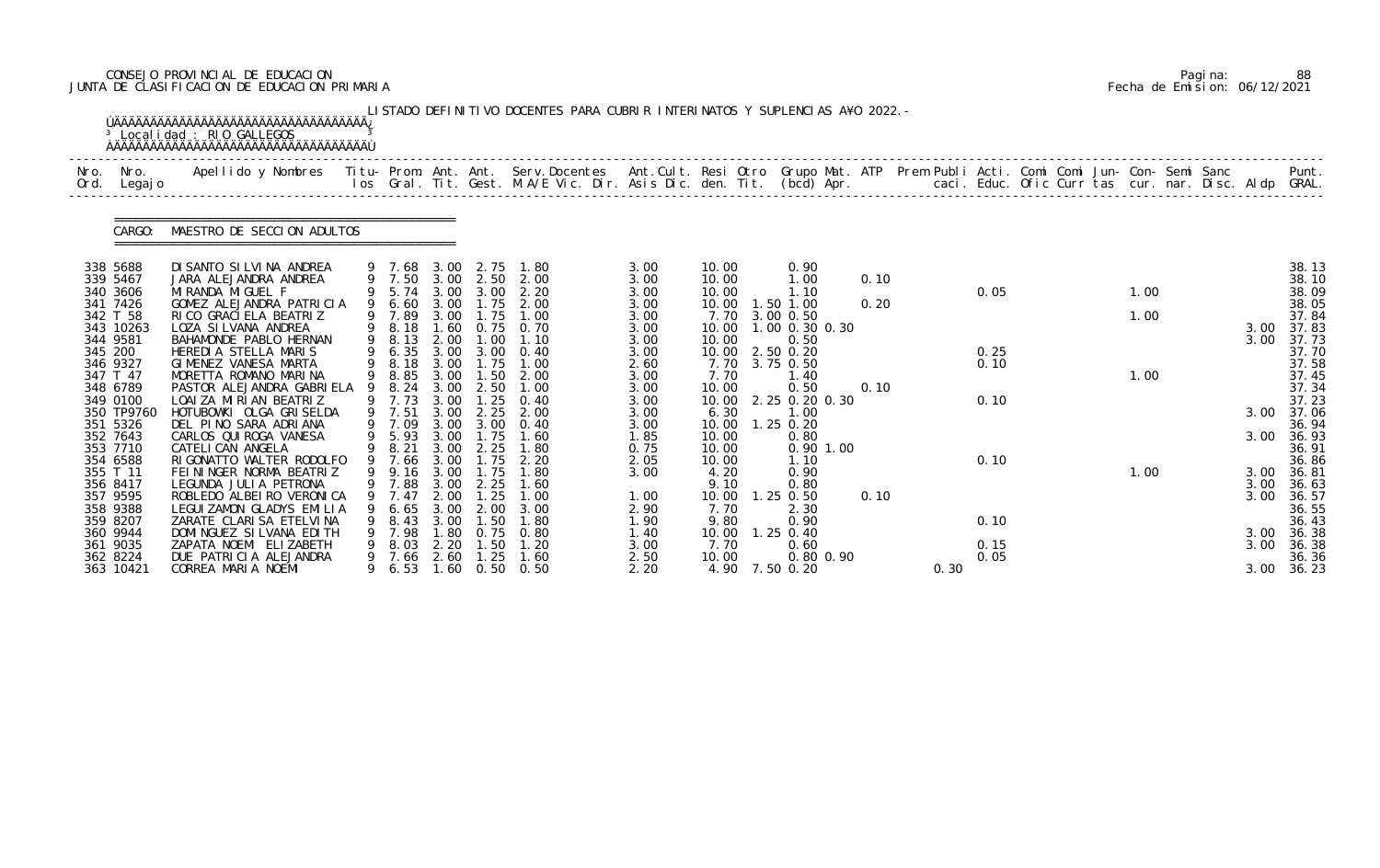# CONSEJO PROVINCIAL DE EDUCACION Pagina: 89 JUNTA DE CLASIFICACION DE EDUCACION PRIMARIA Fecha de Emision: 06/12/2021

| Nro.    | Nro. In the Nro.<br>Ord. Legajo | Apellido y Nombres  Titu- Prom. Ant. Ant.  Serv.Docentes  Ant.Cult. Resi Otro  Grupo Mat. ATP  Prem Publi Acti. Comi Comi Jun- Con- Semi Sanc              Punt.<br>Ios Gral. Tit. Gest. M.A/E Vic. Dir. Asis Dic. den. Tit. (bcd |        |                  |              |                          |                                    |                         |               |                              |              |      |              |  |      |  |      |                     |
|---------|---------------------------------|-----------------------------------------------------------------------------------------------------------------------------------------------------------------------------------------------------------------------------------|--------|------------------|--------------|--------------------------|------------------------------------|-------------------------|---------------|------------------------------|--------------|------|--------------|--|------|--|------|---------------------|
|         | CARGO:                          | MAESTRO DE SECCION ADULTOS                                                                                                                                                                                                        |        |                  |              |                          |                                    |                         |               |                              |              |      |              |  |      |  |      |                     |
|         | 364 8758                        | BARON CRISTIAN SAMUEL                                                                                                                                                                                                             |        |                  |              |                          | 9 6.54 2.40 1.75 1.10              | 1. 45                   |               | 7.70 2.75 0.50               |              |      |              |  |      |  | 3.00 | 36.19               |
|         | 365 9500<br>366 T 90            | GEORGACOPULOS JUANA<br>CHAMORRO SYLVIA BEATRIZ                                                                                                                                                                                    |        | 9 8.21           | 2.20         |                          | 1.00 0.90<br>9 6.69 3.00 0.75 1.80 | 2.15<br>3.00            | 9.80          | 10.00 2.00 0.40 0.30<br>0.90 | 0.10         |      | 0.10         |  | 1.00 |  |      | 36.16<br>36.14      |
|         | 367 7880                        | GONZALEZ MARIA TERESA                                                                                                                                                                                                             |        | 9 8.31           |              |                          | 3.00 2.25 1.80                     | 1.00                    | 9.80          | 0.90                         |              |      |              |  |      |  |      | 36.06               |
|         | 368 10204                       | RODRI GUEZ SARA LIA                                                                                                                                                                                                               |        | 9 7.06           |              |                          | 2.40 0.25 0.50                     | 3.00                    |               | 5.60 4.00 0.20 1.00          |              |      |              |  |      |  | 3.00 | 36.01               |
|         | 369 7422                        | VALENTIN JUAN MANUEL                                                                                                                                                                                                              |        | 9 7.91           | 3.00         |                          | 2.50 2.00                          | 0.55                    | 10.00         | 1.00                         |              |      |              |  |      |  |      | 35.96               |
|         | 370 7618<br>371 0386            | MOPARDO SILVIA PATRICIA<br>CAMPOS MIGUEL ANTONIO                                                                                                                                                                                  |        | 9 7.47<br>9 6.79 | 3.00         | 3.00 2.50<br>3.00        | 0.60<br>0.30                       | 3.00<br>3.00 0.20 10.00 | 10.00         | 0.30<br>$0.10 \, 0.40$       |              |      |              |  |      |  |      | 35.87<br>35.79      |
|         | 372 10897                       | BARLET MARTA ZULEMA                                                                                                                                                                                                               |        |                  |              |                          | 9 7.82 1.20 0.25 0.30              | 0.55                    |               | 10.00 4.00 0.10              | 0.20         |      | 0.35         |  |      |  |      | 2.00 35.77          |
|         | 373 9662                        | RODRIGUEZ NORA MONICA                                                                                                                                                                                                             |        | 9 8.82           |              |                          | 2.00 0.75 0.70                     | 1.20                    | 10.00         | 0.30                         |              |      |              |  |      |  |      | 3.00 35.77          |
|         | 374 9463                        | ROJAS JORGE MARCELO                                                                                                                                                                                                               |        | 9 6.73           | 3.00         | 2.25                     | 1.90                               | 3.00                    |               | 7.70 1.25 0.90               |              |      |              |  |      |  |      | 35.73               |
|         | 375 9842                        | BI ANCHI NI GABRI ELA                                                                                                                                                                                                             |        | 9 7.73           | 1. 80        |                          | $0.50 \quad 0.60$                  | 0.90                    |               | $6.30$ $5.25$ 0.60           |              |      |              |  |      |  |      | 3.00 35.68          |
|         | 376 7289<br>377 8201            | PAZ JOSE ARIEL<br>MANSILLA JORGE OMAR                                                                                                                                                                                             |        | 6.80             | 2.80         | 1.75                     | 9 7.36 3.00 2.75 0.80<br>1.60      | 2.15<br>0.50            | 10.00<br>9.10 | 0.40<br>0.80                 | 0.10<br>0.10 |      | 0.10<br>0.10 |  |      |  | 3.00 | 35.66<br>35.55      |
|         | 378 9399                        | PEREZ AI DA VERONICA                                                                                                                                                                                                              |        |                  |              |                          | 9 7.65 2.20 0.75 0.80              | 3.00                    |               | 7.70 1.00 0.40               |              |      |              |  |      |  | 3.00 | 35.50               |
|         | 379 9714                        | SANDOVAL MARINA ALEJANDRA                                                                                                                                                                                                         | 9      | 6.47             | 2.00         | 1.25                     | 1.00                               | 1.00                    |               | 10.00  1.00  0.50            | 0.10         |      |              |  |      |  | 3.00 | 35.32               |
|         | 380 7498                        | AGUI RRE BEATRIZ ELIZABET                                                                                                                                                                                                         |        | 9 6.60           |              |                          | 3.00 0.75 0.70                     | 2.25                    |               | 8.40 4.25 0.30               |              |      |              |  |      |  |      | 35.25               |
|         | 381 8217                        | TORRES MONICA SOLEDAD                                                                                                                                                                                                             |        |                  |              | 9 8.45 3.00 2.00         | 1.60                               | 1.30                    | 9.10          | 0.80                         |              |      |              |  |      |  |      | 35.25               |
|         | 382 8499<br>383 9852            | SORIA SANDRA PAOLA<br>FUENTES PATRICIA CELIA                                                                                                                                                                                      |        | 6.97             | . 80         | 9 8.71 3.00 1.00<br>. 00 | 1.40<br>1. 80                      | 2.00<br>1.15            | 8.40<br>10.00 | 0.70 1.00<br>0.40            |              |      |              |  |      |  |      | 35.21<br>3.00 35.12 |
|         | 384 8200                        | BOGARIN MYRIAM VIVIANA                                                                                                                                                                                                            |        | 6.99             | 3.00         | 3.00                     | 3.00                               |                         | 8.40          | 1. 70                        |              |      |              |  |      |  |      | 35.09               |
|         | 385 8390                        | SANTILLAN MERCEDES FABIAN                                                                                                                                                                                                         |        | 6.73             | 2.80         | 2.00                     | 1.60                               |                         | 9.10          | 0.80                         |              |      |              |  |      |  | 3.00 | 35.03               |
|         | 386 8677                        | SALVATI ERRA SI LVANA                                                                                                                                                                                                             |        | 7.57             | 2.40         | $\overline{.75}$         | 1.40                               | 1.10                    | 10.00         | .0000.70                     |              |      | 0.10         |  |      |  |      | 35.02               |
|         | 387 6851                        | SALINAS MAURICIO ARIEL                                                                                                                                                                                                            |        | 6.89             | 3.00         | 2.50                     | 0.80                               | 2.40                    | 10.00         | 0.40                         |              |      |              |  |      |  |      | 34.99               |
| 389 T 1 | 388 8256                        | ORELLANO LETICIA ISABEL<br>LOBOS MARIANA LIS                                                                                                                                                                                      | 9<br>9 | 6.98<br>8. 59    | 2.60<br>2.20 | 1.75<br>0.75             | 1.60<br>0.80                       | 3.00<br>1.55            | 9.10<br>10.00 | 0.80<br>0.40                 |              | 0.25 | 0.20         |  | 1.00 |  |      | 34.83<br>34.74      |

|  | Pagi na: | 89                           |
|--|----------|------------------------------|
|  |          | Fecha de Emision: 06/12/2021 |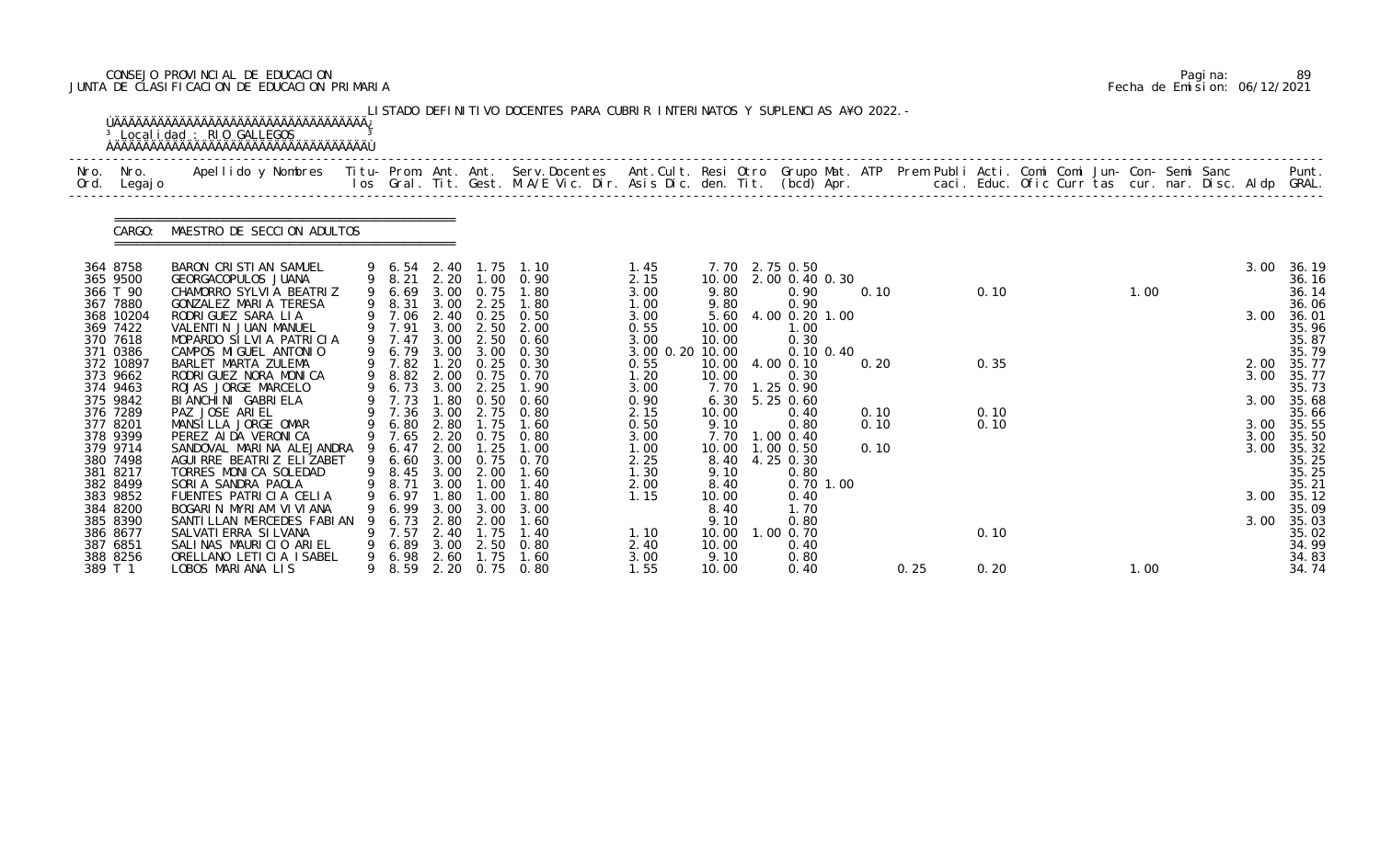# CONSEJO PROVINCIAL DE EDUCACION Pagina: 90 JUNTA DE CLASIFICACION DE EDUCACION PRIMARIA Fecha de Emision: 06/12/2021

| Nro.<br>Ord.         | Nro.<br>Legaj o        | Apellido y Nombres  Titu- Prom. Ant. Ant. Serv.Docentes  Ant.Cult. Resi Otro Grupo Mat. ATP Prem Publi Acti. Comi Comi Jun- Con- Semi Sanc         Punt.<br>Ios Gral. Tit. Gest. M.A/E Vic. Dir. Asis Dic. den. Tit. (bcd) Apr. |    |                  |               |                   |                                                |              |                |                        |      |      |  |  |  |              |                |
|----------------------|------------------------|---------------------------------------------------------------------------------------------------------------------------------------------------------------------------------------------------------------------------------|----|------------------|---------------|-------------------|------------------------------------------------|--------------|----------------|------------------------|------|------|--|--|--|--------------|----------------|
|                      | CARGO:                 | MAESTRO DE SECCION ADULTOS                                                                                                                                                                                                      |    |                  |               |                   |                                                |              |                |                        |      |      |  |  |  |              |                |
| 390 8779             |                        | COPA BERINA ARMINDA                                                                                                                                                                                                             |    |                  |               |                   | 9 6.30 3.00 2.75 3.00<br>9 7.45 2.00 1.25 1.00 | 0.25         | 8.40           | 1.90                   |      | 0.05 |  |  |  |              | 34.65          |
| 391 9590<br>392 9740 |                        | CORDOBA CARLA VERONICA                                                                                                                                                                                                          |    | 9 7.04           | 2.00          |                   |                                                | 0.45<br>1.35 | 7.00           | 2.50 0.50 0.30<br>0.40 | 0.10 | 0.10 |  |  |  | 3.00<br>3.00 | 34.55          |
| 393 8526             |                        | BARRIA ALICIA CARINA<br>JUAREZ JULIO CESAR                                                                                                                                                                                      |    | 9 8.20 3.00      |               | 1.50              | 0.75 0.90<br>1.60                              | 0.50         | 10.00<br>10.00 | 0.70                   |      |      |  |  |  |              | 34.54<br>34.50 |
| 394 9777             |                        | FERNANDEZ QUEJAS RITA                                                                                                                                                                                                           |    | 9 7.70           | 2.00          | 1.25              | 1.00                                           |              | 10.00          | 0.50                   |      |      |  |  |  | 3.00         | 34.45          |
| 395 7145             |                        | CORONEL OSCAR NELSON                                                                                                                                                                                                            |    | 9 6.23           | 3.00          | 2.00              | 0.80                                           |              | 10.00          | 0.40                   |      |      |  |  |  | 3.00         | 34.43          |
|                      | 396 11212              | JUAREZ MARIA ISABEL                                                                                                                                                                                                             |    | 9 6.52 3.00      |               | 1.00              | 1.80                                           | 3.00         | 4.20 2.00 0.90 |                        |      |      |  |  |  | 3.00         | 34.42          |
| 397 7853             | 398 10011              | FAJARDO MARCELO DAMIAN<br>SOTO FIRNKORN PAULA                                                                                                                                                                                   |    | 9 7.43<br>9 7.32 | 2.80<br>2.00  | 2.25              | 1.80<br>$0.50 \quad 0.80$                      | 0.25<br>1.20 | 9.80<br>10.00  | 0.90<br>0.40           |      |      |  |  |  | 3.00         | 34.23<br>34.22 |
|                      | 399 10663              | RAMOS ELSA                                                                                                                                                                                                                      |    | 9 7.88           | 2.60          | 1.00              | 1.60                                           | 3.00         | 2.10           | 3.00 0.70              |      |      |  |  |  | 3.00         | 33.88          |
|                      | 400 10047              | VI LLARRUBI A VERONI CA                                                                                                                                                                                                         |    | 9 8.57           |               |                   | 3.00 0.75 0.70                                 | 2.10         | 6.30           | 0.30                   | 0.10 |      |  |  |  | 3.00         | 33.82          |
| 401 9661             |                        | RUIZ FLAVIA ROMINA                                                                                                                                                                                                              |    | 9 7.60           | 2.00          | 2.00              | 1.60                                           | 0.80         | 10.00          | 0.80                   |      |      |  |  |  |              | 33.80          |
|                      | 402 10138              | BARRI ONUEVO YANI NA                                                                                                                                                                                                            |    | 9 7.44           |               | $1.60$ $2.25$     | 0.10                                           | 0.40         | 10.00          |                        |      |      |  |  |  |              | 3.00 33.79     |
|                      | 403 10026<br>404 10333 | GARCES SAAVEDRA HADA DEL<br>CASAL ADRIANA DEL CARMEN                                                                                                                                                                            |    | 9 6.56<br>9 7.88 | 1.60          |                   | 1.80 0.75 0.70                                 | 1.05<br>2.35 | 10.00<br>10.00 | $1.00$ 0.30<br>0.60    | 0.10 | 0.60 |  |  |  | 2.00<br>2.00 | 33.76<br>33.53 |
| 405 8448             |                        | OJEDA FERNANDO ARIEL                                                                                                                                                                                                            |    | 9 6.49           | 3.00          |                   | $1.75$ $1.20$                                  | 1.25         | 10.00          | 0.60                   |      |      |  |  |  |              | 33.29          |
| 406 9246             |                        | GUENCHUR GIMENA EDITH                                                                                                                                                                                                           |    | 9 7.68           | 2.20          | 1.25              |                                                | 3.00         | 10.00          | 0.10                   |      |      |  |  |  |              | 33.23          |
| 407 9999             |                        | GASPARETTI MARIANA                                                                                                                                                                                                              |    | 9 8.04           | 1.80          |                   | 0.10                                           | 1.05         | 10.00          |                        |      |      |  |  |  | 3.00         | 32.99          |
|                      | 408 11053              | ALVAREZ CARLOS RUBEN                                                                                                                                                                                                            |    | 9 6.99 3.00      |               |                   | $1.50$ $3.00$                                  | 3.00         | 4.20           | 2.20                   |      |      |  |  |  |              | 32.89          |
| 409 9738<br>410 8220 |                        | GUI CHACOY ANA MARIA<br>WILLIAMS ANA MARIA                                                                                                                                                                                      |    | 6. 78<br>8.21    | 1. 80<br>2.60 | 0. 50<br>$.00 \,$ | 0.80<br>0.40                                   | 0.45<br>1.40 | 10.00<br>10.00 | 0.40<br>0.20           | 0.10 |      |  |  |  | 3.00         | 32.83<br>32.81 |
| 411 8501             |                        | RAMIREZ NOVO SERGIO                                                                                                                                                                                                             |    | 7.63             | 3.00          | 2.25              | 3.00                                           | 0.50         | 6.30           | 1.00                   |      | 0.10 |  |  |  |              | 32.78          |
| 412 9640             |                        | TEJERINA IRMA INES                                                                                                                                                                                                              |    | 7.96             | . 80          | 0.50              | 0.80                                           |              | 9.10           | 3.00 0.40              | 0.10 |      |  |  |  |              | 32.66          |
| 413 7484             |                        | VIDES MARIA CAROLINA                                                                                                                                                                                                            |    | 6.07             | 3.00          | 1.50              | 1.60                                           | 0.40         | 10.00          | 0.80                   |      |      |  |  |  |              | 32.37          |
|                      | 414 9330               | SOSA JORGELINA PAOLA                                                                                                                                                                                                            | 9. | 6.71             | 3.00          | 1.00              | 1.20                                           | 3.00         | 7.70           | 0.60                   | 0.10 |      |  |  |  |              | 32.31          |

|  | Pagi na: |                              |
|--|----------|------------------------------|
|  |          | Fecha de Emision: 06/12/2021 |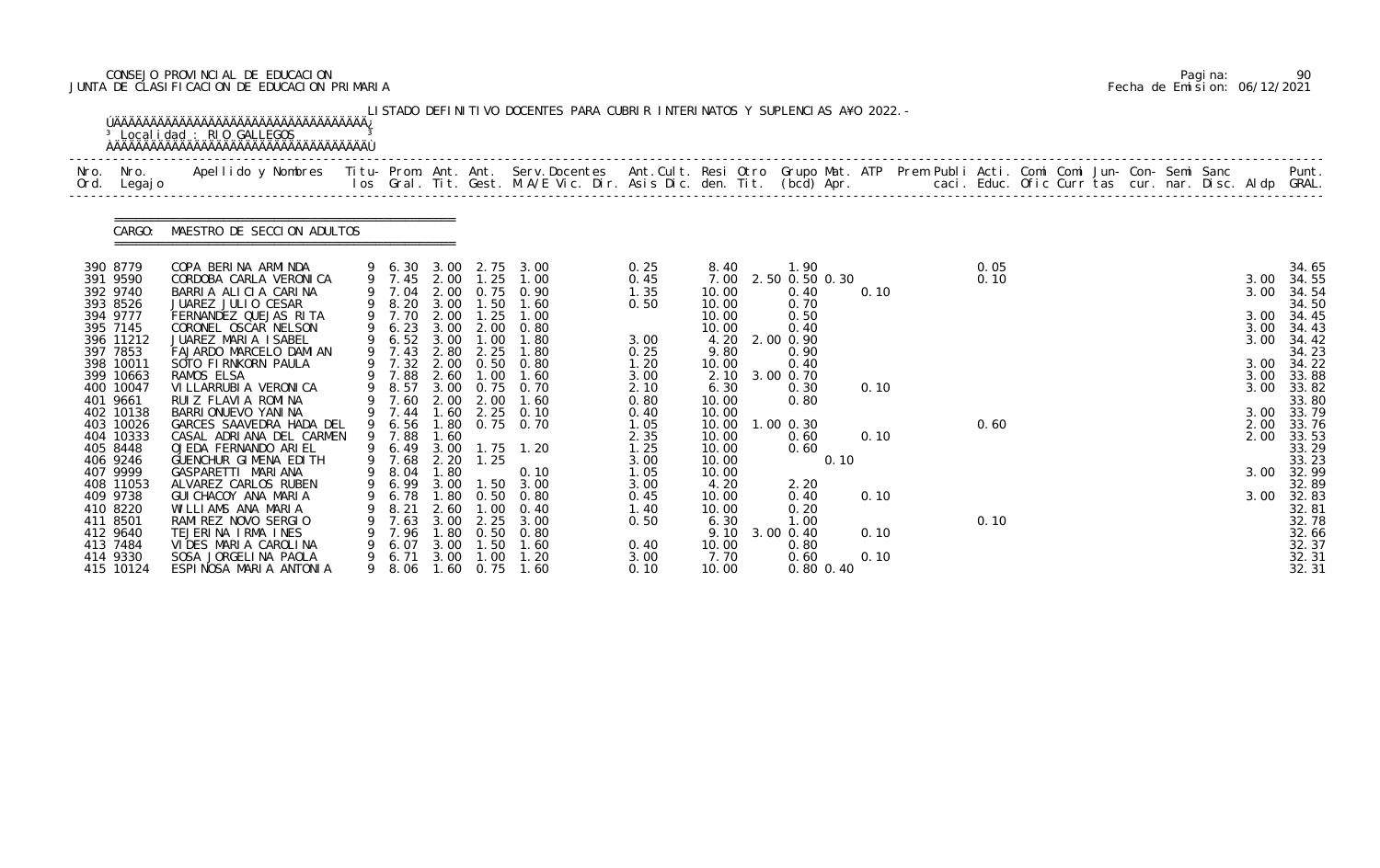# CONSEJO PROVINCIAL DE EDUCACION Pagina: 91 JUNTA DE CLASIFICACION DE EDUCACION PRIMARIA Fecha de Emision: 06/12/2021

|                                                                                                                                                                                                                                                                                            | Ord. Legajo |                                                                                                                                                                                                                                                                                                                                                                                                                                                                                                                                                                                   |                                                                                                      |                               |                                                                                   |                                                                                                                                                                                                                                                                                                                                                                                                   |                                                                                                                                                              |                                                                                                                                                                                           |                                                                                                                                                                                                                              |      |      |  |  |  |                                                                                      |                                                                                                                                                                                                                  |
|--------------------------------------------------------------------------------------------------------------------------------------------------------------------------------------------------------------------------------------------------------------------------------------------|-------------|-----------------------------------------------------------------------------------------------------------------------------------------------------------------------------------------------------------------------------------------------------------------------------------------------------------------------------------------------------------------------------------------------------------------------------------------------------------------------------------------------------------------------------------------------------------------------------------|------------------------------------------------------------------------------------------------------|-------------------------------|-----------------------------------------------------------------------------------|---------------------------------------------------------------------------------------------------------------------------------------------------------------------------------------------------------------------------------------------------------------------------------------------------------------------------------------------------------------------------------------------------|--------------------------------------------------------------------------------------------------------------------------------------------------------------|-------------------------------------------------------------------------------------------------------------------------------------------------------------------------------------------|------------------------------------------------------------------------------------------------------------------------------------------------------------------------------------------------------------------------------|------|------|--|--|--|--------------------------------------------------------------------------------------|------------------------------------------------------------------------------------------------------------------------------------------------------------------------------------------------------------------|
|                                                                                                                                                                                                                                                                                            |             | CARGO: MAESTRO DE SECCION ADULTOS                                                                                                                                                                                                                                                                                                                                                                                                                                                                                                                                                 |                                                                                                      |                               |                                                                                   |                                                                                                                                                                                                                                                                                                                                                                                                   |                                                                                                                                                              |                                                                                                                                                                                           |                                                                                                                                                                                                                              |      |      |  |  |  |                                                                                      |                                                                                                                                                                                                                  |
| 416 9340<br>417 10610<br>418 11023<br>419 9945<br>420 10940<br>421 10984<br>422 11454<br>423 11135<br>424 7848<br>425 9791<br>426 11084<br>427 10335<br>428 7875<br>429 8772<br>430 8828<br>431 10675<br>432 9884<br>433 9741<br>434 8045<br>435 9956<br>436 9584<br>437 9248<br>438 10230 |             | IBARRA MIRIAM ANAHI<br>FLORES ANA MARIA BELEN<br>CORTEZ LUCIA ROSA EDITH<br>VERA CATALINA SOLANGE<br>GOMEZ MARIA NILDA<br>ALTAMI RANO MARTA<br>ZUVIC MARIA LENKA<br>REI NOSO SUSANA CAROLINA<br>TOLOZA FELIX CASIMIRO<br>SOTO CLAUDIA MARIELA<br>ABDALA MARIA ISABEL<br>BOGADO NATALIA<br>CUBILLA NATALIA SOLEDAD<br>GIMENEZ LILIANA DEL VALLE<br>MURO TORENA MARIA BELEN<br>GONZALEZ YANEL ELIZABETH<br>CARRIZO MIRIAM YOLANDA<br>ARMAS DELGADO NOEMI<br>MOLINA JUANA MABEL<br>PULM CARMELA ELISABET<br>ACOSTA MONICA ADRIANA<br>PEREYRA DAVID ALEJANDRO<br>RACCA PATRICIA EDITH | 9 7.84 1.20<br>9 5.26 3.00<br>9 7.54 3.00<br>9 8.18 3.00<br>9 8.52<br>8.37<br>9 7.25<br>6.89<br>6.70 | 1.40<br>2. 20<br>2.00<br>2.20 | 9 7.56 2.00 0.25<br>1.25<br>9 7.10 3.00 0.25<br>1.00<br>0.75<br>2.40 0.50<br>0.75 | 9 7.41 2.40 1.25 0.80<br>9 7.98 2.00 0.50 0.40<br>9 8.65 1.20 0.25 0.30<br>9 7.76 1.80 0.75 0.40<br>9 7.52 2.20 0.50 0.70<br>0.30<br>9 7.87 3.00 0.25 0.60<br>$1.25$ $3.00$<br>9 6.76 3.00 0.50 1.80<br>0.20<br>9 7.51 3.00 0.50 0.50<br>9 7.70 2.80 1.50 0.40<br>1.10<br>9 8.43 2.80 0.75 1.00<br>1.40<br>9 7.84 2.00 0.50 0.50<br>9 8.51 2.20 0.25 0.40<br>1.60<br>0.80<br>0.50<br>0.90<br>0.80 | 2.55<br>0.65<br>1.90<br>3.00<br>1.50<br>2.65<br>3.00<br>1.70<br>1.55<br>3.00<br>1.95<br>0.35<br>0.20<br>2.10<br>0.95<br>1.05<br>1.45<br>1.00<br>0.50<br>1.10 | 7.00<br>4.90<br>10.00<br>10.00<br>5.60<br>9.10<br>6.30<br>4.20<br>10.00<br>7.00<br>4.20<br>5.60<br>7.70<br>7.70<br>8.40<br>4.90<br>10.00<br>6.30<br>9.10<br>6.30<br>10.00<br>7.00<br>5.60 | 0.40 1.00<br>1.00 0.20 0.50<br>0.10<br>0.20<br>0.30<br>0.10 0.70<br>1.75 0.30<br>3.00<br>0.40<br>0.90<br>2.75 0.10<br>0.20<br>0.20<br>0.60<br>0.50<br>0.70<br>0.20<br>0.20<br>0.80<br>1.25 0.40<br>0.20<br>0.50<br>0.40 1.00 | 0.15 | 0.15 |  |  |  | 3.00<br>3.00<br>2.00<br>3.00<br>2.00<br>3.00<br>3.00<br>2.00<br>3.00<br>3.00<br>3.00 | 32.26<br>32.18<br>32.15<br>31.96<br>31.82<br>31.74<br>31.72<br>31.71<br>31.46<br>31.41<br>31.34<br>31.31<br>31.25<br>31.18<br>31.08<br>3.00 31.02<br>30.99<br>30.91<br>30.85<br>30.77<br>30.70<br>30.69<br>30.55 |

|  | Pagi na: | 91                           |
|--|----------|------------------------------|
|  |          | Fecha de Emision: 06/12/2021 |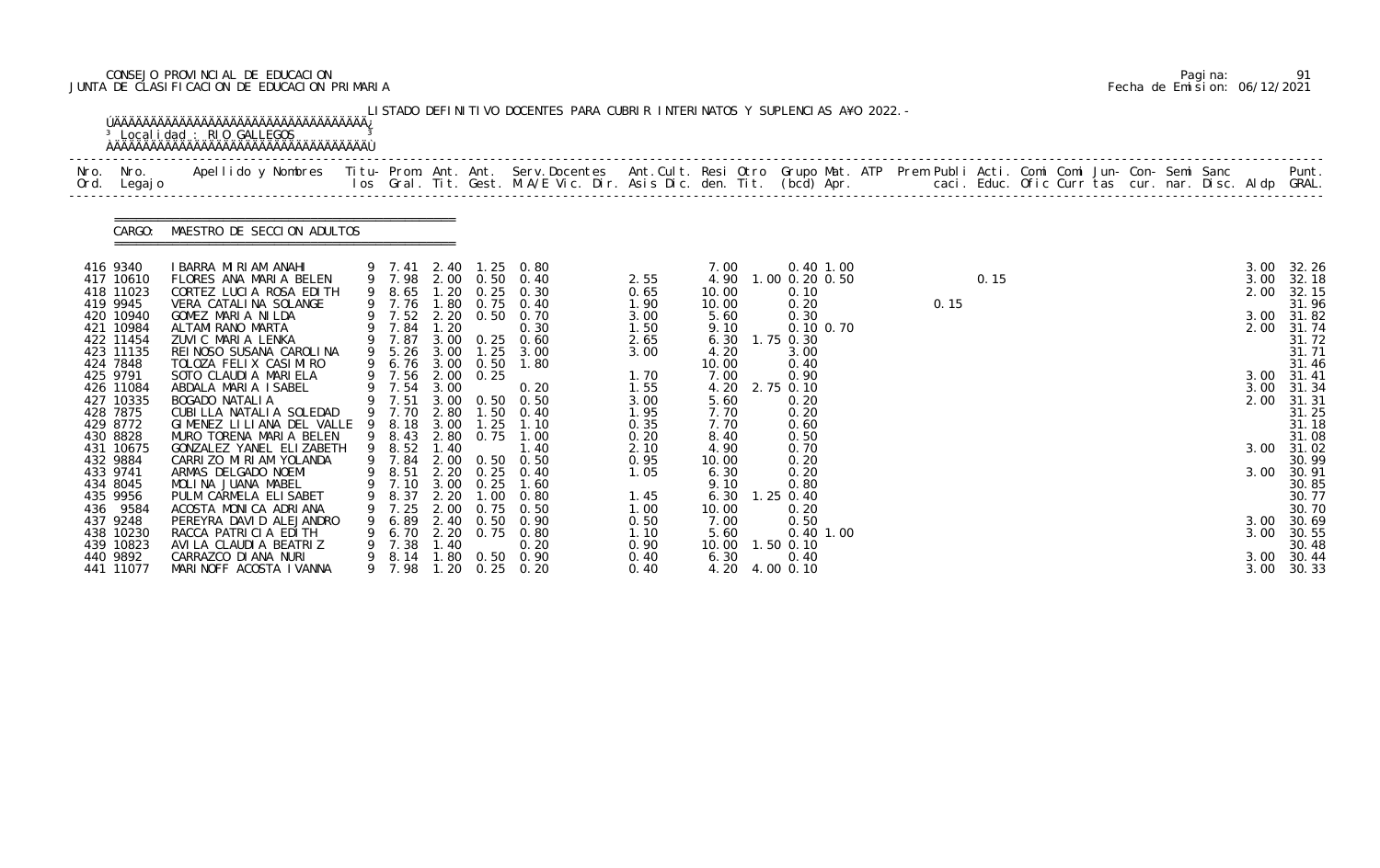# CONSEJO PROVINCIAL DE EDUCACION Pagina: 92 JUNTA DE CLASIFICACION DE EDUCACION PRIMARIA Fecha de Emision: 06/12/2021

| Nro. Nro.<br>Ord. Legajo | Apellido y Nombres  Titu- Prom. Ant. Ant. Serv.Docentes  Ant.Cult. Resi Otro Grupo Mat. ATP Prem Publi Acti. Comi Comi Jun- Con- Semi Sanc           Punt.<br>Ios Gral. Tit. Gest. M.A/E Vic. Dir. Asis Dic. den. Tit. (bcd) Apr. |   |                     |               |                                |                                           |               |               |      |                        |      |      |  |      |  |      |                |
|--------------------------|-----------------------------------------------------------------------------------------------------------------------------------------------------------------------------------------------------------------------------------|---|---------------------|---------------|--------------------------------|-------------------------------------------|---------------|---------------|------|------------------------|------|------|--|------|--|------|----------------|
| CARGO:                   | MAESTRO DE SECCION ADULTOS                                                                                                                                                                                                        |   |                     |               |                                |                                           |               |               |      |                        |      |      |  |      |  |      |                |
| 442 9223<br>443 T 91     | MARIN PABLO ALEX<br>ARMOA RAMONA ELIZABETH                                                                                                                                                                                        |   |                     |               |                                | 9 7.32 2.20 1.20<br>9 8.08 3.00 1.25 2.80 |               | 10.00<br>3.50 |      | 0.60<br>1.40           |      |      |  | 1.00 |  |      | 30.32<br>30.03 |
| 444 11641<br>445 10132   | ESPECHE GUI DO OMAR<br>ALVAREZ MI LLI CAY YAMI LA                                                                                                                                                                                 |   | 9 7.47<br>9 7.35    |               | 3.00 0.75<br>$1.60 \quad 0.25$ | 2.20<br>0.20                              | 2.25          | 3.50<br>10.00 |      | 1.70<br>1.00 0.10 0.30 |      |      |  |      |  |      | 29.87<br>29.80 |
| 446 10701                | SERRANO CRISTIAN FABIAN                                                                                                                                                                                                           |   | 9 7.39              |               | $1.40 \quad 0.25$              | 0.40                                      | 3.00          | 4.90          |      | $1.00$ 0.20            |      |      |  |      |  | 2.00 | 29.54          |
| 447 11042                | VERAZAY SAMANTA ELIZABETH                                                                                                                                                                                                         |   | 9 7.51              | 1.20          |                                | 0.20                                      | $1.65$ $2.10$ | 4.20          |      | 0.60                   |      |      |  |      |  | 3.00 | 29.46          |
| 448 10407                | ARGA¥ARAZ CRISTIAN                                                                                                                                                                                                                |   | 9 6.61              |               | 3.00 1.75                      | 1.70                                      | 1.30          | 4.90          |      | 0.80                   |      | 0.15 |  |      |  |      | 29.21          |
| 449 11085<br>450 9694    | PRADO SONIA ROMINA<br>VI LLAGRA NELI DA CAROLI NA                                                                                                                                                                                 |   | 9 8.32<br>9 7.62    | 3.00          | 1.20 0.25 0.20<br>1.00         | 1.00                                      | 1.40<br>0.05  | 4.20<br>7.00  |      | $1.50$ 0.10<br>0.50    |      |      |  |      |  | 3.00 | 29.17<br>29.17 |
| 451 9413                 | RIOS LORENA EVANGELINA                                                                                                                                                                                                            |   | 9 7.65              | 3.00          |                                | 0.10                                      | 0.60          | 7.70          |      | 0.90                   |      |      |  |      |  |      | 28.95          |
| 452 11139                | FERREYRA LAURA CARINA                                                                                                                                                                                                             |   | 9 8.08              |               | 1.40 0.25 0.20                 |                                           | 2.65          | 4.20          |      | 0.10                   |      |      |  |      |  | 3.00 | 28.88          |
| 453 11745                | TORRES MARIELA ROSANA                                                                                                                                                                                                             | 9 | 6.65                |               | 3.00 0.75                      | 1.90                                      | 2.70          | 2.10          |      | 2.60                   |      |      |  |      |  |      | 28.70          |
| 454 11054<br>455 11039   | CARCANO JORGE LUIS<br>JUAREZ VICTOR HUGO                                                                                                                                                                                          | 9 | 9 6.80 3.00<br>6.77 |               | 1.50<br>$3.00$ 1.25            | 2.20<br>2.80                              | 0.50          | 4.20<br>3.50  |      | 1.10<br>1.90           |      |      |  |      |  |      | 28.30<br>28.27 |
| 456 9185                 | ROMERO GRACI ELA                                                                                                                                                                                                                  |   |                     |               |                                | 6.30 2.60 0.75 0.60                       | 0.05<br>0.10  | 5.60          |      | 0.30                   |      |      |  |      |  | 3.00 | 28.25          |
| 457 11072                | SI SNEROS PATRICIA                                                                                                                                                                                                                |   | 9 7.47 1.20         |               | 1.50                           | 0.20                                      | 1.00          | 4.20          |      | 0.10                   |      |      |  |      |  | 3.00 | 27.67          |
| 458 10657                | AVILA MARIA EUGENIA                                                                                                                                                                                                               |   | 9 7.53 2.40         |               |                                | 0.20                                      | 3.00          | 4.90          |      | 0.50                   |      |      |  |      |  |      | 27.53          |
| 459 11364                | INSAURRALDE LAUTARO LUJAN 9 7.68                                                                                                                                                                                                  |   |                     |               | 1.20 0.25 0.20                 |                                           | 2.00          | 3.50          |      | 0.50                   |      |      |  |      |  | 3.00 | 27.33          |
| 460 10055<br>461 10753   | DI AZ CAROLA ANALIA DEL<br>BALDOVI NO ROSAURA LORENA                                                                                                                                                                              | 9 | 9 8.16 3.00<br>7.08 | 1.40          | 1.50<br>0.25                   | 0.80<br>0.40                              | 0.50<br>0.10  | 2.10<br>5.60  |      | 1.75 0.40<br>0.20      |      |      |  |      |  | 3.00 | 27.21<br>27.03 |
| 462 10769                | OJEDA VALERIA ALEJANDRA                                                                                                                                                                                                           |   | 7.57                | . 40          | 0. 50                          | 0.40                                      |               | 4.90          |      | 0.20                   |      |      |  |      |  | 3.00 | 26.97          |
| 463 11071                | VI LLEGAS EMILIO HERNAN                                                                                                                                                                                                           |   | 9 7.04              | .20           |                                | 0.10                                      | 1.55          | 3.50          | 1.50 |                        |      |      |  |      |  | 3.00 | 26.89          |
| 464 11365                | MARINI ROCIO SOLEDAD                                                                                                                                                                                                              |   | 8.38                | 1.20          | 1.00                           | 1.20                                      | 1.00          | 3.50          |      | $0.60$ 1.00            |      |      |  |      |  |      | 26.88          |
| 465 11352                | GALLARDO NATALI A BEATRIZ                                                                                                                                                                                                         |   | 7.18                | 1.20          |                                | 0.20                                      | 1.35          | 3.50          | 1.00 |                        | 0.10 |      |  |      |  | 3.00 | 26.53          |
| 466 11422<br>467 11036   | BURGOS MONICA ELIZABETH<br>ZAVALEY CORINA DEL                                                                                                                                                                                     |   | 9 7.93<br>9 7.83    | 3.00<br>1. 20 | 0.25                           | 0.20<br>0.20                              | 1.85<br>0.50  | 3.50<br>4.20  |      | 1.00<br>0.10           |      |      |  |      |  | 3.00 | 26.48<br>26.28 |

|  | Pagi na: |                              |
|--|----------|------------------------------|
|  |          | Fecha de Emision: 06/12/2021 |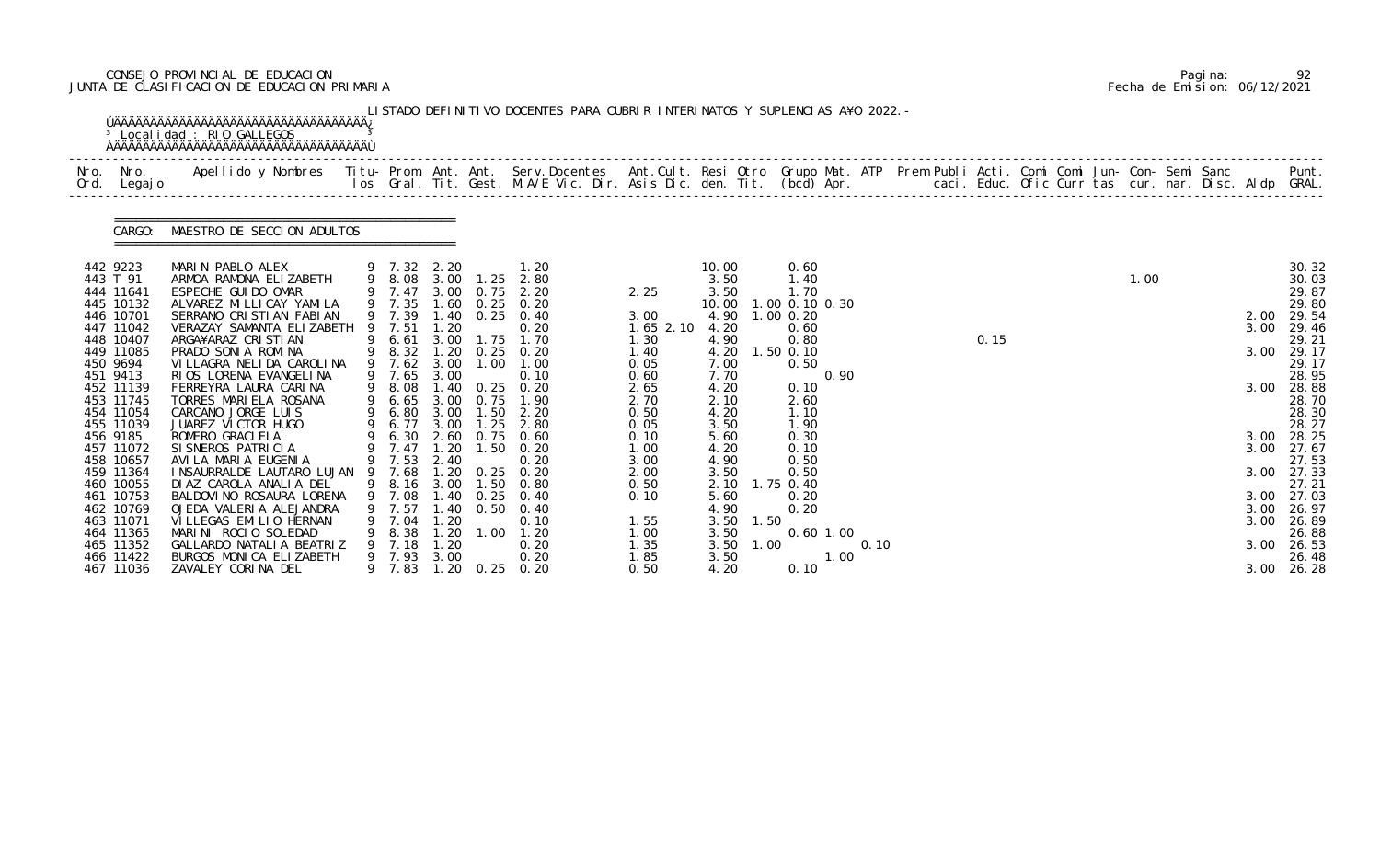# CONSEJO PROVINCIAL DE EDUCACION Pagina: 93 JUNTA DE CLASIFICACION DE EDUCACION PRIMARIA Fecha de Emision: 06/12/2021

|                                                                                                                                                                                                                                                     | CARGO: MAESTRO DE SECCION ADULTOS                                                                                                                                                                                                                                                                                                                                                                                                                                                        |                                                                                                                      |                                                                              |              |                                                                                                                                                                                                                                                                                              |                                                                                                                      |                                                                                                                                                              |                                                                                                               |              |  |  |      |                                                                                                                                                                         |
|-----------------------------------------------------------------------------------------------------------------------------------------------------------------------------------------------------------------------------------------------------|------------------------------------------------------------------------------------------------------------------------------------------------------------------------------------------------------------------------------------------------------------------------------------------------------------------------------------------------------------------------------------------------------------------------------------------------------------------------------------------|----------------------------------------------------------------------------------------------------------------------|------------------------------------------------------------------------------|--------------|----------------------------------------------------------------------------------------------------------------------------------------------------------------------------------------------------------------------------------------------------------------------------------------------|----------------------------------------------------------------------------------------------------------------------|--------------------------------------------------------------------------------------------------------------------------------------------------------------|---------------------------------------------------------------------------------------------------------------|--------------|--|--|------|-------------------------------------------------------------------------------------------------------------------------------------------------------------------------|
| 468 11251<br>469 11152<br>470 10210<br>471 10342<br>472 11319<br>473 10711<br>474 10378<br>475 11447<br>476 10391<br>477 10704<br>478 11224<br>479 10768<br>480 10673<br>481 11256<br>482 10979<br>483 11080<br>484 11416<br>485 11452<br>486 11420 | ACOSTA GUSTAVO ALFREDO<br>FERNANDEZ MIRTA PATRICIA<br>BAZAN WALTER DANIEL<br>MARECO LIDER RAMON<br>SOSA ALEJANDRO DAVID<br>ALMIRON VIVIAN ESTHER<br>GIL LUIS RUBEN<br>ALVAREZ GABRI ELA<br>ROMERO CLAUDIA ELIZABETH<br>ALARCON NESTOR ABEL<br>CORONEL DAVID RAUL<br>VI LLALBA LORENA PAOLA<br>ACEVEDO EVER ALEJANDRO<br>CASTRO DAI ANA CAROLINA<br>MARIAN ELIANA ALEJANDRA<br>GONZALEZ FEDERICO HERNAN<br>MI LAN ROMI NA DEL VALLE<br>SAAVEDRA MARIA SOLEDAD<br>CARABAJAL EBER SEBASTIAN | 9 8.47<br>9 7.13<br>9 6.04<br>9 8.37<br>9 7.35<br>9 7.77<br>9 7.69<br>9 7.80<br>9 7.83<br>9 7.65<br>9 6.59<br>9 7.23 | 3.00<br>1.20<br>1.20<br>1.40<br>1.40<br>1.20<br>1.20<br>1.00<br>1.00<br>1.40 | 0.25<br>0.25 | 9 7.93 1.40 0.25 0.20<br>1.40 0.25 0.20<br>9 6.84 3.00 0.50 0.40<br>9 7.63 3.00 0.25 0.30<br>9 7.70 1.60 0.25 0.20<br>1.60 0.50 0.20<br>0.20<br>1.10<br>9 6.77 3.00 0.50 0.40<br>9 8.24 1.60 0.25 0.40<br>0.20<br>9 7.61 1.40 0.25 0.40<br>0.20<br>$0.25 \quad 0.30$<br>0.30<br>0.10<br>0.10 | 2.05<br>0.35<br>1.75<br>2.10<br>1.95<br>1.75<br>0.15<br>0.70<br>0.90<br>0.35<br>0.75<br>0.10<br>0.40<br>0.80<br>0.90 | 4.20<br>4.20<br>5.60<br>5.60<br>4.90<br>4.90<br>4.90<br>3.50<br>4.90<br>4.90<br>4.20<br>1.50<br>4.20<br>4.90<br>4.20<br>4.20<br>4.20<br>2.10<br>3.50<br>2.50 | 0.10<br>0.10<br>0.20<br>0.10<br>0.20<br>0.40<br>0.50<br>0.20<br>0.20<br>0.20<br>0.10<br>$0.10$ $0.50$<br>0.10 | 0.25<br>0.15 |  |  | 3.00 | 26.08<br>25.92<br>25.89<br>25.78<br>25.65<br>25.63<br>25.49<br>25.42<br>24.92<br>24.59<br>24.15<br>23.96<br>23.67<br>23.59<br>23.45<br>23.03<br>20.55<br>20.19<br>21.13 |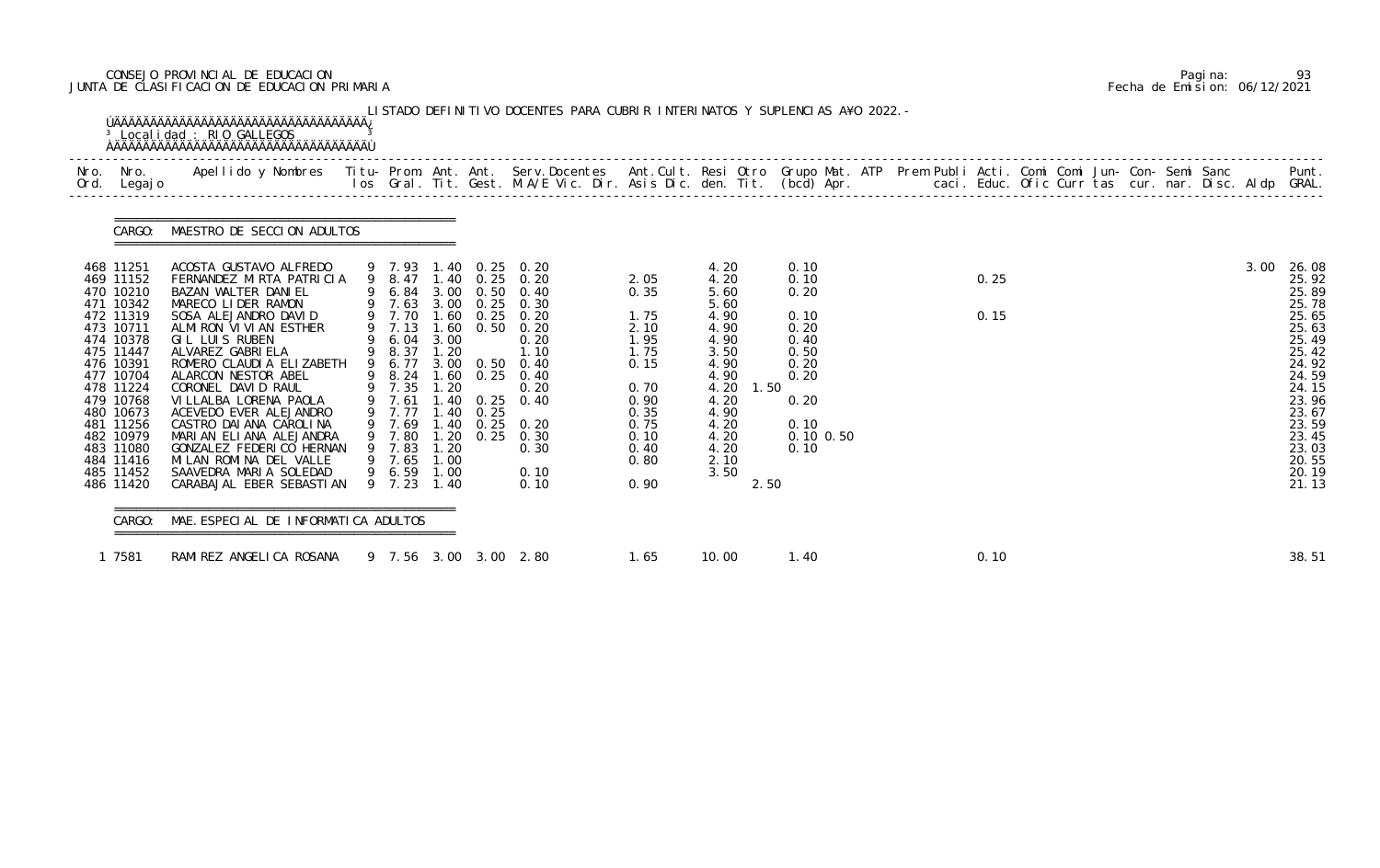# CONSEJO PROVINCIAL DE EDUCACION Pagina: 94 JUNTA DE CLASIFICACION DE EDUCACION PRIMARIA Fecha de Emision: 06/12/2021

|              |                                                                                                                                                                    | <sup>3</sup> Localidad : RIO GALLEGOS                                                                                                                                                                                                                                                                                                                                                      |   |                                                                                                                                          |                                                                                                              |                                                                                                          | LISTADO DEFINITIVO DOCENTES PARA CUBRIR INTERINATOS Y SUPLENCIAS A¥O 2022. -                                                          |                                                                                                                         |                                                                               |      |                                                                                                                                                                                                                                                              |                                      |              |                                                                                     |      |                                                                                              |                                                      |                                                                                                                                                         |
|--------------|--------------------------------------------------------------------------------------------------------------------------------------------------------------------|--------------------------------------------------------------------------------------------------------------------------------------------------------------------------------------------------------------------------------------------------------------------------------------------------------------------------------------------------------------------------------------------|---|------------------------------------------------------------------------------------------------------------------------------------------|--------------------------------------------------------------------------------------------------------------|----------------------------------------------------------------------------------------------------------|---------------------------------------------------------------------------------------------------------------------------------------|-------------------------------------------------------------------------------------------------------------------------|-------------------------------------------------------------------------------|------|--------------------------------------------------------------------------------------------------------------------------------------------------------------------------------------------------------------------------------------------------------------|--------------------------------------|--------------|-------------------------------------------------------------------------------------|------|----------------------------------------------------------------------------------------------|------------------------------------------------------|---------------------------------------------------------------------------------------------------------------------------------------------------------|
| Nro.<br>Ord. | Nro.<br>Legaj o                                                                                                                                                    | Apellido y Nombres - Titu- Prom. Ant. Ant. Serv.Docentes - Ant.Cult. Resi Otro Grupo Mat. ATP Prem Publi Acti. Comi Comi Jun- Con- Semi Sanc - - - Punt.<br>Ios Gral. Tit. Gest. M.A/E Vic. Dir. Asis Dic. den. Tit. (bcd) Apr. -                                                                                                                                                          |   |                                                                                                                                          |                                                                                                              |                                                                                                          |                                                                                                                                       |                                                                                                                         |                                                                               |      |                                                                                                                                                                                                                                                              |                                      |              |                                                                                     |      |                                                                                              |                                                      |                                                                                                                                                         |
|              | CARGO:                                                                                                                                                             | PES DE FORMACION PARA EL TRABAJO                                                                                                                                                                                                                                                                                                                                                           |   |                                                                                                                                          |                                                                                                              |                                                                                                          |                                                                                                                                       |                                                                                                                         |                                                                               |      |                                                                                                                                                                                                                                                              |                                      |              |                                                                                     |      |                                                                                              |                                                      |                                                                                                                                                         |
|              | 1 3577<br>2 T 10<br>3 11628<br>4 12527<br>5 11327<br>6 12805<br>7 11381<br>8 11302<br>9 12795                                                                      | DOMINGUEZ CLAUDIA MARIA<br>BORRAS GRACI ELA MERCEDES<br>TOLEDO MAYRA GUI LI ANA<br>PAZ JOSE JULIO CESAR<br>FRIAS APOLONIA ADELAIDA<br>BRITES EUGENIA NAZARENA<br>CORTEZ ROSARIO DANIELA<br>SANTI LLAN SEBASTI AN<br>TORRES GABRIELA ANABEL                                                                                                                                                 | 6 | 9 8.07<br>9 6.06<br>8.58<br>9 7.12<br>8 6.05<br>$6$ 7.52                                                                                 | 3.00<br>3.00<br>1.00<br>0.20<br>0.20<br>1.20<br>1.20                                                         | 1.00<br>$\overline{\phantom{0}}$ . 25<br>0.25<br>1.00                                                    | $3.00\quad 2.60$<br>1.80<br>0.90<br>0.10<br>3.00 0.75 2.40<br>$1.25$ 1.00                                                             | 3.00<br>3.00<br>3.00<br>0.60<br>1.80<br>0.25<br>0.60                                                                    | 6.30<br>2.80<br>9.10<br>2.80<br>5.60                                          | 1.00 | 10.00 4.00 1.30<br>0.90<br>0.40<br>1.20<br>0.50                                                                                                                                                                                                              | 0.20                                 |              | 0.05                                                                                |      | 1.00                                                                                         | 3.00                                                 | 44.22<br>35.06<br>26.93<br>16.67<br>31.10<br>18.32<br>15.80<br>9.80<br>6.20                                                                             |
|              | 10 9759<br>11 T 83<br>12 T 41<br>13 TAD 8<br>14 T 83<br>15 T 15<br>16 T 58<br>17 T 63<br>18 T 71<br>19 T 19<br>20 T 83<br>21 8804<br>22 T 10<br>23 T 33<br>24 6860 | TINTE JAIME GASTON<br>GOMEZ SANDRA ELISA<br>ORTEGA EVANGELINA ADRIANA<br>RODRI GUEZ ADRI ANA CARMEN<br>FERNANDEZ CARLOS ALBERTO<br>ZELAYA SANDRA MARCELA<br>DI AZ ANA ELIZABETH<br>QUI NTANA HUGO RENE<br>MACIAS PAOLA DE LOS A<br>MANAY MARCO ANTONIO<br>FERNANDEZ GUSTAVO ADOLFO<br>DERENCIA ANDREA ROXANA<br>MANSILLA PATRICIA<br><b>GRANEROS JULIA ESTER</b><br>TAVERNA SOLEDAD MARINA |   | 5 7.27<br>5 7.94<br>7.32<br>5 7.97<br>$5$ 7.31<br>5 8.00<br>5 8.14<br>5 8.83<br>5 8.05<br>5 6.58<br>8.51<br>8.49<br>8.48<br>6.56<br>7.00 | 0.20<br>2.40<br>3.00<br>3.00<br>3.00<br>3.00<br>3.00<br>3.00<br>3.00<br>3.00<br>2.40<br>3.00<br>3.00<br>3.00 | $\overline{\phantom{0}}$ .<br>0.25<br>0.25<br>0.50<br>$3.00 \quad 0.25$<br>0.25<br>0. 50<br>0.75<br>0.50 | $0.75$ 2.20<br>3.00<br>3.00<br>3.00<br>3.00<br>3.00<br>3.00<br>3.00 0.25 3.00<br>3.00<br>3.00<br>3.00<br>2.00<br>3.00<br>3.00<br>2.80 | 3.00<br>3.00 1.85 10.00<br>3.00<br>3.00<br>3.00<br>3.00<br>2.55<br>3.00<br>3.00<br>3.00<br>2.80<br>3.00<br>3.00<br>3.00 | 10.00<br>10.00<br>10.00<br>10.00<br>10.00<br>10.00<br>10.00<br>10.00<br>10.00 |      | 7.00 16.50 1.60<br>4.00 3.00<br>10.00 7.25 2.10<br>10.00 5.50 2.40<br>10.00 3.50 2.10 0.90<br>2.50 2.80 0.40 0.10<br>$6.75$ 2.10<br>3.00 0.60 10.00 3.25 2.50 0.40 0.20<br>2.50 1.60 0.40<br>2.70<br>2.10<br>$6.75$ 1.00<br>1.80<br>1.50 2.20<br>$3.00$ 1.40 | 0.10<br>0.50<br>0.10<br>0.10<br>0.10 | 3.00<br>1.00 | 1.00<br>$3.40 \quad 3.00$<br>0.25<br>0.20<br>0.10<br>0.35<br>$2.50 \t 0.30$<br>0.10 | 0.20 | 1.00<br>1.00<br>2.00<br>1.00<br>1.00<br>1.00<br>1.00<br>1.00<br>1.00<br>1.00<br>1.00<br>1.00 | 3.00<br>3.00<br>3.00<br>2.00<br>3.00<br>3.00<br>3.00 | 49.72<br>48.39<br>46.02<br>45.82<br>44.06<br>42.40<br>41.64<br>41.38<br>3.00 40.80<br>3.00 40.08<br>3.00 39.86<br>39.04<br>3.00 39.03<br>38.86<br>38.30 |
|              | 25 T 58<br>26 T 33                                                                                                                                                 | RISSO PATRON SELVA SUSANA<br>ZELAYA ELIZABETH DEL C                                                                                                                                                                                                                                                                                                                                        |   | 6.24<br>5 7.30                                                                                                                           | 3.00<br>3.00                                                                                                 | 0. 50                                                                                                    | 3.00<br>3.00                                                                                                                          | 3.00<br>3.00                                                                                                            | 10.00<br>10.00                                                                |      | 1.002.10<br>2.20                                                                                                                                                                                                                                             | 0.10<br>0.10                         |              | 0.10<br>0.10                                                                        |      | 1.00<br>1.00                                                                                 | 3.00<br>3.00                                         | 38.04<br>37.70                                                                                                                                          |

|  | Pagi na: | 94                           |
|--|----------|------------------------------|
|  |          | Fecha de Emision: 06/12/2021 |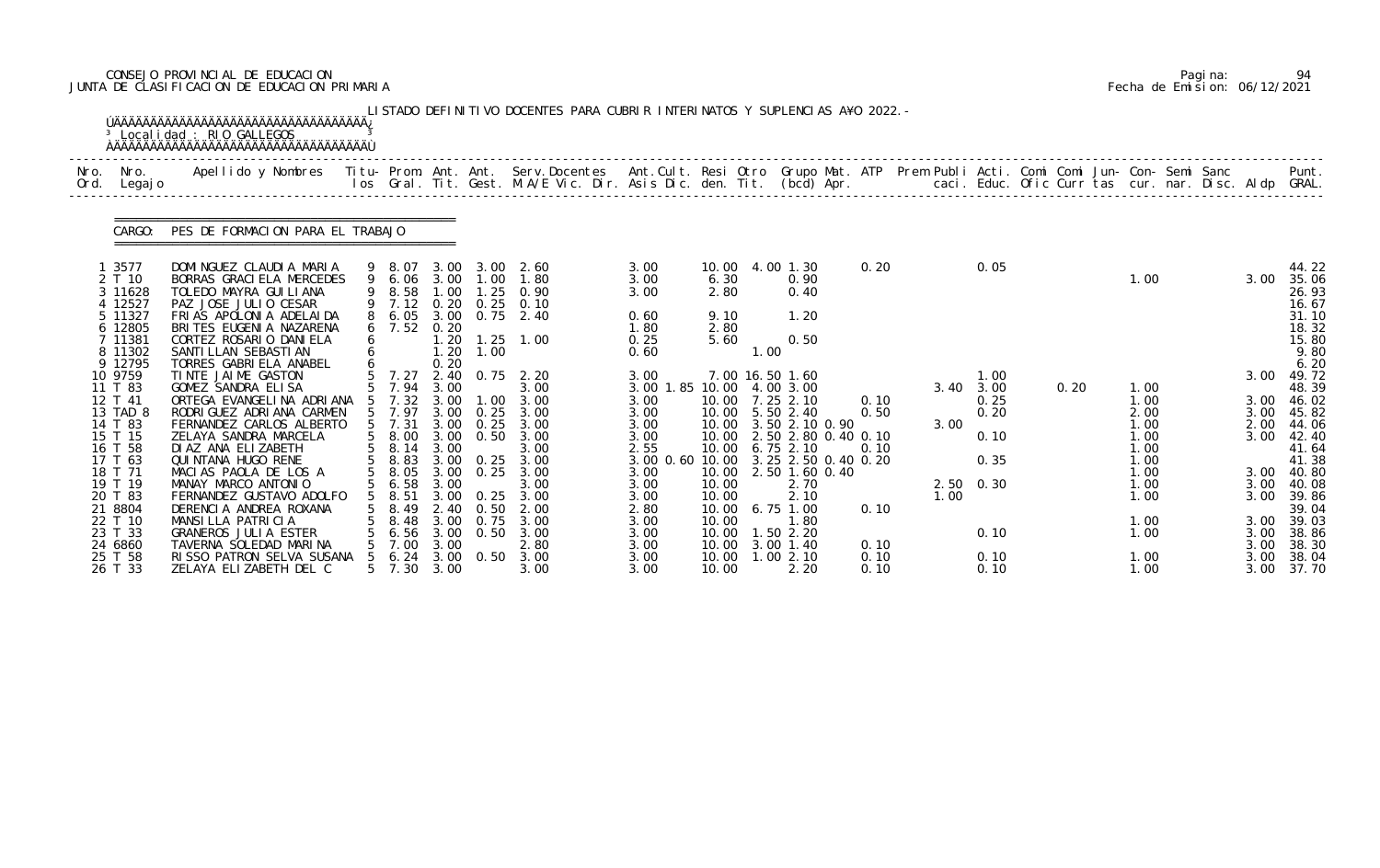# CONSEJO PROVINCIAL DE EDUCACION Pagina: 95 JUNTA DE CLASIFICACION DE EDUCACION PRIMARIA Fecha de Emision: 06/12/2021

|              |                     | <sup>3</sup> Localidad : RIO GALLEGOS                                                                                                                                                                                             |                         |              |                   |                       |                 |                |            |                             |      |      |              |  |             |      |                |
|--------------|---------------------|-----------------------------------------------------------------------------------------------------------------------------------------------------------------------------------------------------------------------------------|-------------------------|--------------|-------------------|-----------------------|-----------------|----------------|------------|-----------------------------|------|------|--------------|--|-------------|------|----------------|
| Nro.<br>Ord. | Nro.<br>Legaj o     | Apellido y Nombres - Titu- Prom. Ant. Ant. Serv.Docentes - Ant.Cult. Resi Otro Grupo Mat. ATP Prem Publi Acti. Comi Comi Jun- Con- Semi Sanc - - - Punt.<br>Ios Gral. Tit. Gest. M.A/E Vic. Dir. Asis Dic. den. Tit. (bcd) Apr. - |                         |              |                   |                       |                 |                |            |                             |      |      |              |  |             |      |                |
|              | CARGO:              | PES DE FORMACION PARA EL TRABAJO                                                                                                                                                                                                  |                         |              |                   |                       |                 |                |            |                             |      |      |              |  |             |      |                |
|              | 27 TAD 1            | VALI ENTE ROSSANA EUGENIA                                                                                                                                                                                                         |                         |              |                   | 5 6.58 3.00 0.25 3.00 | 3.00            | 10.00          |            | 2.60                        | 0.10 |      | 0.05         |  | 1.00        | 3.00 | 37.58          |
|              | 28 TAD 4<br>29 6711 | ACCARINO ADRIANA<br>DELGADO GRISELDA MYRIAM                                                                                                                                                                                       | 5 9.18<br>5 7.77        | 3.00         |                   | 3.00 0.50 3.00        | 3.00<br>3.00    | 10.00<br>10.00 |            | 1.00 1.40<br>3.00 1.50      | 0.20 |      |              |  | 1.00        | 3.00 | 36.78<br>36.77 |
|              | 30 T 62             | GONZALEZ DANTE ALBERTO                                                                                                                                                                                                            | 56.32                   | 3.00         |                   | 2.00 3.00             | 3.00            | 10.00          |            | 2.50                        | 0.20 |      | 0.25         |  | $1.00$ 0.10 |      | 36.37          |
|              | 31 5628             | OTTI NO WALDO JUAN                                                                                                                                                                                                                | 5 7.79                  |              |                   | 3.00 0.25 0.20        | 1.60            | 10.00          |            | 3.50 1.60                   |      |      |              |  |             | 3.00 | 35.94          |
|              | 32 T 62             | BARRIA ROSANA VANESA                                                                                                                                                                                                              | 7.67                    | 3.00         | 0.25              | 3.00<br>0.60          | 3.00            | 10.00          |            | 2.00                        |      |      | 0.15         |  | 1.00        |      | 35.07          |
|              | 33 10131<br>34 T11  | NUNO CARLOS FIDEL<br>DI AZ VERONI CA LORENA                                                                                                                                                                                       | 8.22<br>5 7.92          | 2.60         | 0.50<br>3.00 0.50 | 2.90                  | 2.85<br>1.80    | 4.90<br>10.00  |            | 9.00 0.30 0.90<br>1.80 0.70 |      |      | 0.10         |  | 1.00        |      | 34.87<br>34.72 |
|              | 35 9665             | FOGGETTA JULI ETA PAULA                                                                                                                                                                                                           | 8.33                    | 3.00         | 0.50              | 2.60                  | 2.90            | 7.00           |            | 1.30 1.00                   |      |      |              |  |             | 3.00 | 34.63          |
|              | 36 10263            | LOZA SI LVANA ANDREA                                                                                                                                                                                                              | 8.18                    | 1.60         |                   | 1.70                  | 3.00            | 10.00          |            | 1.00 0.80 0.30              |      |      |              |  |             | 3.00 | 34.58          |
|              | 37 T 62<br>38 TAD 4 | LARCHER ROSANA DEL VALLE<br>BENITEZ MERCEDES ELVIRA                                                                                                                                                                               | 5 7.90<br>$5\quad 5.16$ | 3.00<br>3.00 | 0.25<br>0.50      | 2.40<br>3.00          | 3.00<br>3.00    | 10.00<br>10.00 |            | 1.25 1.20 0.10 0.10<br>3.00 |      |      | 0.05<br>0.15 |  | 1.00        |      | 34.25<br>33.81 |
|              | 39 7900             | ENRIQUETE MIRTA SUSANA                                                                                                                                                                                                            | $5$ 7.18                | 3.00         |                   | 2.10                  | 3.00            | 10.00          |            | 2.50 1.00                   |      |      |              |  |             |      | 33.78          |
|              | 40 T 15             | GONZALEZ ISABEL DEL V                                                                                                                                                                                                             | $5\quad 6.50$           |              | $3.00 \quad 0.25$ | 3.00                  | 3.00            | 10.00          |            | 2.50 0.20                   |      |      | 0.10         |  |             |      | 33.55          |
|              | 41 10421            | CORREA MARIA NOEMI                                                                                                                                                                                                                | 6.53                    | 1.60         | 0.25              | 1.50                  | 2.20            | 4.90           |            | 7.50 0.70                   |      | 0.30 |              |  |             | 3.00 | 33.48          |
|              | 42 8499<br>43 9388  | SORIA SANDRA PAOLA<br>LEGUI ZAMON GLADYS EMILIA                                                                                                                                                                                   | 5 8.71<br>$5\quad 6.65$ | 3.00<br>3.00 |                   | 2.40<br>3.00          | 2.00<br>2.90    | 8.40<br>7.70   |            | 1.20 1.00<br>2.80           |      |      |              |  |             |      | 31.71<br>31.05 |
|              | 44 0386             | CAMPOS MIGUEL ANTONIO                                                                                                                                                                                                             | 5 6.79                  |              | 3.00 0.50         | 1.30                  | 3.00 0.20 10.00 |                |            | $0.60$ $0.40$               |      |      |              |  |             |      | 30.79          |
|              | 45 7289             | PAZ JOSE ARIEL                                                                                                                                                                                                                    | 5 7.36 3.00             |              |                   | 1.80                  | 2.15            | 10.00          |            | 1.10                        | 0.10 |      | 0.10         |  |             |      | 30.61          |
|              | 46 3742             | MURUA ANGEL EDUARDO                                                                                                                                                                                                               | 8.28                    | 3.00         |                   | 0.70                  | 3.00            | 10.00          |            | 0.30                        |      |      |              |  |             |      | 30.28          |
|              | 47 0161<br>48 10333 | RIVADENEIRA FRANCO M<br>CASAL ADRIANA DEL CARMEN                                                                                                                                                                                  | 7.22<br>7.88            | 1.60         |                   | 3.00 0.25 0.55        | 3.00<br>2.35    | 10.00<br>10.00 |            | 0.40 0.20 0.20<br>0.60      | 0.10 |      | 0.05         |  |             | 2.00 | 29.87<br>29.53 |
|              | 49 TP8825           | DI AZ RAMONA EDELIRA                                                                                                                                                                                                              | 7.29                    |              |                   | 3.00 0.50 0.80        | 3.00            |                |            | 4.90 4.25 0.40              |      |      |              |  |             |      | 29.14          |
|              | 50 10273            | ORDO¥EZ FEDERICO JAVIER                                                                                                                                                                                                           | 8.85                    |              | $3.00 \quad 0.50$ | 1.60                  | 0.75            | 5.60           |            | 3.00 0.80                   |      |      |              |  |             |      | 29.10          |
|              | 51 10407            | ARGA¥ARAZ CRISTIAN                                                                                                                                                                                                                | 6.61                    |              |                   | 3.00 0.75 2.80        | 1.30            | 4.90           |            | 1.40                        |      |      | 0.15         |  |             | 3.00 | 28.91          |
|              | 52 7268             | CANTERO RAMONA BEATRIZ                                                                                                                                                                                                            | 5 6.36 3.00 0.50        |              |                   |                       | 3.00            |                | 10.00 1.00 |                             |      |      |              |  |             |      | 28.86          |

|  | Pagi na: | 95                           |
|--|----------|------------------------------|
|  |          | Fecha de Emision: 06/12/2021 |